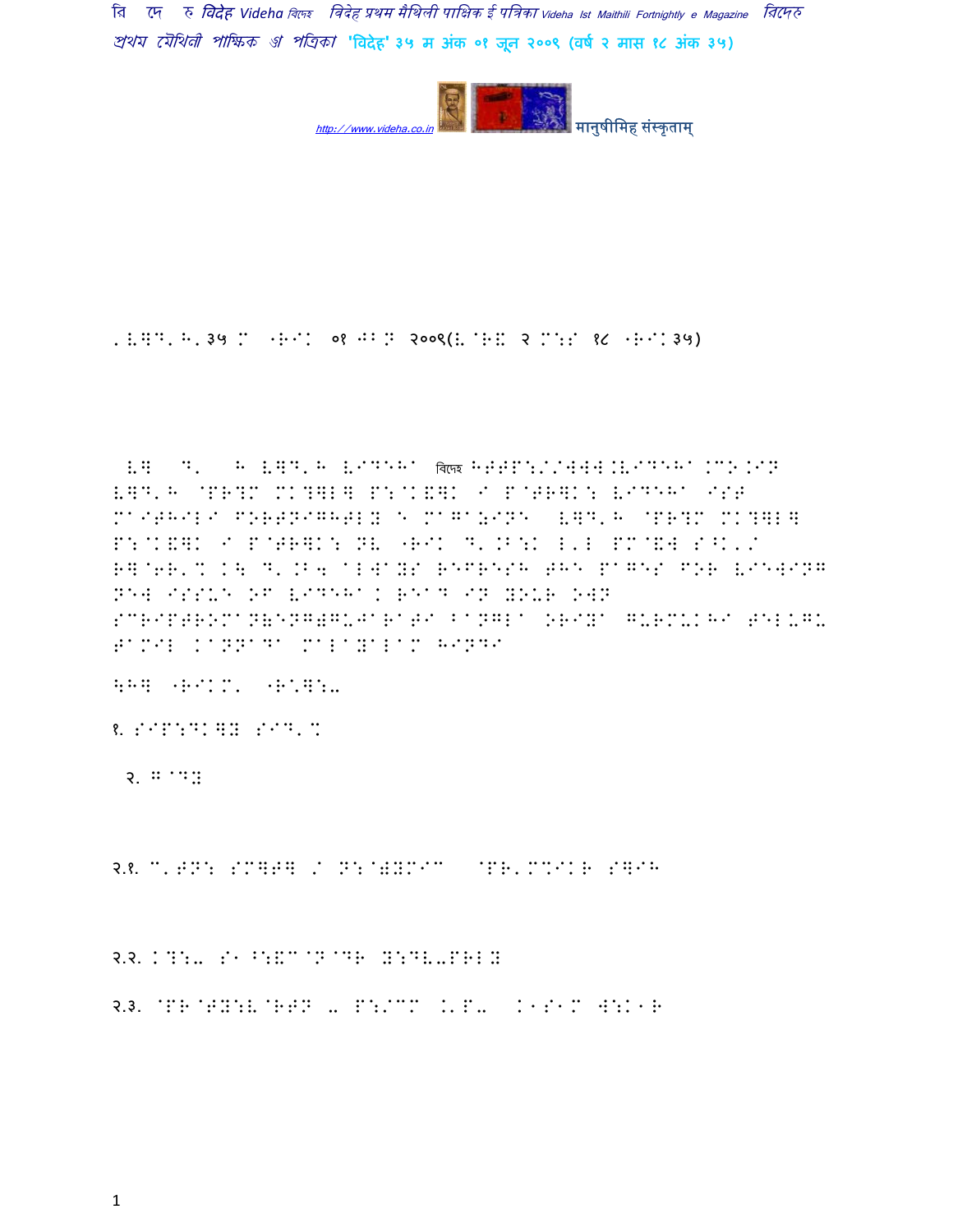

२.४ लेकि: सम्मान से अप्रति संकल के बाद से असमेत के लिए से प्रति के साथ प्रति के साथ प्रति के साथ प्रति के साथ S1MN

२.५ E.स. YET | KIN: 1981 | 1991 | 1992 | 1993 | 1993 | 1993 | 1993 | 1993 | 1993 | 1993 | 1993 | 1993 | 1993 | KWALI CHE RUTE CLOSE PRANCHE PRAINT ROOS-NEWS CON @GR:M]# @PRT]^:- NV'@ND1 K1M:R 0:

२.६. 1 YEARY MEERIES 1997ER (1988) NORTH

२.७.SGR R:T] D]P JR\: ६६M 1YLJN :३० MI,२००९: M!1BN]- MARSHIP CONTROLL

२.८.LLERIN FINISH. STIRE 2012/1001088. FR. 19778-011-1

 $3.$  P $\ddots$  P

 $3.8. + 7.900 + 9.9009 + 1.9009 + 1.000$ 

३.२. \$:.%I^1 K1M:R S]IH-DB ): KV]T: 3.3.FBH: KEH: NR BLP FENDRALIPING WELFE ३.४. EARLING ON 2012-000 BOOK 2010 BOOK 3.9. STREE COMPANY CONSISTENCY OF BLACK 6BL

 $3.6.$   $\div$ HEF HETRI-FRIE W:KIRR W:KIRR ३.७.<del>HMR MR MAR MINITED SONTLINES</del> ३.८. <sup>2</sup>93199189.87.27 2733

2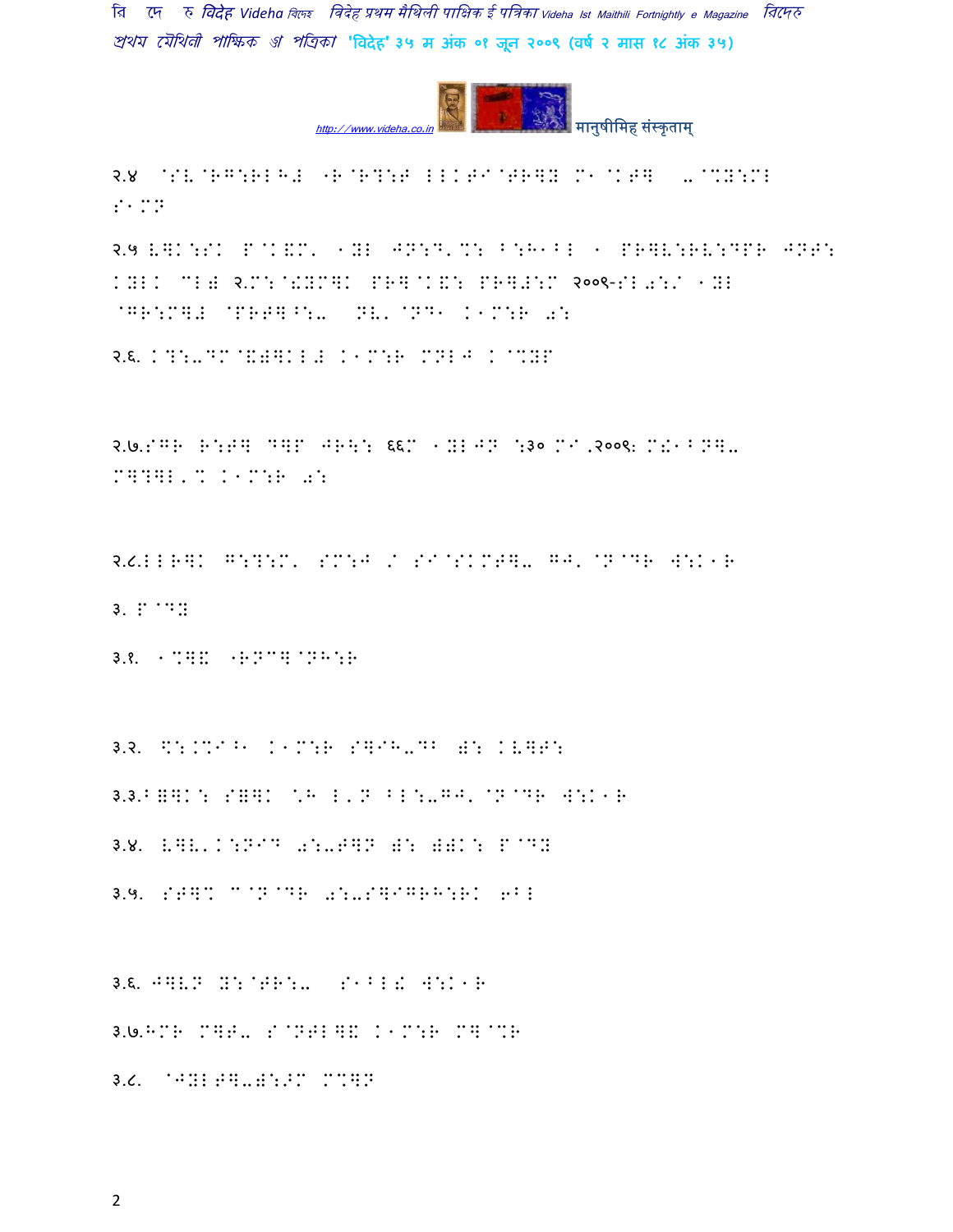

४. M]?]L: KL:-SIG]T-@PR]Y P:H1N - J]T'@N@DR 0:, JNKP1R

५. A TRELETTE CREAR CONFIDENTALE PORCH (RIGHT) - AND THE AR "REPARTEMENT TO THE TOWER TO THE METHOD IS THE REPARTEMENT. GJ'@N@DR W:K1R

६. B:L:N:I KMT'-१. D'V:I%1 V@TSK MK?]L] C]@TR-@%RMI.L: (KXM]@KS); 1२. M@!Y-@PRD'% Y:@TR: 1 D'V]J]- @JYLT] 0:  $\cdots$  gives

7. VIDEHa FOR NON RESIDENT MaITHILS (FESTIVaLS OF  $\cdots$  . The contract of the contract of the contract of the contract of the contract of the contract of the contract of the contract of the contract of the contract of the contract of the contract of the contract of the c

 7.1.ORIGINaL POEM IN MaITHILI BY RaMLOCHaN THaKUR TRaNSLaTED INTO ENGLISH BY GaJENDRa THaKUR

7.2.THE COMET- ENGLISH TRaNSLaTION OF GaJENDRa THAN IT IS MAIT THAN IT IS MADE A RELATION TO A RABADHANI TRANSLATED BY A RABADHANI TRANSLATED BY A RABADHANI **JYOTI** 

V]D'H I-P@TR]K:K S^): P1R:N "RIK ( @BR'L, T]RH1T: 1 D'VN:GR] M' ) P].\$].\6. \$:9NLL\$K L'L N]C:/K L]IKPR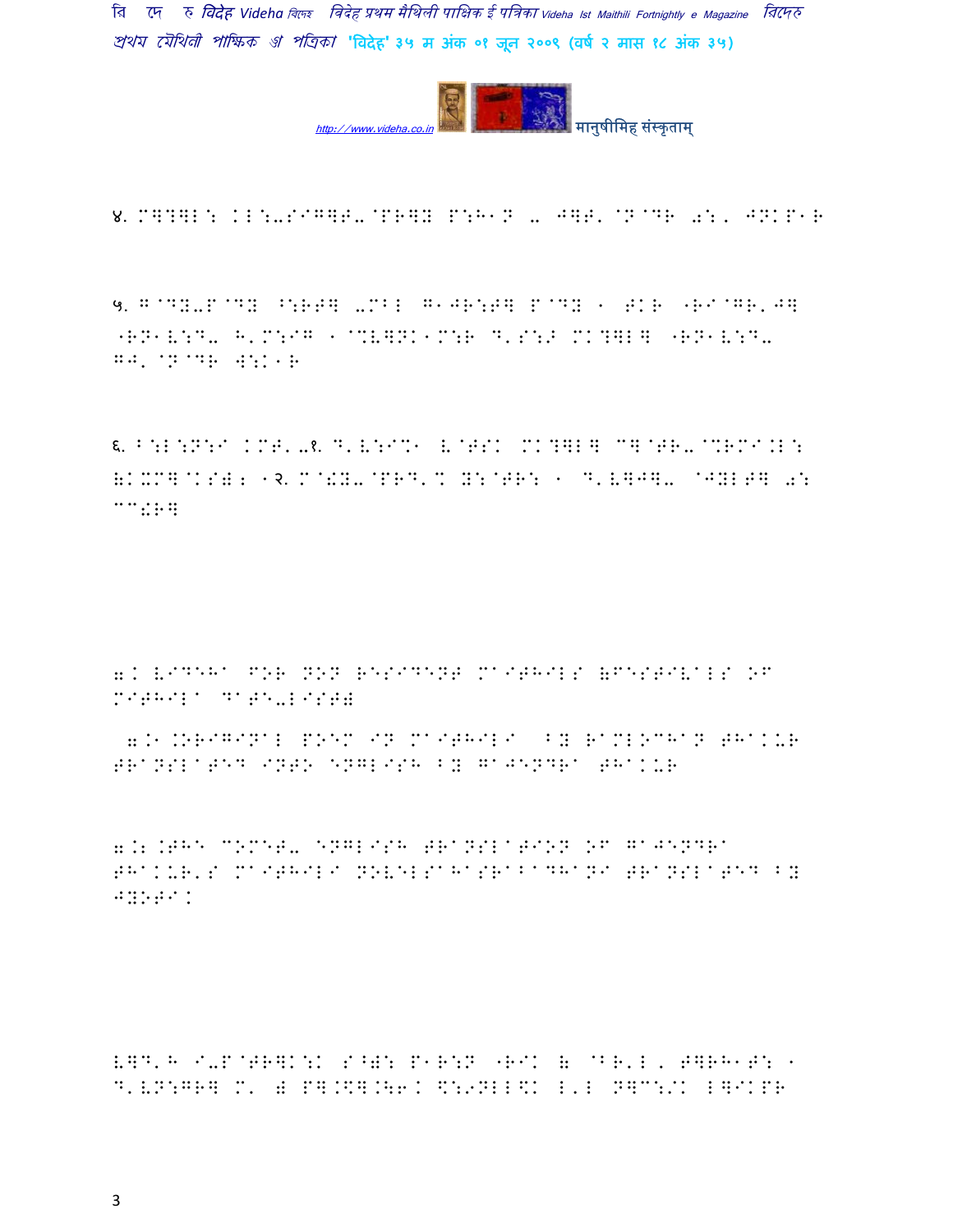

9PL@B! "R\*]4 aLL THE OLD ISSUES OF VIDEHa E JOURNaL ( IN BRaILLE, TIRHUTa aND DEVaNaGaRI VERSIONS ) aRE aVaILaBLE FOR PDF DOWNLOaD aT THE FOLLOWING LINK.

 $\mathbb{E}\{W\mid \mathcal{P}\}$  is the transformal of  $\mathbb{E}\{W\}$  . The same  $\mathbb{E}\{W\}$  is the same  $\mathbb{E}\{W\}$  of  $\mathbb{E}\{W\}$ D' ROMAN (1995) (1996) (1996) (1996) (1996) (1996) (1996) (1996) (1996) (1996) (1996) (1996) (1996) (1996) (1<br>D'Albert (1996) (1996) (1996) (1996) (1996) (1996) (1996) (1996) (1996) (1996) (1996) (1996) (1996) (1996) (19

VIDEHa E JOURNaL'S aLL OLD ISSUES IN BRaILLE TIRHUTa and develops and develops are a

 $\overline{1}, \overline{2}, \overline{3}, \overline{4}, \overline{5}, \overline{4}, \overline{5}, \overline{4}, \overline{5}, \overline{6}, \overline{6}, \overline{6}, \overline{6}, \overline{6}, \overline{6}, \overline{6}, \overline{6}, \overline{6}, \overline{6}, \overline{6}, \overline{6}, \overline{6}, \overline{6}, \overline{6}, \overline{6}, \overline{6}, \overline{6}, \overline{6}, \overline{6}, \overline{6}, \overline{6}, \overline{6}, \overline{6}, \overline{6}, \overline{6}, \overline{6}, \overline{$ 

"V]D'H" I-P@TR]K: I-P@TRS/ @PR:@PT KRB4

"RPN MORTHS" ROUNDER SERVICE

 $\bigwedge$   $\bigwedge$   $\bigwedge$   $\bigwedge$   $\bigwedge$   $\bigwedge$   $\bigwedge$   $\bigwedge$   $\bigwedge$   $\bigwedge$   $\bigwedge$   $\bigwedge$   $\bigwedge$   $\bigwedge$   $\bigwedge$   $\bigwedge$   $\bigwedge$   $\bigwedge$   $\bigwedge$   $\bigwedge$   $\bigwedge$   $\bigwedge$   $\bigwedge$   $\bigwedge$   $\bigwedge$   $\bigwedge$   $\bigwedge$   $\bigwedge$   $\bigwedge$   $\bigwedge$   $\bigwedge$   $\bigw$ LG:U4

 $\mathcal{D}$  (Bilton ) and  $\mathcal{D}$  are the system of the state  $\mathcal{D}$  ,  $\mathcal{D}$  and  $\mathcal{D}$  and  $\mathcal{D}$  and  $\mathcal{D}$  and  $\mathcal{D}$  and  $\mathcal{D}$  and  $\mathcal{D}$  and  $\mathcal{D}$  and  $\mathcal{D}$  and  $\mathcal{D}$  and  $\mathcal{D}$  and  $\mathcal{D}$ "6]\$ YB.1R.\L." M'HTTP://WWW.VIDEHa.CO.IN/INDEX.XML ):>P K'L:S/ S'HL V]D'H 6]\$ @PR:@PT K\ SKKT \*]4

## 8. SIP:DAY: 90

MK?) HERE HERE I SMARTING I SAN ANG ANG MANGANG ING MANGANG ING MANGANG INA ANG KALIma at ang kalimang pangang HE SPRESS AND MY ROUNDED AND MY SERVICE REPORTED A SERVICE BY MK?) In the second control of the second control of the second control of the second control of the second con MHO I REAL ANN AN AIR AN AIR AN 1999 AN AIR AN AIR AN AIR AN AIR AN AIR AN AIR AN AIR AN AIR AN AIR AN AIR AN<br>I Rinn an air an air an air an air an air an air an air an air an air an air an air an air an air an air an ai \*?]1 M:@R@KSV:D, 6'M]N]@JM 1 !@RMN]RP'@K&T: <LS]Y:- REPRINS THO INTERFERT. THE SPEED HER SHIPS IN MEET N]@R!:R# S\H Ka RHL "R\*]; @STRH]NT:K B'= V:D BNL "R\*]4 J' GR]B 1 N]@MN J:T]YK %L&# 1 /KR: HTL@TS:H]T KRB:MONI S'E GREGO (PRESENTO) S' MESO MONITO (PRESENTO) D'ARHEIT (PRESENTO) D'A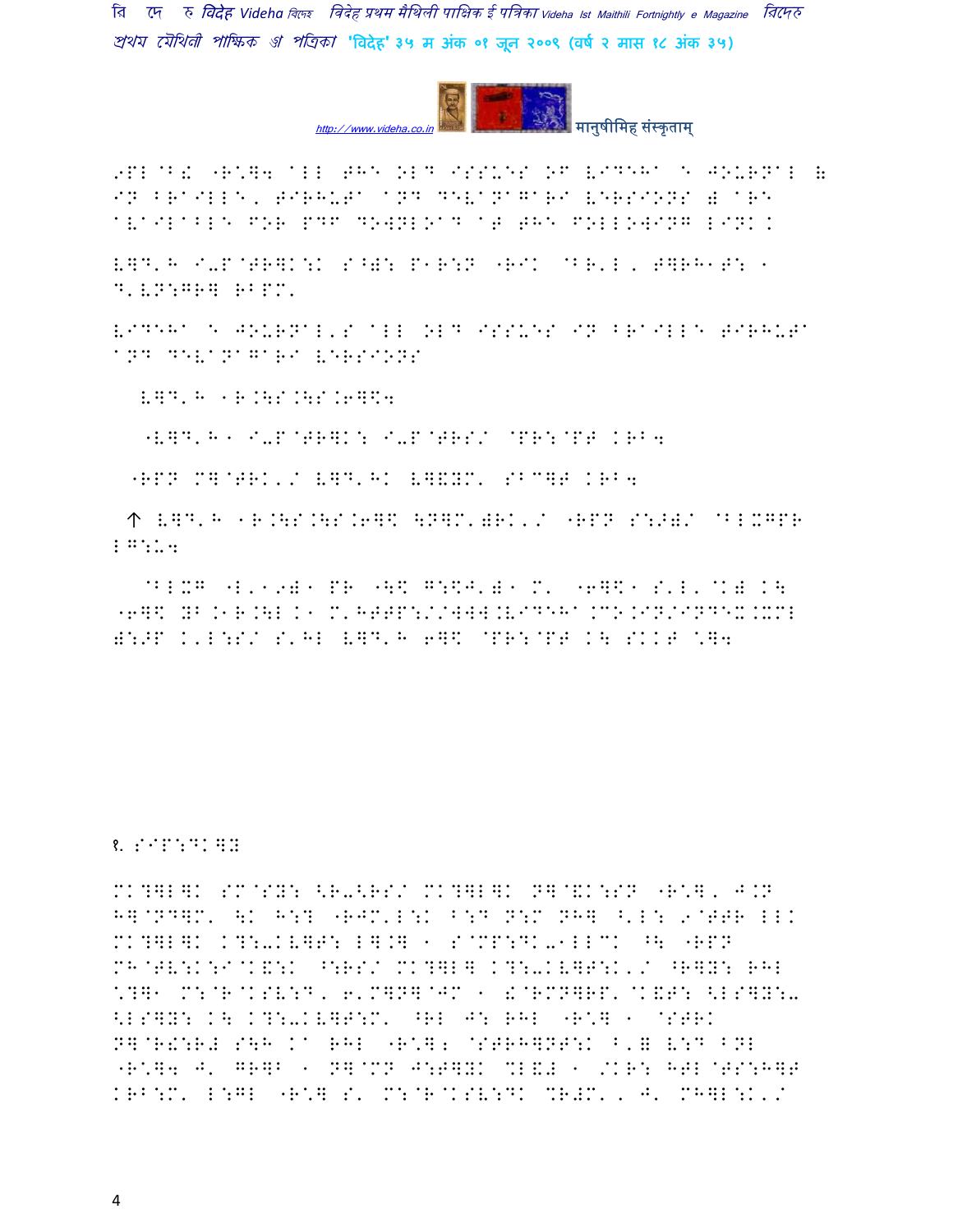

"RPM:N]T K'L@NH] S' 6'M]N]@JM 1 M]?]L: R:@JY 1 SI<K %R#M' 1 J' S:@M@PRD:Y]K \*?] / !@RMN]RP'@K&T:K %R#M' J:>T \*?]4 /N: S:@M@PRD:Y]K LLK 6'M]N]@JM, MH]L: V]RL!] M:@R@KS]@JM 1 \H] TRHK KT'K GWBI!N 1 MWM' J:>T  $B:U:U\to U$ 

@KYL R:JKMLK Bड़:>M' L:GL "R\*] T/ @KYL Y:@TR]K 1 !BMK'T1K T/ @KYL S1MNJ]K4 1 H1NK: LLKN]K T/ K] P@K& R:.T TKR 1899 - PHONE PROVINCE IN THE TANGER OF A RELEASE OF THE UNIVERSITY OF A RELEASE OF THE UNIVERSITY OF

Y:@TR]K P:RLK'/ 1 R:JKML 1 !BMK'T1K K?:K'/ 1>YL MSKER SVE PAR (1963) RUS (1961), ARREIGENT (1962) SPRED TRHK SKILL @KYL R:JKMLK V]V:D:@SPD K?:K S@MP:DN K\ @SVYI V]V:D 9@TP@NN K\ "RPN:K'/ 1G:/ R:.] RHL \*?] T/ @KYL - I K' NN 189 R. P. L. L'AND, SENE RI. (THRITI 1945 AH. 1941 414)

M:@TR MK?]L @BR:@HM# 1 K@R# K:Y@S?K L'.NK B]C S]M]T @PRT]YLG]T: J:H] KV]-K?:K:RK'/ V]CL]T K\ RHL \*@NH] 1 HE NORTH AND REPORT REPORT OF A ROLL HARD PARENT AND REPORT OF SAME REPORT OF SAME REPORT OF SAME REPORT OF SAME REPORT OF SAME REPORT OF SAME REPORT OF SAME REPORT OF SAME REPORT OF SAME REPORT OF SAME REPORT OF SAME REPO KRTB KRTB KART BEKAN DER SOM SYN DE STANDARD SOM AN DER SOM STANDARD SOM STANDARD SOM STANDARD SOM STANDARD SO KH]Y: J\T@NH] S' NH] J:N]? S'M]N:RM' S:H]@TY "RK:DM] P1R@SK:R @PR:@PT \HN J10:RB K?:K:R, S@MP:DK 1 SM:LLCK SOME SOME PIPER PROGRESS SIGNED SIGNED SIGNED SIGNED SIGNED SIGNED SIGNED SIGNED SIGNED SIGNED SIGNED SIGNED S H]@ND] M' ("RI@GR'J] @PR:Y, S:M@R@?YS/ B:HR \*@NH] T'/) GP KRKT D'.] HT@PR^ RH] J:>T \*]4 MK?]L]M' B]S ): LA 1995A (NEGA) - PGITAG (PHOAPSE), P. (119): LALGA (PAE) 91548 R:JKML/ W:@FR]K MK?HIRD (E. N SCM "PIR" SPAR SON HIRD SOK GL)-GL) RCN: P=] K\ HM KH] SKKT \*]4 T:H] @S?]T] M'- I  $\mathbb{R}$ HEAT (HH $\mathbb{R}$  ) is the form  $\mathbb{R}$  transform  $\mathbb{R}$  in the 1N  $\mathbb{R}$  1  $\mathbb{R}$  1  $\mathbb{R}$  1  $\mathbb{R}$  1  $\mathbb{R}$ /KR P@K&M' "RPN T@RK D\ "RPN L'.N] CMK:\B? 1 TKR B:D Y:@TR]K B:D PH]L 9P@NY:SK:R 6LN: 1 R:JKMLK B:D PH]L KVAR TRE DALK FOGEL I CAALABOK (I KRED) (PE KROGN) SEK GALAAL (I KROGN).  $\mathcal{A}$  -ps. Eq. ). The state of the state  $\mathcal{A}$  is a constraint of the state  $\mathcal{A}$  is a constraint of the state  $\mathcal{A}$ MARRING MATHEMATIC MANUFACTURE OF THE STREET @PRT]YLG] (D1@R<@R&!) S^K 1PS] MH@TV:K:I@K&:K M:R]K BAN MAR RHL "BIAN KERLINI RING" RING KAN KARA KE BN: L'ORN, BN: NNHE, MARIE, MARIE, MARIE, MARIE, MARIE, V@ST1 BN: D'L@NH]4 T.N KT\ P:WK 1 KLN V]V:D! J'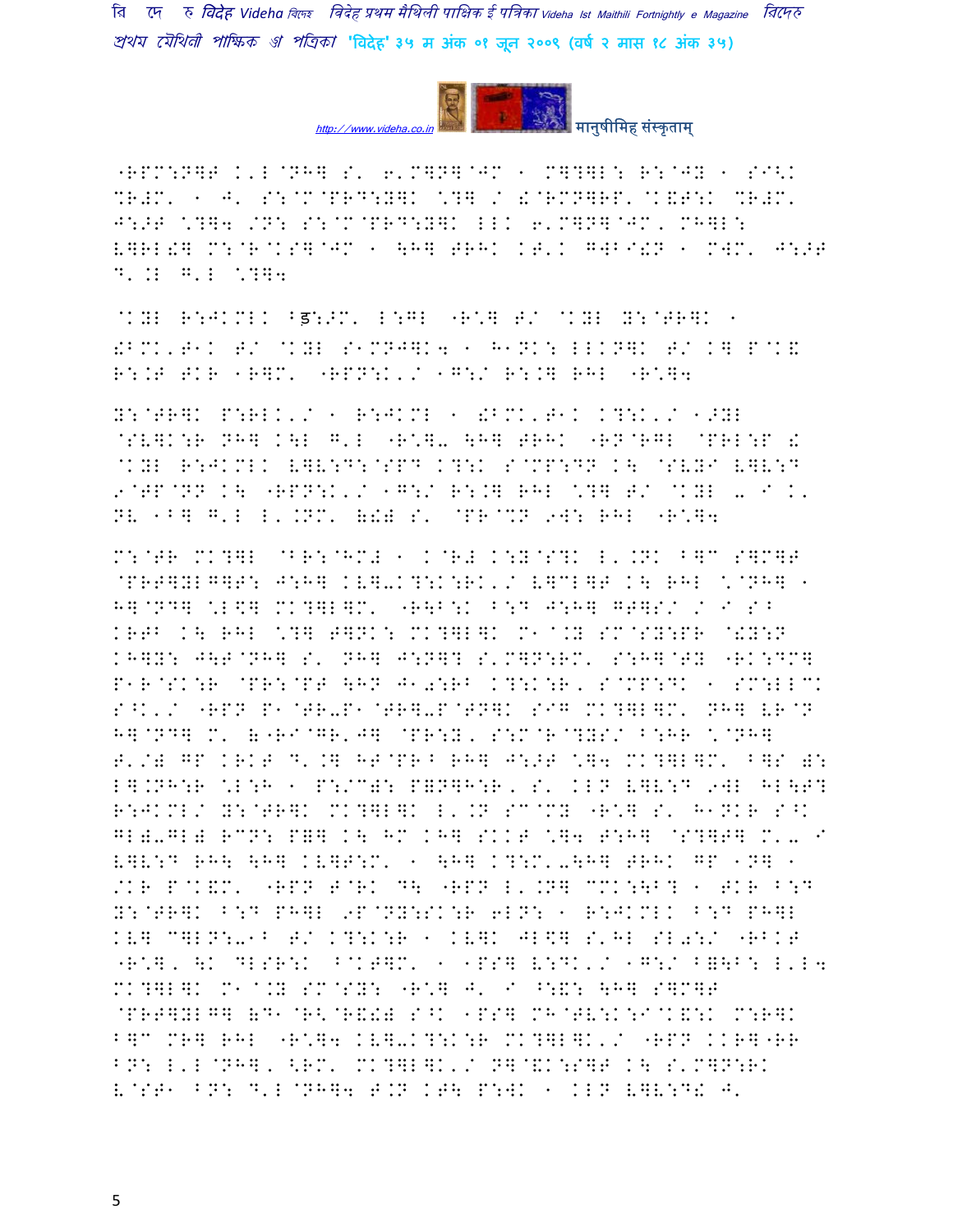

SM@SY: HM D'.] RHL \*] J' B@CC:K'/ MK?]L]K V:T:VR#  $\{1, 2, 3, 5, 6, 7, 7, 8\}$  ,  $\{1, 2, 3, 5, 6, 7, 7\}$  ,  $\{1, 2, 3, 7, 7, 7, 8, 7, 8, 7, 8\}$  ,  $\{1, 2, 3, 6, 7, 7, 8, 7, 8, 7, 8, 7, 7, 8, 7, 8, 7, 7, 8, 7, 8, 7, 8, 7, 8, 7, 8, 7, 8, 7, 8, 7, 8, 7, 8, 7, 8, 7, 8, 7,$ KTR: 1 KONERA KRA (PRZ) (BART IACAR KRAPOR KTR. PAL. KRITER (KITAL) KRATE (KORRAPERR) CHRLOTAT AR (PROR) KREUNITRA (K / <R-<RM' PH1/C\ T:H] L'L KLN @PRY:S ^\ RHL "R\*]? S\- DB S\ KXP] PL?] \*PB: K\ TKR SM]@K&: KRB: K\ S\-DB S\ KOPA (PAPER PORPALAD) (PPR CA) PLACA (PEBER 1000 PAPO) R:.] 6L@L\$R BN: Ka P1R@SK:R L'L R:.] RHL \*?]4 STABILITICI "PIRTO CIALANA" BALI BILI CIABI AL BILGHEROD V:T:VR#M' HMR 1S GKR MK?]L @BR:@HM#-K@R# K:Y@S? P:WK  $\cdot$  . I: I: Provide the state  $\cdot$  as  $\cdot$  and  $\cdot$ 

"EARLA" I-PARTHERS I-ROUR INFIRMED IN THE STAR I-RESERVED HANE PNACO (PROFESIO) ऑPENSPONYO MAGORIAN ERRY PROS ^')LKK J:H]M' B'%] P:WK GKR MK?]L @BR:@HM# 1 K@R# K:Y@S? RH? RH? RHONG: RHONG: S' HONG: PROPINSING SOMETIME SOMETIME POPUL  $E:U:U:U:U$ 

MK?]L @BR:@HM# 1 K@R# K:Y@S? T/ P:WK BN] RH]Y' NH] SKKT \* SKREA SKRIVER TRIVER I FIND AND TRIVER AN INFORMATION A KN B:DK A:DK B:DK B:DK B:DK B:DK SHIP ("B") "RAR" (") KING B:SHIP" (") (") (") KV] (") (") (") (") (") (") (") 9P:!] L'L L:L:Y]T ^\ J:>T \*?]4 "RPN:K'/ <Lड़: 1 B:< 1 DLSRK'/ G!: 1 BKR] KHB: K:L / MBL D]%: 1 SM@SY:S/ "RPICH: Z "BRAI" (BIB) A "NAHA" (BPC) (AALIKABATE" ("TBC)" (AALIKA I & STRING I ROUNDER IN THE SMALL SMALL SOMETIME IN THE SMALL SMALL SOMETIME IN THE SMALL SOMETIME IN THE SMALL %@BDS/ J' HMR: V]TM@&#: HL>T "R\*] TKR N]D:N HM MK?]L]K'/ D'L @SLL-PL>JN]IGK @PRT] "V]D'H" I-P@TR]K:K MATHER STARTER STRIPPER TO ME ARE

 $\overline{\rm H}$ en (stel / Perz F.T. B.M' S.WA Buing Side Side Side Si L:. )P] G'L4 B@CC: 1 MH]L:K SIG J:H] TRH'/ GKR MK?]L @BR:@HM#-K@R# K:Y@S? P:WK 1 L'.K J1)L:H S' "R@D^1T  $M$ a HMR  $\Lambda$ he Prese D.L. Gerec, and that Present and S:H]@TYK'/ .@#\$]T KRB:K @PRY:S KHT:H M1D: HMR @PR:?M]KT: MK?]L] "R\*], MK?]L] S:H]@TY 1@NDLLN "R\*]4 I A: A: JOHN ANNE BOD MOR (TRENGAM BACCO) ACEE D1@R<@R& S@MP:DK-KV]-K?:K:R-M]?]L: R:@JY 1@NDLLK@RT: 1 SM:LLCKK K] HL\T@NH]4S1^:&C@N@DR Y:DVJ]K K?:K P1N,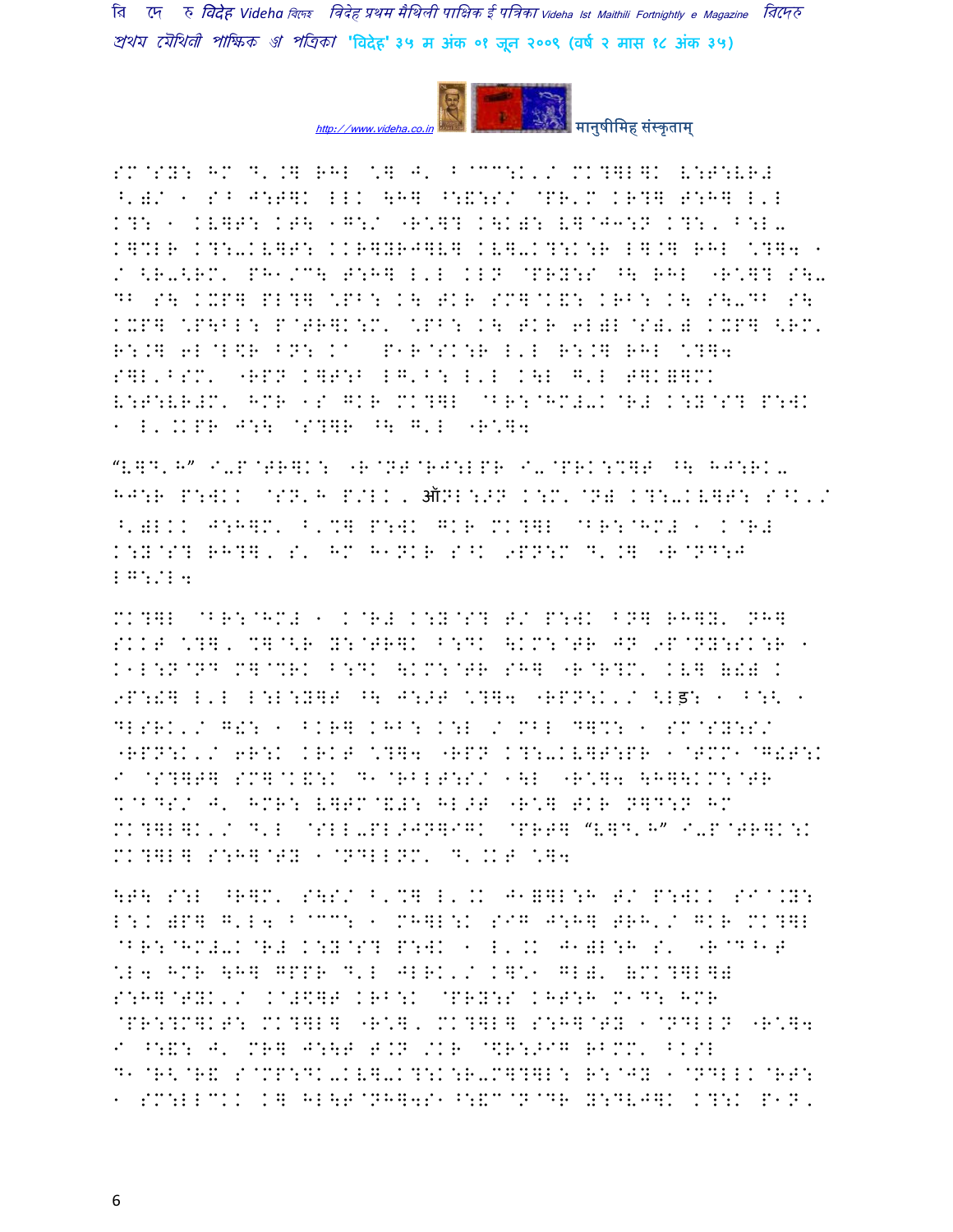http://www.videha.co.in स्ट्रीया स्ट्रेलिया मानुषीमिह संस्कृताम्

P:W 1 CHILL P:P. P:W 489 B:P. 8781 (B 11 1898 181K "R\*]4 N' P:WKK KM] 1 N' SM]@K&:K KM] RHL \H] B'R 1 I NERVICE THE ROOT FOURTH TO THE BILL STEEL CHECK STILL "R\*]4MK?]L]K N:MPR KLNL K@M@PRLM:>J NH]4J' "RPN <R-PR]V:R NH] S@MH:R] SKL:H S' KLN-KLN ^:&:Y] P1R@SK:R @PR:@PT K\N' \*?], PT: NH] M]?]L: R:@JY KLN: S@MH:R] SKT:H 1 / KR VIII / KR VIII / KR VIII / KR VIII / KR VIII / KR VIII / KR VIII / KR VIII / KR VIII / KR VIII / /T\ S@MM:N]T K\L J\T@NH]4 J' <RM' MK?]L] NH] BJKT \*?] S' L'.K 1 KV] BNL \*?] (H]@ND]-MK?]L]M' SM:N "R!]K:RS/) H]@ND] "RN1V:D MK?]L] K?:-KV]T:K KRKT \*?]!!MR:W], 9@RDB, K@NN=]S/ MK?]L] "RN1V:D P1R@SK:R N]@RL@JJT:S/ LKT \*?]4 V#@KKM K'R "R@R? P1\*B@NH] S' NH] "RBKT \*@NH], "RL]6-B'-S' K'R @J3:N NH], MR:W]M' KLANL B@CC: PRODUCE: STANDSHAPS: THE CONTROL

1 MK. I DO MERE FROM I KNOT KOMMER DIN HIS GLAVES HE SAN MINIMUM SERIES DIN HIS GENERAL MENSENTING MINIMUM SE \H] @DV:R' BC] J:>T \*@NH] K:R# "RPN' \*PB: K\ SM]@K&: KRBKT \*?] S' P:WK T/ \*@NH]Y' NH]4 P:WK NH] RH\M' H1NK: LLKN]K'/ 6:\D: \*@NH]4

@KYL C]@TRG1@PT S^: .LL] M#]P@DMK'/ B'C] RHL \*?] T/ @KYL MK?]L (@BR:@HM#) S^: .LL] S1MNJ]K @VY:P:RM' L:GL "RANDLED THE 1 STRAND 1 RHE . THER SCON TECH RHL "RAN 1 M#]P@DM 1 S1MNJ]K'/ "RPM:N]T K\ RHL "R\*]4 K?:-KV]T: SI@GREEN SIGNER SIGNER SIGNER SIGNER SIGNER SIGNER SIGNER SIGNER SIGNER SIGNER SIGNER SIGNER SIGNER SIGNER SIG K:R:K:R-K:R-K:R-K:R-K:R-K:R-K:R-K:R-H-H-A:A:R-K:R-K:R-K:R-K:R-KLRL SYMMER RHE KAL HLPMPH EN CHNILEHEN SYMVON DH:BIL PHE PHI/ME 1/PHE4 P@TREEIS POD PLAE SEN SPIERE "R\*]4 @VY@KT]GT MH@TV:K:I@K&:M' K):90 KRKT B]N P:WKK I P@TR]K: S^ @SVYI MR] RHL "R\*] 1 MK?]L]K'/ M:R] RHL  $H^*$ 

@\$R:: FOR PORTLAND BELONGER LANDSCOPE LIGHT LIGHT CONTRACTS CONTRACTS OF RECONOCIDENTS CONTRACTS OF RECONOCIDE ^:&:M' L].L J:>T HL"R\ /T\ \H] TRHK H:@SY:@SPD K):90 OSK:A PAKATO (1980) HA NI RIJA 1B TORE OP AASTER SYL PR SOOS HARDED OOK HOL. JO:LVM@TPR J:THPR LENG & SPT MAT (TEHP A. PAY, SH "ARICHA" DIN 18 M: ROM (A) DIR DHE NIRB (ADH) BO BE CHORDER DIN BACCO BIRH 1 "PREPOSITERE" (1983-1985) ARA GRAN, ZOEN 1884 (1933-1941) B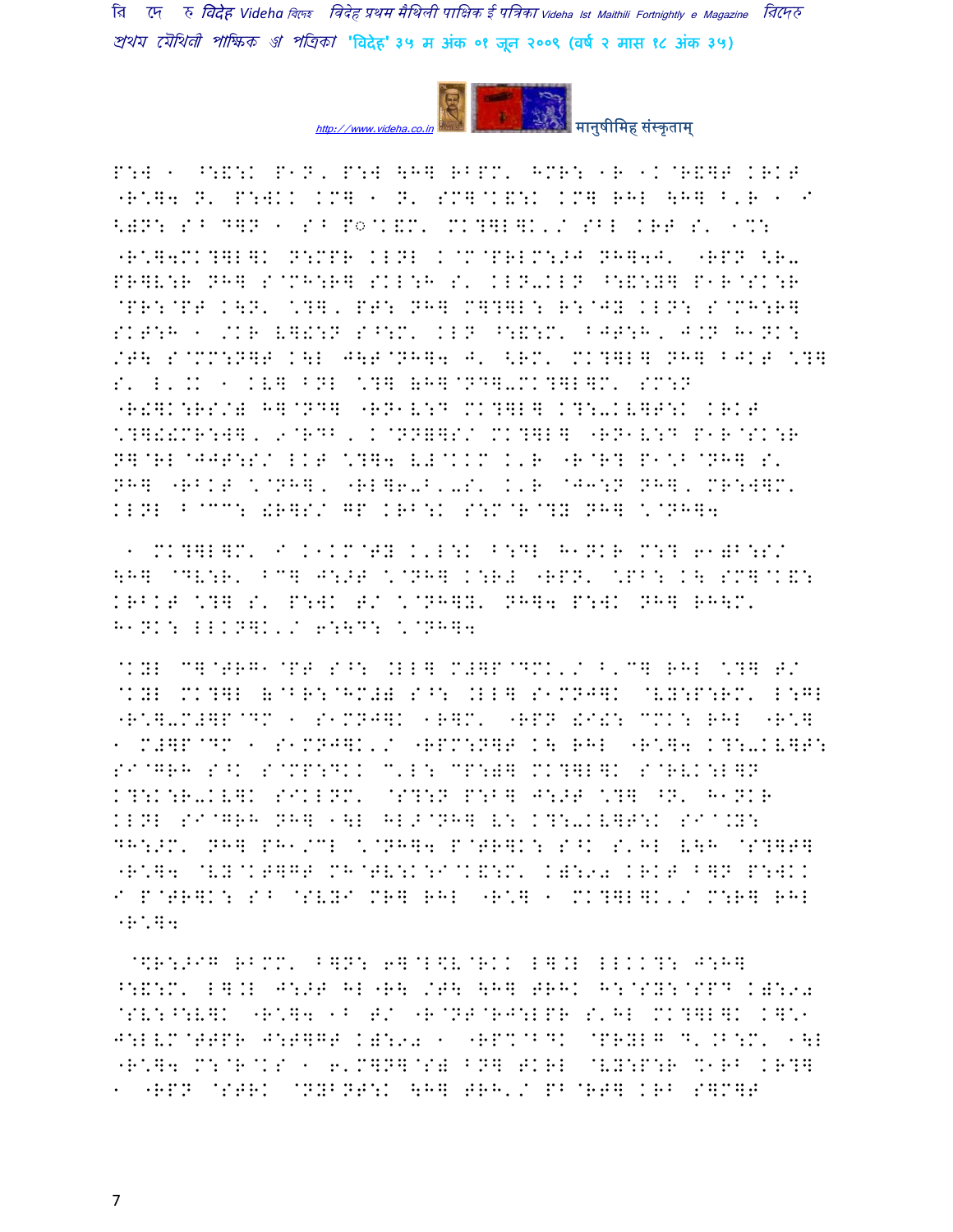

@PRT]YLG]T: M@!Y "R@LP @PRT]^:Y1@KT S:H]@TYK:RK H?]Y:R BN] G'L "R\*]4 J' M:@R@KSK 1DR KRT S' I K]\K KHE JAL AT TEGHALENTA (EETI ) 19 ELIL NAT AZ J. M:@R.K: SKE !I#:#!# LUBUR, !U (PU) SKE #! S/ S1MN, R:JKML, Y:@TR], M#]P@DM......S^K %1RB ^'L "R\*]4

ST COC: MARRIE STREAM IN THE STREAM STREAM PROVIDENT L'E GOSSIE AETRI PONNE I MAGGARA (APANI STARMAS BNTE )  $R$ PRN U@RJ: MARJ: MARJ: MARJ: MARJ: MARJ: MARJ: MARJ: MARJ: MARJ: MARJ: MARJ: MARJ: MARJ: MARJ: MARJ: MARJ: MARJ: M MOBIL BRI THO BERG, THATAIL I: THO HAN INNER "A MACHINE "HARRED IN INC." THE TRIAL MWKY THAT THAT HE SORIES THE THIS ROOM IS THAT IT IN MK RABOR SING REPORT TO THE RIGHT IN SOME THAN A REPORT OF A RESIST. TO .TM KRB: L'L HJ:R L'.K 1 DS L:. P:WK TKY:R KRT M:N' \.NS/ DS G1#:- 1 S' "RG]L: 1B\BL: DS S:L S]@D! KRT4

URET, POST, POST BRET, P. R. DER G. DOSTON HOOGEPATCH (RECORD) THE 18 FOR CONSTRUCTION OF THE LOCAL DISTURBATION OF THE CONSTRUCTION OF THE VALUE OF THE VALUE OF THE VALUE OF TH P@TR]K:K PH]L 25 "RIKK C1NL RCN:K SIG4 V]%'& J:NK:R] @PR]I) 6X@RMK @SPXNSR @PRK:%K S:>) HTTP://WWW.SHRUTI-PUBLICATION.COM/ PUBLICATION PRODUCTS IN THE RESIDENCE OF A STRONG PRODUCTS IN THE RESIDENCE OF A STRONG PRODUCT V]D'H:SD'H:1 K'R D1NB V@RSN \$:9NLL\$ L'L 9PL@B! "R\*]4 @BR'L @SVRBP S'HL (PC]S "RIKK 1 B:DK S^ "RIKK S'HL) D'ISTORIE : THURS IN A MINI-PART IN AN INITIA L'L 9PL@B! "R\*]4 V]D'H:SD'H:2 JNBR] 2010 M' I-P@TR]K:K 26-50 "RIKK C1NL RCN:K SIG @PR]I) 6X@RMM'  $\mathbb{Z}$  :  $\mathbb{Z}$  :  $\mathbb{Z}$ 

SIGH] "V]D'H" K'/ \.N !R] (१ JNVR] २००८ S/ ३० MI २००९) ७९  $D^{\text{max}}_{\text{max}}$  . The constraint  $\mathcal{R}$  and  $\mathcal{R}$  . Also in the constraint  $\mathcal{R}$  ,  $\mathcal{R}$  is a set of  $\mathcal{R}$  . The constraint  $\mathcal{R}$ १,७७,४०० में सिंह में से प्राप्त है। अर्था के प्राप्त है। अर्था के प्राप्त है। स्

 (GBGL \N'L')]@KS \$:):)- !@NYV:D P:WKG#4 "RPN'K RCN: 1 @PRT]@KR]Y:K @PRT]@K&:M'4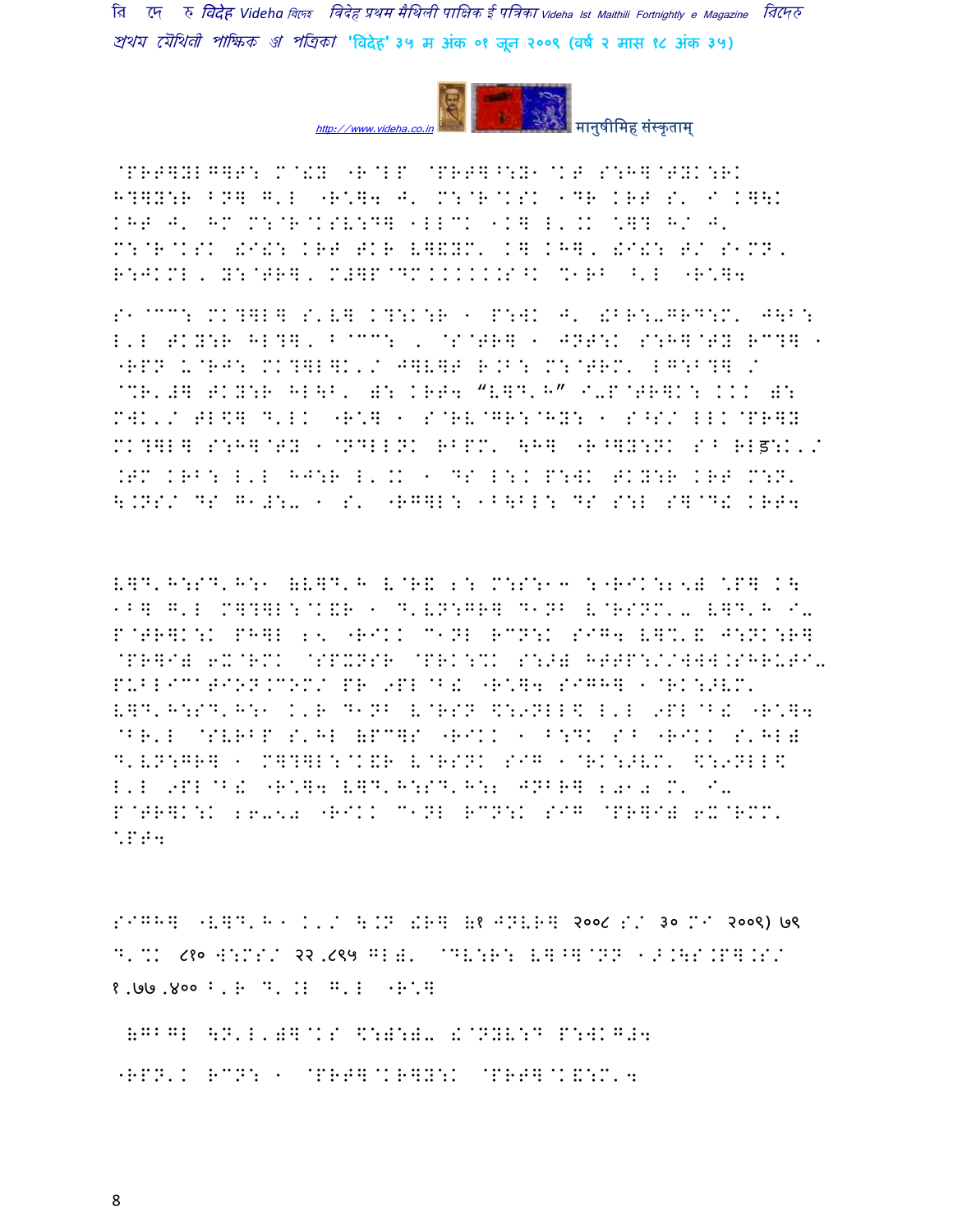9

MaNOJ SaDa SaID...

KESHaV MaHTO SaID... BaHUT NIK CHANDI SABHAK PALIPATEN SABHAK BHAI JIRA JIR RPPLY06/2009 at 11:11 PM 11:11 PM  $\bullet\bullet$ 

 $\ddot{\cdot}$ 

 $\bullet$  100

REPLY06/07/2009 aT 12:14 PM

NIRBHIK aa TaTHYaPOORNa SaMPaDaKIYa , MaITHILI KER VIKaS aHI SaBH SaN LOK SE SaMBHaV CHHaIK, JaTIVaDI MaNaSIKTaK LOK SaBH EKaR BaD aHIT KaY CHUKaL CHHaTHI

USHA YADAVU SAIDARA

GGALENDRAGHENDRAGHENDRAGHENDRAGHENDRAGHENDRAGHENDRAGHENDRAGHENDRAGHENDRAGHENDRAGHENDRAGHENDRAGHENDRAGHENDRAGHE

GGALENDRA GERMANIAN

NI DIA DEPARTMENTANA

GJ'@N@DR W:K1R



िव दिन दि<mark>विदेह Videha</mark> <sub>विफर</sub> विदेह प्रथम मैथिली पाक्षिक ई पत्रिका <sub>Videha</sub> Ist Maithili Fortnightly e Magazine *विC*फ्ट õथम मैिथली पािक्षक ई पिñका **'**िवदेह**'** ३५ म अंक ०१ जून २००९ (वष र् २ मास १८ अंक ३५)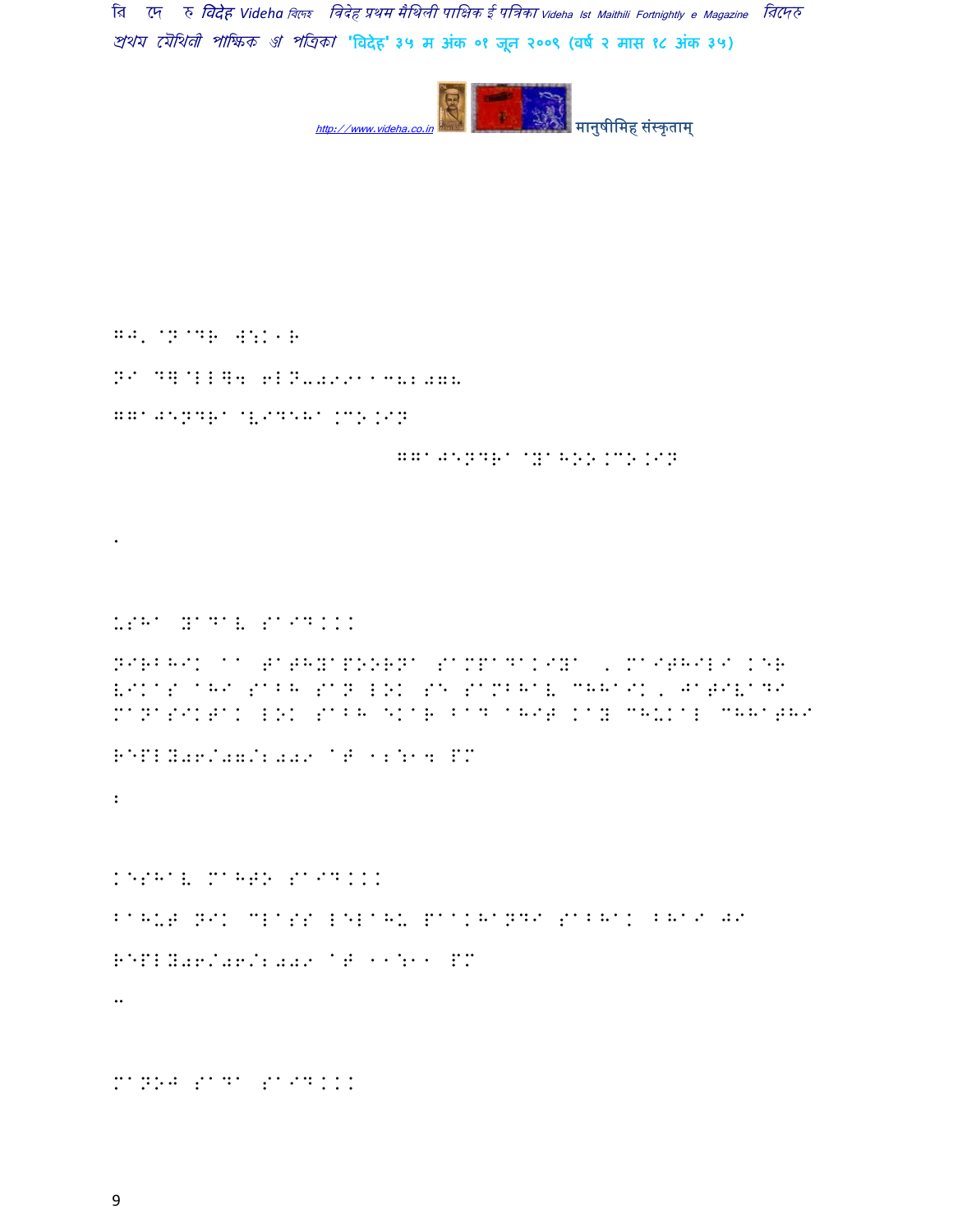

35M aNKaK SaMPaDaKIYa HRIDaY KE SPaRSH KaYLaK, MaTHaDHISH SaBH aaB KaT KaROT DHaRTaH aa MaITHILI aaGa Rahat, Video Rahat, Video RahaT, Video RahaT, Seedaan NaHI TE BaT DHaRaTHU

२.  $\cdots$ :

२.१. 7. 2016 / 2018 | 2019 | 2019 | 2020 | 2020 | 2020 | 2020 | 2020 | 2020 | 2020 | 2020 | 2020 | 2020 | 2020

२.२. KIRE SHARE Y: THE WESTERN STATES

२.३. @PR@TY:RTN - P:/CM .'P:/CM .'P-P:/GHI-P

२.४ लेकि: सम्मान से अप्रति सिंहा के बाद से असमा के लिए से प्रति के बाद से प्रति के साथ प्रति के साथ प्रति के स S1MN

२.५ E.स. YET | FOLET, 1981 | 2953, TYL PARPER | PRHENEL INTER 1999; KWALI CHARK RATI TERING PRANGHINANG POOSE PRINSIPLE POOSE PARA IN THE SUBSIDIATION OF THE SUBSIDIATION OF THE @GR:M]# @PRT]^:- NV'@ND1 K1M:R 0:

२.६. 1 RELATIVE ARE ENDED AT LOCAL CONDUCT AND INVESTIGATION

 $2.0.5449 \pm 0.003$  and  $P_0$  is the probability of  $R$  . The  $R$  satisfy  $R$  is the probability of  $R$ M]?]L'% K1M:R 0:

२.८.LLR91 (PANAM) SMAR / SPAMING WELFR WELFR WITH SALE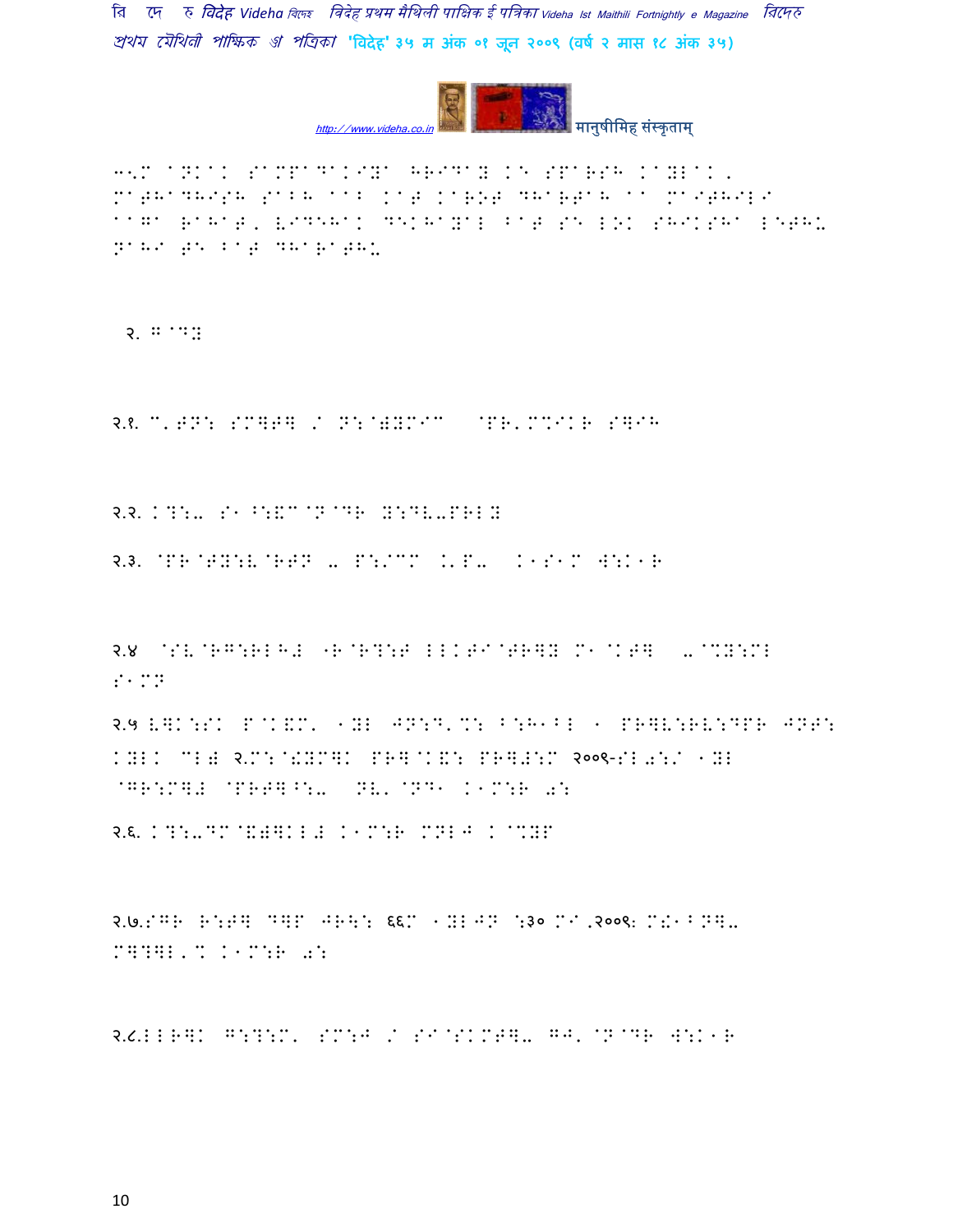

\$:. @PR'M%IKR S]IH (१९४२- ) @GR:M+PL@S)- JLG]Y:R:, ?:N:- J:L', J]L:- DR^IG:4 24 [C:YN, R:!:R:N] S]@NH: RL\$, ^:GLP1R-812001(B]H:R)4 MK?]L]K VR]@&W SMJN%]L, MNN%]L 1a "R@!YYN%]L @PRT]^:K !N] S:H]@TY-C]@NTK, D]%:-BL!K, SM:LLCK, N:DRIGMICK, N:DRIGMICK NIGMICK NIGHT NIGHT NIGHT NIGHT OF THE GOD OF GOD OF GOD OF GOD OF GOD OF GOD NV-@SVRBP D'N]H:R, K1%L "RN1V:DK, @PRV]# S@MP:DK, MK?]L], H]@ND], SI@SKMT S:H]@TYK @PR.R V]@DV:@N T?: B:5L: S: ABS (SHS "PHI RIGHT") RED (SH) S: SHERL RESIDENT (SHERL) OPRESSING \$PRINCE STORES \$PRACH ( 20 JPRESS 8882 )K ( 89H ( Y B.A

L'.N]S/ \KPR \K "R@K&Y KMT] ^'L "R\*] N],SMT4 H]NK BH1MB GOVERNS GVORDER , SEPPRE 11 SOMETHE 1789 RHL "R\*] "RV]RL C@RC]T-"R@RC]T4 /a "RD@MY 9@TS:H, !K@RY, LGN 1a SI<@R& Ka T@NMYT:K SIG MK?]L]K BH1MB@LY RDR:DART "RENDEL EL D'L'AT D'E PROPINSION ABOREN HARDD  $R$  -problems are provided by the problems of  $R$  . The construction  $R$ C]@NTN, MNN, MK?]L SI@SKMT]K 1a PR@MPR:K ?]K !RLHR4 HAN SMARTAE PRINT (PER TERRIAA) PO TO PRE RITAGAL DE BRY MARIN COMMON SOME SOME SERVICE OF THE REPORT OF THE SAME PARTIES. DORP , MORE THAN A LOCAL CONTRACT CONTROL TO A REAL THE S@M@PRT] C:R] D%K !R] ^:GLP1R V]@%VV]@DY:LYK @PRL6'SR  $\overline{u}$  May 10:00  $\overline{u}$  May 10:00  $\overline{u}$  (10:00  $\overline{u}$  )  $\overline{u}$  (10:00  $\overline{u}$  )  $\overline{u}$  (10:00  $\overline{u}$  $R$  (PESS ) ROCERT FOR THE RESONANCE REPORT MAKE  $R$  and  $R$  and  $R$  are  $R$  and  $R$  are  $R$  and  $R$ PDS/ "RVK: "RVK: "RVK: "RVK: "RVK: "RVK: "RVK: "RVK: "RVK: "RVK: "RVK: "RVK: "RVK: "RVK: "RVK: "RVK: "RVK: "RV<br>PDS/ "RVK: "RVK: "RVK: "RVK: "RVK: "RVK: "RVK: "RVK: "RVK: "RVK: "RVK: "RVK: "RVK: "RVK: "RVK: "RVK: "RVK: "RV  $R$ <sup>2</sup>P (R)C P (P  $R$  ) T (R) SVT (R) SILM (P  $R$  ) SUPPORT (P  $R$  ) SVT  $R$  of  $R$  is subset of  $S$  and  $S$ STEP TEENS TERMS TO A

 $\mathcal{L} \mathcal{L}$ 

MCL]K MK?]L]: १.MK?]L] N:)K / RIGMIC,MK?]L] "RK:DM], PAPY:, १९७८ २.MK RHER PYAC, PRRTH, MKRRH HER YRKYR, PAPY:, १९८१ ३.PH RHN RHOT A: RHN RHN RHPH , CHOT ACHREST ROOM (PORTRE REVENUES) | १९८६  $8.7999995$   $1.59999999$   $1.999999$   $1.69999$ १९८७५.N: MENT MENTH. N: N: N: PHITTE, PHIN: २००२ ६.1.2112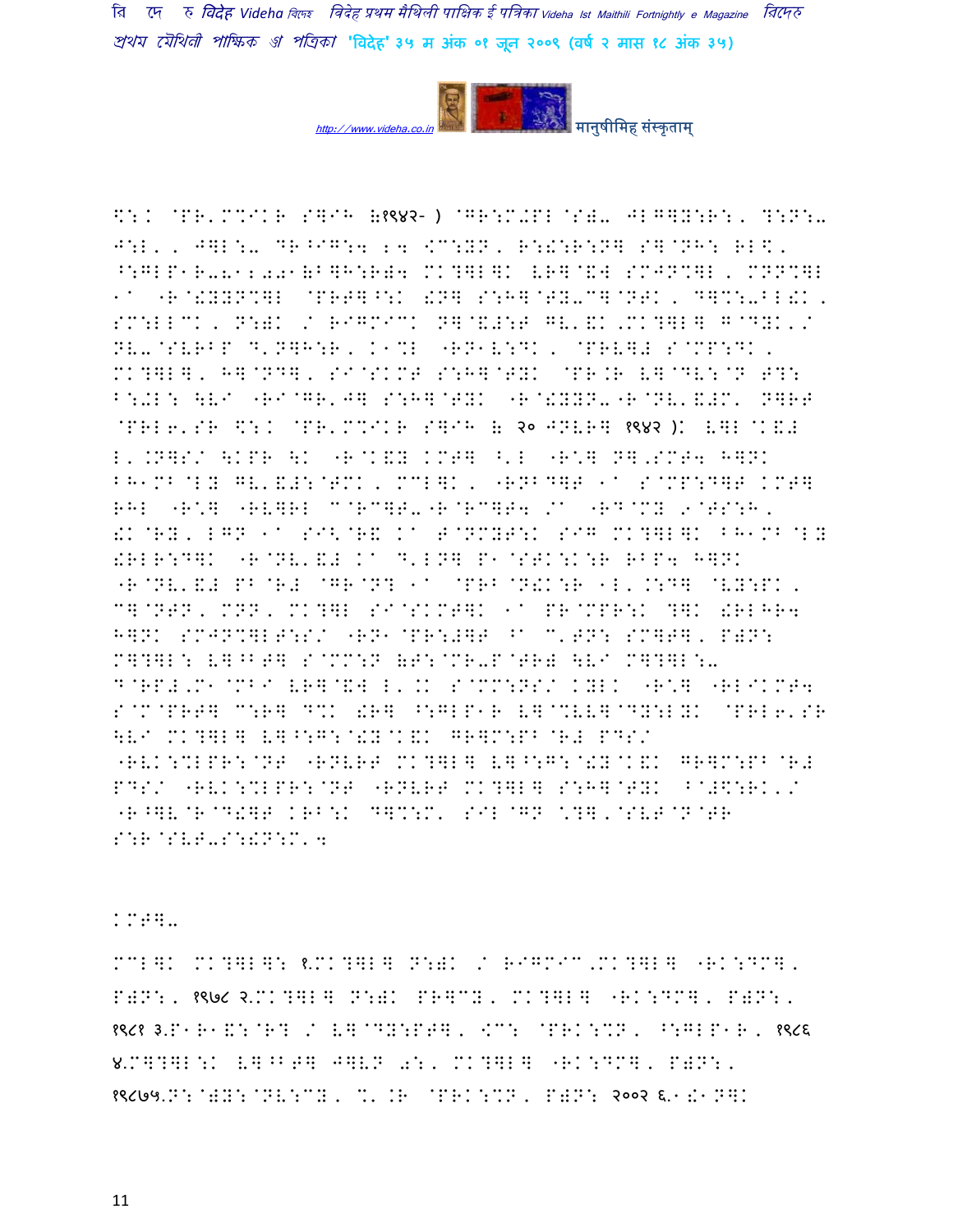

MK?) S: HE: SY-AND MAKE THE SOURCE IS AN INCREASED ON THE STATE OF STATE OF A REAL CONTROL OF DISTANCE IN THE D २००४ ७. TERPISEN YORK: WEBER TERRITORIES IN STREAM COMPANY OF TERRITORIES @PRK:%N ^:GLP1R २००८ ९.Y1GSI!]K @PRT]M:N, [C: @PRK:%N,  $C^1$ : $C^1$ : $C^1$ : $C^1$   $C^1$   $C^1$   $C^1$   $C^1$   $C^1$   $C^1$   $C^1$   $C^1$   $C^1$   $C^1$   $C^1$   $C^1$   $C^1$   $C^1$   $C^1$   $C^1$   $C^1$   $C^1$   $C^1$   $C^1$   $C^1$   $C^1$   $C^1$   $C^1$   $C^1$   $C^1$   $C^1$   $C^1$   $C^1$   $C^1$   $C^1$   $C^1$   $C^1$ P)N: २००८

MCLAR HIGHES (1898) "ROOM HE WISCONSING TO DELIGIOUS ( @PR?M.@#\$, B]H:R H]@ND] @GR@N? "RK:DM], P)N: १९७१ २.V]@DY:PT] "RN1%]LN OR MB@LY:IKN, @DV]T]Y .@#\$, B]H:R HE NOTE OF PHISHING THAT A REAL REAL REAL PROPERTY OF THE CONSTRUCTION OF THE REAL PROPERTY OF THE REAL PROPERTY OF THE REAL PROPERTY OF THE REAL PROPERTY OF THE REAL PROPERTY OF THE REAL PROPERTY OF THE REAL PROPERTY OF T N'%NL P@BL]K'%N H:9S, D]@LL] १९७६.

"RN1V:D: H]@ND] \VI MK?]L]- १.@%R]P:DKM@&# KL@LH)KR, STEPH TRID (RK:DRID), IRC PRITEIN 8866, 2. RRP 18I BRANEL, STEPH 18I "RK:D'M], NI D]@LL] २००१ ३.P:GL D1N]Y:, S:H]@TY "RK:D'M], NI D]@LL] २००१, ४.GLV]@NDD:S, S:H]@TY "RK:D'M], NI D]@LL] २००७ ५.R@KT:NL, [C: @PRK:%N, ^:GLP1R २००८.

LA TENTE TRAFALLS, AR TILLANDER PRESSON AT THE PERSON CONTROL AT THE PARK IS SESSENT S@MP:DN-

GEOVORE GEENE LUDA, DUCTES AND LUSAER PHIN, 1988, 2010. ELAN AND HIS MH'S MERCHIN, PHREE REVORS & PORTRELIN TIP, MH'S MERCHIN,  $\therefore$  $\therefore$  $\therefore$   $\therefore$   $\therefore$   $\aleph$  (see ,  $\aleph$ ,  $\therefore$   $\therefore$   $\therefore$   $\therefore$   $\therefore$   $\therefore$   $\therefore$   $\therefore$   $\therefore$   $\therefore$   $\therefore$   $\therefore$   $\aleph$  (see ,  $\aleph$ ). "RNM]L 1.R, K@R#GL@&W], KLLK:T:, २००० ६.M#]K#,  $K^{\text{R}}$  (Fig.  $K^{\text{R}}$  ),  $K^{\text{R}}$  (Fig.  $K^{\text{R}}$  ),  $K^{\text{R}}$  ,  $K^{\text{R}}$  ),  $K^{\text{R}}$  (Fig.  $K^{\text{R}}$  ),  $K^{\text{R}}$  (Fig. ),  $K^{\text{R}}$  (Fig. ),  $K^{\text{R}}$  (Fig. ),  $K^{\text{R}}$  (Fig. ),  $K^{\text{R}}$  (Fig. ),  $K^{\text{R}}$  (Fig  $M$ ,  $M$  ,  $M$  ,  $M$  ,  $M$  ,  $M$  ,  $M$  ,  $M$  ,  $M$  ,  $M$  ,  $M$  ,  $M$  ,  $M$  ,  $M$  ,  $M$  ,  $M$  ,  $M$  ,  $M$  ,  $M$  ,  $M$  ,  $M$  ,  $M$  ,  $M$  ,  $M$  ,  $M$  ,  $M$  ,  $M$  ,  $M$  ,  $M$  ,  $M$  ,  $M$  ,  $M$  ,  $M$  ,  $M$  ,  $M$  ,  $M$  ,  $M$  , K@R#GR#GR#GL@AWING&WI, YOOS, S. PIPPPI, PARISING, K.P.PHIPE TEARL, KLLK:T: 2003, 10.CHLC:PECHALLHCHC: KEMAGLADH: CHEHE, KLLEK:T:P: २००३, ११. S:HHR DAG, NATHAN, MRIPHEN, SINK SKIMTAN, PARENT,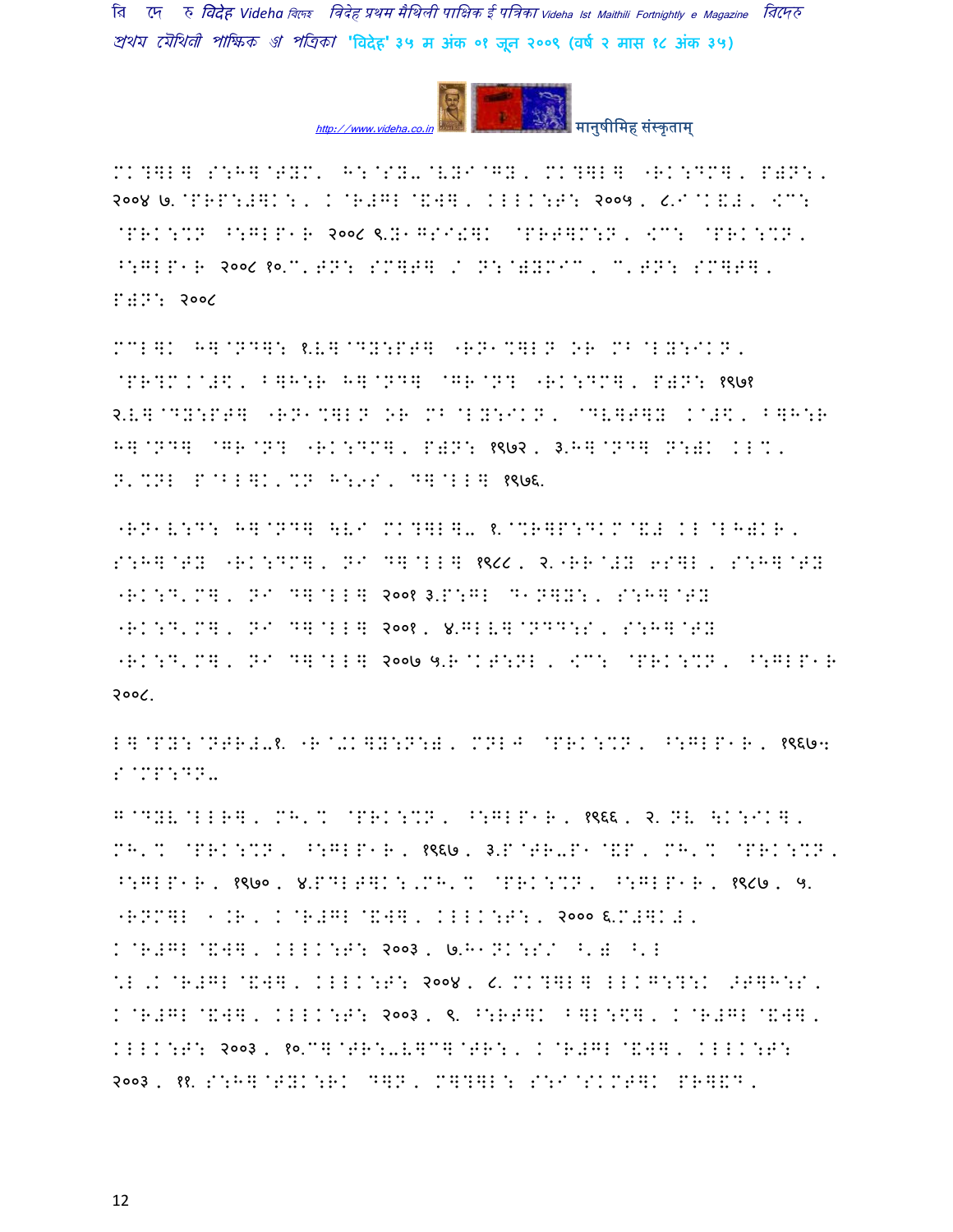

 $K:K:K:K:K\to\mathbb{R}^n$  ,  $K:K:K:K:K:K:K\to\mathbb{R}^n$  ,  $K:K:K:K:K\to\mathbb{R}^n$  ,  $K:K:K:K\to\mathbb{R}^n$  $\overline{C}$  (PRC). The process  $\overline{C}$  ,  $\overline{C}$  ,  $\overline{C}$  and  $\overline{C}$  and  $\overline{C}$  and  $\overline{C}$  and  $\overline{C}$  and  $\overline{C}$  and  $\overline{C}$  and  $\overline{C}$  and  $\overline{C}$  and  $\overline{C}$  and  $\overline{C}$  and  $\overline{C}$  and  $\overline{C}$  and  $\$ ^:&: SI@S?:N, MKSBR, २००८, १४.RBP: SLN: H]R:,  $K: \mathbb{R}^n \to \mathbb{R}^n \to \mathbb{R}^n \to \mathbb{R}^n \to \mathbb{R}^n \to \mathbb{R}^n \to \mathbb{R}^n \to \mathbb{R}^n \to \mathbb{R}^n \to \mathbb{R}^n \to \mathbb{R}^n \to \mathbb{R}^n \to \mathbb{R}^n \to \mathbb{R}^n \to \mathbb{R}^n \to \mathbb{R}^n \to \mathbb{R}^n \to \mathbb{R}^n \to \mathbb{R}^n \to \mathbb{R}^n \to \mathbb{R}^n \to \mathbb{R}^n$ 

PATRES POSSESSES REPORTS

C'TN: SMITH, SMITH, SMITH, SMITH, SMITH, SMITH, SMITH, SMITH, SMITH, SMITH, SMITH, SMITH, SMITH, SMITH, SMITH,

@PRL6'SR @PR'M%IKR S]IH

S:I@SKMRT]K, S:H]@TY]K 1 KL:K M1@.Y: K'@N@DRY RHL  $R$  Book are also be a problem to the source of the section of  $R$ M]?]L:ICLV:S] @PRC1R PR]M:# M'I \H] MH:NGR M'I N]V:S KRKT ARKEN MKREF (PADAL PADEL ARI LI LANGE) (PRESSIDA (LANGA MH:NGR K:NGRK M:NGRK M:NGREK SOMETIME SOMETIME SOMETIME SOMETIME SOMETIME SOMETIME SOMETIME SOMETIME SOMETIME S 1 S:H]@TYY/ RIGMICK V]K:S M'I MH@TV]PB@R# ^BM]K: NAMARA RIGHER SERIE RIGHT "RIGHT" RIGHER "RIGHT" RIGHT" RIGHT "RIGHT" RIGHT" RIGHT "RIGHT" RIGHT "RIGHT" RIGHT MH:NGRA C'TN: SON C'OTAGA C'HINGRE AI C'AN C'AN EINE A' C'ONN O GRA C'HIN "RAND, K:R@ ME ARNE MED MARK MONTH AND HEARD SEAN OF P)N: 1 V'TN: SM]T]K YLGD:N \KH] B:T ?]K4 1B I @PRYLJN]Y ^' G'L "R\*] J' JNM:NS /H] "RVD:N K'/ J:NY 1 J/ MH@TV]PB@R# "R\*] T◌: /KR M1@KT' K@#W' @PR%IS: K' KA: /KR: @SVIR K:R K:R KRY4 RIGMICK @K&'@TRM'I CONS N:@)YMICK "RVD:NK PB@R# M]?]L:@VC L \VI M]?]L'K:R @K&'@TR K "RVD:N S/ PR]C]T HLYB:K H'T1 @PR'M%IKR S]IH (1942) \VI N:@)YS:@NV:RCY (2002) K "RVLLKN KYL J: SKK\*4

I NO D'ACTA LA SENSIONE DE L'ARCO (PER L'ARCO I MICA INCLINE L'ARCO I D'ACTA L'ESPERTATION DE L'ARCO I D'ACTA MEL MAR CLASSING WARE BARDARY SUMPHER BARDARY IN RIGHTAL  $R$  (RTYPE SECTION BODY BODY THIS MUSIC WITH FMTHE STAR THE ROLL CTNT ON STANDARD ON THE CONTACT CONTACT SAMPLE SI@GR:M M'I SIL]@PTM RHL:, J:H] K:R#'/ N:)K SDM@%Y% SMAL: TO AN INCORPORATION OF THE REPORT OF THE SMITH SMITH SMITH SMITH SMITH SMITH SMITH SMITH SMITH SMITH SMITH SMITH SMITH SMITH SMITH SMITH SMITH SMITH SMITH SMITH SMITH SMITH SMITH SMITH SMITH SMITH SMITH SMITH SMITH S TI@TR PCR:#]K, ET]H:S]K T?: S:M:J]K N:)KK MICN HL>T RHL4 \HN @PR@ST1]T]K MBL 9@DD'@%YT \*LKK R:@&@)RK 1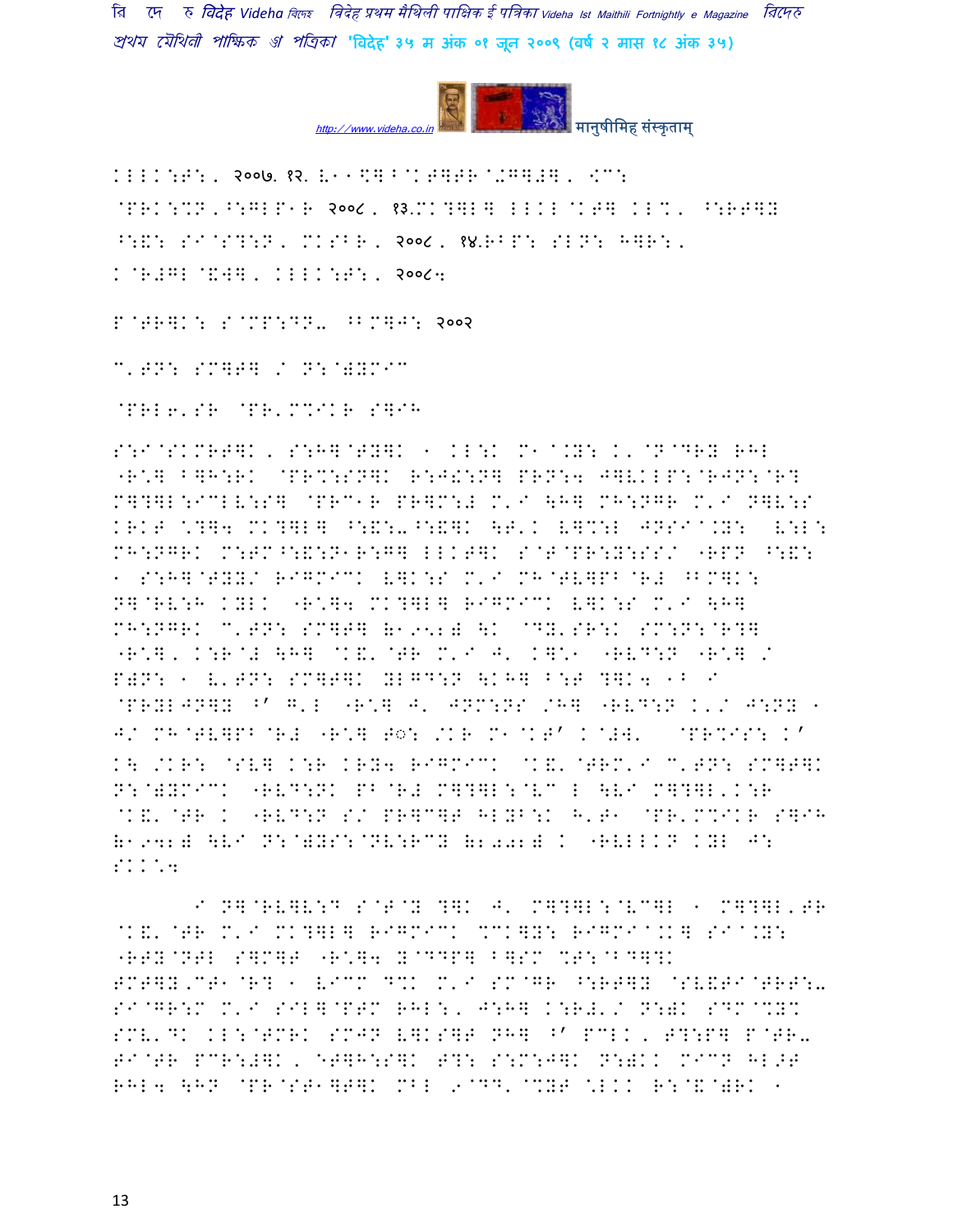http://www.videha.co.in<sup>2</sup> | मानुषीमिह संस्कृताम्

SM:JK SM:JK SM:JK SMM KLOR KRB4 @PR@ST1DT KRAAN %CK]Y: RIGMIC "R@TY)@NT1 SI@.Y: M'I SM:JK SIG J1\$L 1 \H] S/ 1GXI B=] K' / B' T/ J]VNK "R^]@NNR "RIG' BN] SKL 1 N' SKL 1 N' SKL 1 N' SKL 1 N' SKL 1 N' SKL 1 N' SKL 1 N' SKL 1 N' SKL 1 N' SKL 1 N' SKL 1 N' SKL 1 N' SK S:@<YN M'I4@SVKTI@TR:@TM K P@%C:@T @VY @KT]-@VYM@KT]K DO GRANDE A COLA PRANCHAR (PLEO) (1900) A POSA COLA 1SM:J MONTH I C SSAN SHIN: NEW COOLSON CHISES (AND VICE ON THE CHANGE G'LK KAN SOVIET IN DIE GEREIGSE DIE GESTIGS OOK DIE GEBEURE IN DIE GESKIED IN DIE GESKIESE IN DIE GESKIESE DIE V]K:SK "RV@S@D!K @DV:R .1J] G'LKK:4 @SV:1!]NL@TT:R Y1G M'I S:I@SKMST]K, S:H]@TY]K \VI KL:@TMKK @S?]T]K YO: THE THINB: AND MILL BIND ON MINIME THIND ON MILL SM:J \VI JNM:NS K'/4 S:M:@NYK JNM:NSK S1.-D1., 1%:- N]R:%:, K1@&W:J SI@TR:S, "RS@NTLS&, @K&L^, @KRL! \VI JAHAHEN IVO: ENER PLENT RIF, PNEL INE, JRVIPER 9@DR'L]T ^'LN] 1 \H] D]%: M'I SL0'-SL0 @S?]T]K V@R#N KRB:K HYDN:K HET NIGHT SILDE NATHALLIGHT SERVICE SERVICE JARED SON SAN KALENDARI "RANG" "RANG" "RANG" "RANG" "RANG" "RANG" "RANG" "RANG" "RANG" "RANG" "RANG" "RANG" "R "R^]K:@VYN "RIG BN] G'L "R\*]4 \KR PR]#:M \TB' NH] ^'LKKT' %CK]Y:K SIGH]-SIG "R@R@D! @VY: VS:Y]K V: with the state of the state of the state of the state of the state of the state of the state of the state of t<br>The state of the state of the state of the state of the state of the state of the state of the state of the st @SV]GRK:RLK4 \H] M'I SBS/ @KR:@NT] PR]V@RTN ^'L J' MHEL: SM100: SM100: SM100: SHPP SHOPPHER: PLE STEER WORK KOHN BAHA: GAS KORN SHOING SHARIY SHAHARANY SHOING KATIK SHOING SUNDA SHOING WAXAY SHOING WAXAY SHOING WAXAY S I MODEL AN AN ARCHER IN THE SOUND AND THE STATE OF THE STATE OF THE STATE  $\Gamma$  $R$  respectively to the process of the partnership  $R$  and  $R$   $\bar{R}$   $\bar{R}$  and  $\bar{R}$   $\bar{R}$   $\bar{R}$   $\bar{R}$   $\bar{R}$   $\bar{R}$   $\bar{R}$   $\bar{R}$   $\bar{R}$   $\bar{R}$   $\bar{R}$   $\bar{R}$   $\bar{R}$   $\bar{R}$   $\bar{R}$   $\bar{R}$   $\bar{R}$   $\bar$ MARINE MICHIG: MARINE MENDEDIA IN MENDEDIA PERSONAL MENDEDIA PERSONAL MENDEDIA PERSONAL MENDEDIA PERSONAL MENDE

P)N: SDM% MH:NGR M'I C'TN: SM]T]K T@TV:]V!:N M'I N:@)Y^]NYK Y:@TR:K %1^:R@M^ ^'LKK TKR' 6L@SV RBP N:@)Y:ICNK PR@MP:R:K SB@TRP:T ^'LKK J:H] M'I GMH]#] MHEL: BORG K SHONGHER: VAR WERE MY AND MYSSEN ^RLK J' "RN1@RVR \*L4 C'TN: SM]T]K @S?:^PNLPR:@NTM S:I@SKM\NT\_MORE\_MANT\_MORE\_MANT\_MORE\_MANT\_MORE\_MANT\_MORE\_MANT\_MORE\_MANT\_MORE\_MANT\_MORE\_MANT\_MORE\_MANT\_MORE\_MANT NVJ:GR#K SIC:R ^'LKK S@N 1954 I. S/4 K]@NT1T 1R@M^]K K:L M'I "RNOBT RESERVED IN THE ROOM IN THE MICHAEL @PR@J3T1T KYL J:YT, M1D: S@N 1973 I. S/ "R@DYP@RY@NT]

with the control of the control of the control of the control of the control of the control of the control of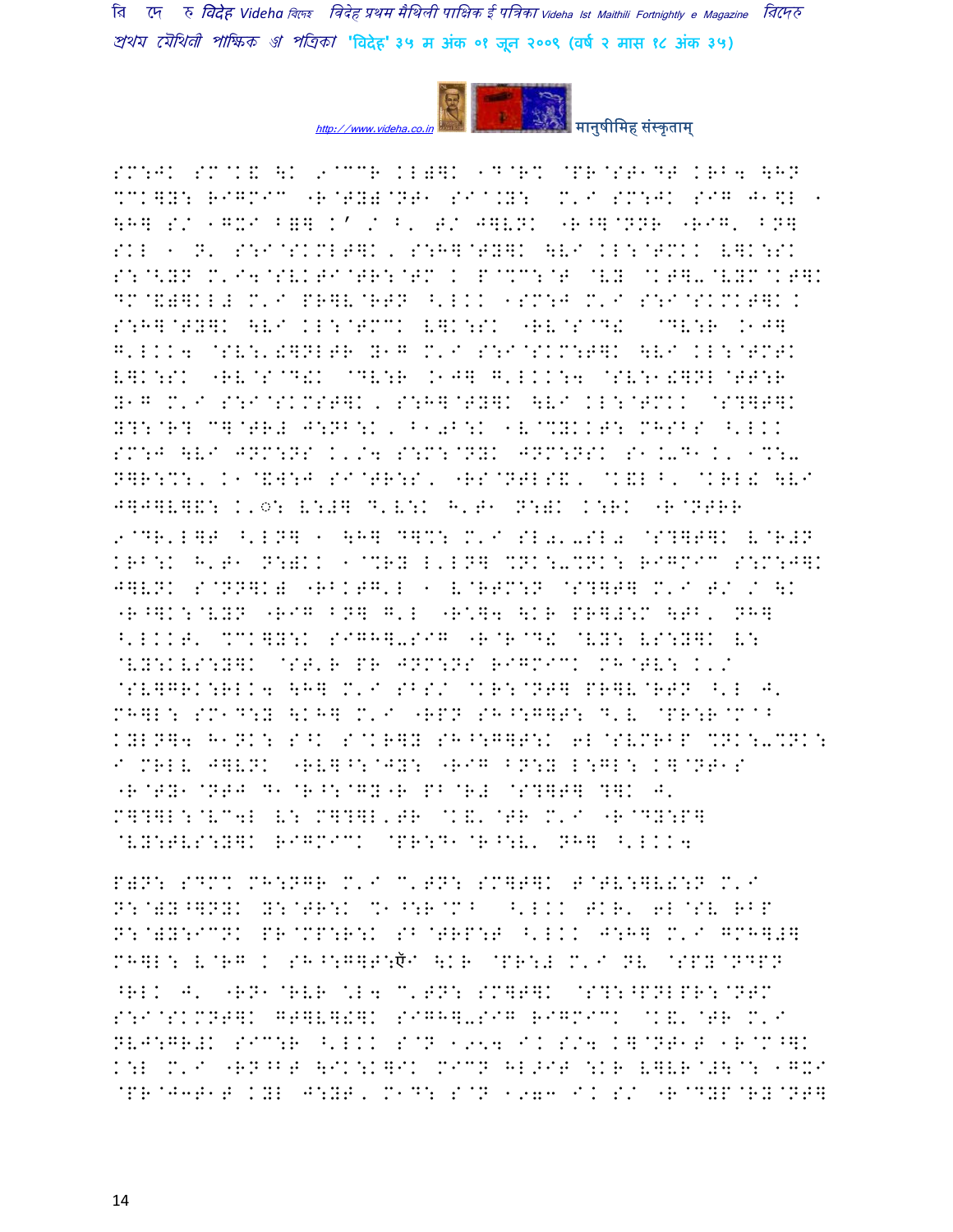

 $\bar{H}$ :  $\bar{H}$ :  $\bar{H}$   $\bar{H}$  :  $\bar{H}$   $\bar{H}$   $\bar{H}$   $\bar{H}$   $\bar{H}$   $\bar{H}$   $\bar{H}$   $\bar{H}$   $\bar{H}$   $\bar{H}$   $\bar{H}$   $\bar{H}$   $\bar{H}$   $\bar{H}$   $\bar{H}$   $\bar{H}$   $\bar{H}$   $\bar{H}$   $\bar{H}$   $\bar{H}$   $\bar{H}$   $\bar{H}$   $\bar{H}$  GHATIC SERVICE CONDITIONS OF THE STREET CONTINUES. THE SERVE CONTINUES OF THE SERVE JNY N]YM]T RBP S' N:@)Y-@PR@ST1\T] NH] HL>T "R\*], KA MPRIN ARTICLE IN THE REPORT OF THE REPORT OF THE RBP. @PRD:N KRB: M'I S@K&M S]@D! ^'J "R\*]4

C. SAY: SMARARI (SMAR) KENYA MUNJUR DA TANGGARA AMARI @PRT] %NK:-%NK:JNM:NS M'I \K @PRBL @JV:]RK 9@D^:VN: HL>'T D'.] \KR K:@RYK:R]#] SM]T]K "R@<Y @K& D]V:KR 0: (19141996) \VI SC]V 6):%IKR D:S (19232006) "RN1@^VN KYLNI JE SI SI SI SIMOJ I SIMOJ I SIMOJ I SIMOJ I SIMOJ I SIMOJ I PRI MARILI PRI USTAVLJA U PRI MARILI PRI UST K'@N@DR]IT NH] RHY, @PR@TY1 T \KR: M'I "R@TYS!]K GT: "RNB: "RNB: "RNB: "RNB: "RNB: "RNB: "RNB: "RNB: "RNB: "RNB: "RNB: "RNB: "RNB: "RNB: "RNB: "RNB: "RNB: "RNB

JRE RIJ NO. JE BOBE RIJE PO GREGU ANDRO DAN JE DAN MENDELIJO DA NA BIDI IN MANDELIJO K:@RY@KRM S1N]@%C]YT KYL J:Y J' "R!]K:!]K SI@.Y:J S' J@NM:KNS \H] 1YLJN M'I SH^:G] BN] SK?] T?: \KR @KR]Y:-KL:P M'I "RPN 9P@S?]T] D@RJ KR: \K?]4 \H] SLC  $K_{\rm{max}}$  and  $K_{\rm{max}}$  are the problem dependent of the dependence of  $\lambda$ 9PSM]@TY]K GWN KYLK J:H] S' B:BB L@K@&M]GPT] S]IH (1907-1979), 1N@N@D M]@%R (1K924-2006), GLP:L J] 0: GLP', "L'ANS AN ANN A' CHAIR ' A' CHAIR ' A' CHAIR ' A' CHAIR ' A' CHAIR ' A' CHAIR ' A' CHAIR ' A' C \KR: KLN: @KR]YY:@NV]T KYL J:Y T:H] @PRSIG M'I "RPN WEEN SURPAN CHORECH HERE ENTRER IN ENCOURT TO A ROUND A CHRONIC 9PSM]T]K SD@SYP LLKT] \K @SV R'/ "RPN V]C:R K:A:PHONERANO (KONSTRONIA) PROJEKTA (ADDIRANO) JE MANGA MANGA AK GCRV-GROUP - GORDON - CONSIGNITION - CONSIGNERS - CONSIGNERS - CONSIGNERS - CONSIGN PROMPTED: N: MORE ANDRE CHINO ALBA AAN DY'T (C N:@)Y^]NYK PR@MPCR:K %1^:R@M^P K:Y J:Y4 9PSM]T]K BUTH VICTOR IN CHILLENE STUDY ARTICLE TO HAT M:TM^:&:N1R:G K'/ J:GMT KRB:K N]M]T N:@)YYLJNK @PRYLJN]YT:K 1V@%YYKT: "RN1^V KYLK T?: \KR: @KR]Y:@N@NP]N KRB:K D]%: M'I @PRY:SRT ^'L4

 SM]T] "RPN @PRYLGV@S?:Y M'I N:@)YYLJNK %1^:R@M^N N:)K:ऍI NH] K' K\ \K:IK] S/ KRB:K N]@%CTY KYLK, K:R# /H] SMY MK?]L] M'I "R^]NYLPYLG] N:)KK S@RV?: "R^:V \*LKK 1 \KH] N:)K K'/ B:R@MB: R "R^]N]TKR# SM1C]T NH]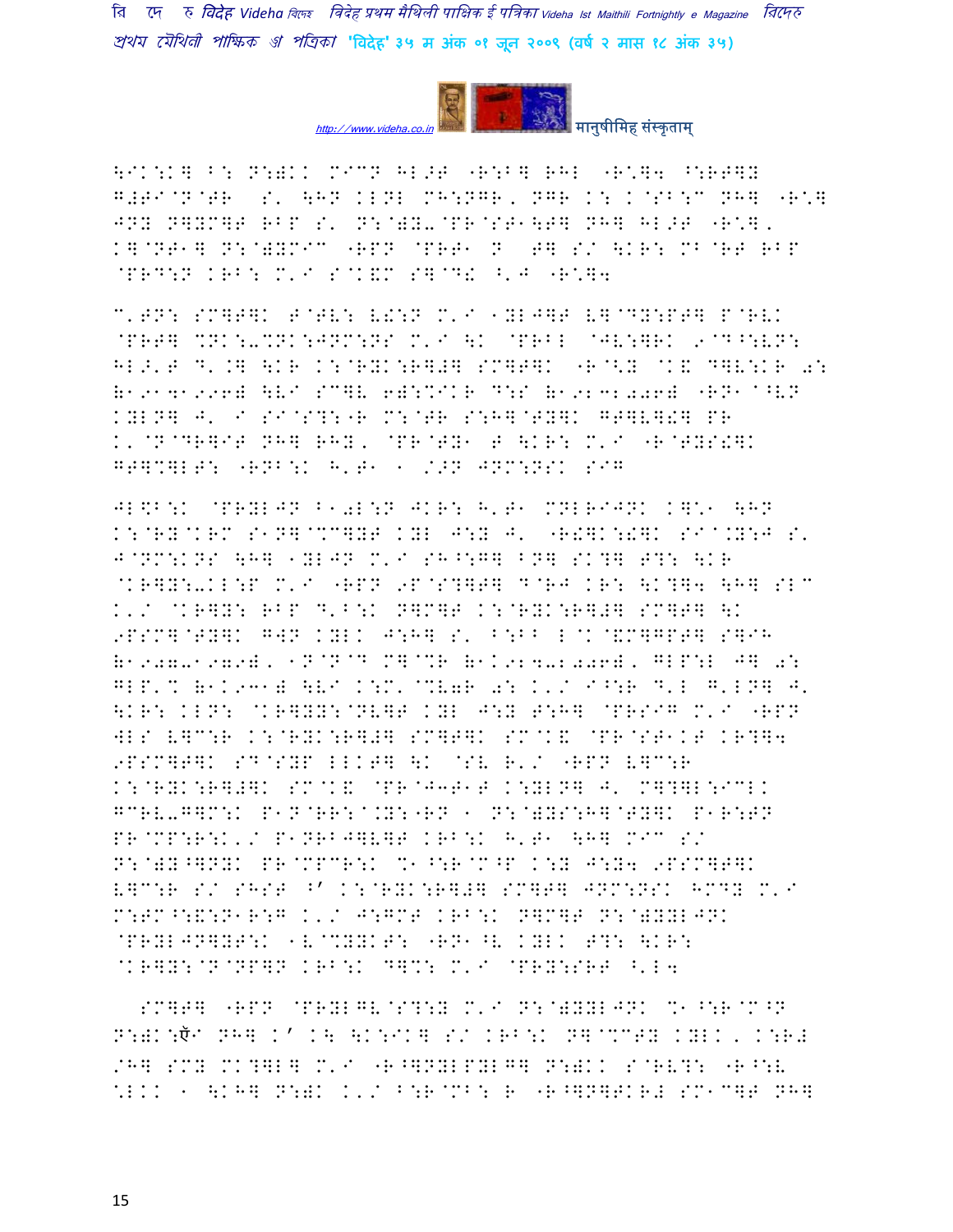

B10LK: 9PSM]TH : 9PSM]TH : 9PSM]TH : 9PSM]TH : 9PSM]TH : 9PSM]TH : 9PSM]TH : 9PM [10]NYLPYLG] (1990) \IK: 9PM "RANC'ALLO D'ALCONIA (CORP. 1979-1980) D'ALCONIA D'ARBIGNE REROIRE REROIRE REROIRE PRE \IK:K]K H'T1 MK?]L]K VR'@#@Y S:H]@TYN-MN]&] LLKT]K SIG S@MP"R@RK S:!L G'L4 \H] D]%: M'I 9PSM]T] K'/ S6LT: ON SHILL: AL STINER TITHER SYMPIONS PR "RPT "RM]) \*:P \*L\$ N]H:R BH1V]!:V:D] RCN:K:R HR]MLHN 0: (1908-1989) S/ S@MPG@RK S:!L G'L 1 H1NK:ऍI "RN1RL! KYL G'L J' A' A' A-P' A' Y' R' A' HER. SY'TH' STARK (1.2 SMIRE) KR:B?] J:H]M' M]?]L:K V]@DY:-VD:Y@NT::K GCRV-G:?:K 9@LL'S@. HL4 / SM]T]K \H] 1@GRH K'/ @SV]:K:R K' M@#\$N M]@%R (1958) \K:IK]K RCN: K' K\ /KR P:@#\$1 L]P] SM]T]K T@TK@:N]N PD:!]K:R] LLKN]K' 9PL@B! KRCL?]N J' M]?]B:K "RT]T K'/ 9@D^:&]T KRK\* J:H]S/ JNM:SPR]C]T ^' SK? HHH

 "R^]NYLPY1@KTK \K:IK]K P:@#\$1:L]P] 9PL@B!! ^'L:K P@%C: @T SM]T]K PD:!]K:R] LLKT] "R@TY:K!]K 9@TS:JH]T  $\mathcal{P}$  ( )  $\mathcal{P}$  ( )  $\mathcal{P}$  ( )  $\mathcal{P}$  ( )  $\mathcal{P}$  ( )  $\mathcal{P}$  ( )  $\mathcal{P}$  ( )  $\mathcal{P}$  ( )  $\mathcal{P}$  ( )  $\mathcal{P}$  ( )  $\mathcal{P}$  ( )  $\mathcal{P}$  ( )  $\mathcal{P}$  ( )  $\mathcal{P}$  ( )  $\mathcal{P}$  ( )  $\mathcal{P}$  ( )  $\mathcal{P}$  ( )  $R$ PORIN' ROBERT (MOTRIC VIENES (ESTE LE VANARIE VER @K&'@TR M'I P1RB& "R^]N'TH] @DV:R: "R^]N'@TR]K ^BM]K:K N]@&P: DN KR:/L J:>T \*L, T:H] PR@MPRR:K . MASHBER 1989 AND SPRING ON A SUMHER SLOW MASH AND MORE IN A SUMMON "RN1@^V: KYL J:Y L:GLJ/ MH]L: KL:K:R 9PL@B!K ^' J:?] T/ N: MICN VII AT LEL K YILI VII AN 'Y JILI TI AN 'Y' J: Y SM SYMPE AS WELL AND STANDARD CHINESE AND HIS MANAGEMENT WAS PR 1898 "PR 200 SET K. KETPANE KARD (194 M.) FUR @PR@ST:LV R:.B 1 MN: K' H1NK: MIC PR 9T:RB 1/R KW]N \*L4 SM]T] MK?]L] RIGMIC PR \K @KR:@NT] "RNB:K D]%: M'I @PRY:SRT ^'J, K:R# SM]T]K STT @PRY:S RHL "R\*] L' \H] MIC S/ \HN "R^]NV K:@RY KYLJ:Y JKR S1PR]#:M HKT J' JOHN:NSK HANDY MYSTER MYSTER WARD HLY TKK T?: N:@)Y ^]NY M'I @SV: ^:V]KT: 1/T: KLNL MK?]H:NIGMIC:R PROPORTING: PROPORTING: RIGMIC:R 1B NO RIGMIC:R NIC BL NIGHT NIC BL NIGHT NEWS ARE N \*L4 I "R@TYV@NTL S:HSK K:J \*L, T.N K]NKL SM@K& \HN @PR@ST:C R.:B 1 H1NK: MN:K' MIC PR 9T:RB /HBS/ KW]N \*L4 SM]T] SLCLK J' /H] MK?]L]N]K SM@K& @PR@ST::V R:.L J:Y JN]K: HMDY M'I MK?]L SI@SKMST]K 9@TKS@R&MY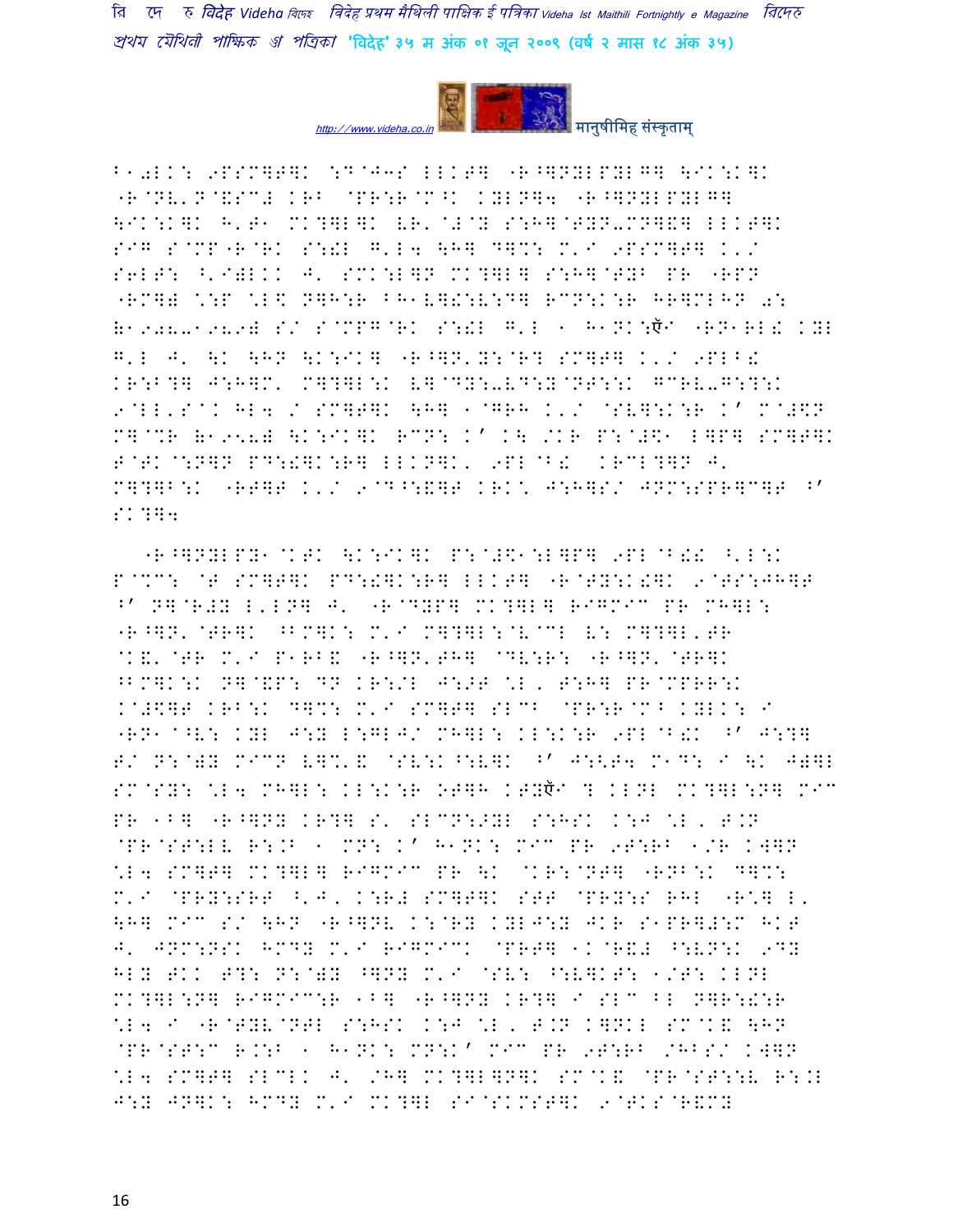http://www.videha.co.in **महिले हे जिल्ह्या होती है।**<br>http://www.videha.co.in

PR@MPKR: MORKER: MINE SINGS SECTIONS ON MUNICIP K:@RY@KRMK @PRT] 1K@R&# 1 1G:! @%R@D!: HL>T4 SM]T] \H] V]&S S/ PB@R# PR]C]T \*L J' HR]MLHN 0: 9D:RV:D] @PRGT]%]L V]C:R-!:R:K S:H]@TY]-MN]&] \*?]T'/ SM]T]K PD:!]K:R] LLKT] H1NK 1@%RY M'I 9P@S?]T ^' "RPN MLLOW: C. MARLEY STATE CONSTRUCTION STATES OF THE STATES OF THE SUBSTITUTION OF THE SUBSTITUTION OF THE SUBSTITUTION OF THE SUBSTITUTION OF THE SUBSTITUTION OF THE SUBSTITUTION OF THE SUBSTITUTION OF THE SUBSTITUTION OF TH "RNIRL KONCHENT" (AVL) (ARALIGE ADALININ'T KONVERGATIONELE (NEAR AN INDEPERD KMPY: "RPN !@RM-P@TN]N S1^@DR: 0: (1911-1982) K'/ "RPN \K:IK] M'I ^:RT]K ^BM]K: M'I "R^]NY KRB:K "RN1MT] @PRD:N KYL J:Y4 K]\*1 @K&# M'I / >N@ST/T: K @S?]T] M'I 1B] GLL:H J' K] KYL J:Y ? / "RPN RCN:D] M'I M]?]L:@VCNL N:R] J:GR#K .I.N:D KRKM RH?] T'/ / "RPN 99181999" PN:RWH:BIN PR978 919 PRIPA PHICY SINGER C'HN: SARAN , SARAHAN , SARAH , SARAH , SARAH , SARAH , SARAH , SARAH , SARAH , SARAH , SARAH , SARAH , SARAH<br>Linggar , Sarah , Sarah , Sarah , Sarah , Sarah , Sarah , Sarah , Sarah , Sarah , Sarah , Sarah , Sarah , Sara @SV]?K:R K' K\ Y1G-Y1G S/ 1B] RHL B@N!:N K'/ TL\$] MIC PR "RYL]H 1 S1^@DR: K'/ M@#\$]N M]@%RK P@TN]H ^:RT]K ^BM]K: M'I RIGMIC PR 9P@S?]T HKB:K "RN1MT] D'L?]N J' S@RX#C#PR?M MK?M MK?M MARX RIGHER REPORT OF THE REPORT OF THE REPORT OF THE REPORT OF THE REPORT OF THE REPORT "REPORTED "PACHER "RECOVING "ROBOL" "PENECOLO" "RECORDE" H'T1 .LL] D'LN] JKR: \K ET]H:S]K <)N: KHB SM1C]IT HKT 1 MK?]L SM:JK H'T1 @PRK:% @ST]@M^. BN] G'L]H4

 MK?]L] RIGMIC PR S1^@DR: 0: PD:@RP# MH]L: RIGK@RM] M'I \K @KR:@NT] 1N] D'LK: C'TN: SM]T] \VI RIGMIC HORI I A ET SPANINK ARMI ALICO I MCHARA RIGMICK >T]H:S M'I \K NV "R@<Y: Y K %1^:R@M^< ^'LKK4 H1NK: S/ "PRITH" TERMINE POST PRINTING AN INCOME TO LATE THE CONTINUES. THE TRIP OF THE TRIP OF THE TRIP OF THE TRIP OF V]^:GK \K \*:@TR: PN]^RN]K ^BM]K: M'I RIGMIC PR 9P@S?]T] D@RJ KRCLN] / \*L]H "RH]@LY:^ CC!R]4 \H]  $\kappa$ :IK)  $\kappa$  -PHPH  $\kappa$ :I (1)  $\kappa$  (2)  $\kappa$  (3)  $\kappa$  (3)  $\kappa$  (3)  $\kappa$  (3)  $\kappa$ MA MORI - PROPORTI INTERNA RHORI 1YANG RHORI 1YO POKAT PO YD1N@ND]N %@RM: 1 H1NK P@TN]I ^:RT]K ^BM]K: M'I SN: POTEN (1:4 PN)R FERRIC (PP)PRINCIPI (1:4 PN) "RHIR (PRINCIPI TOTERR) 1 W]WR:K ^BM]K:K N]@RV:H K?N' RH?] >@#\$]YN N'%NK >@N@DRHK:@NTY 0:4

 B]GT %T:@BD]YK &@&W D%KK 9TR:@R@D! "R@R?:@T S@N I. M. K'I MI SON SMAGARAN DI SAMPINYA MENJARAN ANG NASA SALTING NA NA TIKIK SA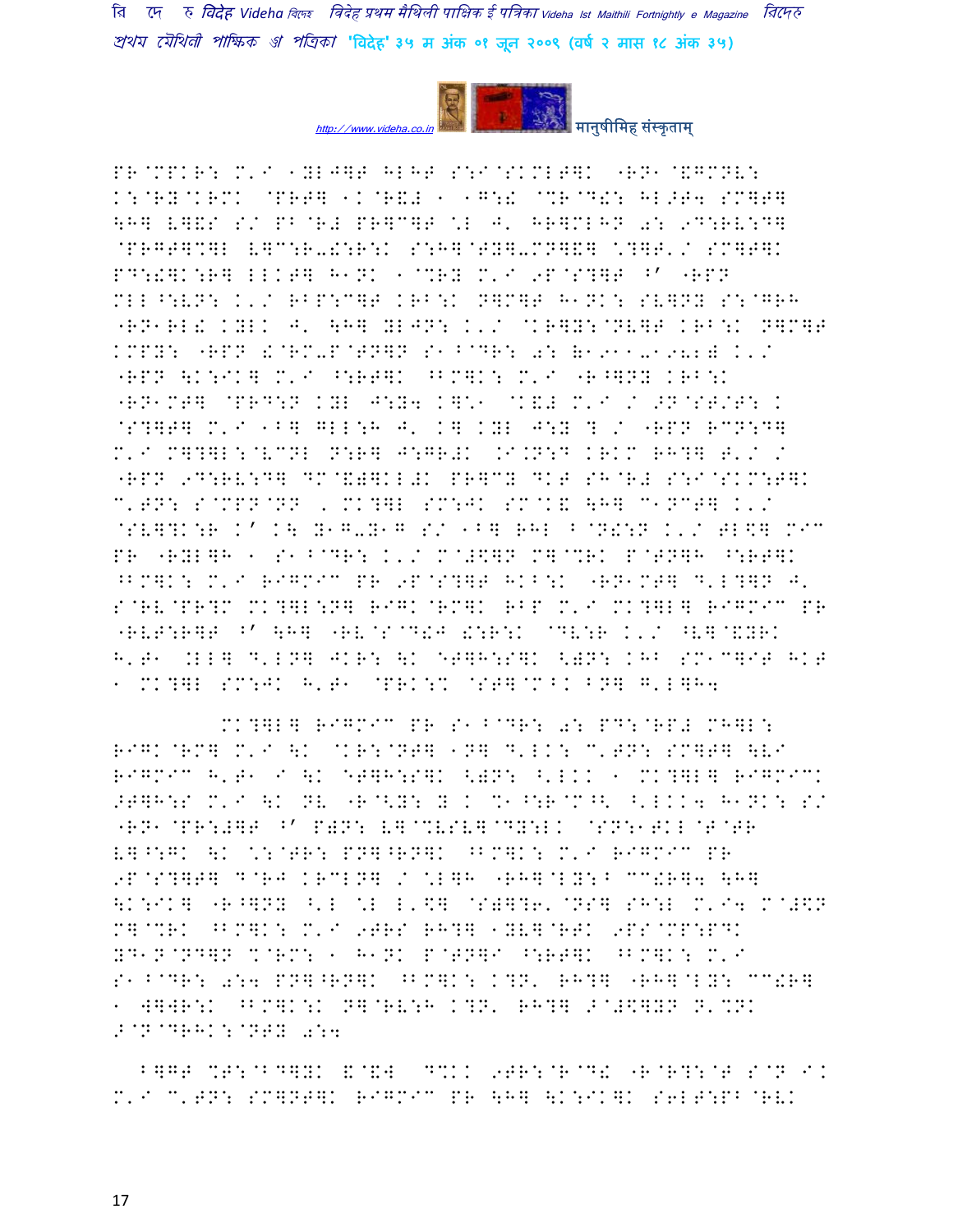

MIC SORRING THE STREET SHOWLGER SHOWLD SHOWLGER  $K$  and  $K$  are contained by  $R$  . In the property in the single state  $\lambda$ "RH]@LY:G CC!R] K MK@?R]L] RIGMIC PR 9P@S?]T] 1 H1NK: S^K "R^K FRIDE" (1991) [REVLOTE DE DIRECTED OF DROUGHEDS ON DESCRIPTION V@RG \H] KL:K @PRD@R%N M'I "RPN K1%L KL:K:R]T:K PR]CY D.198 ANAB S. MBH NAMARA (K. AR. 2NH) RARMAN RA. KADARA SKL ADAR @%R'Y 1 MAG'Y 1 MAG'Y 1 @PRYY 1 @PRYY 1 @PRYY HIS \*N]4 SM:JK @PRT] SLC, "RPN 9TRDRY]@TVRK @PRT] @PRT]V@D!T:, @TY: G, S'V:-^:VN: 1 K@RM N]@&W::K PR]#:M ?]KJ' MH]L: RIGK@RM] SC'@&)RT:, T@TPTRT: 1 "RPN "R^]NY-KC%LK PR]CY D' RHL \*?]4 MK?]L] RIGMICK >T]H:S M'I \KR ET]H:S]K MH@TVR \*KK4

 SM]T] @DV:R: @PR@ST1RT \IK:K]K MICN "RN'K D]N !R] P) A RON THE REPORT OF A ROUND AND RECORD TO PROPER A REPORT OF THE CONTROL TO PROPER A REPORT OF THE CASE OF THE RE HESP RHE, J:HANN, JON:TRIBRE P/ STRAN I BY:KNISHE LLKT ARD CONSTRUCT AN ALL CONSTRUCTIONS OF A CONSTRUCTION OF POINT SHAPE IN A REAL CONSTRUCTION OF THE DISTUR P@PPL@TSHL@TR@CFPL&TLOH@TSHV.NYCHO@ZYMZ@WY#L@TOH&@COH J:Y, K:R# JNM:NSK "R^]RBC] N:@)YMICN D]S V]%'& J:GMT ^'L 1 "R!]K:!]K SI@.Y:R M'I JNM:NSK SH^:G]N] HIMPING

PN: P.S. (N. P. B. P. B. P. P. E. ETAILS) PR "REACTED" PR "R. B. P. C. P. E. E. R. P. R. P. C. R. P. D. P. R.  $K$ i $K$ i $K$   $\overline{\phantom{a}}$  in  $K$  is the sequence of  $K$  if  $\overline{\phantom{a}}$  if  $K$  if  $\overline{\phantom{a}}$  if  $K$  if  $\overline{\phantom{a}}$  if  $K$  if  $\overline{\phantom{a}}$  if  $K$  if  $\overline{\phantom{a}}$  if  $K$  if  $\overline{\phantom{a}}$  if  $K$  if  $\overline{\phantom{a}}$  if  $K$  if  $\overline{\phantom{a}}$ SARSAN "RECAREA" EARE SARSAN (1985-1988) ISBN 1980-1980 HENRI LOGANIE K]@RT] S]HI K'/ S]IH:SN:RB= KRSB:K J)]L SM@SY: \*L J' MCL) AND A REPORT OF THE REPORT OF THE REPORT OF THE REPORT OF THE REPORT OF THE REPORT OF THE REPORT OF THE R @PR@ST1 T KRB KW]N SM@SY:] \*L4 \HB \K:IK]K MICN @S?:NN]Y L'\$] @S)]%6'@NS S H:LK @PR:GIN M'I ^'L \*L4 SM]T]K T@TV\K:L]N SC]V @SP]N:R:S# W:K1R K'/ 1%IK: \*LN] J' ET]H:S]KT:K PM@&WH^BM] M'I L].]T \K:IK]K MICN KWARD HES , THIN HE TRANSPORTED HES REPORTED THE SECTION OF THE UPPER TRANSPORTED THE UPPER TRANSPORTED THE UPPER TRANSPORTED THE UPPER TRANSPORTED THE UPPER TRANSPORTED THE UPPER TRANSPORTED THE UPPER TRANSPORTED THE UPPE KRKT RHORI, KIRKT RHI, KATO SIYLG SIYLG SIYLG SANG SIYLG SIYLG SIYLG SIYLG SIYLG SIYLG SIYLG SIYLG SIYLG SIYLG SSAL (PLECH) PORTICO (DISPERSIONE) PROVINCE (ISOS) MILACINE (ISOS) PRESSON A Y@DYP] G#PT] W:K1RK MH'/ "RSL:N S/ D:N RBP M'I @PR:@PTK R:@JYK @SV@]K:R KRYB:S/ H1NK 9@J@V] GL VR]@TR !BM]L ^' J:>\* T?:P] N]@RD'%K H1NK C:R]@TR]K 9@T@K@R@K@R@K@R@ST1NT KYLN@ST1NT KYLN@ST1NT KYLN@ST1NT KYLN@ST1NT KYLN@ST1NT KYLN]4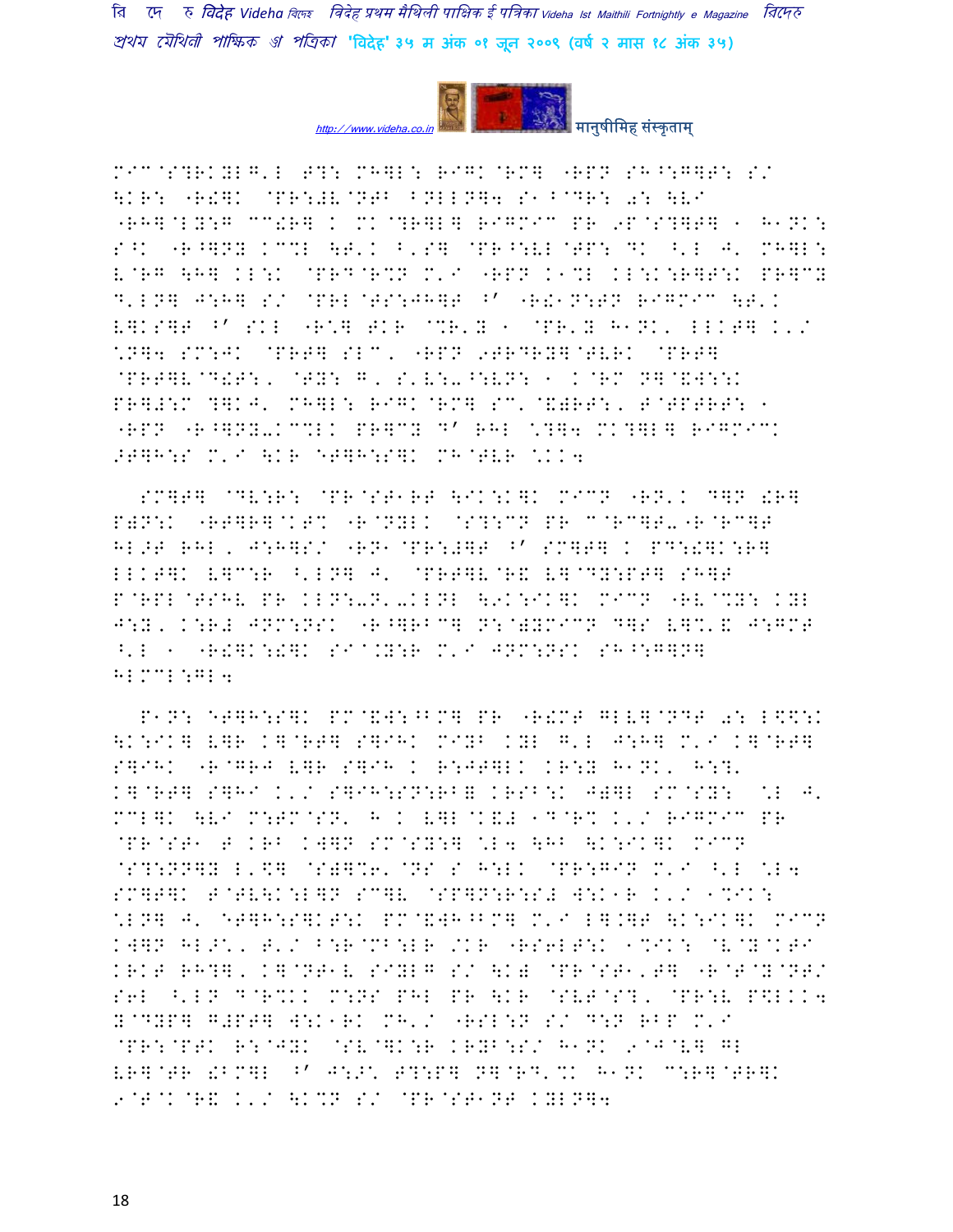http://www.videha.co.in स्ट्रीयानिक संस्कृताम्

S:M:JH PR 10: H PR PR 1: RING 0: K: IN 9: H LU V 1 2: K ME NESIH:R (1965-1965) 6TLK (1965-1965) 6TLK (1965-1965-1965-1965) 6TLK (1965-1965-1965-1970-1970-19 JKR: MIC PR @PR@ST1VT KRB /H] SMY M'I MIC]Y-KC-R:JK "R^:V Rh]T H1/ "R^:V RH]T H1/ "R^:V RH]T H1/ "R^:V RH]T H1/ "R^:V RH]T H1/ "R^:V RH]" R^: V RH]T H1/ "R^:V RH] \H] \K:IK] M'I MH]L: "R^]N'@TR]K "R^:V \*L T'/ \KR @PR@ST@1T] M'I KLNL @PRK:RK KW]NT:K "RN1^V N]@RD'%K K'/ NH] ^'JN]4 \KR N]@RD'%N K?N' RH?] GLP:L J] 0: GLP. T. B. .- A CONDING S. CONDITION B. .- A CONDITIONS OF THE R HL C'TN:K MIC PR ^'L "R\*] JKR L'.K 1 N]@RD'%N GLV]@ND( 0: @SV\YI KYLN]4 \H] M'I DB MH]L: "ROPER "RON" (NOTE "ROPER IN A TREES" ROPER (ROPER) ^BM]K: M'I P1N: @PR:C]N PR@MPIR: K'/ @S?:]V]T KYL G'L J', P' P' EL C' (VENEN D'AH N' (P' PER, MER) (P' PENN) D'E MENNE K: H: Histori

S@N 1962 I. M'I C]N] 1@KRM#K PM@&W ^BM] M'I GLP:LJ] 0: GLP'% L].]T G1\$K CL) !LK\$ J:NY T?: ^:RT-P:K Y1@D!K SMY V]N1V]V:H' @DV]R:GT K MI@.NB C'TN:K T@TV:JV!:N MY BETRING MOVIE FORECHER DR MOTH AL NE L'UE @S)]6'@NSLS H:LK @PRI@TGNN M'I4 \H] @PR@ST1MT] M'I ^:RT] @BL::K V@R@KSLK @PRL6:>)R M@RJ1N W:K1RK SIGH]- SIG NG]N: K1MR \VI N]RIJN 0: MH]L: "R^]N'@TR]K RBV M. Y MYT BE 20 MICHA R. E RHO. P RHO P: MR K. K. MHOL: ^BM]K: M'I D'.]K' JNM:NS◌K'/ KLNL 1@%CR@RY NH] HL>T \*LKK \VI N:YK-N:Y]K:K @KR]Y:-KL:P M'I M@RY:D:K VCN PR KLA 1999 – KANANG MARAH PARANG KANG MANG KALANG KALIMAT PADA ANG KALIMAT NA KANYAN NA MANG KALIMAT NA KANYANG MI A' C'HEAR A' L'OBAN E A' A' ROINN A' A' CHOMH A' C'HEAD A' C'HEAR A' C'HEAR A' C'HEAR A' C'HEAR A' C'HEAR A 0:. @PR]YN:R:Y# 0: 1 R:J'@N@DRR 0: @PR^BT] "RPN-"RPN ^BM]K:K N]@RV:H S6LT: PB@RVK KYLN]4 9@KT\ D1NB \K:IK] M'I G'I GHEALLACH AN DEAL AN DEAL AN DEAL AN DEAL AN DEAL AN DEAL AN DEAL AN DEAL AN DEAL AN DEAL AN DEAL AN D LLCHR) KAHER MUHRG MAM COUNTRY AND MUSIC CHICK

C'TN: @DV:R: NEWS ARE AN ARTICLE OF THE MICHAEL AND ARTICLE OF THE MICKED AND ARTICLE OF THE MICKED AND ARTICL<br>- PO ARTICLE OF THE MICKED AND ARTICLE OF THE MICKED AND ARTICLE OF THE MICKED AND ARTICLE OF THE MICKED AND A POTERE TERRIE (PR) (AL) ALTERNATIE (PRITRIE) AL EN 2008 PRIT IN TETEN (AENIEN)

 $\frac{1}{2}$  ,  $\frac{1}{2}$  ,  $\frac{1}{2}$  ,  $\frac{1}{2}$  ,  $\frac{1}{2}$  ,  $\frac{1}{2}$  ,  $\frac{1}{2}$  ,  $\frac{1}{2}$  ,  $\frac{1}{2}$  ,  $\frac{1}{2}$  ,  $\frac{1}{2}$  ,  $\frac{1}{2}$  ,  $\frac{1}{2}$  ,  $\frac{1}{2}$  ,  $\frac{1}{2}$  ,  $\frac{1}{2}$  ,  $\frac{1}{2}$  ,  $\frac{1}{2}$  ,  $\frac{1$ 1958 M@#\$KNM]@%R HR]MLHN 0: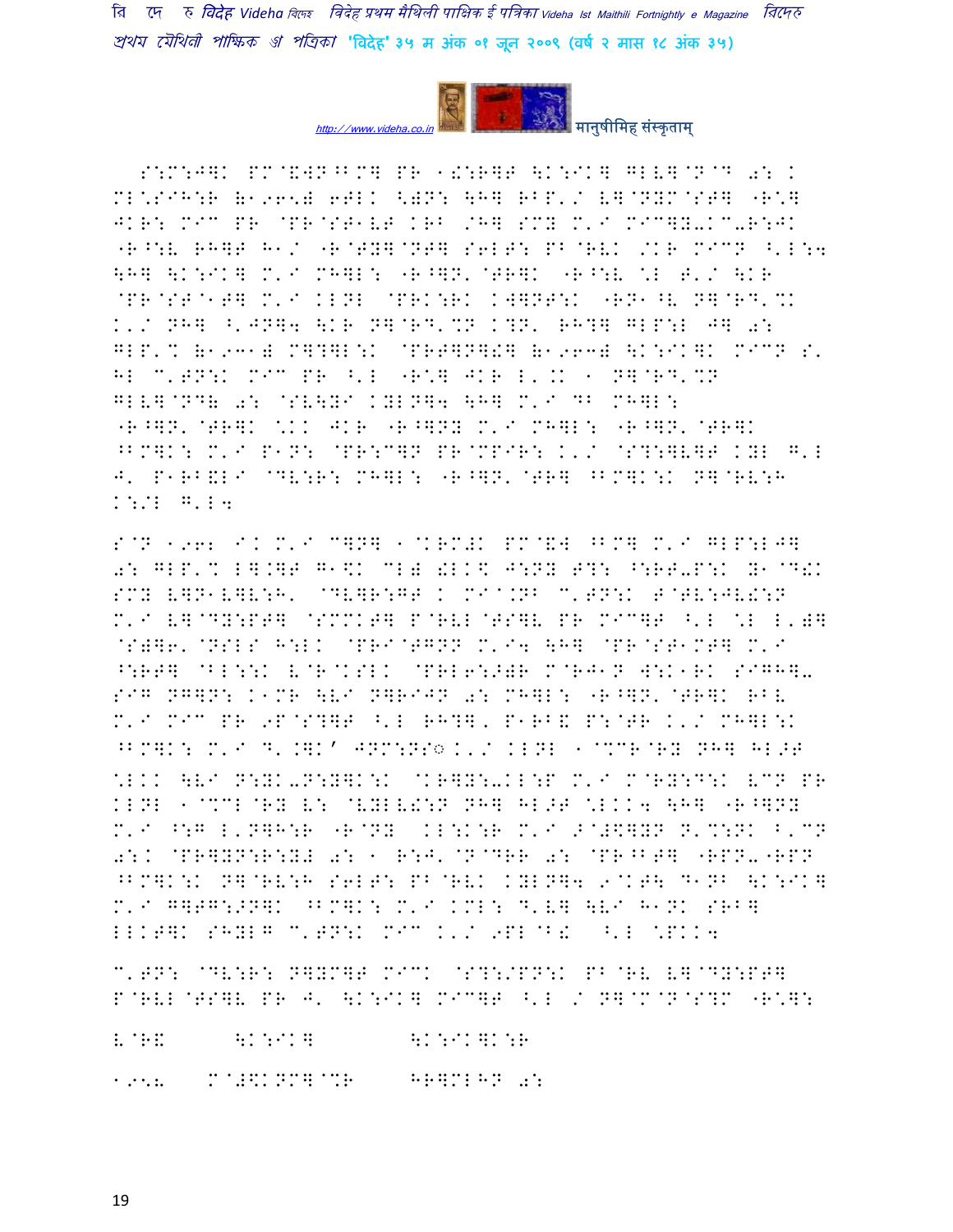

1959 ML\* SH:IR GLV]@NDI 0:

1960 M]?]L:K @PRT]N]!] GLV]@ND: 0:

1961 : R:K SN'S GLV DE NORTH NORTH NO.

1961 GB\$K CLP GR\$K GRP: C GEPA GB GR GLP:

1965 V]R K]@RT] S]IH GLV]@ND 0:

1966 BIN BUR MERSON GLOBE GREEN GLOBE

9P@RY1@KT PR@MP1R:K J' %1^:R@M^N ^'L \*LKK T:H] M'I KATER "RPRINS THE CORRECT MIRRIE OF THE WAY AN INTERFER @DV:R: RIGMICK D]%: M'I J' @PRY:S ^'L \*L / K]\*1 "R@NT R:LK POWS OF HEM COR OF BLICK

K)@NTPSP/KI:\@NTPSPING\QQQ\\\\$\\\\$@NT\\$@NT\\@NT\\\\$@NT\\\\$PD\\\\$PD\\\\$PD\\\\$PD\\\\$PD\\\\$PD\\\\$PD\\\\$ ^:R@GRH# KYLN] T.N / \KR @KR]Y:KL:P K'/ @VY:TPK 6LK PR "RNB:K @PRY:S KYLN]4 H1NK SLC \*LN] SM]T]K V]V]! 1YLN:D] \KH] @S?:!N PR K'@N@DR]T NH] RHY: @PR@TY1\*T @PRC:R-@PRS:R K DM@&)]ऍI P)N:@S?N V]^]@NN: M1H@LL:R SOF AN INDIA AND A REAL AND A REPORT OF A REPORT OF A RABINE ON A RABINE. \H] YLJN:K'/ @KR]Y:@NV]T KRB:K N]M]T "RMRN:? 0: JAN MARAHA: K NOR HAN KIKA BI 1YULI KA LUHUN KIKABI NGR MARA KA MARAHA MARAHA MARAHA MARAHA MARAHA MARAHA MARA N]@R#Y KYLN] J:H] M'I SM]T] K'/ GJ'@N@DR N:R:Y# CC:RECCE:RECCE:RECCE:RECCE:RECCEPE:RECCEPE: K:@RYK@RT: 9PLB! ^'LKK

 $\ddot{\phantom{0}}$ 

N:@)YMIC

%NK:-%NK: C'TN: SM]T]K "RPN 9TRL@TT,R V]K:S-Y:@TR:K 9@T?: N V: 9@TK9@R& M'I PH1/C] V]V]! RBPK/ M]?]L:K START TO DIRECTO GERT STACHT (EGGET) ECHNIC I SOM STORE (EGGET) DE TO D]%: M'I @PRY:SRT ^'L 4 I "RPN GCRVMY PR@MPMR:K "RNN-RFP" LA MARIER "YEZ" AA 'A'RINNIA'R "ROMAN TE IS ZYN T:R:N@ND S]IH (1920-) \VI SC]V T:R:K:@NTT 0: SLCLN] J', SMARAN GRANAN GRINAN SAN MENJING BANG GRINA K:R# / LLKTP #PFP PSH /LHCKFD PPH PPH APRIX (1978)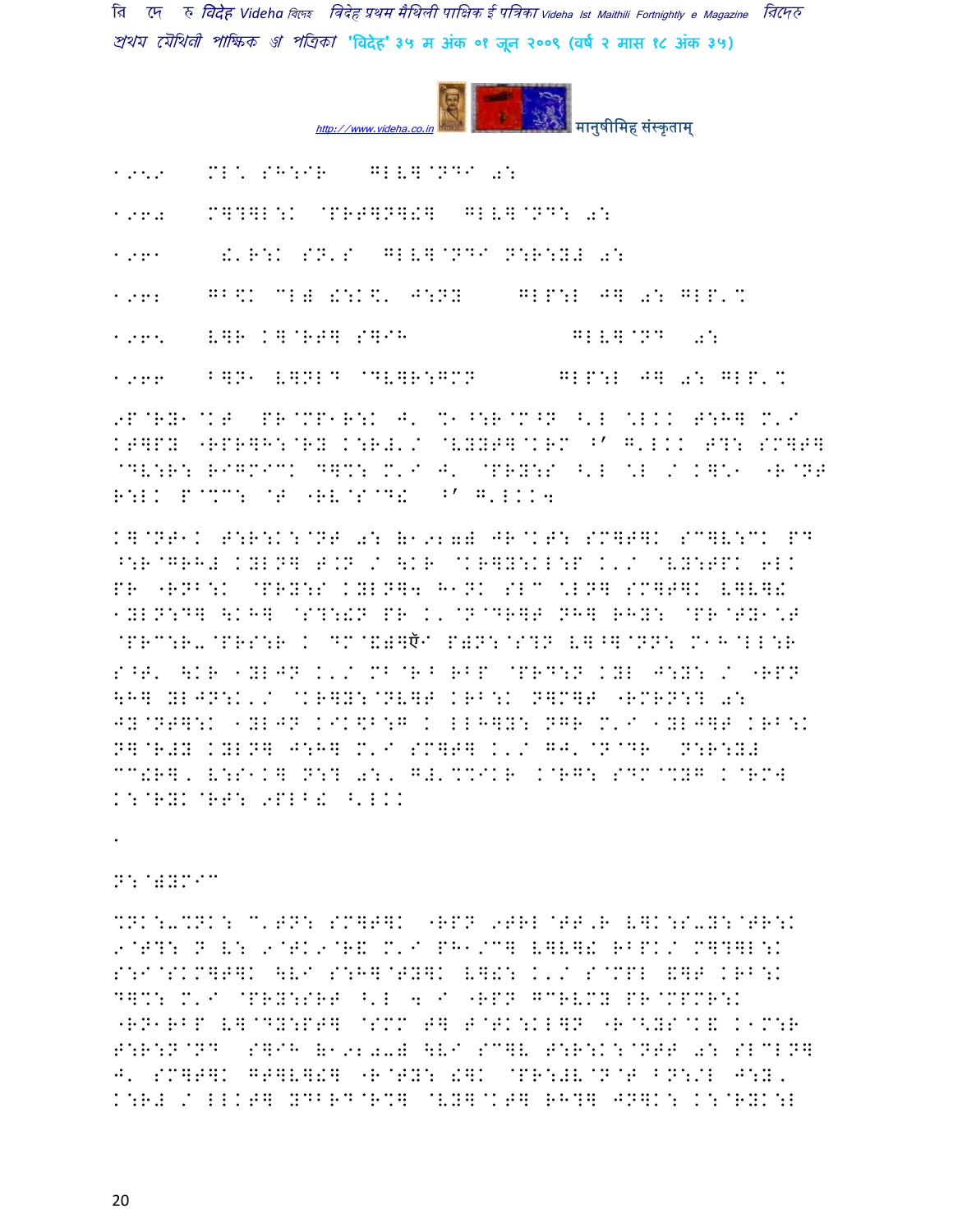http://www.videha.co.in स्ट्रीया स्ट्रेलिया मानुषीमिह संस्कृताम्

M'I SMART CHATE PLUB. HIND: K'Y: MHHE MART CH'N @PRY:S KYLK4 MK?]L] N:)K / RIGMIC K'/ V]@ST@MT \VI MANY PROPERTY OF THE DIG REAL PROPERTY OF "RNCPC:RIK SMITH POST PRODUCT PRODUCT PRODUCT PRODUCT PRODUCT PRODUCT PRODUCT PRODUCT PRODUCT PRODUCT PRODUCT BA, TRINESENSIS TISHS, SNEVISCH SY GYRAG,  $\Lambda$ S (BRSP)  $\Omega$  shift of the condition of  $\Lambda$  and  $\Lambda$  and  $\Lambda$  and  $\Lambda$  and  $\Lambda$ "R!]KMT KYL G'LN] 1 \H] YLJN: K'/ KLN: MB@RT RBP D'L J:Y T:H] H'T1 @PR@ST: V D'B:K ^:R D'L G'LN] JK R S1PR]#:M ^'L J' N:)K / RIGMICK V]K:S:@R? RIGK@RM]K N:@)YMIC (1972) N:MK \K @PR^:V] @PR^:G K @S?:MPN: KYLK JKR 9 DODY NIK JKR 9. PRODUKT NA DODY NA DODY NA DODY NA DODY NA DODY NA DODY NA DODY NA DODY NA DODY NA /KR MICN T?: @PRK:%N4 N:@)Y:YLJN K'/ MB@RT RBP @PRD:N KRB:K 19@TT RD:YEN:K PORT ROLL D'E LA GROUP (PLANE) NOVEL D'E TRAINIEN NO TRE D'EST PRIMEIX NOT DE D'ARMENT (P \*:@TR:N@N@D S]IH 0: K'/ MB@RT RBP @PRD:N KRB:K 9@TTVRD:Y]@TVM D'L G'LN] NVY1VK N:@)Y K@RM] \*: NORTH TRONG STATE THAT IN SOME THE UNION OF THE UNION OF THE UNION OF THE UNION OF THE UNION OF THE UNION O N:@)YMICK NKN]KK SK@D!:@NT]K \VI @VYMVH:R]K P@K&K "REWEDGERD" (PACTORER OLD DRAM (PECTORER WEDGET) DAMAGES (PACTORER PECTO K. DAD: MY: MYSES MENTHER: MARINE BANK JAN SERIKAN RIGMIC K'/ NV-D]%: ^')LKK T?: N:@)YMICNK PR@M@PR:K %1^:R@M^R ^'LKX SM}T} @DV:R:40 & DV:R:40 & DV:R:40 & DV:R:40 & DV:R:40 & DV:R:40 & DV:R:40 & DV:R:40 & DV:R:40<br>The Company of the Company of the Company of the Company of the Company of the Company of the Company of the C

N:@)YMICK @S?::PN:K P@%C:^@T MCL]K N:@)Y @SP-N: H'T1 @PR:C]N \VI "R@RV:C]N N:)KK:RK 1HMN K' K\ NV-NV N:)KK "AB" TREL "TIELE" "TO EN REPORT " TO EN BY TO A HILL AT A HIND OF EXISTING THE LICE RIGMICK RIGHT THE STORE OF STORES ON A SECTION OF @SMMRT] P@RV SM:RLHK "RVSR PR V: SM]T] @DV:R: 1YLJ]T KLAR METRICH MED "REKER" PR AG MEDZYMA "RIS RAMAN M: MORE MINIME AIR FORES AN ORIGINAL IN THI ^BM]K:K N]@RVH# KYLK JKR L:^ N:)K K:RK SIGH]-SIG RANDAMICK'S MANUFACT (1988) ROBERTS

1. 1!1N]K PR]@PR'@K@&YK M'I NV]N N:@)Y-SSERVER VICTOR SECTION SERVER

1.2. 1!1N]K TKN]KK RIGMICK @S?:1PN:4

1.3. R:@&@)R] Y \VI "R@NT1@RR:@&@)R]KY @ST R PR MK?)HERPORT N: SPART KY/ MAKEDOR MERRY WAS STRENGTED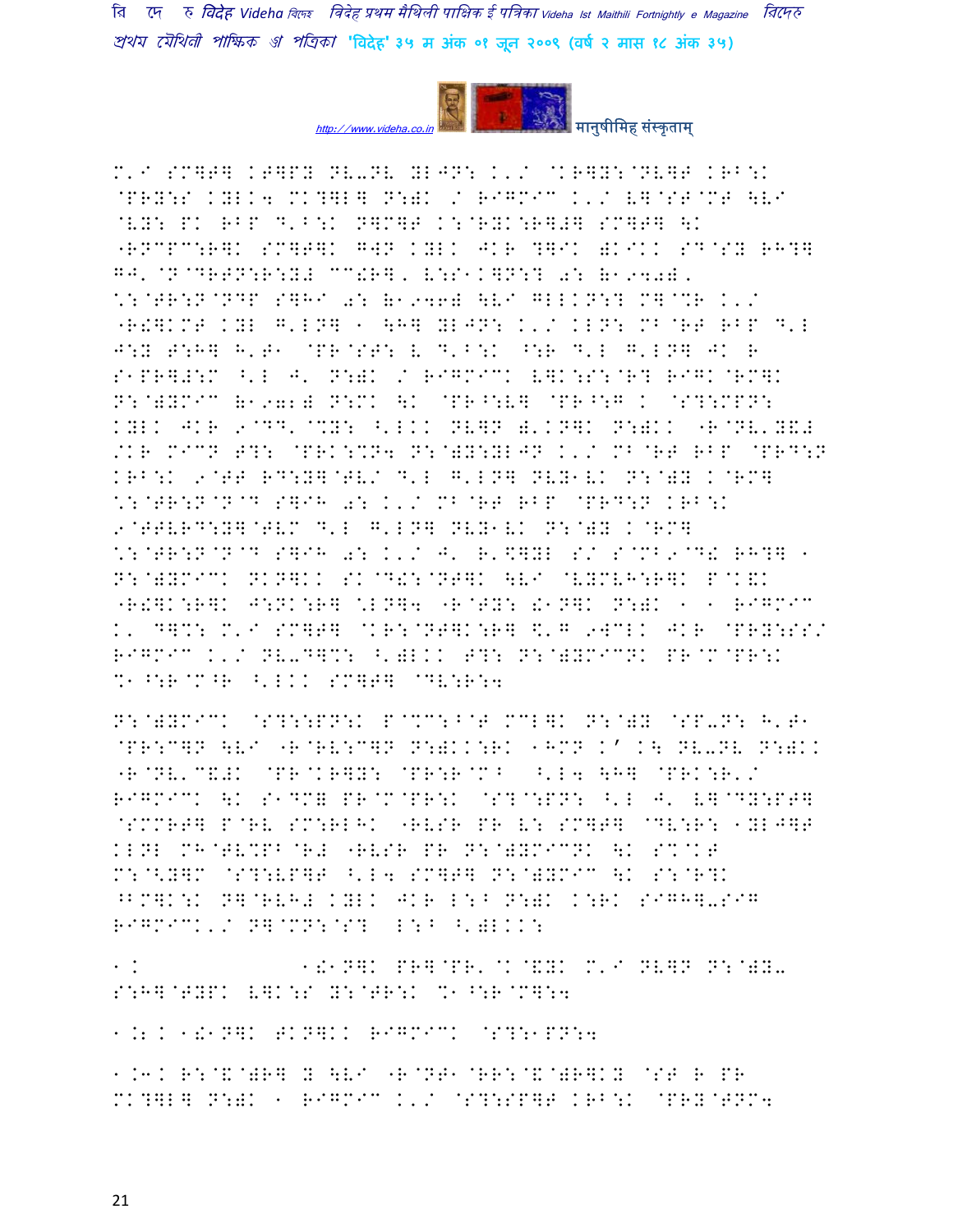

1.4. "R^]N'T:-"R^]N'@TR]K SIGH]-SIG K1%L N]@RD'%KK "WE THAN HAN

1.5. N:)Y-L'.NK DI @PRT\_MONT MORE PRESENT AND ALL @PRL@TS:RHN4

1.6. "RMIC]T \VI "R@PRK:%]T N:)KK P:@#\$1:L]P] K'/ 1MI@TR]TK' K\ V]%'&@%RK "RN1%IS: PR MICN:4

1.7. MICNLPR:@NT"R N:)KK @PRK:%N4

1.@%R]SM %T:@BD]RK S@PTPD%KL@TTPR K:L:V!] M'I SM]T] K N:@)YMIC @PR^:G N:)K L'.K LLKN]S/ NV-NV @PRVM@TT] 1 NY: SO PROPOSE PROPOSE SPRAVNO PRODUKTOVA SU STANOVNO STANOVNO PRODUKTOVA PRODUKTOVA SU PRODUKTOVA SPRAVNO STA<br>Vranovno prostopano s svoje s produktova su svoje s stanovno prostopano s s produktova s stanovno stanovno sta MICLPR:@NT /KR @PRK:%NK ^:R VHN KRB:K D:Y]@TVP @SV] K:RLK4 N:MOV:MIC @PR^:G @DY:R:PT] @SMM THE @DV:R: VICE @SMM T P@RVL@TSNV B: "R@NY:NY KLNL 1YLJNL@TSKV PR MCL]K, "ROBOTH AN SECOND ROAN CONSTRUCTION PROPERTY AND STRUCTURE PR@MP R:K %1^:R@M^V KYLKJ N:@)YL'.N 1 MICNK D]%: M'I ET]H:S]K <)N: ?]K L' NV-LV @PRT]^:%:L] N:@)Y-L'.K LLK@TT] K'/ @PRLTS:HN ^')LN] T?: @PR:C]N 1 "R@RV:C]N  $R^N$  (R)  $R^N$  (R)  $R^N$  ,  $R^N$  (R)  $R^N$  ,  $R^N$  (R)  $R^N$  (R)  $R^N$  (R)  $R^N$  (R)  $R^N$  (R)  $R^N$  (R)  $R^N$ @PR@ST1HT] M'I SH^:G] BNL:H4 "R^]NYLPYLG] 1 MICLPYLG] N:)KK J' "R^:V S:H]@TY@:@NTT@RGT \*S TKR PB@TY^@R?  $S$  . The small small small small small small small small small small small small small small small small small L'.N /IKR MICN T?: /IKR @PRK:%@TN M'I NV-D]%:K SIK'T KYLK4

1.C'TN: "RPN K:@RY@KRM K'/ @VY:PK BNYB:K H'T1 PB@RV N]@R#Y:PN1RBP S@N 1973 I. M'I "RMRN:? 0: JY@NT]N K 1YLJN KIK\$B:G KXLN]K LLH]Y:NGR M'I >KB:K N]@R#Y ^'LKK T?: >HL N]@R#Y ^'LKK J' \H] "RVSR PR \K N:@)Y^]NYK 1YLJEN KYL JI: SHYLGI SHYLGI YI:HI:HI: HI: SHYLGI SHYLGI Y:SIKIN: U:S1. G#'%%IKR S@RG:, "RMRN:? 0: \VI \*:@TR:N@NDBS]IH 0:4 J.N I MORTH: L.HI MORTH: COLNECT OF PROVINCE IN A STRAIN K "PRINE TE PR NIPHONIC KIPE INFORMATION FOR CONSUMING SOK SHYLG PORTHERS EN SO ON ME LIGHTER CHE HEAR PR JAPONERO ODREHANARNI AKLER HNDRIJDINI ON DAMR JALE JUEL. JH'SH' ROBER DI RAMA DI LA MKO NI NA MKO NI 1999 DI LA MKO NI MKO NI MKO NI MKO NI MKO NI MKO NI MKO NI MKO NI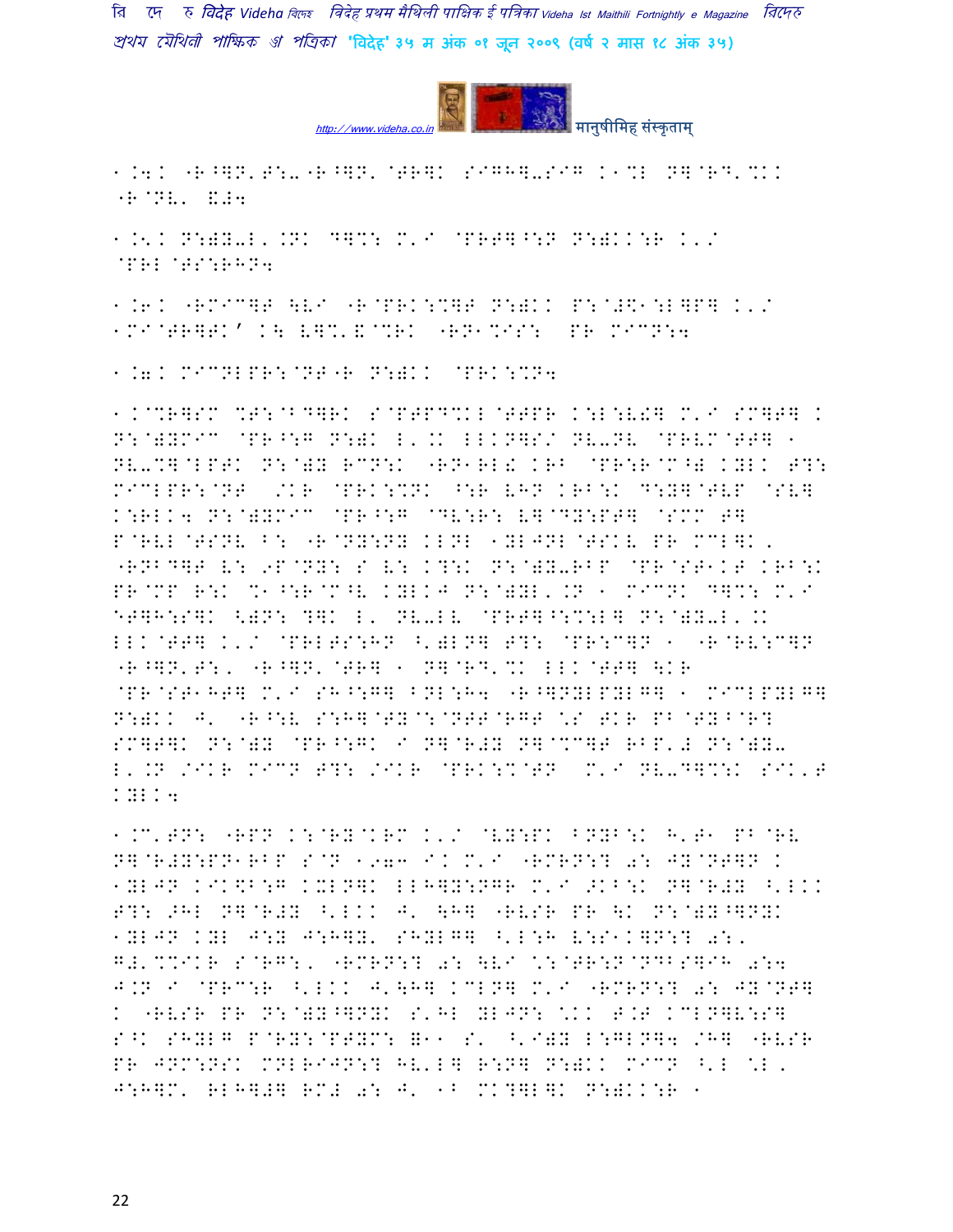

 $R$  Robert Robert Manner (1980) and the Star Robert State State (1980) and Robert Company of Rights and Robert Company of Rights and Robert Company of Rights and Rights and Rights and Rights and Rights and Rights and Right PR 9TRL RH?]4 \H] N:@)Y YLJN: M'I KT]PY SHYLG]K BL ^')L J:H] M'I 9@LL'G.N]Y \*?] >@#\$]YN N'%NK >@N@DR'K:@NTG 0:. M]?]L'@ND17 \VI V'D:N@ND: 0: JNS@MP @RK V]^:G K: \H] 1YLJNK ET]H:S]K MH@TV' \*KK J' V]H:RK T@TK: L]N M1@.Y'MI@TR] K'D:R P:@#\$' Y \H] MIC S/ V]H:R P@BL]K S@R^]S KM]%N M'I MK?]L]K @SV]SKMT] 1 M]?]L: V]@%V9V]@DY:LYK @S?::PN:K 9@D<L&#: KR:N' RH?]4 @PR:R@M^]K:V@S?:M M'I "R^]NYLPY1@K@T N:)K "R^:V RHLKK /KR: SIGH]-SIG RIGMIC K'/ NVRBP D'B:K @PRY:S KLLKK4 SMY:^:VK K:R#Y/ SMYSTER OF GUNTY OF PROSPECTS AND @PRYLG @PR:R@M^' M'I LKK D]G@MB R 0: L].]T \K:IK] H(P)F LLOWG P(P) SMIRH. SMAHL: "RON PRO GRPH

"R@NV'K&#K @PR#CR###N @PR:R@MOL KYLK J: #NYAR J: #NYLK DI: #NY KWARD: KOMPONIS IN SERING SOMETING SYSTEM AT THE SIYLG SOMETING SOMETING SOMETING SOMETING SOMETING SOMETING S "R^]N'@TR] @PR'MLT: M]@%R @PR'M K1M:R] ^:RT] M]@%R TR: "ROOM ARD STOLEN SINGS SOON STOLEN STOLEN STOLEN SINGS STOLEN SINGS STOLEN SINGS SUCH A SUBSECT S 0:, NRSPICH @PRS:D 3 U.PRS:D 1 0: K "RESONE DESCRIPTION SHOLGK 6L@SVRBP I @PRD@RXD@R\$NT0 S6L@SVRBP I @PRD@R 1YLJK SIGH]-SIGSIYLGKK S'HL 9@TS@:HV@R@D!N ^'LN]4 \H] \K:IK]K N]@RD'%N KR:N' RH?] G#'% @PRS:D S]@NH: T?: B]H:R 1@R) ?]Y')R K SI@S?: PK "RN]L K1M:R M1.@R#]K "RPR!MIN RIM!" RAIN R.AINER RAIN RAIN RIM!" SIG PRESIDENT I MEDITOR AN INDIANA PROPERTY I AN ENDED IN THE SAN PARTY. @PR@ST1KT^'L4

1.N:@)Y SICK V]!]VT @S?@:P:NLPR:@NT] JNM:NSK MNLVMT] M'I N: M'I N: K 1 RIGMICK @PRT] @PRT] @PRT\_CK @PRT\_CK @PRT\_CK @PRT\_CK @PRT\_CK @PRT\_CK @PRT\_CK @PRT\_CK @PRT\_CK N: NHICK HOLL AL BATTISHE HOOGHA HIT BART ALT DAGARA E LIC ^:VN:K 9DY HL>NH] SM]T]K PD:!]K:R] LLKT] \KR: @PRT] "RPN SC', THE PROTOCRIPAL BRY TO LIMIT TO PRIET TO HIS PR TKR' PRINCIPE (PR) (PRINCIPE MAN DIN BELIK 1976) PROPEE N:@)YK H'T1 "R@NV' &# KRB @PR:R@M^? KYLK: N:@)YMICK SIYOGE FILM NG NABANG BUNG ENG KARAHAL GANG DILOM ANG HALAPANG NASA ORIGINAL G'LN] J' "R@GR]M V@R& C'TN:K N:@)YMICK T@TV:NV!:N S' SMS:MC"HI SMS:MONIE SA SAMPANE HER MT HI ME NE NE SA DAY S@MPC@RK K' K\ NV TKN]K K N:)KK H'T1 @PRY:S KR?]4 \H]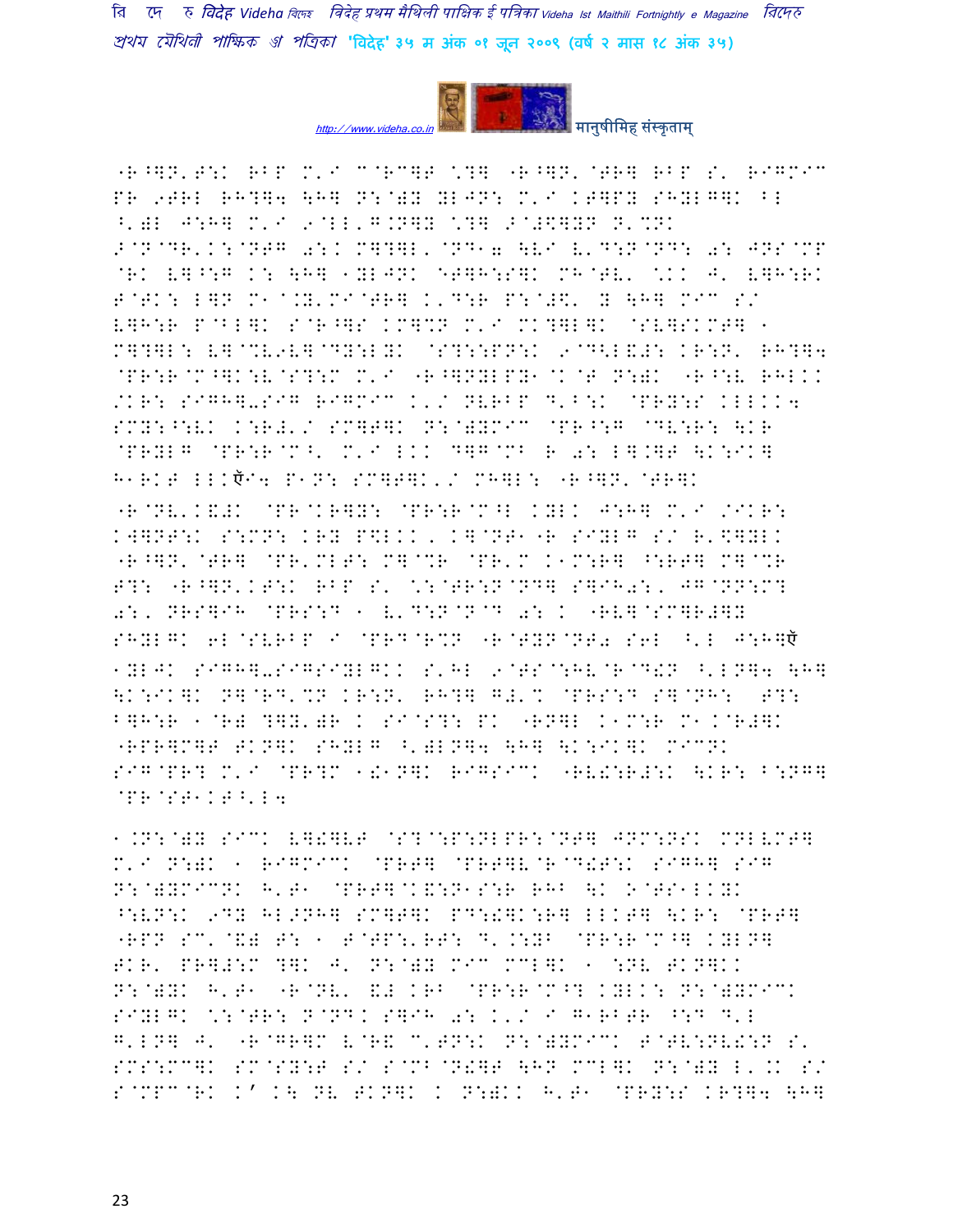http://www.videha.co.in स्ट्रीया स्ट्रेलिया मानुषीमिह संस्कृताम्

H'T1 / H]@ND]NK VR]@&WP N:)K K:R 1 M]?]L: M]R]RK T@TK: L]N S@MP: DK S1!:%1 %'.B CC!R] (192K0-1990) S/ S@MPT@RK S:!] H1NK: S/ \K \HN N:)KK "RN1RL! KYLN] J' JNM:NSK HMDY K'/ @SPC@R% KYN]H:R HL4 \H] @PRSIG M'I N:)KK:RK KON P) KORA KON KON POLITIK POLITIK B) POLITIK B) SM]T]K V@RTM:N SC]V GJ'@N@DR\*N:R:Y# CC!R] WLIW MLK] HTB:S/ (G:G:B T:H: ABPAR ABT:: E.EPB + HT C:THEB N:)KK:RK RBP M'I C]@NH!L 1 J:NL J: S6LH1/4 ^6:>T C:HK J]NG]K 1@TMK-K@%Y') / >NK "RN1RL!M:N] MK?]L] M'I @PR?M'-@PR?S K:L .@#\$]K N:)K L].LN] M6:>T C:HK J]NG] JKR: N:@)YMICK T@TV:HV!:N M'I S@N 1974 I. M'I %H]D @SM:TRKK @PR:IG# M'I @PR@ST@1T KYL G'L J:H] M'I @PR:Y: PKIT]S HIJ:R S/ B'S] MK?]L SM:JK \*XI)L-V]\*L LLK DS S:!] N:)KKK \K-\K %@BD P]BKT RHL, \K-\K DM SMARI LIS 'RPRESS DE RIKE BREAK ARRES SPRANDARIS SERE BASIS @PRM1.KR# \*LKK J' \H] @PRK:RK N:@)Y:YLJN C'TN: SM]T] @DV:R: PB@RV M'I NH] ^'L \*L T'/ D@R%K'/ I S@RV?: NLARANI (1912) K.PABILA PNALI YAFAN APA T.P BREIT E. "RP'AT AT BREAT THE FARM OF PASSES OF PRINTING WARRANT WAS PRESENTED AN INTERFERT FO "REPRESENT IN: YOU NEED TO PERFORM BE SOME IN A REPORT OF THE SAME IN A REPORT OF THE SAME IN A REPORT OF THE SH`SHARS: WE SCURRE ALRS REPSTAR (OUR AS SCENT GRIMAGE V@R& /IKR @PRK:%NK @VYYV@S?:L KYLG'LKK JKR PR]#:M ^'LKK J' JNM:NSK JN-MN-RIJNK S:!NK SIGH] SMK:L]N SM:J MIL AN IN OECHSTAD BY A GO HAG BYEN IN DIG OOS BY DIG PORT OF THE WORLD GO BOOK. JNM:NSK 1K@R&#K K'@N@DRD B]@ND1' BN] G'LKK4

1.\H] @PR@ST1:T] M'I SH^:G] RH?] \*:Y:N@NDM S]IH 0:, HORSBYS GY, LORYBORY, 25, VIET NEED BYSING VIR POLEY B@N!1M, 6@LLT0:, PRM:N@ND0 0:, C@N@DR'@PRK:% 0:, MLDN:? 0:, MNMLHN CC!R], %@M^1SD'V 0:, R:MNR'% CC!R], @PR'MLT: M]@%R @PR'M, K1M:R] RM:C@N@DR K:@NT], SPARE CRITE ANY SPRESS IN SETE AR SIN SMAR 9P@S?]T] M'I I N:WK @PR%IS]T' NH]; @PR@TY1 T BH1TL D]N !R] C@RC:K V]&Y BNS RHS4 N:)KK S6LT: M'I N:)K M'I KL:K:R LICHT / "RD@SYC 9@TS:NHK SIG-SIG-SIG-SIG ?]Y')R B]H:R. JN S@MP @RK V]^:G 1 ^:RT SRK:RK SIG]T \VI N:)K V]^:GK KL:K:R LLKT]K SHYLG K'/ "R@SV]?K:RL **NH** J: SKK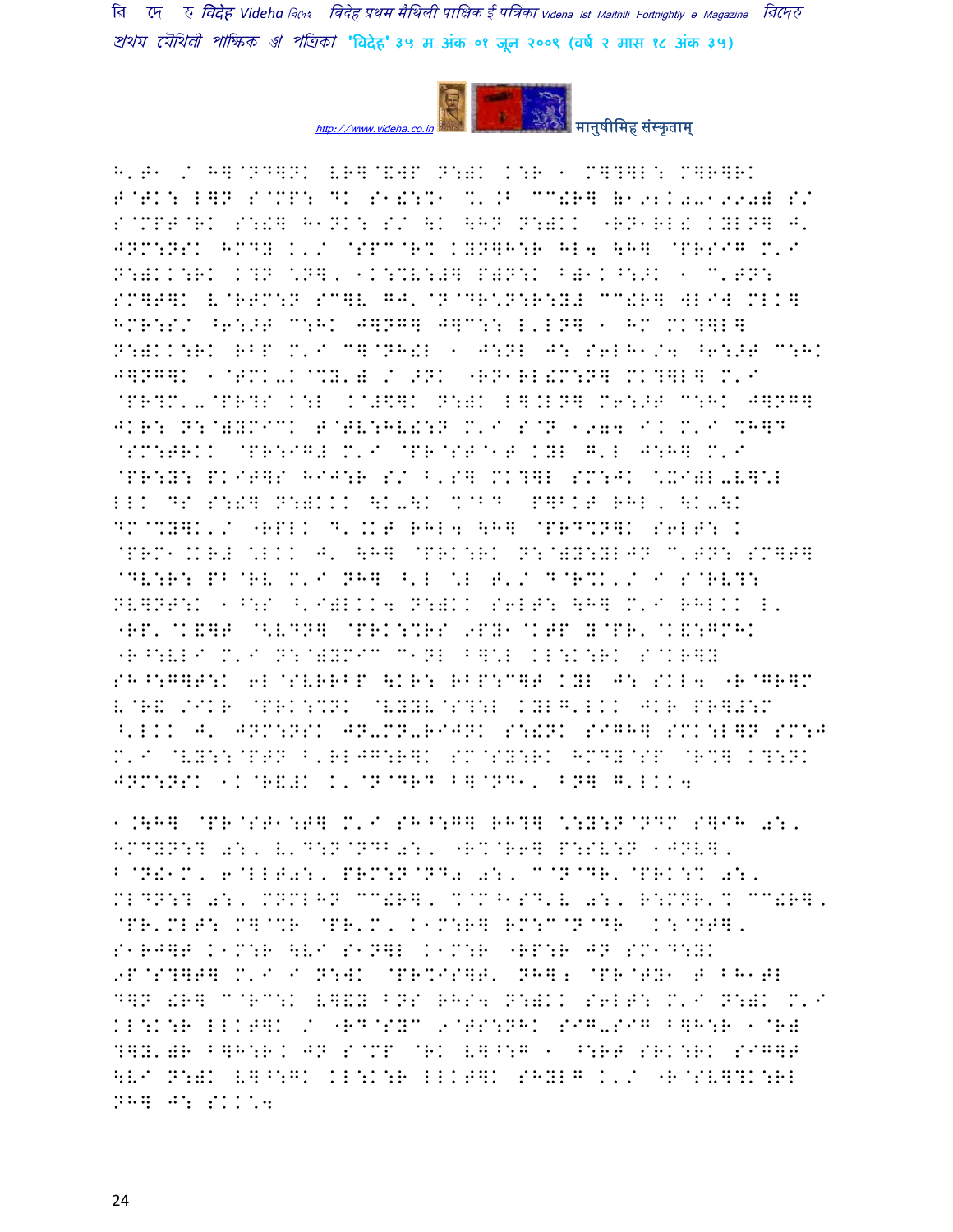

1.V@ST1IT: \H] @PR@ST1 T]K S6LT:ऍI SM]T]K PD:!]K:R] LLCHT PHREAMING SOME RESIDENT PRINTS AND HER CHICH 1!1N]KT:K S@ND @R^ M'I \K S')K N:)K M'I S1!:I%1 %'.R CC:RECC: VELLOPE CH: CORINA PARLEAR HIS IN BIG "READ" (READS) THE READS OF RHOUGHT READS AND READS OF READS OF THE UPPER SYDER: SIYRHIYD SARA WI DOTETRARE SORRI @PR^:V]T ^'L:H J' "RPN DLSR N:)K DHKT D'V:L4 L'):>T **ऑCRK RONAIN: KY KALIFA: DER RENAINS AND ARRIVE AND ARRAY ARRAY ARRAY ARRAY ARRAY ARRAY ARRAY ARRAY ARRAY ARRAY** P1N: \HB K:L-.@#\$]\ N:)KK @PRD@R%N \T'K @PR^:VK:R] ^'L 1 JNM:NS NV N:@)Y @PR@ST1HT]K H'T1 V@R#^:R  $\mathcal{P}(\mathbb{P}(\mathbb{P}(\mathbb{P}(\mathbb{P}(\mathbb{P}(\mathbb{P}(\mathbb{P}(\mathbb{P}(\mathbb{P}(\mathbb{P}(\mathbb{P}(\mathbb{P}(\mathbb{P}(\mathbb{P}(\mathbb{P}(\mathbb{P}(\mathbb{P}(\mathbb{P}(\mathbb{P}(\mathbb{P}(\mathbb{P}(\mathbb{P}(\mathbb{P}(\mathbb{P}(\mathbb{P}(\mathbb{P}(\mathbb{P}(\mathbb{P}(\mathbb{P}(\mathbb{P}(\mathbb{P}(\mathbb{P}(\mathbb{P}(\mathbb{P}(\mathbb{P}(\mathbb{$ RIGMIC K D]%: M'I "RPN \$'G 1GB B=BKT G'L4 N:@)Y- MPROVER | SALTAN KONGO POLITIK SALTITIK SENTRO SEPONG SMADO PO METAL I ^'L4 \H] N:)K M'I @PRT]^G] KL:K:R LLKT] M'I HMDYN:? 0:, MERTI 0:, "R%DRE P:SW:N "RHPPE, W'R W. DO R:MNR'% CC!R], S@TYHN:R:Y# R:\$T, V]R'@N@DRN K1M:R0:, 6@NN%T 0:, BL:%IKR CC!R], S1N]LK1M:R 0:, V]R'@N@DR:K1M:R0:, 6@NNRT0:, R:MNR'% CC!R], S@TY,N:R:Y# R:\$T, V]R'@N@DRR K1M:R0:, 6@NNNT0:, BL: S1001 E (MM2ER), S1NDRE (1901) S1N, N: C (1901) S1NP (1902) S1N @PR'MLT: M]@%R @PR'M4 \H] N:@)YYLJNK SB @%R'Y KL:K:R LLE SIGHE (IN BERGERE) SIGNIFIK BELIZIG BILIH DI BIHIS BILIH DI BERGERA DI BERGERA DI BILIH DI BERGERA DI BERG SOMETHE SERVICE CONSTRUCTION

1.C'TN: SM]T]K I "R^]NV @PRY:S ^'LKK J' M]?]L:@VCNLK P1R:TN S:I@SKM\T]K V]R:ST T?: N:@)Y S:H]@TYTK "RV]@C\*]@NN' @SMM:@D!]%:L] 1 GCRV%:L] PR@MPPR: M'I \K NV @PR:#K @SP @NDYN ^RB:K N]M]T N]YM]T RBP'/ @PR:C]N \VI "R@RV:C]N @PRT]^:%:L] N:@)Y-L'.KK 1HV:NK K\ N:@)Y  $\pm$  . Next, and the set of the set of the set of the set of the set of the set of the set of the set of the set of the set of the set of the set of the set of the set of the set of the set of the set of the set of the se @VY:V@S?]T PR@MP'R:K @V@YV@S?:H KYLK S@N 1973 I. S/ J' JNM:NSK MNLRIJNK SIGH]-SIG N:@)Y-S:H]@TY]K S:B@R@D!NK D]%: M'I GT]%]L ^'L J' V]@DY:PT] @SMM T] P@RVL@TS:V PR SIGH]-SIG "RMRN:? 0:, HR]MLHN 0:, LLADYSPSHA MAYNE ALV PHOST MAYNE PHYPPRY "PRAPPER MCLAR, "RONDON REGIONAL PROVINCIAL CONTROL CONTROL CONTROL CONTROL CONTROL CONTROL CONTROL CONTROL CONTROL CON @PRS]@D! 9P@NY:TS V: K?:K N:@)Y RBP:@NTRR#K PR@MPYR:K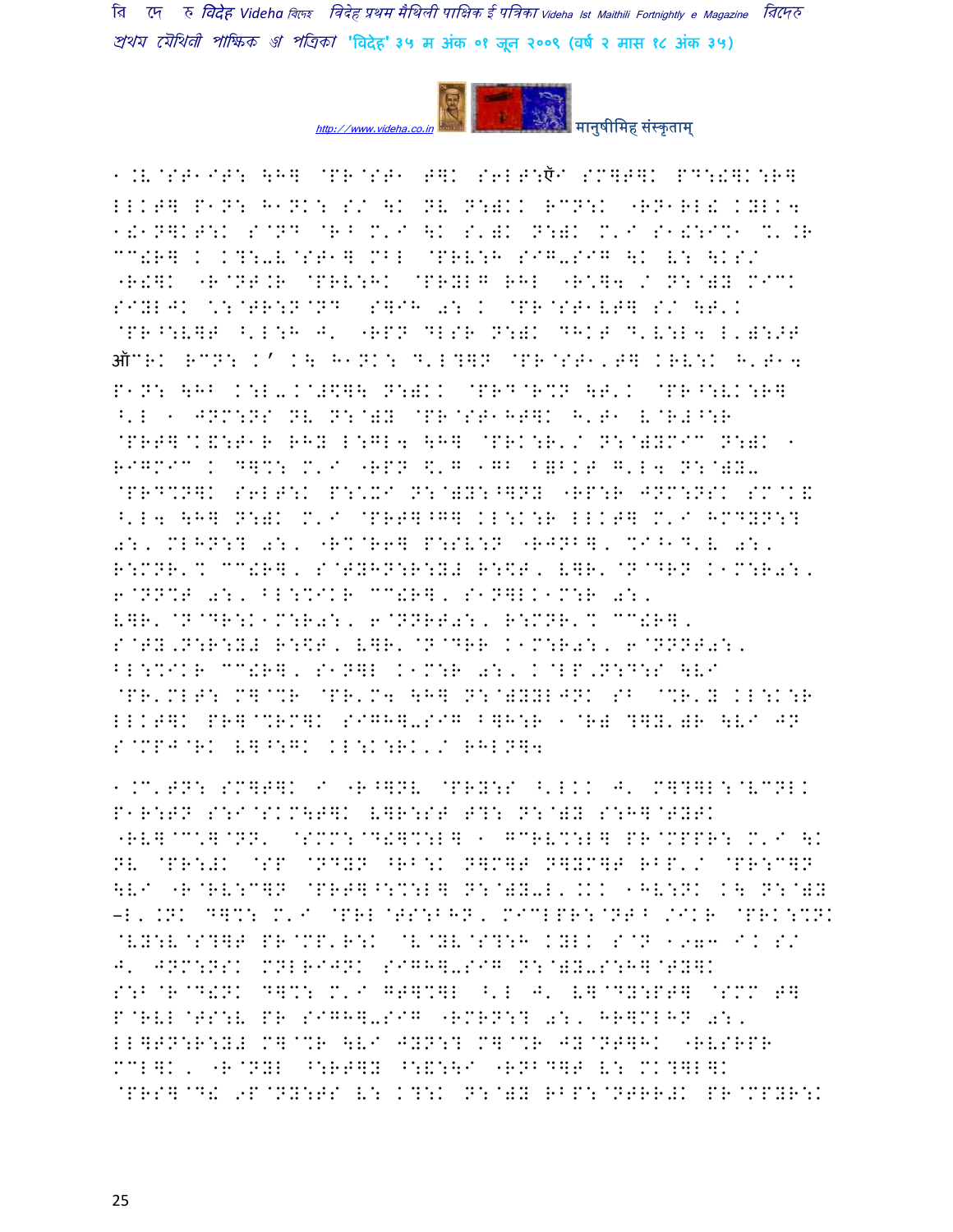http://www.videha.co.in स्ट्रीलिया मानुषीमिह संस्कृताम्

%1^:R@MONTS TO KYLK JEAN DRIE "R@DY@RY@NTS "R@VY@RY@RY@NTS "R@VY@  $\lambda$  FOR SHRL (  $\lambda$  -Particle ) and  $\lambda$  sharped  $\lambda$  and  $\lambda$  and  $\lambda$  and  $\lambda$  and  $\lambda$   $\lambda$   $\lambda$   $\lambda$   $\lambda$ "R@DY:P] N]R@S?K N:)KK MICN SM]T]K T@TV:\!:N M'I ^'L "R\*] JKR: ET]H:S]K <)N: KHB V]%'& SM1C]T HKT, K:R# **IGARY: ECONOMIC CONSTRUCT CONTRIGES CONTRIGHED AND** @K&'@TRK KLNL N:@)Y SI@S?:I "R@R@D^:V \T'K PR]^:&: M'I N: YA MADADI ADI YA RAI MARI KARA TA RAI AN AMA TA RAI ARTI A N:)KK'/ V]V]! K:L-.I\$ M'I S1V]!:N1S:R V]^@NNN D%K M'I @PRD@R%]T N:)KK T]?]K "RN1S:R'/ KYL J: RHL "R\*]4

1. November 1991, 1991, 1992, 1993, 1993, 1994, 1995, 1995, 1996, 1997, 1997, 1997, 1997, 1997, 1997, 1997, 19<br>The Company of the Company of the Company of the Company of the Company of the Company of the Company of the C (1946) K / CHI / THE REPORT OF THE REPORT OF THE REPORT OF THE REPORT OF THE REPORT OF THE REPORT OF THE REPOR GOOD, THE COUNTY CONSIDERED THE CONSIDERATION CONTINUES. RM# 0: K "R@NTP##M" #R#NT PR#TER# DE H4DNF###FR PR#TER## @DV:R: L].]T \K:IK] "RY:C] M]@%R (1956), H1NK @PRS]@D! K?: PXIC P@TRK \KL "R@^N]Y \VI \*:@TR:N@ND] SIH PARTIS KORMONIA KINO DI REPORTAS KONSTRUIT DA PARTIS KORA E EL LITERA E N:R:Y# M]@%R JY@NT]I PR T@N@TR N:? 0: (1K909-1974) K 9PDYRENI: CHOR (Broader Alles) (Bally "D') (Bachi) i Roman (Britagne TR: JORNS CRICE, JORNER DE HERDER 2: K MEER ME. CO. K@NY:9K YOUR: 2008 JONES OF REAL AND RELEASED AND REAL ASSESSMENT OF REAL AND DV: THE THAN INTERNATIONAL CONSTRUCTS  $\cdot \vdots \cdot \vdots \cdot \cdot$ 

 $\cdot$  :

V]PR]T %T:@BD]YK "R@&)NM D%K M'I MIC]T \K:IK]/N:)K: THE THIS RIGHT  $\mathbb{R}^n$  . This results is a set of  $\mathbb{R}^n$ NAME OF STREET 10 NV@MBRR 1973 =WKT LLK D]G:@MB R 0: %H]D @SM:<RK V]@DY:PT]P@R# G#'%@PRS:D S]@NH:: 10 NV@MBRR 1974 M6:>T C:H J]NG] S1!:I%1 %'.R CC!R] %THE @SM:CR PHONE CHAINE CHANGE CHANGE CHANGE CHANGE CHANGE 18 NO. 2010 : The State of State Constitution of the State Constitution of the State Constitution of the State C %".R COM:R CONTROL:R COMING RECORDS ON THE CONTROL CONTROL CONTROL CONTROL CONTROL CONTROL CONTROL CONTROL CONTROL  $G$  : Department of the space of the space of the space of the space of the space of the space of the space of the space of the space of the space of the space of the space of the space of the space of the space of the sp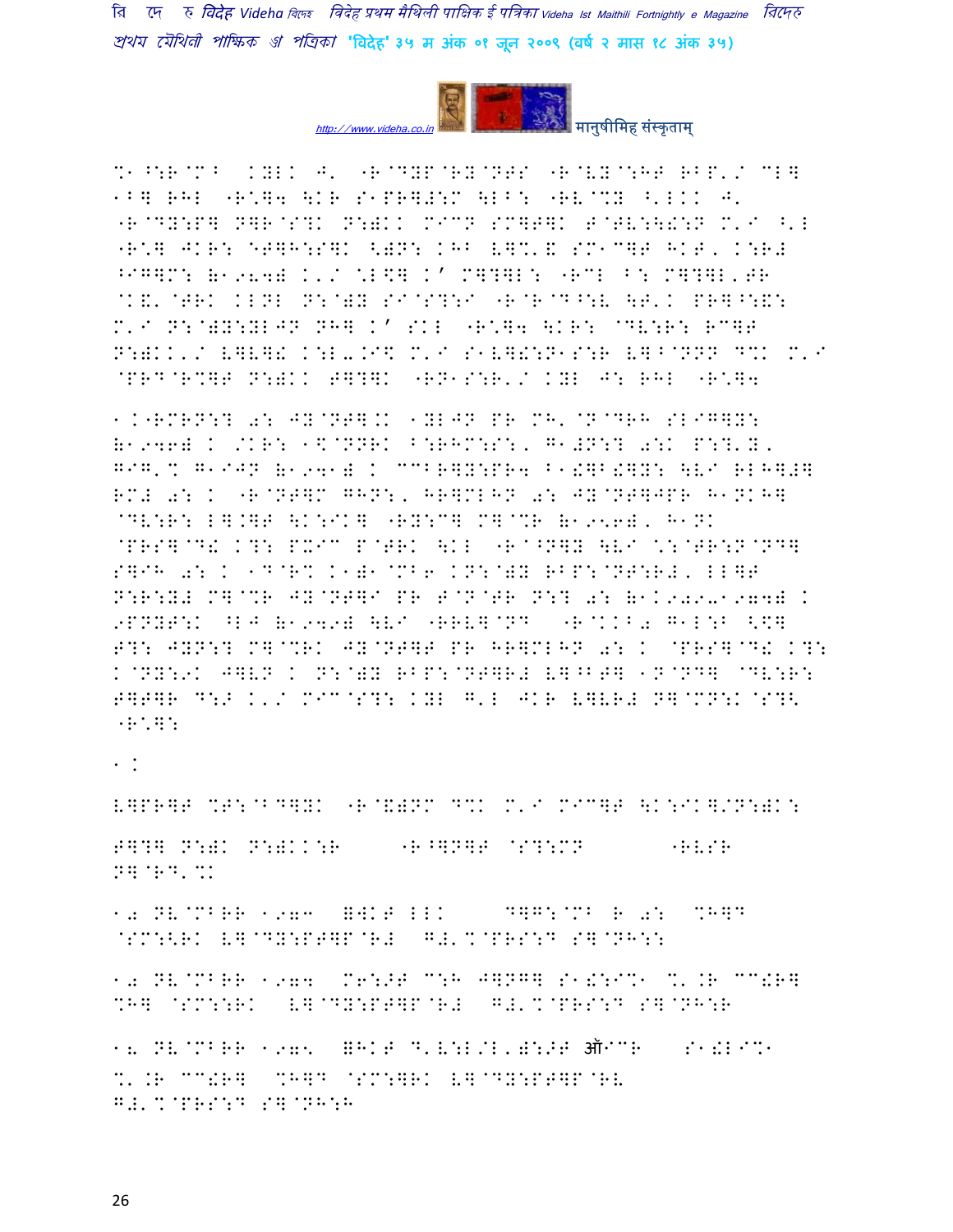

6 NV P:: R 200 P: R 200 P: R 200 P: R 200 P: R 200 P: R 200 P: R 200 P: R 200 P: R 200 P: R 200 P: R 200 P: R @SM:RK V]@DY:PT]P@RV NV]NC@N@DR@:M]@%R

 $6$  NV  $\sim$  0.000  $\pm$  1976  $\pm$  1976  $\pm$  1976  $\pm$  1976  $\pm$  1976  $\pm$  1976  $\pm$ %H]D @SM:VRK V]@DY:PT] P@RV RV]@N@DR N:? W:K1R

23 NV@MB?R 1977 \KR: "R@NTR@RY:@TR: J@RN:DN R:Y %H]D @SM:SRK V]@DY:PT] P@RV JN:@RDN R:Y

25 NV@MB?R1977 >@N)TR@VYB JN:@RDN R:Y %H]D @SM:YRK V]@DY:PT] P@RV JN:@RDN R:Y

25 NV@MB?R 1977 S]H@RSL RV]@N@DR N:? W:K1R %H]D @SM:SRK V]@DY:PT]P@RV RV]@N@DR N:? W:K1R

25 NV DE TOURNE 1978 IN CONTROLLER IN THE UNIVERSITY OF THE UNIVERSITY OF THE UNIVERSITY OF THE UNIVERSITY OF @SM:HRK V]@DY:PT] P@RV RV]@N@DR N:? W:K1R

14 RESPUBLIKAA PIHERISTA SIIN SISTEM SURPORE %H]D @SM:HRK V]@DY:PT]P@RV "R.]L'.KR

14 NV@MB?R 1978 HX@S)SL G'@S) S@CC]D:N@NDL CC!R] %H]D @SM:]RK V]@DY:PT] P@RV S@CC]D:N@N@D CC!R]

25 6RVR] 1979 /IKR: 1\$@VNIK B:RHM:S: MH'@N@DR MLIG]Y: 1>. \M. \. HXL "RMRN:? 0: JY@NT]] "RRIGHT" RRIGHT" (1995)

4 NV@M@BR 1979 /IKR: 1\$@VT K B:RHM:S: MH'@N@DR MILG]Y: %H]D @SM:]RK V]@DY:PT]P@RV "R.]L'.R

4 RESTAURA R 1979 C:NLD: 9&:KIR# .:// 1989 @SM:HRK V]@DY:PT] P@RV "R.]L'.R

22 NUMBER280 \K KML ND ME MAN NE ME MAGHIN %H]D @SM:.RK V]@DY:PT] P@RV "R.]L'.R

\H] D%K K:L:V!] M'I K1L P@N@DR7H \K:IK]/N:)KK @PR@ST1KT] KYL G'L J:H] M'I PXIC N:)K 1 %'& DS \K:IK]  $R$  , and do not a probably contained a probably contained as  $R$  . The contact  $R$  is a probably contained as  $R$ OFFICE TERIMPERS BRIE TOLEN EVENING MITE PRBE PICA REA /IKR: 1\$@VN K B:RHM:S: K:R# N:)KK:R S:M:J]K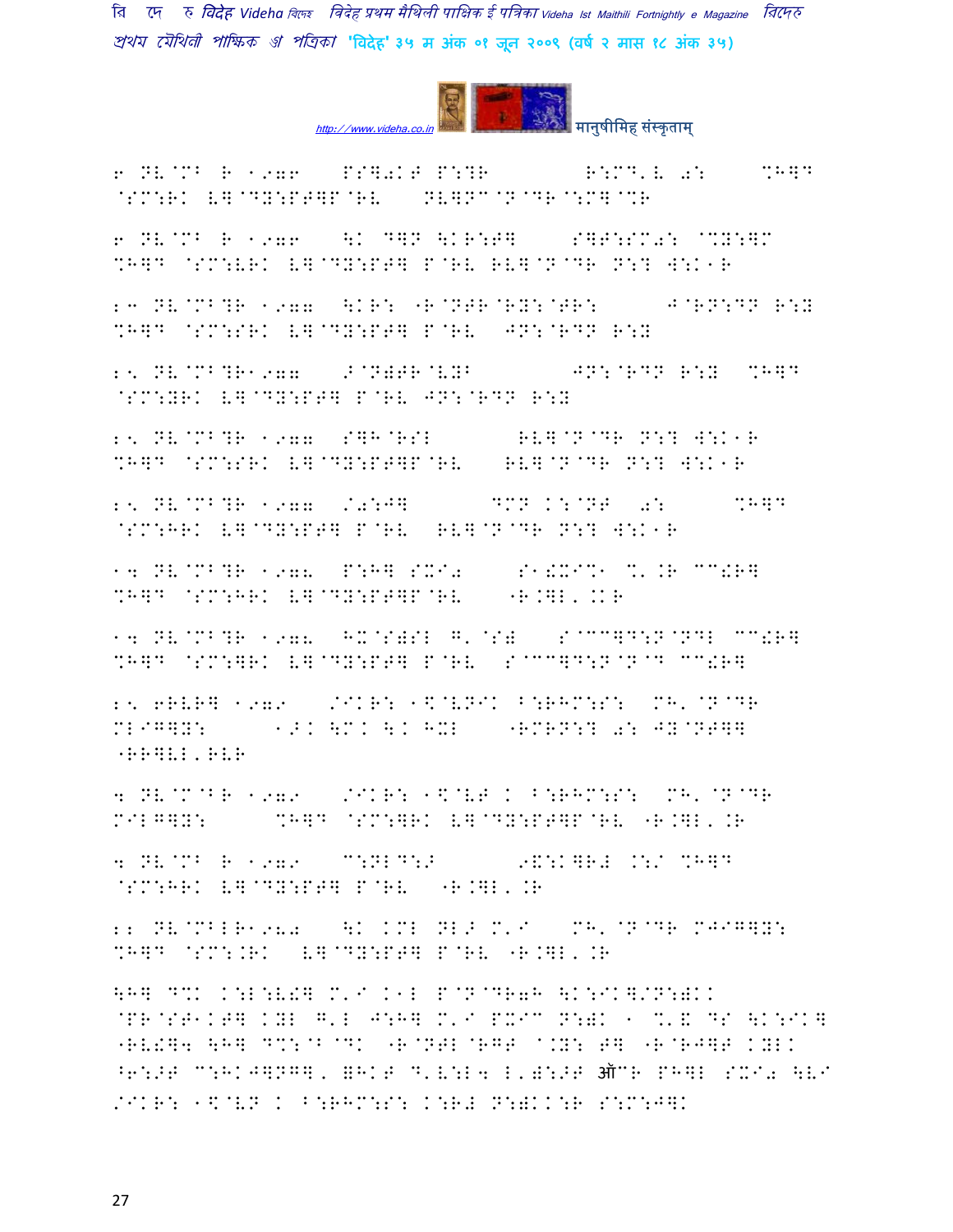

PR]@PR'@K@&Y'K'/ @<Y:XN S' R:.] K' \KR K?:NK SIYLJN KYLN] J' JNM:NS PR "RPN "RM]) \*:P \*L\$VS] SH:YK S]@D!  $T$  , and the particle of the particle of the problem  $R$  and  $R$  are  $\mathbb{R}$ . 9P<)N:D]K V]@ST:KRK SIG SM@NV]T K' K\ N:)KK:R N:)KK:R N:@)YS:H]@TY:L@NTK@RGT T'HN M:ND@#\$ @S?:MP]T K' D'LN] J' M'I "R@N@YTM ^' G'L:H4 \H] SI@S?@: @DV:R: J.N J.N N:@)Y:YLJN KYL G'L T.N-T.N D@R%KK RBP M'I S@MPB4@R# MK?]L SM:J 9NH] 1YL J' \KR LLK @PR]YT:K @PRT]M:N ?]K4

REPLACEMENT OF SPRING

 $\mathbf{R}^2$ 

USHa YaDaV SaID...

MNLID. SOUTH

 $\ddotsc$  ,  $\ddotsc$  ,  $\ddotsc$  ,  $\ddotsc$  ,  $\ddotsc$  ,  $\ddotsc$  ,  $\ddotsc$  ,  $\ddotsc$  ,  $\ddotsc$ 

CHETNa SaMITIK NIK KaRYa SaBHaK VaRNaN aDBHUT, SaBH TE OKaRa aaI KaLHI aPSHaBDa KaHaBa ME LaGaL CHHaTHI

CHETNa SaMITIK NaTMaNCHaK NIK SHODHPOORNa JaNKaRI

**MONEY** 

RPPLYNG AT 12:25 PM PHONE PR

 $\ddot{\phantom{0}}$ 

28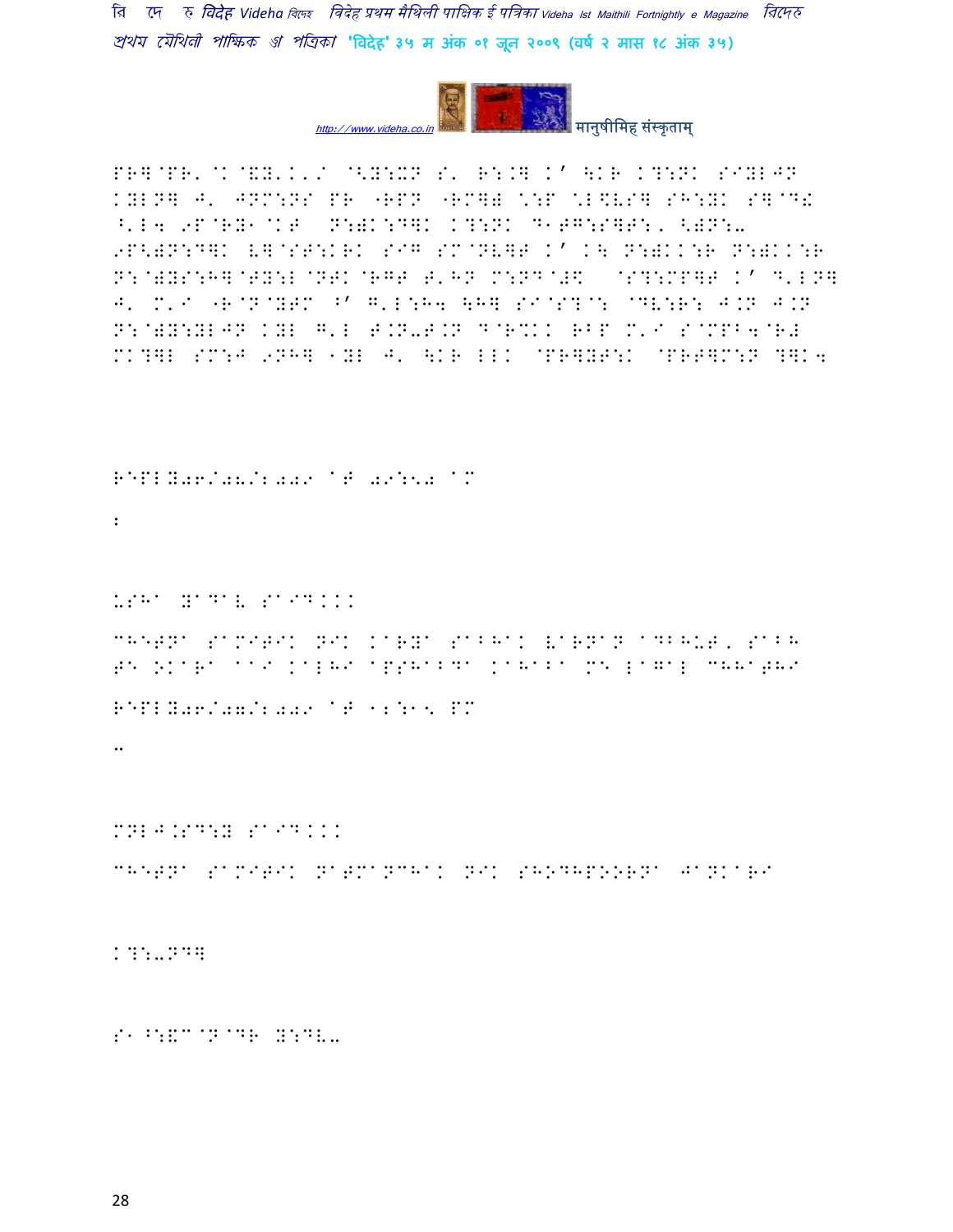

C]@TR @%R] S1^:&C@N@DR Y:DV \*:Y:K:R: @%R] S:K'T:N@ND

SN PAR STORITH GROW, KORKAEL SOM I DE SAK SHEKAREN VESTU ०५ M:@RC १९४८, M:TMK D]V:NGIJ, S1PCLM'4 PKTMK @S?:N: BLB:-MAN DE LA SERVICION DE LA SERVICION DE LA SERVICION DE LA SERVICION DE LA SERVICION DE LA SERVICION DE LA STRING BOOKSTON, POSSESSIE BLANK POST  $\langle \mathbf{E}, \mathbf{H} \rangle$  (Via  $\mathbf{E}, \mathbf{H}$  ) of the control  $\mathbf{H}$  and  $\mathbf{H}$  are controlled to the control of the control of the control of the control of the control of the control of the control of the control of the co P].\H.\$].4 १९८२ S/ "R@!Y:PN4 S@M@PRT]: "R@!Y@K&, @SN:TKL@TTR H]@ND] V]^:G, ^BP'@N@DR N:R:Y# MI\$L V]@%VV]@DY:LY, P@%C]M] PR]SR, SHRS:, B]H:R4 MK?]L], H]@ND], BIGL:, SI@SKMT, 9@RDB, "RI@GR'J], @SP'N]% \VI  $\ddotsc$ 

@PRK:%N: <RD'.]Y: (MK?]L] K?:-SI@GRH), MK?]L] "RK:DM], P)N:, १९८३, H:L] ("RI@GR'J]S/ MK?]L] "RN1V:D), STERM THE SECTION OF THILES, ROOM FALL CONSIDERS WILL KRY: CHR REAGED REVENS IN THE RECEPT RESIDENCE THE REAGING. BBS: 19 (BIGH: S/ MIDIO SPRING), SHEEP (S/ MID LLI, SHITE, 899, CHERLERHIRT OR HROTTE SECTION ERROTTE 1LLCN:), B]H:R R:@&@)R^:&: PR]&@D, P)N:, २००१, R:JKML CC:RECC'R SAR (HARIZER (ARLER) SYRNIC (TERLYTE) DE DRIMER BOOK, MIRHER D. IERE IN MERE BY INS , PRICES SM]@K&: 1 H]@ND], BIGL: T?: "RI@GR'J] M' "RN'K "RNN" (THISTER:

^BTPB@RV SD@SY: S:H]@TY "RK:DM] PR:M@R% MI\$L, MK?]L] "RE:DRITH" (DD) NESLYTHER ("FRANE" YE:DNE: "YNY NIT TYFES" (PRERS) N]@R!:R# SM]T]4

PRI B

B10: STAR JE PRO 10: P. STAGE DE LIGISTE DE L'ANNE PORT PORT PORT PIER PORT PIER PORT PORT PORT PORT PORT PORT BKSL BCKB K.NS/ DI. PHONG AND BOYD DAILY A BKSL

29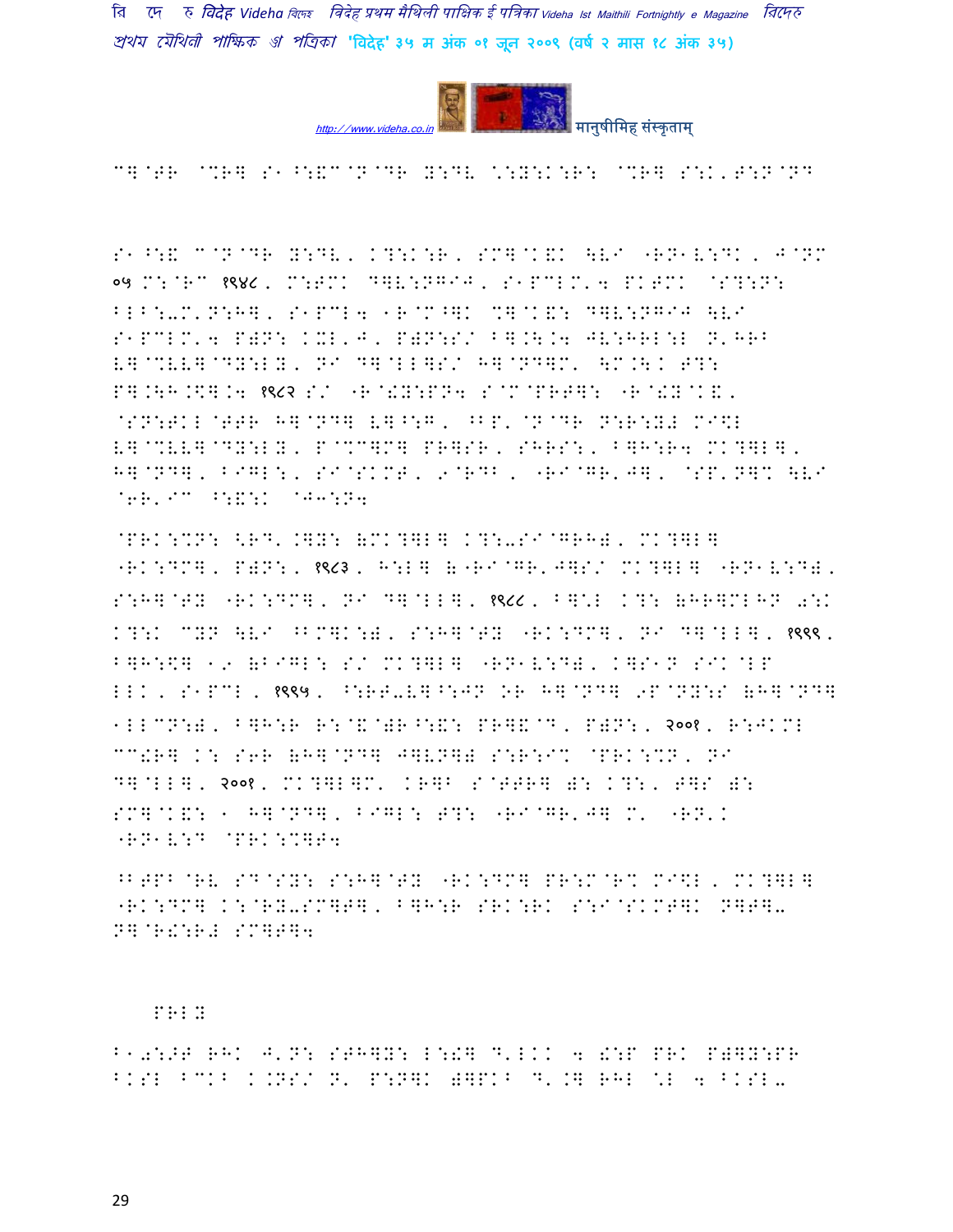

BKSL /KR \$:/## 9 /KR #.EI. G'LK #IK G'ARBIK G'RBIK ( 1/.] MBN] P\$] RHL4

M:L-J:L ^B.' \$]R]Y: RHL \*LK 4 B1N\*'K HL>TKK Ta KN' )HL:-B1L: "RB]T]EK 4 M:L-J:L ?:K]-H:R] Ka N]I<'SM' M1/H M:R] RHL \*LK 1 B]C-B]CM' \K:! ): <:S )LIGKT RHK 4 K:@LH] D1PHR'S/ P:N] P\$] RHL \*LK 4 B'RBPHR <:S NH]  $\sim$  2000  $\sim$  10  $\pm$  10  $\sim$  10  $\sim$  10  $\pm$  4  $\pm$  0  $\sim$  16  $\pm$  0  $\sim$  16  $\pm$  0  $\pm$  0  $\pm$  0  $\pm$  0  $\pm$  0  $\pm$  0  $\pm$  0  $\pm$  0  $\pm$  0  $\pm$  0  $\pm$  0  $\pm$  0  $\pm$  0  $\pm$  0  $\pm$  0  $\pm$  0  $\pm$  0  $\pm$  0  $\pm$  0  $\pm$  0  $\$ RHL MIL \* DRENHR IN 1988 IN MURICH

?KN] 1 C]IT:M' \$BBL-\$BBL "RC:NK BCKBK ^K )1)LK Ta L:GLK J'N: BLH 1B] G'LK 4 BLH \HN' SMYM' 9WK \*LK 4 SS:/PLATERIA HAN: WS:/MIN:MY PSPRATHEN EP:////MESINE 17/MY KA MK

 / H:K P:\$] Pड़LS]Y: S/ P1\*LKK J' P:N] Ta N' B=] RHL \*KK 4 .EH 2018 '' MILK 'ATSPER 'HER DELL' A JOR MO 1%IKIK PORIN A GARANI PORIN AIR MARITAN 4 PYPH PEBHEN A PYRAND, ISBANYE, READ-PROP PIS CHIP ROOM J'TK 4 M:L-J:L ^:S] J'TK 4 LLK-B'D MRTK 4 SMY T'HN KAR:L AND AN IINNA'/ MENI PONE (1982) POANE (4 JEN) S/ K:R KCV: ):/S] RHL \*KK 4 PT: NH] K] H'TK 4

'B:B:B'A', MAG'I:BALI:B:B:B, K.I:B: NI H.L.MY:B: B.HB PLS]Y: <BR:YL 1 @VY:K1L @SVRM' /KR: H:K D'LKK 4 BCKBK KL'AN EDITOR AGOS A 'LOGNENO D'IL' ME IV' R'O'LV'NI D'I RHL \*LK 4 BCKB !]6ड़:YL P:N]M' T]TKT 1/GN G'L 4 ^'LV: V:L]K P')M' 1B K]\*1 NH] \*LKKJ' M1/HS/ B:HR "RB]T]EK 4 L'K]N J] 6R]Y: RHL \*LK 1 /-/ KRKT K:LB10:> J'N: P')K SO FAIN (ABS): "ROUR LA PARTIE AND A CONTACT AND ENDING A ROUR LANGUAGE AND LANGUAGE AND LANGUAGE AND LANGUAGE /KR ):/G-H:? S@RD ^a G'L \*LK 4

'L'AGGELAIE BOL C'ELLE CORPO (TAGECH) 21 AGGI O'HGGEL (TAGECH) 471. C'ELELG V:L]K N:\$] )'BKT BCKB PLS]Y:K'/ KHLKK 4 PLS]Y: M:YK PKR SS:RY LGLK 1 BCKB C]IT:K "R?:H SM1@DRM' \$BBL BKSL RHIC 4 BCK CONSTRUCTION AND CORPORATION OF THE ORDER TO A BIGGET G'LK 1 / LANDS IN 1899 (1899) 1999 (1899) 1999 (1899) 1999 (1899) 1999 (1899) 1999 (1899) 1999 (1899) 1999 (1

^'LV: V:L] SBT] RHLK 4 N@)): 1 LLB: ^B.S/ L)11 G'LK4 THE SUITS OF REPORT OF THE REPORT OF REPORT OF RESIDENCE AND A REPORT OF REPORT OF REPORT OF REPORT OF REPORT OF RESIDENCE AND REPORT OF REPORT OF REPORT OF REPORT OF REPORT OF REPORT OF REPORT OF REPORT OF REPORT OF REPOR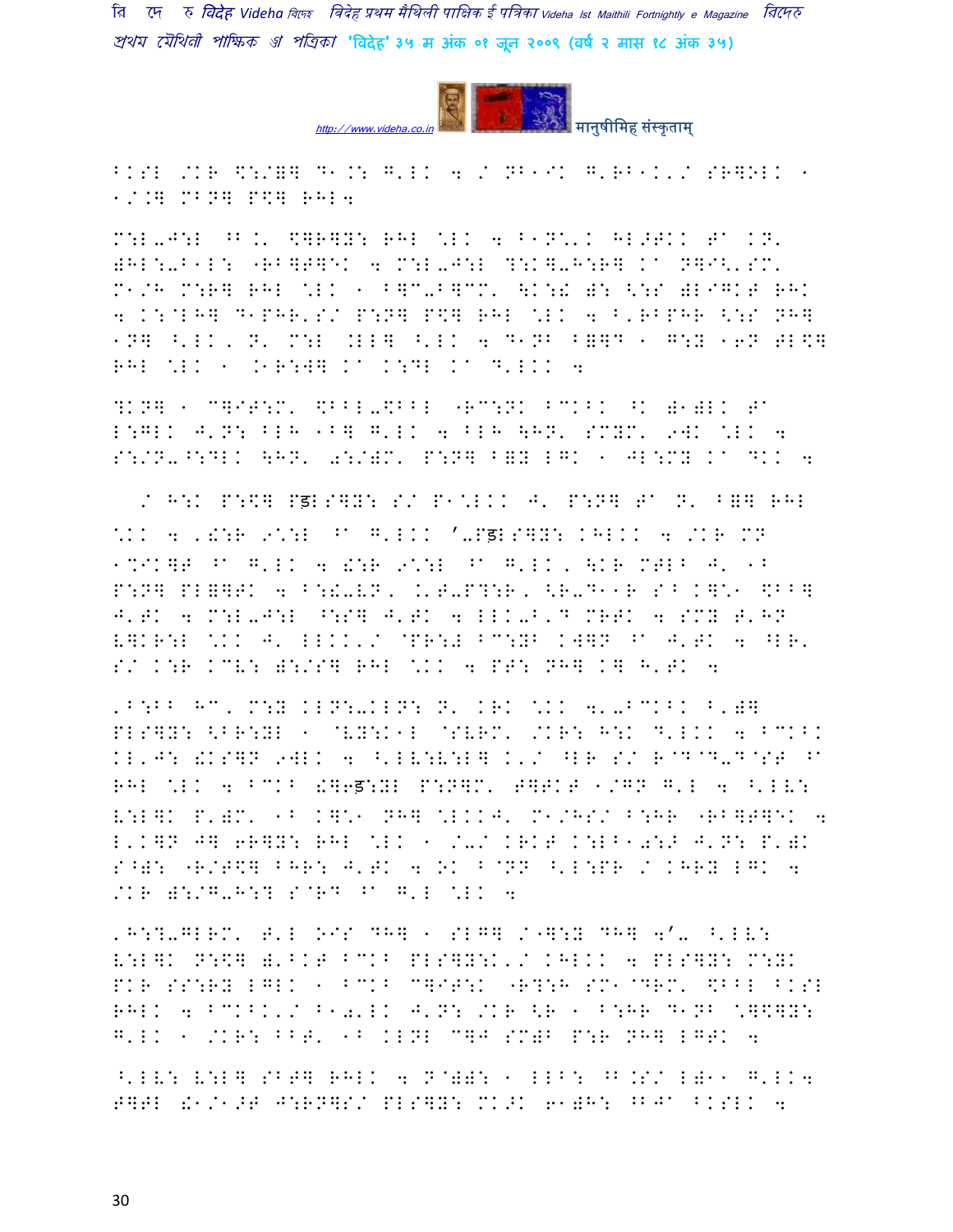

DN BAC OND IN DIE HAARGESTE LAG BEGIN DIE DIE HAARGESTE SE IN DIE GESTEL IN DIE DIE GESTEL IN DIE GESTEL IN DI N]C:M' .SKT L:V: B]\*]-B]\*] .:Y LGLK 4 '9TRBR]Y:B:!M' P:N] ^R] G'LK 4'- B:! S/ <BRL D'B11 H@LL: Ka RHL \*LK  $\dddot{\bullet}$ 

ST A J MARK (1975) OR JOHN AN HIS A MOST LOCAL AND HIS AND HIS NEW NAMES OF THE LOCAL NAMES OF THE NUMBER OF T B10:25T RHK 4 PARTS PRO 25YB: PROPERTY PARTS PARTS PRO \$BB] J'TK 4 \H] )LL K] PBR: G:M'M' KKRL N:H NH] RHK \ M:N:L-Phil. | BRG: 1974-1975 - RICHRG: 1988-1981 L. Z. EN CONTRAD KA: BA J'TAN Y (B' J'ALB) A FUILLY (BI) AH 61R: J'N: /KR "RK]L H'R: G'L HL> 4

M:L-J:L:L-M:L-H:L-H:L-H:L-M:L-M:L-H:L-M:L-M:L-M:L-616\$] P=]L M)]1>N WW'R B]\*] Ka /G:R] D'LKK 4 T]NB ): M:L KTH1-KTH1 S/ P:T NLCa L'L MB\$] M:Ra LGLK 1 \$:/)K'/ .1RD:N] D'LKK 4

PYPE FORE, RILK A FRONTRON BIL YF PYPE FOR NO HMIN KRK 4 N:HK JPRANY (BPN BLE BNYTH SOKY/ KHN, 69B9 BHL \*LK 4 <RS/ N]KLK VL: SMY NH] RHK 4 \HN SMYM' K' 1 KTa N:HK >ITJ:M KRTK ? K.NL K:L BCKBK'/ LGK J' R:MCN BLCI LLIKKY THAN BHL AND A CANY PHA HOBD A 2GB (NLA 2014) B: MISSIES PHR (PORT ) SERM 4.8 REMOVE (RM) "REDSPIESDE (D.) K. PE NI KON BIJ NI BS DSEN AAN DOEKE EEN NI 4 ELIAR IL IRILA E ZIE BATINI IPE AIN FETRI VRE  $H_1$ :  $H_2$   $H_3$ 

M'A' PARSEI (K'IR, IGEI ESE PRYNIS PO ROEI A BOMMAZ EO KA BB=C REFUELD ON STATE CONTROL CONTROL CONTROL 1B] G'LK 4 9@TTR^R SGR' P:N]\-P:N] D'.:>T RHK 4 B@ST] DARS JAL 1 POSPA JOURNAL 1 LA 18 JANA 1 LOL 1 LA 18 HOL 1 HANA 1 HOL 1 HOL 1 HOL 1 HOL 1 HOL B:/H] S/ RLKKT RHK 4 P:N]K !:R KN' K:L !R] B]LM]K'/ JM: HEVE DHI 1 TKR B:D HIST HIS HIS TRINGER IN BEI BEI HIT IPE J:>K 4 \*CIड़: SB 1GB J: Ka 6'R P:N]K'/ <'RK 4 B:@NH- \*'KK'/ )PKT P:N] 6'R 1GB B=] J:>K 4 P:N]K T:KTK SL0:/ \*CIड़: S^ H:R] NH] M:NY C:HKT RHY 4 P:N] .RHB S^K L'L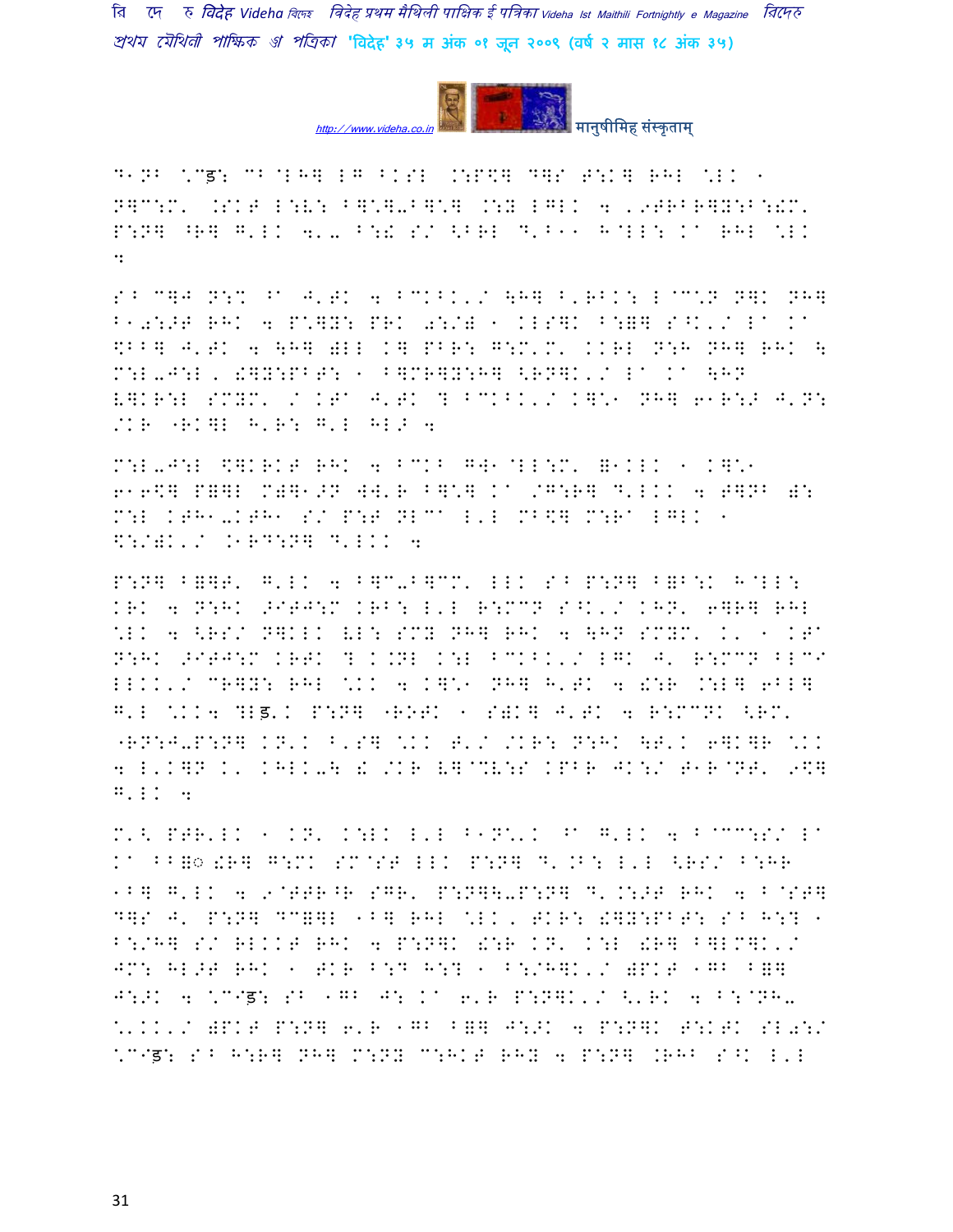

KCT2K 1 . LE STERN FREDRIK 1 . LE STERN SERVIC A PRINCIP Ka RHL \*LK 4

 'B:P R' ! V'G D'.K \*]H] ? I P:N] J1LBM KRTK 4'- KRM:N L:GL LLK D]S TKKT ^@LLB B1=B: BJLK 4 KLS]K 9@GR RBPKY/ LLK SO "RNATHER" (THAN IN THE SON DEALER ON DAY RHL \*L 1 "RPN:-"RPN: H]S:B'/ )]@PP#] Ka RHL \*L 4

BKCKB M: MORE M: DO MARIE BERG (FORD) BY HIS LA GEBER 2002 (BETW BH1T CRB:H J101 B: P. L. L. LEB (1990) G. LEB CO. L. J. L. J. L. KLAN DO STATE STANDARD OF THE STATE OF THE STATE OF THE STATE OF THE STATE OF THE STATE OF THE STATE OF THE ST \*L 4 M1D: S^K NJR] 9@TTR D]S JML RHK, J'@MH RS/ P:N] 18 BRE: NEC'H FRIN BIRY RY HAI BEI DA 'Y RIBE'Y FE'IN RHT A / S' D' D' COURCHET PER HROUE I BREIT SHEID MAR:HAR:KRKT RHL 4 GRIMER HOLL: HIM ALL: HALL: HIM ALB: MALL: HI RALA ZADOV POSOB (HRVA) RHL (SEV 4 / SON D'ALC) A SV AGO ABY RLMLK 4 1GB BEL: PR D'.LK PING BHIT IN BHIT V'GGE 1971 RH\ 1 J@LD]\ D\*]NBR]YL B:!K'/ P:)] D'TK 4

BCKB G:M PH1/CL Ta D'.LK D11R]-"R/GN:M' ^R] <1@))] P:P:N L:GP: R.E (11) & CP:P:AA P:A:E:C TILL 7000  $^{\prime\prime}$  , and the set of  $^{\prime\prime}$  , and  $^{\prime\prime}$  , and  $^{\prime\prime}$  , and  $^{\prime\prime}$  , and  $^{\prime\prime}$  , and  $^{\prime\prime}$  , and  $^{\prime\prime}$  , and  $^{\prime\prime}$  , and  $^{\prime\prime}$  , and  $^{\prime\prime}$  , and  $^{\prime\prime}$  , and  $^{\prime\prime}$  , and  $^{\prime\prime}$  , and 0://WT. PREMINE RHESO CARAL /ME SCRIE, SUR PREMIER ?R?R:>T RHK 4 / !LT] 6'RLK 1 C@DDR] /=] CB@LH] LG BKS) G'ALLANDI PR PLANE DI PR PLANE DI PR PLANE DI PR PLANE DI PR PLANE DI PR PLANE DI PR PLANE DI PR PLANE DI  $R$  . The state of the state  $R$  is the state  $R$  in the state  $\mathcal{L}$  and  $\mathcal{L}$ RHL \*LK 4 BCKBK'/ B10'LK J'N: KLS] TR M' RHN]H:RL E-POST THR AN PABRIC RIPAGE TO PEAK TOP PROP TO TH R@ST: NH] ^')L: PR P:N]M' B]L: J:>T \*KK 4 CB@LH] 61KKATIF BERBEJAY PLANE SELA

 '1B K] H'TK ?' ^'LV: V:L] P1\*LKK 4 R@DD-D@ST BID ^a G'L: S/ /KR MN N]K ^a G'L RHK 4 MGR KMJLR]K K:R#'  $\frac{1}{2}$   $\frac{1}{2}$   $\frac{1}{2}$   $\frac{1}{2}$   $\frac{1}{2}$   $\frac{1}{2}$   $\frac{1}{2}$   $\frac{1}{2}$   $\frac{1}{2}$   $\frac{1}{2}$   $\frac{1}{2}$   $\frac{1}{2}$ 

'19 KIN KIND RI ISBN 969-799-8168-816-816-816-816-811  $\dddot{\mathbf{z}}$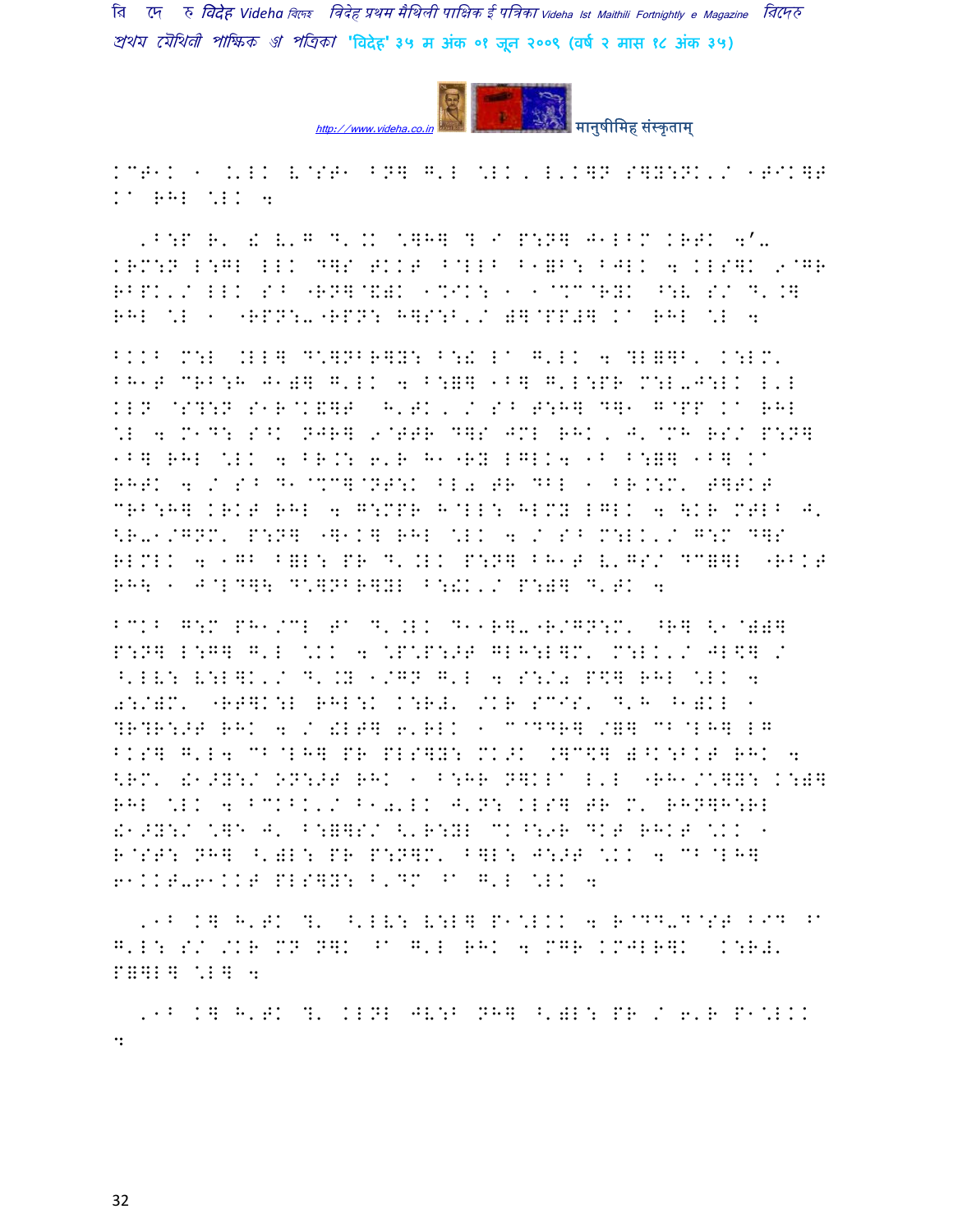

 'J' SBHK H'TK, SKH H'TK, OR K] H'TK ? "R.N] <R  $\Lambda$ E HALN DE DAS AL PAYAN (DAAR)  $\Lambda$  of  $\Lambda$  and at PLS  $\Lambda$  PLS  $\Lambda$  and all  $\Lambda$  and all  $\Lambda$ STREET RHL THL 4

'STB: SP: STB: SPR: STAGE BROOKER (EN CHILE) V:LIKE A'LV: KIER (EN GES @SVRM' 9LHN \*LK 4

.ALBUMAN ILA LUT PR NIL AL PTIP ITAGGE ALLI A

 '/TY K)N]Y:/K \$R Ta NH] N' \*KK 4' ^'LV: V:L] 6R]\*:BKT KHLKK 4

'. HER D'.L J'TK 4' CHANNEL I BLEADER BOYS IN THE BOYS N]RP'@K&T: 1B] G'L \*LK 4

 'P:N] B=]\ RHL \*KK 4' ^'LV: V:L] J'N: "RPN'S/ G@PP **CRIP BALL 4** 

1/GROOT 1P FOR HIS PERSON POSSES TO A GROOT POSSES ON THE BE SPTPE RHEC 14 TEERSEE STEP ENSEKSLIN FERSEEN SENTIMATER. R:19 P.E.L: A MILANE PIPP M. AIR P.E. RHPRES RAE (1) A  $S:U:U:HS:U \to V \to V \to V \to V$ 

 !:R HH:>T RHK 4 N]SBD R:T]M' KLS]K GRJB V]KR:L 1 \$R:/N L:G] RHL \*LK 4 /KR \KPRT:R HH:SM' \K): DLSR' STELLANE TIEL A KONFERNATION I KAN BEKANN SIGNED SIGNED BOOK SIG]T S1N] RHL \*L 4 / TB:H] 1 MM@TY1K SIG]T RHK 4 /KR NA 193 GRACH (B. P. R. S. A.N. B. A.N. B. AND B. BINSAN (G. P. RID:J KRKET) RHY; K.NL 1/.] N]R:R] M:L-J:LK'/ D'.KT RHY 4 K.NL K:N P:?] V]N:%K:R] HH:SS1NKT RHY 4 /KR: HL>K J'N: <R La Da Ka K.NL BKS] J'TK 4 / C'H:Y Ka 9WY 1 1/.] 6:\$]- 6:\$]<RK'/ D'.Y 4

 '^:GH HC, BCKB ^KY: 4 <R K)] RHL \*KK, ^:GH HC 4' KML CHILLEN RHK 4

BCCKBK, HBK PKSP, PKSI G'LK 1987 DE DE 1999 BERGE SPEKTR 1B / KLN: K] KRTK ? KLN: S^K J:N BC'TK ?

KMLK CHRIST STRIK FILLE LIED FILLE FOR HIS SAN SAN BILL <R'M' <'R]Ka S^K J:N M:R] D'TK 4 H' ^GV:N, R@C\*: KRH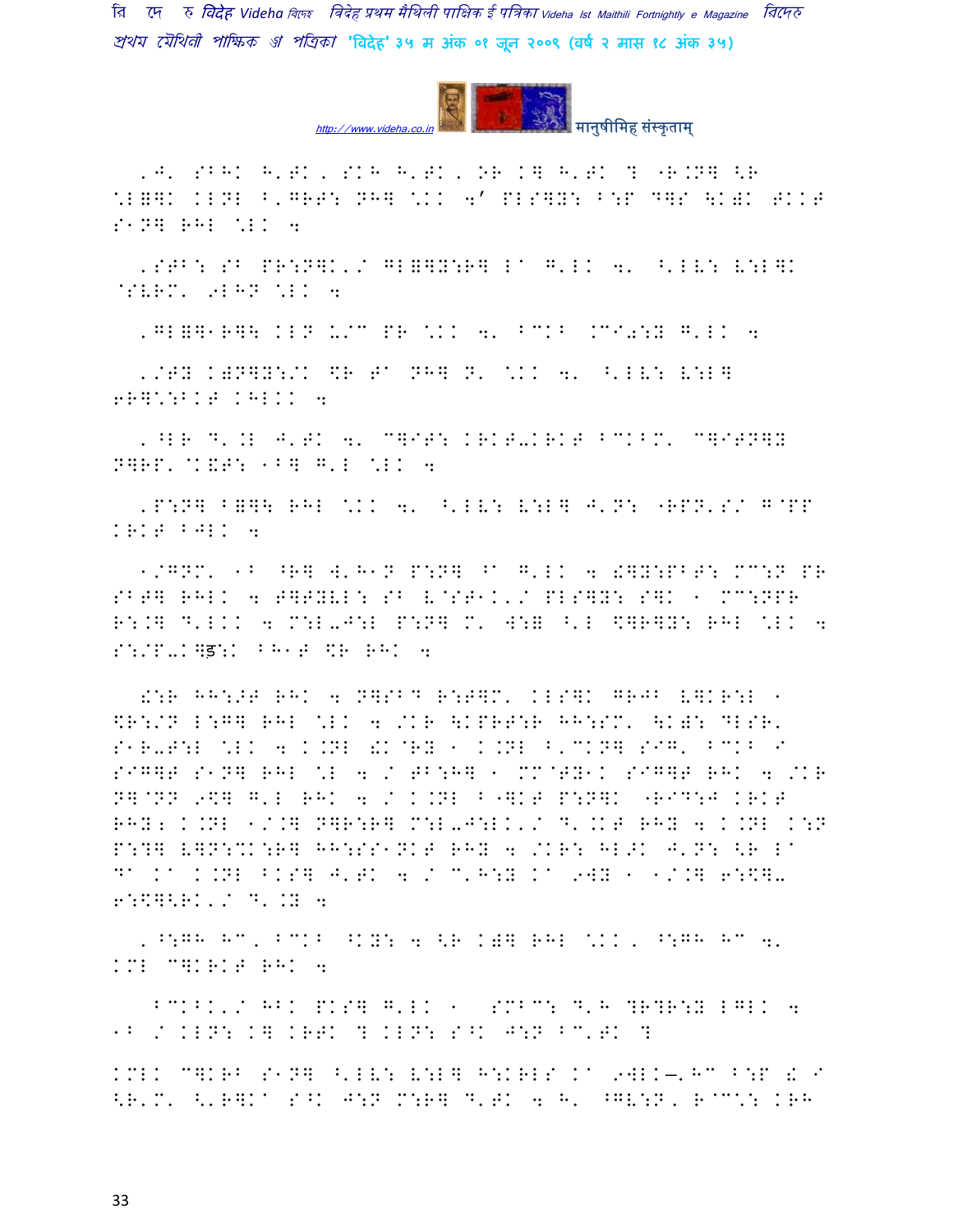

4 H' KLS] M:Y, J:N BC:BH 4 TLR: J]VK BDL: J]V D'BH 4 H' KLS] MHR:N], BC:Y LKH 4'

BCCKBCS, P. LEAS AGENS (PRPPRESS) TROTH THE PART OF 10 LONGIT LGRI 2008, V:LI: V:LISTER (V:L) 1 : LISTER 2009, V:LISTER 1 : PBT: "R6SLC 1 D1. "R6SLC 1 D1. "R6SLC 1 D1. "R6S ^'LK 4 ^'LK J'N: S^K'/ K@NH: PR La Ka 9\$] J:>, UPR, BH1T UPR 1K:%M' W'K] J:> 1 !:R 1 SM1@DR K'/ W]W11 D'.BKT RH] 4 L'K]N /KR D'H S]HR] 9WLKK 4 ^'LK J'N: 1:9 PH994

K)NEVERSI K) NIYAYI (RENGARA RHK) (RENGARA RHKI) ENGELERIN PERSENTI G'LI 4 KOMINISTI PIDE IN BLI 4 PIDED IN BHIT UN BHIT V "R.N J.A J. S. R.N J. S. S. S. S. R.N D. S. S. R.H. R. S. S. S. R. T 1 "R.N. S. S. R. DH:Y-^SIY: KA MARI JY KA MARJ JY KA MARJ JY KA MARJ JY SKT 44

BCCKBAKI/ BOK'/ BOK'/ BEK'/ NHE BOK'/ HOND WAR WAR WELL A K./ PJ98142. ZA9 PR M:? 8.12. FIN 1841 4 9KS-P:KS 1 KNYKL HERE KRAB:K KRAB:K MOTYL DA ALL 4 SOMER MM MER 1 V]N:%K H:H:K:R PSRL \*LK 4 !]R'-!]R' /KR 1@TM:M' BANYA BONYTH: ORKER GELK 4 MARSHIN: ORKER SIVE BOOK SING BILANG BILANG BILANG BILANG BILANG BILANG BILANG BILANG BILANG BILANG BILANG BILANG BILANG BILA CARREN DAA (BAE) (A) KIELS ESEA), DAARSTARS, CSERASE, LIERAC V]@!VIS S^): "R@R?H]N ^a G'LK 4 /KR MLH )B)] G'L RHK 4 / KWLR P@T?R JK:/ "RCL BKSL RHY 4

BREAK BRAIN G'LK 4 1SM:N SIG AN GLICH AN GHAR 6101 LK /KR 61)KT L:L] D'.] ^'LV: V:L]K'/ B10'LK J'N: KLS] MH:R:N] /KR GLH:R] S1N] L'LK> 4 / 1%: 1 9@TS:HS/ ^R] B.EB & Z POIR I.Z AND PNEED & POIR IIB (2006) 2AB D'LKK J'N: / "RGM—"R?:H P:N]M' \$BBL HL 1 H:K S1N] UPR HIB: HER IN BHL HL 4 CHIER ENERGY MEDALISMINING @SP@NDN ^'LK 4 / "RKCK:>T MB\$] 9WCLK 1 ^K11YL SN S^ C]JK'/ C]@NHB:K 1 @SMR# KRB:K @PRY:S KRY L:GL4

 $\ddot{\phantom{0}}$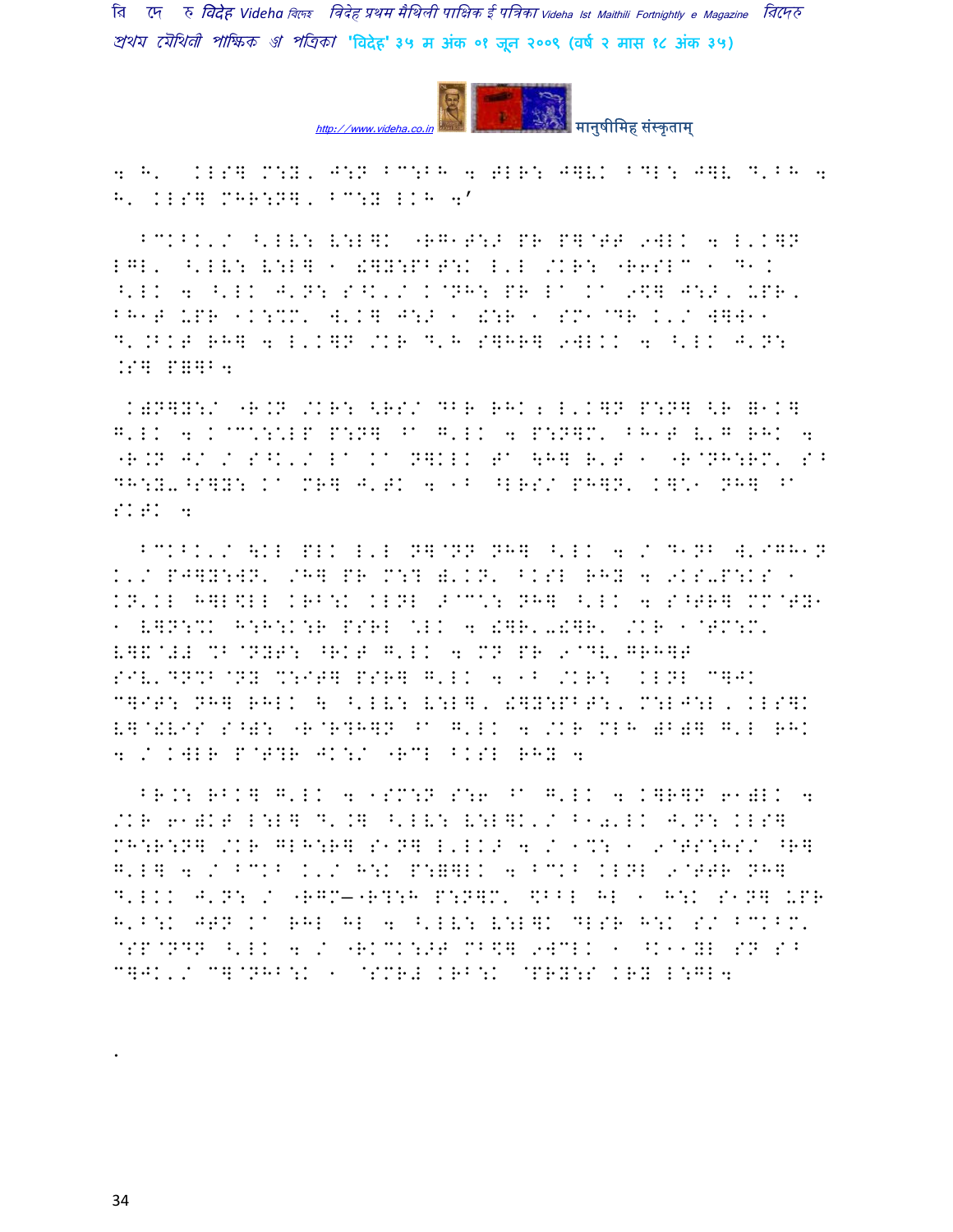

R R MI SAID, SAID. BaDHIK VIBHISHIKAY VARDA SAHIK SADIIV ROOP ME PARALAY DAGA U RREPLACEMENT CONTROL OF

USHa YaDaV SaID... PRES W. (1978) PRES 5 NR PRES 3 NATH (114) REPLYNG AT 12:16 PM AT 12:16 PM AT 12:16 PM AT 12:16 PM AT 12:16 PM AT 12:16 PM AT 12:16 PM AT 12:16 PM AT 12:  $\ddot{\phantom{0}}$ 

MNLAD. SONIA KOSHI BADHI PAR aaDHARIT EE KATHA KONO JARIT EE KONO JA

REPLY 06/2009 at 11:14 PM 2009 at 11:14 PM 2009 at 11:14 PM 2009 at 11:14 PM 2009 at 11:14 PM 2009 at 11:14 PM

9P@NY:S

@PR@TY:V@RTN - (P:/CM .'P)

-K1S1M W:K1R

2

35

BLOWSHIPS IN STRING STORES THE RHOLD RESERVED OF STRING HARD: SS ^'I) HLYT4 HARD: NOR, DA PORT (RESPORT @PRS@NNT: ^'L M1D: @VY@KT KRY M' SIKLC HLYT \*LS4 >HL

११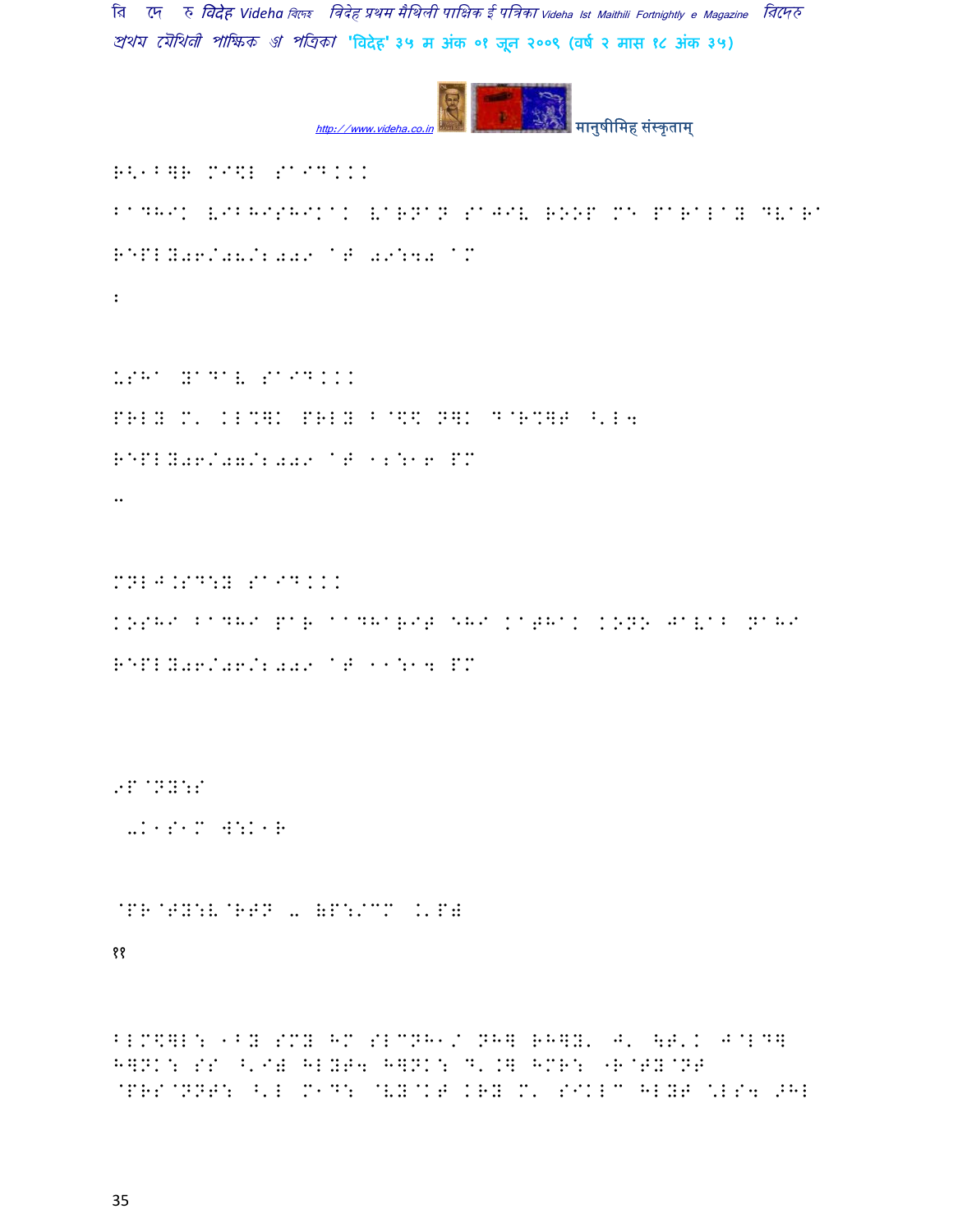

HMR: D'.] KM .1% NH] \*L?] 1 NH] H]NK: "RPN @PRS@NNT: MED MOKT BOK MI DIR LEHE KARA DI MAHA DI DIRA DI GENERA DI LEHE DE GENA .1%] @VY@KT KS D'L:H4

HO HARD SO GPO A MERODALA NI HIRO NA HOP SO HARD. ODILI ALO EAEDE ON PHOLER OLERGIO TRACIO ECCHINICA DO L'ARCIGHETEN ACCORDO EL PRODUCTO \*], SB M:S "RH:/ LG 1BY K' L'L \*1@))] L'B, T:H] SS NAT HOME READS AND MINIMUM MINIMUM WAS ARRESTED FOR MILLION WAS MPRO SOBRITA (OO): (BSOB) (BRH) ROOB, LG RSS RISP B: LEH, BRH; OOC): PHHIBO RHL \*?]4 HM "RH:/ KS B:B1J] SS G@PP KRKT \*]YK@NH4 /N:H1/ "RH:/K K:K: KS BDL] R:/C] SS ^SRHL \*K@NH 1 NA METER (IN LA T, ABARA (I, AIMAN) T, MAA (I,B), KAIN AR / SB B]Y:HL K' HX@S)L M' NH] LKT \*KK4 @DV]R:GMN HLYB: M. HAM SS ARHING ON SS KONG KOM SS KAM SS KONG KOM SS KONG KOM SS KOM SS KOM SS K BOLD HISBN ORD RADGE AND LESS IN THE SSAMING STATES RHE RHE SKING THE MY-MINDER MY NIGHT AN HERRY Y BDE K' C@KKR SY STORE START THE CONFIDENT CONTINUES. SLC MILITARY AND RESERVE AND RESERVE AND RESERVE AND RESERVE AND RESERVE AND RESERVE AND RESERVE AND RESERVE D: HE HANKR \*1 EB: JYB: HIS TO AN ALLEY TO THE SMITH OF THE SMITH OF THE SMITH OF THE SMITH OF THE SMITH OF TH HH41 TRP4

 $\left\{A,B,C,D\right\},$  and  $\left\{A,B,C,D\right\},$  and  $\left\{B,B\right\},$  and  $\left\{B,B\right\},$  and  $\left\{B,D\right\},$  and  $\left\{B,D\right\},$ HARDER . DY DAIDY : DIE BLOUE ARAY (HIDEA) DIE DIE DYN IN DIE DAARDE HAARDE ASSO SANA KY VIEN AR DE KRAAIN DIE DIE VERSTELIGE VAN DIE K S]=] \*KK4 JL.I K' B:D HM, BC1 1 > T]NB GL)' <1MY L'L N]KLH1/4J:=] \*LKK HM SB "RPN "RPN GRM KP\$: PH]R L'N' RHA SBS PHER, PYPPHEI, MARE PHILMEN / 2019, LEY, PYP BC1 KHL:H CHI HIS 19 HM SB 1997: CLIF 1991 AD SB N997: CLIF B. EARLY SHEET AND TO ARRAIGHT FOR A NO AN INCHER SHO \*LKK DLSR =L:IG PR 9TRY M' /N:H1 N]K L:GKT \*KK4 9TRY SMY M' HM SB B10B' NH] K'L]YKK J' KT'K N]C: J: RHL \*]4 HM SB MCSM 1 @PRKMT] K'R 1NID LKT K.NH1 KS B:J] LG: KS DC=]T] 1 K.NH1 KBDT] N]C: 9TRT] G'LH1/4 "RC:NK > KHL:H 1B 1GB NH] , 1B \TY SS1P]S CL14 S=]K NJR] 1BY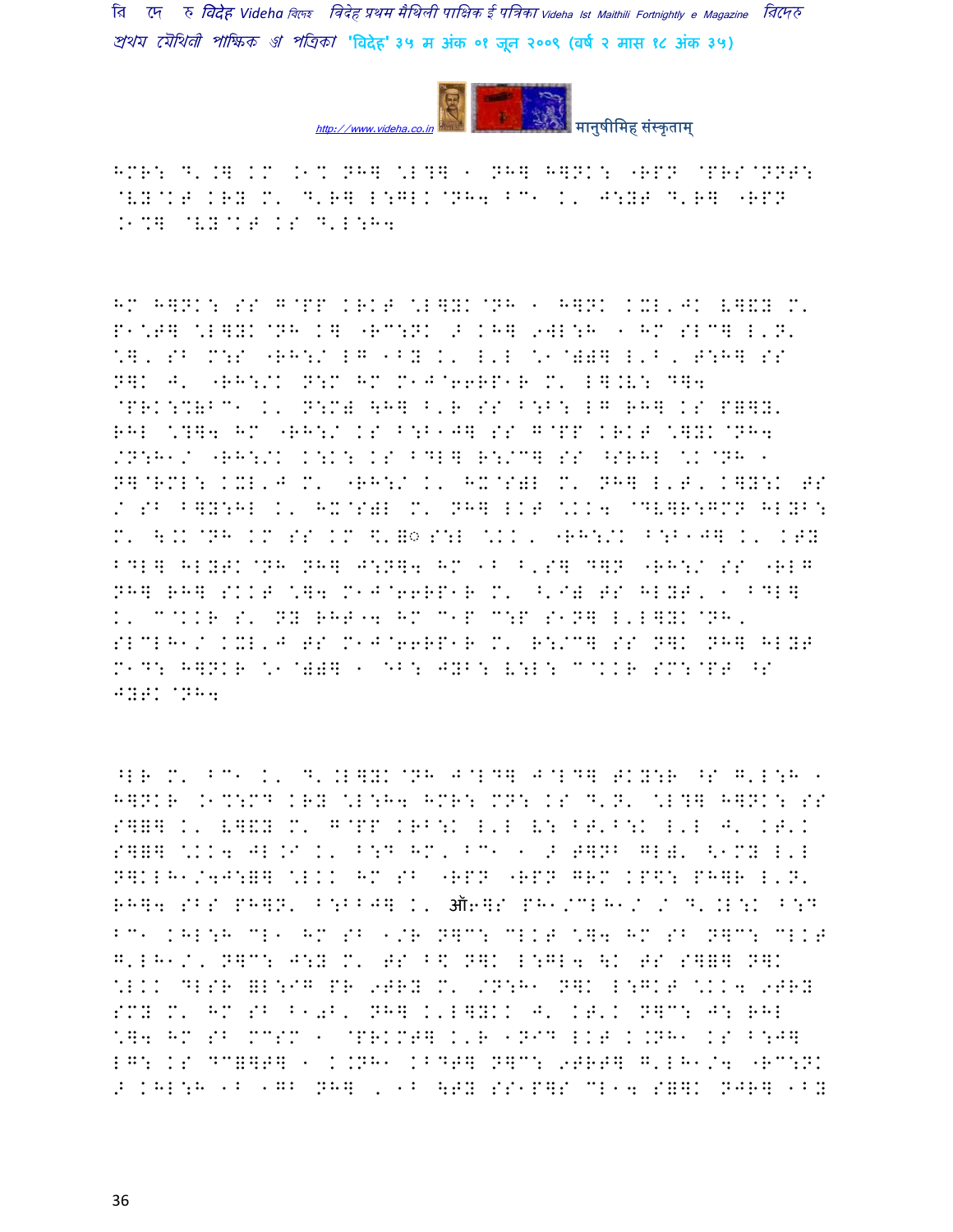

L:GH: (2011) AT 29 LATGEA (2014)2 2001 2012 [2010] (2011) 400 2 HM SB PHR, SER, SS 1 BR PH CH SS SHER SS MED AND HIS  $1.4144...$ 

UPR CHE SON SLAG (SANY SLAG) SE SHE SHE MAN SHAHL (THIS B.B'A'ZA GALI ARTA BYAN AL'AI LI YANG PATA YANG GR 9T:RY PR] G'L4 /KR B:D HM SB R1K] R1K] KS CLY LIGHIN/3 RE PHI/MER PHI/MER AN SP BELI TELR ALL RHE JF, CREA BH) (CTARE CR) BRI (B) BEN RHEI, CARRITH BH CHAR BHA SAN CHRIS SMY B:D P:D J.KIH DO J.KIH BOL: L'UNI AR DE 1 H/SKT BC1 H/SKT P1\*L: "BBP (1911). "HI: BLGB: "13 SNEE (1914). "HI: "SY BEFEL BLGB: "E BEFEL". KHI:H "PHE, "BH:/ BE PTE: TGBB T.ERY " RIVIER TH K'H'N LIGH BLOCHLIG, HO 19 KINH "RHIN D'ALD" (1970) PHE SIG PKRY SIGN PHR 4500 (4)

B:HR B:HR V: N: SS B: SS G. M. B (ANDR: SARD 1980) (SS SEN B.) E-1 A:HER (EII) SSARR SS UPR CHR ("HI") SSARR (EII) C: 0RD: LA J:Y PRKE (ELK JORN) K. PIR PIANOR PHK KNO \*LECO (HISPA) SS DAAMIS DERAAL FIEL SOME COOR MINAGE ASSOCIATION \*LECO 4 B:B1J] SB D]N ^LR M' J:YT SMY 1 .'N:I .:Y L'L J.KIH 19KT #LI:H #I.MPA P2P (1.6 MAR) PIE, PHE NIN BY PPR 1BKT \*L:H4 > SB DA:B1J (SB DA:B1) ( SH DA:B1) AND STORE B:HR R B: MO J: KS BKS B: HAT: HIS SMY B: HAT: HAT: HAT: HAT: HOBS: MADE B. ENH SA, SAM SP SECRITE ENH J. MARRY PNR CEPPER PRISON, BNP S HM SB SENERAL IN BHITTING THE NEITHER SENERAL RASTE APPEL POPA AR SOURCH SMY HOME HOME HOME HOME POPAL POPAL HOME WORLD RE MY WEIGHT AN OUTHER THE STATE OF THE RESIDENCE OF THE REAL METHOD. JH]N: HM PH1/CLH1/ B:B1J] G') LG PH1/C] G'L \*L:H, / JH]N: G') SS UPR G'L:H > T1IRT KH] 9WL?] ,D'.B 1B B:B1J] <1RT:H, HM MJ:K B10] H/SY LGLH1/ M1D: SC M' B:B1J:B1J:B1J: 6'R 1-BS & R 1PS (R 1B) GENERAL BISHI M' J: 6'S G'L: 6' Minster P1: ESPAN "RHI" RHI NE BEL 1986 "PARSA' LI EDIS Biolinis A. Pyring (program: Archivers Inputs In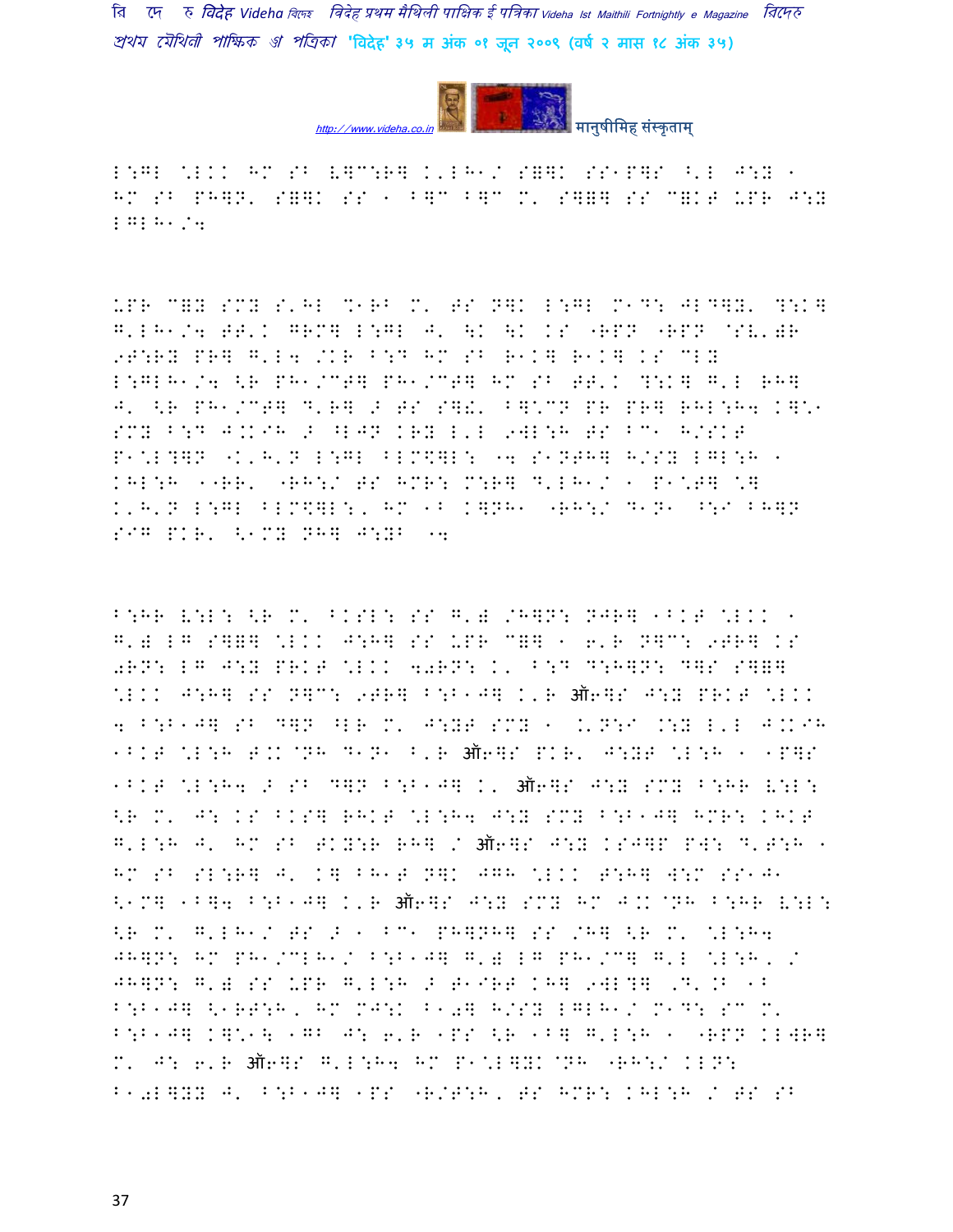

D]N \K B'R ऑ6]S J:Y SMY M' 1P]S 1B] KS J:Y \*?]4 HM JH]Y: SS "RYLH1I "R\*] HM D'.] RHL \*]YK@NH4 B:B1J] K' KALAN KERANG KALANG KERANG KALANG KALANG KALAng KALAng KALAng Kalang Kalang Kalang Kalang Kalang Kalang Kalang J:YT \*?]4 HMR: H/S] L:G] G'L 1 KHL]YK@NH "RH:/ K' "RH] W:M KLNL K:J NH] "R\*] TS YKH SB D'.T] RHKT \*]YKK4

1946 - POBLEME MARINE SS "RYLINE THE SHELL: HER DELETER HER DIS BDL] K' 1D'% 1B] G'L \*K@NH 1 1B JLD]Y' H1NK: JM%'DP1R J: KS /H] W:MK K:@RY ^:R S@M^:RY PRTK@NH 4 > S1N] HMR: B\$ .1%TH, B.E., SPHHH D, ILHBI, SPH TRE SLRH BONN ST  $1.1$   $1.1$   $1.1$   $1.1$   $1.1$   $1.1$   $1.1$   $1.1$   $1.1$   $1.1$   $1.1$   $1.1$   $1.1$   $1.1$   $1.1$   $1.1$ 

JH]Y: SS B:B1J] KHL?] J' H1NK BDL] K'R 1D'% 1B] G'L  $\Lambda$  (1955)  $\mu$  has been as a set of the set of the set of the set of the set of the set of the set of the set of the set of the set of the set of the set of the set of the set of the set of the set of the set of the set B]C B]C M' KLNL KLNL D]N SLN] B]@NN] SB S'HL S/G J:YT \*L]H4 BLM\$]L: M' <1MY L'L \K SS \K JGH \*LKK M1D: @PRDB&# N:MK KLNL V@ST1 NH]4 DBR V:L: JGH SB TS J]P SS J:+T AT A RELEASE ON THE THRISK CONTINUES. THE STATE OF THE SAME ARE SERVED AND A TH B:THE MINIMUM OF STREETS AND THE RIGHT BY CLICKTER BY THE SUBSTITUTION OF SUCH A SUBSTITUTION OF SUCH A SUBSTITUTION  $\{H_1, H_2\}$ 

 $H$  , and the state of the state of the state of the state of the state of the state of the state of the state of the state of the state of the state of the state of the state of the state of the state of the state of the BOOT G'L S' BILLET DE L'ANNES DE L'ANNES DE L'ANNES DE L'ANNES DE L'ANNES DE L'ANNES DE L'ANNES DE L'ANNES DE \*LKK, B:B1J] KHL?] J' SB GL)' \KH] S/G C:R@DV:R TK J:YB4 /H]W:M SS W:K1R J] 1 BC1 M1J@66RP1R CL] JYT:H 1 B:HIM SO JONES CLIPS OF STRING

C:R@DV:R G'@S) H:9S TK SB GL)' S/G "RYLH1/ 1 /H] W:M 1B] \K B'R 6'R B]\*RY K' 1^:S ^'L M1D: \H] B'R DLSR TRHK \*LEVA MED MY ALS AT THING HOME ON THE NIK DISK FAR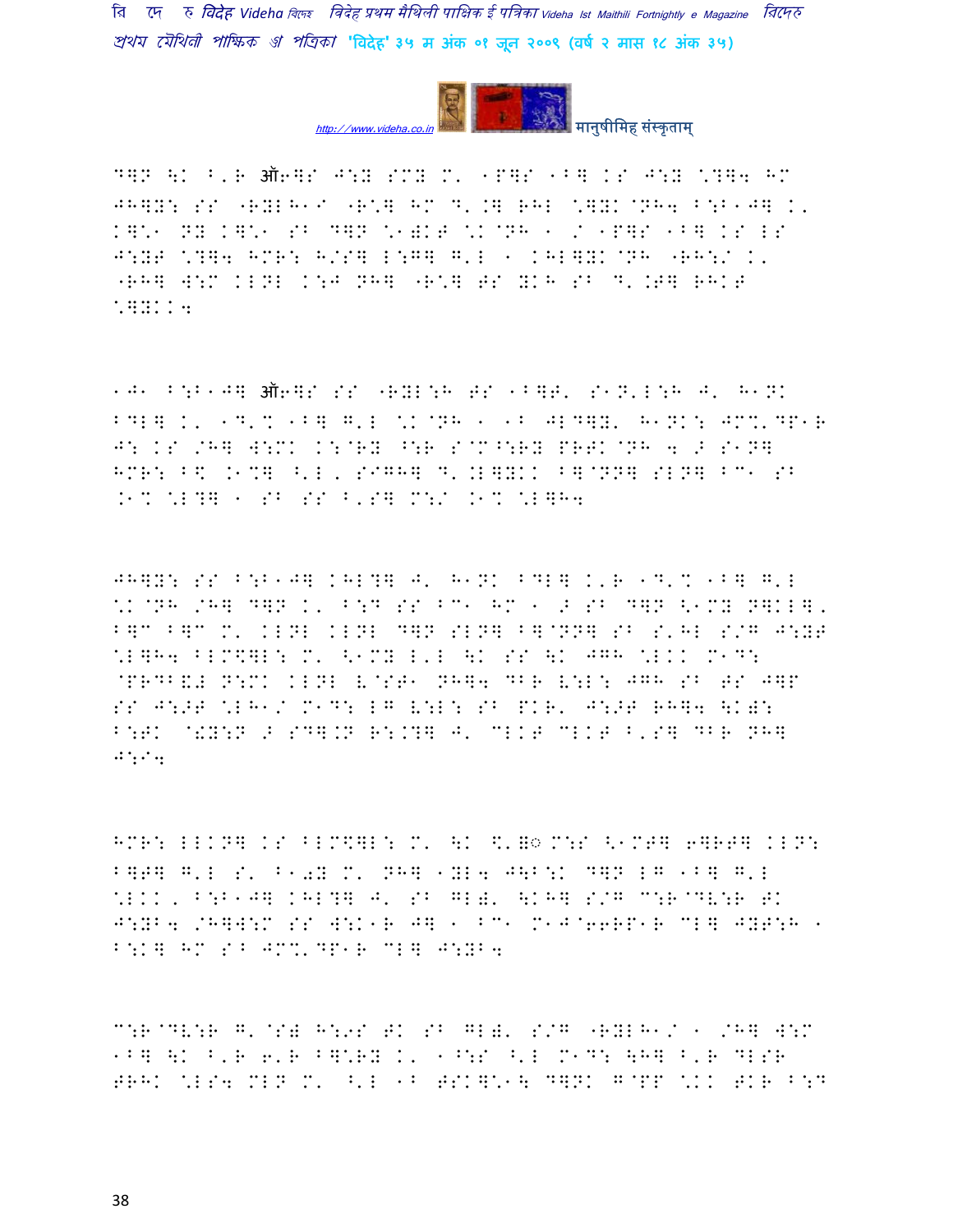

TS SB WARD PE PAGGE POR PHONE P PAGGE WHAT PER A HOUR " S'HL KLNL TRHK D]@KKT] NH] HLYT4 H]NKR @)R'N PH]N' \*LK@NH,J:Y SMY M' HMR: 9D:S D'.] > KHL:H " 1B TS "RH:/ JM%'DP1R M' RHB /H] W:M J:Y M' HMR: KLNL D]@KKT DAR AIGEA (BIN) DAR PER DE BIN BIOGA ELAI (BIN PE) BAI  $R$  and  $R$  and  $R$  and  $R$ 

JM%'DP1R PH1/C] B:B1J] K' RHY L'L \K): .BB PK< SRK:R] BIGH: BIGH: ON THE AN IN SURFACE STANDARD CONTROLL JTB: PK< <R \*LKK TTB' PK< /H] M' BG]C: M1D: .:L] K]Y:K \*LKK S' TS B:B1J] K' NH] B10Y M' "RYLK@NH, M1D: M:/ K. MHP RE M. BHB M. RE HEB NEI MP A KHERP ABHB R BY DIG Y PLYCH, THE RHELM HE WAS STOLEN A HOME HARDER OF DEVICE THE STRI NAL AR NHA A.AN NI HI:BKI BHA A.AN I.Y BHI AN HI-NI DI SB K' KH] D'N' RH?] JRBR] S:M:N M:@TR .LLB:K "R\*]4 /H] BIGL: M' KM SS KM \*C S:T ): KLWR] \*LKK J:H] M' SS DB ): K:T V:L: KLWR] 1 ^NS: <R .LL] HM SB RHY LGLH1/4 B:B:K] SB KRWART RHKT \*LKK

HM SB JM%'DP1R "RYLH1/ /KR DB T]N D]N B:D K:K: ^'I) KRYL:H,HINK:HINK: DO. DY.HINK: DY.HINK: DY.HI B. EARLY AND AN OUR CONSIDERED IN MINOR CONSIDERATION OF THE MILL UP OF THE MILL UP OF THE MILL UP OF THE MILL MY:/ P1\*LEMBR (1989) NON-LOCAL CORPORATION (PLACE CORPORATION) K:K: K: KHL?] KI: S NH (STAR) (SHR) (SHR) P') M' BLOG AT GHI P'S NH (SHR) (SHR) (SHR) (SHR) (SHR) (SH HYDE "RENT PYRT I: MER. TYRT REDR RRIF "RENTHIY!" RYD LGE: SA: GEO D'SON D'SON DONNE ERREIRE (AN IBSOURD) AN INGENE EN BARBEL D'RECORD AG (1988), SS \$1, CGD & PORGER PORT DE PORT (1988), DARD (1988), 100  $\dddot{\phantom{0}}$ 

HM SB W]K D1@RG: PBJ: SS PH]N' JM%'DP1R PH1/CL RH] 4 \K TS NB JGH T:H] PR T'H'N <R \*LKK J' KTH1 <1MY J:Y MY ST REAR MILL THAN AT SPATHURE PRAY D'.LH1/4 D]V:L] SS \K DB D]N PH]N' > PH1/CL:H4 H]NK: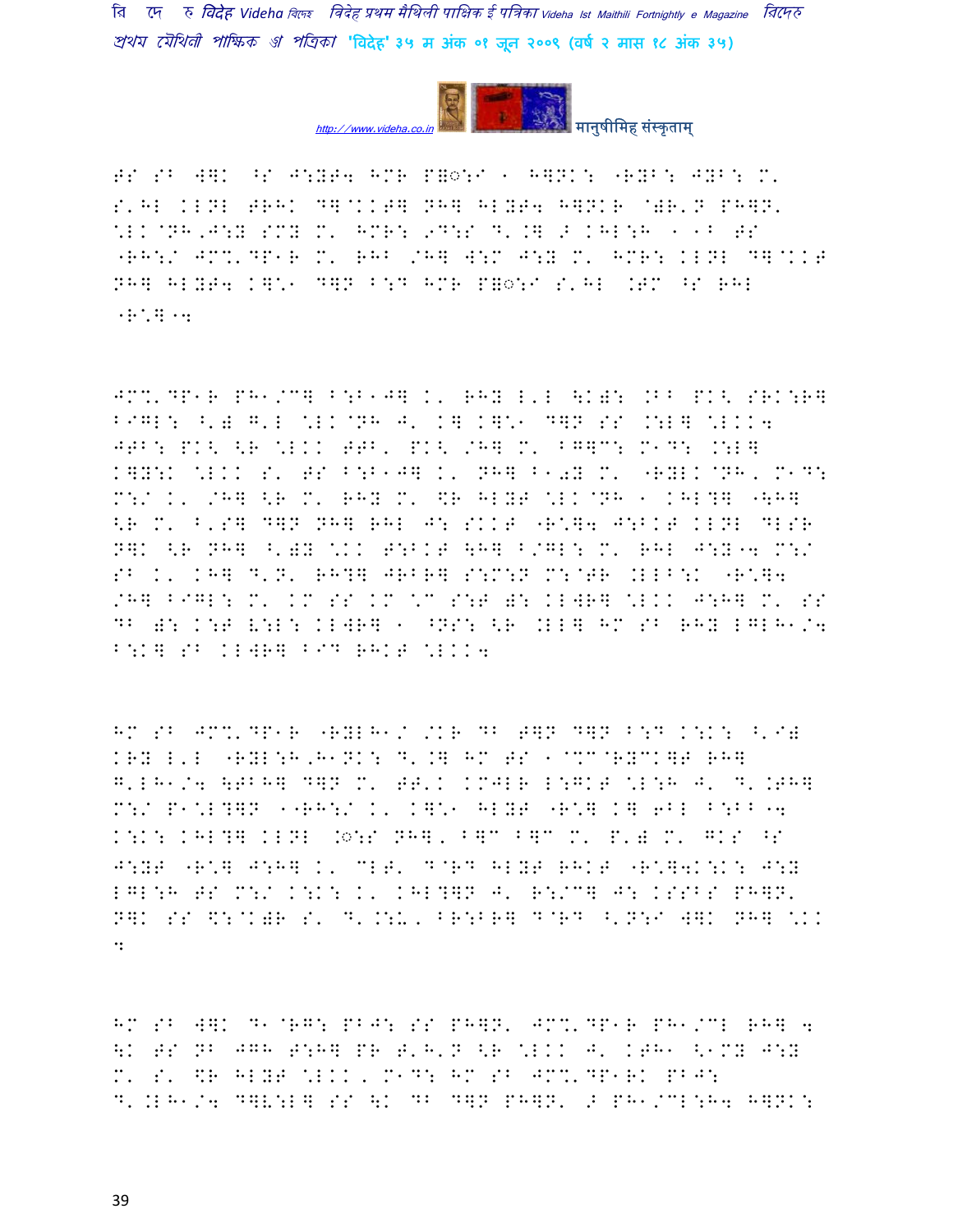

D. IN SE SB .1% IN SBN SB .1% .1% HE SIGN SIGN SIGN SIGN MALA KS DA MALALA KU MU LE MA MA KANG MAARA MINI KARY MINI KARY MINI KARY MINI KA

DULGER DUR SCHLIEL DIAGE FOR SI HER FORM MISSINGER @PRS:D .:>T \*LH1/ @PRS:D .'L:K B:D > 9W] KS P:\*B G'L:H 1 S/G S/G C:RB (B)N FHR SYHL HINK' P:I B B. ENHANCE THE T. CL ENHANCEMENT MANAGEMENT WITH A TANK HAS MY MY ME B:B1J BC BC BC BLOCK THAT RESOURCES TO BE A RCHINE AND THE BM 61818 MIN BY FROM BUILDING GROUPS AND DRIVE B.19 M:/ S' S' RES RE S PTER I: HIRRA PIR PRO SSIV:J "RBKT "RBKT" SSIV:J "RBKT "RBKT" "RBBKT" SSIV:J "B" SSIV:J "B" SSIV:J "B" SSIV: B:B1J1, H2O .LLKT PRODUCED IN THE SB .LLKT SB .LLKT AND LACKED .LLKT .LLKT .LLKT .LLKT .LLKT .LLKT .LLKT .LLKT S:MN' M' > W:=◌, SIG M' B]@NN], SLN], "R@NNB 1 \*L)B SB P):.: \*LR] ?PR] P:R] .1% HLYT \*L?]4 "RSL M' >, SB B@CC: LS ASSESSMENT POINT AND MY POINT TO ALL MY POINT AND REMAINING LINE NO HOLE (PRINT ): WHICH IS A SPIRE TO .: LINE HOLE .: LINE IS THIN IN STAND BILD BILD BILD FOR HIS TILL FUNDS ON THE BILD FOR A HIS K]\*1 NH] BJL:H 1 H/SKT 1P]S ^S G'L:H4

/N: TS JH]Y: SS HM SB JM%'DP1R "RYLH1/ 1 B:B1J] K' B10L A:E:PROBLEM: K:K: K:K: K:BROSPH:BR:BRI R:/CA P:H: MI:H 1 K:H: K: K: K: MI:H 1 M (PERMA LS KS P:H: \*L:H, M1D: \H] B'RK G@PP K]\*1 1/R \*KK4 P]\*L: B'R \$:@K)R \N.K'. 0: \K M:S B:D 1BY L'L KHN' \*L?]N 1 KHN' \*L?]N J/I \K M:S M' / DV:I K:J NH] K'LKK@NH TS K:K: K' JAMMI HERBORI EN FYRK BETYNE EDDE DANN KOMMUNIST BADYARA MINYAR SI RYZMA IL KY MAR IL BAY DRA MEIG MEIGH \H] B'R B:B1J] SLC] K' J:YT \*L:H J' J/I \$:@K)R S:H'B KHL?] TS K:K: K' JM%'DP1R LS "RNT:H4 JM%'DP1R M' B:B1J] K' \TBH] D]N M' \$:@K)R SB SS J:N PHC:N ^S G'L \*LK@NH 1 K:K: K' V]&Y M' \$:@K)R SB SS G@PP S'HL KYN' RH?]N4

B:B1J] R:/C] SS LC) KS "RYL:H TS HMR H]@MMT H1NK: LG JYB:K NH] HLYT \*L4 B:B1J] SS K] P1\*]YK@NH, K] KHT:H >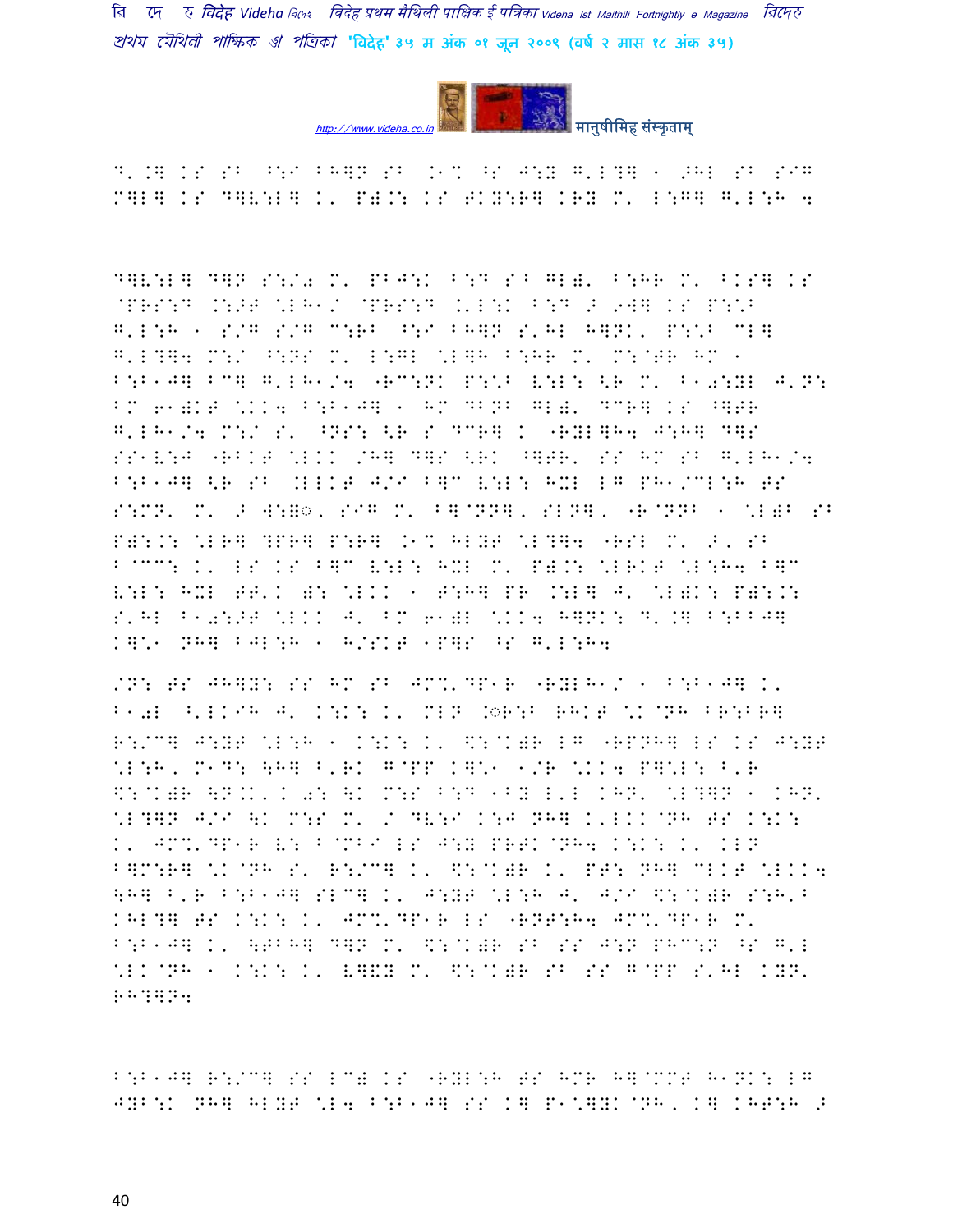

SLTA RHL MERZ IA MIZ MARRA K MEDRA IRRA A. INI SB DB T]N D]N B:D 1B] RHL \*?], 1B \H] W:M H1NKR >L:J HLYTK@NH4 R:/C] M' \$:@K)R SB K' NH] B10: RHL \*KK J' H1NK: KLN B]M:R] \*K@NH4 > S1NTH] HMR: MLN M' TRH TRH K' 15 IK: HISTORY LIGHT

K:K:, MCSA, MES, PPB, NEGULA SOPERE PRED, SP G'L?]4 K:K: K' D'.] HM H1NK: D'.]TH] RH] G'LH1/4 PH]L DAR ADD. DEKE ADEG SP SS OLYG CEG ELE KGB SG MAR GGAK SS B'S KM (1017) HERE IN THE RESIDENCE OF THE LIGHT  $\sim$  The Theory of the Light of The Theory of the T K] B:J]YK@NH4 K:K: HMR MLNK G@PP "RPNH] B10] G'L:H 1 KHINA "POLE TO PROTOKT HENR "HOR "POLE HAR HIN" PONT BY ET 199 G'LH1/ 199 GB1/ 199 GB1/4

^LR' B:B1J] K:K: K' LS KS ):): M'N HX@SP])L G'L:H4 KR]B १२ BJ' B:B1J] "RSGR' "RYL:H 1 M:/ SS KHL?]N J'" JANIDAN KE CHECK-UP KERY KERY KERY KERY KERY KE LILANG KE LAKKA KE LAKKA KE LAKKA KE LAKKA KE LAKKA KE LAKKA M B'R B'R B'R B'R B'R B'R B'R D'AINT AN D'AIRS D'AN D'ANN AN D'AIRS D'AN D'AIRS D'AN D'AIRS D'AN D'AIRS D'AN D'A KR: D. BH: DRA SP J:/CK B:D', B: D. B: BE: BI: A. B. D. BK: \*K@NH 1 KLN DB:I CLTK@NH"4 S:/0 M' M:/ 1 MCS] S'HL B:B1J K' SINJ KOMITAN SE SINJ KE SINJ KE SILA MELAH MINY LE SEKILAH MENJADI SE  $R$  , and  $R$  is strip to the second second second second second second second second second second second second second second second second second second second second second second second second second second second sec

K: SOPT: K' SOPT: K' SOPT: SOPT: K' SOPT: HARD AN HAND AND AN HOLD ON LARGE STATE OF LARGE STATE OF LARGE STATE D: "R.K. H: N.K. RHL #N.C. CLEAR BAR (N.K. CARA BELINA BILI \*KONFER SOME THAN BIND ON BINDER SOME TO A 44 BEN BINDING KHKT SINLIYE SA MARI SINLIYE NA MARI SINLIYE SARA NI SANG SA NGA 2011, ISANG INA MILITARI SA PANGHANG ANG ANG JYTKK, THE BIR B:D HIS IN THE BIR DIRE

MCSB) SB DARK (SPNB) SCH SLANB KONG KARA (SLADA 1999) SB MGC 1 MCS] S/G M!1 P@PP1 S'HL K:K: SS ^'I) KRY L'L G'L \*?]4 HMR MLD SIHL MLK HI MATH HI SYTE FISH LLG GETTE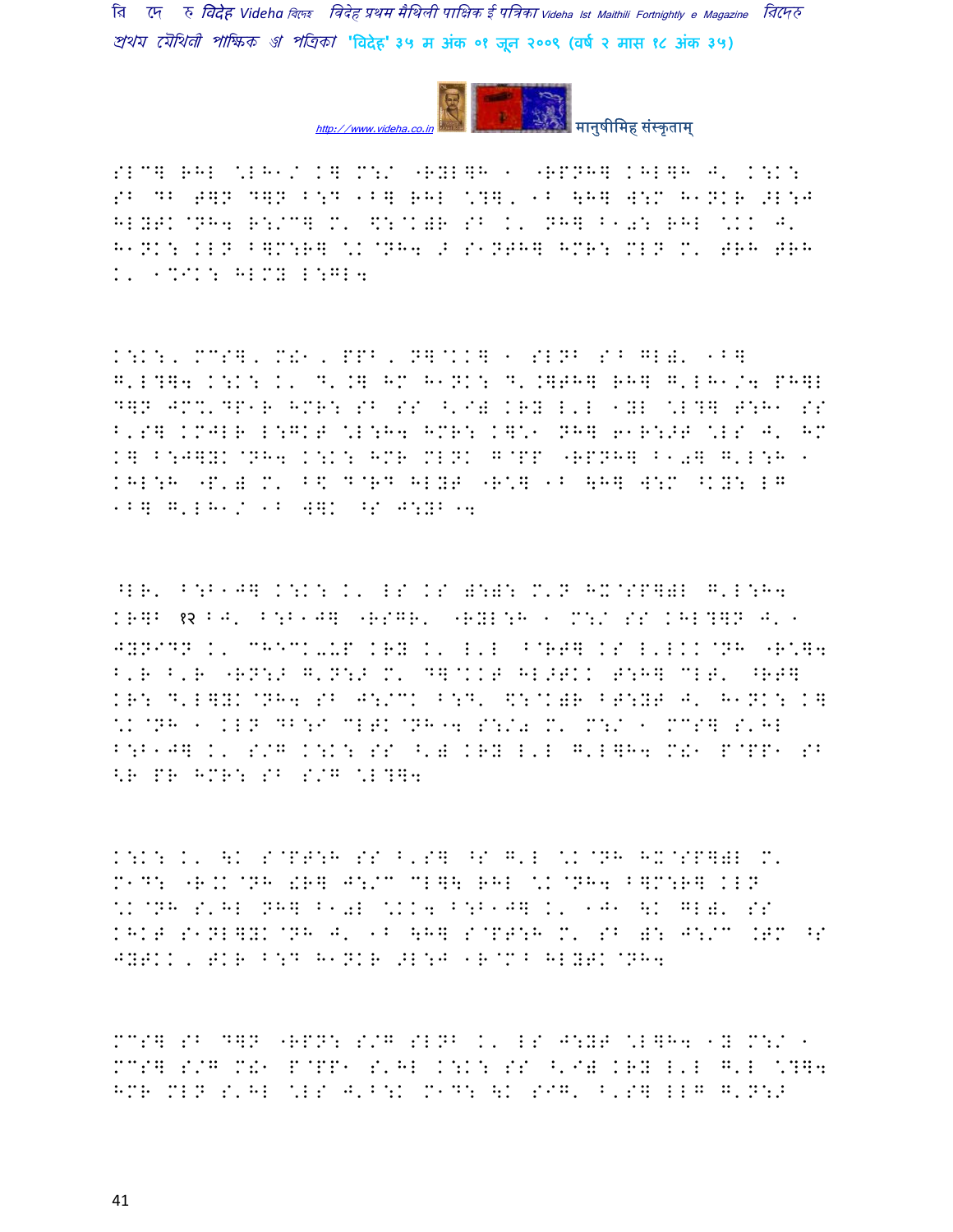

W]K NH], HM SLCLH1/ DLSR D]N J:YB4 SB CL] G'L?] TS MLN S' NH] L:GT] \*LS4 RH] RH] KS B:HR J:YT \*LH1/ D'.Y L'A MINISTRA RESERVED

MS:/ SP HX@SPRHE SS EMH (SS HRIERH) RE MS://PRS RE PRE CLA G'LIAN STEAT (BER BOCC: SB M' L:GAA MIRIN MOTOR B:B1J] \KDM 9D:S B10'L:H4 HM C:Y LS KS B:B1J] LG B. EARLY A HANK: CHINNE BE EARLY IN CONSIDERING THE ACTIVITY OF THE SAME REPORT K'H'N Y MY THAT I BILL THAT BILL THAT I SHILL THE BALLER M1D: 6'R KHL:H "MLN W]K NH] \*K@NH, 1B SB R]PL@R) 1B] G'LKK "R\*DN K"R\*DN KONNER "R\*DN K' KKISR "R\*DN K' KKIS @S)'J M'4 "RH:/ K' MCS] K' NH] B10L \*K@NH 1 NH] H1NK: KAN KHBKONH 4 YO SS DONG KAHA MARA AN ALI MINA B:B1J] KO HM KARA (PES) DA SKRLIG SKLIGE (PES) SKL CLE G. P. P. C.

M:/ SS HM PH]NH] KH] D'N' RH]YK@NH J' 1J1 HM K:K: K' D'.Y L'L "RV@%Y J:YB4 HX@SP])L PH1/C] K:K: LG G'LH1/ TS D'ANNE EN L'ANNE DE L'ANNE DE L'ANNE DE L'ANNE DE L'ANNE DE L'ANNE DE L'ANNE DE L'ANNE DE L'ANNE DE L'ANNE "AB: TETERTE "SSE" (AB:DE TET") (K TETERT) (DIRET) (K HA:D HA:D HA:D DIRET) (K T KRA: RSPA C. PORS KAR, CAA R:PSB (P) HAT HEN S CA SHI L].Y L'L BKS] G'LH1/ 1 K:K: K' @SV:@S@?Y K'R V]&Y M' SB): L].] D'L]YK@NH4

1Y >HL PH1/C] G'L:H4 B:B: K' NH] KHL G'L \*K@NH , D:D] K. KARA BI: KATA BI: LE G'L KITAN KIKI, KIRI, PAMI, P]S] SB TS PH]NH] SS 1B] G'L \*?]4 K:K: K' MLN D]N D]N .CORGE - EL ES APA - BEL 100 108 - D'. DE "ERHEGAE" - EL FUEL - MERBEER \*?]4 "R@SPT:L SS "RYL:K B:D MCS] 1 D:D] M@ND]R G'L \*?]4 B:B1J] 1 B:K] PR]V:RK S^ GL)' BKS] KS G@PP K RHL \*?]4 HM B:HR M' BKSL \*] K] "RC:NK B:B1J] K' KHKT SINL) WAR WARDEN DIE KONINGEN VAN DIE KONINGEN VAN DIE KONINGEN VAN DIE KONINGEN OOR DIE KONINGEN OOR DIE KONI P@TN] K' S'HL JYN@NDN V:L: B]M:R] \*K@NH 1 / "RM'R]K: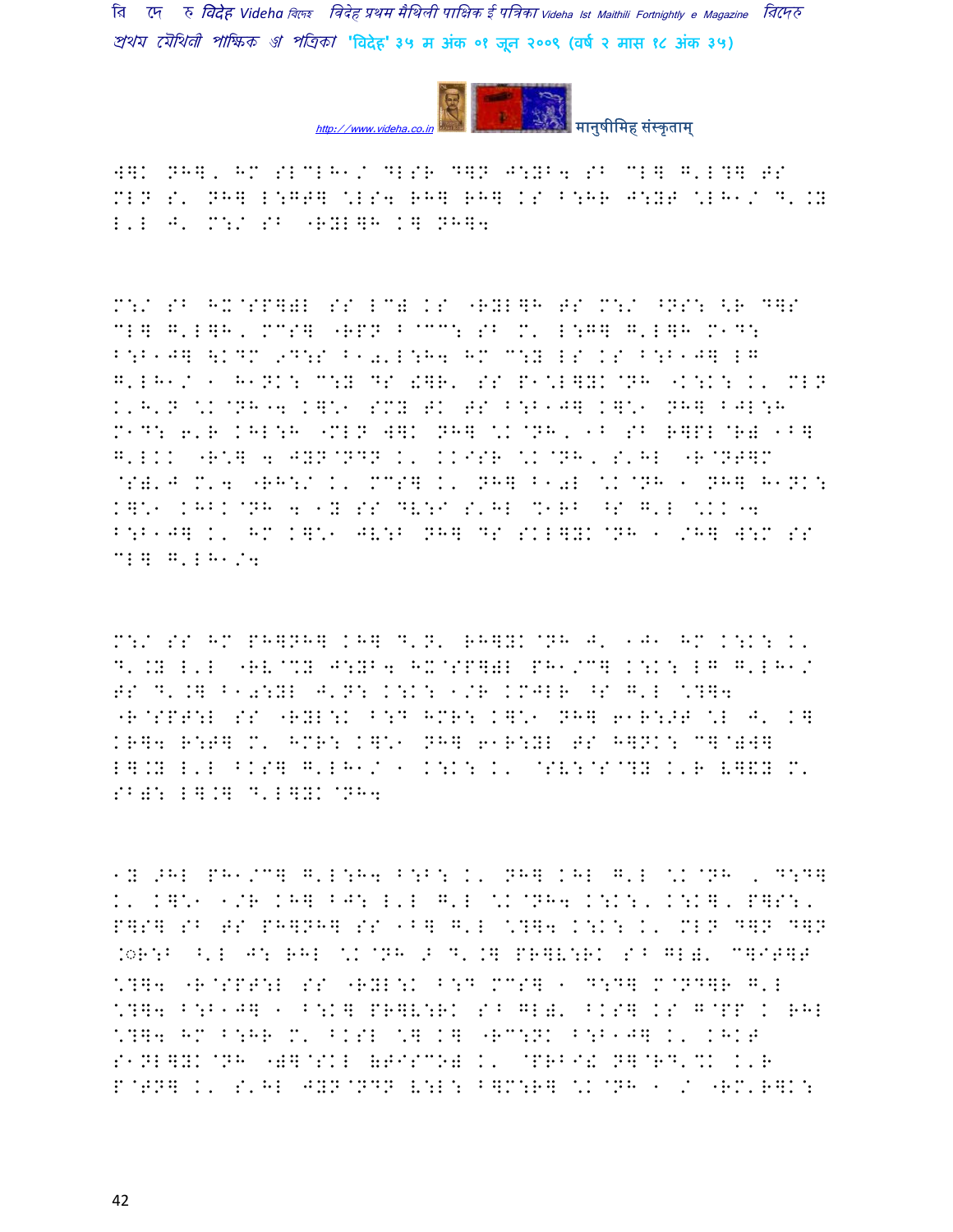

SS ALGA (BG 13' KOL "ATHA "RMYIL" (BT.BHIG 1. SG 11AB ALGA DS D'N' \*K@NH, 1B /HL \H] W:M "R@SPT:L M' \*?] 1 \K' \$:@K)R D1N1 GL)' K' >L:J KS RHL \*K@NH4 DV:I S'HL \K' PR] RHL \*K@NH4 1B TS M:@TR ^GV:N PR ^RLS: "R\*]"4 > S1NL:K B:D MLN 1/R \*L) ^S G'L SLCY LGLH1/ PT: NH] 1B K:K: W]K HLYT:H K] NH]4

PRABLE SO KARE STIMPE M. NAR MEN OR BEN KOOM (1) KAN PRESENT MINISTRY BILL TO MEEN PRESENT WORK & SLC] H1NK: K]\*1 NH] BT:YL G'L \*K@NH4 B]C:R ^'LKK J' > DNA GHHEEN BOARD, CODAREN SER TO BG: SOOBOOT, CRITICAL BCITERS JYT:H4

^LR M' M:M: S^ "RYL:H 1 > M1J@66RP1R CL] G'L:H4 HMR: KHKT G'LINHT G'L'HET IN THE MAN THE MAN PHENH KNE SO GLAN STRING MY THOR SON FOR A SIGNE AND RELEASED TS RIS HINGS IN THE REPORT

("RG) ("RIKM") ("RIKM") ("RIKM") ("RIKM") ("RIKM") ("RIKM") ("RIKM") ("RIKM") ("RIKM") ("RIKM") ("RIKM") ("RI

 $\ddot{\phantom{0}}$ 

 $\mathbf{2}^{\mathbf{2}}$ 

 $R_{\rm H}$  is the mixed set of the mixed set of the mixed set of the mixed set of the mixed set of the mixed set of the mixed set of the mixed set of the mixed set of the mixed set of the mixed set of the mixed set of the m BAD NIK LAGAL PRATHER EE KHEP IS AN IN DIE REPLY 08:41 at 09:41 and 09:41 and 09:41 and 09:41 and 09:41 and 09:41 and 09:41 and 09:41 and 09:41 and 09:41

USHA YADAVIDI MK?)N S: HIS SERVER TO MAKE THE SERVER TO A SHOW THAT IS NOT THE SERVER TO THE TYPE OF THE NEW SERVER OF THE N  $\mathbf{S}$  (  $\mathbf{S}$  )  $\mathbf{S}$   $\mathbf{S}$  (  $\mathbf{S}$  )  $\mathbf{S}$  (  $\mathbf{S}$  )  $\mathbf{S}$  (  $\mathbf{S}$  )  $\mathbf{S}$  (  $\mathbf{S}$  )  $\mathbf{S}$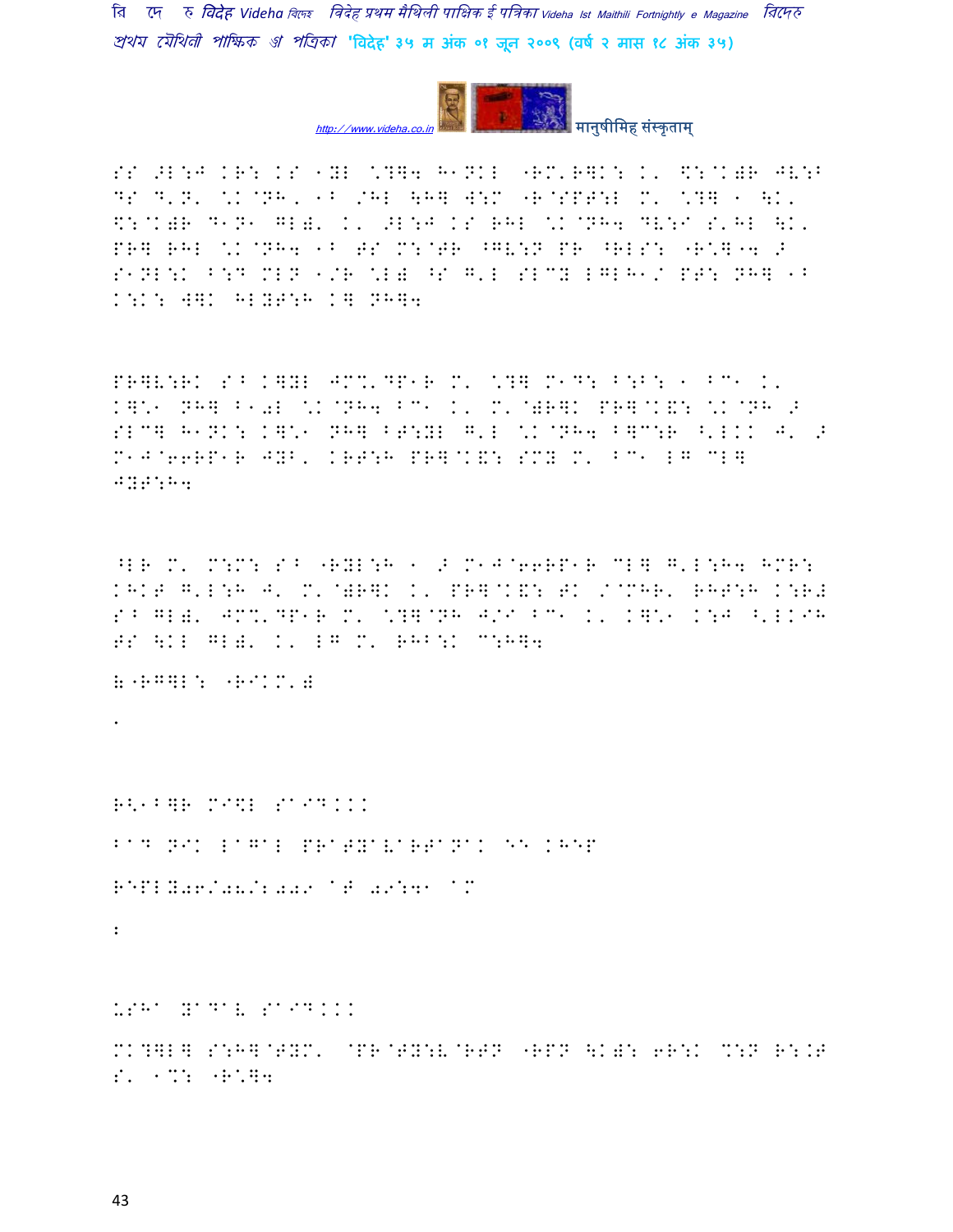

REPLYNCHES AT 12:16 PM PM

 $\ddot{\phantom{1}}$ 

MNLID.SO

CANCER KE BIMARI TE BUJHU SHODHI SHODHI CHHAIK, PANCHAMARI KHEP BAD NIK LAGAR

REPLYNG AT 11:16 PM 2009 AT 11:16 PM 2009 AT 11:16 PM 2009 AT 11:16 PM 2009 AT 11:16 PM 2009 AT 11:16 PM 2009

 $\dddot{\phantom{1}}$ 

"R@R?:T LLKTI@TR]Y M1@KT] -@%Y:ML S1MN

T]N D]N PB@RV "RPN N]K)TM M]@TR <N@%Y:M B:BB K'R D1@R<)N: M' MM@TY1 ^'L:K P@%C:T1Y GJ:NN B:BB CCP:L M' BKSL 9D:S RH?]4 YL@GY RHL:K B:DL \K @PR:>V') @SKBL M'KM V'TN PR NCKR] KRB <N@%Y:M B:BBK V]V%T: \*L K]YKK Ta Mi Viene Mi Viene Maria (1999), Santan Mi Viene Provincia Pi "RT]R]@KT %]@K&:RT P1@TRK ^R# PL&#K ^:R H1NK' KM:YPR4 1Y PBR: PR]V:R' B'SH:R: ^a G'L4 \H'N <)N: Ta KKRL V:@ST' D1.D HL>T' \*KKL'K]N GJ:NN B:BBK D1. T:H] S/ BOSH BOSH HIND CONTROL AND THIN IS A LOCAL CONTROL .LD] .LD] P1\*L.]@NH, TKR B:D PT: CLL H1NK D1.K "RSL] K:R#4

D: NEVERSO (FAR ANDEL KRIMDEN FAFFICILING) ENFRANCIS PLECHIE 1 \$:@K)R D'.TH]I MMT<L&]T Ka D'LK4 P1@TRK B:HR RHB:K K:R#'I "RIT]M SI@SK:R T@TK:L S@M^V NH] \*L4GJ:NN B:BB 1R LLK SP SA RUTH (2 LEVIS ) TURK MY TA RAIN (THING KRYLGR:SRA: LITER:SRIGR: (R) "SPT:L": SRES SPT: SPT: RISP: LIT \KL \$'G CLB M1@%K]L4%]T-GMHK K@RMC:R] B:JL - "JGH NH]I HK"4 GJ:NN B:BB @S?]T] S/ 9@TP@NN SOM: SOM: DI.BKT, "RPN SA @J3:N, "RPN SB \$P1:" THIS B.:GB CBCH CHARM CORN RED AND RHUBBCH RHL J. "JGH NH]I HK"4 GJ:NN B:BB PR'%N \*L:H4 T:BT SRK:R]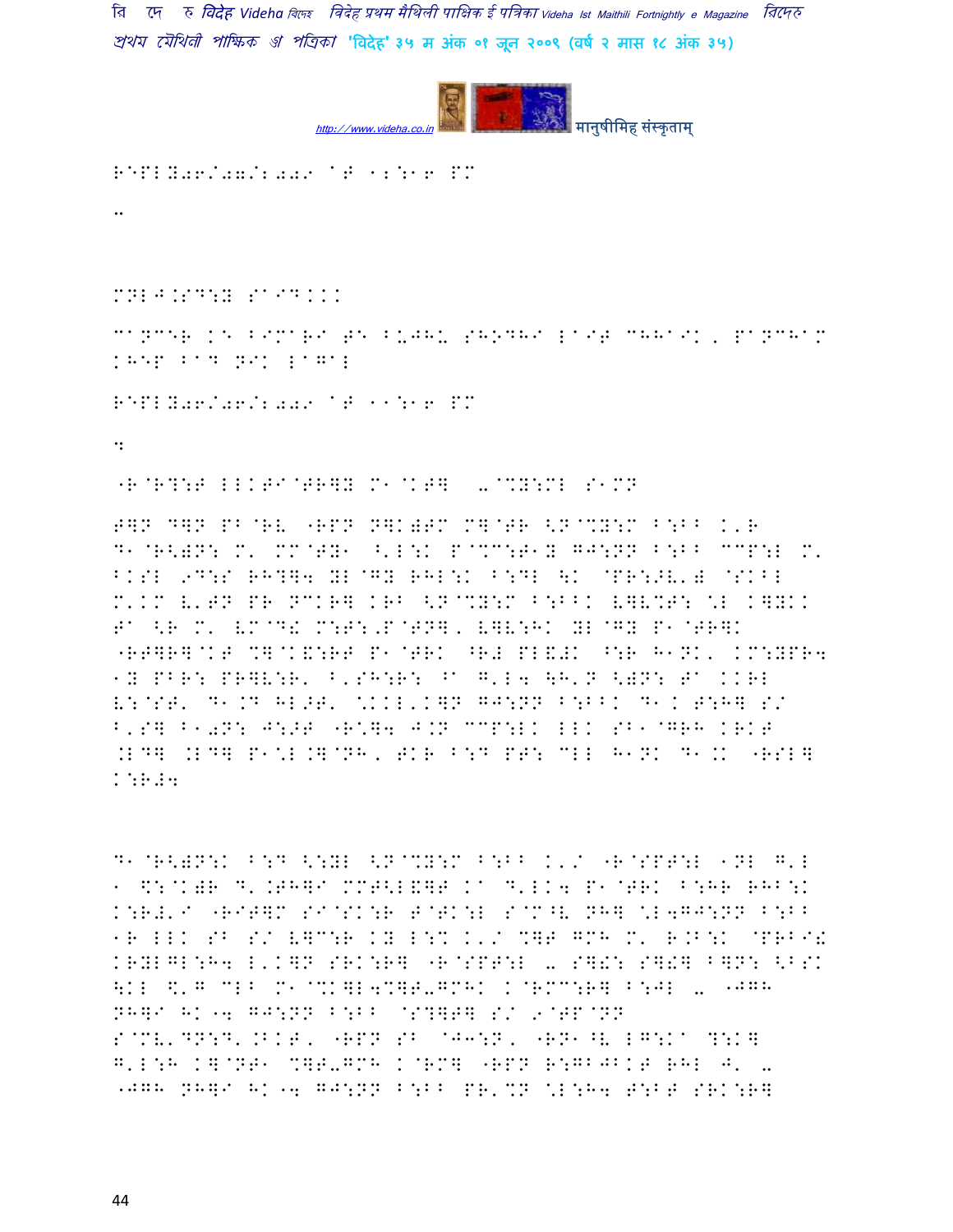

THE SIMILAR BIRGHT BIRGHT BIRGHT BIRGHT BIRGHT BIRGHT M. ADEN VORM MONTERDE DE VAN 2000 FERDER DE SAAR DE VAN T@TK:L' JGH ^') G'L4 L:% R:.L G'L4 K:J^'L:K P@%C:TL GJ:NN B:BB D1.] \*L:H4

"RG]L: D]N P1@TRK 1GMNK B:D PL@S)M:@R)MK TKY:R] HLMY L:GL4 "R@SPT:L M'\@MB1L'@NSK S1V]!: S'HL \*L4 JH]N: 1J1K SMY M' SRK:R] G:]] S/ SRK:RK K:J\*L]] %'& SB K:J HIJA "RYA PRATH" (RYANI) THING ANG PRATHI KRV:K HOT HET IN SK SOME SOME DER SOME DER SOME DER KARE SOM DER KARE SOM DER KLIMATIE @PRBI!KK N:M PR "RPN <RK @PRBI! KRV: M'@\$R:VR S:H'B S'HL SIKLC NH] KR?]4 \@MB1L'@NSK K:R#' D'R] HLMY L:G4  $\,\mathrm{H}$  (2011) 10: VR S: VR  $\,$  (2011) 10: VR S: VR S: VR S:  $\,\mathrm{H}$  (10) 10:  $\,\mathrm{H}$  and  $\,\mathrm{H}$  (2011) 10: VR S: VR S: VR S: VR S: VR S: VR S: VR S: VR S: VR S: VR S: VR S: VR S: VR S: VR S: VR S: VR S: VR S: VR S: HM THIRT IS AN ALSO AN ANGEL ON THE THIRT WE NEED A TIME J:YG:"4 \TB: S1NTH] 6'R %]T-GMH M' K:J 1YL VLYL@GY 1!1N]K Y1VK "RPN CM@TK:R D'.CL@NH]4 PC:S ):K:K \K): NL) @\$R:>VR S:H'BK'I DKT BJL:H -""RB CL]\"4 @\$R:>VR T@TK:L TKY:R ^a G'L4

GRANDER GRAND WEITHER WITH DER VAN DIE BEREIGSE VON HUITEIG. TA CARA SINYATI TA CARABI, NI SA LISA SINYA SINYATRI DI PARA. NPARA \*)P):VKT RHL:H J' NKT]KT:, IM:ND:R] KTa CL]G'L4 PL@S)M:@R)M H:US M' S'HL ^]] \*L4 B'S] 1@TMH@TY: 1/R B'S] 214 | THO THAVEN BY DIRECT EXTORPED AT A RITH THOS, A RITH IN EASY OF HAN RH K]N:R: J:a Ka J.N SRK:R] KRMC:R] S/J:NK:R] L'B:K KLARK (KL) EN LE "HEYL FRYAL (PRYAR FYAL L'YAL "AL" FAR EL 1P D'.H] RH' HKI4 SB >S] K:M K' L]\ 1Y: HK4 KLI R:%N W: LEB CH ENST BE HO THANG ORDER TO HA HIS HONG FEOR N@MBR JB 1YG: TB D'.'IG'"4 LLK SB "RN1M:N KRYLGL:H Ta C:REA): S. MUEREZ, C.C. C.C. E. CACEA (DAR) MEA (BA): RAFE (BR) (BRAFE (MA) J:YT4SBK'/ C]@NT]T D'. P1N, VL YL@GY Y1VKK YL@GYT:K K:J 9P@S?]T ^'L4Y'N-K'N-@PRK:R'# P:/C ): NMR] PR B:T 6R]Y:YL 1/R MRL:K B:DL L:>N TL]] Ka<N@%Y:M B:BBK L:% K'/ PLANE SERIE MINISTER AND HIS SAN HIS SAN HIS SAN HIS SAN HIS SAN HIS SAN HIS SAN HIS SAN HIS SAN HIS SAN H DN BARO NA MORING, "PARTIS AND HIS CONTROLLING BARO AND HIS CONTROL.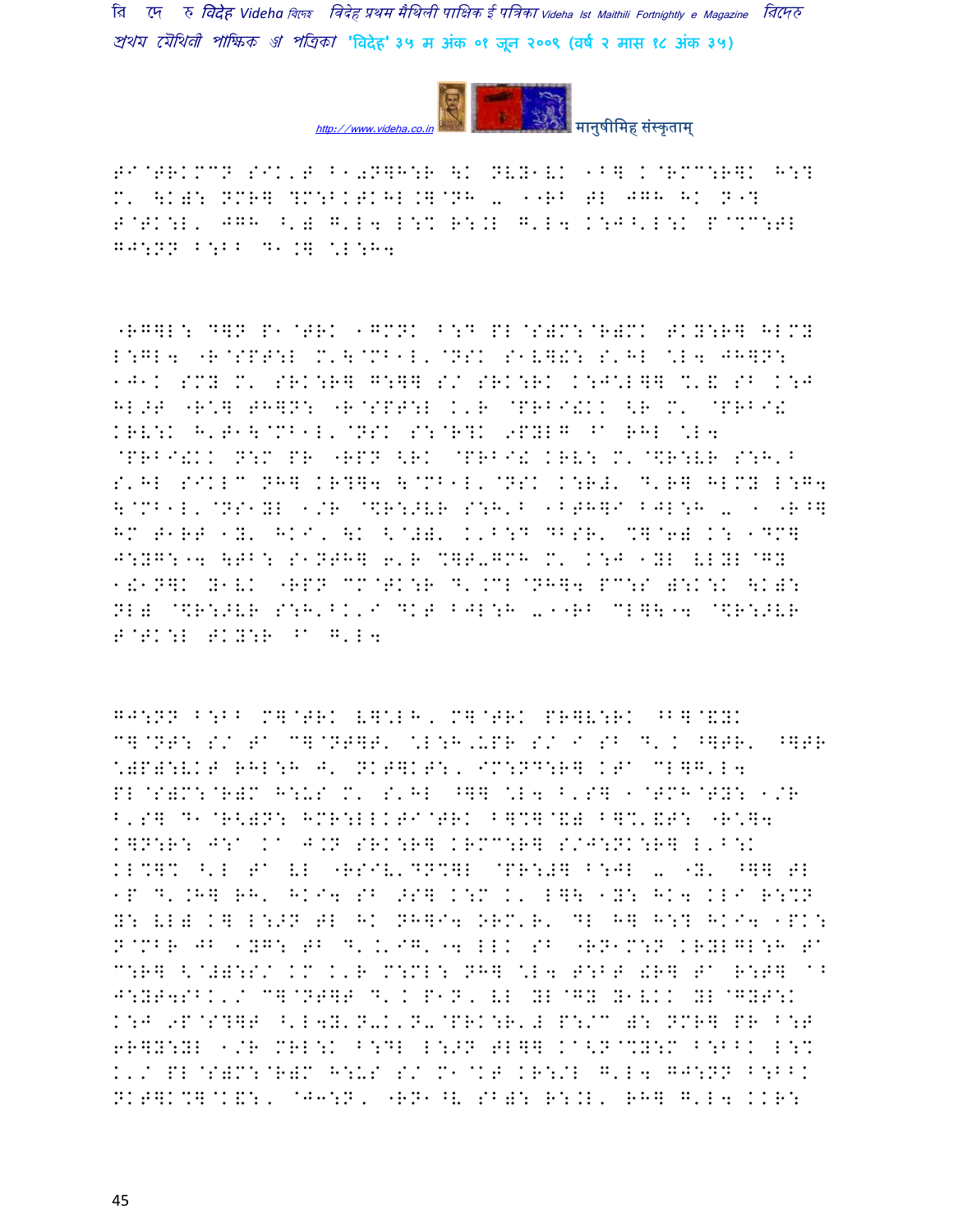

C]@NT: "R\*] J' MMTKK PR]V:R PRKT'K SIK) 1YL "R\*]4  $R$ PNOV'T BY RTHE ROOM IS A SAME ROOM IN THE REAL PROPERTY OF REAL PROPERTY IS A DISCUSSED OF DISCUSSION OF REAL PROPERTY OF REAL PROPERTY OF REAL PROPERTY OF REAL PROPERTY OF REAL PROPERTY OF REAL PROPERTY OF REAL PROPERT SRK:R]S'VKK Y1G!@RM "R\*]4 \H] Y1G!@RMK P:LN SRK:R] STANDAR SHING AND STORE THAN NON-TIME THAT THE STAR ARD @KRM M' P1L]S K'/ S'HL Y?:YL@GY D@K&]#: D'BY P]L4

THI HARR MUSIC MEST PRASH SMIR SMAN SMY MUNIS <:) \L:H4 SB JGHS/ B'S] ^Y:VH DM@%Y \*L4 /HNH]YL MMMM:N TA PENER RESERVANCE CHANNEL PENERBY EEN SP K'I P. D'. PHE VRHH (EE) - ZE (FBHER VI: ST'HHI) (EN YEK) P. LED HAD LA TERLIK LOGINARIA DE DOMERTADO AL PROVABILITA DO DE DOCADO MM THE STRING PORT ENDING STRING VICTORY OF THE STRING K:R:R)K NIYA NG KATILIT KE KATA SA KATA SA KATA SA KATA SA KATA SA KATA SA KATA SA KATA SA KATA SA KATA SA KAT Y?:YL@GY ):K: .@RC KRY P]L@NH]4 \VM @PRK:R'I <N@%Y:M B:BB V: Likted belief and the pair of the pair of a state of the state of the pair <u>MORSH:RLOURSH:RLH</u> BAYDE FYER SLCH SLCH BILL BILE CH CHIEF (LIGH) THE SECOND CONTROL WILL WE CHANGE OF STATES OF STATES OF STATES OF STATES OF STATES OF STATES ROWSHIP B:BB TAN TA B:BB TA KHINI MI MI BE P:B]@SV@RG:RLH# K'L:H K]@NT1 HMR M1@KT] K'R KLN R:@ST: N]KLT? HMR @SV@RG:RLH# ^aSKT K]NH]?

G:MK CCP:L S/

 $R_{\rm max}$  is the same state of the same state  $R_{\rm max}$ 

SHAMAL SUMAN JI SE EHENE LEKHA SABHAK AAGA SEHO AAGA SEHO AAGA SEHO AAGA SEHO AAGA SEHO AAGA SEHO AAGA SEHO AA RaHaT

REPLYNG AT 09:41 aT 09:41 aT 09:41 aT 09:41 aT 09:41 aT 09:41 aT 09:41 aT 09:41 aT 09:41 aT 09:41 aT 09:41 aT 0

 $\ddot{\phantom{0}}$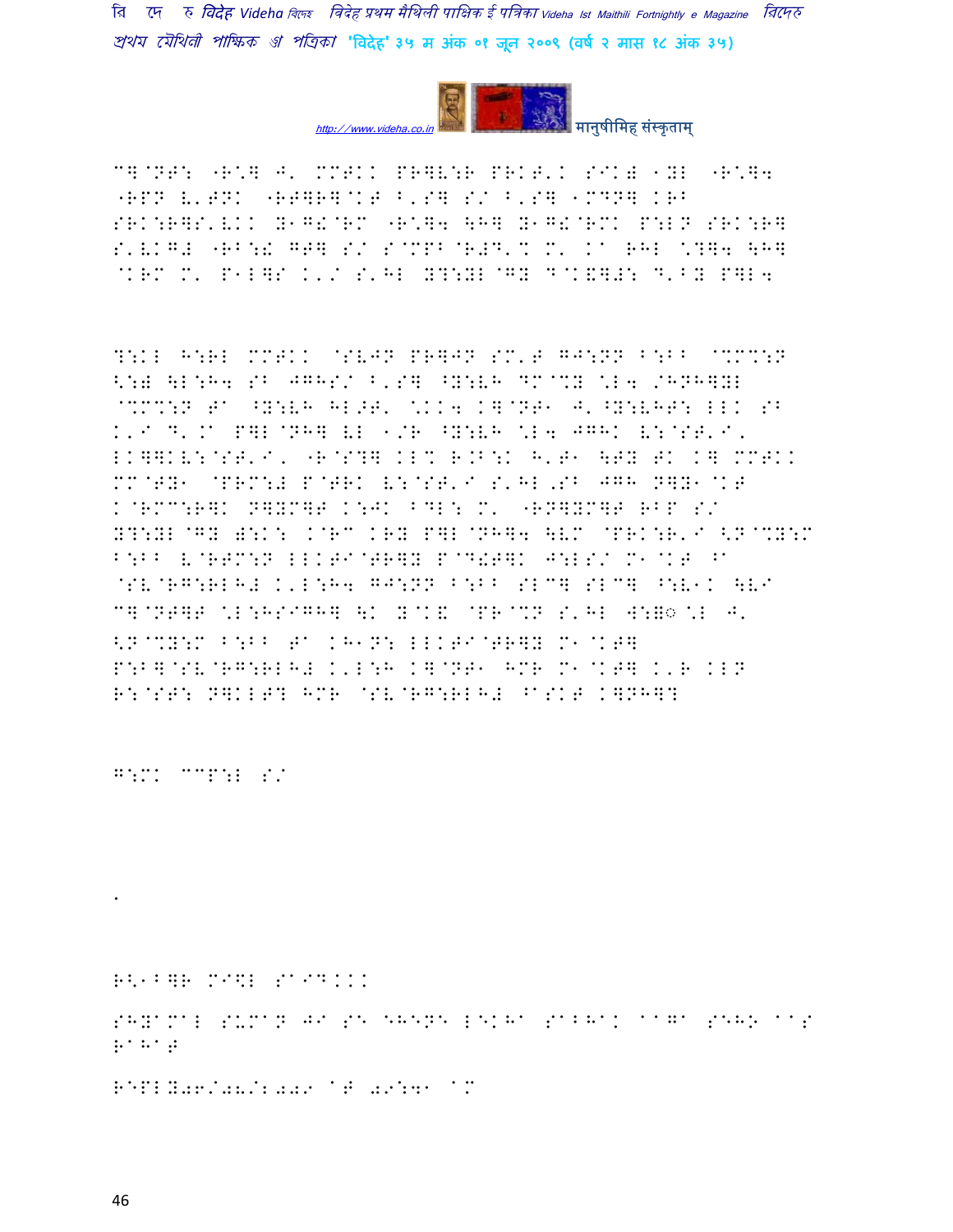

USHa YaDaV SaID... @%Y:ML S1MN J]K L'.NM' !:R 1 NV]NT: "R\*]4 REPLYN 2009 aT 12:17 PM 2009 aT 12:17 PM 2009 aT 12:17 PM 2009 aT 12:17 PM 2009 aT 12:17 PM 2009 aT 12:17 PM 2  $\ddotsc$ 

MNLJ.SD:Y SaID...

GaJaNaN BaBUK VaRNaNaK LaTHE BaHUT KICHHU KaHI GELaHU SHITTE AN, NY PROPERTY

**RAPE II** 

 $\ddot{\cdot}$ 

१.V]K:SK P@K&M' 1YL JN:D'%: B:H1BL 1 PR]V:RV:DPR JNT: KWALI CHIBAZYA YAWIMA PRANYIKAN PRAJAYA ROOS-NA ANYI 1YUL MARYYA.A @PRT]^:

. NO. 1999. NO. 1999.

P@N@DRHM LLK S^:K \*WM CR# MTG#N:M' >L'@K@)R:N]K VL)]IG M%]NK S]L .1JKT B]H:RK JNT:K JN:D'% SL0:/ 1YL4 JNT: "RPN JNT: "M: MIN: "ATH: FRIHE "PRIETE!!! C]@TT Ka \H] B:TK SK'T D'LK J' / 1B J:GRBK ^a G'L "RENN "ROVERBERG" THE "THINES" TO LOCATE BABY RIS ON "ROVERBOOK". NH] 1BYB:L: "R\*]4 D'%M' K:I@GR'S GWBI!NK P@K&M' 1YL JAPYRIN: 2001: OPRDINI BURY FURNENI SOMARAR (SAPY JDYBK R:@&@)R]Y JNT:I@TR]K GWBI!NK'/ "RPN SM@R?N Da I @SP@&) Ka D'LK "R\*] J' V]K:SK @PRT] NK:R:@TMK SLC R:.YB:L: K'/ 1B / B@RD:@ST KRB:K MB\$M' NH] "R\*]4 J:T]V:DK P@RY:Y BN] C1KL B]H:RM' \H] B'R J:T]K BI!N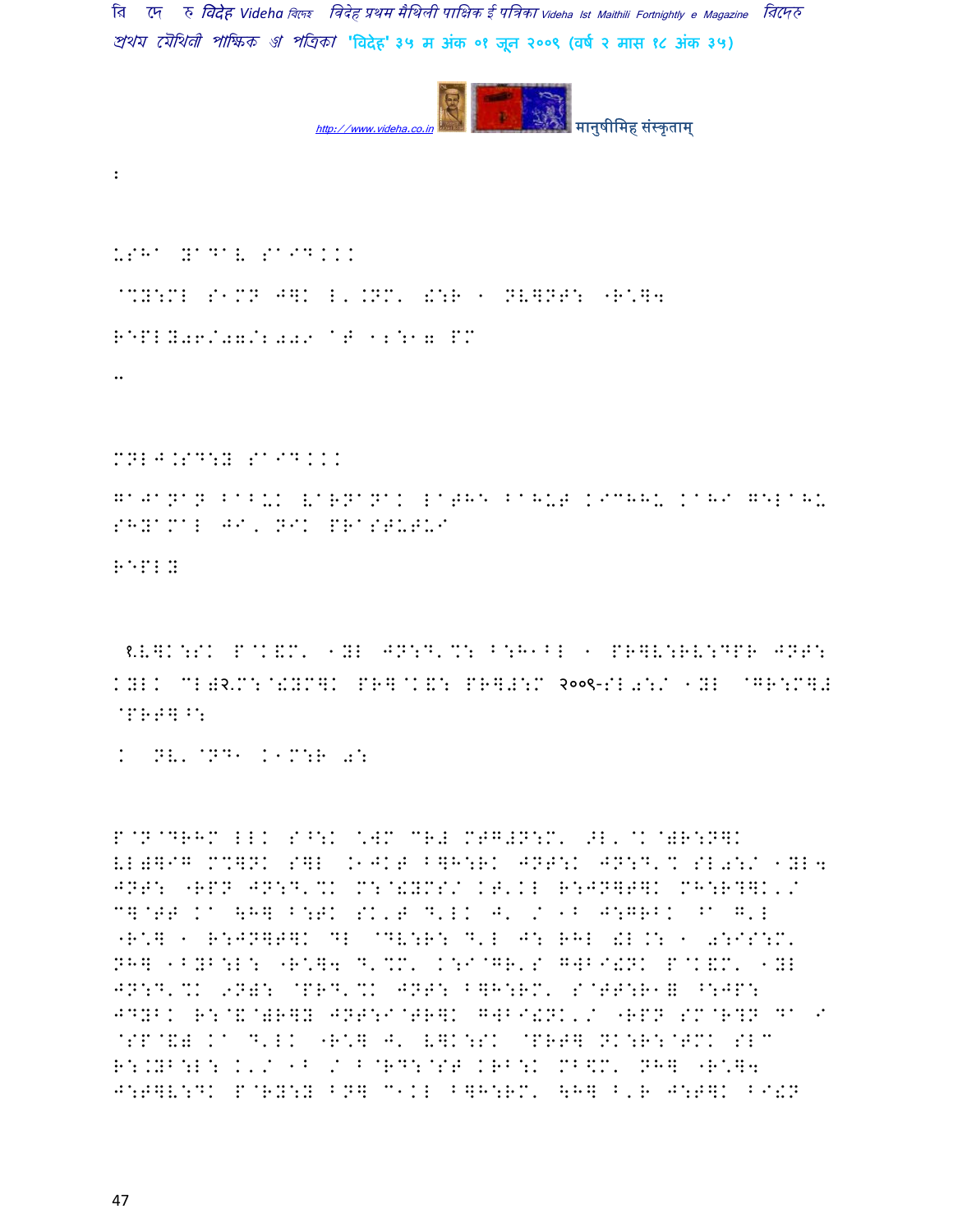

)B)L Ta L:LB @PRS:D 1 R:M V]L:S P:SV:N SN R:JN]T]K MH:R?] !R:%:Y] ^a G'L:H4 R:JDK'/ K@NH: D'B:K L'L JNT: C:R] ): SD@SY Da D'LK M1D: @PRD'%S/ LLJP:K BIGL: 9J\$] G'L4 K:I@GR'S "RPN P1R:N JN:!:R D]S LC)L T/ ^:JP:-JD B "RPN KALSKY "RPN" KYLK "RYD

SMOTOR SARAT, ARE GREATED AND MINIMAL CHI DA TAARA SENGARAAN HIJA NI BERASA ENGILIS INI BERASA DALAM DINA ES "R# NARA BY REAL DO BY REAL PORT OF PAINT AN ARTICLE CALLINE BY REAL BY REAL BY REAL BY REAL BY REAL BY REAL B P:SV:NSP:NEL EN B'R SISDA DRAGIN: BERNDARIS DRIVING DRIVER BE @PRD'%K'/ "RPN 1IG1RPR NCBa BL: R:JD "R@!Y@K& L:LB @PRS:D "RPN G= P:)L]P1@TR:M' PR:@ST ^a G'L:H4 6]@LM N]@RM:T:-N]@RD'%K @PRK:% 0: 1 \*L) P@RD:K S1PR @S):R KHL J:Y BL: %'.R S1MN JNT: %'.R S1MN JNT: %Y:S J RHL:H4 "R@NT@RR:@&@)R]Y @STRPR MJDBR N'T:K RBPM' @.Y:T] @PR:@PT SM:JV:D] N'T: J:@RJ 6@RN:@N\$]SK'/ JNT: JM]N !R: D'LK4

 $\{H,B,B,C,D\}$  and  $\{H,B,C,C\}$  and  $\{H,B,C,D\}$  in  $\{H,B,C,D\}$  and  $\{H,B,C,D\}$ D'LK4 DBIG \*V]K SH:R: La "RPN PR]JNK'/ MKD:NM' 9T:R] "RPRL@K& RBPS/ S:ISD] KRB:K MISBB: R:.Y B:L: N'T:PR SL PE CAPAN (ME BOILBEI) CAPANY PANY PENE POMPE CHANEL (MNH) %:@NT] @PR]Y: 1 KN]Y:/ RIJ]T: RIJN, 1N@ND MLHNK KORBINI ELEB (KOVOR), SPARJNI SBRJA: KOVBINI, LBIJ, M, LBI) %H:B1@DD]NK KN]Y:/ H'N: %H:B, B:H1BL] M:NY J:YBL: @PR^1N:? S]IH, M1@NN: %1@KL:, R:M: S]IH, R:ML.N S]IH, STARK SENTER KOMMUNIST TERNIS ON MUSIC CONSTRUCTS REPORT LAIN: PHILIP CHI BYO COOP PHILIP (AAL) (1964) PRALIESTE ANDIVATIC PHA PEAR ANIN'A APP DRAW \*V]K L'L J:NL J:Y B:L: PB@RV MI@TR] @SV. BMJ B]H:R] S]IHK KN]Y:/ R:M: D'V] C1N:V J]TYM' S6L RHL]H4

@PRD'%M' N]T]% K1M:RK N'TM@TVM' S@TT:R1= R:@&@)R]Y JNT:I@TRIK: PHPYER SRIGE PVALG (FAR) E GREEV (VRIGE) SYM V]K:SK J' K:J KYLK 1 J:H] TRH @PRD'%K @!V@ST ^'L K:NBN @VYV@S?:K'/ P)R]PR "RNB:K @PRY:S KYLK "R\*] /KR MY:PART: PRESPECTREMENT ROLL PRESENT AT RELEASE TO PRESENT A SHEPS. JD YB K'/ ^')L "R\*]4 SRK:R @DV:R: KYL G'L @PRY:SK PR]#:M@SVRBP 1YL \H] JN:D'%K B:D 1N DLK'/ S'HL "RPN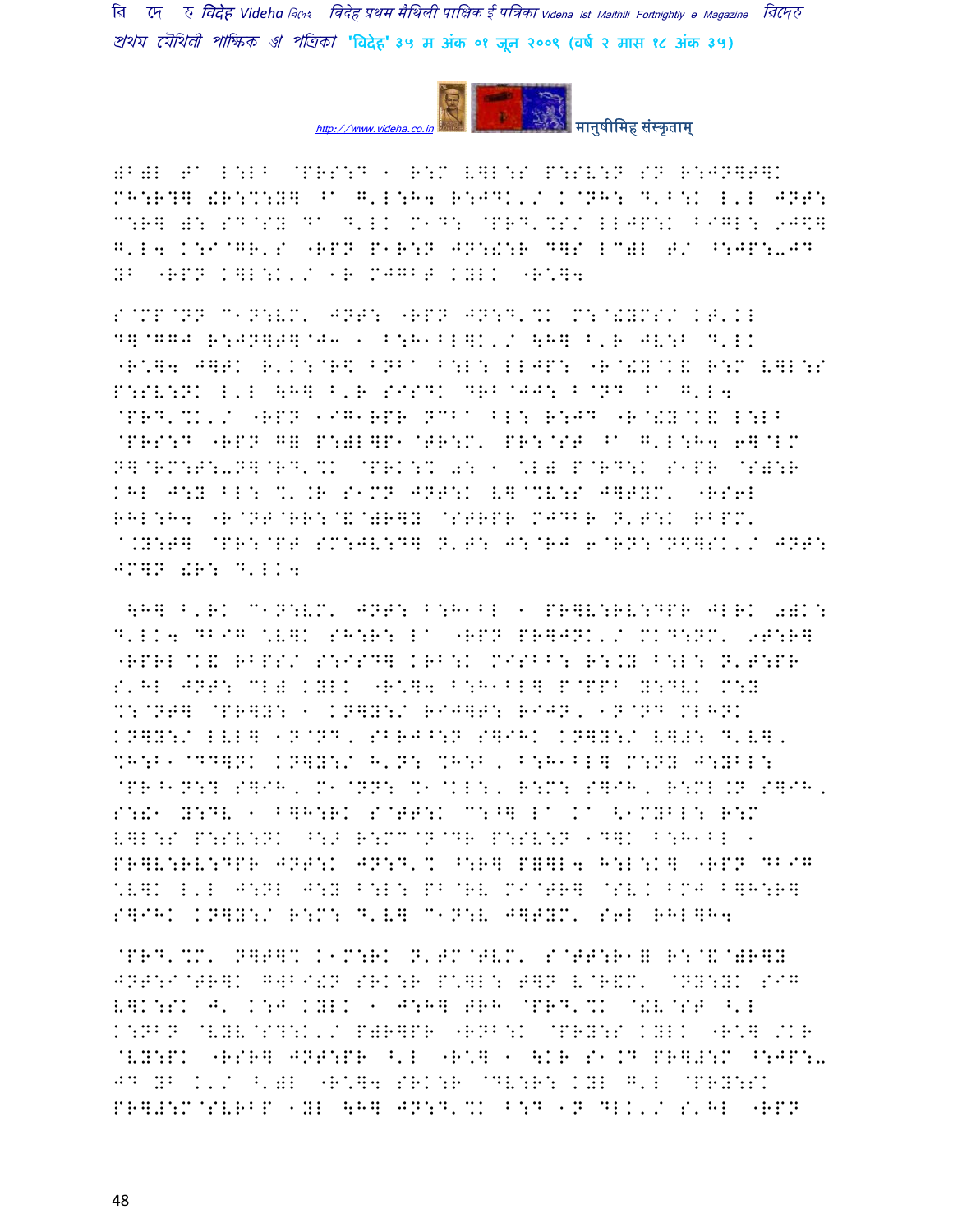

SLC BDLB:K C'TCN] "R\*]4 H:L:K] @PRD'%K JN:D'% D'%K 1N @K&'@TRK JN:D'%K 9N): "R\*]4 D'%K 1N @PRD'%M' GL)'K S^ W:M JNT: K'@N@DRM' %:SNK L'L K:I@GR'SK N'TM@TV BL: BHIRK PORT HIS REPORT OF BILL AND INTO PROPER INTO THE  $\sim$  1000 probably construct to the second second construction of  $\sim$  1000 probably. @PRD'%M' K:I@GR'S V]RL!] GWBI!NK'/ B=T ^')L:S/ \H]M' K'@N@DRM' B]H:RK V@RC@SV SM:@PT ^a G'L "R\*]4 @PRD'% V]K:SK R@ST:PR 1G:/ B=] RHL "R\*] 1 \.N K'@N@DRK MDT]K 1V@%YKT: "R\*]4 @PRD'%M' M:@TR "RPN 9P@S?]T] D@RJ KR: SKL K:I@GR'SKL K:I@GR'SK N'TM@TV BL: SRK:RPR JANUARY SRK:RPR JANUARY SRK:RPR JANUARY SRK:RPR JANUARY SRK:RPR J @PRD'%M' S@TT:R1= V]RL!] DLK SRK:RK'/ @PRD'%K V]K:SK L'L KLN TRH'/ 1 KTB: MDT] Ka RHL "R\*]4 @PRD'%K MA 100.YMI@TREFT (AMIEL 2 SLAE 1B C1N:VELE E1979.PH.C BARD KYMPAR MORD KI RIGHTEN PHL KRY PHP JOHN SKY KAID SOM SKY SKY SKY SKY TO SKY TO SKY THAT THE THE  $\mathcal{H}:\mathbb{R}^n\to\mathbb{R}^n\to\mathbb{R}^n$  is the property of  $\mathcal{H}$ 

@PRD'%K C1N:V PR]#:M:

R: TRITERRI (PRESTIERR) PER TRIPS (PP) IP: 100, ^:THP:100

R:JD-LLJP: GWBI!N: R:JD:०४, LLJP::००

 $K:U\to U$ 

 $19.9$   $19.9$ :  $19.3$ 

MTD:NK @PRT]%T:

PH]L CR#:४२.७३%

 $\therefore$  :  $\therefore$  :  $\therefore$  : : : : : 88.3%

 $\vdots$   $\vdots$   $\vdots$   $\vdots$   $\vdots$   $\vdots$   $\vdots$   $\vdots$   $\vdots$   $\vdots$   $\vdots$   $\vdots$   $\vdots$   $\vdots$   $\vdots$   $\vdots$   $\vdots$   $\vdots$   $\vdots$   $\vdots$   $\vdots$   $\vdots$   $\vdots$   $\vdots$   $\vdots$   $\vdots$   $\vdots$   $\vdots$   $\vdots$   $\vdots$   $\vdots$   $\vdots$   $\vdots$   $\vdots$   $\vdots$   $\vdots$   $\vdots$ 

 $\ldots$ :  $\ldots$   $\ldots$   $\ldots$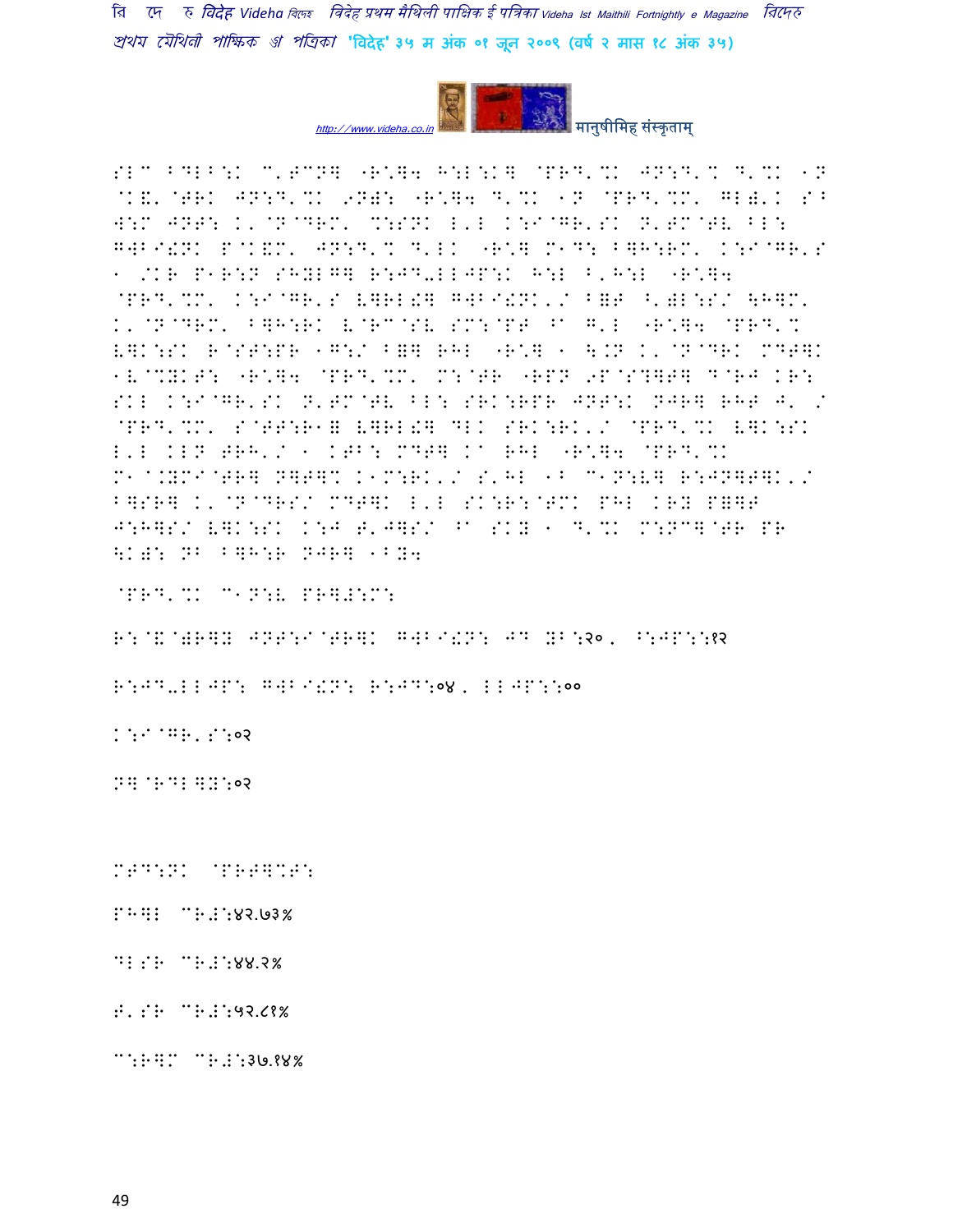

HAL THE TERRIES

 $::\cdots$ . ?९.३०%

 $: : : : : ...$ 

K:I@GR'S-१०.२६%

 $\therefore$   $\therefore$   $\therefore$  38.08%

 $::\cdot::\cdot:...83.89\%$ 

 $\cdot : \cdot : \cdot \cdot \cdot \cdot \cdot \cdot \cdot \cdot$ 

 $::\;:\;:\;:\;.\;$ 

 $\cdots$ ::::...

 $E: E: E: B.22%$ 

 $1.38$   $1.39$   $1.39$   $1.39$   $1.39$   $1.39$   $1.39$   $1.39$   $1.39$   $1.39$   $1.39$   $1.39$   $1.39$   $1.39$   $1.39$   $1.39$   $1.39$   $1.39$   $1.39$   $1.39$   $1.39$   $1.39$   $1.39$   $1.39$   $1.39$   $1.39$   $1.39$   $1.39$   $1.39$   $1.39$   $1.39$   $1.3$ 

 $0:2:2:2:2:2:3:3:4$ 

%]V S'N:-०.४१%

 $\cdots$   $\cdots$   $\cdots$ 

1R.\S.P].०.०४%

\.1>.\6.B].-०.०३%

 $\frac{1}{2}$  :  $\frac{1}{2}$  :  $\frac{1}{2}$  :  $\frac{1}{2}$  :  $\frac{1}{2}$  :  $\frac{1}{2}$  .  $\frac{1}{2}$  .  $\frac{1}{2}$  .  $\frac{1}{2}$  .  $\frac{1}{2}$  .  $\frac{1}{2}$  .  $\frac{1}{2}$  .  $\frac{1}{2}$  .  $\frac{1}{2}$  .  $\frac{1}{2}$  .  $\frac{1}{2}$  .  $\frac{1}{2}$  .  $\frac{1}{2}$  .  $\frac{1$ 

 $:Y:Y: Y: Y:Y: A.8.60%$ 

DLGT J:THE

J:T] ^:JP: JD YB R:JD K:I@GR'S N]@RDL]Y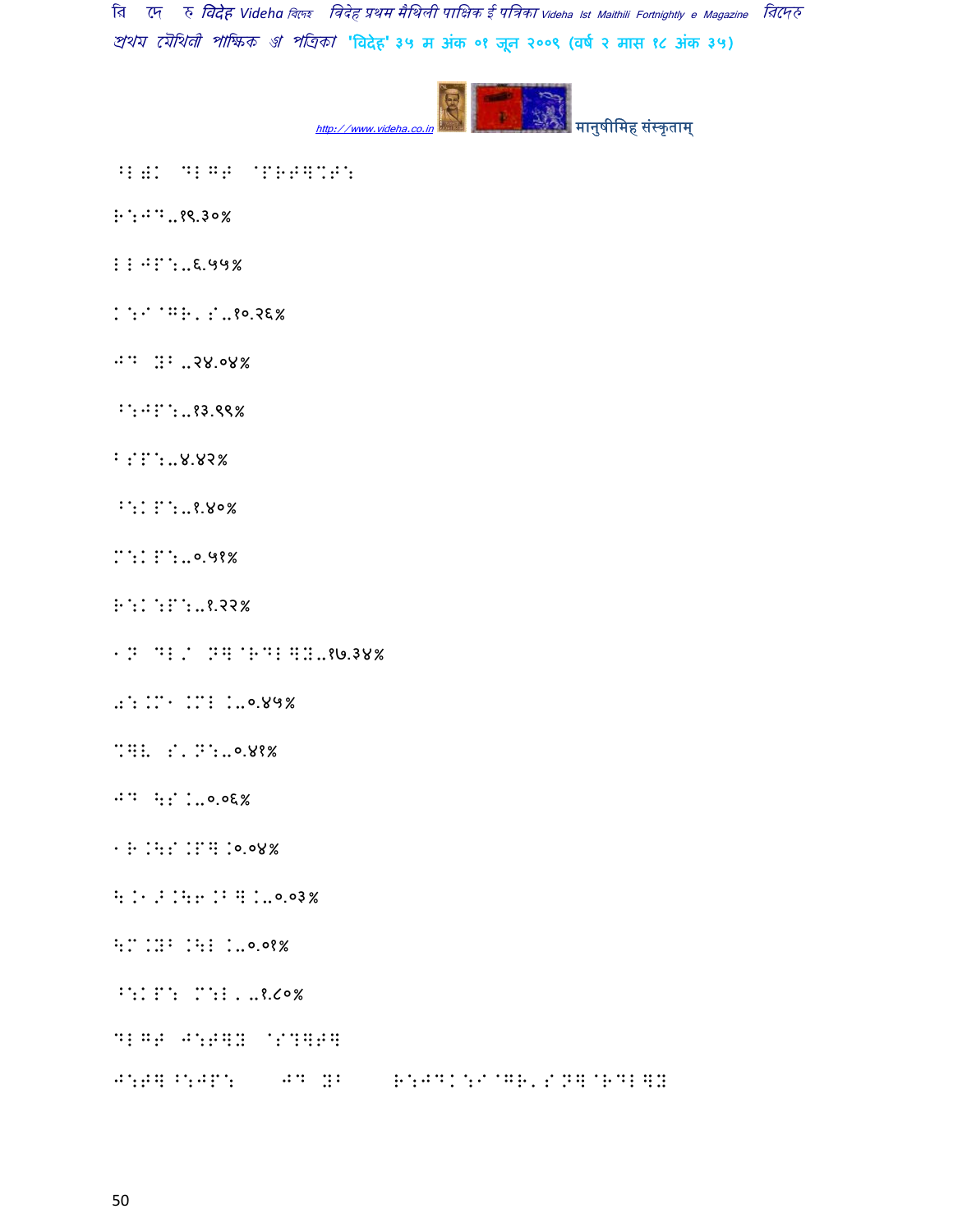|                                                                                                                                                                                                                                                                                                                                                                             |                            |               | http://www.videha.co.in |               |               |         | <mark>ः भानुषीमिह संस्कृताम्</mark> |  |
|-----------------------------------------------------------------------------------------------------------------------------------------------------------------------------------------------------------------------------------------------------------------------------------------------------------------------------------------------------------------------------|----------------------------|---------------|-------------------------|---------------|---------------|---------|-------------------------------------|--|
| enser e                                                                                                                                                                                                                                                                                                                                                                     | $\circ$ ?                  |               |                         | $\circ$       | ०१            |         |                                     |  |
|                                                                                                                                                                                                                                                                                                                                                                             |                            | $\circ$ ?     | $\circ\circ$            | οę            |               |         |                                     |  |
| $\frac{1}{2}$ : $\frac{1}{2}$ : $\frac{1}{2}$ : $\frac{1}{2}$ : $\frac{1}{2}$ : $\frac{1}{2}$ : $\frac{1}{2}$                                                                                                                                                                                                                                                               |                            | ०२            | $\circ$                 | $\circ$       | $\circ\circ$  |         |                                     |  |
| $+11.544$                                                                                                                                                                                                                                                                                                                                                                   | $^{\circ}$                 | $\circ$ 3     | $\circ \circ$           | $\circ \circ$ | $\circ \circ$ |         |                                     |  |
| $\dddot{C}$ $\dddot{C}$ $\dddot{C}$ $\dddot{C}$ $\dddot{C}$ $\dddot{C}$ $\ddot{C}$ $\ddot{C}$                                                                                                                                                                                                                                                                               |                            | $\circ$ ?     | $\circ\circ$            | $\circ$ ?     | $\circ \circ$ |         |                                     |  |
| $\mathbb{R}^n \times \mathbb{R}^n$                                                                                                                                                                                                                                                                                                                                          | ०२                         | $^{\circ}$    | $\circ \circ$           | $\circ \circ$ | $\circ$       |         |                                     |  |
| $\begin{picture}(20,20) \put(0,0){\dashbox{0.5}(5,0){ }} \put(15,0){\dashbox{0.5}(5,0){ }} \put(25,0){\dashbox{0.5}(5,0){ }} \put(35,0){\dashbox{0.5}(5,0){ }} \put(45,0){\dashbox{0.5}(5,0){ }} \put(55,0){\dashbox{0.5}(5,0){ }} \put(65,0){\dashbox{0.5}(5,0){ }} \put(65,0){\dashbox{0.5}(5,0){ }} \put(65,0){\dashbox{0.5}(5,0){ }} \put(65,0){\dashbox{0.5}(5,0){ }}$ |                            | $\circ$       | $\circ \circ$           | $\circ \circ$ | $\circ \circ$ |         |                                     |  |
| $\cdots$ $\cdots$ $\cdots$ $\cdots$                                                                                                                                                                                                                                                                                                                                         |                            | $^{\circ}$    | $\circ \circ$           | $\circ \circ$ | $\circ \circ$ |         |                                     |  |
| $\mathbb{S}^{\mathsf{c}}: \mathbb{S}^{\mathsf{c}}: \mathbb{S}^{\mathsf{c}}$                                                                                                                                                                                                                                                                                                 | ୦୪                         | $\circ \circ$ | ०१                      | $\circ \circ$ |               |         |                                     |  |
| $\mathbb{I} \leftarrow \mathbb{I}$ is $\mathbb{I} \leftarrow \mathbb{I}$                                                                                                                                                                                                                                                                                                    | $\circ$                    | $\circ$ ?     | $\circ \circ$           | $\circ \circ$ | $\circ$       |         |                                     |  |
| : 48 13 1                                                                                                                                                                                                                                                                                                                                                                   | $\mathsf{O} \, \mathsf{S}$ | $\circ$       | $\circ$                 | $\circ$       | $\circ$       |         |                                     |  |
| .                                                                                                                                                                                                                                                                                                                                                                           |                            | $\circ$ ?     | $\circ$ 3               | $\circ$       | $\circ \circ$ | $\circ$ |                                     |  |
|                                                                                                                                                                                                                                                                                                                                                                             | $\circ$ ?                  | ०२            | $\circ \circ$           | ०१            | $\circ \circ$ |         |                                     |  |

२.M:@!YM]K PR]@K&: PR]#:M २००९

SL0:/ 1WL @GR:MIN @GR:MIN

K THE ROOS IN THE TERM PRHITE MENTHEM TERRITH PROVIDING 1YL4 B]H:R V]@DY:LY PR]@K&: SM]T] @DV:R: V@R& २००९K PRACING AFIRE PRAINT, CRRS. TO PORT OUT GRY @PRYCRE KRY B:L: B:>S PR]@K&:@R?]M' S/ \KKS ): \*:@TR R:J!:N]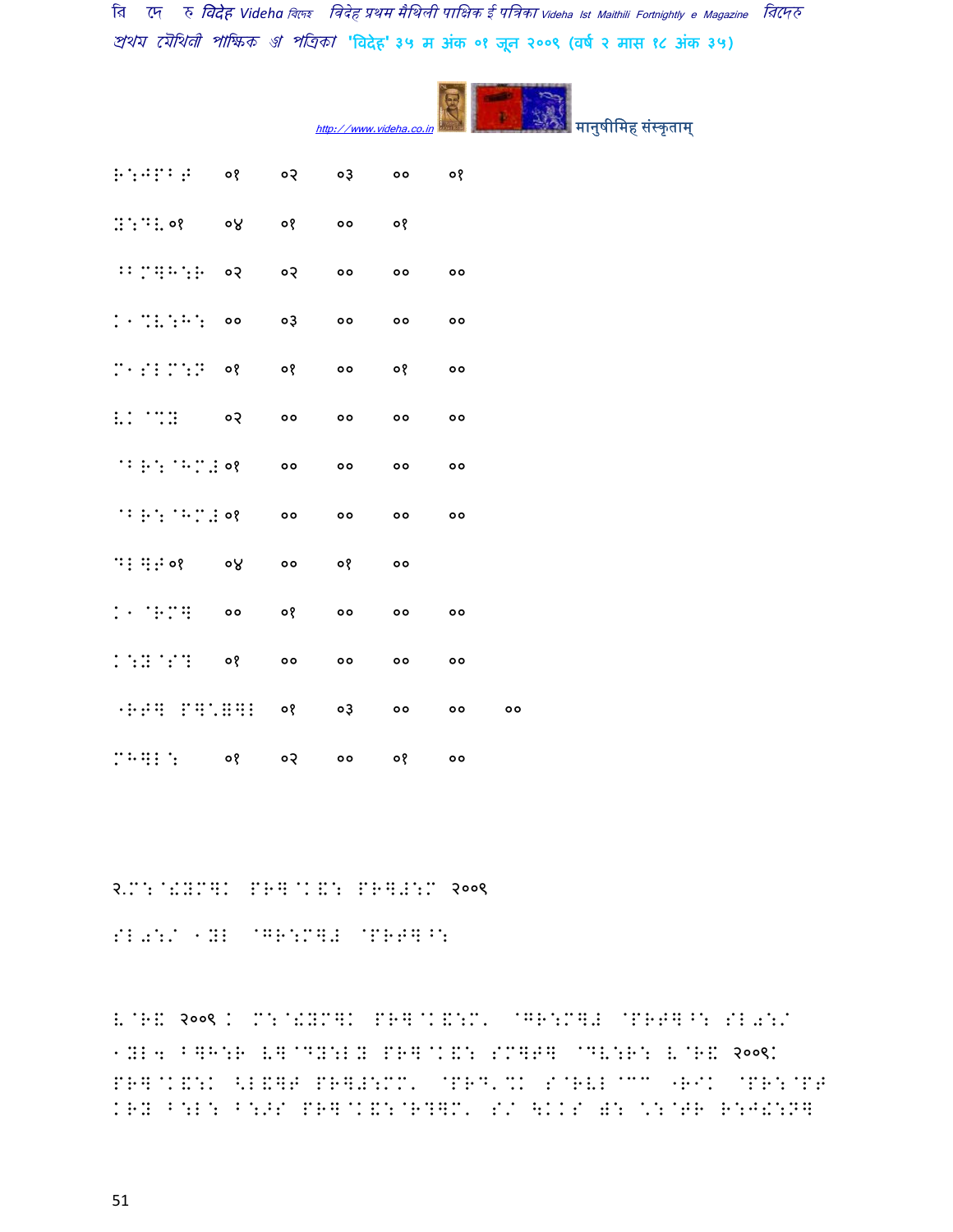

P)N:S/ B:HRK \*?] J:H]M'S/ B'S] @GR:M]# @K&'@TRK \*?]4  $\mathcal{H}(\mathcal{H})$  is the control of  $\mathcal{H}(\mathcal{H})$  and  $\mathcal{H}(\mathcal{H})$  is the proposition of  $\mathcal{H}(\mathcal{H})$  and  $\mathcal{H}(\mathcal{H})$  and  $\mathcal{H}(\mathcal{H})$  $CC$ ०७०६ PREP NERTH WE SAND RORROW PREP NERTH SPREE PREP FOR THE  $R$ "R\*] J:H]M' ११७४६५ PR]@K&:@R?] @PR?M @%R'#]S/ २.८० L:. @DV]T]Y @%R'#]S/ 1 १.८३ L:. TMT]Y @%R'#]S/ S6L ^'L:H "R\*]4 SBS/ B'S] ८७.८१० @PRT]%T PR]#:M NV:D: J]L:M' RHL T/ ८२.३०६ @PRT]%T PR]#:MK SIG \*PR: DLSR @S?:NPR RHL4 TER MEDITION RHL JULY JURISING JURIS (8,326 MERPHY) PR]@K&:@R?]K'/ S6LT: ^')L4 R:J!:N] P)N:M' ६७.७०३ % PR]@K&:@R?] 9@TT'@R# ^'L:H "R\*]4 \H] V@R& S:R# @PRMI\$L PH]L @S?:NPR RHL JTY ७५.४२% PR]@K&:@R?] 9@TT'@R# ^'L:H J.N K] SBS/ KM PR]@K&:@R?] ५९.०६ @PRT]%T KLS) @PRMI\$LM' 9@TT' 9@TT' 9@TT' 9@TT' 9@TT' 9@TT' 9@TT' 9@TT' 9@TT' 9@TT' 9@TT' 9@TT' 9@TT' 9@TT' 9@TT' 9@TT'

 $\#$ PRIME (PRIME PRIME DI PRIME PRIME DI STAR L'AUGUST L'AUGUST L'AUGUST L'AUGUST L'AUGUST L'AUGUST L'AUGUST L RHY4 S1V]!: S@MP@NN %HR] @K&'@TRK V]@DY:LYK MLK:BL: @GR:M]# @K&'@TRK PR]@K&:@R?] S6LT:K PRCM LHRCLN]4 SMARR (MRINEN RIKOR SCHRIMM) (B)N (PRT) 1NY KINY (MPRANJN SBC] (M'R]) L]@S))M' @GR:M]# @K&'@TRK \K:!]K:R RHL4 SOMERT 8 SV 80 GRAIN SPONER, SOMERE HA PORTS PRHONEN TRING NC ): \*:@TR: "RPN 9P@S?]T] D@RJ KR: \*:@TR'K'/ C1NCT] D'LN] "R\*]4 SBS/ B'%] "RIK 1N] \H] V@R& S@RVL@CC @S?:N @PR:@PT KRY B:L: 1LLK K1M:R (४४५ "RIK) P)N: JUL: MAGRIE MED B: WHO MED PHONE NIGH NUR The State Rhell basic the second theory of the state of the state K1M:R:R] (1839) (RIK) #: TR: VARYL S@RVRL@CC @S. VARYL@CC @S?:N @PR: VER: VER: KYLNI "RANGA" BYAKYLNI PEDYSK "BYAKINI PYSK" DOMOTOK PYSKE D W: COMPRESSION TO THE CONSTRUCTION OF SINGLE STRAIN CONTROL ( K@BJ: JM: R:J!:N]K @PRT]@&W: BCCLN] "R\*]4 BL@R\$K ):P@RSK SBC]M' GL)'K S^ \*:@TR @GR:M]# @K&'@TRK \*?] J' I K: BIT KA RHL "RENT PARTIES" (PER PARTIES IN DIE PARTIES PARTIES IN DIE PARTIES IN DIE PARTIES IN DIE PARTIE >M:ND:R]S/ @PRY:S T?: LGNS/ M'HNT] Ka %HR] @K&'@TRK SALARI SUMPURP NA MBILI TARTEA PLE AN SILE ABNAH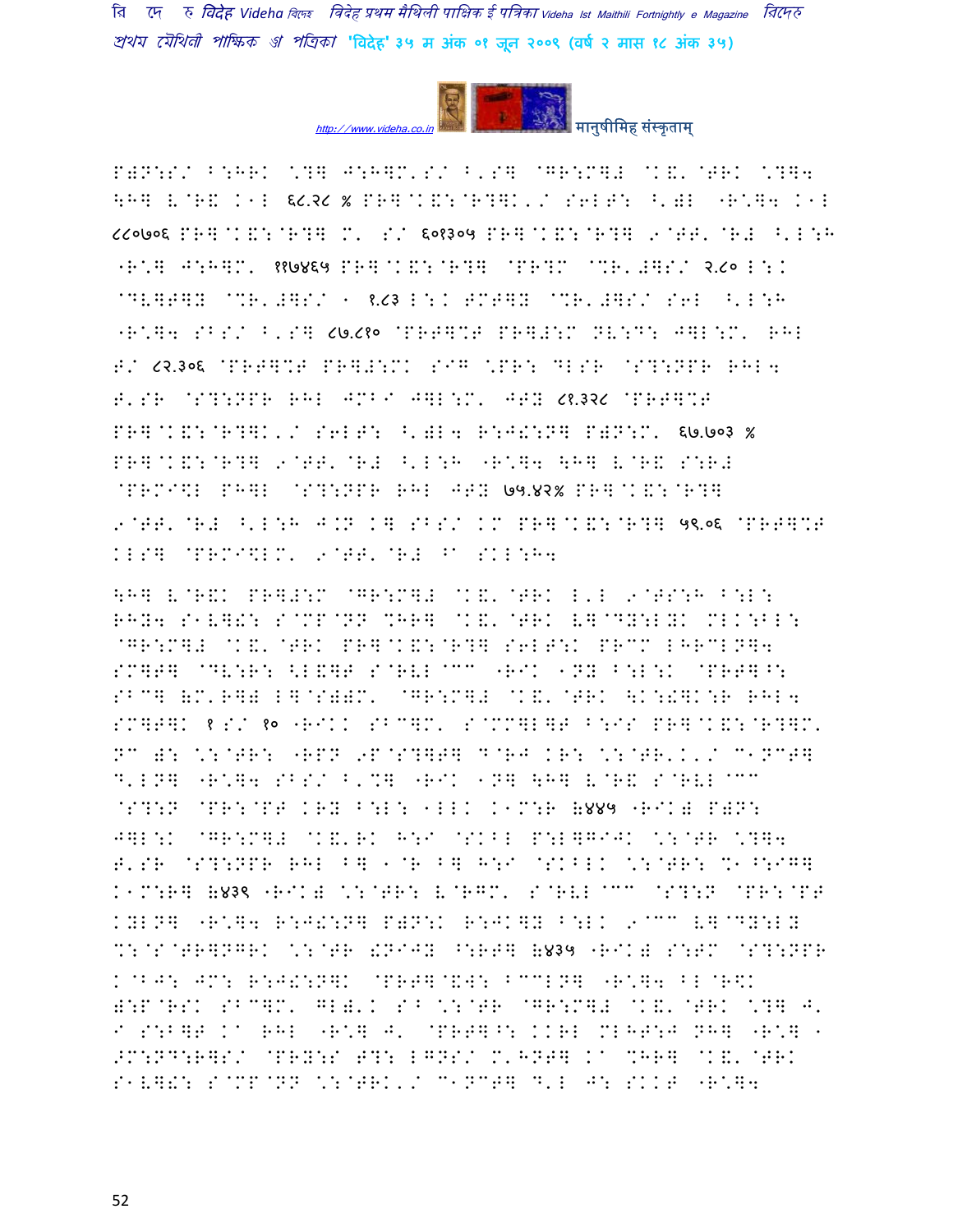

M: MEDEL PRENCES R008 PREESING RI PRPE

 $K: E \to E$   $E \to E$   $E \to E$ :  $E \to E$ :  $E \to E$ :  $E \to E$ :  $E \to E$ 

 $\therefore$ : $\therefore$ : $\therefore$ : $\therefore$ 348439

S6L PR]@K&:@R?]-६०१३०५ (६८.२८%\_

"RS6L PR]@K&:@R?]-२७५२९१ (३१.७२%)

 $T: H: H: H: H: H: H: H: H$ 

 $191.9993 - 1191.9942.$ 

 $F: F: H: H \to T: H: H: H: R: G3 \to T: L$ 

SBS/ B'S] S6L-S:R# (७५.४२%)

 $S^{\sharp}$  ( $S^{\sharp}$ )  $S^{\sharp}$  ( $S^{\sharp}$ )  $S^{\sharp}$  ( $S^{\sharp}$ ) ( $S^{\sharp}$ ) ( $S^{\sharp}$ ) ( $S^{\sharp}$ ) ( $S^{\sharp}$ ) ( $S^{\sharp}$ ) ( $S^{\sharp}$ ) ( $S^{\sharp}$ ) ( $S^{\sharp}$ ) ( $S^{\sharp}$ ) ( $S^{\sharp}$ ) ( $S^{\sharp}$ ) ( $S^{\sharp}$ ) ( $S^{\sharp}$ ) ( $S^{\sharp}$ ) ( $S^{\sharp}$ ) ( $S^{\sharp}$ ) ( $S^{\sharp}$ 

@PRMI\$LK PR]@K&:@R?]K @PRD@R%N:

 $: : : : ...$ 99.08%

 $: \mathbb{R}^n \to \mathbb{R}^n$  .  $\mathbb{R}^n \to \mathbb{R}^n$ 

 $\ldots$ :.: : : : : : : : : : : : : : : : : 38%

 $P: P: S \cup S$ ९%

 $::\;:\;:\;:\cdots$ 93.९९%

 $::\dots$ 9.8२%

 $\because$   $\because$   $\because$   $\vdots$   $\therefore$   $\forall$   $s$ 

 $P: Y: B: B: B: B \cup B$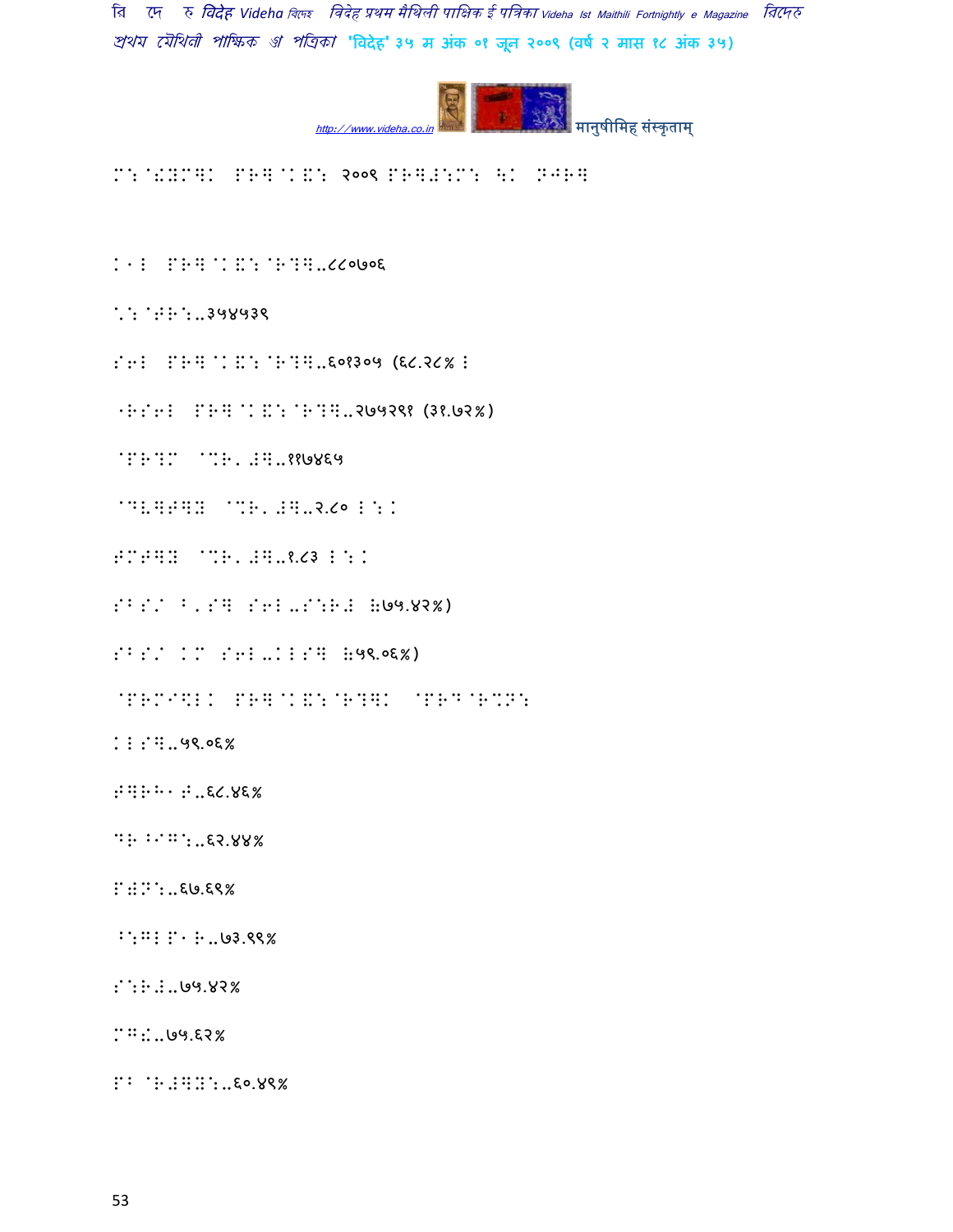

 $\therefore$   $\therefore$   $\therefore$   $\therefore$   $\therefore$   $\therefore$   $\therefore$   $\therefore$   $\therefore$   $\therefore$   $\therefore$   $\therefore$   $\therefore$   $\therefore$   $\therefore$   $\therefore$   $\therefore$   $\therefore$   $\therefore$   $\therefore$   $\therefore$   $\therefore$   $\therefore$   $\therefore$   $\therefore$   $\therefore$   $\therefore$   $\therefore$   $\therefore$   $\therefore$   $\therefore$   $\therefore$   $\therefore$   $\therefore$   $\therefore$   $\therefore$   $\therefore$ 

 $\dddot{\phantom{1}}$ 

RR MISL SAID. NaVENDU JI MaJaL PaTRaKaR CHHaTHI, NIK VISHLESHaN REPLYNCHING AT 09:42 aT

 $\ddot{\cdot}$ 

 $\sim 10^{11}$ 

USHa YaDaV SaID... NV'@ND1 J] B@\$\$ N]K L].KT \*?], 6R]\*: K\ REPRESENTATIVE AT 12:2009 AT 12:2009 AT 12:2009 AT 12:2009 AT 12:2009 AT 12:2009 AT 12:2009 AT 12:20

 $\ddot{\phantom{0}}$ 

THE SOUND STREET

NAVENDU JIK CHUNAVI VISHLESHAN AALEKSHA AALEKEHAN AALEKSHA PARTIKSHA PARTIKSHA PARTIKSHA PARTIKSHA PARTIKSHA P BED BAD NIK

**RAPPER** 

 $\mathbb{C}$  Theorem

DOM: THE SECTION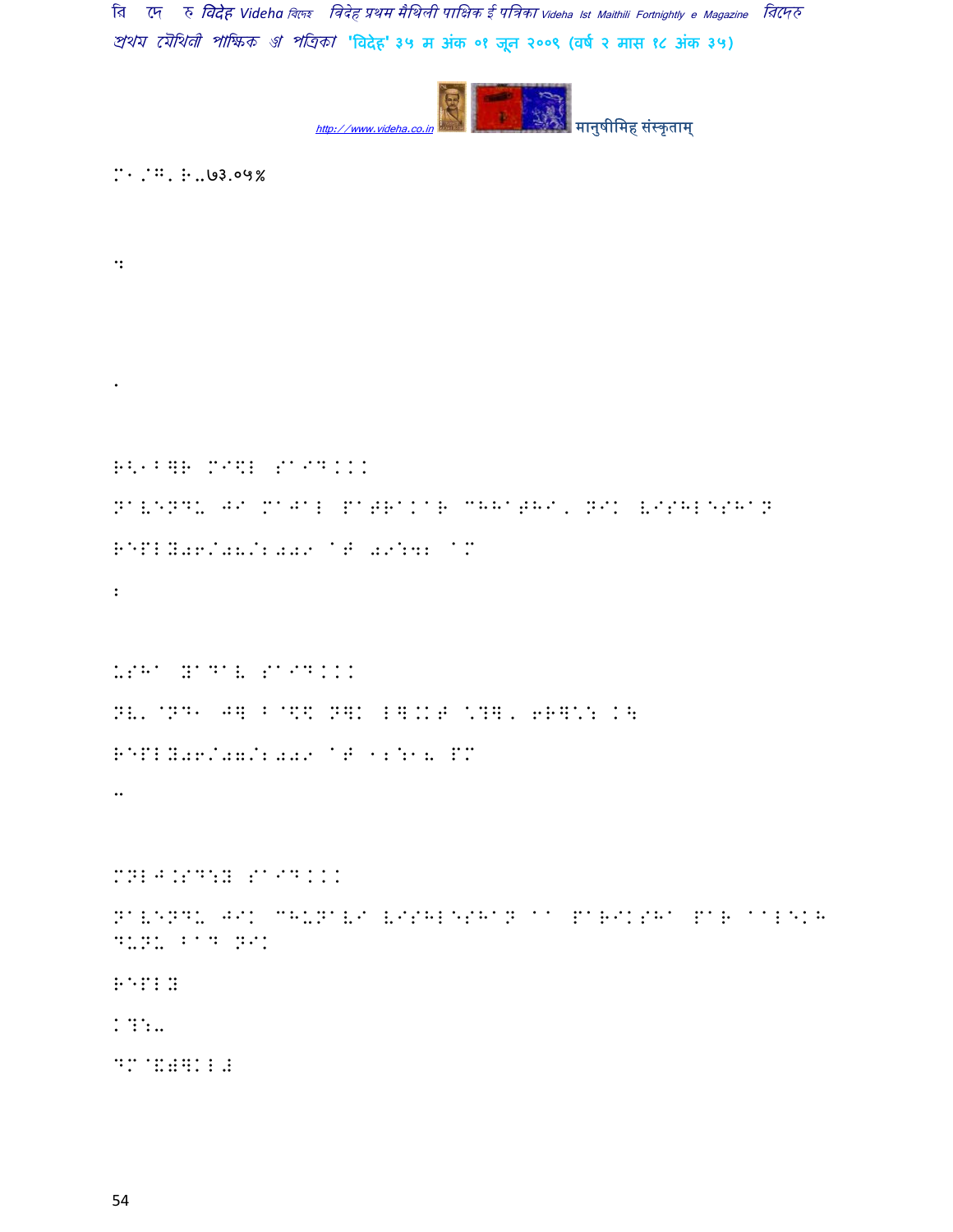

K1M:R MNLJ KONG

J@NM M!1BN] J]L:IT@RGT SL'MP1R G:M M'4 B:@LY K:L' S/ L'.N M' 1^R1C]4 KKK GL) RCN: 1K:%V:N] S/ @PRS:R]T 1 V]^]@NN P@TR-P@TR]K: M' @PRK:%]T4 S@M@PRT] K'I@DR]Y SCHEEN SCHEEN SCHEEN SCHEEN SCHEEN SCHEEN SCHEEN SCHEEN SCHEEN SCHEEN SCHEEN SCHEEN SCHEEN SCHEEN SCHEEN SCHEEN

DOM: THE SECTION

R:JP@TR]T PD:!]K:R] K' PD PR CYNK J' .1%] RJT K' ^'L  $\mathcal{L}(\mathcal{L})$  . The state of  $\mathcal{L}(\mathcal{L})$  is the state of  $\mathcal{L}(\mathcal{L})$  and  $\mathcal{L}(\mathcal{L})$  and  $\mathcal{L}(\mathcal{L})$ G'LKK 4 MLD MY GYLGYR PKYN 1911. I NAD 1911 SA YRKYR K:@RY:LYK K:@RY-@PR#:LIVESCONDER:NE  $R$  , and the proposition of the system of the system  $R$  and  $R$  and  $R$  and  $R$  and  $R$  and  $R$  of the  $R$  of the  $R$  of the  $R$  of the  $R$  of the  $R$  of the  $R$  of the  $R$  of the  $R$  of the  $R$  of the  $R$  of the  $R$  of

SN'D.] I (80 - J) RN (41 - 190 - NI BN 196 - 198 NORTH SI ING SA ING NATITIVE 6:IL PR D@ST.T KR: L'LKK 1 B'C:R: N]@RDL& 1!K:R] 6S] G'LKK ; T.N S/ RJT 1R B'S] V]CL]T ^a G'L 1\*4 DLSRL NERVICES, PORCH, NEIMEN / H. BIEVICHTVER ART IV IV KL@BAND-KD: 6:IK 9:1 DE: D'ALK 1 BET 1 BUR 61:IL D'AR(16) .]L:6 ^a G'LKK 1 KLN: B'C:R: 1!K:R] K' PR]#:M@SVR1P SESPECTAR DI DI GRUE DEL ESDE LA LEGLA I STADER (EFFECT) ALL'INCIDENTI CONTINUES DEL CONTINUES DEL CONTINUES D K:N T:J PHA J: RHE 15 PHE LIND CONTROL (1988) 2001 12: RESIDENT RESERVE SLC ROLES TO BILL BE SERVICE SINCE A GILE A GHANIC WARRANT AND ERECT CORA

1 YOU A CONFIDENT IN A SAN AND AN AIR AGAINST AN AIR AND LOCAL IN A SAN A SHAIR LANGUARY AND LANGUARY AND LANG \*KK, T/-T/ /KR B'CKN] B=L' J: RHL \*KK4 ^]TR S/ S@DY, \$'R:YLL RHKT B:HR S/ K1B: D'.'LK /4 K/PKT \$'G'I TKY:R ^a / B:BBJ]K P:YR \*1B] 1%]@RV:D L'Ba G'L4 B:BBJ]K P:R.] 1/.] S/ RJTK MNLD%: N1K:YL NH] RH] SKLKK4 M:Y-B:R 1 SIT:N BERTH IN BERTHER (BERTH) IN A SITE OF A SITE OF A SITE OF A SITE OF A SITE OF A SITE OF A SITE OF A B]N: M1IH .LLNH1 S@MV'DN:K 1D:N-@PRD:N KRKT \*KK4 BGLK K1@RSP PR BKSB:K IS KREAT RD AND A LGL:H - AND A LGL:H B10:Ba LGL: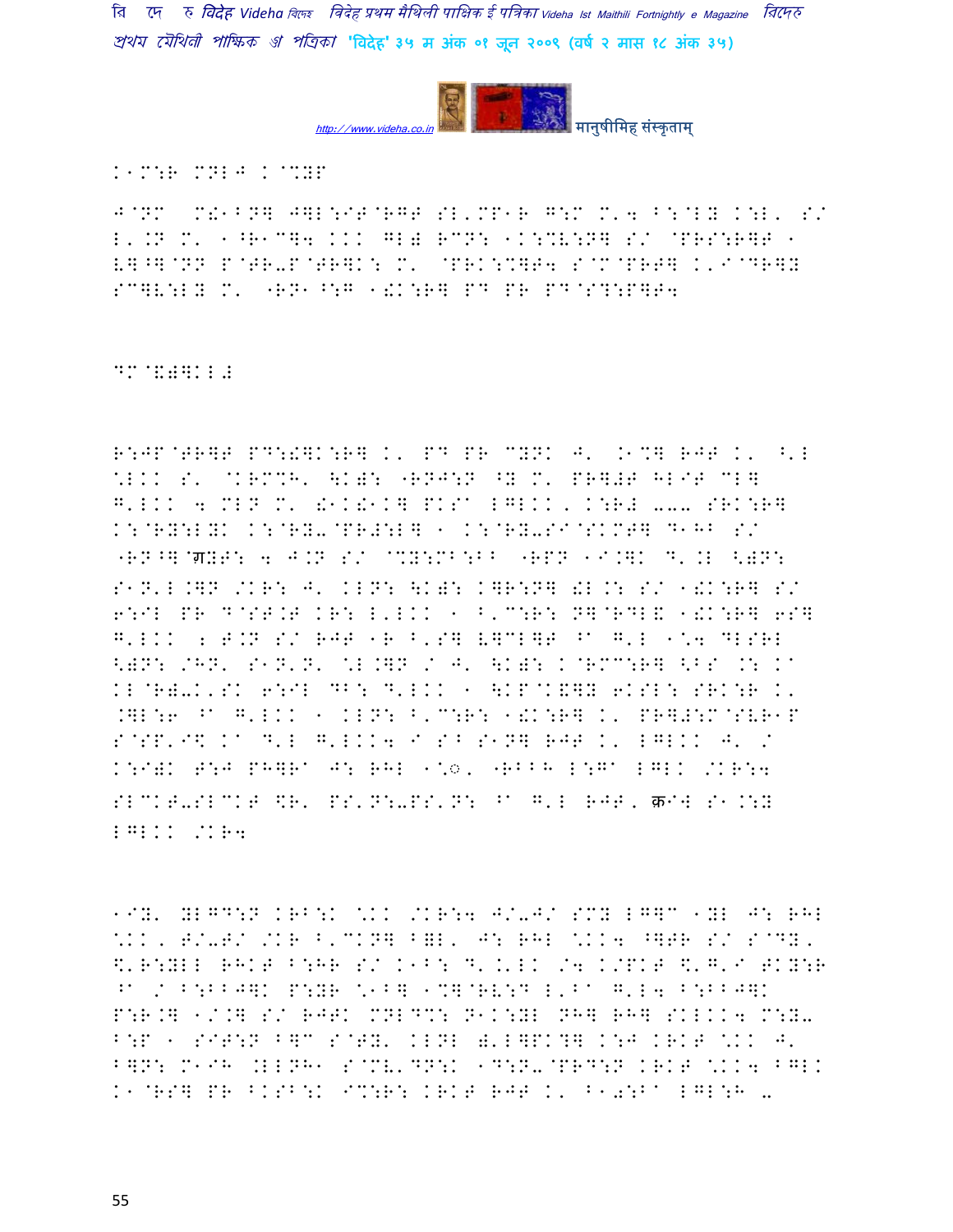

<u>..:a:U: B:B:P: I : B:I: I .199 . I .199 . I .10009 0 101 . I .10</u> J' 1H:/ ^:RT SRK:RK \K): 9@CC PD PR 1S]N HLMY J: RHL \*]4 1H:/K YL@GYT:K PB@R# PR]@K&: KIY'Ka 1H:/ K' I J]@MM'D:R]K PD SCIPL G'L 1\* 4'' 6'R P:NK .]@LL] PNB@))] S/ N]K:L] M1IH M' LKT 1GB BJL:H- ''K' PH]N' SA: MARHET (1989 SA: PHINAPAIR PAIR STROIP I FAIL POINT I SANY I BY DKT \*KK4 "RH:/ \TB: !R] KRB J' 1/.] 1 K:N D1H1 .LLN' RHB SD].N4 JTa KLNL @PRK:RK PR'%:N] B10:Y Ta SL:H L'B: M' KLNL ): SIKLC NH] KRB - C:H' / "RH:/K M:THT' K]YKK N' HL!''

B:BBJ]K B:T S/ RJT K' J'N: KLNL D]@VY DM@&)] ^') G'LKK4 LGLKK J'N: MMG JK:/ K@ST1R] /KR: SIG' M' \*KK 1 / N:HK LLKK B:T S1N]-S1N] C]IT: M' P=]L \*L4 \K): M1@SK] PSR] G'LK /KR WLR PR4

ऑ693 C. CA'REL PAR YORNBRE, FRECK RICK BYRIC (RECK 18: S/4 9PR S/ ACBS PS/E 945 PHONE FRANCY TROUGH CRN L:GR: E-C-PS PRIBEER CERE (RPD) RPN: PRIORESE CLED BRA D: TE DHE B10B: NOVER IS A LEDGED MARKET AN INCHES @PR@KR]Y: 4 6'R ..S]Ka 9@CC @SVR' B:JL-''K]NKR 6:IL 1\* I? I 1/क़\$: 1H:/ KTa S/ L'LIH1?''

S1N]TH] K]R:N] "RPN K1@RS] S/ 9W] Ka DC=]L 1YL J'N: /KR: S/ KLNL GLT] ^a G'L HL4 6'R V]@ST:R S/ S^ B:T B10: D'Alkard (D'Alkard (D'Alkard 19: IL PR 68, IL PR 68, IL PR 68, IL NU) KRB:K H]D:YT DKT /KR: "RPN S]) PR J'B:K I%:R: K'LK6'R BAANA VIRSI YOON IN ADIISA BAANA AHA MILIS YOO 1. New York 1988, The State of the State of the State of the State of the State of the State of the State of t<br>1. Jan 1988, The State of the State of the State of the State of the State of the State of the State of the St NVSHIS (11K 1982). PANG PADIWALA 11 SEPANA ING NAMA 18 NUSA KIGHA %1^ RHIC4 %1R1 HS PROPRESSING BILKE BROKER BSBB GRIMA AND STATISTICS OF THE RIGHTS OF THE RIGHTS OF THE RIGHTS OF THE RIGHTS OF THE RIGHTS OF THE RIGHTS OF TH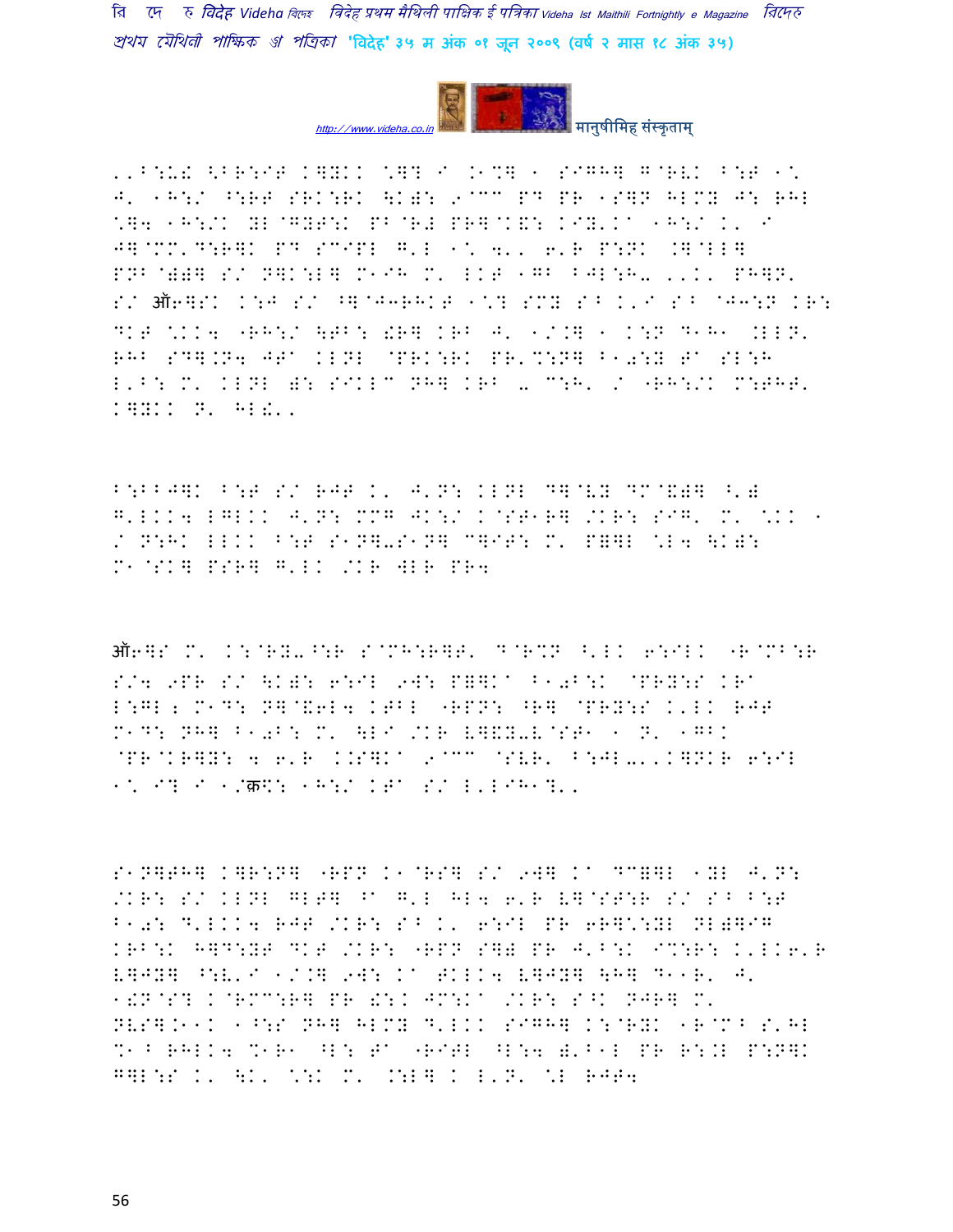SCR R:THE SGR RECORDS OF THE RESERVED ON THE SECTION CONTINUES. 1YLJN THE MI WAS MADE TO MAKE THE MINUTES OF THE MINUTES OF THE MINUTES OF THE MINUTES OF THE MINUTES OF THE M STER THIRD AN TO STEAM SIMPLE PERRY, MINISTRY FOR HIGHEST. @%R] D]L]P K1M:R 0:K SIYLJNM' 1YLJ]T I K?: GL@&W] KTRESTAVAN STORI MITER TA NEMA SIK STORI MASSIMUM VA ^VNM' SI@!Y: ६ BJ] S/ 1YLJ]T KYL G'L4 \H] K?:GL@&W]K 9@D<:)N D]P JR: K\ KYLN] \$:. D'VK:@NT 0:4 M]?]L:K PR@MPR:N1S:R GLS:9N]K G]T GYLN] @%R] @PRV]# K1M:R

- M]?]L'% K1M:R 0:

USHA YADAV SAID.

SHE RIFF RET PERIODE IN THE RET PROPERTY IN A POSSIBLE PRO

RAPPERSON AT 12:18 PM 12:18 PM 12:18 PM 12:18 PM 12:18 PM 12:18 PM 12:18 PM 12:18 PM 12:18 PM 12:18 PM 12:18 PM

NATIONAL CONTRACT CONTRACT AND ALL

 $\ddot{\cdot}$ 

REPLYNG AT 09:51 and 09:51 and 09:51 and 09:51 and 09:51 and 09:51 among and 0.01

NIK LAGAR LAGAR

 $R_{\rm H}$  is the mixed set of the mixed set of the mixed set of the mixed set of the mixed set of the mixed set of the mixed set of the mixed set of the mixed set of the mixed set of the mixed set of the mixed set of the m

 $\ddot{\phantom{0}}$ 

/@MHR 1!N@S? K@RMC:R] S^K B]C M' YKH C@RC: HLMa LGLK  $J = \frac{1}{2}$  ,  $\frac{1}{2}$  ,  $\frac{1}{2}$  ,  $\frac{1}{2}$  ,  $\frac{1}{2}$  and  $\frac{1}{2}$  and  $\frac{1}{2}$  and  $\frac{1}{2}$  and  $\frac{1}{2}$  and  $\frac{1}{2}$  and  $\frac{1}{2}$  and  $\frac{1}{2}$  and  $\frac{1}{2}$  and  $\frac{1}{2}$  and  $\frac{1}{2}$  and  $\frac{1}{2}$  and  $\frac$ 

िव दिन दि<mark>विदेह Videha</mark> <sub>विफर</sub> विदेह प्रथम मैथिली पाक्षिक ई पत्रिका Videha Ist Maithili Fortnightly e Magazine *वि*दिन्द

õथम मैिथली पािक्षक ई पिñका **'**िवदेह**'** ३५ म अंक ०१ जून २००९ (वष र् २ मास १८ अंक ३५)

 $\begin{bmatrix} 1 & 0 \ 0 & 0 \end{bmatrix}$ मानुषीमिह संस्कृताम्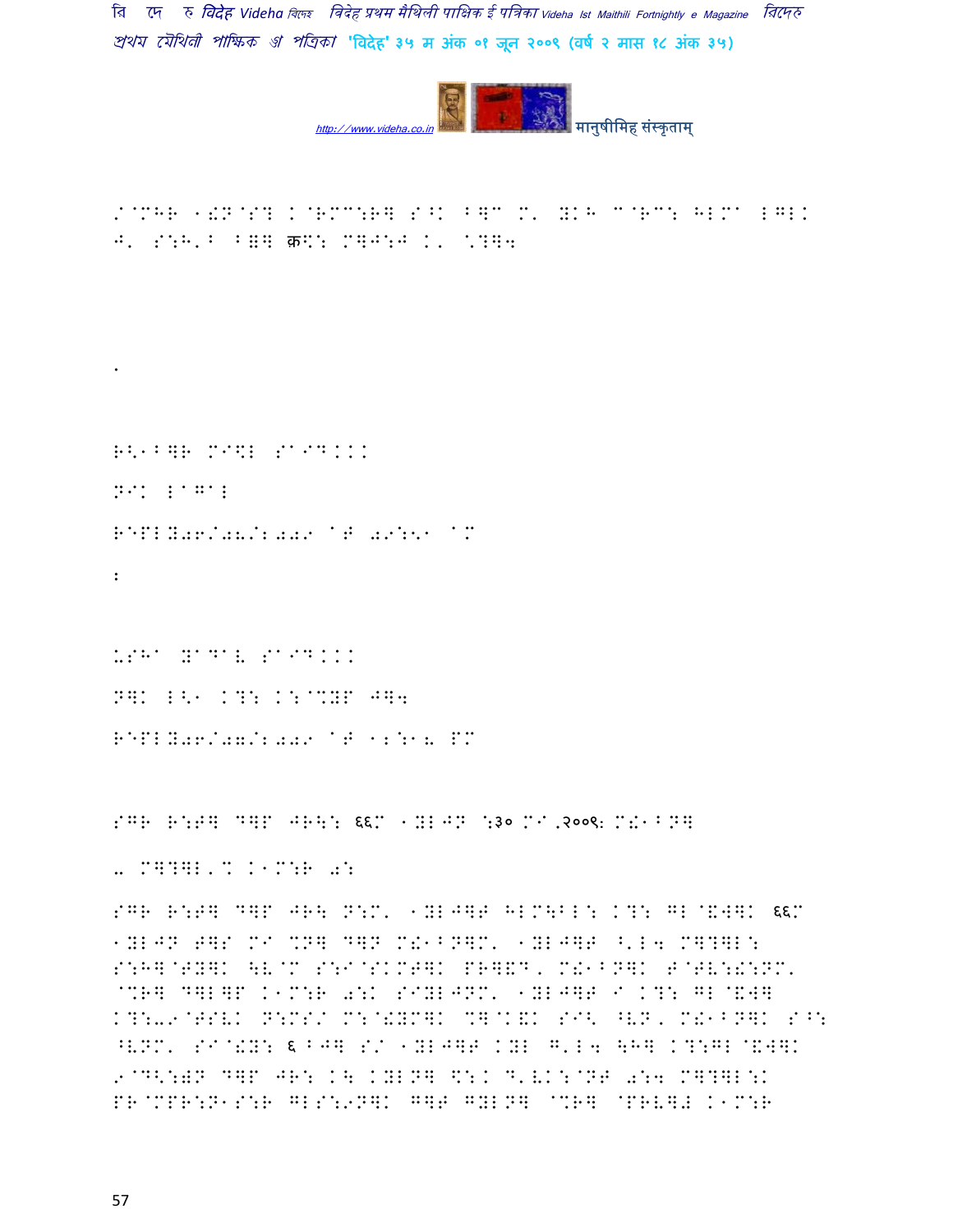

MAR MARK WARE CONSIDERED AND RECORDS TO RECORD AND RECORDS TO RELEASE THE RECORD OF A RELEASE OF THE MARKED OF THE MARKED OF THE MARKED OF THE MARKED OF THE MARKED OF THE MARKED OF THE MARKED OF THE MARKED OF THE MARKED OF @PRS]@D! K?:K:R @%R] H]R'@N@DR K1M:R 0:4 "RT]?] LLCAND MENTHER, MENTH THAN GO GAN CORN GEREARD CONF M]@%R4 \H] 1YLJNK @PRT] D1> %@BDK SIGH] @SV:GT ^:&# B. EVER RICH WHERE IN THE 200

 $\#$ HI (1982) MESLY, MYER WER 1NDK KRYEN (1991) SIGNED "WEBSTY "WELLER THE SECIES OF THE SECIES "RETURNED "PETER IN A SERVED PRESSED FOR THE RESERVED OF THE PRESSED OF THE PRESSED OF THE PRESSED OF THE PRESSED OF THE PRESSED OF THE PRESSED OF THE PRESSED OF THE PRESSED OF THE LAN MENT LIL MANING HILL AND HILL MENT HILSY MUNIT K'R LLK:@RP# S'HL \$:. RM:N@ND 0: "RM#" KYLN]4 \H] 9@D<:)N S@TRK SIC:LN KYLN] @%R] DMN K1M:R 0:4

\H] K?:GL@&W]M' @S?:N]Y 1 B:HR] K?:K:R S^K LG^G ४२ GL) K?: P=L G'L4 K?:K:R LLKN] \*L:H:

१.JGD]% K1M:R ^:RT]- B]N )]K)K Y:@TR:

२. WHETHE RYSE WAL FREE REP

3.HEAD OF THE SHEET CAPACITY AND STUDIES

४. सम्मयः १९१५: २०१५ <sub>स</sub>म्म १९

**9.JHMHT (FIGH- MISL) FHEFT** 

६.%KL'@N@DR 1N@ND- SRH1LK S1G@N!

७.K:M'W'MERSH an "HETE". #521 TER

८.M]?]L'% K1M:R 0: -@BR@HMS@TY, )]S

S. (BTEV. TO THE PERSON WHO RECORDED A COMPARED, CONSIGNER

१०.9M'% MI\$L- B:>S ^LJN, K@RT@VYN]@&W

११.N:R:Y# Y:DV- "RI!V]@%V:S, S1V]!:K )K@KS

 $(32.14777741)$   $(2.1411)$   $(2.1411)$   $(2.1411)$   $(2.1411)$   $(2.1411)$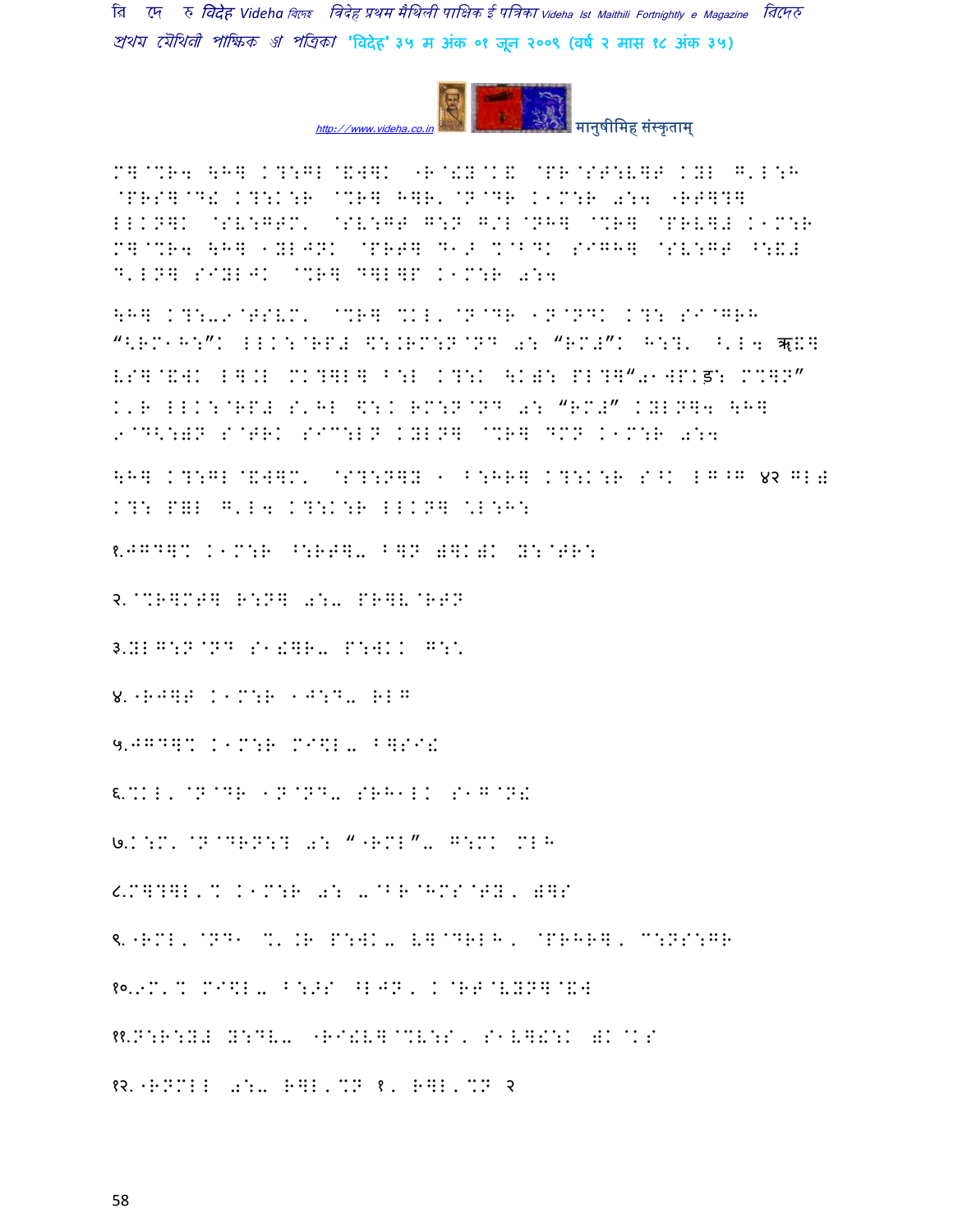

१३.RX: RXH (P) (HBY, RX (REV) (RHHRLP (RRH), 2018/29 (EH) १४.MNLJR:M 1J:D- B=]K] BH1R]Y: 19.COMMERCIAL STREET १६.D1@RG:N@ND MI\$L- "RPR:J]T १७.9M:K: NT- "Rent Stephane" A:P. The Stephane १८.6BLC@N@DR 0: "@PRV]#"- PR]V@RT]T @SVR १९.9@GRN:R:Y# M]@%R "KNK"- S:Y S1T:R] २०.पम्मस (ए.स. मध्यप्रमा अधिक स्थम २१.RM:K:@NT R:Y "RM:"- "R@PPN H:RL BH1K M:RL 30.5: NOTE CONTRACTS ROLL ROLL NOT CAUSER THE SPORT 38.HHB ENBOHEL / FRENER  $32.51.$  Shift of the theory is the NHT-R  $6.01.$  FM  $\mu$  ,  $\mu$  and  $\mu$  is the SN-H  $\mu$ 33.T.LINT MP MANTH MANAGEMENT 38. HRND THE RWY WARD TO RELEASE THE RELEASE OF 39.TH, TRITH PERI "HIPP", PHRETHER PHIL SIX TEP ३६. \$:.H'MC@N@DR 0:- N]@&W:V:N @VY@KT]K K@NY:D:NK  $\cdot$  Representation  $\mathbb{R}^N$ ३७.MH:K: NT WE WE WE WE WE WE WE WE WE WE WE WE ३८.ENY BON VIET (PER 2008) PHAT (PER 3 ३९.२:: S1R'B: TR'OR LEE OREL A MEER ARAPER SHE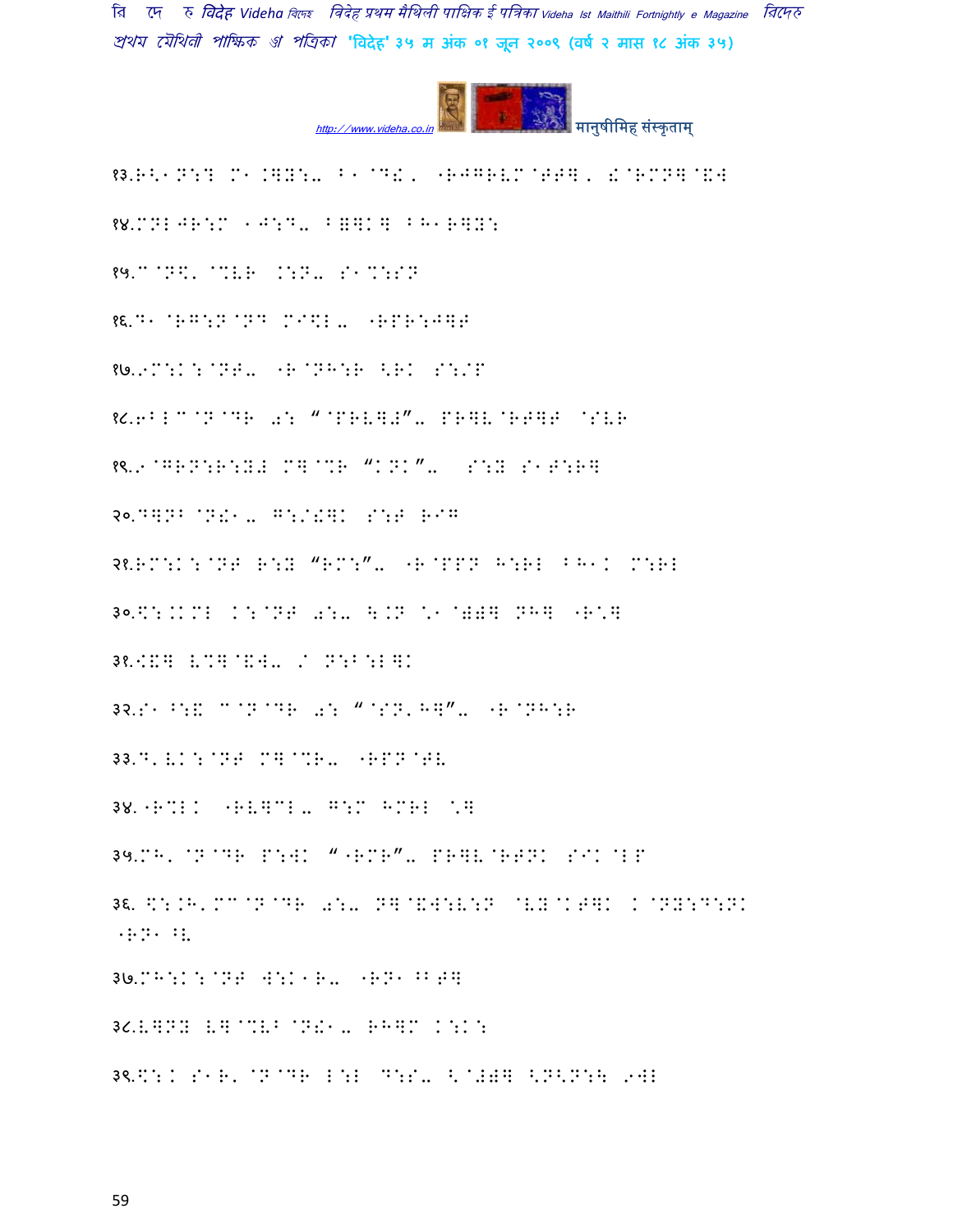

४०.9M'% N:R:Y# K@R#- V]!:NK L'.

४१.%@TR1@<N P:SV:N- SHY:@TR]

४२."RN]L W:K1R- D1,.

^LR ^Y J\B:K K:R#'/ C@N@DRPT] L:L, ^LG'@N@DR M]@%R "RM#", V]J'@N@DR K1M:R M]@%R, PI.Y@N@TRN:? M]@%R 1D] KKK GR) KRAK GEORGE GEDEEN KRYWER DIE GEROOP DIE DIE DIE GEWONE GESKLIK IN DIE DIE DIE DIE DIE DIE DIE DIE DIE

K?: S@TRK SIC:LN S@MM]L]T RBP'/ "R%LK K1M:R M'HT: 1/R  $R$  . The particle of the state of the state of the problem  $R$  is the state of the term  $R$ KYL G'L4 @PRM1. 1. NEW MARKET AND AN ARRANGEMENT AND A STRONG MARKET AND A STRONG MARKET AND A STRONG MARKET A 6BLC@N@DR 0: "@PRV]#", \$:. @%R]MT] RIJN: 0:, KML MLHN CN DISPONENTIAL CONTRACTOR CONTRACTOR CONTRACTOR CONTRACTOR CONTRACTOR CONTRACTOR CONTRACTOR CONTRACTOR CONTRA KOND 0:, THE ORDER MANDED ON THE SEED OF THE SEED OF THE SEED OF THE SEED OF THE SEED OF THE SEED OF THE SEED O GLICH, WILCOMER 2000 LORDING PERMIT 2000

GREARD THE MARY WARE CONTROLLED WAS CHARGED FOR THE RESIDENCE RECEIVED BY REAL PROPERTY. V@KT@VYM' PW]T SM@ST K?:PR "RPN SMV'T DM@&)]KL# R.LN]4

SGR R:T] D]P JR\ K'R "RG]L: 1YLJN RM:K:@NT RXY RM:K 1YOH ADDIY MOOR (SHAR) SHEEK (SHARIBING) MIN ADDIY MARE IN DIINA MISSION MIYOH MIDIY MAGAALAD MIDIY MIDIY MAGA NA Y SARC'S Y SARC'S CONSTRUCTION OF THE YEAR OF THE SARCTED OF THE SARCTED OF THE RELATIONS OF THE RELATIONS O B:BBK'/ "R@RP\$P#F#" (B) "R&R H& BF#" SIG #1 H1 (B) H2 NV B'R NV S:NA ROBA EN SIG 9P. SE NEGRE 1999 DE SEN SIG KOMISIGNE 1999 DE SIG KRIG KRIG KRIG KR @PR@S?:N KYLN]4 (३१.०५.२००९)4

**BRITAN SAIDER SAID.** "SaGaR RaTI KER DIP JaRaL

 $\ddot{\phantom{0}}$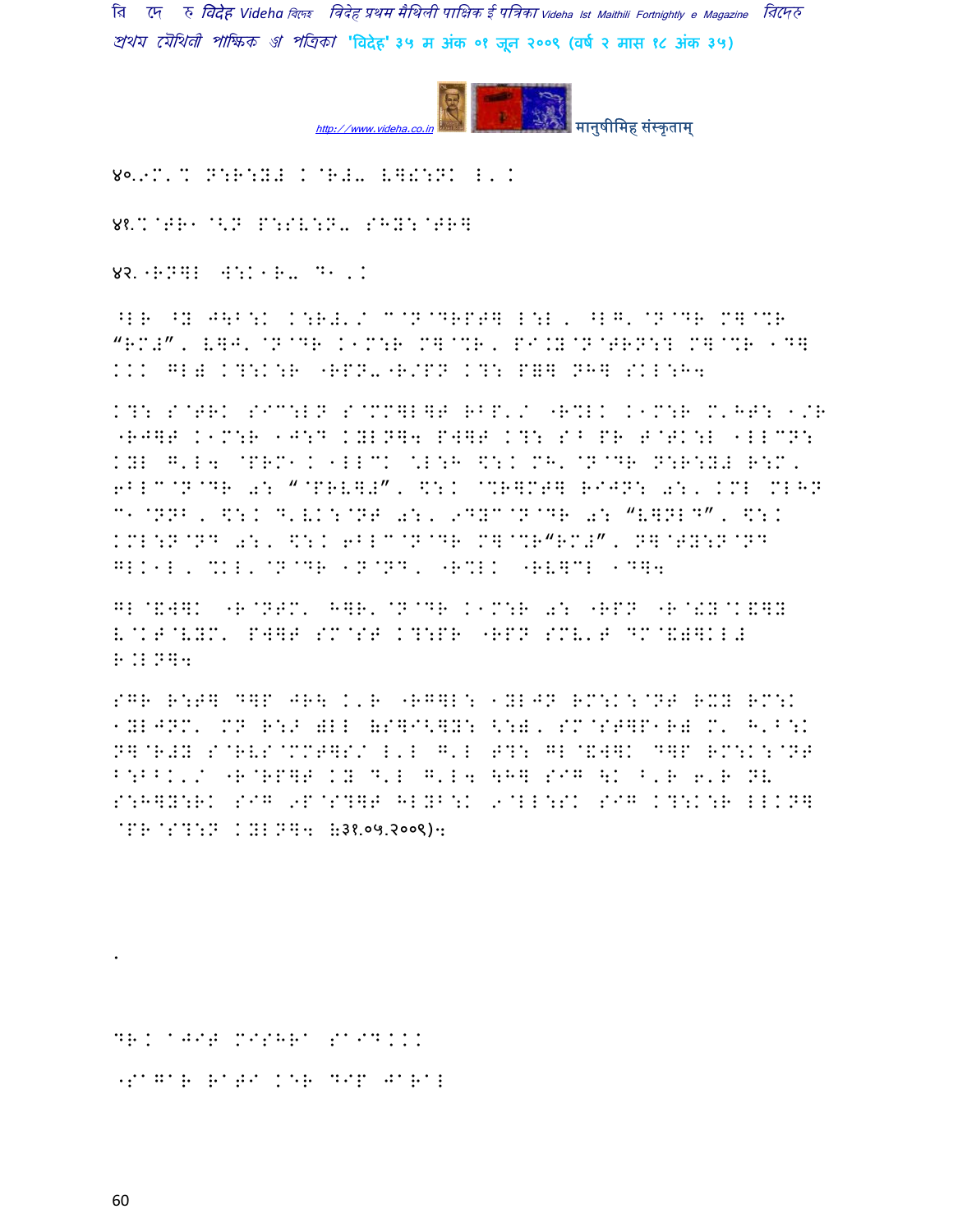LLRAD ANTHOL SONG C SKINDORELAN, ORITE AND R

MNL SOUTH SAID. SAGAR RATING DEEP DEEP DEEP DEEP JARA REPRESENTATIVE AT 11:25 PM

 $\dddot{\bullet}$ 

 $\ddot{\phantom{0}}$ 

 $\ddot{\cdot}$ 

REPRESENTATION AT 12:19 PM PM

USHA YADAVI SAIDAY

 $S$ GR R:THIS RESOURCE RESOURCES RESOURCES TO A MINIMUM AND  $S$ RAPE MAR) MARRAH MPRIBI BI BI KUMARAMA

REPRESENTATIVE AT 09:51 aT 09:51

aHaNK KaTHa KaHIYa DHaRI ETaY PaDHBaK LEL BHETaT?

RPPE Baron world at 050 and amount

R MI\$L SAID... MITHILESH JI, SaGaR RaTIK REPORT LEL DHaNYaVaD,

MAN MAN MAN MAN MAN MAN SaBHaK aaSH MaN BHaRI POORaL.

http://www.videha.co.in + 2009 मानुषीमिह संस्कृताम् TAIRS THE STRUCTURE ALBORS

िव दिन दि <mark>विदेह Videha</mark> <sub>विफर</sub> विदेह प्रथम मैथिली पाक्षिक ई पत्रिका Videha Ist Maithili Fortnightly e Magazine *वि*दिन्द õथम मैिथली पािक्षक ई पिñका **'**िवदेह**'** ३५ म अंक ०१ जून २००९ (वष र् २ मास १८ अंक ३५)

61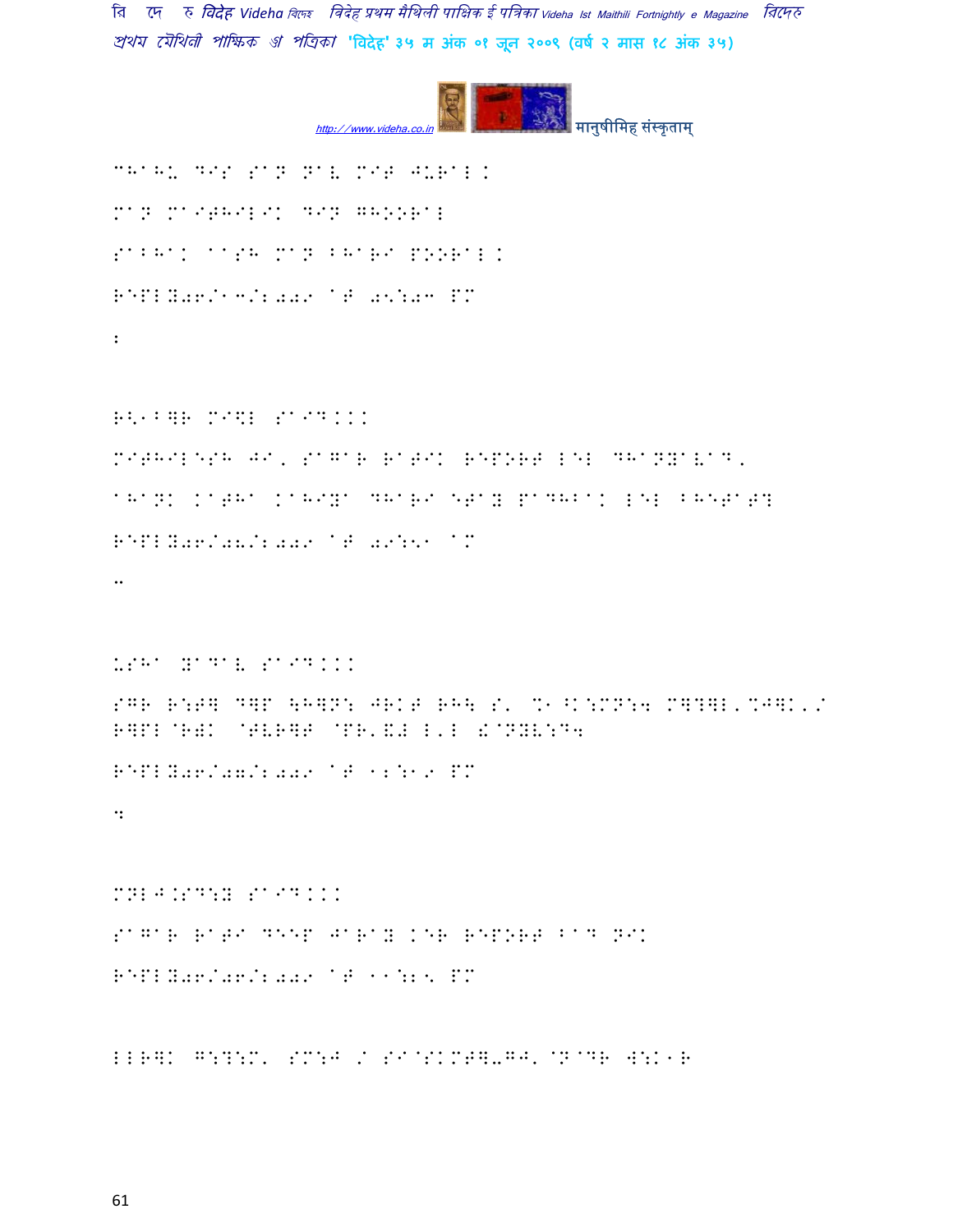

LLR]K G:?:M' NH] T/ KLNL >T]H:S @PRS]@D! R:J:K N:M 1 DARBI, EERRIC, ANDRO KIR EREGAI, ARTRIC MAMA (AKIRA) PENGI @SVRBP MC.]K RHB:K K:R#S/ GT]%]L "R\*]4 K:L N]@R!:R# S'HL "RN1M:NPR 1!:R]T "R\*]4 LLR]KK J@NM-@S?:N GCR: G:M "R\*] 1 K:@RY-K@RM @K&'@TR PIJ:BS/ N'P:L 1 BIG:L !R] "R\*]4 S:S1R "RGLR] G:M "R\*] J' SLN !:RK K:TM' BT://L GT://L GT://

LLERICO EREGAL PARE EREGA GARIER PATO TYPHRICO TEST FABRE TRINGIN ALBREA TREDER IN CIRR EN NABA

TOR BUILD HRTHER JOINER JONES FRUIDING JOHN BLS:R. N:@MN: P1@TR4

RH IIRU NIV PH RIBH CAR RHA SHE SIH PART SEH @DV:R: M:RL G'L:H4 B:DM' LLR]K S'HL Y1@D! KRKT <:YL ^a J:>T \*?] 1 BLH: B?:NPR LLR]KK B'): ^LR]K D'VS) RECENT "D'S PRINCEPE "D'S D'ALLES "D'ANNE "D'A ROGNE" "PRINCE "PRINCE" "ROGNE" "ROGNE" "ROGNE" "ROGNE" " SM: 2001 - 1002 - 1003 - 1004 - 1004 - 1004 - 1004 - 1004 - 1004 - 1004 - 1004 - 1004 - 1004 - 1004 - 1004 - 1

LLR]KK K?:- S:BCRK J@NM 1 LLR]K VT:R, S/VRBK V]V:H, M:/JKRK J@NM, LLREN.M:/JKR LELAR J PAJ MMINER ( N]RML]Y:S/ Y1@D!, S/VRB 1 ST]Y:K V]V:H, 0]ML]-LLR]K YEAR YOU WAN ARE TO MAKE HE HERE TO A CONFIDENT WAS CONSIDERED AND TO A LOCAL TO A LOCAL TO A LOCAL TO A LOCAL  $\,$  He: He: He:  $\,$  ,  $\,$  ,  $\,$  ,  $\,$  ,  $\,$  ,  $\,$  ,  $\,$  ,  $\,$  ,  $\,$  ,  $\,$  ,  $\,$  ,  $\,$  ,  $\,$  ,  $\,$  ,  $\,$  ,  $\,$  ,  $\,$  ,  $\,$  ,  $\,$  ,  $\,$  ,  $\,$  ,  $\,$  ,  $\,$  ,  $\,$  ,  $\,$  ,  $\,$  ,  $\,$  ,  $\,$  ,  $\,$  , R#P:L 1 MH]PTS/ LLR]KK Y1@D!4 LLR]K 1 CNM:K HRD]G=M' NALAY (1988) PROPER SOR CALCO DI LENGE CONTRACTO E EPRIC HR, PALPE, PACH (PRI), SYREP (POIRE), SPAIN, SYREP MOTYCHES, I LLABO BLH: B?:N 1GMN, PRIARRE C"1GM1, LLABO K D'VSPER E MAL LIPED COLPGERE (1999) HE DI DIEVES PAPPAL PHALL LSW COLORED SIGHT SIGNESS SIGHT SIG AND A LEADER IN THE RELEASE OF THE RELEASE OF THE RELEASE OF THE RELEASE OF THE RELEASE OF THE RELEASE OF

LLR]KK "RSL] HRD]G= 1 @PRS]@D! K@RM@K&'@TR SHRS: JAR: NO. 1998 P. NORDO DAN DI SIGNI PASTE DI TERRITO E PRESENTE DI SIGNA DI SIGNA DI SIGNA DI SIGNA A DI "ROMANIA" DI SERMANIA DI SERMANIA DI SERMANIA DI SERMA DI SERMA DI SERMA DI SERMA DI SERMA DI SERMA DI SERM MH]C@N@DR S:HB, R:J: MHBKR, N'URP1R (NCH@)):),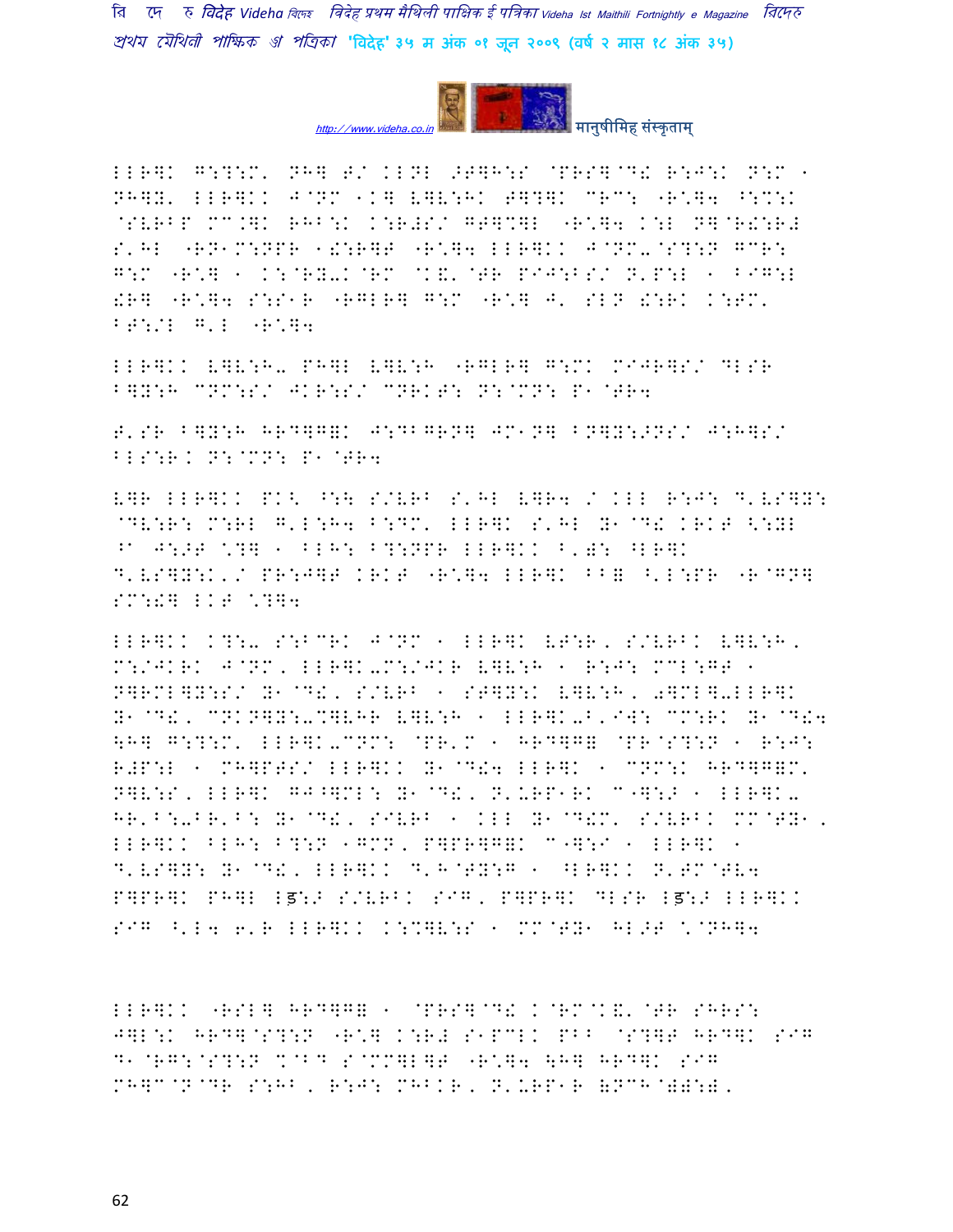

GOV, PHR (B (GCR), SERVICE, (.KR), RODER (.KR), RH11, RH11, RH11-C@N@DR:YN-MKN:-G:M, BKR:<:), T]L:B' !:R, BKR: G:\*] 1 MHBKR]Y: G:MK CRC: "R\*]4 LLR]K G:?: @S?L BKR:<:)S/ @PR:@PT PJ'B: 1 HRD] H:>@SKBLS/ S)L P@%C]M .1D:>M' @PR:@PT PJ'B:M' P:/L SM:NT: \KR @VY:@.Y: KRKT "R\*]4

S1PCL R'LV' @S)'%NPR R'LV' V]^:GK \K): BL@R\$ L:GL  $R: \mathbb{R}^n \to \mathbb{R}^n$  . The contribution of  $\mathbb{R}^n$  is the contribution of  $\mathbb{R}^n$  and  $\mathbb{R}^n$  . The contribution of  $\mathbb{R}^n$  and  $\mathbb{R}^n$  and  $\mathbb{R}^n$  and  $\mathbb{R}^n$  and  $\mathbb{R}^n$  and  $\mathbb{R}^n$  and  $\mathbb{$ ^GVT] D1@RG: 1 V]RP1R1& LLR]KK ET]H:S]K @S?L D@R%N]Y  $\cdot$  P  $\cdot$  H  $\cdot$ 

NCH (1991): LG MACHAEL 1 / THE RISE ROSES (1991): LC RISE LANGER. HRIMEGHE MMHA KLSM, BHOSSHER BLEAM WHICH 'V@R#R@TN:KR'M' LLR]KK CRC: "R\*]4

LLRAK MANN R G::K MINIR G:MINIR S: R GAARAN S MILL LLRAD "AR JANGE "PAT" AL JERZ" & JED JPPA "BATA "AGEA" (APT) PB@JY LLR]KK S@MM:N \*:/K PBJ:S/ KRKT \*?] 1 LLKD'V, LLITH: BILL PITTE THE THE

LLE BARD (NEST) DO TO THE ARTICLE BARD PARTIES POR ASSOCIATED AT A LITERATURE POR RESERVE PARTIES OF THE RESER KONAINI SIKLIST, SIKLA MIKIKANI AMERI MARA DA MARI SLESS: (^:G-5)] (^:G-5) (^:G-5) (^:G-5) M' ^:GLP1RK LLR]K: SLS  $\alpha$  is a control of  $\alpha$ 

1@R@KYLLLJ]KL D@RV' R]PL@R) .@#\$ 16 (1883 I.) PM.27- 28 M' KN]/<MK Y:@TR: VM@TT:NM' LLR]K 1 S'9HR V:  $S$  , and  $S$  is the state of the position of the position  $S$  and  $S$  and  $S$  and  $S$  and  $S$  and  $S$  and  $S$  and  $S$  and  $S$  and  $S$  and  $S$  and  $S$  and  $S$  and  $S$  and  $S$  and  $S$  and  $S$  and  $S$  and  $S$  and  $S$  and  $S$  $H_1$   $\vdots$   $H_2$   $\vdots$   $H_3$ 

^:GRIP\B A4.893B &PT(86-90) M. ANP A TABR EIB91 &9E31 R) D'ARDIEN DE MONTEN (1999)

LLR]K G:?: LLR]K:YN, LLR]K] 1 LLR]K MN]1R N:MS/ @PRS]@D! "R\*]4 M]?]L:M' \KR @PR%@ST] LLR]K MN]1R N:MS/ "R\*]4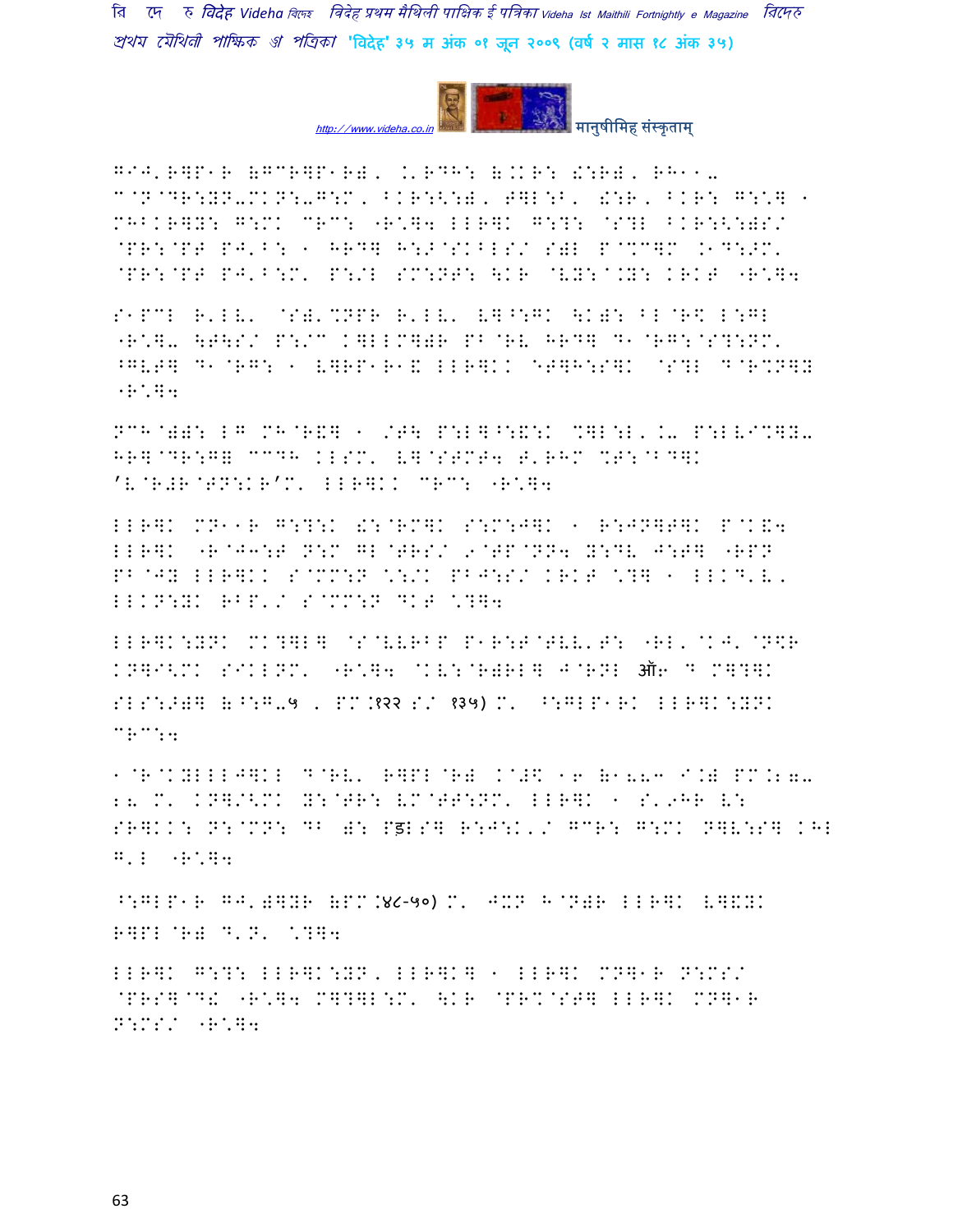

LLR]KK NKTK (B'):K B'):) N:M >@NDL RH\4 MK?]L]K LLR]K MARSHAM, LERBARI LERRIKAN SAMA KANG ERAHI INI DARANG 1 KIRING 1 S R:J: SHD'VS/ Y1@D! K'R V]@STMT CRC: "R\*]4

MH1 GHAN (MERI) AA HINE (GANGS) AA GO ELE GEST "PRICE WA MUNICIP PADA HAI KA MILANG KA MASA KA MARAYA

LLR]K @DV:R: HRB:-BRB:K V!4 G:?:K @PR:R@M^M' S1M]RN 1 B@NHN4

S1M10RN- - NT2010RN- - NT2010RN- - NT2010RN- - NT2010RN- - NT2010RN- - NT2010RN- - NT2010RN- - NT2010RN- - NT20

B@NHN- 1-D1R1G: G> P1R1B .@#\$ H' G>

१.V]V:H .@#\$,२.MH1"RR] .@#\$,३.Y1@D! .@#\$

MARE MERRA & ORD INGRAME MAYARE IN MARIAMENT .@#\$,४.R#.@#\$,५.S:VR .@#\$,६.B:J]L .@#\$,७.S0CT] .@#\$ 1 ८.N'P:LS/ @PR:@PT ^KRV] .@#\$4

-GCR: G:MK B1=KBV: R:9T- T:RK G:\*K 0WH: BNBKT RH?]4 ५- ७ SY PHLM:NK'/ P]WPR L:D] CCDH KLS )HL] 1B?]4 M1D: <R- RESERVING THE SECTION OF 20 BY SECTION CONFIDENT S:/D SRD:R \*L@NH]4

-"L"RGCRIK MI. STORIK MI. EGTO "BGLAD" – "RB" SSON RAI "REGIA" (P. 1960) BAI T'ELAN, BIBER MESI TEMPA P' MBR MITR'MEN MIZABR J' S:T ST SY BE SY BOOK SIGNED TO SHARP BE BE SHOW: THE BIG L'L S'V:CN B1=KBB:K /TY LLR]KS/ "R.=]H:PR- \*@PPN MLN M:)]S/ TRH@T?] MLN]H:R S'V:CNK'/ LLR]K ):L]-G1@LL] J'K:/ UPR 6'K] D'LK 1 G'N J'K:/ LLK] K\ K:/. TR DB: L'LK4 B]Y:H D]N R:J: 9GR: PM:R BB=KBB:K'/ PK=]B:K @PRY:S M1D: BB=KBB: ^K1L: PHLM:NK GRDN] K:)] L'LK4 V]V:H S@MP@NN ^'L4 R:J: 9GR: PM:R SN]K:-MN]K:K'/ BALICA ILBU) SVUTAVU V MBU CABE LICA GMBA SVOJE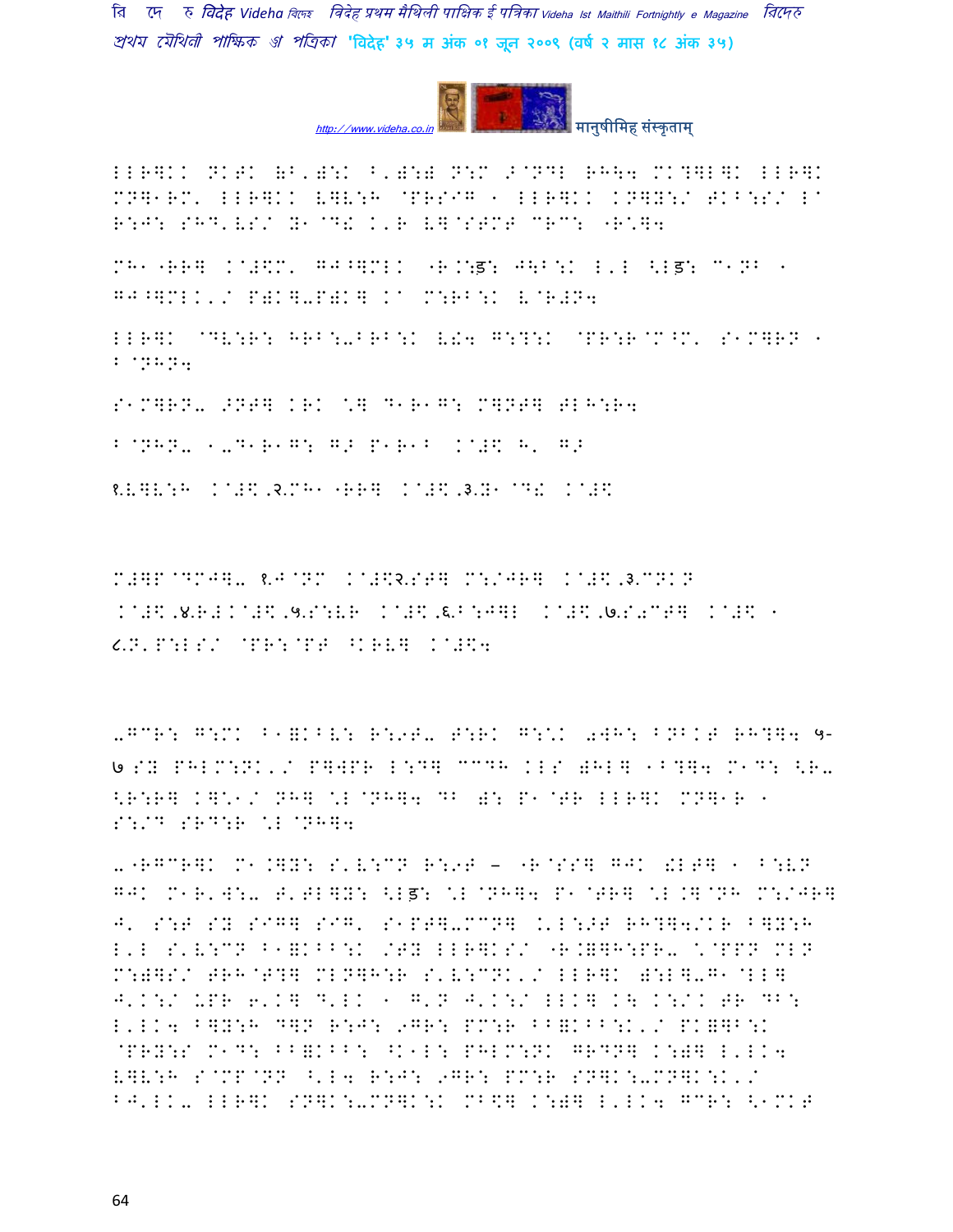

K:L HANN: B:H: SHN.LL (TIPOL. EEHD SHN.LL.C HA: CH /KR P1@TR] CN:>K'/ MH]CNK 1/GN La J:\ V]V:H K\L4 T.N R:J: MH1"RR] MH]CNK'/ K:R:M' Da D'LK M1D: 6'R LLR]KS/ \$R: K\ \*L\$] D'LK4 M1D: S]LH) "R.=]H:K SRD:R GJ^]MLK'/ PW:/L4 M1D: LLR]K /KR MB\$] K:)] L'LK 1 6'R R:J:S/ M]@TRT: ^'L4 D1NB M]L] R:J: HRB:-BRB:S/ Y1@D! K\LK4 HRB:-BLA:-BRI: PHPLO DVIRE (2019) PHEDIADOLO (PHELM: LOS PHRIO (2019) DHQR: 1/10 DQ:1011016 HQH (10 O.010 HRB:1000010101 1@KRM# 1 PL:YN M1D: 6'R ^:G]N K1MR "RN:R- LLR]K MB\$] K:)] HRB:-BRB: R:N] PODS (FRI) PODS (FRI) PODS (FRI) HRB:ALB:PRIC K 10 BOLLSHE-\$]H1L\_BHC:BL\_1BBOL\_@TRMH#B\_@BTAT HRB:-BRB:K MB\$] K:)] R:J@PRS:DK "R@NT,P1RM' 6'KLK4 LLRAD (NOMARA AD IR ORD (ALOPHA LLRAD (DIRA) LADDED. STAR: NE SAN CONSEL PRESENT CORPORED ABSOLUTE PRAID ON CONSENTING. MAS/J: ANDER - CABLERYA VARA ALE - JOD MA LA ALE G'L4 V@R#R@TN:KR- @DV]T]Y K@LLLLM' LLR]K N:CL- PH]N' N:C  $\mathcal{L} \mathbf{H} \rightarrow \mathcal{L} \mathbf{H} \mathbf{H} \mathbf{H} \mathbf{H} \mathbf{H} \mathbf{H} \mathbf{H} \mathbf{H} \mathbf{H} \mathbf{H}$ 

"WINDS NOT THE WALL BEEN BOOK OF THE WALL AND THE RESIDENCE IN THE WALL AND THE MILITARY OF THE RESIDENCE IN THE RESIDENCE IN THE RESIDENCE IN THE RESIDENCE IN THE RESIDENCE IN THE RESIDENCE IN THE RESIDENCE IN THE RESIDEN

-SM:JK S]=]K 1>-K:@LH]K N]C:/K V@RG 1 N:R] SM:JK %@KT]K V]@ST:R, 1@!Y:@TM]K 1 LCK]K "R@R? D1NB TRH'/4

 $\mu$  - Singuranted - Strainted Directors (STRS ). The strainer is the strainer of  $\mu$  in  $\mu$ K:@LH]K T?:K?]T N]@MN J:T]K D1R:C:R] P:@TRK V]N:% LLR]K @DV:R:4 LLR]KK ^GVT]PR ^@KT] \*L /KR V]JYK K:R#4

M100: LERCO S: SERVIC SENDERE SERBER WOM STEEP STEEP TRE MLCN] 1 GJ^]ML \*L T/ M]@TRM' S'HL R:JL SN S:M:J]K S]=]M' N]C:/ J:T]K4

HRB: R:J:K CP')S/ D1HB]-S1HB] @BR:@HM#] 1 G:IG' MINIMUM MARK

9<R: P/V:R, HRB:-BRB:, SLN]K:, MN]K:, BIW:, KL@LHMKड़:, KRN: S^ J:TANDER SANARY, SANARY SANARY SANARY SANARY KAN 9P:SN:, >@N@DRK P@TN]K D1@RG:K ^'& BDL] 1\B 1 LLR]K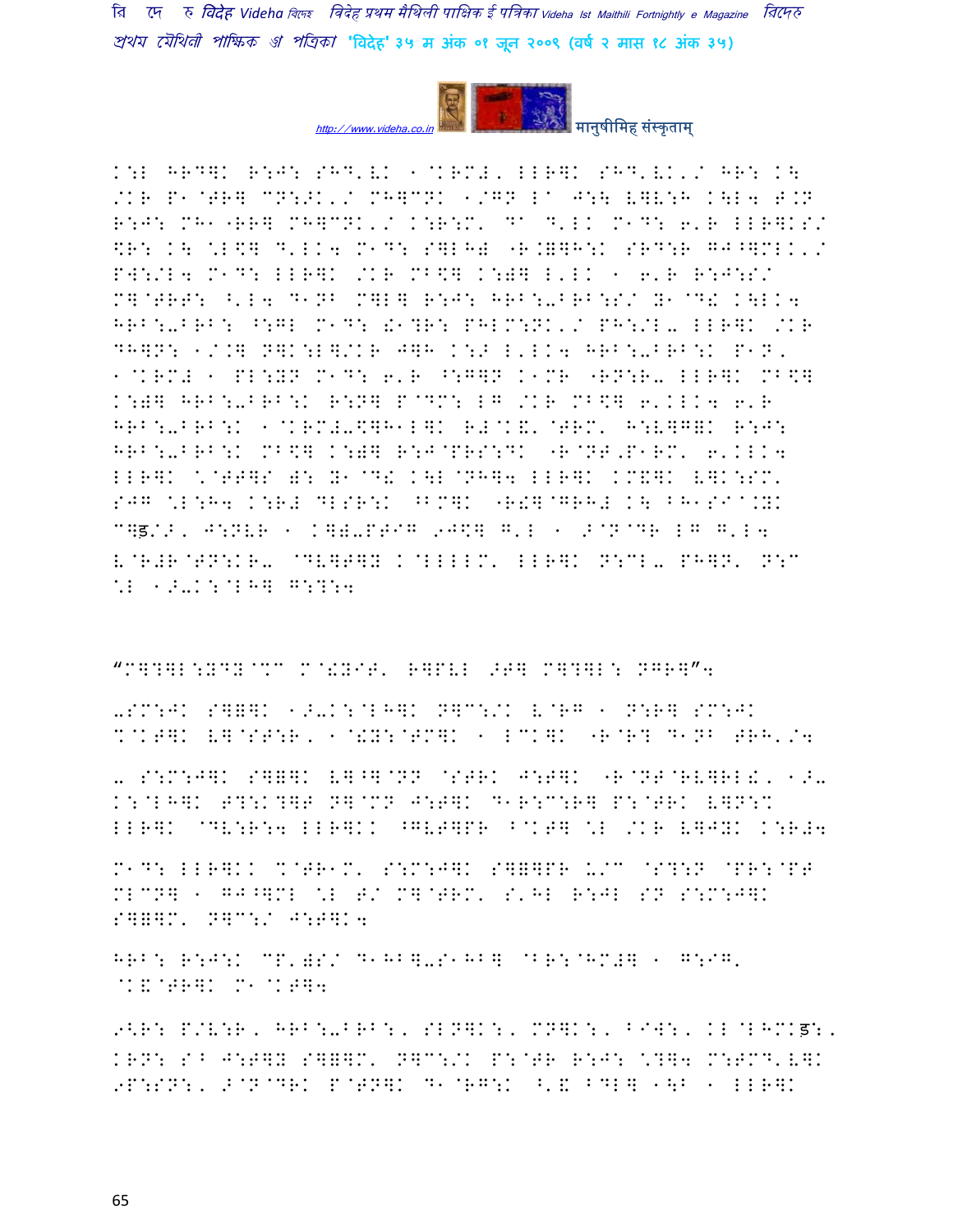

@DV:R: H1NK: P@TN] BB0] \*BB:K 9PR:@NT P]ड़:4 LLR]K M:/JR]K M]LN K:%]-@PRY:#4

-G:?: M'L:, H:) BJ:R, V]%]@&) LLKK <R, S:@RVJN]K OSTER SO J: DY TELL ANDRES CARDER TO BUY THE COTTREBANCY OR TRADUCK @%RLT:K @PR@TY@K& SIBI!, @%RV#]Y, K?:K "RN:Y:S "RE PO BUILT OF THE STARK SPARE GROUP OF TO BUILT ALONG, STARK I \*@NDB@D!, N:@)Y-SI!] 1 SI@!Y:IGK YLJN: 1 V@ST1 NA TERUTI "PERTEN SIGMAR" SYARAK SIGARA KARA SARA AGERICO TEEDER 1 M@DYP:NK Y@TR-T@TR V@R#N, @GR:M]# @VYV@S?:M' CLRK @S?:N 1 /KR V@R#N, @S?:N]Y D'V]-D'VT:K CRC:, J:T]Y "RESMITHEN IS STREET AND THOUGHT A THOUGHT AT PERFORMANCES.  $R$  . The state  $R$  rate  $R$  and  $R$  are the  $R$  masses of  $R$  and  $R$  are the  $R$  masses of  $R$ / GBKT \*?]4 %@BD%, / K@#W@S? NH] KRKT \*?]4 @PR:R@M^M' I@%VR, V@NDN: 1 B]C-B]CM' I@%VRS/ @K&M:Y:CN:, I S^ G:YOK #KAMT: @S. ART: @S. ART: @S. ART: #C. T "RELEASE" ART: #C. T "RELEASE" ADDITIONAL <@#):S/ UPR G:YN B]CM' H1@KK:-C]LM, M@DYP:N, PR]V'%K V@R#N G:YNM'4 N]R@K&R M1D: KLNL S:@K&RS/ B'%] @J3:N ^@#\$:R4 LLR]K MN11RM' @%RLT:K SI@.Y:, T@NMYT: 1  $\kappa$ 10 Grach  $\kappa$  . The contribution of  $\kappa$  is the contribution of  $\kappa$  and  $\kappa$ K:R# I @ RLT:K I @ RLT:K I @ RLT:K I @ RLT:K I @ RLT:K I @ RLT:K I @ RLT:K I @ RLT:K I @ RLT:K I @ RLT:K I @ R<br>A RADIO RESULT: THE RESULT OF RESULTS ON A RADIO RESULT OF RESULTS OF RESULTS OF RESULTS OF RESULTS OF RESULTS S@LH'S K]"R?:V:CKS/ H]NK:PR B'%] B:@HY @PR^:V Pड़KT \*@NH]4 S@LH'S G:?: @%RLT:K SM@K& NH] VRN 1R:@!Y D'VK  $\frac{1}{2}$  ,  $\frac{1}{2}$  ,  $\frac{1}{2}$  ,  $\frac{1}{2}$  ,  $\frac{1}{2}$  ,  $\frac{1}{2}$  ,  $\frac{1}{2}$  ,  $\frac{1}{2}$  ,  $\frac{1}{2}$  ,  $\frac{1}{2}$  ,  $\frac{1}{2}$  ,  $\frac{1}{2}$  ,  $\frac{1}{2}$  ,  $\frac{1}{2}$  ,  $\frac{1}{2}$  ,  $\frac{1}{2}$  ,  $\frac{1}{2}$  ,  $\frac{1}{2}$  ,  $\frac{1$ 

G::K MBL KRONING MENGENGKAN DI SANG MENGENGKAN MENGENGKAN MENGENGKAN MENGENGKAN MENGENGKAN MENGENGKAN MENGENG @PR@ST1T]KR#, V]%]@&) SM:J, @KR]Y:KL:P 1 S:M:J]K Mary 1988, 1989, 1989, 1989, 1989, 1989, 1989, 1989, 1989, 1989, 1989, 1989, 1989, 1989, 1989, 1989, 1989, 19<br>4 Mary 1988, 1989, 1989, 1989, 1989, 1989, 1989, 1989, 1989, 1989, 1989, 1989, 1989, 1989, 1989, 1989, 1989, 1

Y1@D!,@DYBT,@PR'M 1 V]V:H-S:I@SKMT]K T@T@TV S^ MH:K:@VEGIN, 2007 BEGH – MYSEERI (GROOPSLING) BEGIN (MIKO) MANINGIN BEGH  $E:=\Bbb{C}\setminus\Bbb{C}$  . This field  $\Bbb{C}\setminus\Bbb{C}$  is a left  $\Bbb{C}$  in  $\Bbb{C}\setminus\Bbb{C}$ 

D: DHI: D.RE CORDE B: CORD. DIB: SHIRI, CORDE  $N$  REGISTED on the RPL of ECRIPT DEPATH of the PLS  $N$  -star dependence of  $N$  . Discrete  $N$ MHPTPEGEN LEDHIN (1913) .DEGHA J11 . LEDHIN 1 MEGHA MANANINI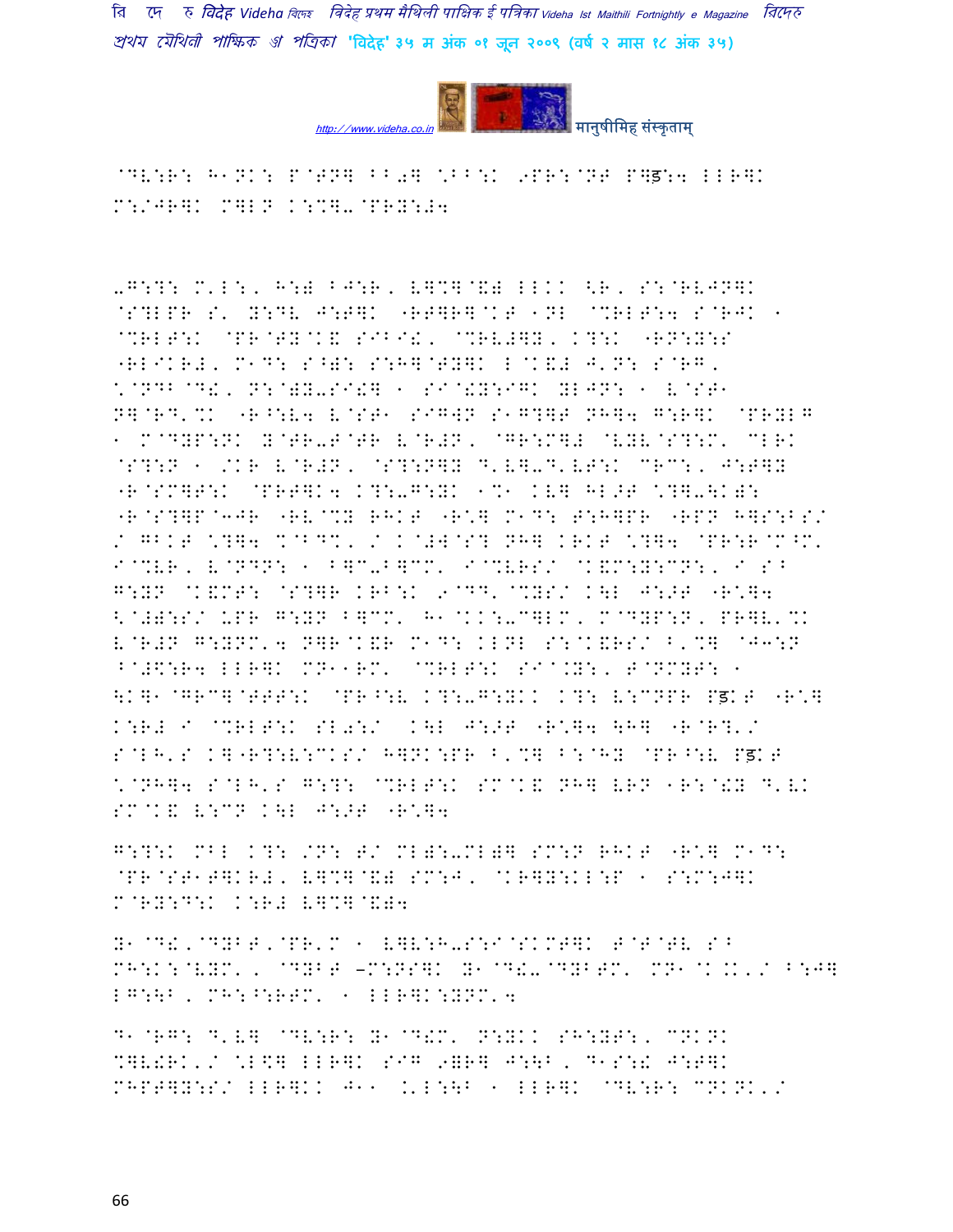

J11M' H:RB-CNKN @DV:R: @PRT]V:D-GHN: G1R]Y: D:/VPR, CONCORS "PROVIDED" PARL PARENT CHEFFERD "CONCRET FOREST" FOR DEREST JABA LERIK MARAKA MENGELIKAN PARA TANG MENGERA K\L J\B:K 9PR:@NTL P@TN] @DV:R: B10:\B4

LLRING "RUTH:RVT:RV":

@KRL!-@PR'M D1NBM' G:R] 9@NM1@KT S:I@SKMT]K K:@VY TR4 MARA (MERCOVA4), ZMONO GOLFA ALEA DAGO (K.A) AI (ANEA) WHERE IN SECTION

%]V-%@KT]K PBJ:, MH:K:@VYK P:@TRK N:M 1 1N T@TVK @GRH# J' LLR]K MN11R G:YKK 9D:R 1 SH]@&#1 CR]@TRK'/ D'.BKT "R\*]4 @PR@ST1T] @K&MT: 1 @J3:N @K&'@TR H]NK:  $R$  . RN  $R$  and  $R$  is the state of  $R$  and  $R$  and  $R$  and  $R$  and  $R$  and  $R$  and  $R$  and  $R$  and  $R$  and  $R$  . Rn  $R$  and  $R$  and  $R$  and  $R$  and  $R$  and  $R$  and  $R$  and  $R$  and  $R$  and  $R$  and  $R$  and  $R$  and  $R$  and

LLERING MANNER () (PEEMICHI) () (BRONDING ALARY (), VANY LINGAS (PAEL) (BLNM')SI@.Y: NH] K'R BR:BR, LLR]KK P:@TR "RVT:R] **T: VI REMAN PRODUCT PRODUCT** 

ES SETA: LA VIESE, PSIL: VEA VEE VE SISTEAR (VIEW PARPL)  $\sim$  SIMPLE DECIMBER 2003 (2003) DM: T:PB@RVK, MH:K:@VYK "RIGHT" DM: T:PB@RVK, MH: T:PB@RVK, MH: T:PB@RVK, MH: RS, \*ID,G1#, RLIK:R,S@RGK @ PRO \$PORT !: NORTH !: \$PORT # CHORD MB@LY,SI@SKMT\_PROMOVIALE@R#T:, SMJN-@K&MT:, SMJN-@K&MT:, SMJN-@K&MT:(G:YKK)40000000000000000000000000000000000

LLKG:?:-N:CK 6]@L\$V@RK-K@?YM' BDLN:> (J'N: G:R]),  $R$ "R@K&@MY, "RPN:K'/ /H] SM:JM' R.]TH1 9@DD'@%YPR @!Y:N, V:@KY %@BD RCN:M' KLNL PR]V@RTN NH] HL\B:K  $\cdots$ 

B:JAB: MARIA GEORGE "REGION" (STRINGS) "REGION "REGION"

TRIRGIN I "PNOT" IR O EN 19 19 PACHNER ET "ESPACIED" ENE 19 1 CONSET SM@R?N4

-9!R:-P/V:RK H:?]-K@JJL G]R]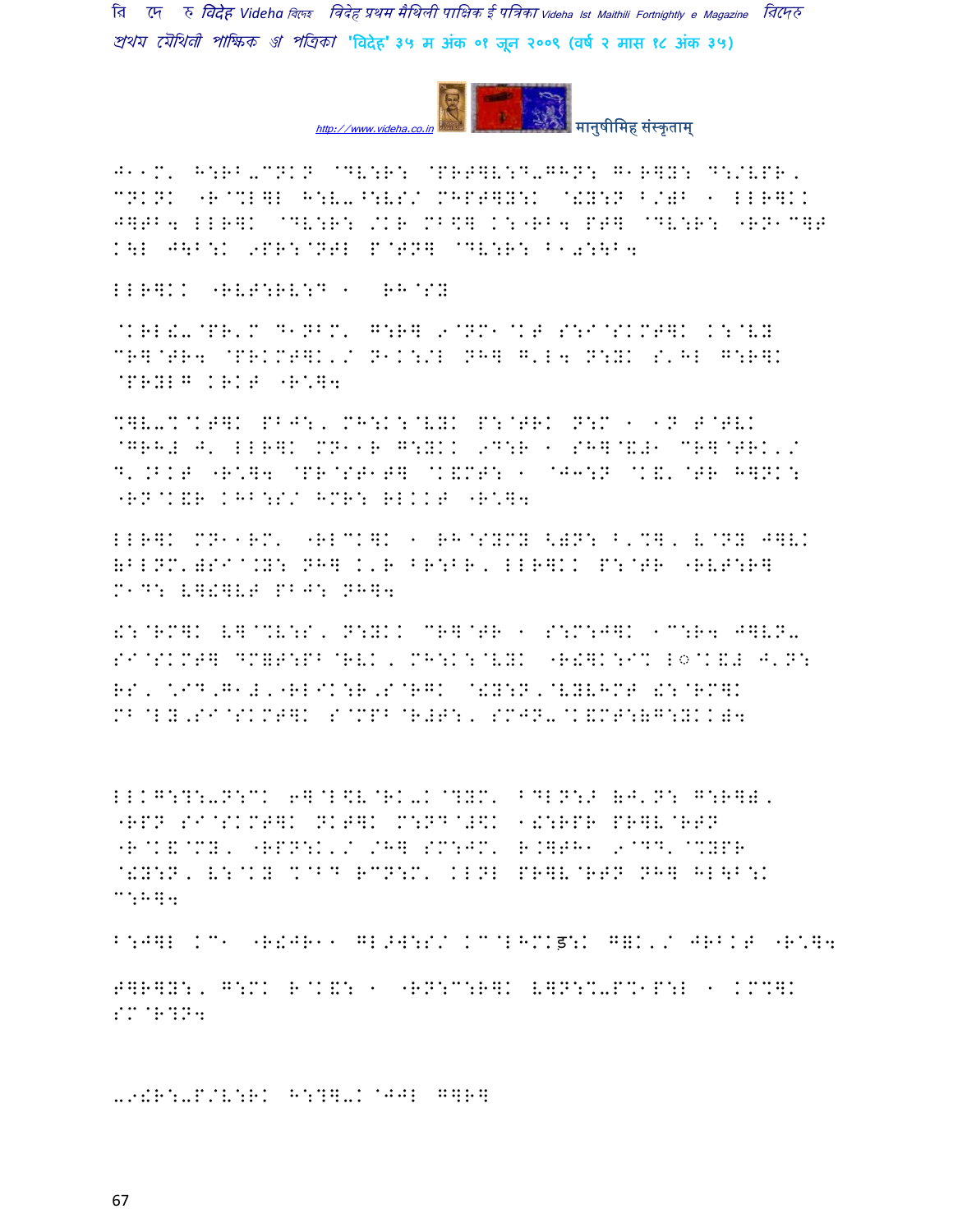

LIBRIC CERT KIST

-S'N:PT] BRB:K <Lड़: BR\*'B:

 $L$ P:J $H$ H: (2018)

MANN LERE MANN MHR: M. K. PA E WA AH ERL PLYN  $\cdot \vdots \cdot \vdots \cdot \cdot$ 

LLR]KK M]@TR BIW: CM:R, V:RB PHR'D:R (P:SV:N), R:JL !LB], LLR]KK \*L) ^:> S:/VR4

SLHYSK KRYGHYSK KYEMING BYGG HAR Y BGK FYNG BYWYN V@NYJ]V @DV:R: SLH'SK SH:YT:, 1.') 1 BL]4 S@LH'"RK PBJ: @S?LPR M:)]K <Lड़: R:.L J:>T "R\*] M1D: LLR]K:YNM'  $19.44$ 

 $\bullet$ 

RR MISL SAID. LORIK GaTHaK NIK aa NOOTaN VISHLESHaN

REPLACEMENT OF SPRING

2

USHa YaDaV SaID...

N]K J'K:/ 1 %L!PB@R# L'.4 LLR]K G:?:K L'.N L'L GJ', WARDER STRIKE

REPLYNG AT 12:20 PM AT 12:20 PM

 $\ddot{\phantom{0}}$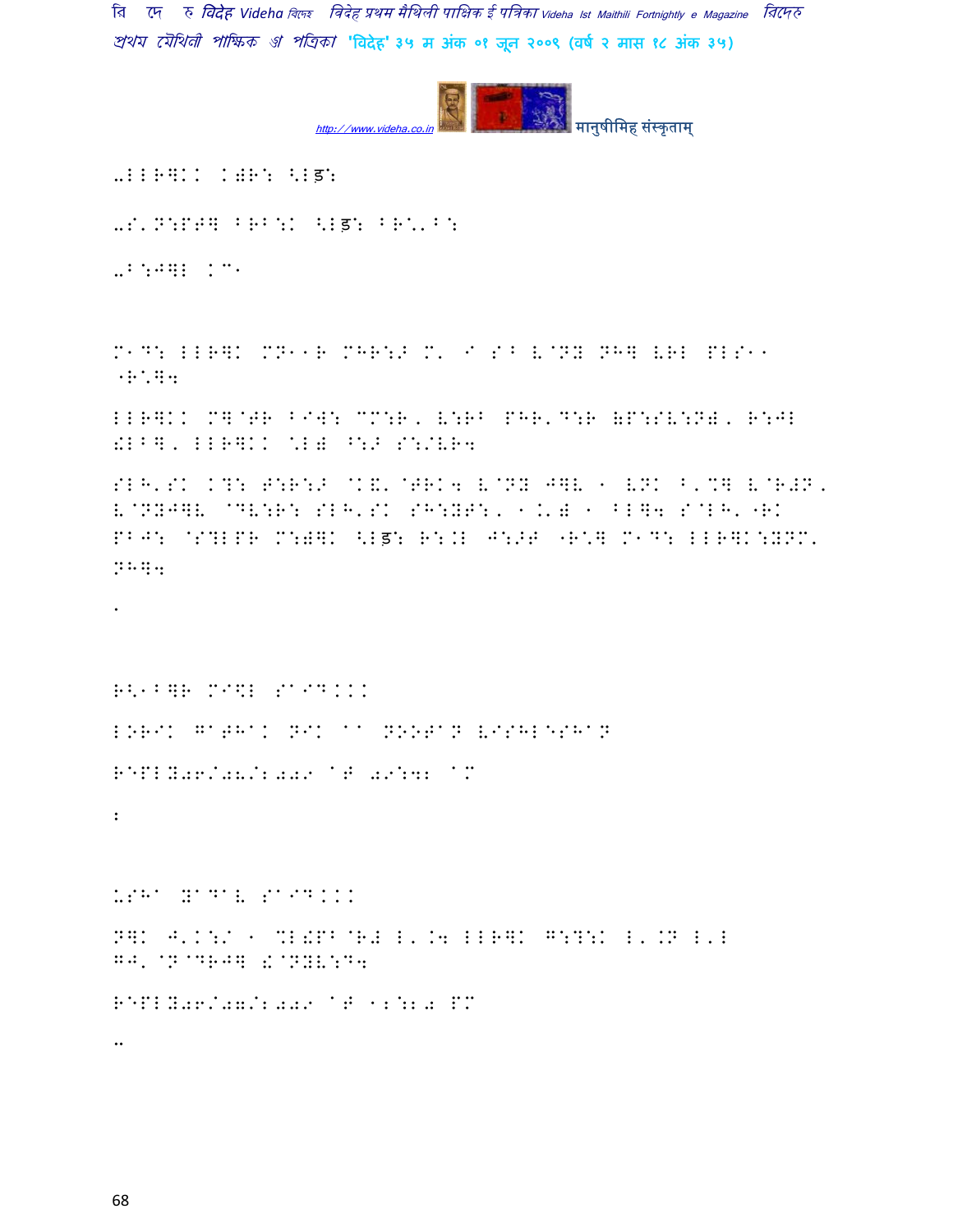

R:H1L MELIN SAID. SUBHaSH JI KE ESTIMaTE NIK KELaHU, GaHIR aDHYaYaN KER PaRINaM ETEK NIK SaMIKSHa, CHHICHLa KNOWLEDGE SE TE PaNIPaT aa BaBaR MaDHYa YUDH MaCHaT MaTRa REPLY CONSTRUCTS AT 09:59:00  $\dddot{\bullet}$ 

JED OR NE REAR SOME STYPE IN BaHUT RaS IDEOLISM CLEaR BHEL, SUBHASH JIK SAMIKSHA LEL DHANYAVAD REPLY OF 2009 AT 2010 PM

 $3.$   $P^{\text{new}}$ 

 $3.8.$   $+7.900$   $+8.9000$   $+7.9000$ 

.२. \$:.%I^1 K1M:R S]IH-DB ): KV]T: .३.B=]K: S=]K \*H L'N BL:-GJ'@N@DR W:K1R ३.४. E.RE. IN 2007 AND 200 REPORT (ESSEED) ENTRE .५. ST]% C@N@DR 0:-S]IGRH:RK 6BL

**3.6. JHEST HIS SHEET SINGLE WITH WELL STATE** 

69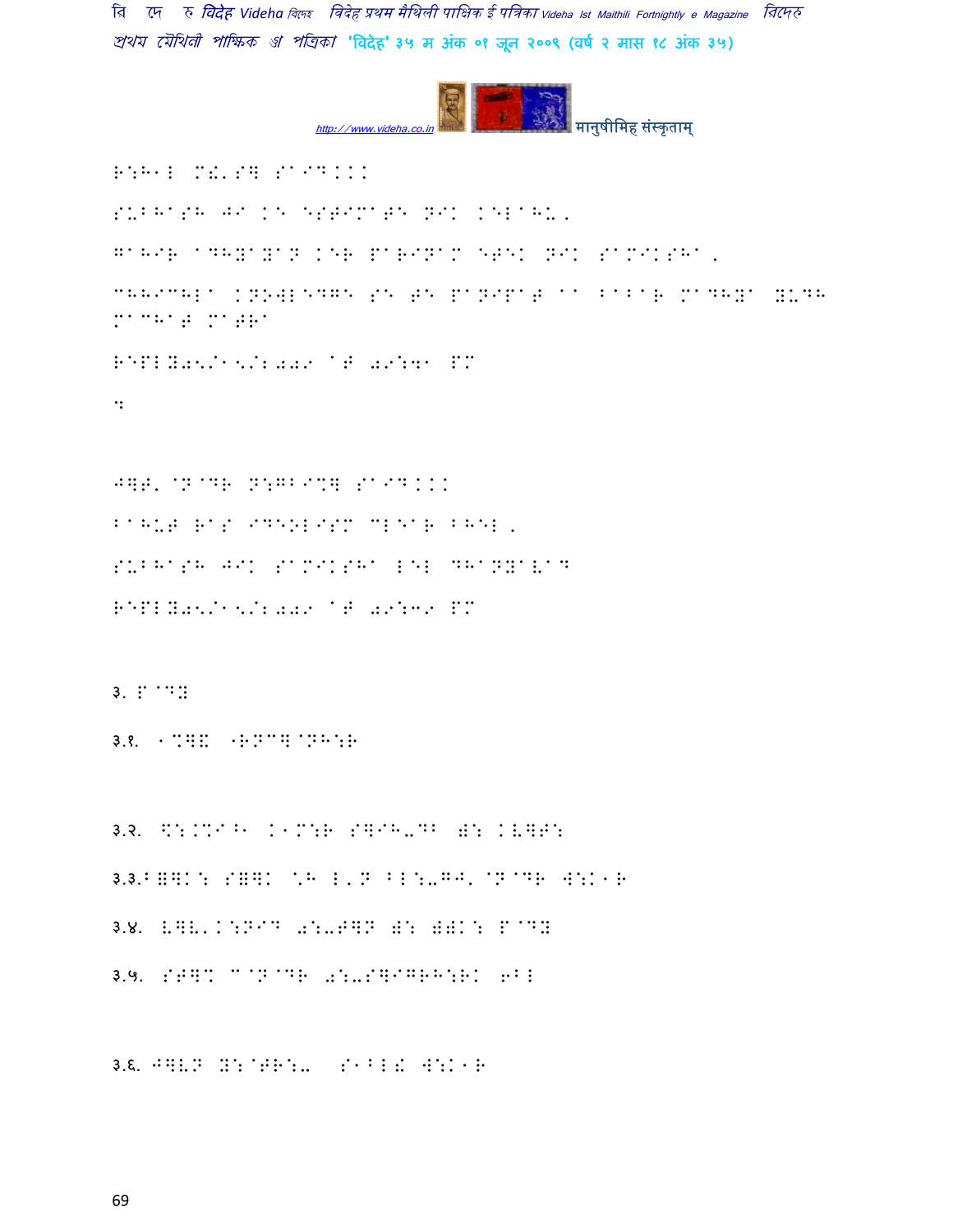

३.७.HMR MHR. ROMANICH CHOCK

३.८. @JYLT]-):>M M%]N

1%]& "RNC]@NH:R

 $\ldots$   $\qquad \qquad$ 

RCN: KELL BIG EMPI KEN: KAN DE SI ELE JB)L R SRDR "ROGNE" (ROGNE "ROGNE"

HM M1 M1 R:G-VELLENG MELTILETING RCN: KAT'K AN'Y ANG ANG KALIMANG ANG KATI

POWER TRANSPORTED TO A SERVICE OF THE

RCN: KELL BIG 1981 KBN: LANGIC 1.1

SMT M:NB HM K:T K:T KING TRANSPORT PORTUGAL RCN: KT'K )K: LGTK P)N: K]NB:K L'L

70

 $\ldots$ ;  $\sqrt{2}$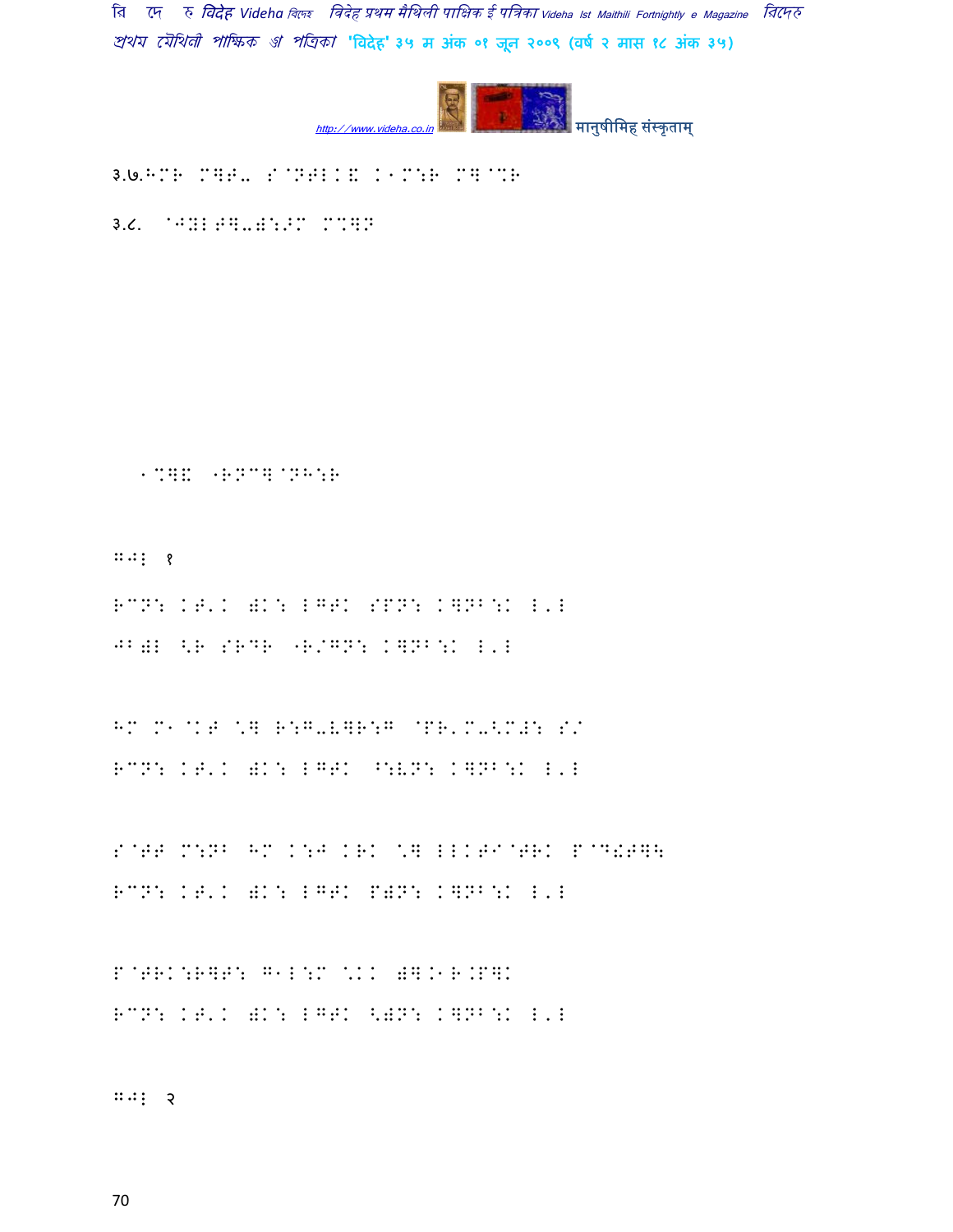

S) K JAN SI JAN SI JAN SI JAN SI RANCI RANCI RANCI DA KUNA DI RANCI DA KUNA DI RANCI DA KUNA DI RANCI DA KUNA B:JOHN OF THE SAME OF SAME REPORTS

B'S] )L>Y:-):PR D'B N]K NH] ^:> SD].N "RNVRT NALEA HER HI HENHE SI B BILAN HELA SI

K'HN- K'HN- GORD MAN GAN MAN SAR MNI. BC BC J: JOHN SO HE SO HE SAN SAN SI BILI

KE PRIN HIJE NIK MEN BURG ENERGY PRESS AR KITK H/SH: H/ 1BQ CHEE S/ B F10BE HEEB NID

JH:/ KNH] G:\K ^]@NN B?:N TH:/ S1@NN- MS:N HLP CIPE COMP RIMAGE RINGE ROOM AND MEER ON C

 $\cdots$ ;  $\sqrt{3}$ 

Y?: \@NN] T?: /@NN] \@NN]-/@NN] T?KV C Y?: M:\ T?: B:P M1@NN:-M1@NN] T?KV C

BLB HMR KRYG GRIR GANZ AND BALL NA YO: TO RETEASE TO RECOVER THE PAIR

71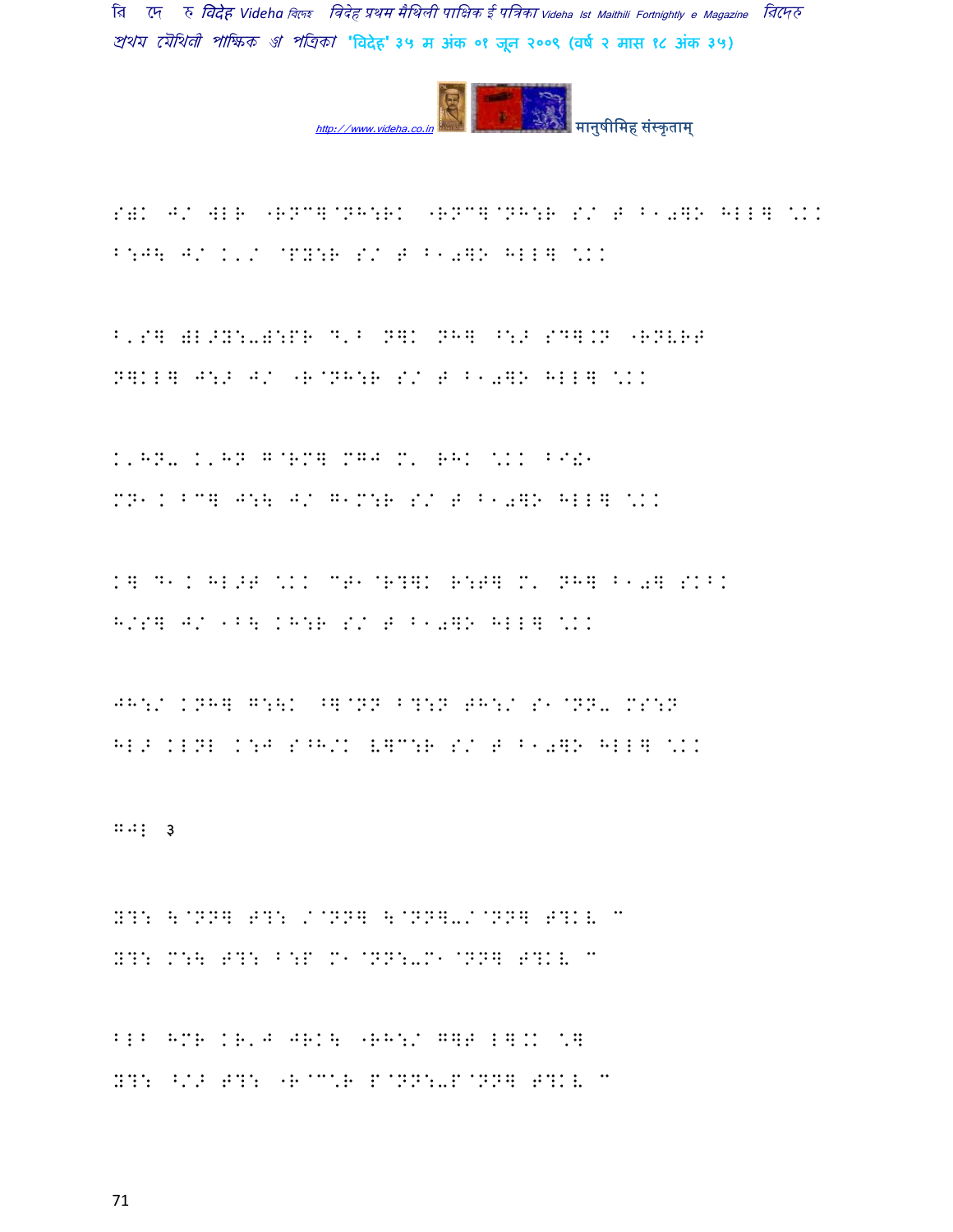

B. DE. HE HE HEAMAN PLTE CIPS CIN AR WIS TO MIS FIN POUR POSTERO OUT FILE T

D'ALLE D'ARRIEN RESTAULT DU L'AUTE DE PORT EMP WIT: MUSIC TO A CONSIDER THE CONNECTION OF A SAME CONNECTION OF THE CONNECTION OF THE CONNECTION OF THE CONNECTION OF THE CONNECTION OF THE CONNECTION OF THE CONNECTION OF THE CONNECTION OF THE CONNECTION OF THE CONNECTION

B: DER B: DER HE: PR MAGES = BRIDGE Y: SM!}<br>Y: SM!}N B@NN:-B@NN:-B@NN:-B@NN:-B@NN:-B@NN:-B@NN:-B@NN:-B@NN:-B@NN:-B@NN:-B@NN:-B@NN:-B@NN:-B@NN:-B@NN:-B@NN:<br>SM:-B@NN:-B@NN:-B@NN:-B@NN:-B@NN:-B@NN:-B@NN:-B@NN:-B@NN:-B@NN:-B@NN:-B@NN:-B@NN:-B@NN:-B@NN:-B@NN:-B@N

KARBHK HR HAR SON SA KY Y: T: MARN: MARN: MARN: MARN: MARN: MARN: MARN: MARN: MARN: MARN: MARN: MARN: MARN: MARN: MARN: MARN: MARN: MA

BCL' RHEARS ARDEN CHAR HAE MAN ON SOME CO WIT: SINT SURFACE AND CUPUR SURFACE

 $::::$   $&$ MLN P\$K◌\ K'/ "RNC]NH:R SN STEED IN HE WAS STILLED AT

J' NHE KONSING BIS BOARD BOARD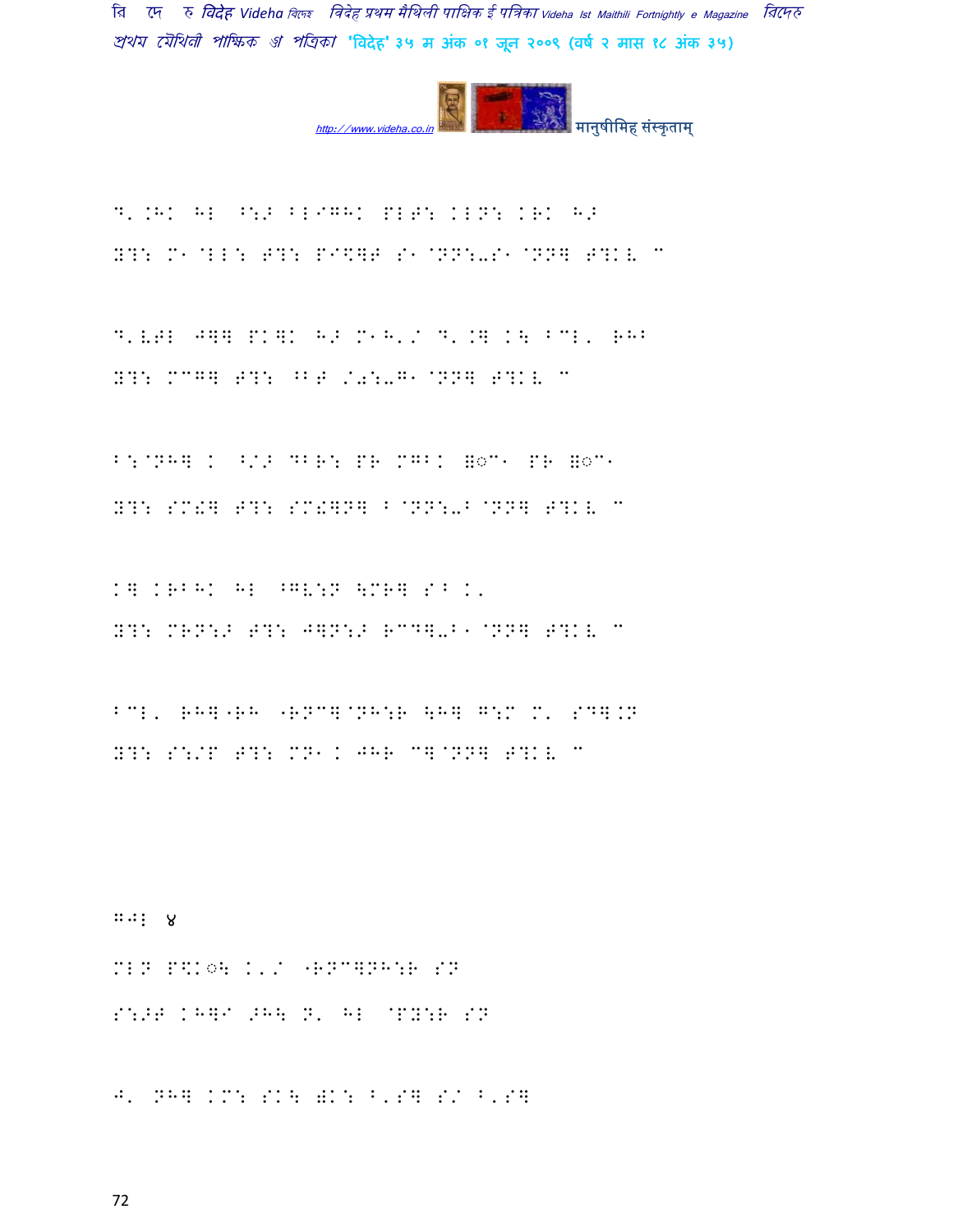$\ddot{\cdot}$ USHa YaDaV SaID... 1%]&J]K K]\*1 D]NM' M:RT' R:S 6KN BN\BL: \*@NH]4 REPLYNG AT 12:23 PM AT 12:23 PM AT 12:23 PM AT 12:23 PM AT 12:23 PM AT 12:23 PM AT 12:23 PM AT 12:23 PM AT 12:  $\ddot{\phantom{2}}$ 

RR MI\$R MI\$L SAID. PORRIGHER WALLET COOL HER POPE RCN: KAT'K AN'K AN'K AN'K AN'K LANG ANG KATALOG ANG KATALOG ANG KATALOG ANG KATALOG ANG KATALOG ANG KATAlog An dhanya Chungara Chenya Chenya PaTRaKaRITa KE DEKHaR KaRBaK LEL DHaNYaVaD REPLY 08:50 and 09:50 and 09:50 and 09:50 and 09:50 and 09:50 and 09:50 and 09:50 and 09:50 and 09:50 and 09:5

KAN DER GRAMMEN SERTEN SIN CLRK M1/H LGK\ PHR'D:R SN ("RG)" REPORT ("RICH" POST ("RICH" )

SMY KH:/ CHE/ .R:P / LECH KOMIN 1/10 KOMIN 1/1 KOMIN 1/1 KR 1994 E SON

HID /KR' BANDE MID BLIDE FR



िव दिन दि**विदेह Videha** बिलर विदेह प्रथम मैथिली पाक्षिक ई पत्रिका Videha Ist Maithili Fortnightly e Magazine विCFE õथम मैिथली पािक्षक ई पिñका **'**िवदेह**'** ३५ म अंक ०१ जून २००९ (वष र् २ मास १८ अंक ३५)

 $\ddot{\phantom{1}}$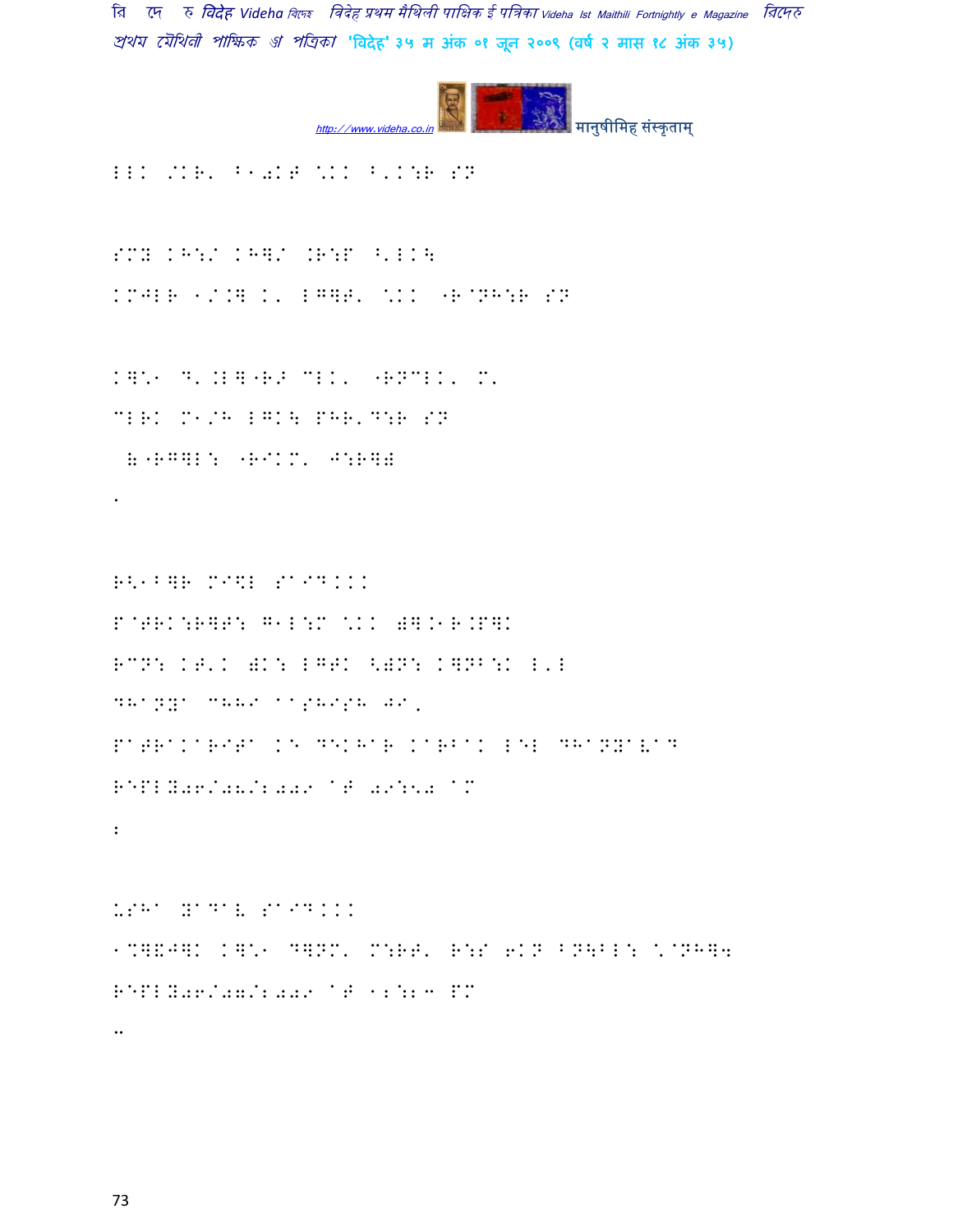

MNLJ.SD:Y SaID... JHUMA DELAHU BHAYA RREPLACEMENT OF STREET

 $\dddot{\bullet}$ 

VIVEKaNaND JHa SaID...

 $\langle T_1, T_2, T_3 \rangle$ 

 $\mathbb{R}^3$ din Khab  $\mathbb{R}^3$  (see Fig. ).

MJ: 1B] G'L

ে নেয়ে র**ৌ..**..রৌ.. 2নে: ১৭৪ নেয়ে ৪ ৭১৫৪১ দ**ৌ**: ৪ %

**RAPE II** 

\$:.%I^1 K1M:R S]IH

J@NM : 18 "R@PR]L 1965 SHRS: J]L:K MH]&] @PR.I\$K  $\pm$  Recent R  $\pm$  1R  $\pm$  and  $\pm$  and  $\pm$  and  $\pm$  and  $\pm$  and  $\pm$  and  $\pm$  and  $\pm$ (MK?) THE HEROTH CONSTRUCTED IN A MARKET (POSSIBLE GAME) IN MARKET (PTP) (PTP) (PTP) FULLS: MS.LAU (SHER) ROMAN MEER MOSH O. (SHER) R. (UURSR) S.L. BET IN THE RESEARCH IN THE REPORT OF THE RESEARCH IN THE RESEARCH IN THE REPORT OF THE RESEARCH IN THE REPORT OF THE RESEARCH IN THE REPORT OF THE REPORT OF THE REPORT OF THE REPORT OF THE REPORT OF THE REPORT OF THE REPOR HOTE CONSTRUCT DO THE STOLE OF STATE REPORT OF THE RELEASE OF THE STATE OF THE SERVE V]&Y PR P]-\C.\$]. V@R& 2008, T]LK: M:/. ^:.V]@%VV]@DY:LY, ^:GLP1R, B]H:R S/4 MK?]L]K KTLK @PRT]@&W]T P@TR-P@TR]K: S^M' KV]T:, K?:, N]BI! 1D] SMY-SMY PR @PRK:%]T4 V@RTM:NM' %K@K&]K SL:HK:R (MK?]L]) R:@&@)R]Y "RN1V:D M]%N, K'@N@DR]Y ^:RT]Y \*\*: N, MKSBR-6 MYSS P. SIGNER MYSS PARTIES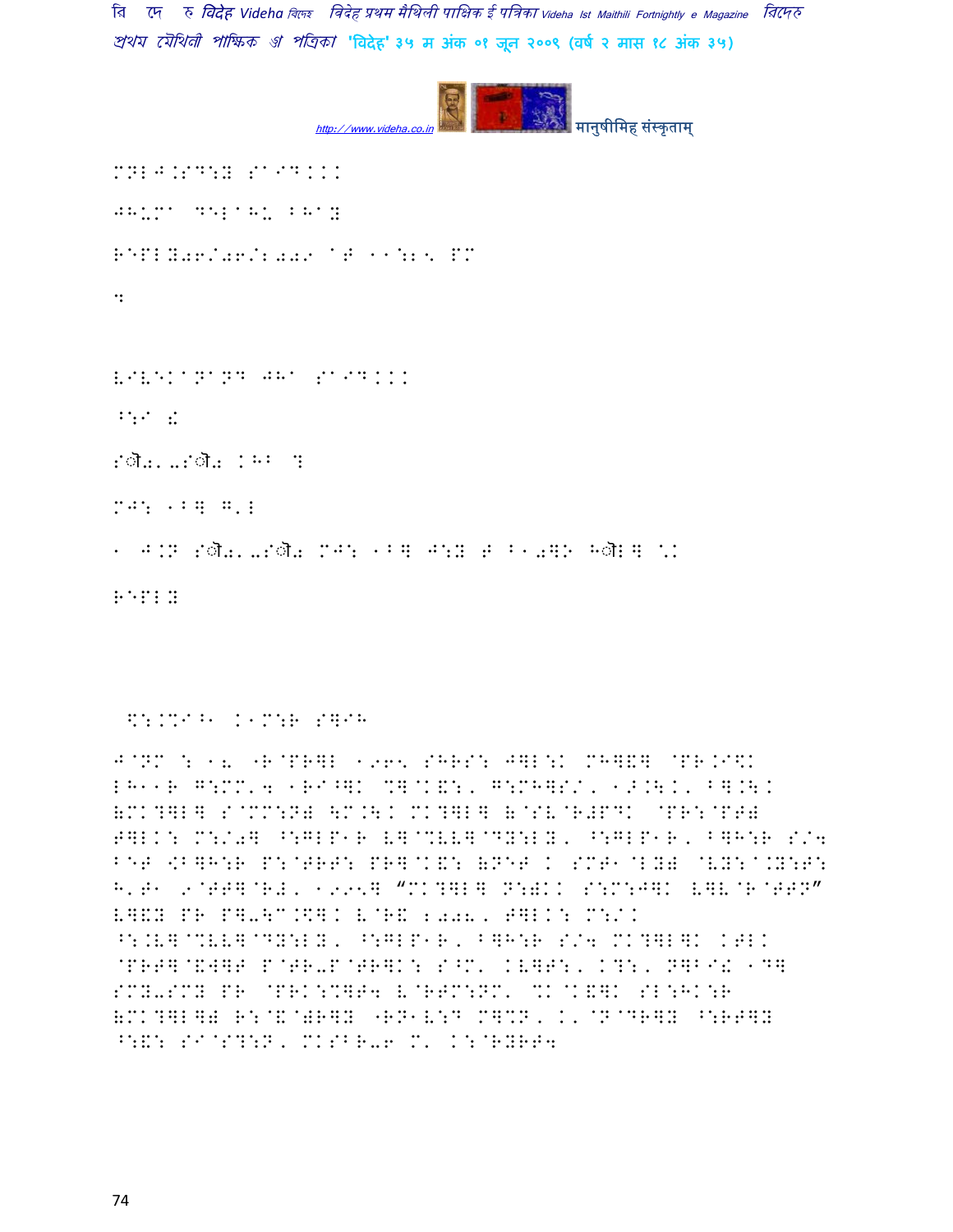

 $\ell$ .  $\cdots$   $\cdots$   $\cdots$ 

"RT; ?) \*L, ?) \*L, ?) \*L, ?) \*L, ?) \*L, ?) \*L, ?) \*L, ?) \*L, ?) \*L, ?) \*L, ? 1B / S@MH:R' C:HK \* K: W: H: # ? "REPRESSENT POPIS PERMIT REPORT PROPERTY / N]K-B'J:\, "R@LH], B]H] J' K]\*1 \*L "RPN: SMY KYR SYNCHR 1 1B' VL: K:@LH] K'R L'L @J3:N K'R S:GR \*L "RTH" H. 1.11 / @SMMT] ?]K  $\mathcal{H}_1$  ,  $\mathcal{H}_2$  ; ; ; / @S?]T] ?]K I V@RTM:N K'R B:T ?]K J/ MONTH 1 MARSHALL MATHEMATIC F/ Chief Willer Constants  $\mathcal{F}'$  SKK  $\mathcal{F}$  NH  $\mathcal{F}$ 

२. $\cdot$  :

K)] J:\T R:T] 6. B (1/F) 796.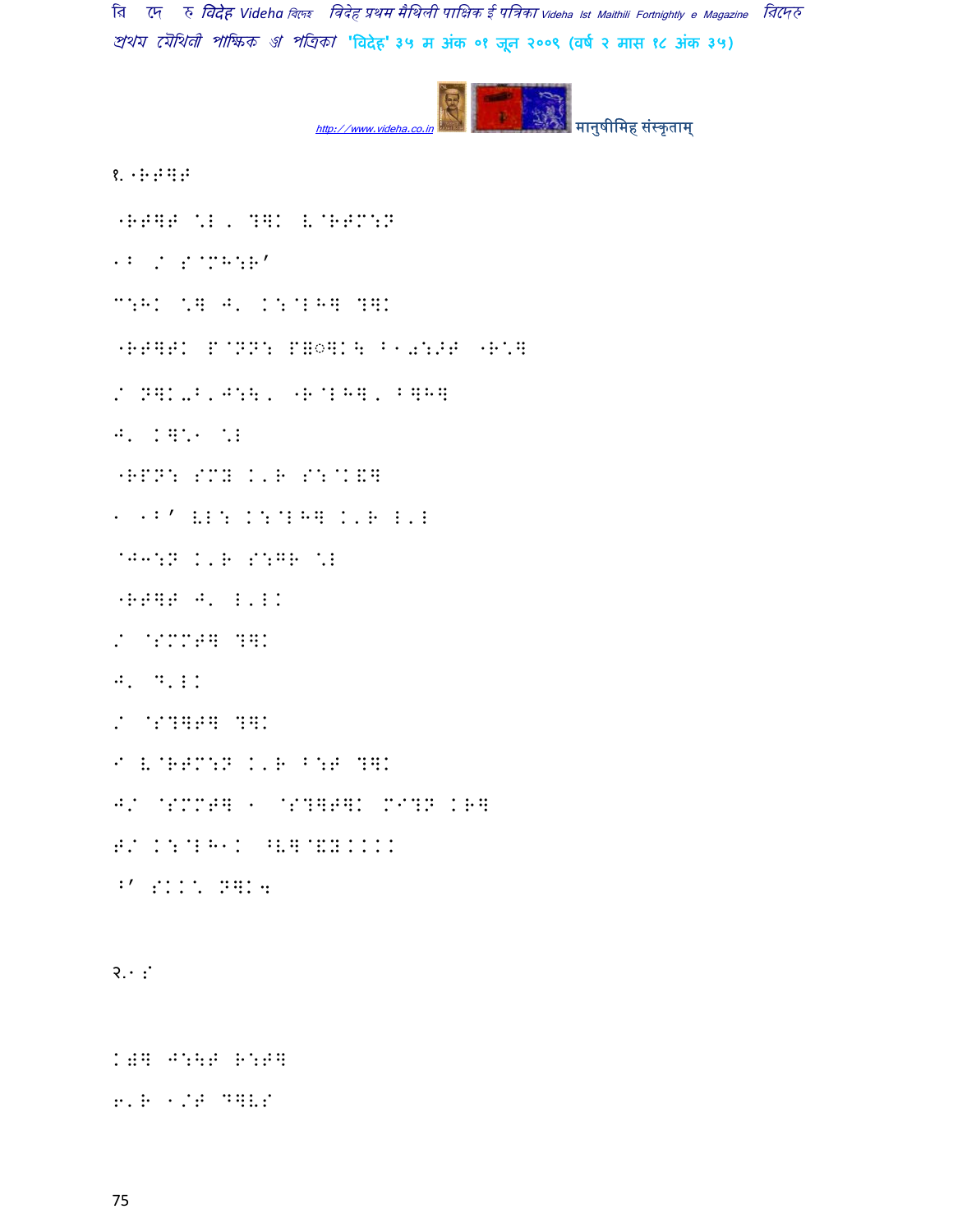

L' POR PHP TILL PILE \*] \.N V]V% ! \*] TM M' SMY V]&M M', OPGARDE PRI PROB ATEN ABLE T.  $V$  T. RHE AND (RING SIS)  $T$ . **THE TE TELLS TITHE** SIMPLE MINE MODEL \*] 1S M' 1B' VL: K:@LH] K'R S@TY, @SV@C\*@ND, K@RM6LD:Y] SMY CHARLES CONTROL  $\ddot{\phantom{1}}$ 

## $R = 1$  ,  $R = 1$  ,  $R = 1$  ,  $R = 1$  ,  $R = 1$  ,  $R = 1$  ,  $R = 1$ **6. B**  $\cdot$  DE THE D L' SIG REE TILE PILE \*] \.N V]V% ! SHAMBHU JIK KABU JIHA KU KARA NI KALI KATIFITA REPLYNCHAN STREET  $\ddot{\cdot}$

USHA YADAVI SAIDAY When the control of the control of the control of the control of the control of the control of the control of the control of the control of the control of the control of the control of the control of the control of the con REPLY 08:23 PM 2009 aT 12:23 PM 2009 aT 12:23 PM 2009 aT 12:23 PM 2009 aT 12:23 PM 2009 aT 12:23 PM 2009 aT 12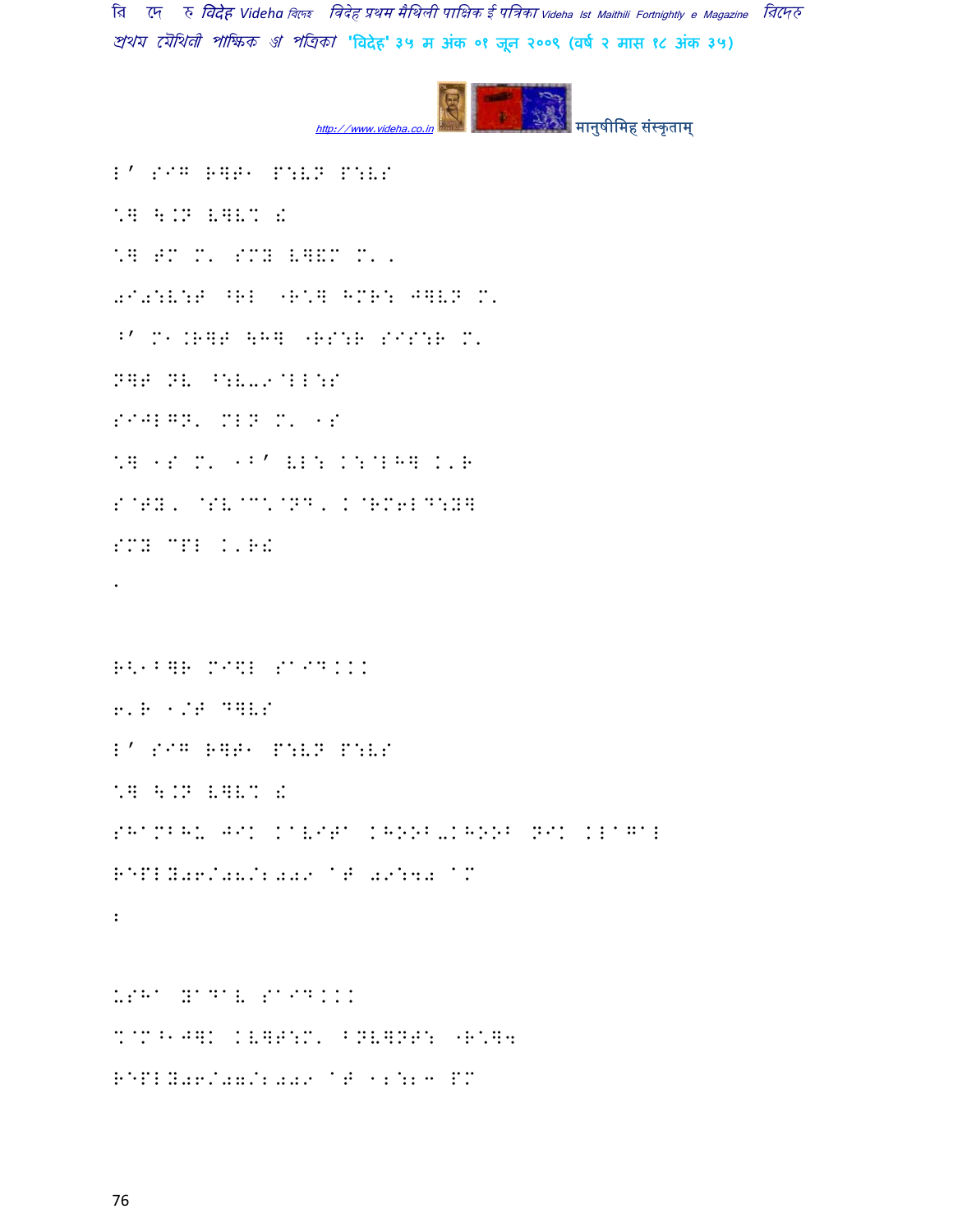

```
USHa YaDaV SaID... 
SHAMBHU SINGH JIK DUNOO KAWITA BAD NIK LAGAL
RPPE Barolards and CoP 11:50 PM
\dddot{\phantom{1}}THE SOUND STREET
SHAMBHU JI BAD NIK LAGAL AHANK KAWITA ATITU AHANK KAWITA AHANK KAWITA ATITU ATITU ATITU ATITU ATITU ATITU ATI
"REFUEL POSSES PHOUR PHILE "ROB
/ N]K-B'J:\, "R@LH], B]H] 
J' KATHA MAR
"RPN: SMY KIR SYSTER
1 189 KEER 1599 KEER ELE
@J3:N K'R S:GR *L 
"REPORT HAT IS LIST
/ @SMMT] ?]K 
\sigma_{\rm s} , \sigma_{\rm s} ; ; ;
aa DOSaR KaVITa aaS SEHO 
\ddotsc \ddotsc \ddotsc \ddotsc \ddotsc \ddotsc \ddotsc \ddotsc6'R 1/T D]VS 
L' SIG REPORTED RILE
*] \.N V]V% !
```
 $\ddot{\phantom{0}}$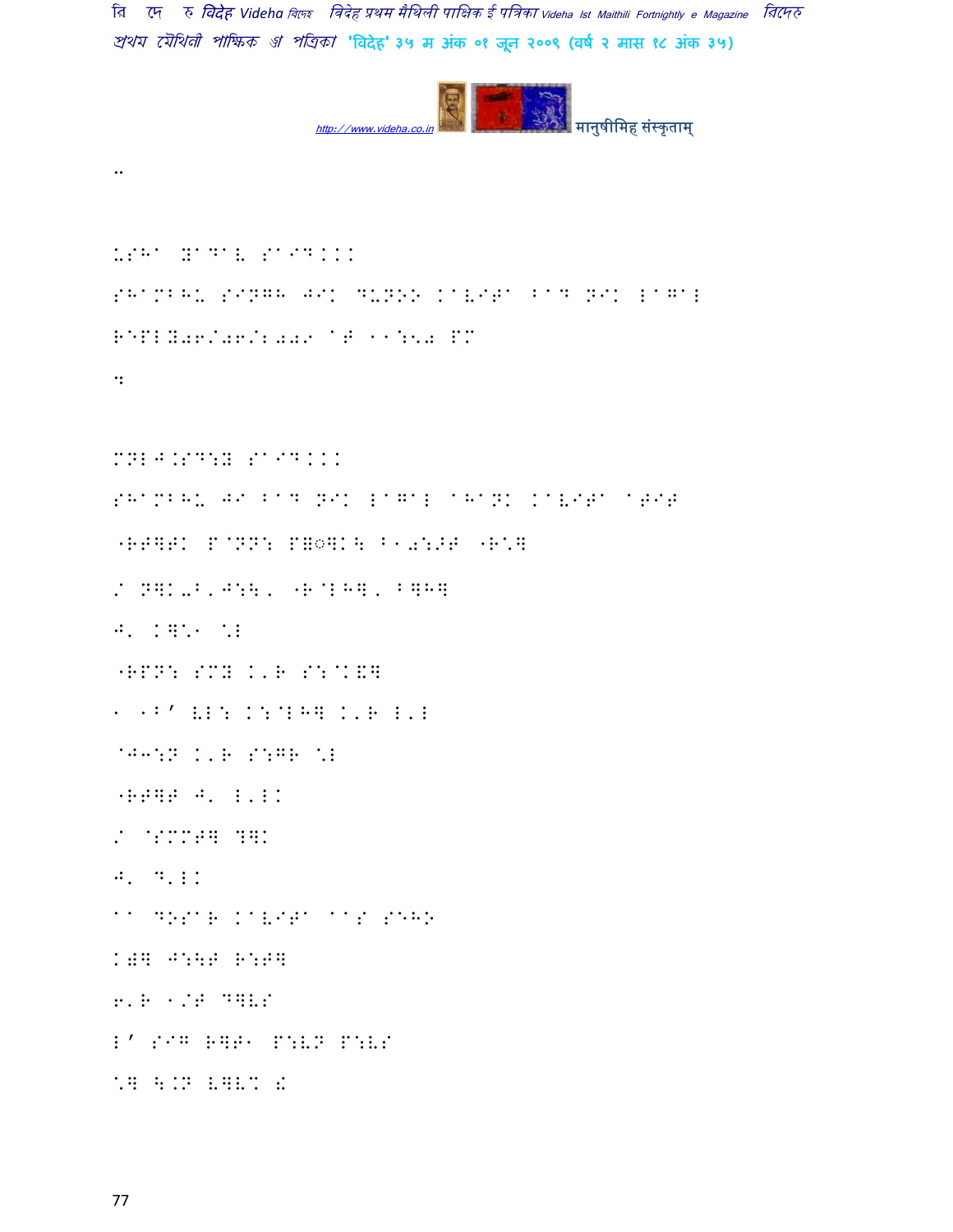

REPLY 06/2009 at 11:27 PM at 11:27 PM at 11:27 PM at 12:27 PM at 11:27 PM at 12:27 PM at 12:27 PM at 12:27 PM

GRAN TROTH GENER WAS TRIM 30 MN 1977 8808 POLARYMINI PAR LO FERENC 0I0:RP1R,J]L:-M!1BN],"V]D'H" I-P@TR]K: HEFTP://WEBELLARRAMICTS.CO.P.CO.IN/ ENTRYPY: UNA. USE @PREPERD.  $S$  . The contribution of the contribution of the contribution of the contribution of the contribution of the contribution of the contribution of the contribution of the contribution of the contribution of the contribution  $R$  . For the state of the small state of the second second second second second second second second second second second second second second second second second second second second second second second second second s (SH@SRB:=N]) ,३. P@DY-SI@GRH (SH@SR:@BD]K CCP=]PR), ४.K?:-G@LP (G@LP-G1@C\*),५.N:)K(SIK@R&#), ६.MH:K:@VY (@TV@3C:H@3C 1 "RS@3J:T] MN)

 1 ७.B:L-K]%LR S:H]@TY (B:L MI\$L]/ K]%LR JGT ) K1R1@K&'@TR@M "RIT@RMNK (.@#\$ १ S/ ७ ) N:MS/4 H]NKR K?:- SIA TREPRER TE BURK TOOL BOOK HERK EN NY SIA TEO DIRO, OK "SIBO TRONER" (SH@SRB:NIV:D ) (SH@SRB:N) (B) "PRI@H" N:MS/ID N:MS/20 ( SIA NEO DADU MORE MALE MARINHAMO DO HAL HAMMARIAHA, AH ANG AHAN AHAU AHU. MK?]L] %@BDKL% 1 P@3J]-@PRB@N!K S@MM]L]T RBP'/ L'.N- %L!-S@MP:DN 1 M]?]L:@K&RS/ D'VN:GR] L]@PY:ITR#4 "RITAGE I.E PARATE BIRDIK LAINIT. BIRDI ( MK?]L]^:&:M' "RIT@RJ:L 1 SIG#KK %@BD:VL]K V]K:S4MK?]L]S/ "RI@GR'J]M' K\K): K?:-KV]T:K "RN1V:D 1 K@NN=], T'L1G1, G1JR:T] 1 /\$]Y:S/ "RI@GR'J]K M:@!YMS/ KA: KEY (KOMINI): KARANG ON TAHA ANG SIKA-PANG PANG-ANG SIKOL BEL GGALENDRA GEORGIA

B=]K: S=]K \*H L'N BL:-GJ'@N@DR W:K1R

 $T:\mathbb{R}^n$ 

 $\ldots$  .  $\ldots$  .  $\ldots$  .  $\ldots$  .

J' BE REPORT OF BUILDING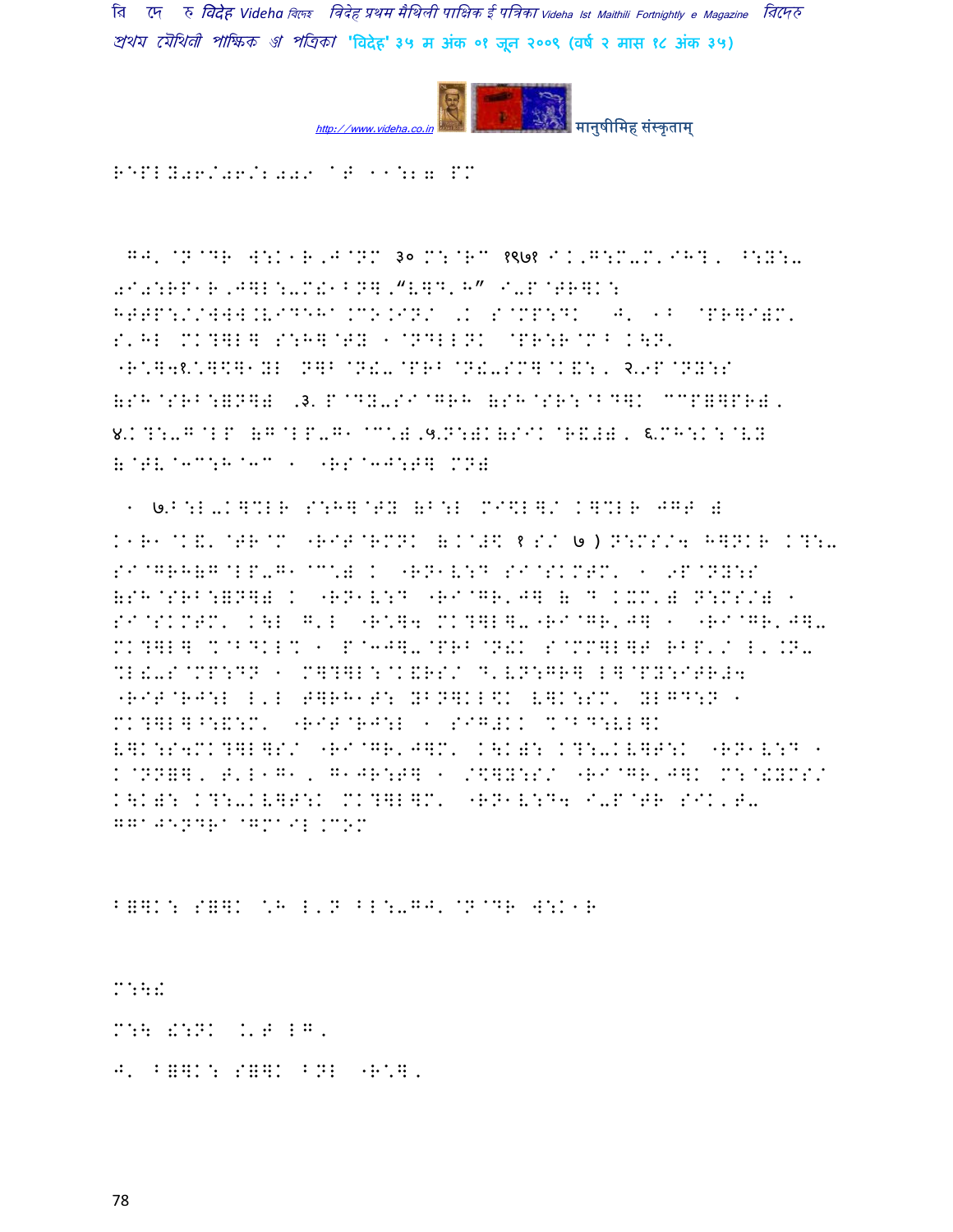

\*H L'NK, THE SERVES IS NOT THE SERVES IN

 $\mathcal{L}\oplus\mathcal{H}\rightarrow\mathcal{F}$  , KELI PAD ENE BYPI INB. SHIS SHI PHE BHA RIB, BHA FIRE, D'.LH1/ 1>, J.N B'CKT RH] HM C]ड़K4

 $\kappa$ : B $\kappa$  B $\kappa$  B $\kappa$  B $\kappa$  B $\kappa$  B $\kappa$  B $\kappa$  B $\kappa$ .LLB'LK K:RK %]S: 1  $k$  HPR  $k$  and  $k$  and  $k$  and  $k$  and  $k$  and  $k$ P:N] RH\ /H] B@CC:K MBHPR, SHIS: .1998, CRIE BE: 42-42-41 WIL K:R \.S].BL:S/ J' RH\ L:L RIGK4

 $T^*H^*H$ THE POWER ENDING LEADER J' B=]K: S=]K BNL "R\*], \*H L'NK, RIG-B]RIGK G:\$] S^K L'L, THE RESERVE IS TO A REPORT OF RESIDENT AND RESERVE IN THE RESERVE IS A REPORT OF RESIDENT AND RESERVE IN THE R

 $T:$  :  $\mathbb{C}$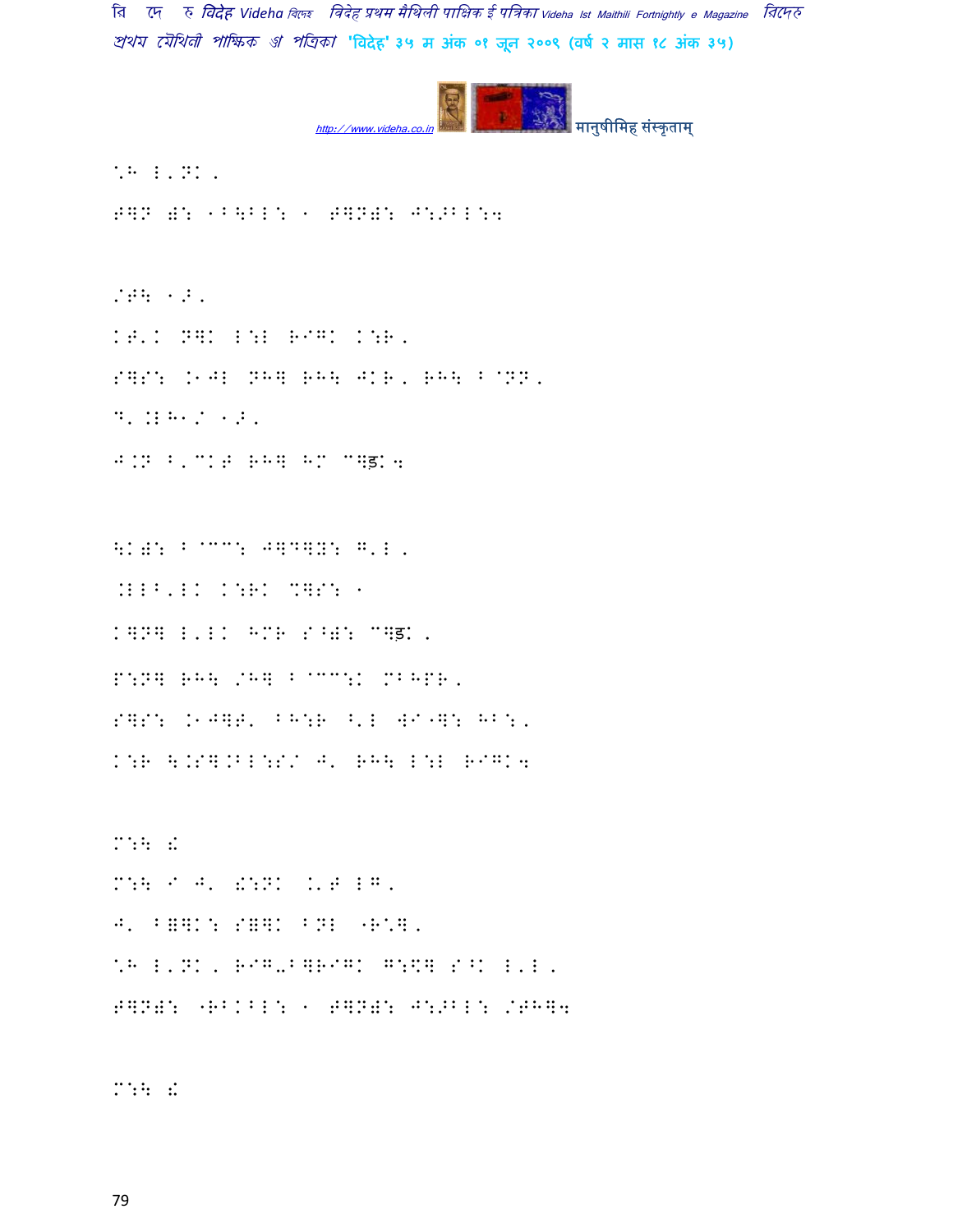

I THAT HE REAL SHOPS OF REAL SECTIONS OF REAL SECTIONS OF REAL SECTIONS OF REAL SECTIONS OF REAL SECTIONS OF R M1D: "RPN G:MK T/ S^ GL)' G'L:H, J:> G'L:H KM\B:K L'L, D]@LL] 1 PKIJ:B4

SHIT, THE SA  $p \cdot f \cdot f = \text{Hg}$ : C:R4

M1D: !:NK .'T LG, J' B=]K: S=]K BNL "R\*], P@KK:K, CAN I SHE SIDE STORES STORES STORES STORES /TH] D'.LH1/ I 1>4

 $T^*H^*H$ STREET TRANSPORTED TO A REPORT OF THE STREET ES BKIKK BAKK 6 BKIKK PK]Y:, C]@KKN-C1NM1N I S=]K, \*H ): L'NBL:, SASSES TO THE SASSES I CONTROL IN THE SASSES I CONTROL IN THE SASSES I CONTROL IN THE UPPER IN THE UPPER IN THE

 $T:\mathbb{R} \to \mathbb{R}$ J' PR1K:/ S:L K:K:K, R H H K:K:K:K:K:K:K:K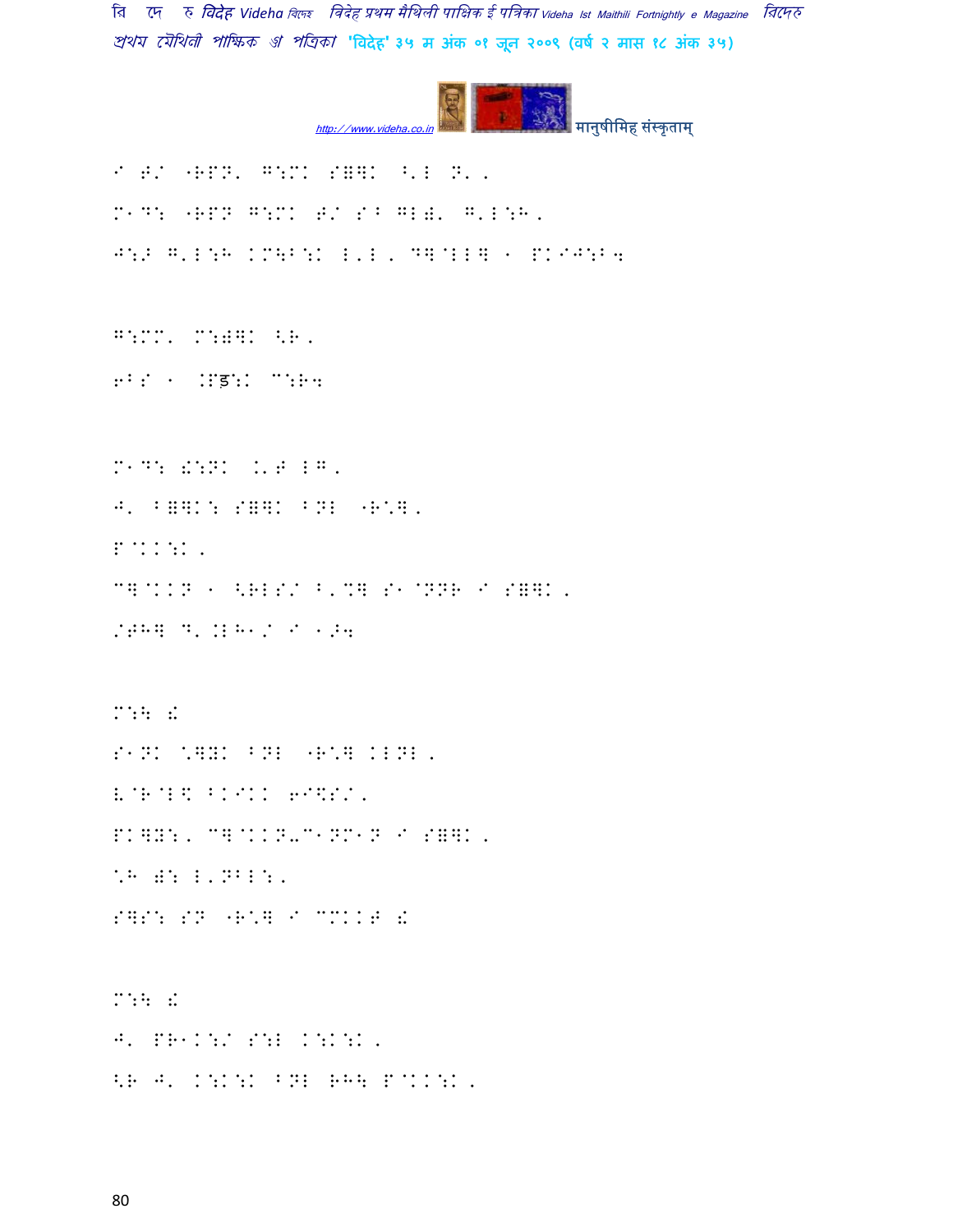

BH: BL: BL: J. (2001) 9827. (2009) 8.1 BRA. /HL KLNL SRK:R] 6@N\$S/ BNL RH\ !

KH:/ \*L CONVERT / \$PA /H]M' RH]TL LLK \*L \$R:>T,  $\ddotsc$  . See . This . .

D: TE HEAR VOILBE DIE BODDEN FORL , 1> T/ /H] K:RK %:N D'.LH1/,  $\ddot{v}$  ,  $\ddot{v}$  and  $\ddot{v}$  and  $\ddot{v}$  and  $\ddot{v}$  and  $\ddot{v}$  and  $\ddot{v}$  and  $\ddot{v}$  and  $\ddot{v}$  and  $\ddot{v}$  and  $\ddot{v}$  and  $\ddot{v}$  and  $\ddot{v}$  and  $\ddot{v}$  and  $\ddot{v}$  and  $\ddot{v}$  and  $\ddot{v}$  and  $\$  $R$  and the problem of the second second second second second second second second second second second second second second second second second second second second second second second second second second second second

 $T:\mathbb{R} \to \mathbb{R}$ I ROBERT BEFORE BEIT BLOKEN BLOKEN BLOKEN BLOKEN ART AND RELATIONSHIP IN A RELATIONSHIP IN A RELATIONSHIP IN A \H] N]KH: 6@N\$S/ <R NH] BNKT \*KK K] ?

.'N:> ^LJN 1 RLJG:R J' DKTKK I N]KH: 6@N\$ T/ , T/ K]\K LLK Pड़:>T D]@LL] 1 PKIJ:B ,  $K$   $\mathbb{R}$  ,  $K$   $\mathbb{R}$  ,  $K$   $\mathbb{R}$  ,  $K$   $\mathbb{R}$  ,  $K$   $\mathbb{R}$  ,  $K$   $\mathbb{R}$  ,  $K$   $\mathbb{R}$  ,  $K$   $\mathbb{R}$  ,  $K$   $\mathbb{R}$  ,  $K$   $\mathbb{R}$  ,  $K$   $\mathbb{R}$  ,  $K$   $\mathbb{R}$  ,  $K$   $\mathbb{R}$  ,  $K$   $\mathbb{R}$  ,  $K$   $\mathbb{R}$ KARL GRAP HE SERVER HIS ELE (BETIC STRING TO THE RIGHT REFERENCE REFER

81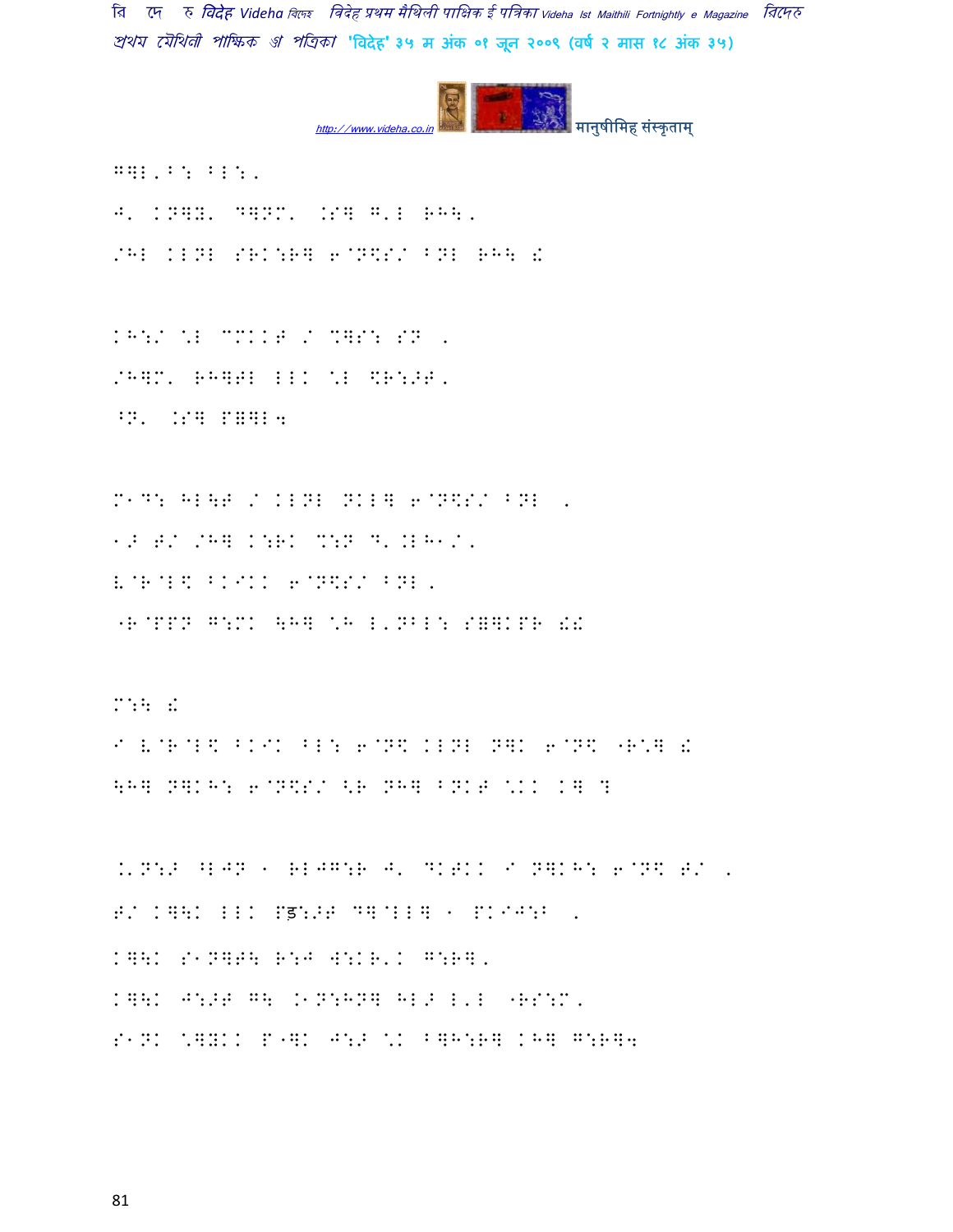

 $T:$   $\vdots$   $\vdots$ 

\H] V@R@L\$ BKIK BL: N]KH: 6@N\$S/,

J', BND HARI (HPN GYN) AR 1/GR.

T/ / ?LRB'K RH]TKK G]L'B: BL: P@KK:K KLW: SN !

/ T/ RH]TKK /HN' S1@NNR S]S: SN C]@KKN, \*H L'NK !:NK .'TK K:T BL: \H] S=]K SN 4

1 J' RLJG:RL /H] 6@N\$ S/ ^')]TKK, F/ LLCE ST RHATCHET, . R HIT AN IN AN INTERFERING TANTANG BAGAIL (BPD) MITTL G

1 T.N J' D'.B: JLG RH]TKK %:N "RPN G:MK !

1 D'.B: JLG RHE RHE SE D'E SON BLI SE SE SE SE DE SON BLE E

HTHE SON SHOWER RHWAR H. LOCATER, /HN' V@S@TR, JA:AS /AB L:L K:RM' BKSL B COOK: RAH E

 $T:\mathbb{R}^n$ 

HTP: F/ LAGE RHINGS,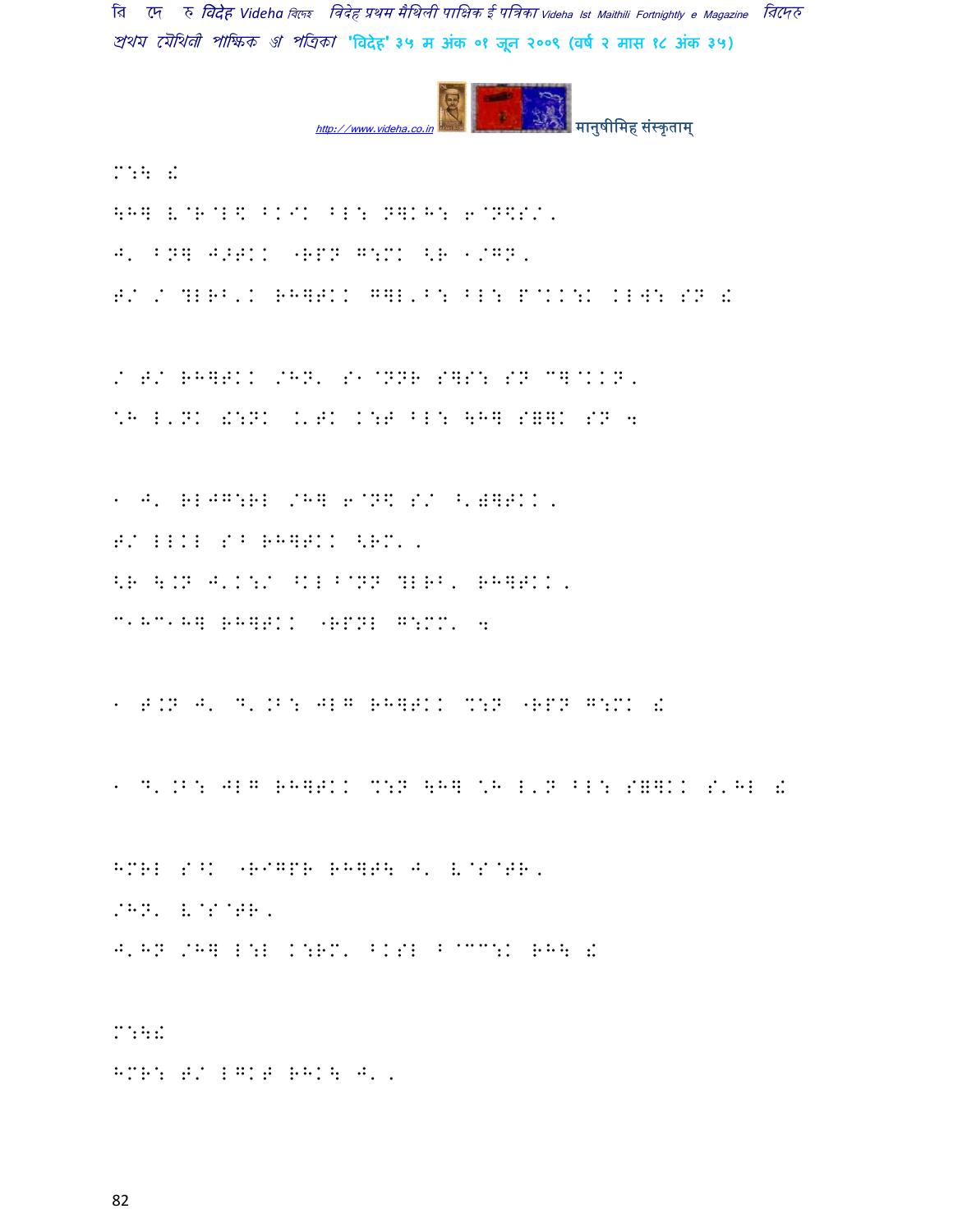

HMR G:MAR SERI /H] L:L PRD'%]K /H] L:L K:RS/ B'%] "R\*] LG 4

D1NB ): LGK\ B]D'%] SN 4

 $\vdots$   $\vdots$   $\vdots$   $\vdots$   $\vdots$   $\vdots$ J' /H] L:L K:RK HB: S'HL "RPN HB: NH], LAME WORK ZOHEN FOOTABLANDENS TERNIEL HERBY. \*1T: G'L HL"R\ HMR @SP@R%S/4

"RPN G:M "RPN G:M "RPN G:M "RPN G:M "RPN G:M "RPN G:M "RPN G:M "RPN G:M "RPN G:M "RPN G:M "RPN G:M "RPN G:M "R<br>"RPN G:M "RPN G:M "RPN G:M "RPN G:M "RPN G:M "RPN G:M "RPN G:M "RPN G:M "RPN G:M "RPN G:M "RPN G:M "RPN G:M "R

- $1 / (1 + 1.7 + 1.7)$  and  $1.7 + 1.7$  and  $1.7 + 1.7$ .
- 1 HMR: S\* (H FAR /HB MYBR),

I S=]K "R@PPN G:MK RH]TL L:GK\ 6XR'NR4

 $T:\mathbb{R}\to\mathbb{R}$ 

So DHI BK\$1, 200

D'.KT RHKT \*I HM %:N \*RTH #10. NH SEEK, J', "HIT IN BLI FER E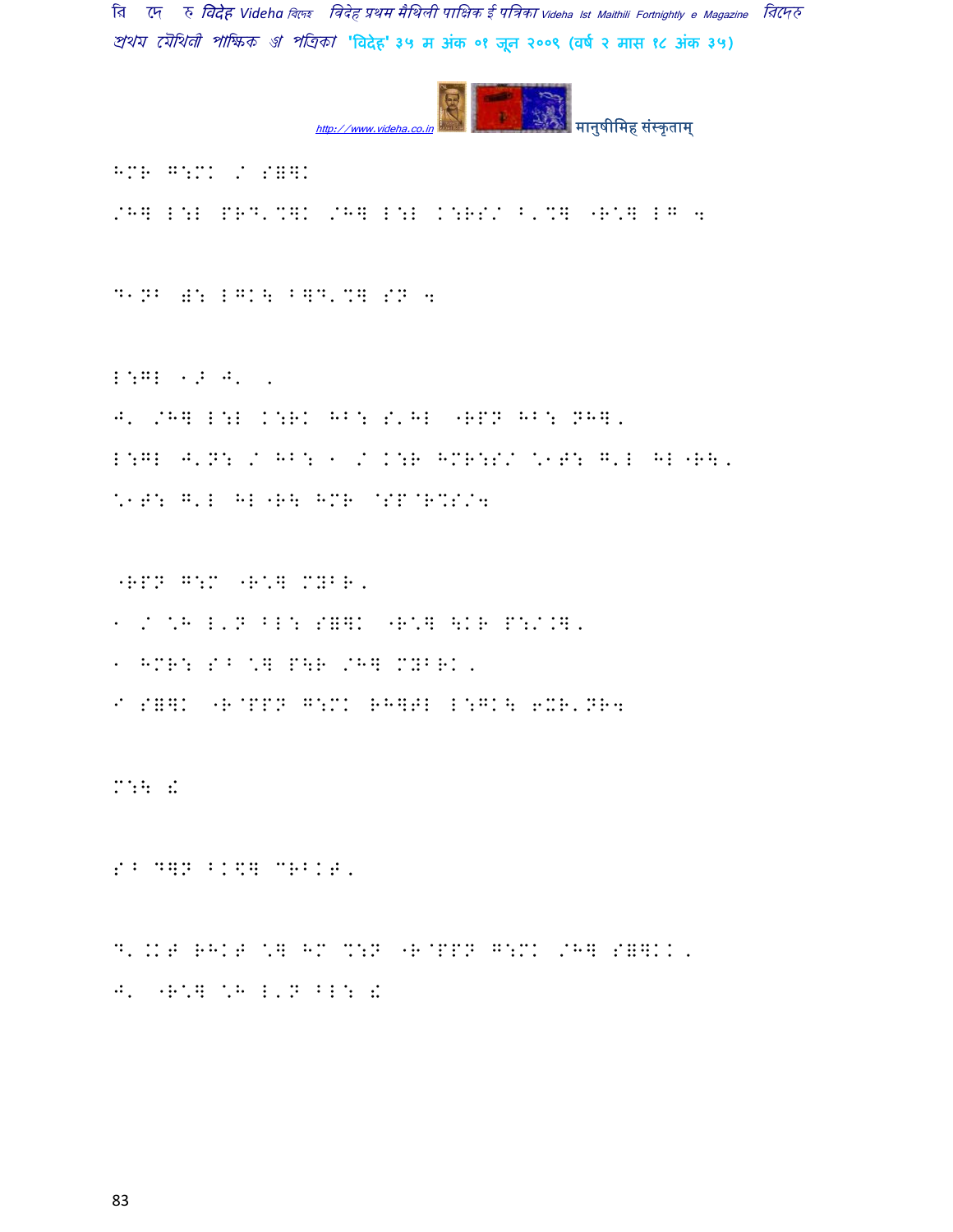

```
RR MISL SAID.
BaRKa Lane BaLa Sarak Sarak Sarak Sarak Sarak Sarak Sarak Sa
PaaOT, PaTa NaHI 
REPRESENTATION AT 09:39 aM
\ddot{\cdot}USHa YaDaV SaID... 
S:MY]K KV]T:, !RGR, BH1T R:S *@DN !:R#:K'/ TLRKT4 
REPLY 08:24 PM 2009 AT 12:24 PM 2009 AT 12:24 PM 2009 AT 12:24 PM 2009 AT 12:24 PM 2009
\ddotscMANUSCRIPTS
CHHaH LEN BaLa SaRaK DEKHaR KaY DELaK DEVELOPMENT KE 
REPLY06/06/2009 aT 11:29 PM 
\dddot{\bullet}SNIME STATISTICS.
```
I KV]T: \K' SIG' "RPN SMY K' \K): PK< 1@.Y:N ?]K...1  $E$  (FRTM: NORTH STRING STRING STRING STRING STRING STRING STRING STRING STRING STRING STRING STRING STRING STRING STRING STRING STRING STRING STRING STRING STRING STRING STRING STRING STRING STRING STRING STRING STRING ST BH1T BENJER

REPRESENTATION OF THE PROPERTY

 $\bullet$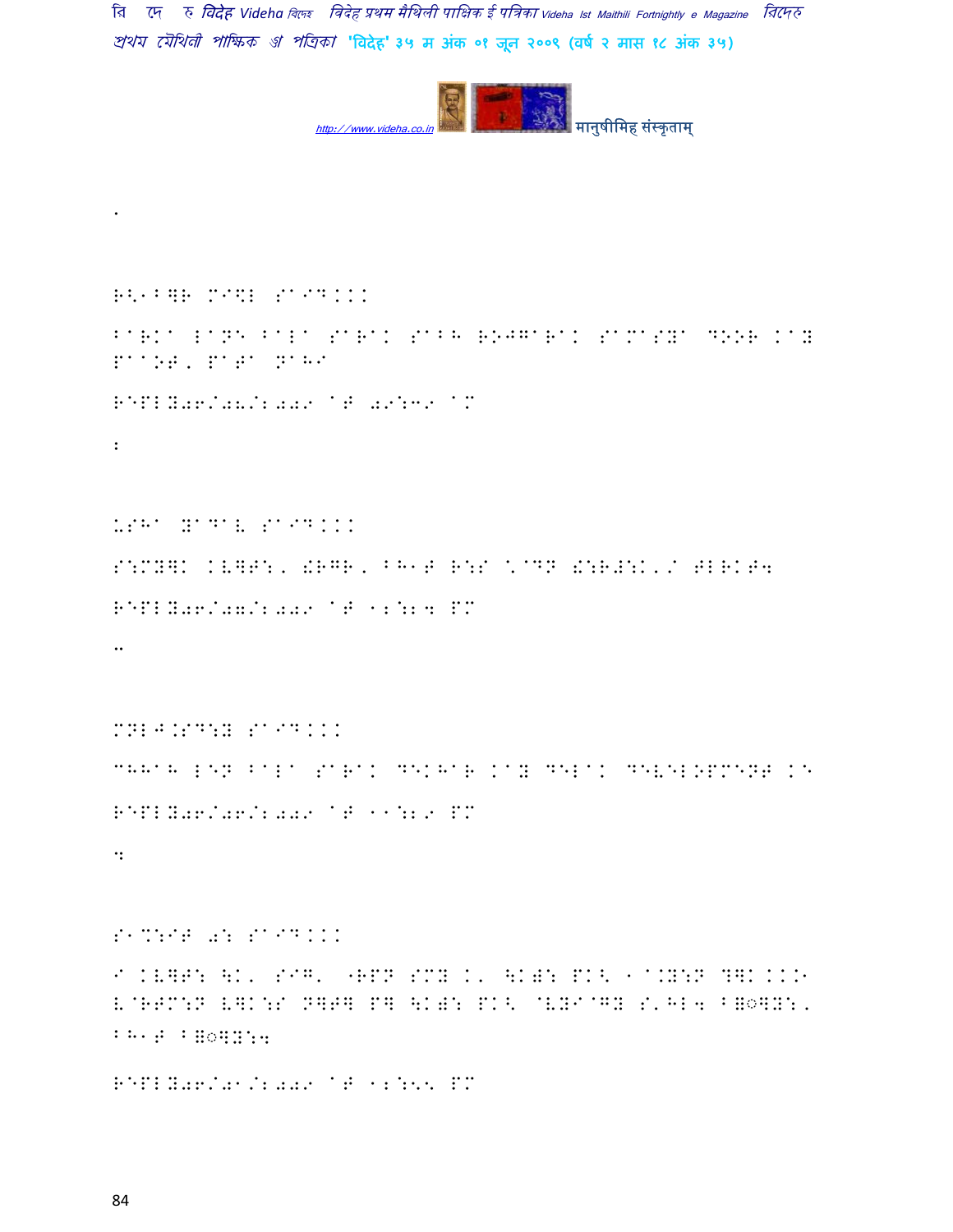

V: A REPORT OF A REPORT OF A STRAIGHT AND A REPORT OF A REPORT OF A REPORT OF A REPORT OF A REPORT OF A REPORT<br>And a report of a report of a report of a report of a report of a report of a report of a report of a report o @PR:>V') L]M])'\$M'4

THE SECTION

१.\H] SIJ◌ॊG S/a HM KRKT \*] @PR'M

 $\text{R}$ :  $\text{R}$  SMY  $\text{R}$  and  $\text{R}$ 

J.N MY MARK STORES

SBS' PK CHOPPY HO SBHD

HT "RPN "RENE TIRE

"RP@SY:IT \*]

 $\mathbf{H}$ "RPN: PR .SKT @PR@%NK /H] 61H:RK  $\mathcal{A}_1$  (1.1  $\mathcal{A}_2$  1.11) KARD BERGE TO  $T: \mathbb{R}^n \times \mathbb{R}^n \times \mathbb{R}^n \times \mathbb{R}^n \times \mathbb{R}^n \times \mathbb{R}^n$ J'KR P:WKK SI@.Y: RH VI W W WHIP SBS' KM \*KK ?K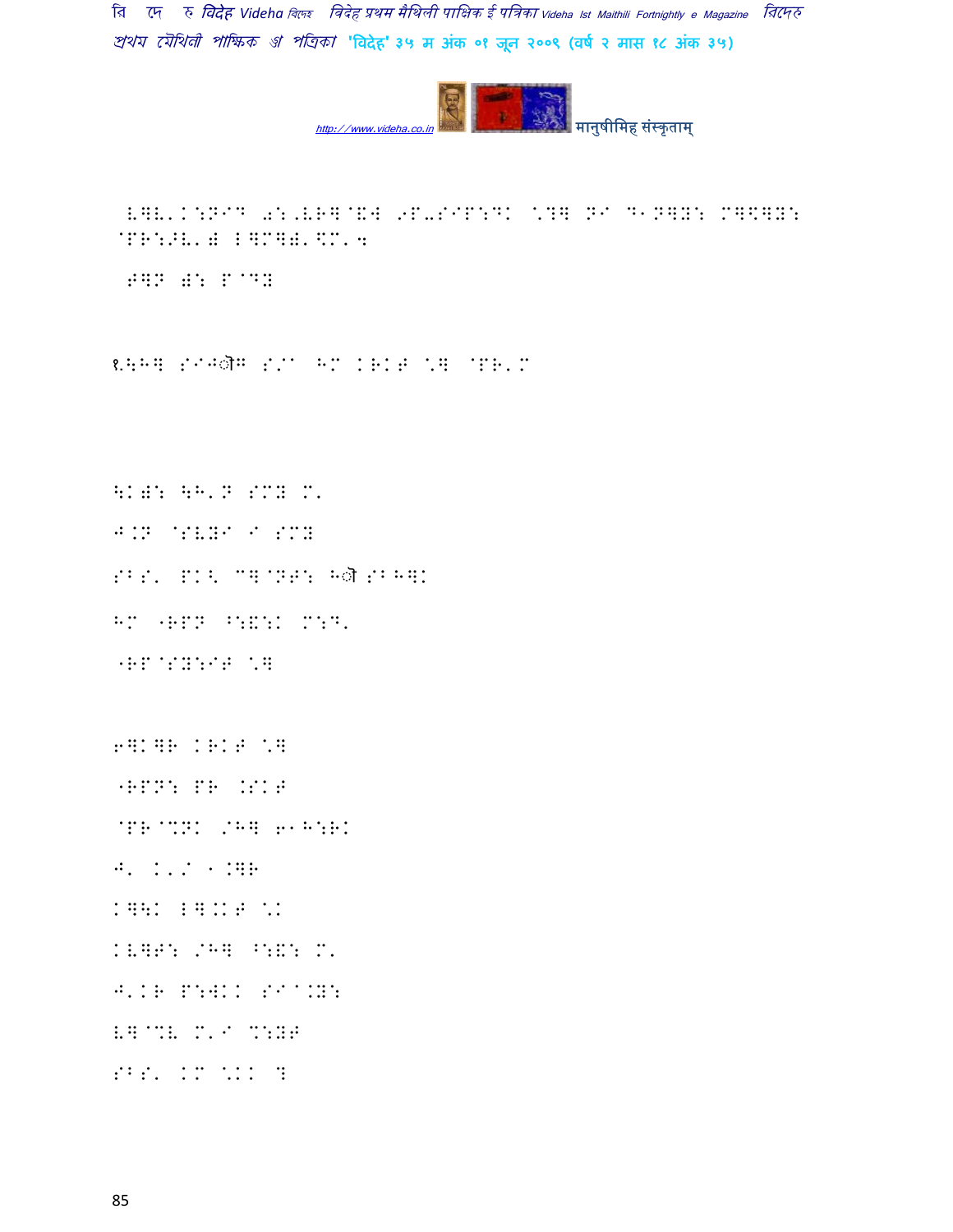

 $1.97$  HM  $\mathrm{NPE}$   $\mathrm{NPE}$   $\mathrm{NPE}$ NH] D'B: L'L KONSING TERRITORY JANAR TARKSIP TAN VALITY DISTANCES I MORE THAN THE SERVICE K◌ॊN◌ॊ V]JYPT:K:-SDM% M1D: MaN M'I JV:B Ta 99W. T. SMYSH ENGIN  $H^{\bullet}$  in the set of  $H^{\bullet}$  $\mathcal{S}^{\mathcal{S}}$  Scott Section Section Section MPRINT GULFA CAN WEBSI V]@%V:S-V]C:RK MJGBT D'B:R S/a HTB: C.AI (BICH) SH:R: 1 J' K] HMR: H:? M' NH] \*L 1 N' HMR: M:>K H:? M' 1 NH<sub>1</sub> NH<sub>1</sub> NH<sub>1</sub> NH<sub>1</sub> NH<sub>1</sub> NH<sub>1</sub> N:N]K N:N] K'/ H:? M'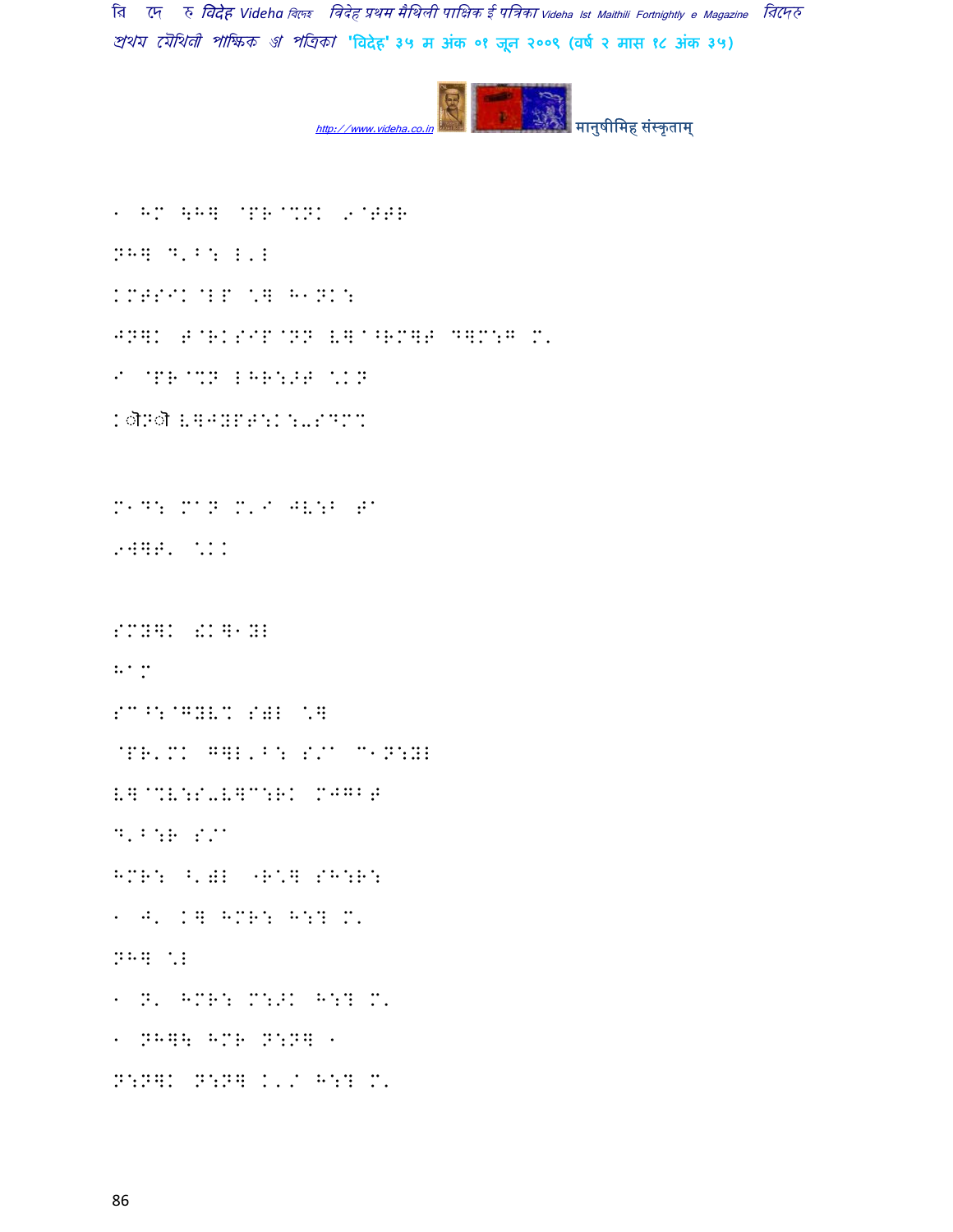

J' / T-38 (198)

"RPN M: 000 MONTHS

1 V]@DY:PT] K'/ "RPN KV]@%R'@&W

 $\mathcal{F}$  (a):  $\mathcal{F}$  and  $\mathcal{F}$  and  $\mathcal{F}$  . Since

1 \H] SIJ◌ॊG S/a

HM KRKT \* MR KRKT

 $1 \cdot 1$  i division  $1 \cdot 1 \cdot 1$  in the  $1 \cdot 1 \cdot 1$ 

 $K:$  of  $H$   $\mathbb{R}$   $\mathbb{R}$  . Then  $K:$   $H$   $\mathbb{R}$   $\mathbb{R}$   $\mathbb{R}$   $\mathbb{R}$   $\mathbb{R}$   $\mathbb{R}$   $\mathbb{R}$   $\mathbb{R}$   $\mathbb{R}$   $\mathbb{R}$   $\mathbb{R}$   $\mathbb{R}$   $\mathbb{R}$   $\mathbb{R}$   $\mathbb{R}$   $\mathbb{R}$   $\mathbb{R}$   $\mathbb{R}$   $\mathbb{R}$   $\mathbb$ "RPN KVALL" | RPN FRN KVALL  $1$  Konstant of Bunder

FR NHE KRIS AN SIN

/ Ta KV]K K:@NH PR P]L \*K  $H$ @M:  $H$ H (FIT, F1PH) BNH].  $H_1 H_2 H_3 + H_2 H_3 H_4 H_5 + H_3 H_5 H_6 + H_5 H_7 H_8$  $\frac{1}{1}$   $\frac{1}{1}$   $\frac{1}{1}$   $\frac{1}{1}$   $\frac{1}{1}$   $\frac{1}{1}$   $\frac{1}{1}$   $\frac{1}{1}$   $\frac{1}{1}$   $\frac{1}{1}$   $\frac{1}{1}$   $\frac{1}{1}$   $\frac{1}{1}$   $\frac{1}{1}$   $\frac{1}{1}$   $\frac{1}{1}$   $\frac{1}{1}$   $\frac{1}{1}$   $\frac{1}{1}$   $\frac{1}{1}$   $\frac{1}{1}$   $\frac{1}{1}$ 

1 J:H] PH]C:NK B]N: K:H: F TR C M100: THE STREET STREET \H] D'%K S@TTKR @PRT]%T

87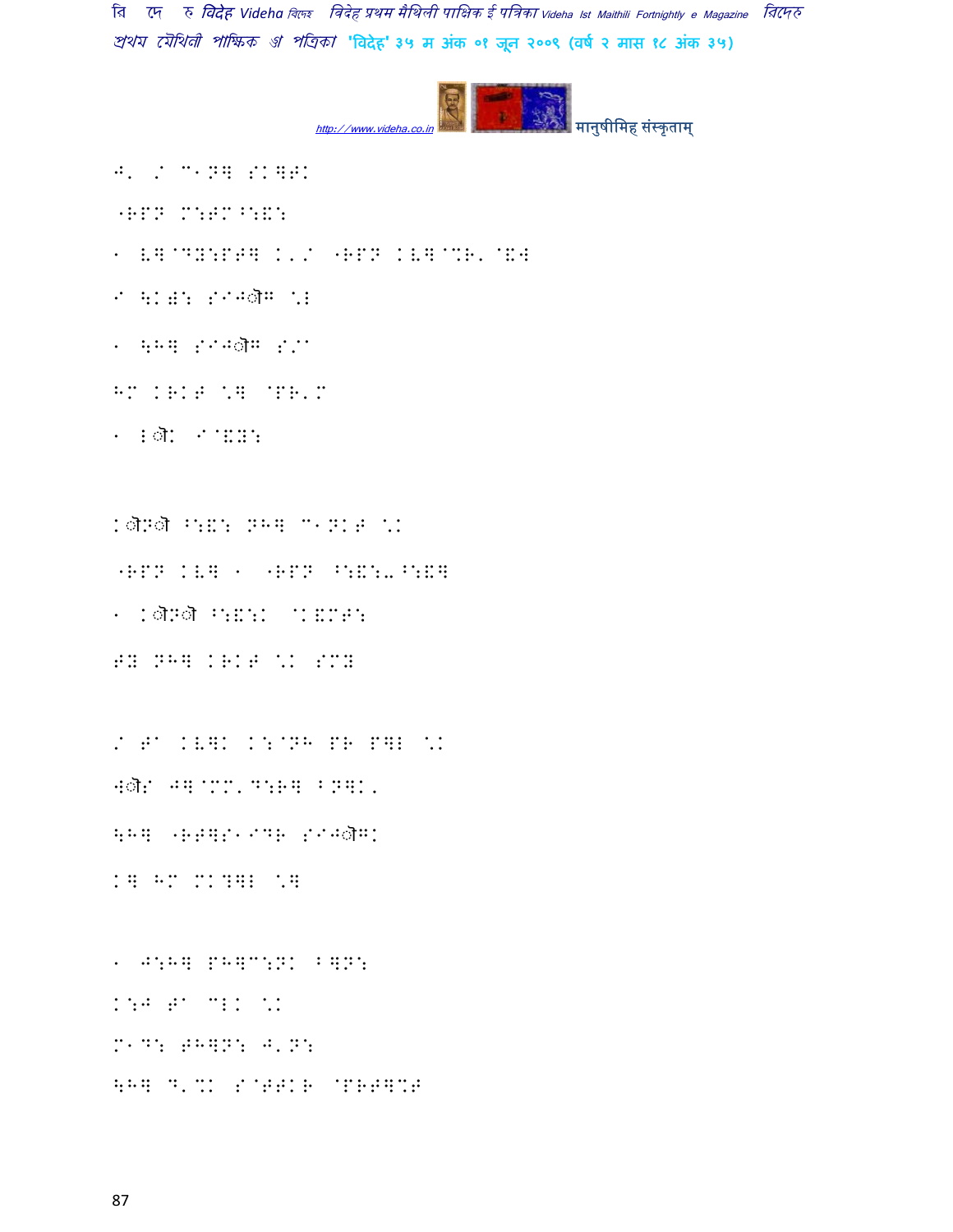

APAN: CAR MILA NI 20 )K: R◌ॊJ KM: Ka

२.1 ममाओ माजमा जा?"

 $k=0.05$  GLT  $\pm 0.05$ 

SCONDITION OF THIS CAN SCOT

D'. LATERATUR

%HR M'

The NHL HOLP SEAR

%HR M'

MAN PELESSINA

1 <sup>18</sup>529 SF S

**BHR:B:C K:K** 

SHI: THURSH RISK

1/CRK /) M'I L'N' D]P

1 NH1/H1/H1/H (201) PORP COR ERR

88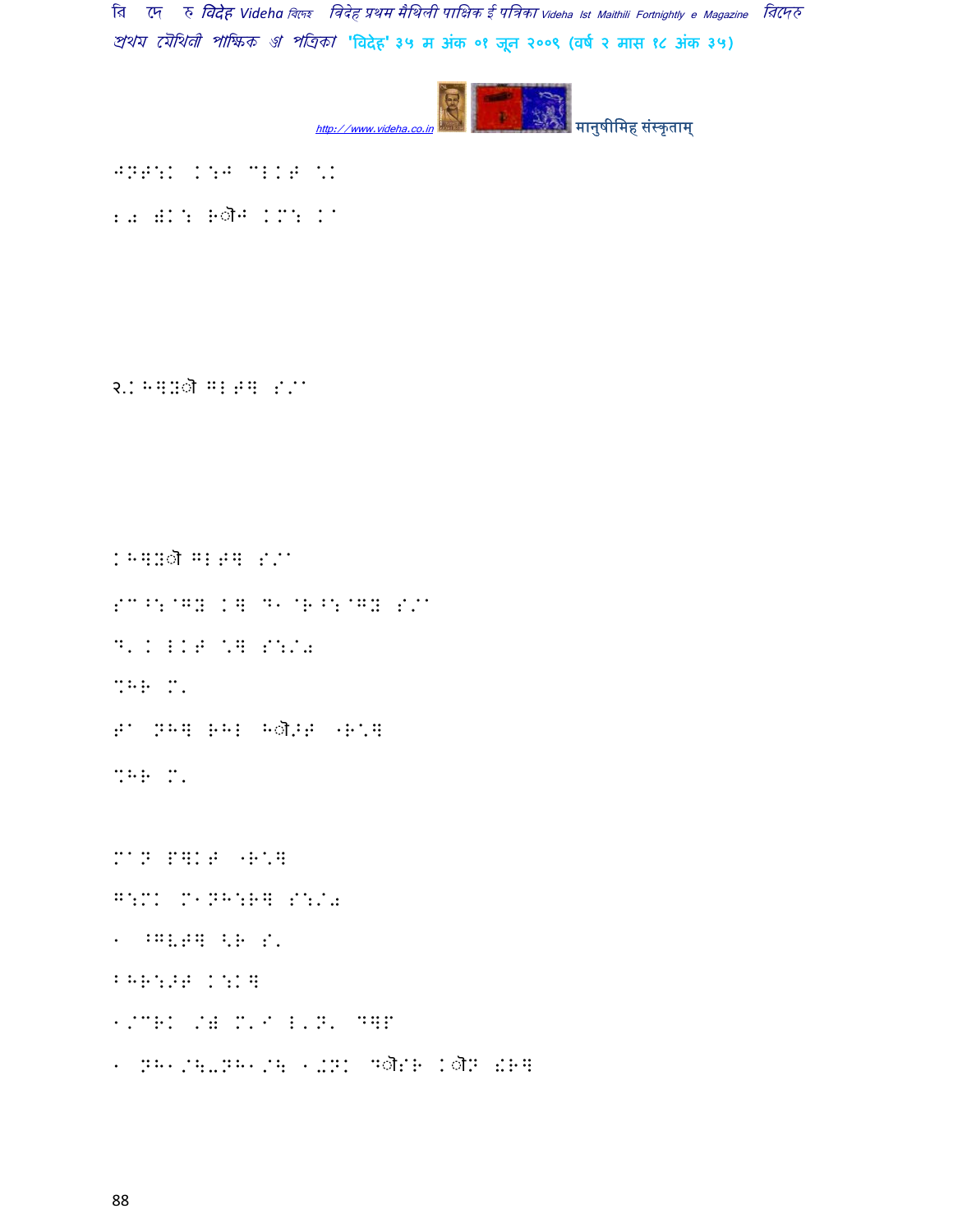

J:>T T1LS] CCR: LG H∂H⊙ P⊞P⊞F1 P 1 J' K] B:D M' B10L] B:D M H10L KRKT \*L HMR' SBHER' SBHER' SBHER'

THERS CHEEN SITE SON SCONSING CONSINGERATION णः । LH  $\mathbb{R} \mathbb{R} \to \mathbb{R}$ %HR M' The NHL Hotel Section %HR M' MAN PERSONAL PROPERTY BATI PALASTIC FOR

THEN PR STRINGTON BRTN-B:SN MY-ULE MAR KAL CHECK KING "RI+N: N]PKT B]K] BH]N T@TPRT: S/a CB@LH: PHYELF (@HIH 1 J' K] B:D M' B10L]"RY KRKT \*L HMR' JOHN \*L HARRY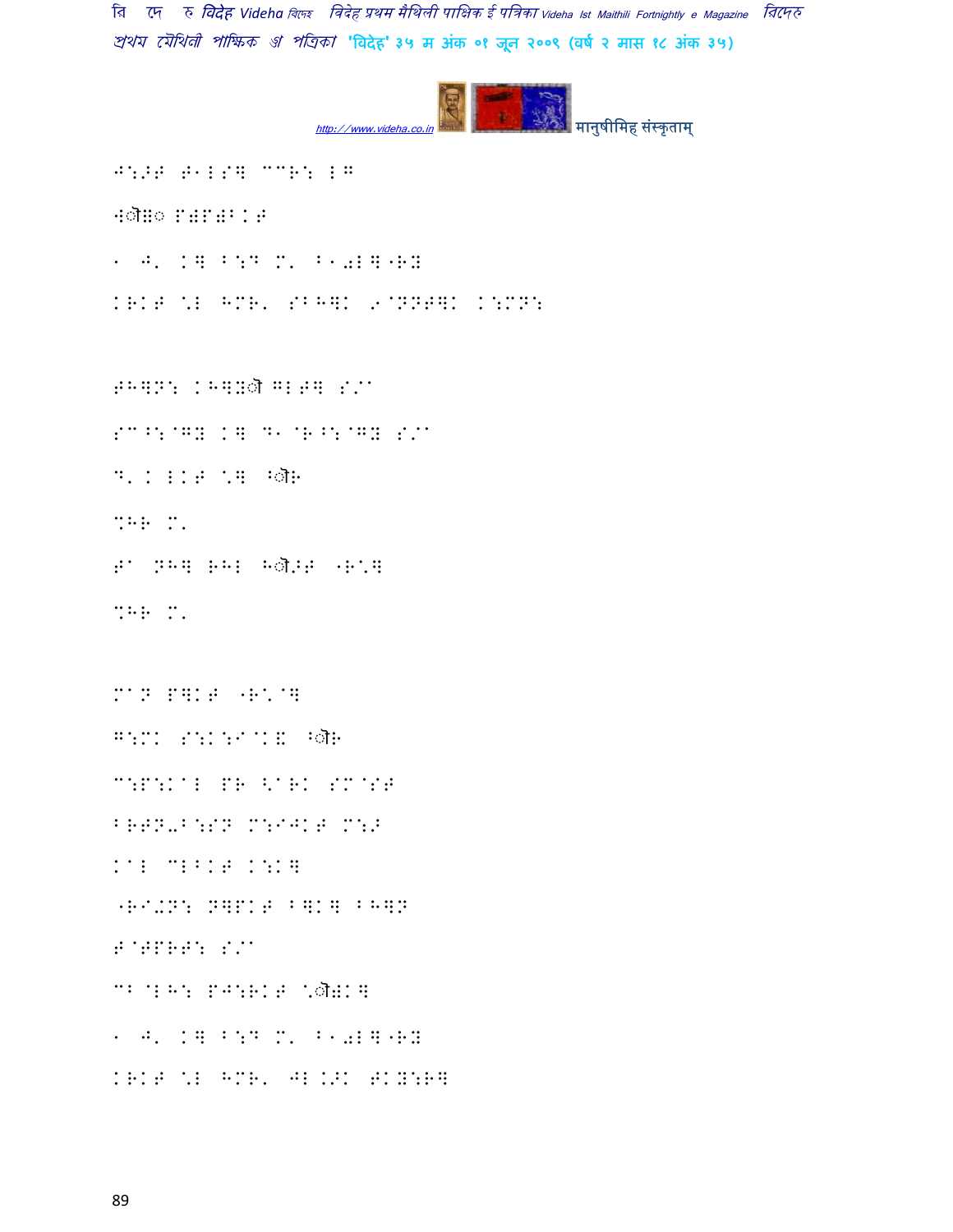

/KR: SBK'/ NH] \*LKK "RPN K◌ॊN◌ॊ 6]K]R

 $1 \leq n \leq n$ 

HAM HM WHR MY RHKT WH

D'VL◌ॊK S/a HMR M:> 1 K:K]

া কাৰ্য কৰিব বিজ্ঞান বিজয় বিজয় কৰি সিদি সমূহ বিজয় সমূহ বিজয় সমূহ বিজয় সমূহ বিজয় সমূহ বিজয় সমূহ বিজয় সমূহ

HMR BH<sub>R</sub>

STAR IS KREAT "REAL" HOR KING KEING KEING

BB0L "R\*D" HMR:

 $\mu$ ,  $\mu$  (1993) and  $\mu$  and  $\mu$ 

SCONDING CONSIDERATION

D. LATH ON PHERIC

%HR M'

The NHL Hotel Section

%HR M'

MAN PHILE (1971) G:MK @PRCI\$ RCD 1 "R)@)) D1PHR]Y: /H] K:L KTH1 S/a HH:HL-64H: B:B:B:P:H:K M1/H S/a 0HRKT C@ND: 0: K'R P:/T] - "RR' B:B: D:V:NL SDM% LIK: J]KY'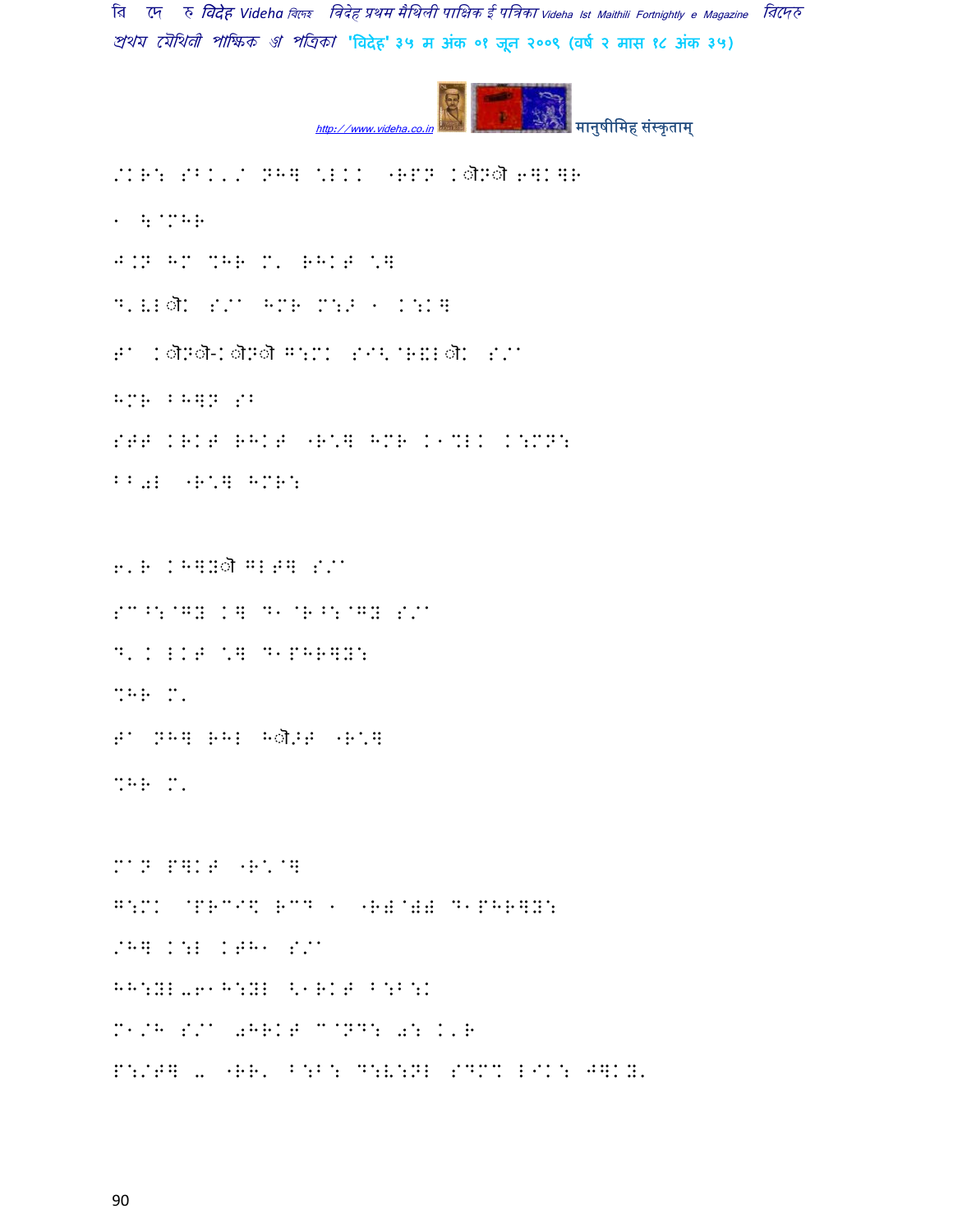

1 HM BH]N 1 M:>K 1/.] BC: K' NAMES AND READ REPORTS OF LIKE  $\cdot$  (2018)  $\pm$  MeV T: REMARK J: ROMAN 19 LH: PHE POSSER NE "Reference of the state of the state of the state of the state of the state of the state of the state of the s<br>"The state of the state of the state of the state of the state of the state of the state of the state of the s T.N WH PHIS ME WHAT J' KRAT HO THE CARD CARD **H**OHER HOT FR BOH 1 J.H. HM J:YB "RIH: TA / TA / TMS: PARTIEL PROPERTY PARTIEL AND MODEL 1 J' K] B:D M' B10L]"RY /KR \HN 9N)L @PRT]@KR]Y: HMR J]VKT RHB:K K:MN: \*L 1 R:TH T SB D'ET D'ALLES SHATH MA EMSPHI, MARK MALB  $R:THH$   $\to$   $\mathcal{O}(H)$   $\to$   $\to$   $\mathcal{O}(H)$ %:YD \HN R:T]

91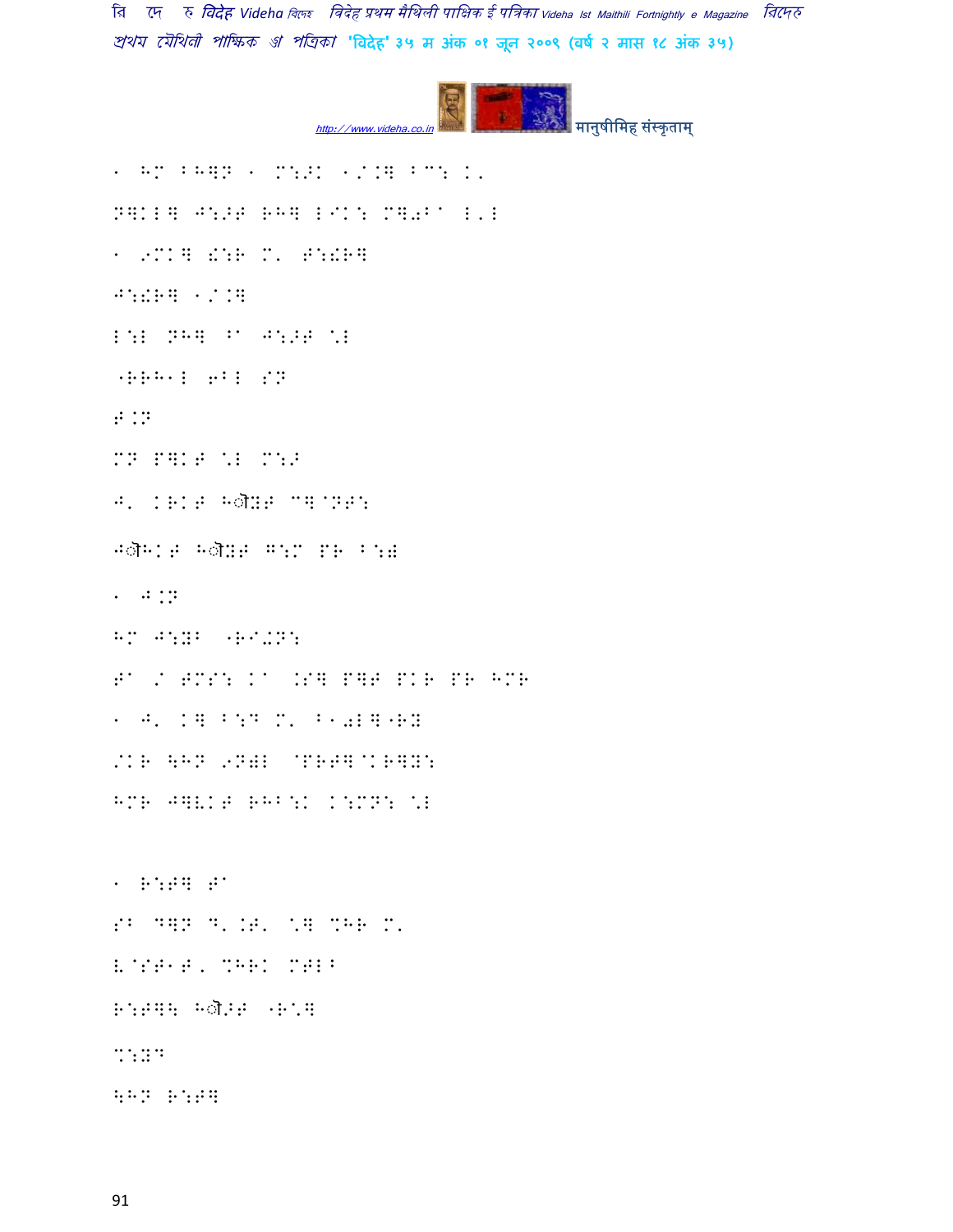

 $H:HH$   $H$ .

TR'GN NH HOLE TO

OSTER 18:50 STEP

KHERM THRK REFER RITK ^R] P◌ॊ. D'.B Ta SH] B10:YT %HR M:N  $k = \frac{1}{2} \sum_{i=1}^{n} \frac{1}{2} \sum_{i=1}^{n} \frac{1}{2} \sum_{i=1}^{n} \frac{1}{2} \sum_{i=1}^{n} \frac{1}{2} \sum_{i=1}^{n} \frac{1}{2} \sum_{i=1}^{n} \frac{1}{2} \sum_{i=1}^{n} \frac{1}{2} \sum_{i=1}^{n} \frac{1}{2} \sum_{i=1}^{n} \frac{1}{2} \sum_{i=1}^{n} \frac{1}{2} \sum_{i=1}^{n} \frac{1}{2} \sum_{i=1}^{n} \frac{1}{2} \sum_{i=1}$ 

F.W MAN PIP  $R$  and  $R$  is the second graph  $R$ 6BLING-C.LELHERGE. MAN PHONE REPORTS 1 /H] M' THIS PIRE PROPERTY  $\therefore$   $\exists$  .  $\exists$  .  $\exists$  .  $\exists$  .  $\exists$  .  $\exists$  .  $\exists$  .  $\exists$  .  $\exists$  .  $\exists$  .  $\exists$  .  $\exists$  .  $\exists$  .  $\exists$  .  $\exists$  .  $\exists$  .  $\exists$  .  $\exists$  .  $\exists$  .  $\exists$  .  $\exists$  .  $\exists$  .  $\exists$  .  $\exists$  .  $\exists$  .  $\exists$  .  $\exists$  .  $\exists$  .  $\exists$  .  $\exists$  .  $\exists$  /KR M1/H PR ^1K^1K J]KT-M]0:>T \$]B]Y: 1 /KR MH@TV

 $3.017 \times 0.11$  and  $19 \times 0.11$  and  $19 \times 0.11$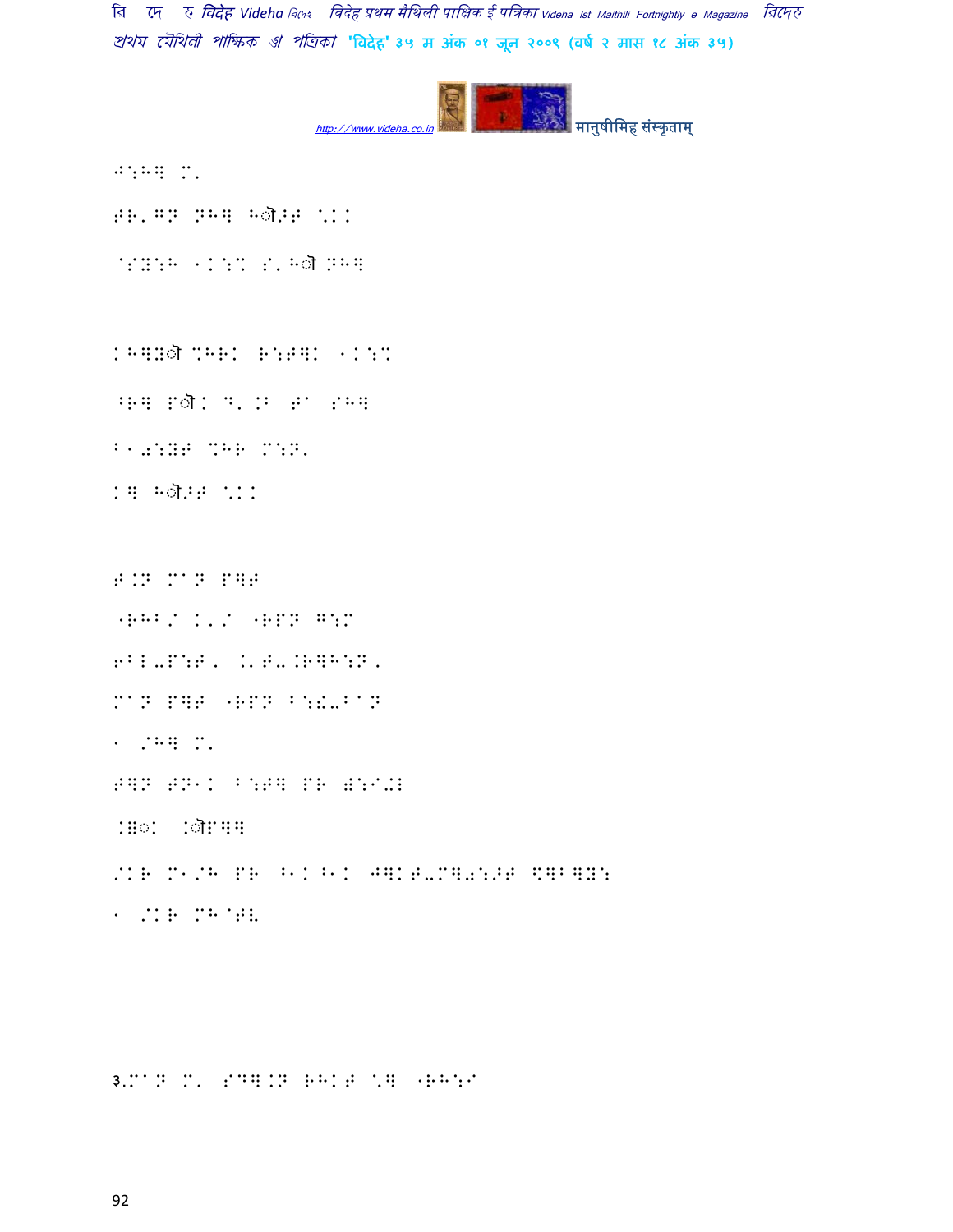

MaN M' SD].N

RHIT \* RHIT

H' TEAM

J'N: HEATH LOLARS

MM@TY1%@YY: PR P]L

KONSTRUCT OF THE RESEARCH

J'N: M1@KT]K 9J:S "RNN1KBL SMYRK 698 N1K:YL H◌ॊ K◌ॊN◌ॊ KKD]K "R@NH:R M'

M1D: HM K] KR]  $\#$  ,  $\#$  smy  $\#$  smy  $\#$  smy  $\#$  . J.N )B)] Ka .S] RHL \*K  $\kappa$  ): P:P:P:RK (PERTIFIC:REPORT B) BHL \*KLH \$#\$ (1) RILRI \$: #108 PRIPRIME VINCE (SAN PRAND V. BS:T BHKT BHKT \* BHKT  $H: \mathbb{R}^n$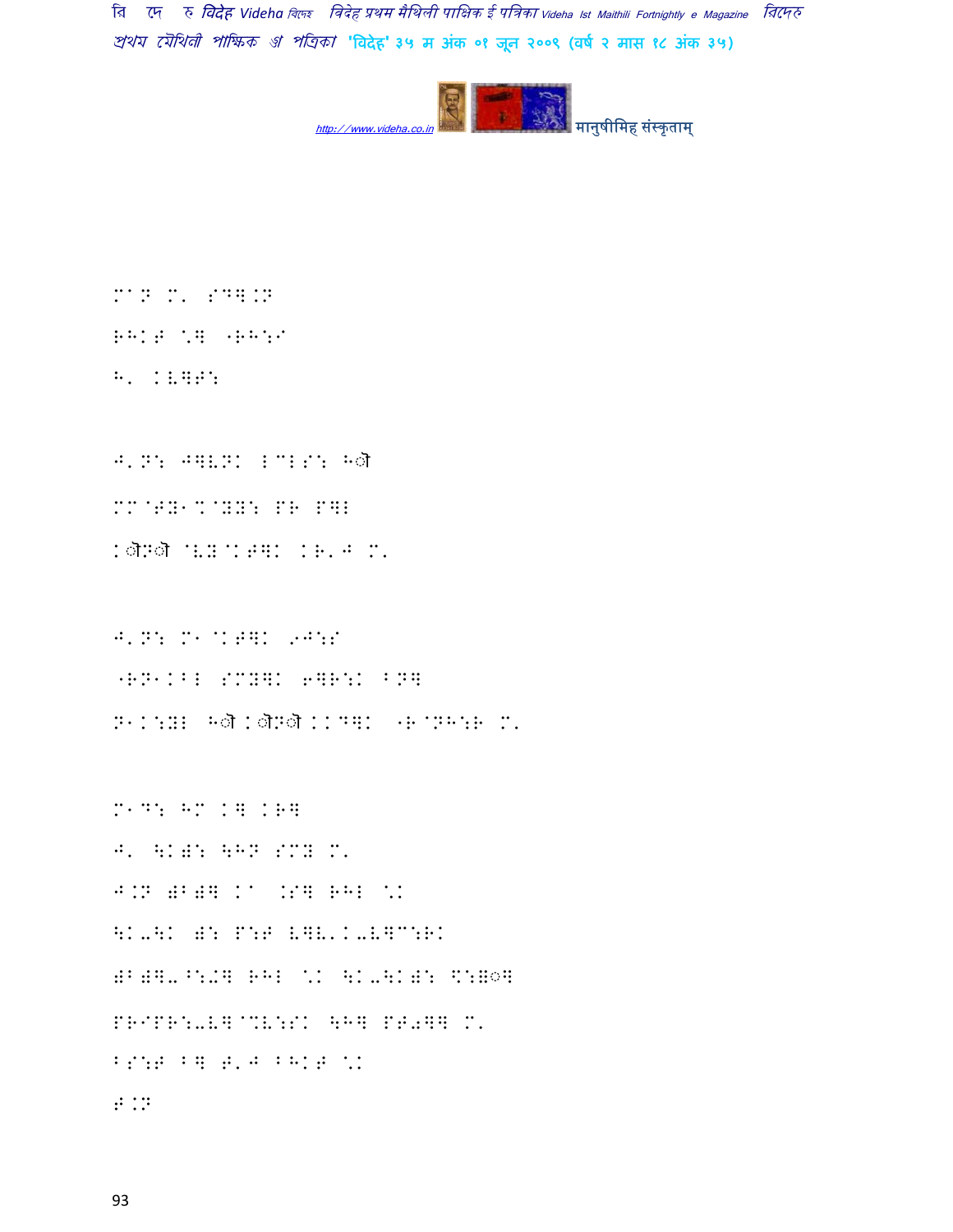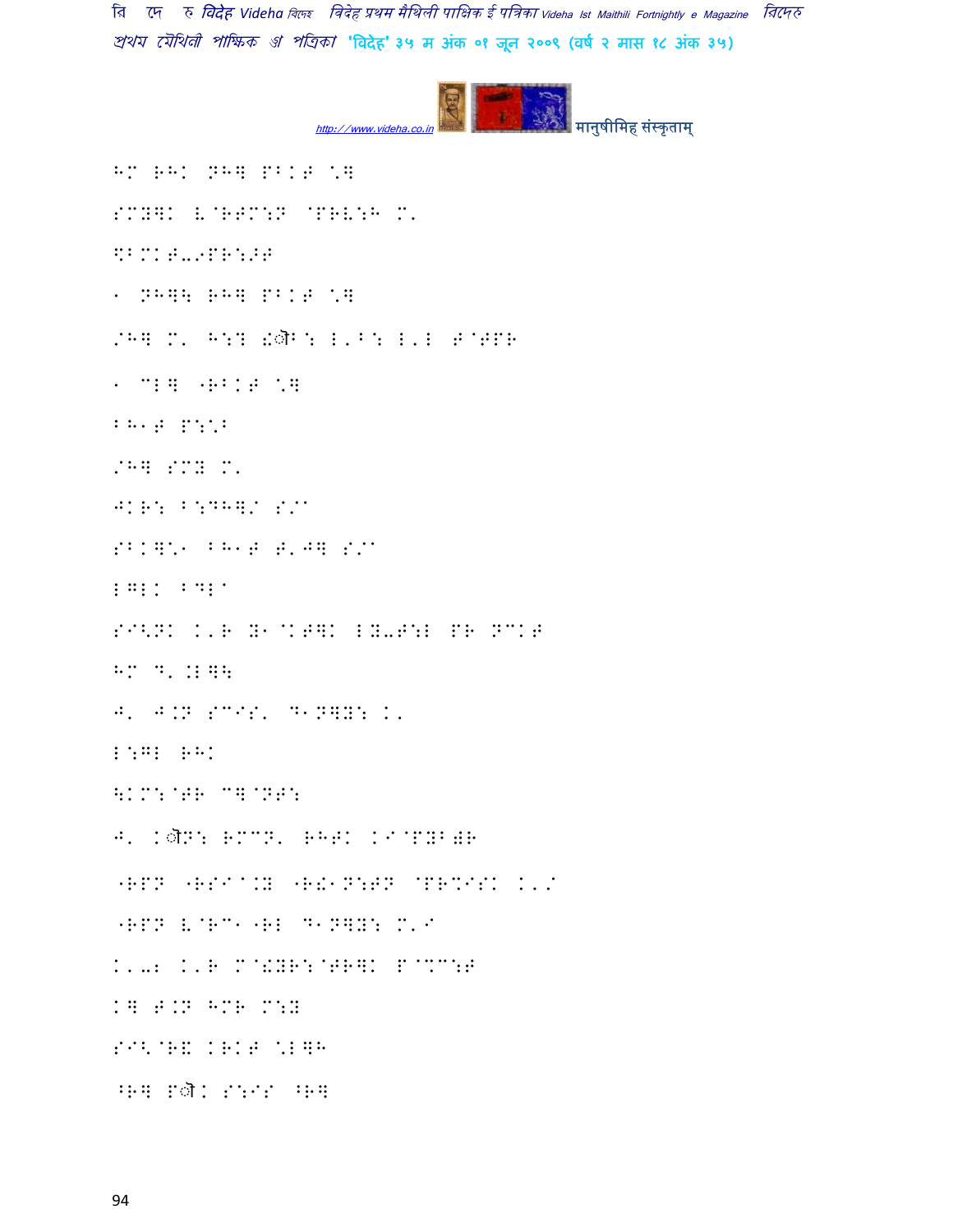

L'B: L'L "RPN \*:T] M'

1 J.N 2000 K'R 31 DECEMBER "RITHE MAN HO HO HO HE **BE POI PROT BE BILL** SCORE SCAREERS OF STREET HEARTH AND READY \*:T] M' GCRVK KAR HEIGH HART CHAIGHT HMR M:> "RSM@R? ^a G'L \*L "RPN B]M:R 6'6]: S/a 1987 E198 T.C. 1 /H]M' ^R] SKB: M'I /KR \K K◌ॊN ^R] S:IS

 $\text{RIN} \oplus \text{SIN} \oplus \text{RIN} \oplus \text{NIN}$ 

BN: SKKT "R\*

1 J' KI KI K

J.N G###

 $R$  $\partial B$   $\partial B$   $\Omega$  (  $\Omega$  )  $\Omega$  ,  $\Omega$  and  $\Omega$  . Or  $\Omega$ 

"REPORT HORIGANILI PRO

 $\mathbb{R}$  of  $\mathbb{R}$  and  $\mathbb{R}$  and  $\mathbb{R}$  are  $\mathbb{R}$  and  $\mathbb{R}$  are  $\mathbb{R}$  and  $\mathbb{R}$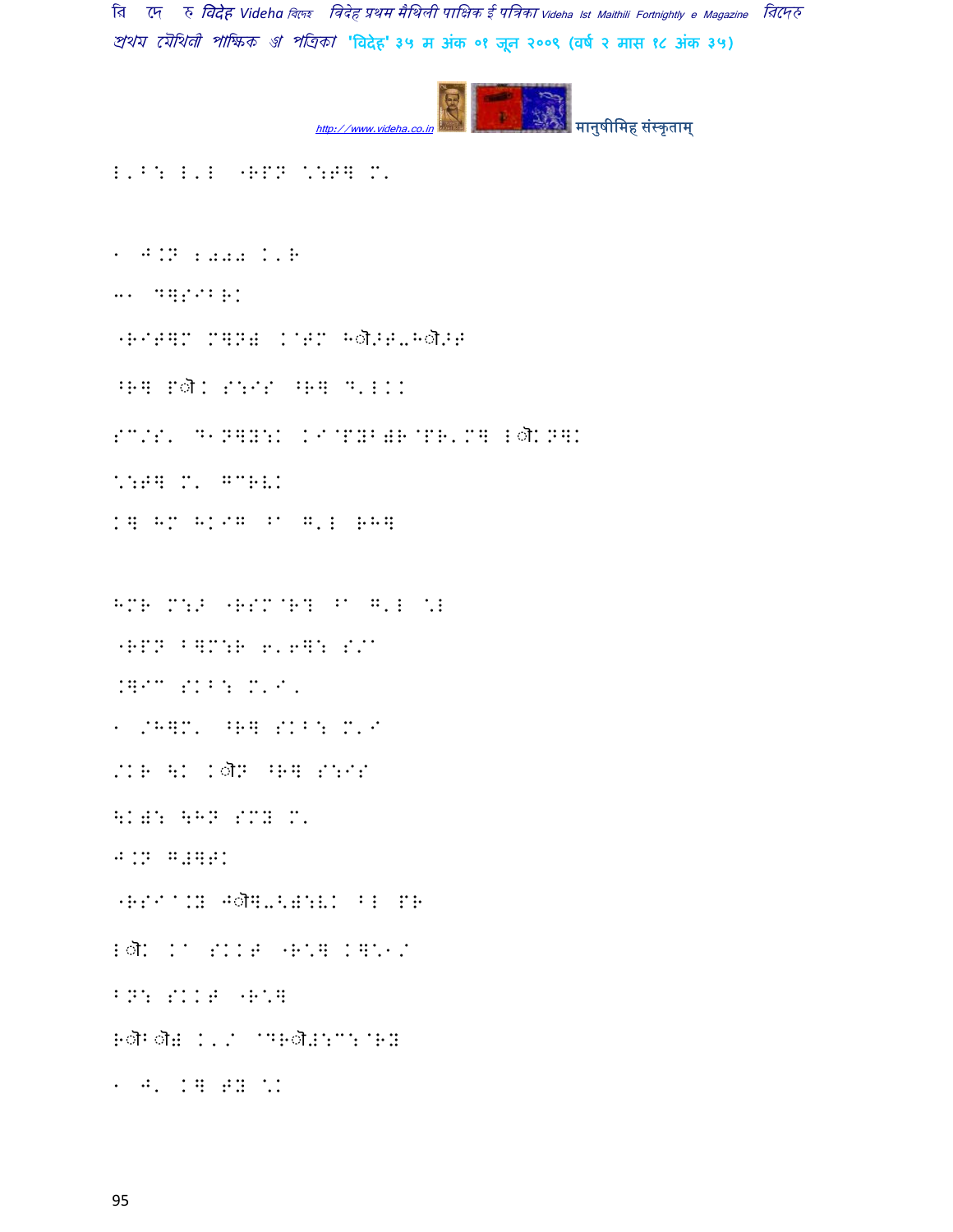

1B 1V@%YKT: NH] P]TK B:LKK 9PNYN KYR NH] RHTK GR1-%]@&Y PRIPR:  $^{\prime}$ T:G-T:G-T:G-T:G-T:G-T: NHE HANNEL (MANUSISMEDIA) BH LITH WALK 1 K'/ NH] J'T]H BROW: THE 1 BB=P1P1R: 1778 T. NH] .STK-SM)'TK K'% M1I\$N K'R SHOW: EQUAPPRESE N')V CONSERVERS OF STREET "RK@SM:T SB L'L B'S MHOTO MEDICINE AND MEDICINE SM1@DRK "RTL GHR:I M' L)KL ऑOPERN BOOK MORE MAN LSKL RHEK SDRIK HMR C]@NT: M' \K): 6:IK BN]Ka 1B 1TIKV:D] /KR: N@&) KRB:K

1 KIMPY R KER AN DIE GROON GEGEWE GE

KRRTK /RUSSER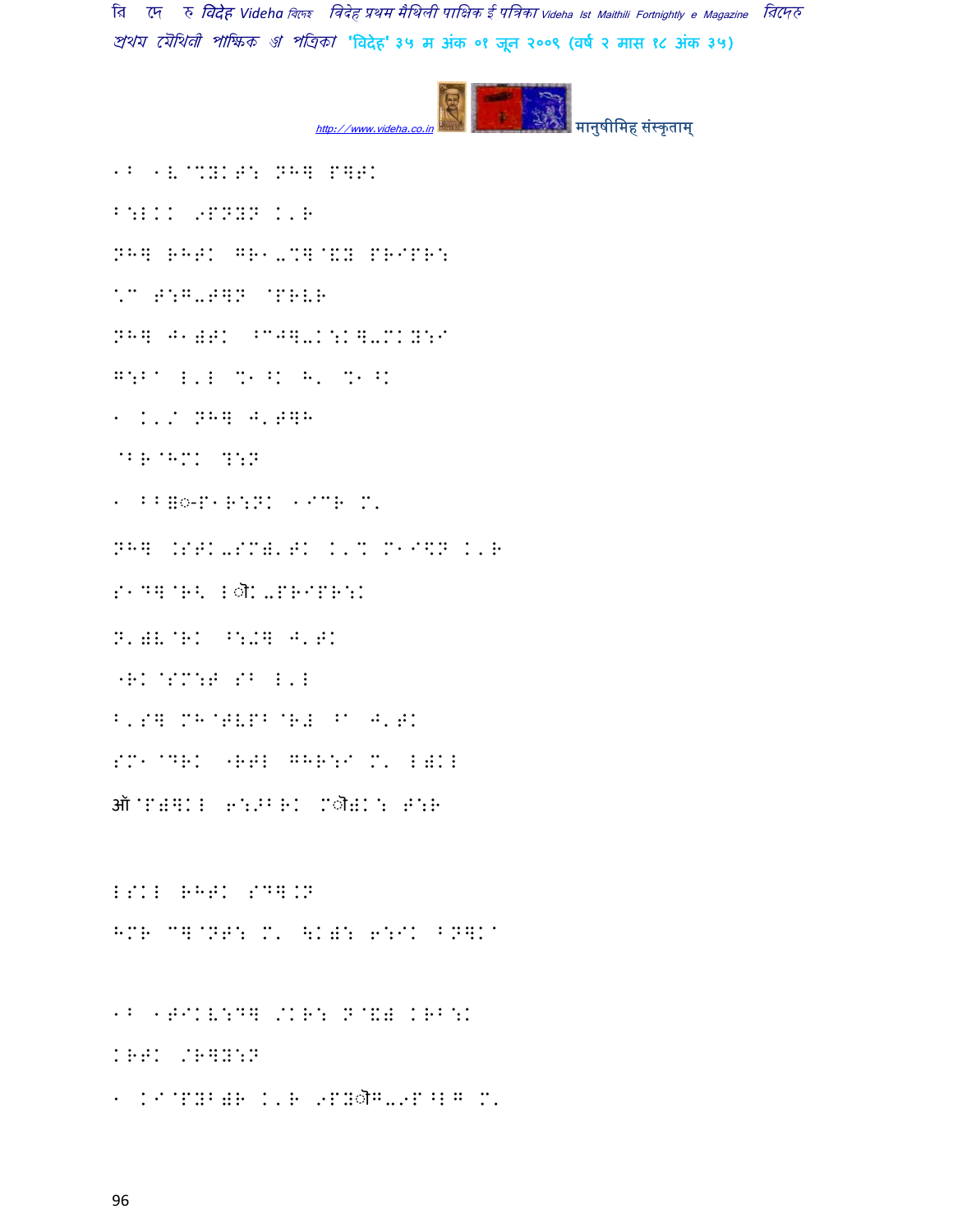

>TR:>T HM

BH MERYSHI BANA D'ALL

"RPN "RSIM" MONTHE "RPN "RSIM" Y 1008

M1D: IH◌ॊ TY

 $\theta_{\rm sc}$  (drong considerably

NH] K:)] SKTK

 $K \cap \mathbb{R}$  and  $K \cap \mathbb{R}$  . The vector of  $\mathbb{R}$ 

H. J'HT LARGER

NH] BN] SKBK

NV GT (1991) (1992) (1992) (1992) (1992) (1992) (1992) (1992) (1992) (1992) (1992) (1992) (1992) (1992) (1992)

BS Sherbar Rest

 $\overline{\mathbb{R}}\mathbb{P}^1$ 

 $J$  (  $\sim$   $1.4444$ )

 $\texttt{H}\texttt{F}$  (2001)  $\texttt{H}\texttt{F}$  (2001)  $\texttt{H}\texttt{F}$  and  $\texttt{H}\texttt{F}$  and  $\texttt{H}\texttt{F}$ 

 $\mathcal{F}_1$  (Fig. ) (Fig. ). An eq. ( Fig. ), and  $\mathcal{F}_2$  and  $\mathcal{F}_3$  and  $\mathcal{F}_4$  and  $\mathcal{F}_5$ 

B'READ B'R HOLLANDER (1998)

 $\mathbb{R}^n \times \mathbb{R}^n$ 

"RPN HIPPIN JAN

R]@S):@R)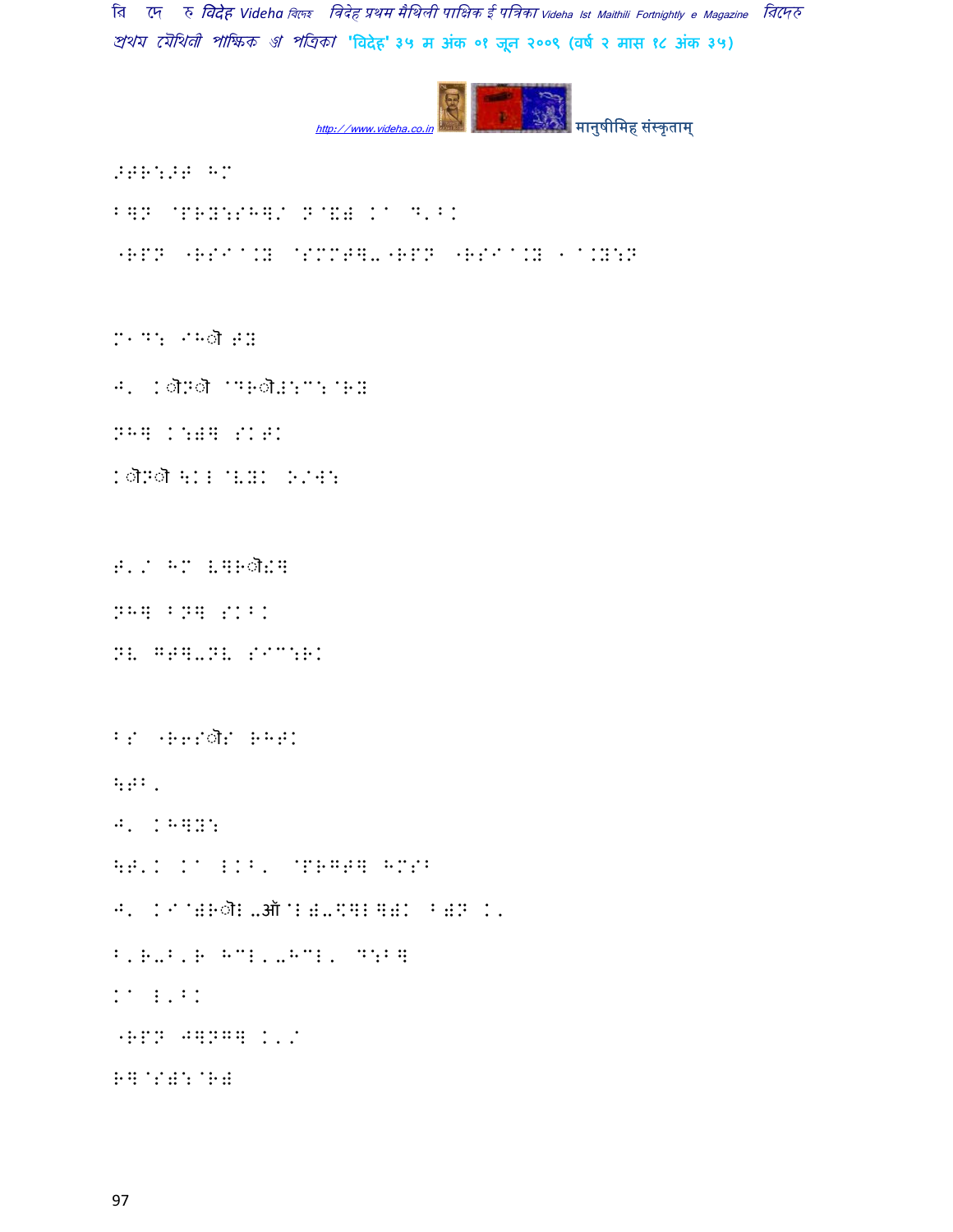

J.N JRBREAK PHIL

B'R-B'.T

 $J: \mathbb{R}^n \to \mathbb{R}^n$ 

T◌ॊ]] D'TKY HMDY

1 HKIG 11 HKIG 2001

B'R-BLEAR HT.LET. THE SHIP

K] PK\$K KI@)R◌ॊL-ऑ@L)-\$]L]) B)N K'/ HMSB

1 R]@S):@R) Ka L'BK

WHICH SMYSS WARD SHIPPS

B'R-B'R-B'R-B'R RHBKK

M:9S K' ROMAN MIRICANIE

M1D: T.N◌ॊ

High Hotel

HTR-98141 DREEL

HT HAPPI WE CENER FORT

HT CHANGE TA KANADIAN

STE KRKT RHBK

MR'M KONSTANTIST

1 SBH]K @PR'M

BNL RHTK

TERRY SON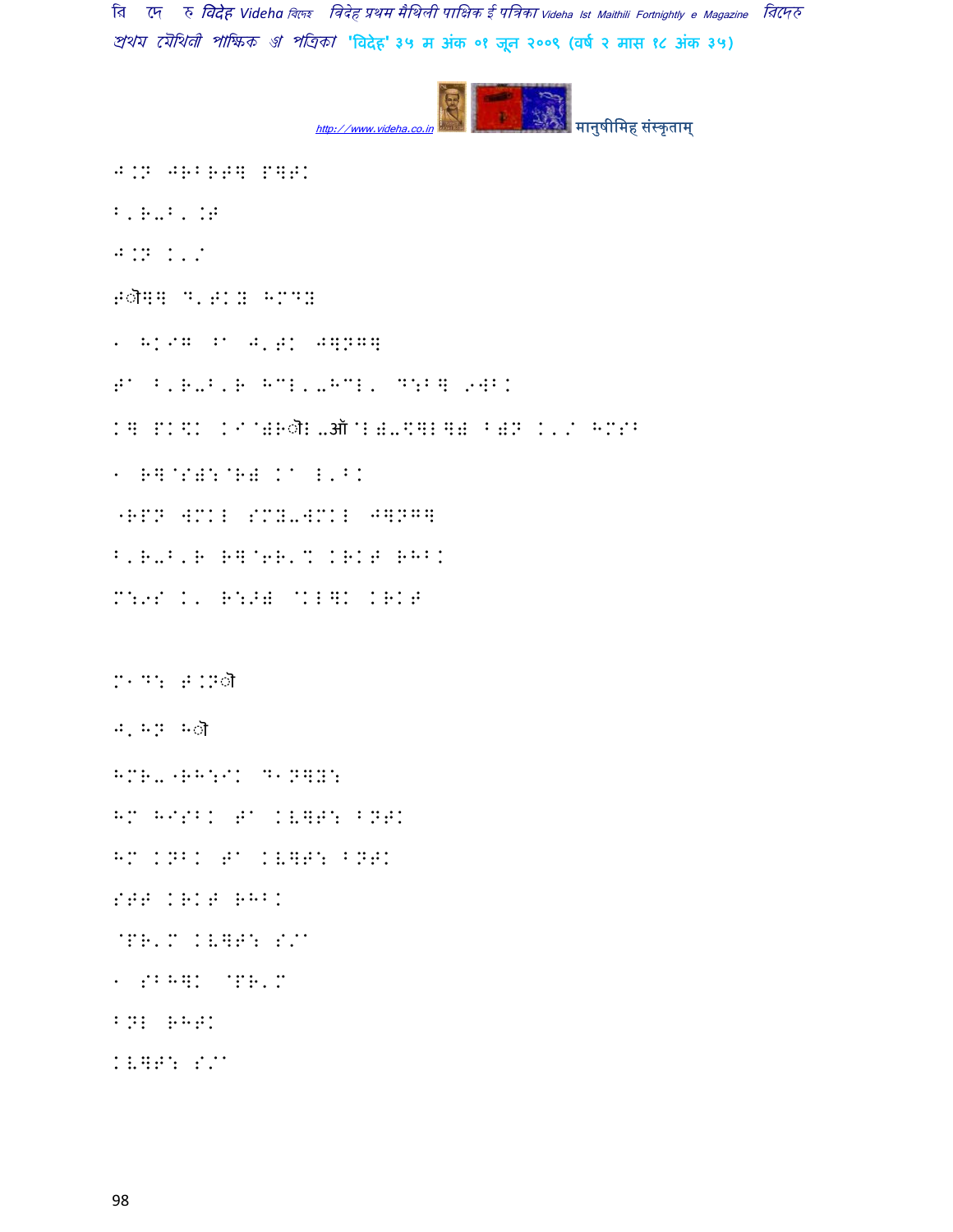

 $\mathfrak{h}$  and  $\mathfrak{h}$ 

 $\texttt{R}\texttt{P}$ :  $\texttt{R}\texttt{R}$ 

"RRV" "RV" "R#" "R\*

J', WIES PHE PEED (ENTERP)

 $R: \mathbb{R}^n \to \mathbb{R}^n$  . The contribution of the  $\mathbb{R}^n$  and  $\mathbb{R}^n$  are the  $\mathbb{R}^n$  contribution of  $\mathbb{R}^n$ 

B'LELIE HCL'ING

6BL SN K◌ॊML @SP@R%K

ON: THE MANUSCRIP

 $M$   $M$   $M$ 

/ BNKT RHTK

NV "RVSR-NV V]!:NK

RBP-R'.: .]ICKT

 $\ddot{\phantom{1}}$ 

 $R_{\rm H}$  is the mixed set of the mixed set of the mixed set of the mixed set of the mixed set of the mixed set of the mixed set of the mixed set of the mixed set of the mixed set of the mixed set of the mixed set of the m

B'R-B'.T

 $J:U:U:U$ 

T◌ॊ]] D'TKY HMDY

1 HKIG O J, BY JHPHE

Ta B'R-B'R HCL'-HCL' D:B] 9WBK

K ROCK KIM KI KI KI BOL ANG KILANG BILANG BILANG BILANG BILANG BILANG BILANG BILANG BILANG BILANG BILANG BILAN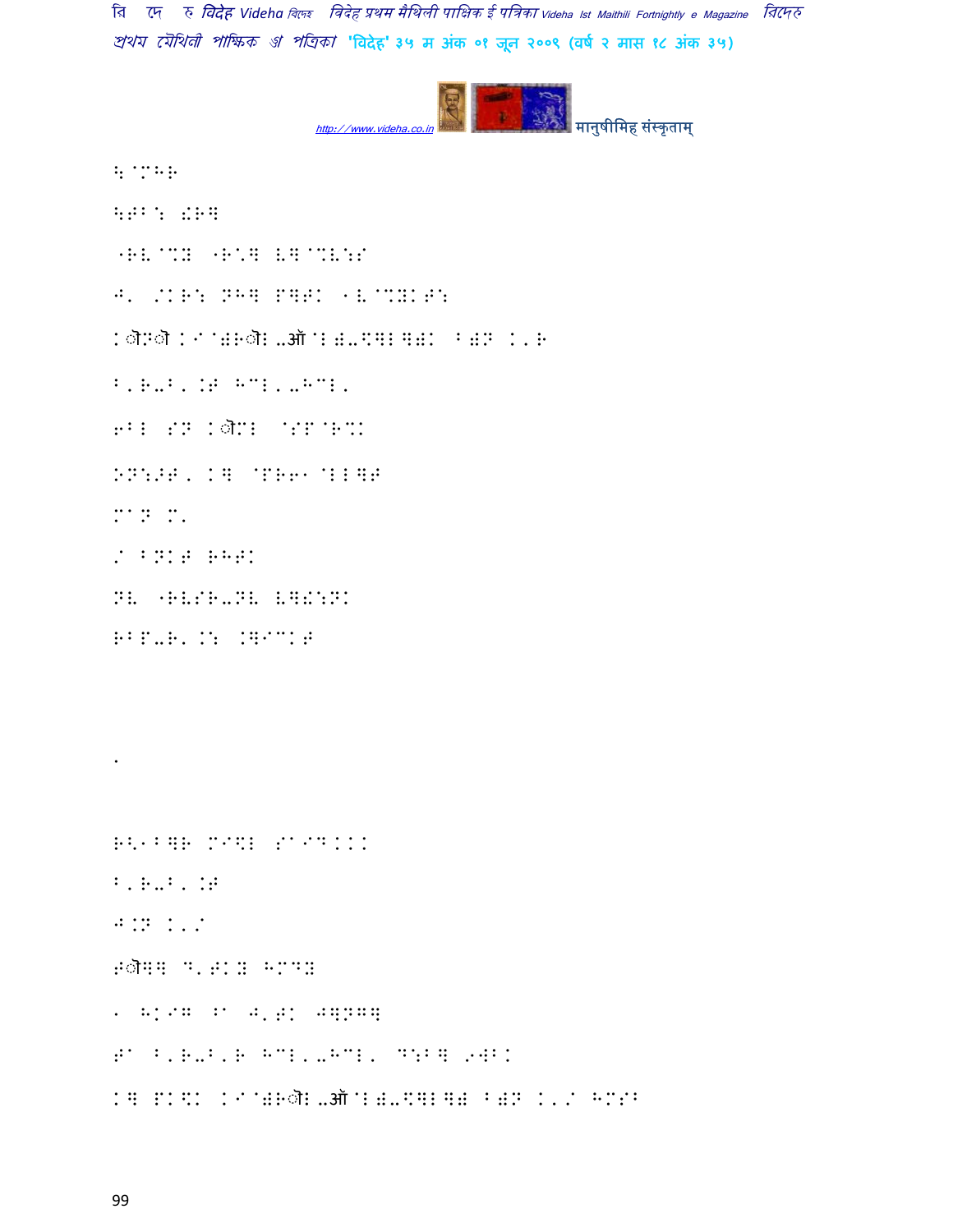V]V'K:N@ND J]4 "RH:/K KV]T:K NH]I T/ @PRV:H R1KT 1 NHER PYED CON MERHE BEAR FROM HYRO BORE PHONE CR RHB J:HAC/ /HATR (RH:SX) SYM DLSRL BOARD SKYRH ROPER REPLACEMENT OF STRIKE PU  $\ddotsc$ USHa YaDavishi YaDavishi YaDavishi YaDavishi YaDavishi YaDavishi YaDavishi YaDavishi YaDavishi YaDavishi YaDav EVENIND DI PAND JI, EHENAND DI ENDAND DI SANTO EN CONCEPT LAY LIKE RaHOO REPLYNG AT 11:50 PM PLY  $\cdot$ :

BHang nang presiden yang ang prana maana

1 R]@S):@R):@R):@R) "RPN WMKL SMY-WMKL JPNP BaH BHAI VEKAND JI JI RREPLY ON A 2009 and Department of D  $\ddot{\cdot}$ 

USHa YaDaV SaID...

 $\begin{array}{l} \begin{array}{l} \textbf{1} & \textbf{1} & \textbf{1} & \textbf{1} & \textbf{1} & \textbf{1} & \textbf{1} & \textbf{1} & \textbf{1} & \textbf{1} & \textbf{1} & \textbf{1} & \textbf{1} & \textbf{1} & \textbf{1} & \textbf{1} & \textbf{1} & \textbf{1} & \textbf{1} & \textbf{1} & \textbf{1} & \textbf{1} & \textbf{1} & \textbf{1} & \textbf{1} & \textbf{1} & \textbf{1} & \textbf{1} & \textbf{1} & \textbf$ 

HT HAPPI AN INSERTATION

HM KNBK Ta KV]T: BNTK

STERN KRAKT

WHEN KY CONSIGN STATES



िव दिन दि<mark>विदेह Videha</mark> बिल्ह विदेह प्रथम मैथिली पाक्षिक ई पत्रिका Videha Ist Maithili Fortnightly e Magazine विदिन्ह õथम मैिथली पािक्षक ई पिñका **'**िवदेह**'** ३५ म अंक ०१ जून २००९ (वष र् २ मास १८ अंक ३५)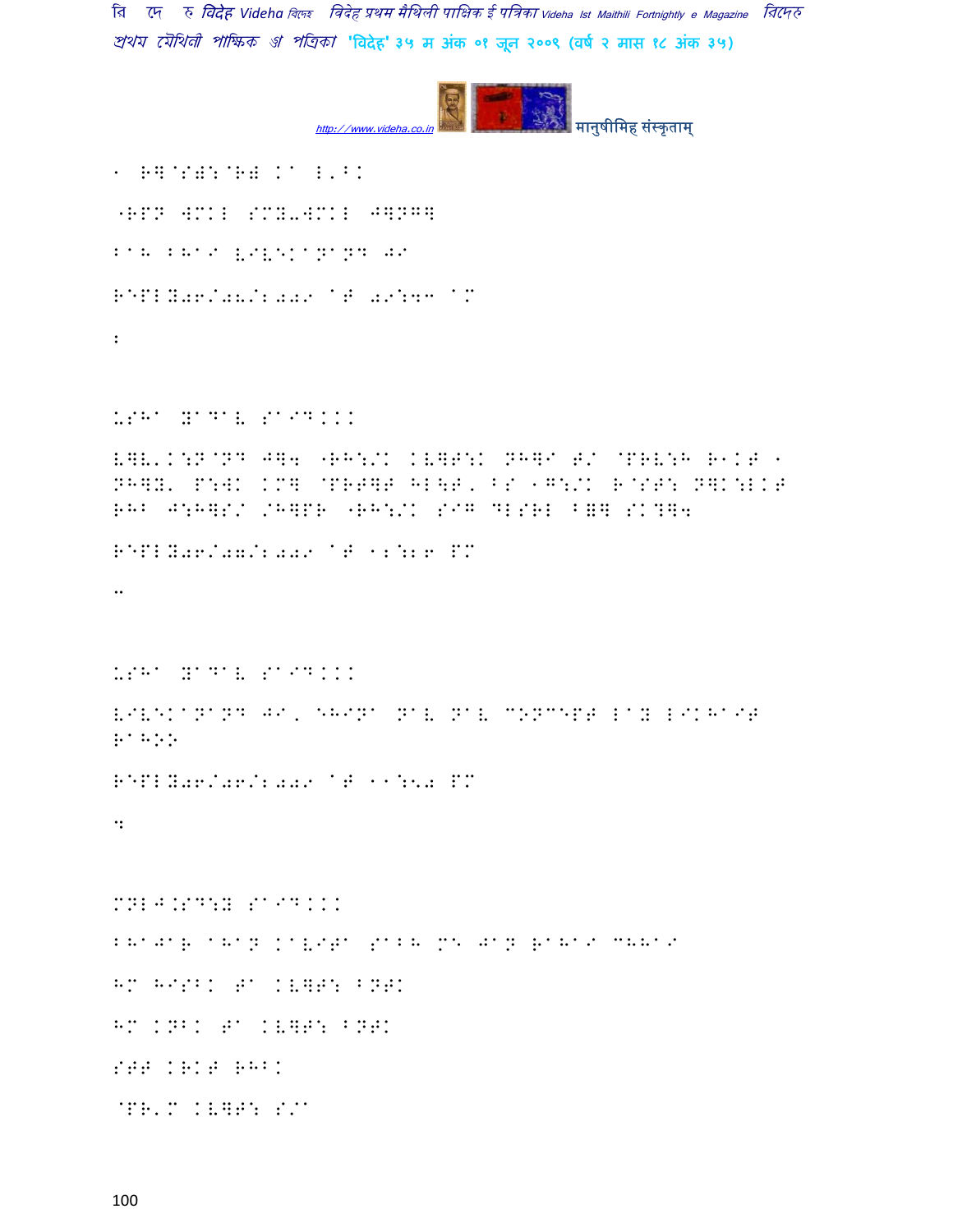

1 SBH]K @PR'M

BNL RHTK

TEARS SON

RPPE Barolards and CoP 11:28 PM

STARD CONDITIONS CONDITIONS AND CONDITIONS ON THE CONDITIONS OF DECISION OR NOTED AND ALL OR NEWSLAG. %:@S@TR SM@PRT] M]?]L: JNT: >@N)R K:L'N M' @VY:@.Y:T: PD PR

10 V@R& S/ K:@RYRT, SIG' 15 S:L SI "R@PPN \K): AFLANDLI SIM SICHE

SHOW:RE 6BL

SHERBHED: SHI GHI SA  $W$   $W$   $\rightarrow$   $W$   $\rightarrow$   $W$   $\rightarrow$   $W$   $\rightarrow$   $W$   $\rightarrow$   $W$   $\rightarrow$   $W$   $\rightarrow$   $W$   $\rightarrow$   $W$   $\rightarrow$   $W$   $\rightarrow$   $W$   $\rightarrow$   $W$   $\rightarrow$   $W$   $\rightarrow$   $W$   $\rightarrow$   $W$   $\rightarrow$   $W$   $\rightarrow$   $W$   $\rightarrow$   $W$   $\rightarrow$   $W$   $\rightarrow$   $W$   $\rightarrow$   $W$   $\rightarrow$   $W$   $\rightarrow$   $W$   $\rightarrow$   $W$   $\rightarrow$  BER RHL "RIN "REN .LI" ME . K' WARE KIND FRY THE IVE

"RNC]@NH:R "R\*] KLN: RLK] K' N:M PT: /KR: S/ P1\*]YC4 TL\$] L'T K]\*1 1N 1B] K' KLAN: 6BL /KRY LY LY ERRITH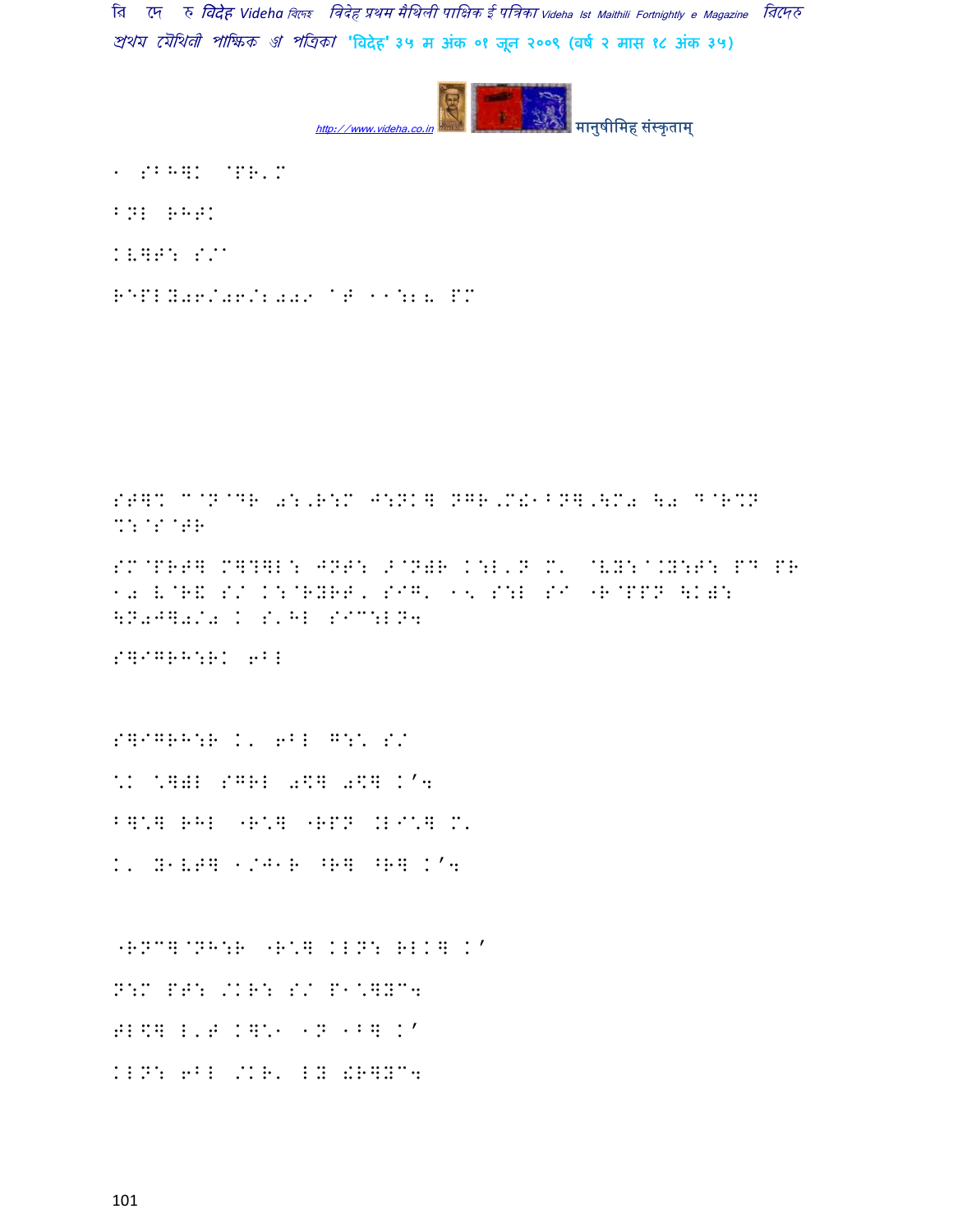

C"]: RHL \*L 6BL KTY / KH:/ P114981 (P988 /KP:4 \*L?] D'VT: "R?V: DLSR PROVERSED AND VEHICLE THE

9@JJR DP - DP D'H C:N SN KA: CAZT NTER PE 29B14 S1@NDRT: K' D'.] M1@G! ^'  $\mathcal{L}$  . The contribution of  $\mathcal{L}$  is the contribution of  $\mathcal{L}$ 

MH MH GI! D'H S/ /KR' 1B] RHL "R\*] K]\*1 RH] RH] K'4 B'L TRANSPORTED THAT THE REPORT KB KB KAB KABADI KHI KA

@SN'HK \*K K]\*1 B:T HL>T \*L KALAM KALAM MERINTAH FARR STEED BIR 2003 D'. L'ESP ANN L'AN HE N.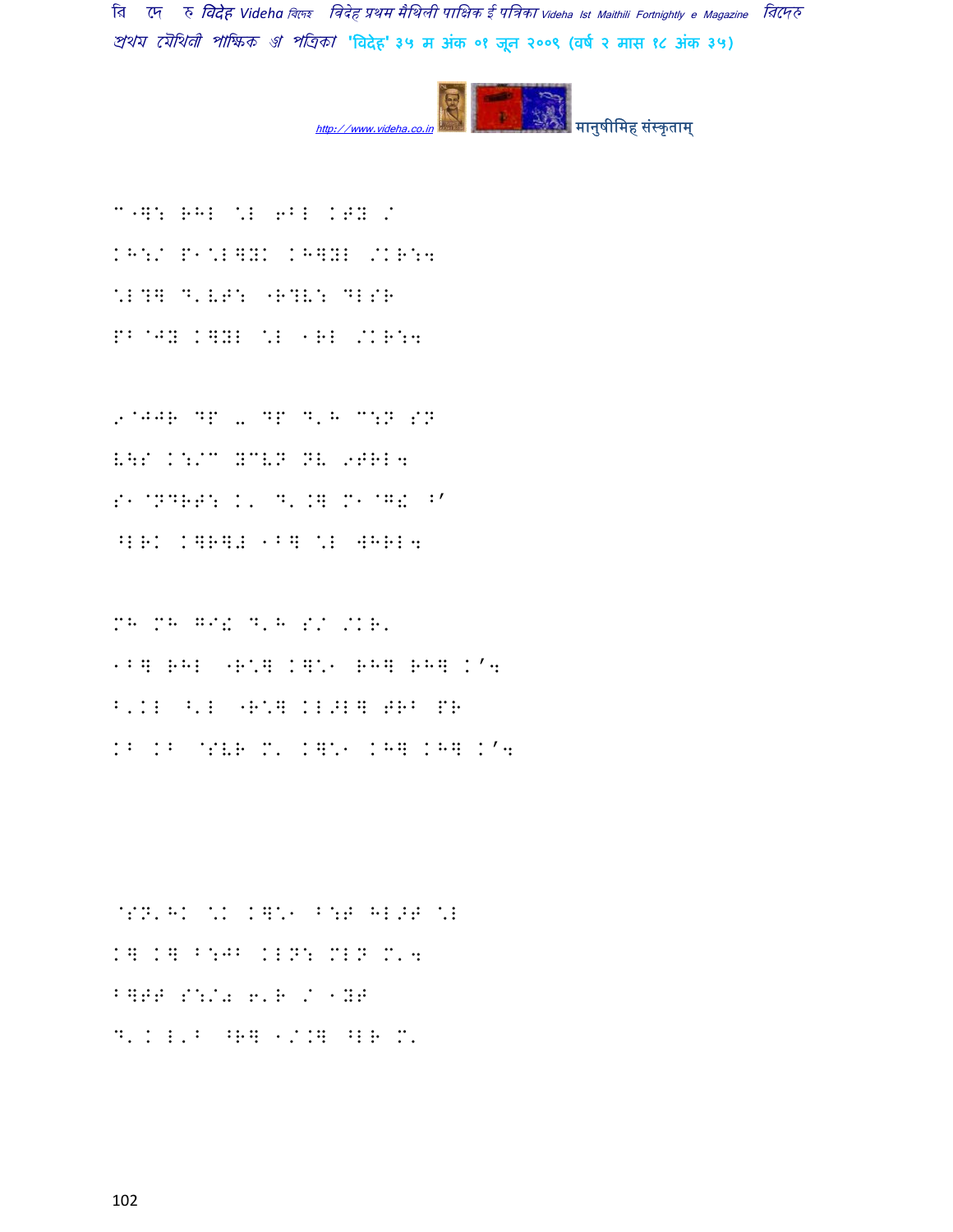

SMY BDLL CONSTRUCTS S1@NN ^'L \*L G:\* 0H\$] K'4 T:K] RHL \*] B:) 1> HM 1YT KH]Y: 6BL 9TR] K'4

TATE CIER CIGARET MET JG: RHL "READ" KHIL KHIL KYA STRING THE STRING CONTROL THE FLUID BH BH BH (/4 .....................................  $\ddot{\cdot}$  $\ddot{\phantom{1}}$ 

 $R_{\rm{H}}$  is a set of the same of the same of the same of the same of the same of the same of the same of the same of the same of the same of the same of the same of the same of the same of the same of the same of the sam

@SN'HK \*K K]\*1 B:T HL>T \*L KALIM KALIM MERINTI BIRT S:/0 6'R / 1YT D'. L'ESP PRESSONA DE L'ESP BaH BHai Satish Jawa REPLYNCHALL REPLACEMENT

 $\ddot{\cdot}$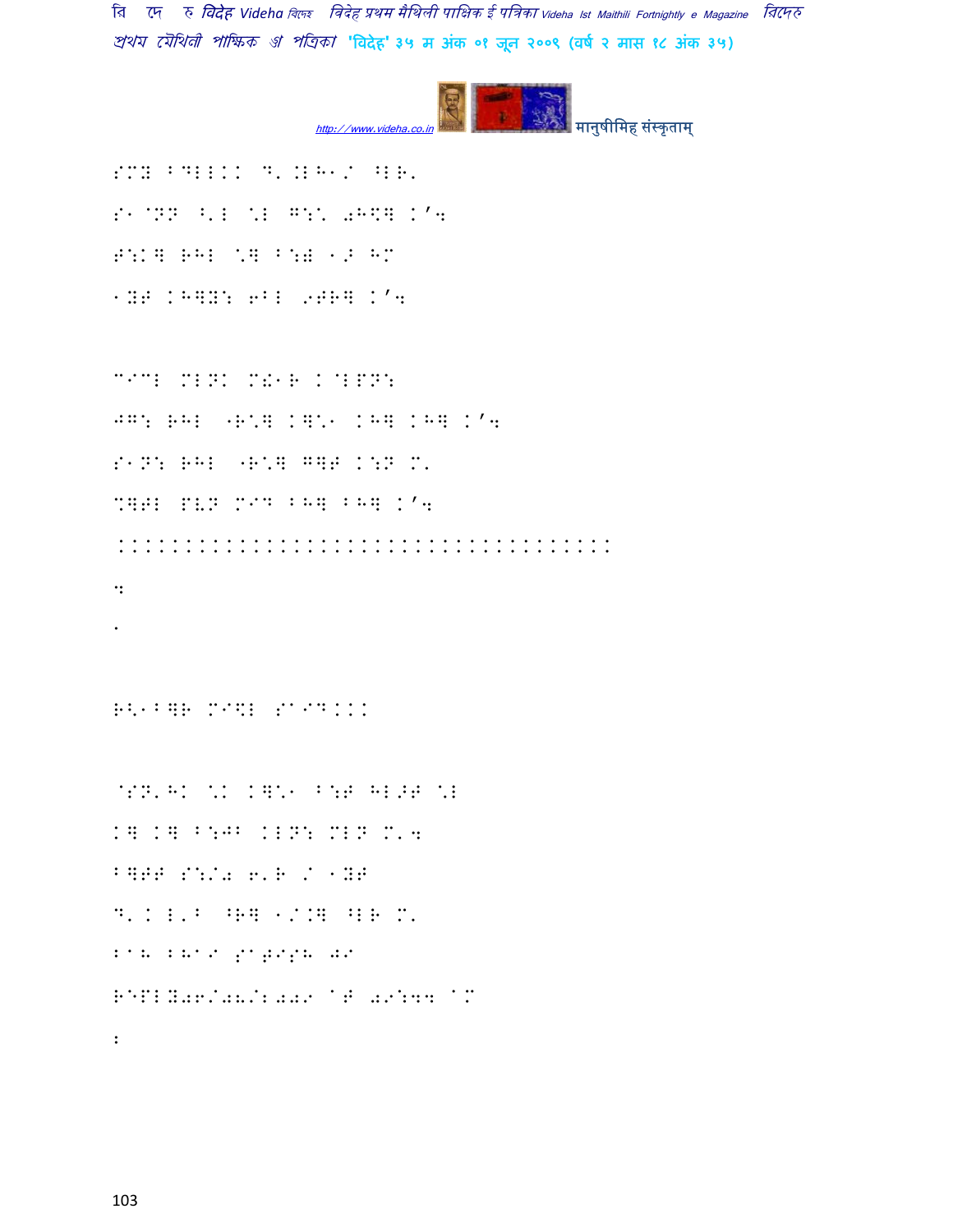

USHa YaDaV SaID... ST]%J]4 "RH:/K KV]T: "RH:/K @)R'\$M:@RK BNT4 KV]T:M' \H]N: VKV]@!Y 1NKT RHB4 RPPLYNG AT 12:27 PM 12:27 PM 12:27

MNLJ.SD:Y SaID... TOTE MENS WAR ENDERE JG: RHL "R\*] K]\*1 KH] KH] K'4 STRIP RHL "RTHL" RHL "RTHL" THE FLE TAN FAH FAH IVE BaH BHAI, HILKOR UTHBAIT RAHAY CHI AHAN CHI AHAN REPLYNCHANGER AT 11:30 PM

SaTISH SaID... "RPN G:M "RPN G:M "RPN G:M "RPN G:M "RPN G:M "RPN G:M "RPN G:M "RPN G:M "RPN G:M "RPN G:M "RPN G:M "RPN G:M "R 1 / \*H L'N BL: S=]K "R\*] \KR P:/.], 1 HMR: S^ \*] P\R /H] MYBRK, I S=]K "R@PPN G:MK RH]TL L:GK\ 6XR'NR4 Gaiente Santo Staven (1961) Bahut André BaHUT BER PaDHaLaHU. REPLY 08:34 at 08:34 and 08:34 and 08:34 and 08:34 and 08:34 and 08:34 and 08:34

 $\ddot{\phantom{0}}$ 

 $\dddot{\bullet}$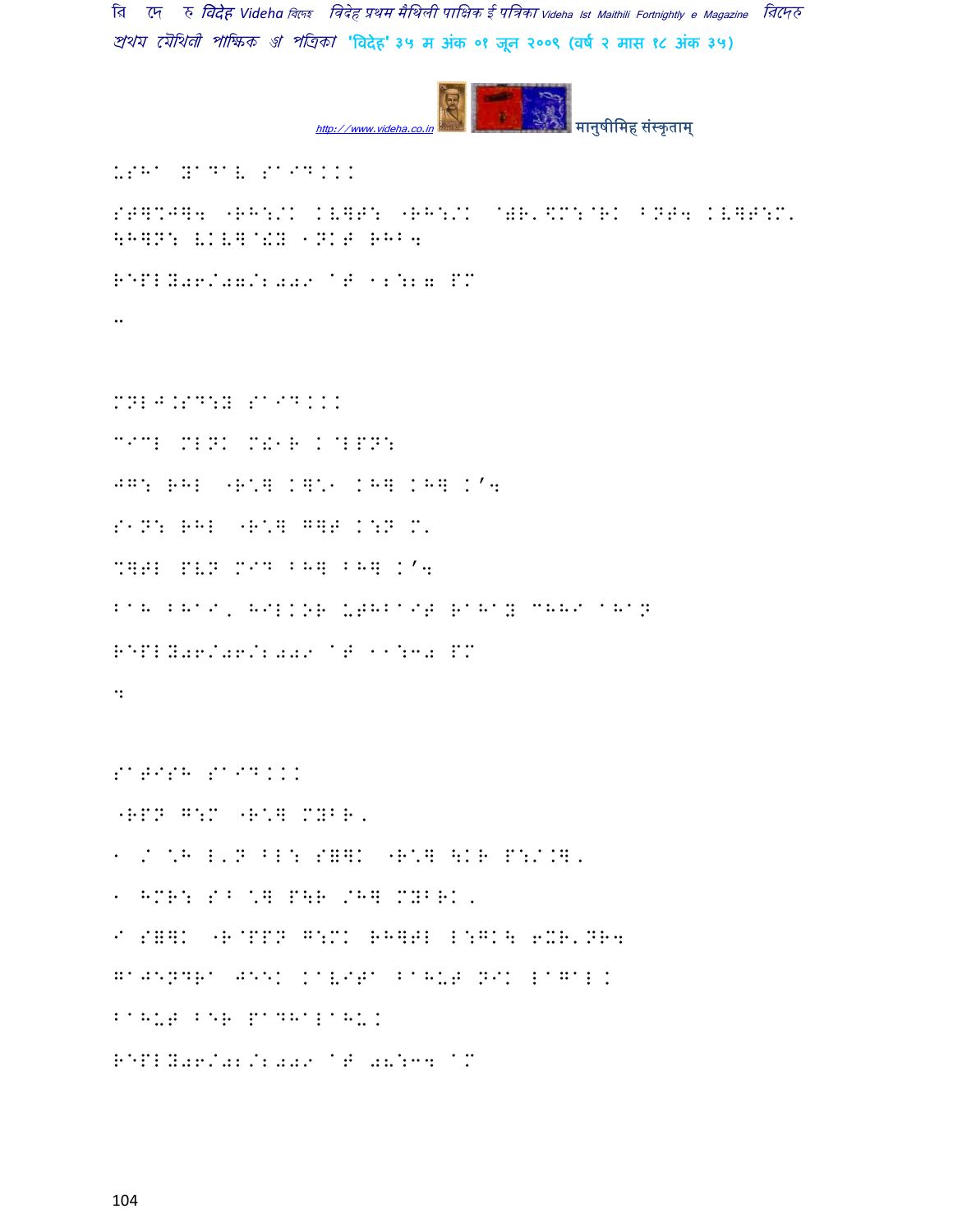

STORE WERE STOND AND RELEASED AND SALE OF A MALE OF LIGHT AND MALE OF LIGHT AND MALE OF LIGHT AND MALE OF LIGH \*?] 1 C:@R)@R\$ \K:9@N)'@N) @PRK@K)]%NR \*?]4 J)VN Y: TR: THE TREE

?:KL P\R 0M:=]L D'HS/, ^:R] MN M1D: 1%: 1/R N'HS/, TED CLY THE WE CONFIDENT CONTINUES.

B.G.B.G.GRIENE I.

 $M_{\rm H}$  , and  $M_{\rm H}$  , and  $M_{\rm H}$  , and  $M_{\rm H}$  , and  $M_{\rm H}$  , and  $M_{\rm H}$  , and  $M_{\rm H}$ 

FOR BHILLE THE BIC THE BHL TE FRIER

 $T$  Robert Pstare to Britans. SLAMAT SPORE ON BISCO CRIME . THE STILL THE TER HALL TE FREARY

B).@RC:K S^ D]N "R^:B' RHL, MN MONEY MONEY SO DISPOSED A REAL TKYL @PRY:SRT RHKT SD].N CLKT RHL B)LH]4

TALE PAR WINEBE J.H.C. ^:R] MN M1D: 1%: 1/R N'HS/,

105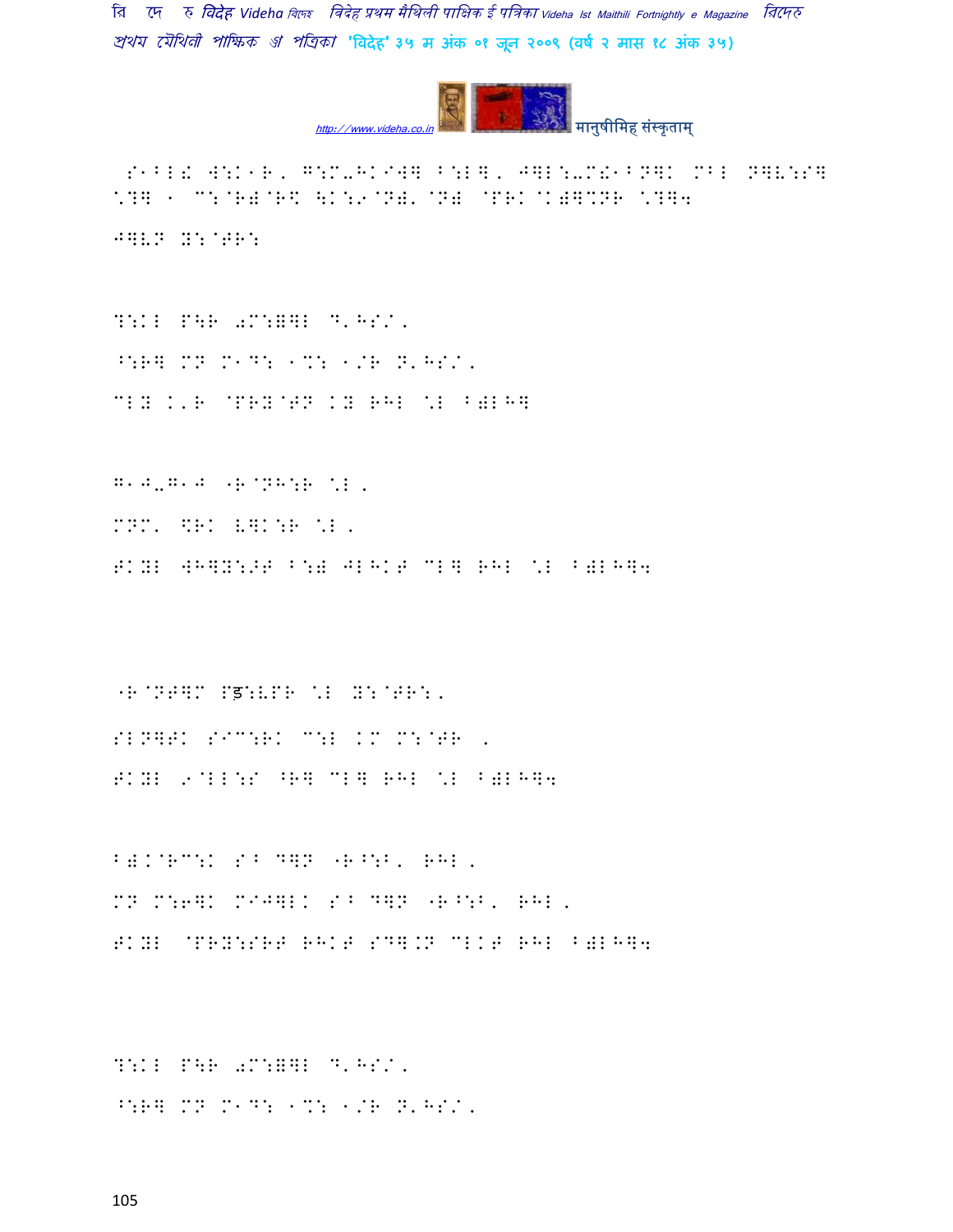

TES CLA TEACHER CS AND CE RHEAD

K.NR PHOTO PEACH CH. K.NL NLKR . HARRY

SRPH (SRP)  $\mathcal{L}$  (SRPH) (SRP) (SRPH)

 $9$ H: 9/142, 2011, 2012, 2012, 2012, 2012, 2012, 2012, 2012, 2012, 2012, 2012, 2013, 2014, 2014, 2014, 2014, 20 611061: BRANCHOOD 6BLL, SARRY MAND CONSIDERS THE REPORT OF STREET AND THE STREET STATED OF SERIES STREET AND INTERFERIES

CHILL HUNDERHILL CO. >JLR]Y: R:T] S'HL S1@NDR T.N' \*L, PR@3C VERSION CONSTRUCT PROVIDED TO A REAG.

MN KT'K B'R KHLK, KN] B]LM] L], Y:@TR:K KN] 1N@ND L\ L], M1D: 1G:/ B=\ K' HLRM', CLOSE RHL BOOK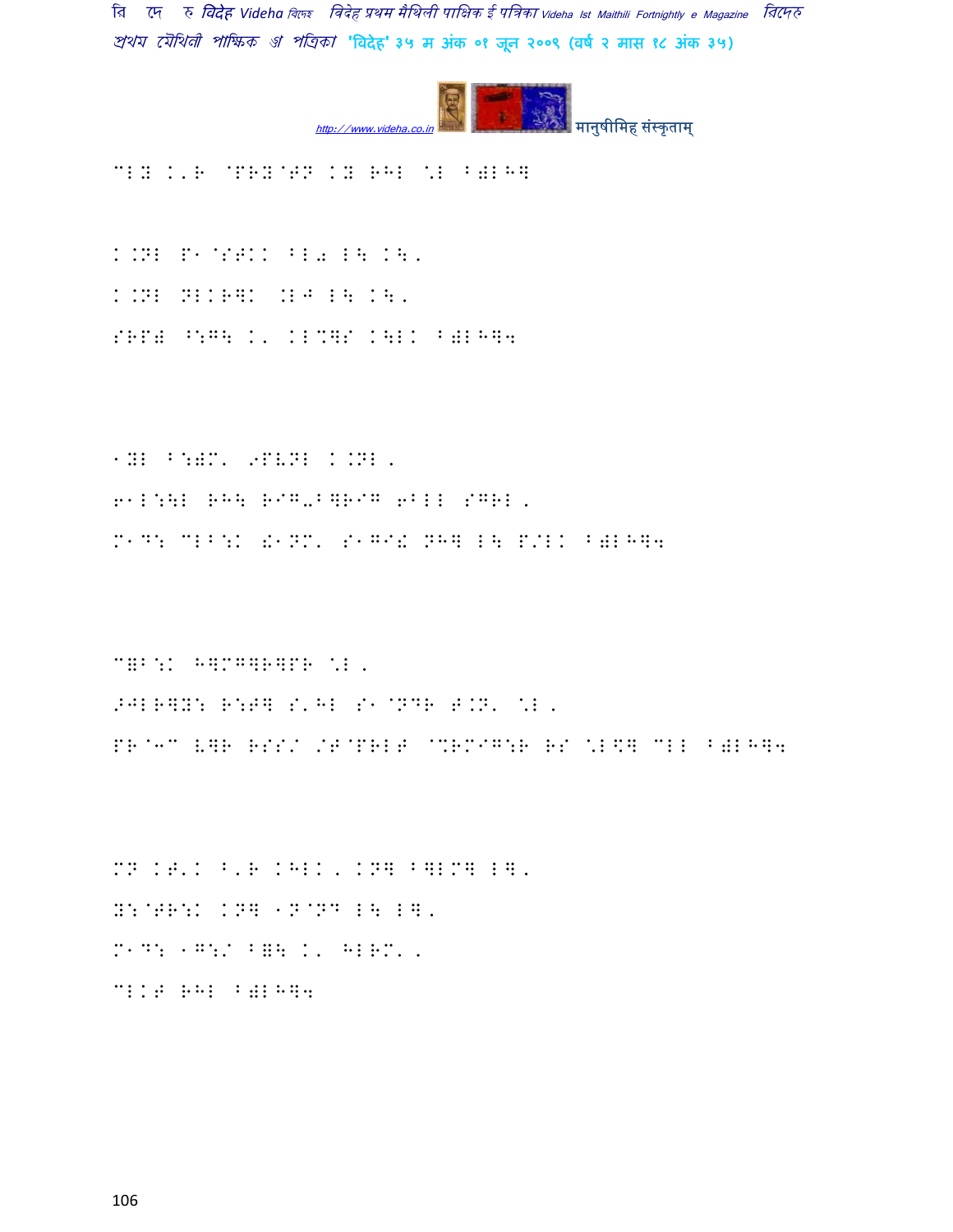

SOURCE SOURCE REPORTS MARRILLY PREN ELE MERREN IRIB. NH] S6L' NH] "RS6L', BUT CHEES AND A BOOK

JUNEAU WERTHER SER MARH NHE SY NHË PALË SI PABIRË.

THE STEEL DARK, ^:R] MN M1D: 1%: 1/R N'HS/, TIM CLY THE GRY CM BAIL CO RHIPHE

R MI\$L Said... B).@RC:K S^ D]N "R^:B' RHL, MN MARK MYSHED RECHARGE SERVICE BELL TKYL @PRY:SRT RHKT SD].N CLKT RHL B)LH]4  $\mathbf{B} \cdot \mathbf{B}$ REPLY 08:52 and 09:52 aT 09:52 aT 09:52 aT 09:52 aT 09:52 aT 09:52 aT 09:52 aT 09:52 aT 09:52 aT 09:52 aT 09:5

 $\bullet$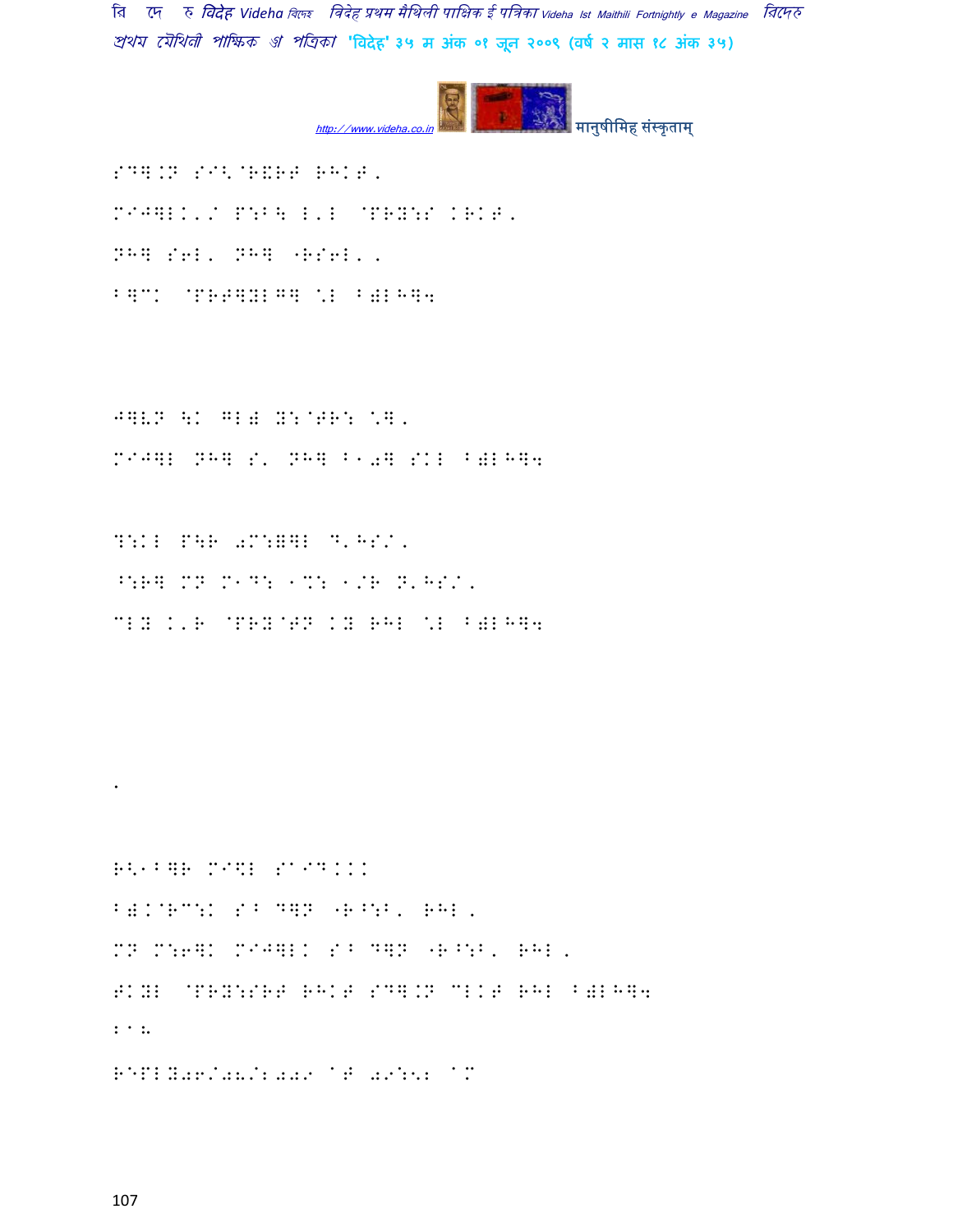

USHa YaDaV SaID... JAHLP GG VARG (PH) EGANG EGUNHO LANGHE "APGIL" E. NPH "PEG T:H] @PRT]@K&:M'4 RPPE Barolandi aast 1950 in 12:27  $\ddot{\phantom{0}}$ USHa YaDaV SaID... JAN YATRA YANG YANG YANG YANG MASA YANG MASA YANG MASA YANG MASA YANG MASA YANG MASA YANG MASA YANG MASA YANG REPLY 06/2009 at 11:49 PM at 11:49 PM SOME ROOMS WAS SECURE HMR MAR R. E WIR MAR REAR GARD "REGREEN STREET BEEL PRESEN 1, SI0:M' S:/0 SHEET SHEETIL ^LRM' 9WaBK\*L', KHIKA SHIKA SHIKA **OTHER E SHERRIFIC CHI H'** 6111 SIGH STORE HL "BETH, TTERIL" 4

 $\ddot{\cdot}$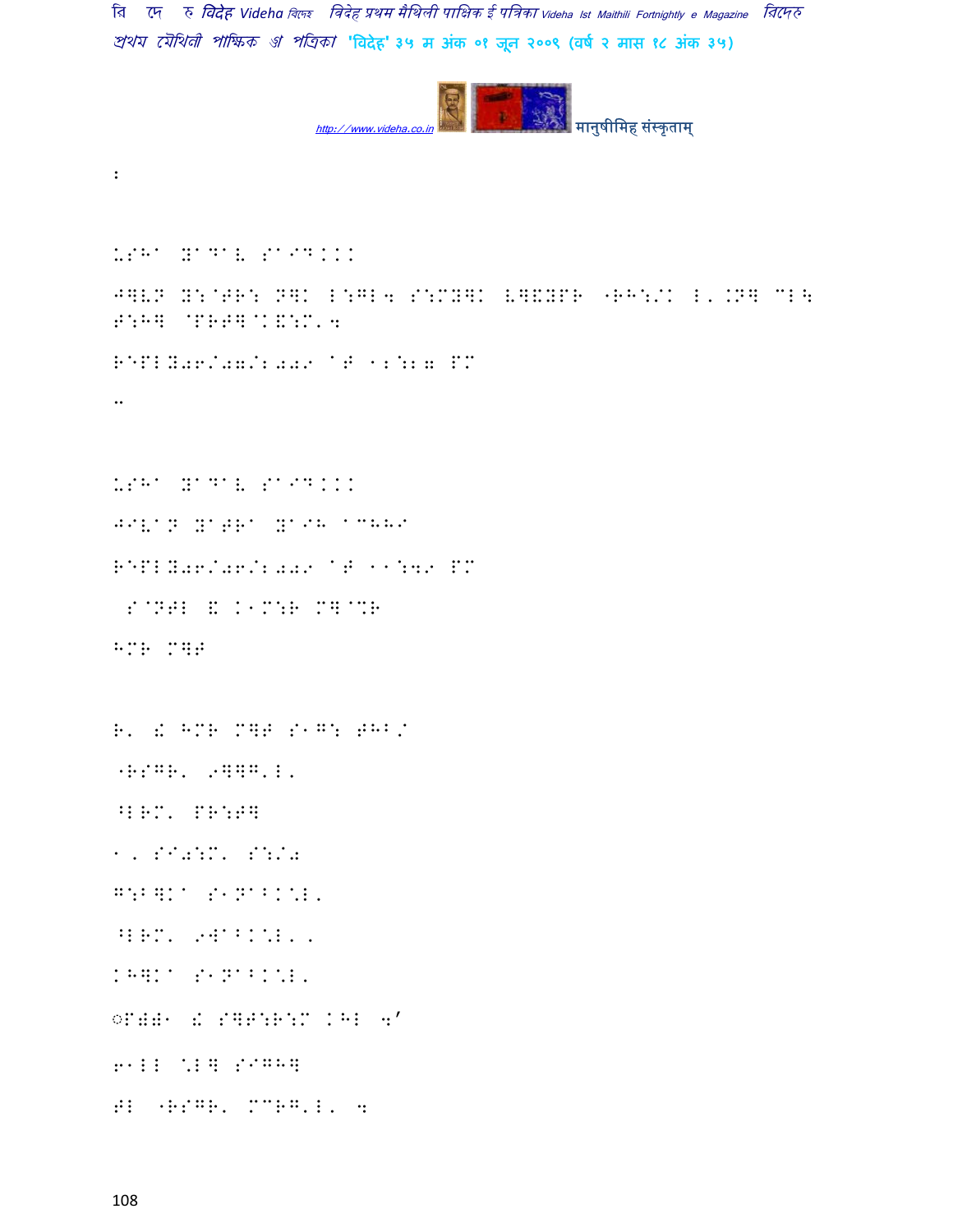

DBR J1N] JL HMR: TL \*L]]Ka  $M$  and  $M$  is a contribution of  $R$ HMR:  $\oplus$  TPP  $\oplus$  P104911  $\oplus$ K]\*1\ D'R N:CB **THING GODS** HTHIS HER SIGN THE **OTHER E SHERRIFIC CHI H'** 

HTHIS IN THE TRAIN M1D: K]\*1 @K&#B:D KA: D'RK I KORA I KA  $H^{\mu}H^{\mu}$  , PHF 4

 $\frac{1}{2}$  ,  $\frac{1}{2}$  ,  $\frac{1}{2}$  ,  $\frac{1}{2}$  ,  $\frac{1}{2}$  ,  $\frac{1}{2}$  ,  $\frac{1}{2}$  ,  $\frac{1}{2}$  ,  $\frac{1}{2}$  ,  $\frac{1}{2}$  ,  $\frac{1}{2}$  ,  $\frac{1}{2}$  ,  $\frac{1}{2}$ HTHIS HER, IN CHI FILE SIGN NUMBER TLR' G]T G:\B

 $M_1$  ,  $M_2$  ,  $M_3$  ,  $M_4$  ,  $M_5$  ,  $M_6$ HM "RHA", 198 6.6'BH. SIG KH **OTHER E SHERRIFIC CHI H'**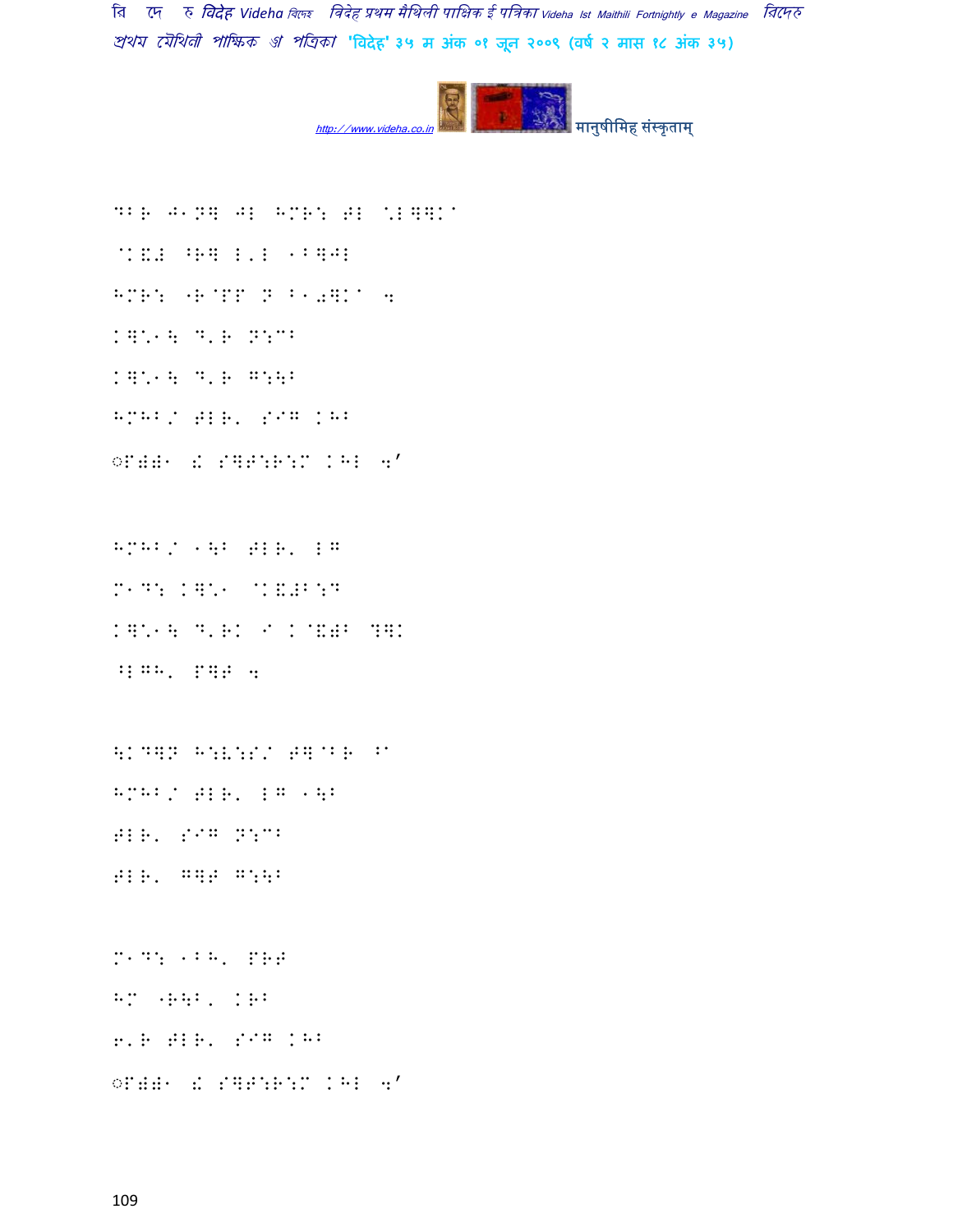

```
RR MISL SAID.
\KD]N H:V:S/ T]@BR ^a 
HTHIS HER THOUGH
HE. SIG NEW
STE. WHE WINT
SUNDaR 
RPPE Barolandi aast 19:52 astronom
\mathbf{C}USHa YaDaV SaID... 
SITL& J]4 "RH:/K W'IW KV]T: HMDYK'/ SM]P4 
RPPE Barolandi aast 1950 in 12:228 PM
\ddot{\phantom{0}}USHa YaDaV SaID... 
STORECH AT SATEL ETHINA ETHIO
REPLY 06/2009 at 11:49 PM at 11:49 PM
```
 $\bullet$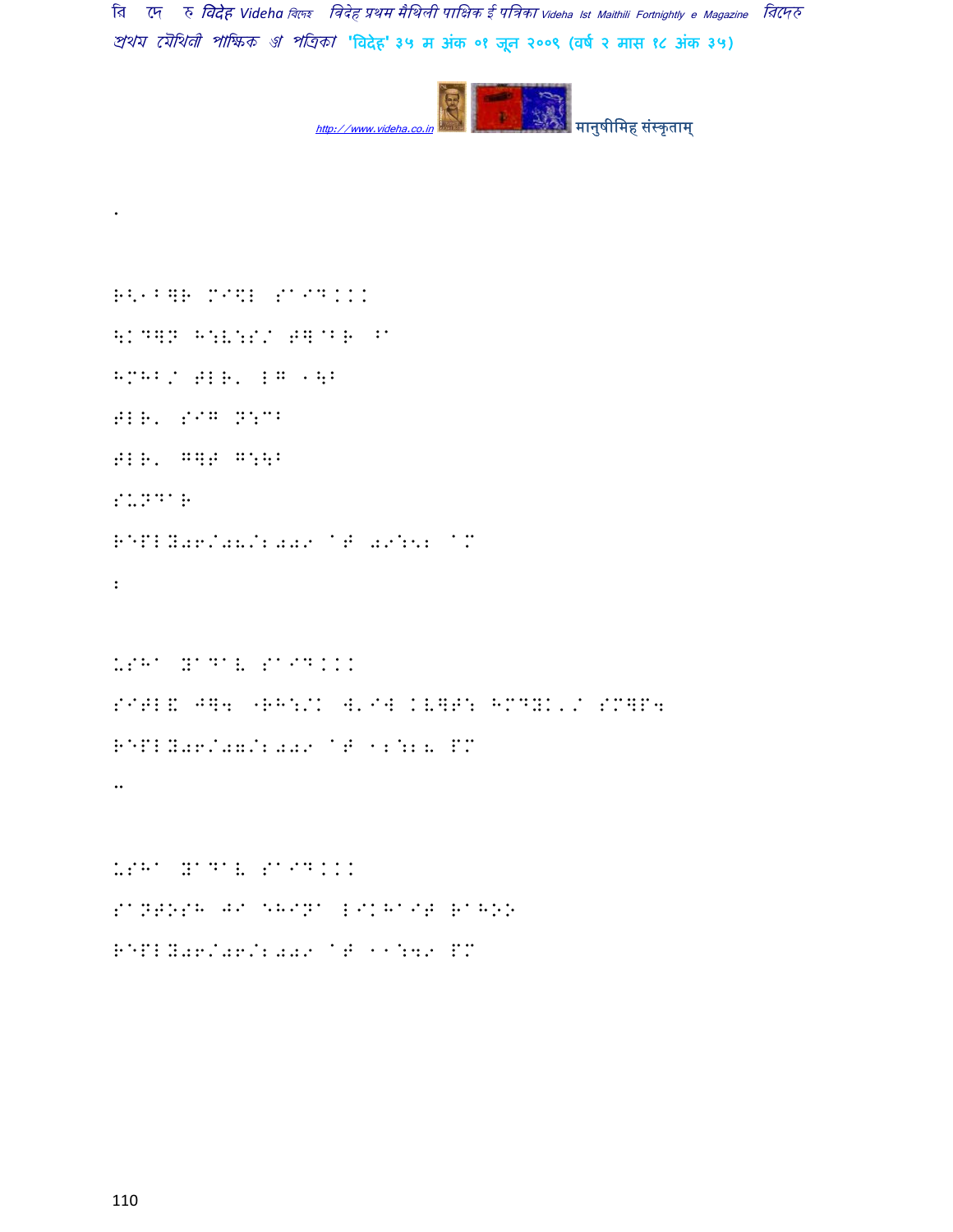

 $743144$ ):>M M%]N  $\begin{array}{l} \bf{41.4}\cdot \bf{1.7}\cdot \bf{1.7}\cdot \bf{1.8}\cdot \bf{1.7}\cdot \bf{1.8}\cdot \bf{1.9}\cdot \bf{1.9}\cdot \bf{1.9}\cdot \bf{1.9}\cdot \bf{1.9}\cdot \bf{1.9}\cdot \bf{1.9}\cdot \bf{1.9}\cdot \bf{1.9}\cdot \bf{1.9}\cdot \bf{1.9}\cdot \bf{1.9}\cdot \bf{1.9}\cdot \bf{1.9}\cdot \bf{1.9}\cdot \bf{1.9}\cdot \bf{1.9}\cdot \bf{1.9}\cdot \bf{1.9}\cdot \bf{1.9}\cdot \bf{1$  $\mathbb{R}^2$  ,  $\mathbb{R}^2$  ,  $\mathbb{R}^2$  ,  $\mathbb{R}^2$  ,  $\mathbb{R}^2$  ,  $\mathbb{R}^2$  ,  $\mathbb{R}^2$  ,  $\mathbb{R}^2$  ,  $\mathbb{R}^2$  ,  $\mathbb{R}^2$  ,  $\mathbb{R}^2$  ,  $\mathbb{R}^2$  ,  $\mathbb{R}^2$ HM SV:R ^a ):>M – M%]NM' K\K V@R& K'LH1I P:R \KH] D]NM' /H] P:R 9@NNT] "R.N B@CC' "R\*] "RHE COR "ROB" "RPN CROWIC'S" /H] W:M 9@DD'@%YH]N ^)KKT MLN "RH] W:M SB N]@RD'%]T "RPN L@K@&YM' O@DYLG]K @KR:@NT]K ^'DPB@R# DM@&)] P COMMED BOND OF BOURSE (A HIM (AIRBUT)  $R$  . The South Property of South  $R$ SIMTO SIMPLE SIMPLE SIMPLE SIMPLE SIMPLE SIMPLE SIMPLE SIMPLE SIMPLE SIMPLE SIMPLE SIMPLE SIMPLE SIMPLE SIMPLE "RPN' M' MRKT-K)KT D'%V:S] B. T Form: Channel Birl, Birl K.N. 1999 - K.N. 1999 - K.N. 1999 "RPN"RPN R: MARN SHIN SHORTING T:H1 Sa D1,.D Ta I B:T \*L HMSB RHLH1I V]L:S]T: K' N]@DR:M' "RVSRV:D] V]D'%] 6L:@NV]T ^'L

111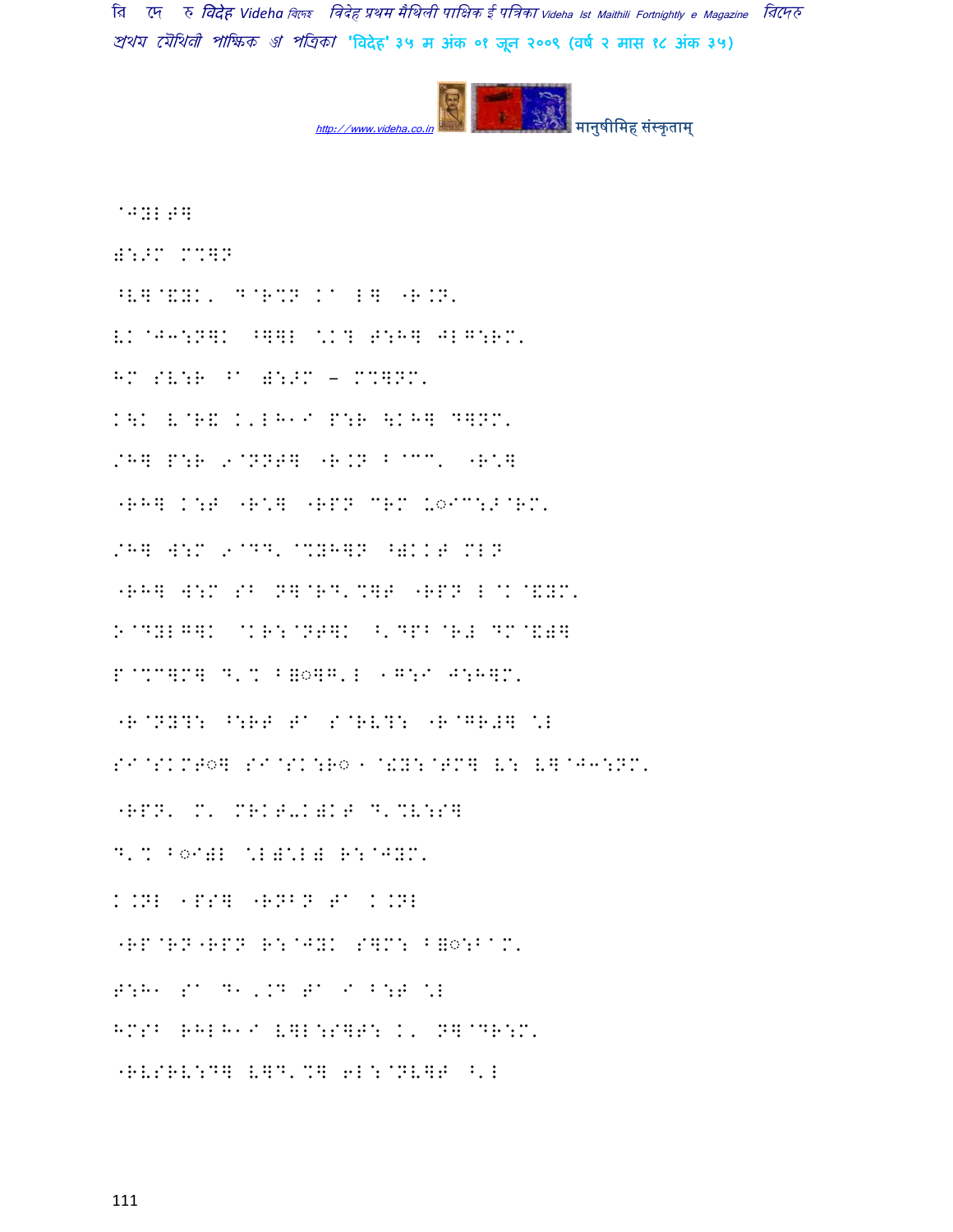

HMSB BOOKSB BOOKSB BOOKSB SB K:SK @DV:R B@ND & ND & RPN LIBE RHIHI 1NK SY SILET %:'&#K "R@NT KRK MLN BNL J.N STR LARE BILGETHE PHITT. 1952 PHILIP RHLHI V]%:LTM LLKTI@TR BC:BaM' ^:RT S@RVG1# S@MP@NN KH:YT JHER ERIG PHICH POTTER PRESERT.  $\ddot{\phantom{0}}$ Palan Palan Said. BAYAN NIRANG MENER ME KANEK AAR SUDHARAK SUDHARAK SUDHARAK SUDHARAK SUDHARAK SUDHARAK SUDHARAK SUDHARAK SUDHARAK SU aanaan aan aan aan RPPLY06/2009 at 09:28 and 09:28  $\ddot{\cdot}$ aNaND PRIYaDaRSHI SaID... NIK Langsang na malay na kata RPPE Barolards aar ook arts a oo  $\ddotsc$ RaHUL MaDHESI SaID... ad ni ni part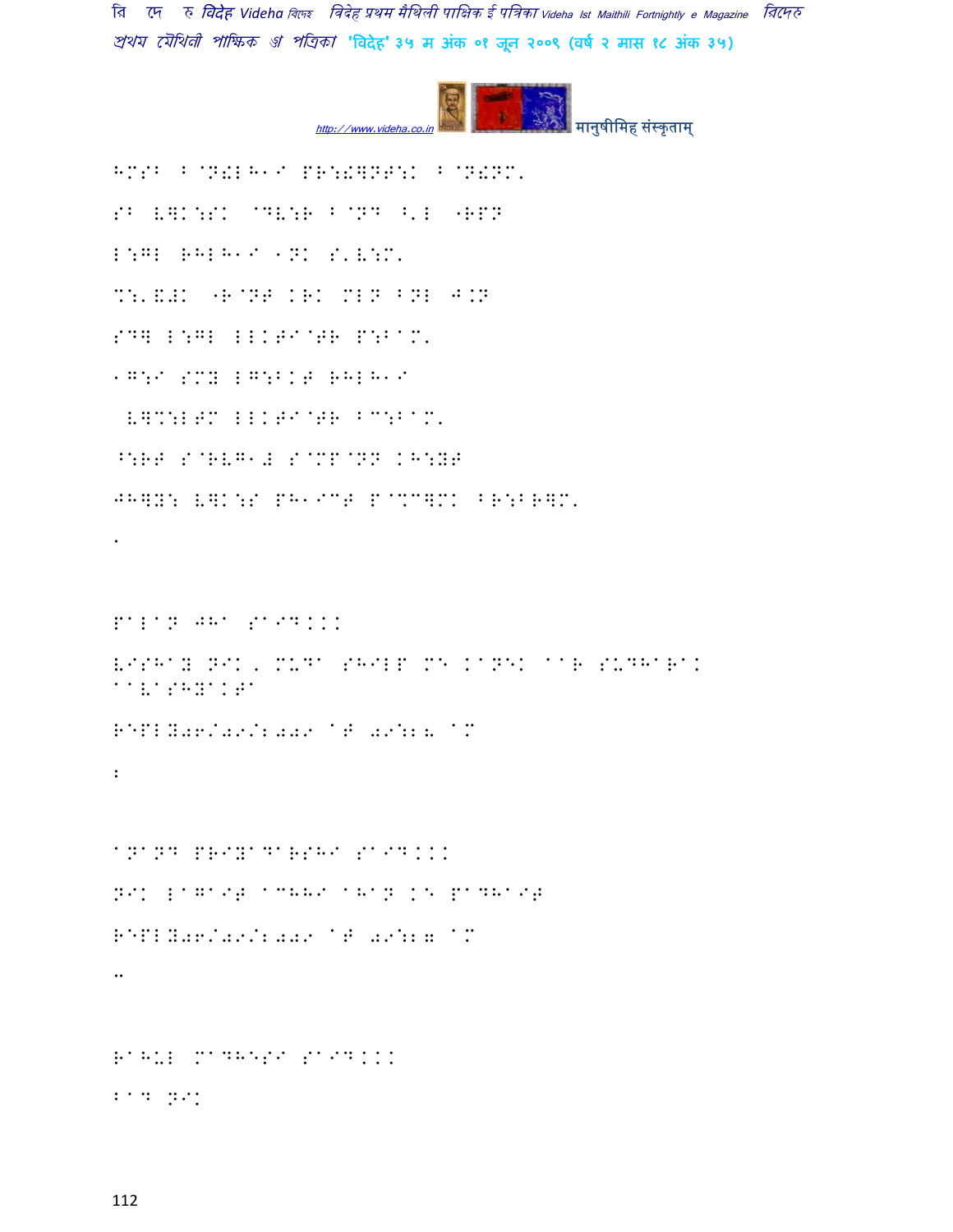$\mathcal{R}$  , and a set of the same samples of the samples of the samples of the samples of the samples of the samples of the samples of the samples of the samples of the samples of the samples of the samples of the samples NIK LaGaL,

REPLY 09:23 and 09:23 and 09:23  $\ddotsc$ KRISHNA YADAVI ^V]@&YK' D@R%N Ka L] "R.N' VK@J3:N]K ^]]L \*K? T:H] JLG:RM' HM SW:R  $\mathcal{H}$  and  $\mathcal{H}$  = MMHM. KAR KAR KALENG KAN ARAH TARI /H] P:R 9@NNT] "R.N B@CC' "R\*] "RHE COR "ROTER TRISTS" LOCTOR ORD /H] W:M 9@DD'@%YH]N ^)KKT MLN  $R$  RH W:M SB ND SB ND SB ND SB ND SB ND SB ND SB ND SB ND SB ND SB ND SB ND SB ND SB ND SB ND SB ND SB ND SB ND SB ND SB ND SB ND SB ND SB ND SB ND SB ND SB ND SB ND SB ND SB ND SB ND SB ND SB ND SB ND SB ND SB ND SB ND S aTI SUNDARIA REPRESENTATION AT 09:22 aM  $\ddot{\cdot}$ 

 $\dddot{\bullet}$ 

RPPE Bardard: aar oo Foartes, oo T

aJaY KaRNa SaID...

NIK VISHaYa



िव दिन दि<mark>विदेह Videha</mark> बिल्ह विदेह प्रथम मैथिली पाक्षिक ई पत्रिका Videha Ist Maithili Fortnightly e Magazine विदिन्ह õथम मैिथली पािक्षक ई पिñका **'**िवदेह**'** ३५ म अंक ०१ जून २००९ (वष र् २ मास १८ अंक ३५)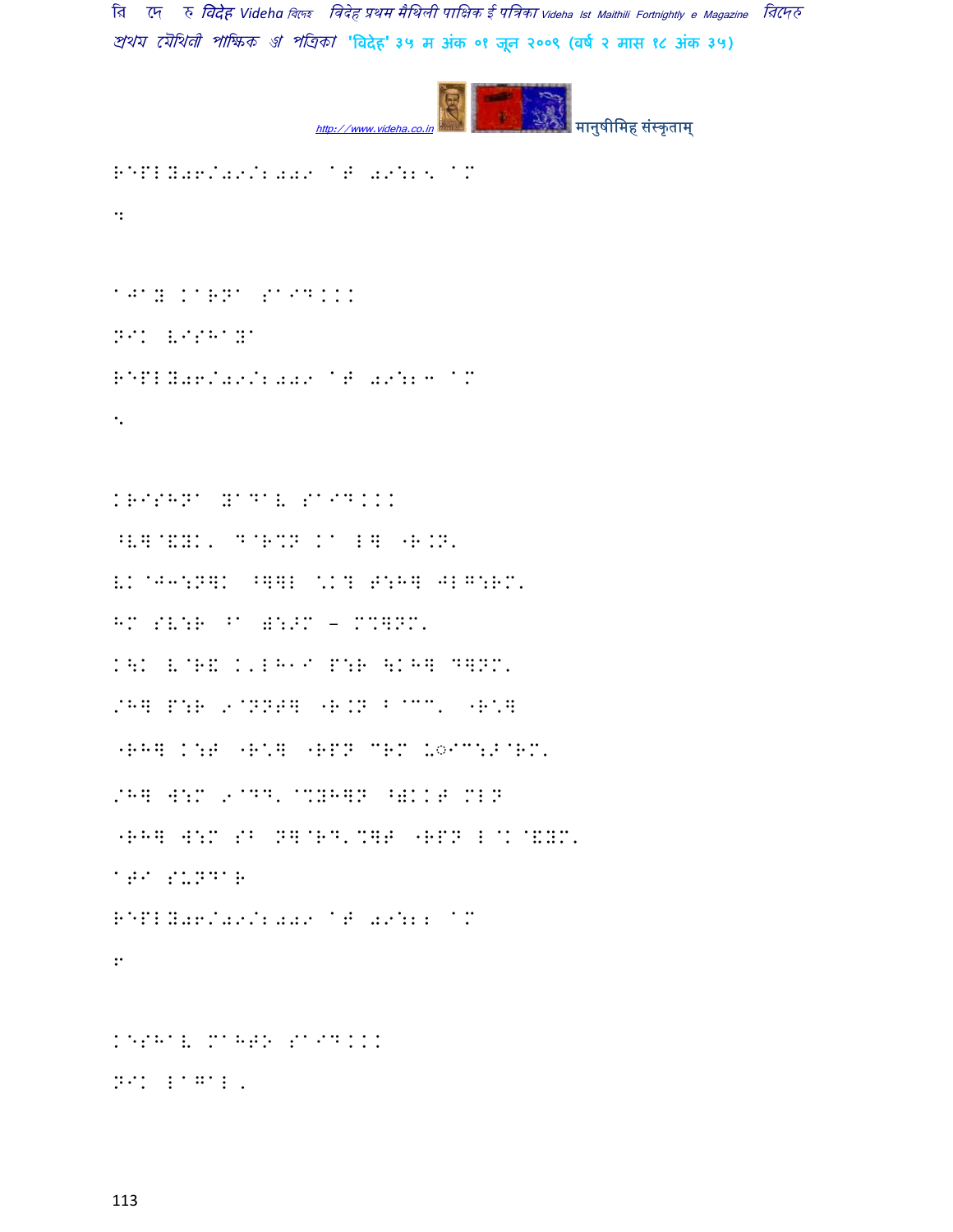

```
Kalendar Kane Me Kane aar nie dela Par Serie
ROPE Bardardiaar (18) artis (10
\mathbf{::}MaNOJ SaDa SaID... 
JYOTI JI,
aHaNK VISHaYaK VIVIDHTa NIK aCHHI, 
KANEK AAR VISTAR AAN VISTAR DIYAT DIYATA DIYATA DIYATA DIYATA DIYATA DIYATA DIYATA DIYATA DIYATA DIYATA DIYATA
KaVITa HOYaT 
REPLY 09:19 and 09:19 and 09:19 and 09:19 and 09:19 and 09:19 and 09:19 and 09:19 and 09:19 and 09:19 and 09:1
\ddot{\phantom{a}}Radio Raghuvir Mandal Said...
BATA TIMEARA PIR aa VISTRITE KAVIT KAVEN KAVITA LAHENT
VISHaY PaR SEHO 
REPLYNCHAN TRANSPORT
\ddot{\cdot}VIDEHa GaJENDRa THaKUR SaID... 
ARGENT DOWN N KA LA LA LA
KOMANDER (HUNG:RICH:RAD)
H , and H is the state of H , H , H , H , H , H , H , H , H , H , H , H , H , H , H , H , H , H , H , H , H , H , H , H , H , H , H , H , H , H , H , H ,
KAR KAR KALENG KAN HI PERS
Bad Nikarata
```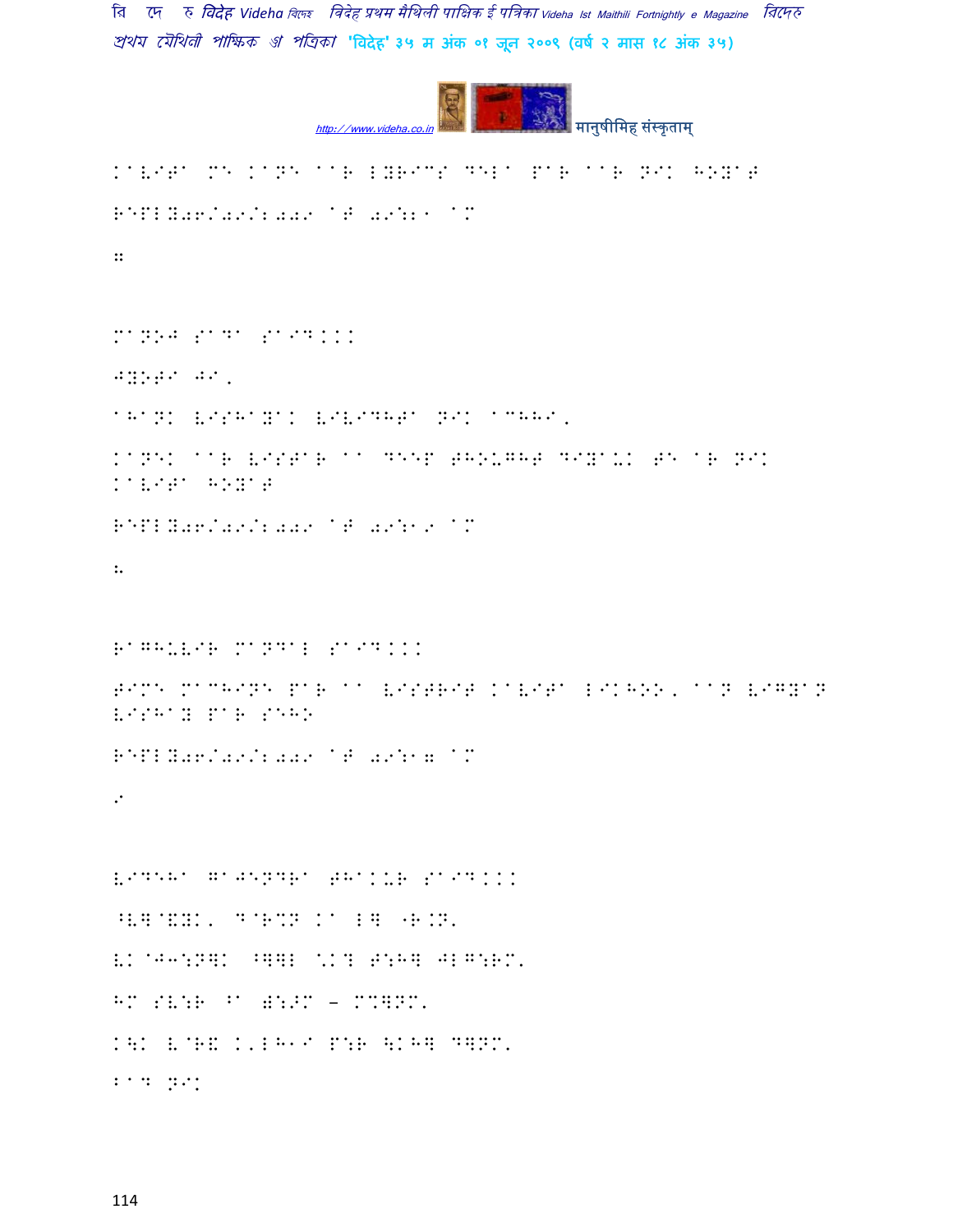$\cdot$  .: VIDYaNaND JHa SaID... NIK KaVITaa REPLY DEPARTMENT OF CONTRACT CO  $\ddot{\phantom{1}}$ USHA YADAV SAID IN SAID IN SAID IN SAID IN SAID IN SAID IN SAID IN SAID IN SAID IN SAID IN SAID IN SAID IN SAI **MAY BEEN SHOWER** HTTP://WWW.GOOGLE.COM/TRaNSLITERaTE/INDIC/ \H] L]IPR S'HL YBN]KL\$M' D'VN:GR] ):>P Ka SKKT \*]4 REPLYNCH AT 08:45 and 08:45 and 08:45 and 08:45 aM  $12.2$ VIDEHa GaJENDRa THaKUR SaID IN REPLY TO JYOTI... **JYOTIL** HTTP://KaULONLINE.COM/UNINaGaRI/DEFaULT/ EHI LINK PaRa ONLINE DEVNaGaRI ME LIKHOO aa OTaY SE TEER COR ETaY PaSTE KaROO. REPLYNG AT 18:19 and 19:19  $\ddots$ 



िव दिन दि<mark>विदेह Videha</mark> <sub>विफर</sub> विदेह प्रथम मैथिली पाक्षिक ई पत्रिका Videha Ist Maithili Fortnightly e Magazine *वि*दिन्द õथम मैिथली पािक्षक ई पिñका **'**िवदेह**'** ३५ म अंक ०१ जून २००९ (वष र् २ मास १८ अंक ३५)

RPPE Bardard: aar oo Foarten oo T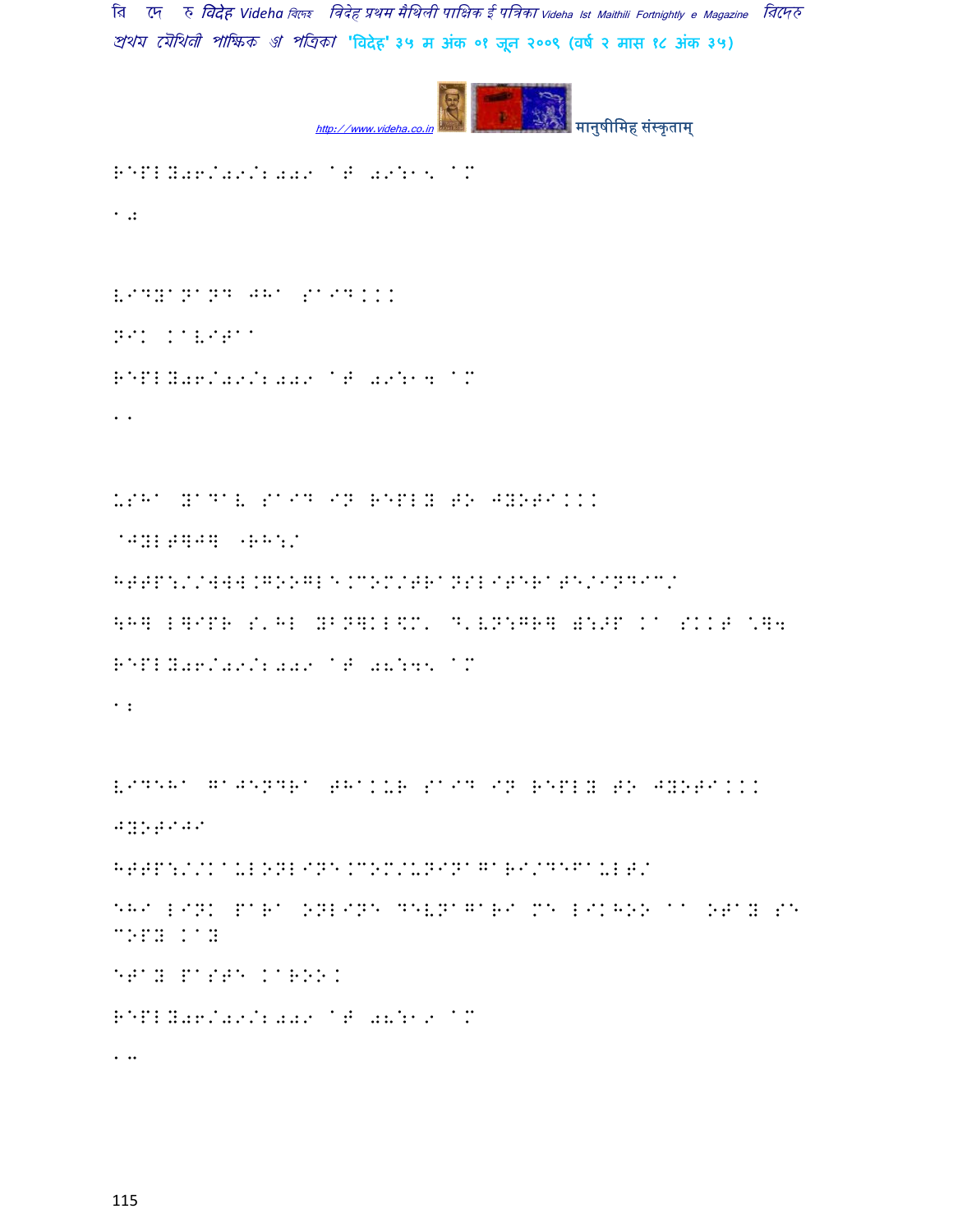116

USHa YaDaV SaID... Bad Nikara REPRESENTATION OF PRINTING PO

## USHA YADAV SAID. "RHS/K KONGRES DAN 1948 (1931-2494) REPLY06/07/2009 aT 12:29 PM  $\cdot$   $\cdot$

 $15.5$ 

RPPE Baroland: aast of 09:53 automobil

NIK

SB KEINER MAND ON BOARD

HMSB B@N!LH1I PR:!]NT:K B@N!NM'

"RVSRV:D] V]D'%] 6L:@NV]T ^'L

HMSB RHLHIN I SHEMI VI SHIMI VILI

RR MISL SAID.

 $144$ 

RREPLACE and CR artist CT

DHaNYaWaaD USHaJI

HUM DEVNAGARI ATAK KONA UPAYOG KARU SE NAHIN BUJHaLI SE NAHIN BUJHaLI SE NAHIN BUJHaLI SE NAHIN BUJHaLI SE NAH aCHHI, aHaNK PRaSHaNSHa Sa HaM BaHUT PROTSaHIT CHHI.

JYOTI SAID IN REPLY TO USHA YADAVE.



िव दिन दि<mark>विदेह Videha</mark> <sub>विफर</sub> विदेह प्रथम मैथिली पाक्षिक ई पत्रिका Videha Ist Maithili Fortnightly e Magazine *वि*दिन्द õथम मैिथली पािक्षक ई पिñका **'**िवदेह**'** ३५ म अंक ०१ जून २००९ (वष र् २ मास १८ अंक ३५)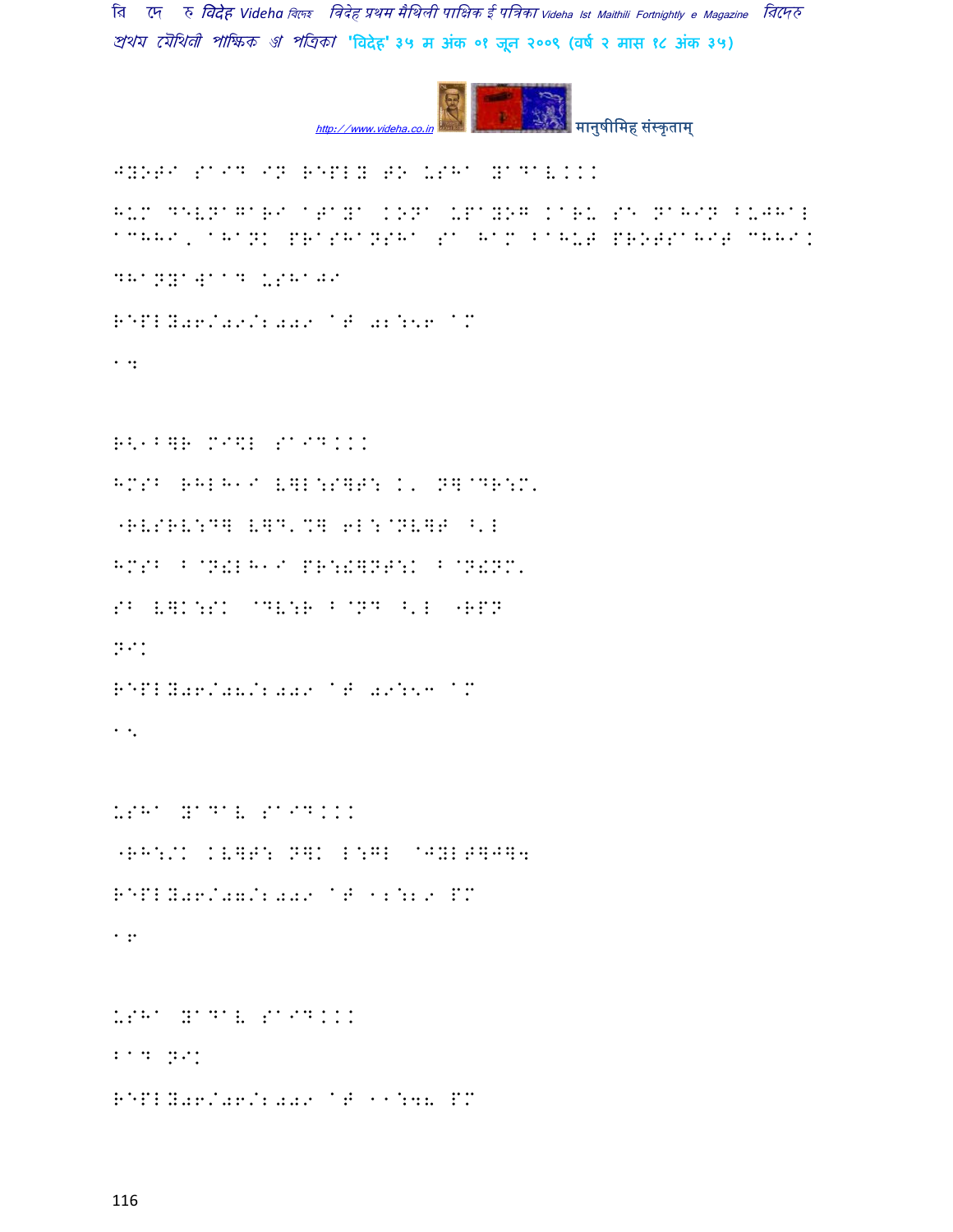

 $\cdot$   $\cdot$ 

USHA YADAVI SAID...

BaD Jyour ar

RREPLACE STORY OF STRAIN FO

@PR]Y P:H1N - J]T'@N@DR 0:, JNKP1R

P:R MPRIN MARRIER REGIS MER POLITICAL AN MER MANUFOR MORE AN ART PER PERSON A ARE MORE BY MANUAL  $\frac{1}{2}$  $R$  RIGHT RIST RIGHT RELEASED AND RELEASED RELEASED AT THE RELEASED RELEASED MANUFACTURE RELEASED RELEASED RELEASED PR@MPR:K K]\*1 .:S V@ST1PR K'@N@DR]T "R\*] 4 \H]K' 197.821 GB78 MAR 4. 19 TH9831 MTB1 MAR 409 DH G:Y]K: "RI%1M:L: KHKT \*K? 4 J]MN:R(VR]Y:T] .\B:K K:L B: à: dien : Gaed (France Standard General) 19 September 19 September 19 September 19 September 19 September 1  $\#$   $\#$   $\pi$   $\in$   $\mathbb{R}$   $\mathbb{R}$   $\mathbb{R}$   $\mathbb{R}$   $\mathbb{R}$   $\mathbb{R}$   $\mathbb{R}$   $\mathbb{R}$   $\mathbb{R}$   $\mathbb{R}$   $\mathbb{R}$   $\mathbb{R}$   $\mathbb{R}$   $\mathbb{R}$   $\mathbb{R}$   $\mathbb{R}$   $\mathbb{R}$   $\mathbb{R}$   $\mathbb{R}$   $\mathbb{R}$   $\mathbb{R}$   $\mathbb{R}$   $\math$ @KY:S') NV P1R:N D1NB P]=]K LLK PS@ND K'RHL "RI%1K KHB \*@NY: NH] 4 K@NY: LONG BI FOR GIRL BI FOR GIRL AND RELEASED FOR STRIKING CONTINUES. D1LH:, C:L K):@K&, D'HR] \*'K:/N, S]@ND1RD:N 1 SMD:/NK GREAGAR (MOSSE) BIN (RYNERE) (BNR) A SARR (MOSSE) BIN RRING  $\left\{ \frac{1}{1+\beta} \right\}$  ,  $\left\{ \frac{1}{1+\beta} \right\}$  ,  $\left\{ \frac{1}{1+\beta} \right\}$  ,  $\left\{ \frac{1}{1+\beta} \right\}$  ,  $\left\{ \frac{1}{1+\beta} \right\}$  ,  $\left\{ \frac{1}{1+\beta} \right\}$  ,  $\left\{ \frac{1}{1+\beta} \right\}$  ,  $\left\{ \frac{1}{1+\beta} \right\}$  ,  $\left\{ \frac{1}{1+\beta} \right\}$  ,  $\left\{ \frac{1}{1+\beta} \right\}$  , D'.\B:K @PRY:S K\L G'L "R\*] 4 GIG: @KY:S')K @PR@ST1T] RHL 2 @KY:S'ALA RIP TROBE (R###1) R+ITL (R\$1# 4 @KY:S')M' G]T SIKLN @HMDY N:R:Y# 0: 1 %%] K]R# 0:, SIGHER CONSON MESS TO MEN CONSONER 4 GENERAL REPORT WHEN CONSEN  $\mathcal{L}(\mathcal{X})$  is the state of  $\mathcal{L}(\mathcal{X})$  is the state of  $\mathcal{L}(\mathcal{X})$  and  $\mathcal{L}(\mathcal{X})$ BJ:RM: K BUNG MUR GRIM SYNN PRZE K. GYN CAL J: SKKY: 4

 $\ddot{\phantom{0}}$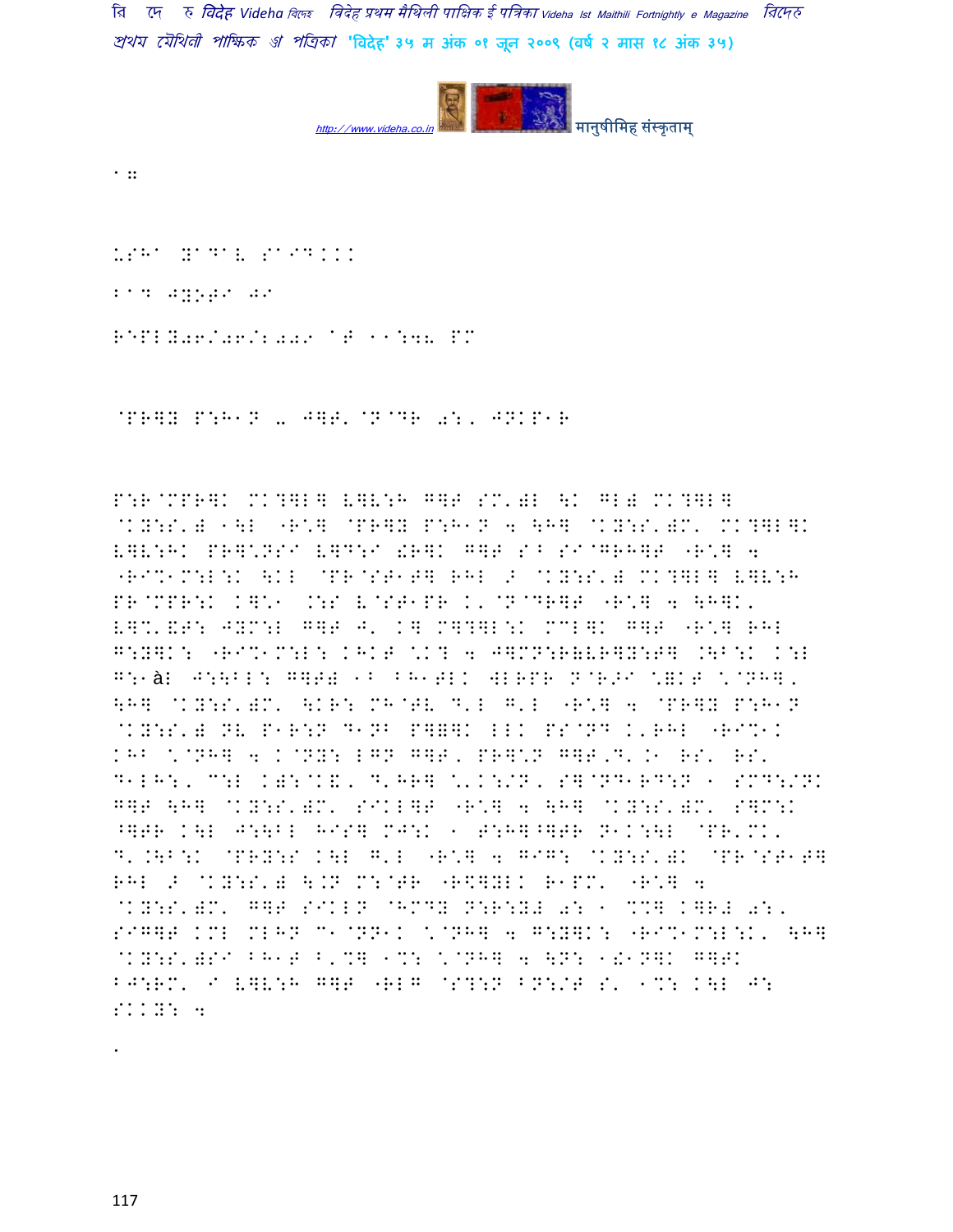

R R MI SAID, SAID. anshu dha badha badha a badhair a badhair a badhair a badhair a badhair a badhair a badhair a badhair a badhai RREPLY ON A 09:44 and 09:44 aM 09:44 aM 09:44 aM 09:44 aM 09:44 aM 09:44 aM 09:44 aM 09:44 aM 09:44 aM 09:44 a 2

USHa YaDaV SaID... "RI%1M:L:J]K'/ HMRL D]%S/ \H] "RVSRPR %1^K:MN:4 RPPE Baroland: aas old or hear PD  $\ddotsc$ 

USHa YaDaV SaID... PRIYE PaHUN CaSETTE LEL aNSHUMaLa JI KE BaDHaI RPPLYNG AT 11:48 PM 11:48 PM MBL GHADRISH BORG "RIGH" (BADRISH "RIGHT") "RIGHT" 1@%V]NK1M:R D'S:> MK?]L] "RN1V:D-GJ'@N@DR W:K1R

SMARK BOOK

DB ): "R@R!VM@TT J@NMKT SM:N:@NTR, SM:N:@NTR R'LG:\$]K P)R]4 H: RH COMB LEFT CONT. botts Sharp, BRO SN4 SN4 SN4 SN4 SN4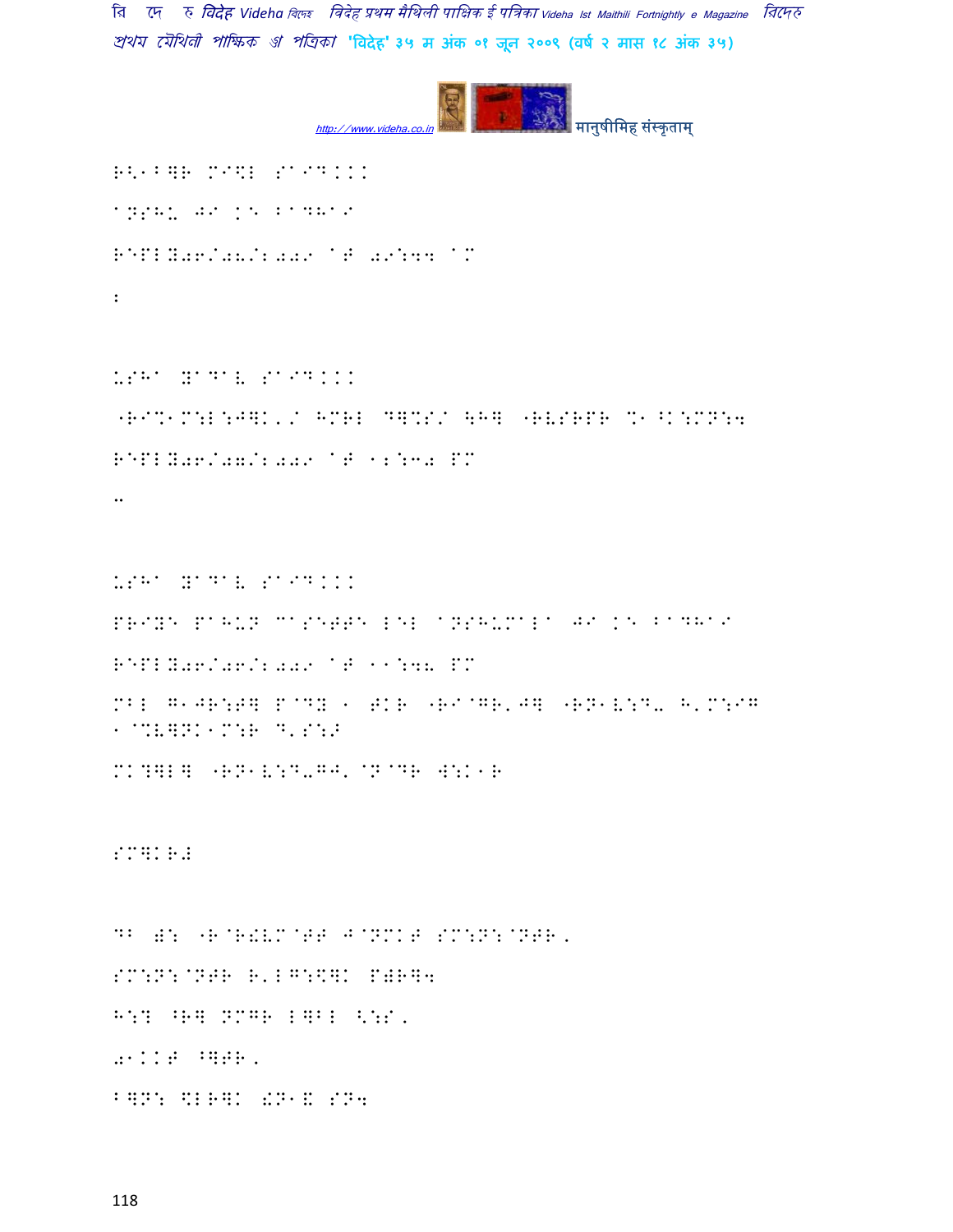

S1NBKT .]@SS: ^R]GR HB:K, RYPRIME ANDROID ARGUMENT PRESERVED FOR JF, 254 JEAN SEARCH BLACK

 $\cdot$   $\pm$   $\pm$   $\cdot$  .

1K] KN'K B'%]

01KL B1=]Y:

J' "RH:/K'/ MIN P://BH:/SB4

01KL N]@%CL @PR?M @%R'#]K K@MP:@R)M'@N)M', K:TM' W:TM' W:TM' W:TM' W:TM' "RH:/K "RPN 1/.]S/ K\L @PRT]@K&: B]N K:T ^'L4 \K): \*L)L 1H)] \K): @TVR]T CMK KMS/ KM  $1$ , H/  $1$ I HMR "R!]K:R "R\*], S@TT'  $H_1H_2H_3H_4H_5H_6H_7H_8$ 

DB): 9@R@!V:!R P)R] )'= K\L B]CM' DB ): TLR# JML MM@TY1 \K): T]@K@&# G1M:RBL: D1PHR]Y:  $1 - \frac{1}{2}$   $\frac{1}{2} + \frac{1}{2} + \frac{1}{2}$ BNBCH SHER \*BNBKBCH \*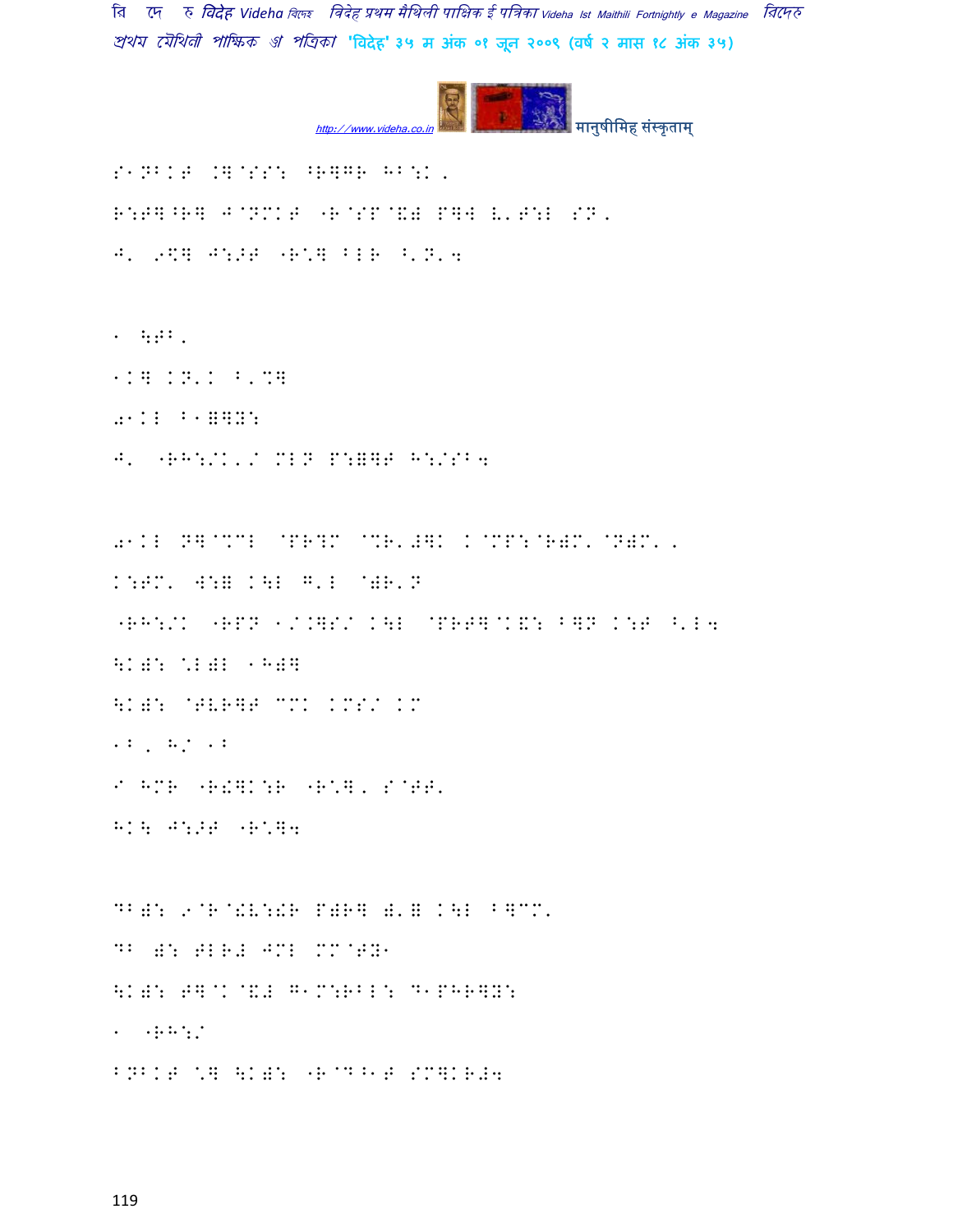

1@%C@RY]Y \*] "RH:/ K@&) 9WBKT \*] SL0 BKSB: L'L 1 J' H:/SB G]R] G'LH1/ KT:K SMY PH]N' TLET "RH:/K'/ .@#\$M'  $\ddot{\phantom{0}}$ R MISLIM STATE CONTRACT HEMaNG DESaI KE KaVITa ME NaV BIMB aCHHI, MaITHILI SaHITYa EHI TaRaHaK aNUVaD SE SaMRIDH HOYaT REPLYNG AT 09:49 AM 2009 2 USHA YADAV SAID. H. THE PURSE CONDITION OF PROPERTY OF A CONDITION REPLY 08:30 PM 2009 aT 12:30 PM 2009 aT 12:30 PM 2009 aT 12:30 PM 2009 aT 12:30 PM 2009 aT 12:30 PM 30:30 PM 2  $\ddotsc$ USHa YaDaV SaID... HEMANG DESAIK KANG DESAIK KANG DESAIK KAWITA BADA BARA BARA DI BARA BA NIK LAGAL DA NIK LAGAL DA NIK LAGAL DA REPLYNG AT 11:47 PM 2009 AT 11:47 PM 2009 AT 11:47 PM 2009 AT 11:47 PM 2009 AT 11:47 PM 2009 AT 12:47

1.D'V:I%1 V@TSK MK?]L] C]@TR-@%RMI.L: (KXM]@KS); 1 2.

M@!Y-@PRD'% Y:@TR: 1 D'V]J]- @JYLT] 0: CC!R]

1.D'V:I%1 V@TSK MK?]L] C]@TR-@%RMI.L: (KXM]@KS)

120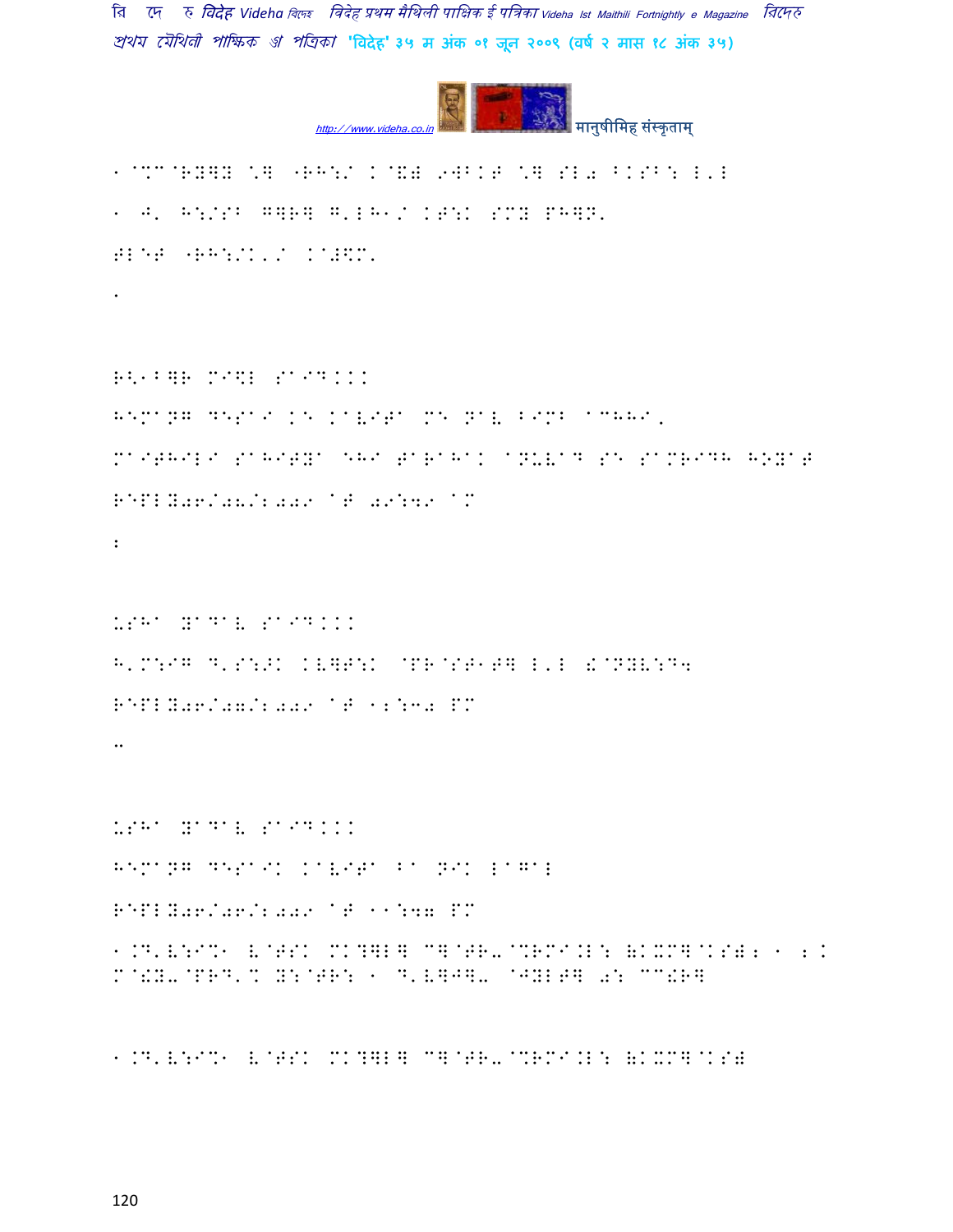

D'V:I%1 V@TS, J@NM- T1L:P@))], S1PCL4 M:S KOMINIKA KOMINI KAMA KAMBA NA MARA NA MARA NA MARA NA MARA NA MARA NA MARA NA MARA NA MARA NA MARA NA MARA NA M V]^]@NN P@TR-P@T@RR]K:M' K?:, L<1K?:, V]@J3:N-K?:, C]@TR-K?:, K:@R)BN, C]@TR-@PRH'L]K: >@TY:D]K @PRK:%N4

 $\langle$  B) B) and the GP  $\langle$  GP  $\rangle$  with  $\langle$  and  $\langle$  and  $\rangle$  are the probability of  $\langle$  and  $\rangle$ K@K&:K LIL US ARANG KONG WARD WAS SERVICED AN AND ROOM

NAT: MARIO PHELTE GRL MENT IS AN OUR MORE NAMBER OF THE ROOM OF REAL PROPERTY. NT:%: S:T

NT:%: 1W

 $\mathbf{1}$ 

MO NO PROTECT AND THE PRODUCT AND A PROPERTY

 $\Xi$ :  $\Xi$ 

2 JNVR] 1992 VMH@SPT]D]N

9@JJKN Sa HMSB SBSa PH]N' K:/CK JKN M@ND]R G'L]YK4 /TYK' "RN1PM K:R]GR] S 1K@R&]T ^'L B]N: NH]I RHL J: SKKT \* KONSTRUKT \* KONSTRUKT \* KONSTRUKT \* KONSTRUKT \* KONSTRUKT \* KONSTRUKT \* KONSTRUKT \* KONSTRUKT \* JA, MPRINTI AI INBREDIRA MUNICIPALI JAPOPINIE, PINA \*LK4MID]RK' B]CM' C:R]): JKN T]@R?KR K' MB@R@TT]  $\ddot{\phantom{a}}$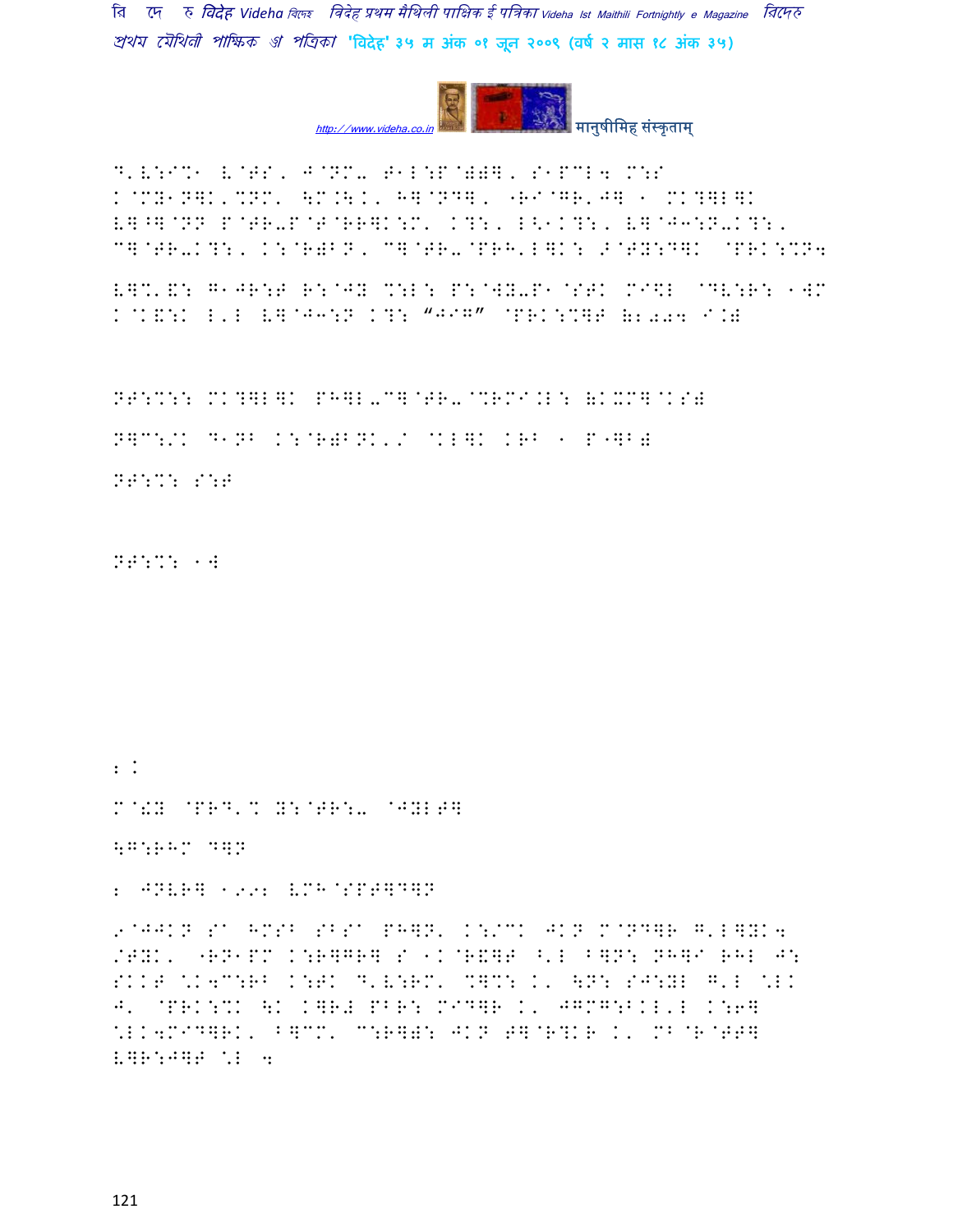

JKN MID]R S KN]K DBR PR !@RM:VL@MB] K' 1K@R&#K M1@.Y K, 'D' 'PR' 'M' TAR 'D' PAGI GEL 'TILEY' 'PR' ILL' DY PRE 'NEWLIP' @JYL@RT]L]IG K' D@R%N H'T1 B@\$\$ ^]] D'.:YT \*L4"RH] MANHETI PANHI MI RAMMANH 17 SAREBH MANHEMI AI EN TETHIS (FHOM IN STATLED TO HIS ACTUALITY OF SITUATION

"RKR B:D HMSB @K&]@PR:T) PH1/CLH1/4 "RTY @K&]@PR: NDA: 1980 MARS (1980), 1990 B.H. V:T:VR#ME S & COCO SACCO S SACCO CM: RESULTAN PROVINCING IN A RESULT IN THE RESULT IN A RESULT IN THE RESULT IN THE RESULT IN THE RESULT IN THE B@CC: SB LLKK P:\*1 ^:GKT RHK4 LLKSB @DV:R: P:I 6'KL:K B:D / ND]M' GLT: LG:BKT RHK 1R N]C: M' ^')L P:I /KR ^a J:YT \*L49@JJKN Sa KN]K' DBR] PR ^TM@RHR] G16: \*K4"RH] G16:M' ^GV:N GLR.N:?K @PRT]M: \*KN4I @PR:C]N G. B. G. C. ST. B. B. ST. B. ST. B. ST. B. C. ST. BH. ST. ST. BET STA: STARPTOR INTERNATION IN THE TANK WILL AND ALL MIND JRBR \*LK4 KN] HV:K KM] S'HL B10:YT \*LK4"RH]Sa B:HR  $\texttt{H} \colon \mathbb{R} \to \mathbb{R}$  by the set of the set of  $\mathbb{R}$  ,  $\mathbb{R}$  is the contribution of  $\mathbb{R}$  . B:NA-BA: P:NABR: 1982-1981 / NEBRE: K) P:N PAN (1981-1982) / L'A PORTAGE (1984-1994) BOK: N. P. ): BIG: BOK: B:L: B:L: BP. PHINN KNO. BHD. RH?]4\H'N 1@%C@RYJNK %CK◌Sa HMSB V]@SM]T \*LH1/4"RTY Sa HMSB "RPN LXJ LC)] G'LH1/4

TKR B:D "RPN SMBHK %]@K&]K: SIG' SB L]K] SB <BMY B.EARTH OR CONNECT PROCESSING AND CONDENSELY RESOURCE BH1T NE ROOM IS NOT THE REAL RESEARCH AND SIGNAL SIGNAL SIGNAL SIGNAL SIGNAL SIGNAL SIGNAL SIGNAL SIGNAL SIGNAL Y:@TR:PR G'L \*L TKR: L'L S'HL RB]] "RNLH1/4K:@LH] J' HMSB NVV@R&K K:@RY@KRM @S?G]T K'N' RHBI S' 1H] PBR:  $\mathcal{F}_k$  is an

D'V]J] : @JYLT]

D'AJAH : GRAMAM MARY : GRAMAM I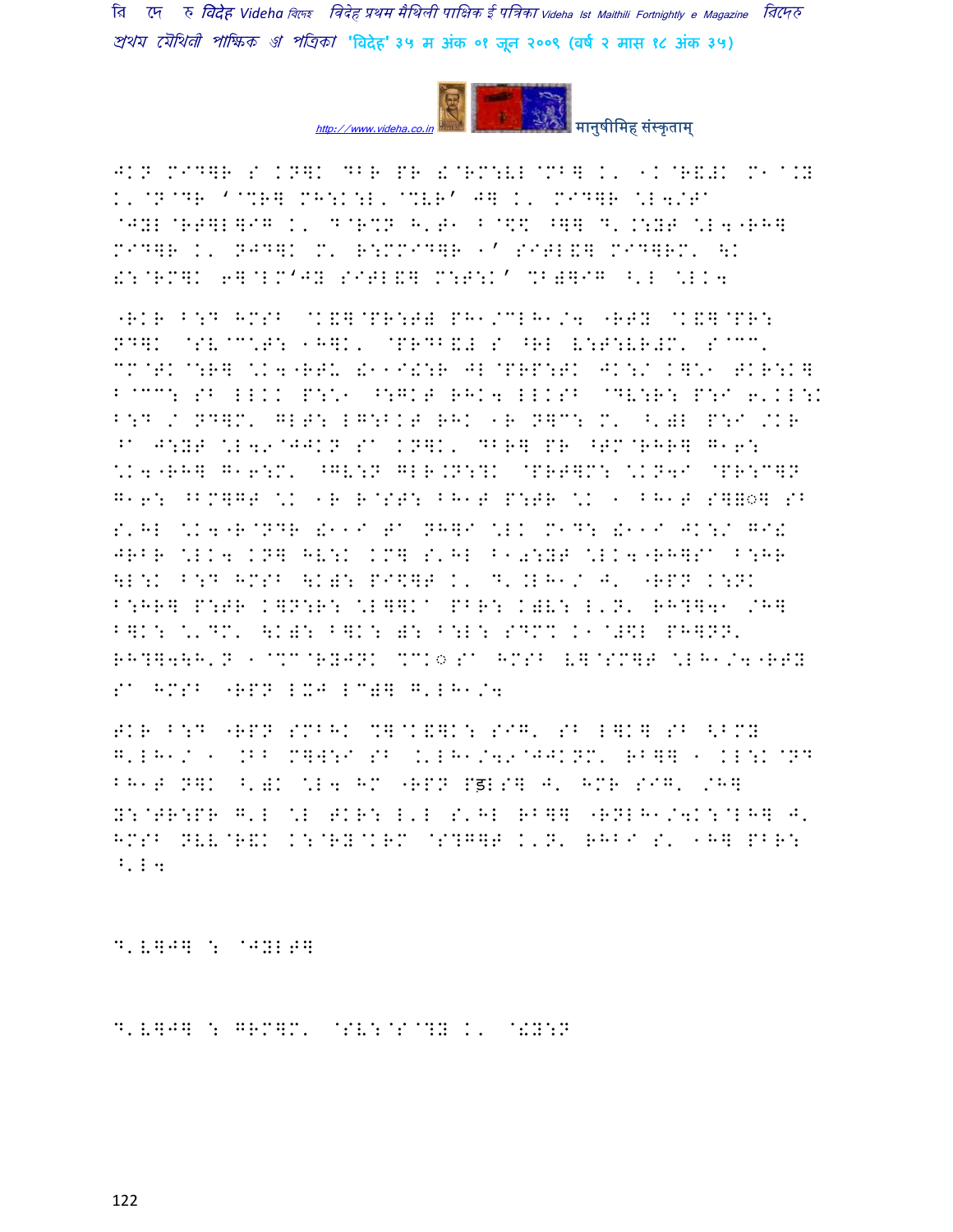

 G:MK G@RM] Ta "RPN @KRBRT: L'L @PRCL]T "R\*]Y'4"RHB B'RK: GRMAN MAN HI KI GRMAN D'AR NHA NI HI TAR NI LAGA KTCJ:>T \*L] K] R@ST:K K:T \K): VM@D! MB@R\*]T ^a .SL \*L4 D'V]J]K' B'S] D'R NH]I LGLKN > @J3:T KRKT J' / MUNICAR (I. A GALA FUNDRII, IANA AL MEN Z (P. 111 SBK: JM: K'LI4 THE WELKER ON PRESSURE (FOR ALSO IA WOMEN PNDA CAPADNI PRIN RELIDNI PROTO DI SAINE PND CALA SESSENTE LA JAS AL SALS PSIA CHROSHI ALIA 1 / JOANNAHE.  $\frac{1}{2}$   $\frac{1}{2}$   $\frac{1}{2}$   $\frac{1}{2}$   $\frac{1}{2}$   $\frac{1}{2}$   $\frac{1}{2}$   $\frac{1}{2}$   $\frac{1}{2}$   $\frac{1}{2}$   $\frac{1}{2}$   $\frac{1}{2}$ 

 D'V]J] BH1T C]@NT]T \*L] J' J◌I /KR 9PC:RM'  $\langle L$ AB (1114) HEADER (2011) 12: HE DONAIN BY NATURE (13) (14)  $\langle L$  by NATURE (14)  $\langle L$  Donain By V]@DY:@R?] SBK' \K S^: J1):BKM' J:H]M' / GC/V: SBK' G@RM]M' "RPN @SV:@S@?YK @!Y:N R:.KK' J:NK:R] D'L.]N4D'V]J] SBK' BT'L.]N J' G@RM]M' P:>N' J]VNR@K&K HEAD NIGHT FOR CIPE IPE PAPP PHOTO A PHR ( ) IPH PIPE H1"RK:L \K BLTL M' P:>N JRBR La L]4 D'V]J] N]@MNL].]T SL:H D'L.]N,

1) G@RM]M' KTCV]D: H1"R K:L "RPN SIG' P]BKL'L P:>N V: %@RBT RCD Sa BCKL'L \*@TT: V: )LP] RCD Sa BC:BK VL: C@%M: >@TY:ID] JRBR La L]4@TV C:K' R@K&:K' L'L SANS MORT LLAN LANGER MAN SELL SPAN DL SANG MALLY K:L "RHEL" & BILB (ABIR BILD) THAN 'BIL' (ABIR) PR:BKIGN] K]R# S BCKK' L'L "RN'KL S:M:N 1BKT \*K TKR 9PYLG KRKK' C:H]4

2) K@RN]KN] D'RM' P:N] P]BKT RHB4"RH] MCSMM' RIG B]RIGK %@RBT BN:K P]BB4 BJ:RM' "RN'KL @PRK:RK %@RBT ^')K \*K4 TKR "RT]R]@KTM T:J: 6LK %@RBT BN:Ka P]BB4 JEN:KEM (MOCC: 1MK) STORE OF THE 20 FOR 10 MARTING ARE FAI RSO BLATE (1) % WORFSPO BETINEN I RACH BBILL: BSC % WORFSPO BEARBING % MRPTC CRBTC ARBOR IN THE ROOT REPORT OF THE RESERVE TO THE RESERVE THE STATE OF THE TYPE OF THE TYPE OF THE T %R]RK' WI=◌K PH1/C:BK \*K4

3) G@RM]M' /N: Ta HR]YR T:J: S:G S@BJ] KM 9GK \*K M1D: BJ:RM' @6R], BJ:RM' @6R]JK S1V;RM' @6R]JK S1V; BJ:RM' BH1T KI:RM' BH1T KI:RM' BH1T BH1T BH1T BH1T BH1T BH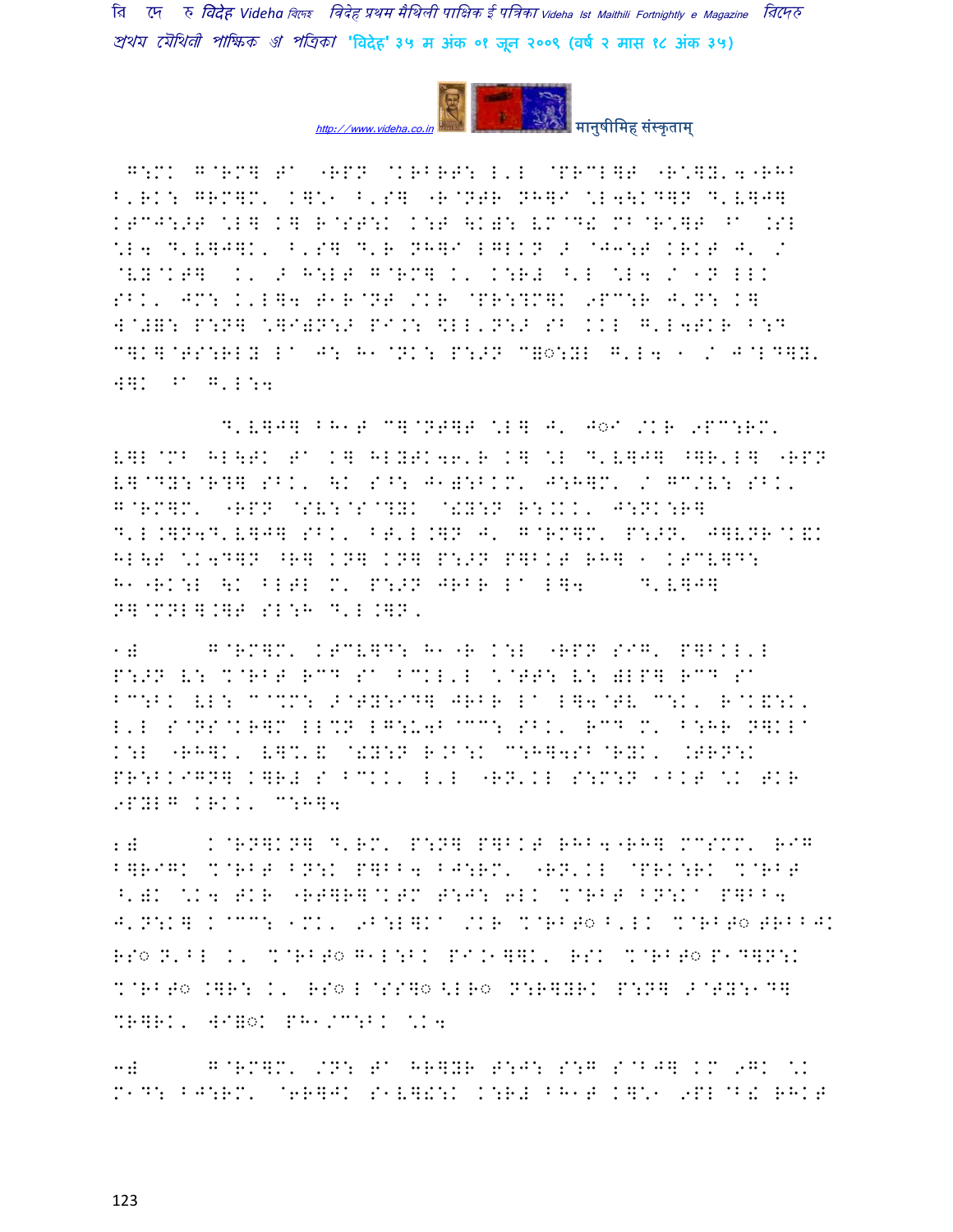

 $\mathcal{L}$  . The probability of  $\mathcal{L}$  is the set of  $\mathcal{L}$  in the set of  $\mathcal{L}$  . The set of  $\mathcal{L}$ 1D]K SL:D .:YL KRB4

4) D]NM' DB V: B'S] B'R NH:YL KRB4\H'N SMYM' TKR:K] K' @PRT]YLG]T: K'N:> BH1T N]K RHK \*K4

5) S:6 JLK S'VN KRB4

 $\mathbf{H}$ B) B]= FRONTA DESCRIPCION (BILO 2012) BIT 10011 1DEN AR DESCRIPCION  $S$ MYMY B= B=  $S$  and  $S$  is the set of the set of the set of the set of the set of the set of the set of the set of the set of the set of the set of the set of the set of the set of the set of the set of the set of the se @J3:N \V@M @VYV@S?: <RM' R:.L KRB4KKRL 1V@%YKT: HL\ Ta JRBR SH:YT: KR]YC4 S:/PK' K)L: PR S:/PK @PRK:R BB0L: PRESS TO 2001 RHL: PR PRESS HOL: JOURNAL "RESS RESS HOL Ta .: Y Linux de la característica de la característica de la característica de la característica de la caract<br>Anno 1990, esta de la característica de la característica de la característica de la característica de la cara NHH (PRA)

7) SBT] KP]: PH]NB4B:J:R M' SB@RYK PR:BKGN] K]R# SA BCKVL: KPINSK KRAKVL: KONGRESSE KRAKVE

88) M:LJ:LAN:L, HARAN PNRH: PFR: SNIHER: S.P. C:H]4G@RM]M' /KR: Sa B'S] K:J NH]I KR:U 1 P:N]K WE WAS SERVED TO THE DIRECT

9) JRBRT P]L: PR C]K]@TS KK' MDD] L]Ya4

D'V]J]K > PR:M@R% SBK' L'L BH1T H]TK:R] S:B]T ^'L4

B@CC: LLKN] @DV:R: LLKN] @DV:R: LLKN] @DV:R: LLKN] @DV:R: LLKN] @DV:R: LLKN] @DV:R: LLKN] @DV:R: LLKN] @DV:R:

१. WER:T, K:L & BROWLER (BORGET (SB) (SBC (SP) (SBC (SP#P. 2): PHINT (SB) (SBMP) (SBC (SB) (SBC (SBC (SBC (SBC) SMRE. SEBRET "PRED DI PARE DI LEGET DI REPE L'A KOMMUNE E L'APPET.  $\cdots$ 

KR:@GR' VST' L@K@&M}, KRM@!

KRAMBLE @S?PROVIDED @BRAM: @BRAM: @PROVIDED @PROVIDED @PROVIDED @PROVIDED @PROVIDED @PROVIDED @PROVIDED @PROVID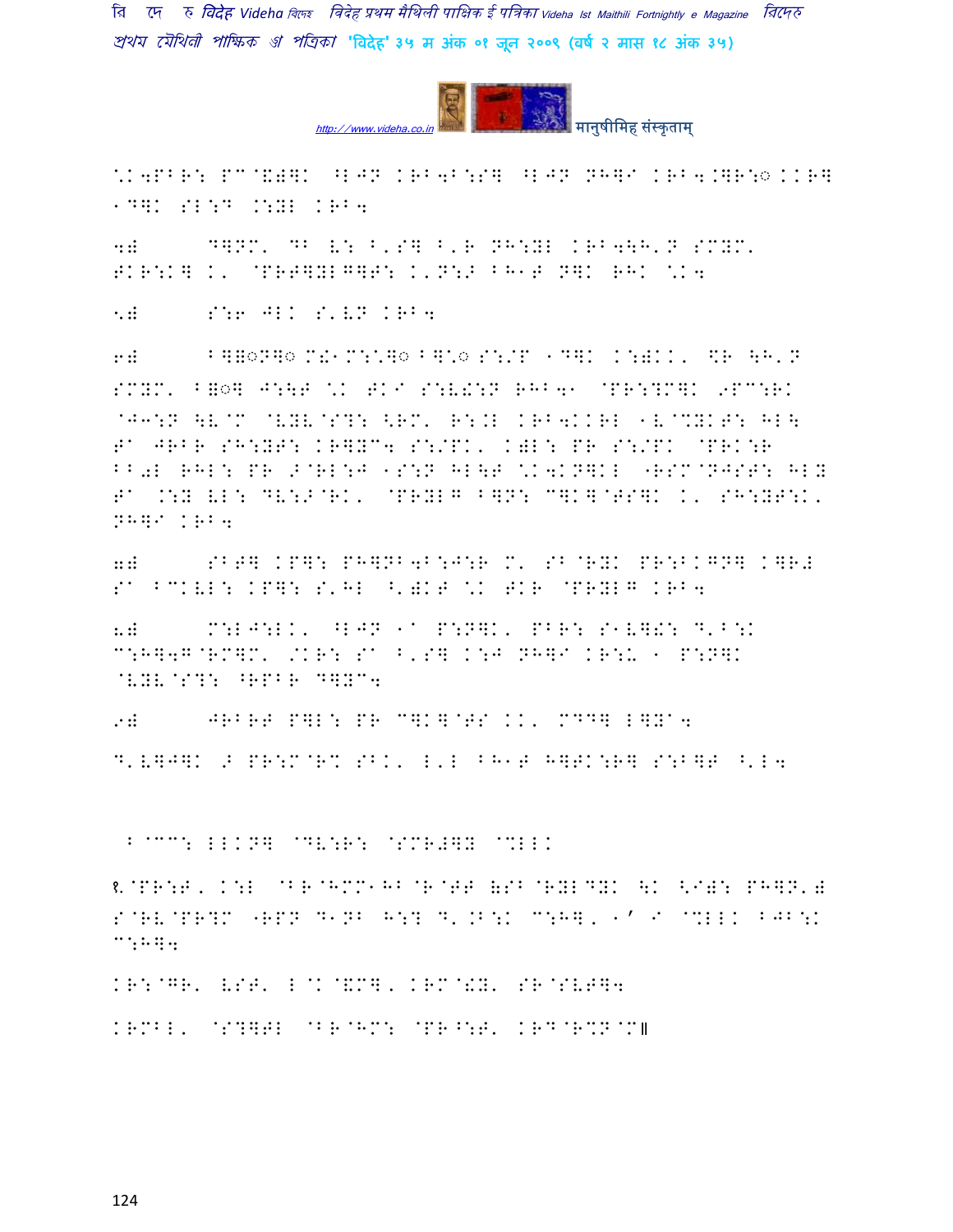

KRK 1G:// LOGINE FRAME ARE STRAIN STRAIN STRAIN STRAINS DREDVI MERTADE MORTER NITHE REDVIEWER MARKED OF HIS PRIDE **KRB:K ??K** 

२.FX: MEN DIRECTOR PRODUCTS AND THE LI

D]PMBL' @S?]TL @BR@HM: D]PM@!Y' JN:@RDN,4

DRESS TREVELOCING WAS CREATED FOR A CONSTANT OF THE RRING THAT A ROUND OF THE RANGE.

DARI MBL AND MENTI MARI MINISTER MANIFOL (V]@&#1) 1a D]PK "R@GR ^:GM' %@+KR @S?]T \*?]4 H' SI@ Y:@JYLT\_PH://AH:/KYLT\_PH://AH:/

 $3.51 \div 51.51 \div 1.51.51$ 

R:MI MI MI MI ADAMI MANTI KANT'YI VANT'YI VANT'YI VANT'YI VANT'YI VANT'YI VANT'YI VANT'YI VANT'YI VANT'YI VANT

WY Y, WINTER, YOU ON YOU AT A STANDARD TO A STATE OF THE STATE OF THE STATE OF THE STATE OF THE STATE OF THE S

J' S^ D]N S1TB:S/ PH]N' R:M, K1M:R@SV:M], HNBM:@N, GR1=] 1a ^]MK @SMR# KRKT \*?], H1NKR D1,@SV@PN N@&) ^a J:

४. NH'B:K SMY-

GANGHO C YOU CAVE GEOGRAPHY AND SALAWAY

N@RMD' S]@N!1 K:V'R] JL'a@SM]@N S@NN]!]I K1RB॥

H. GRARY, GD-PEL REPHER, SR MERR , PORTH, SR MOS VE K:V'R] !:R4 \H] JLM' "RPN S:@NN]@!Y D]"R4

५.9@TTRI Y@TSM1@DR@SY H]M:@DR'@%CKV D@K&]#@M4

V@R&I T@T ^:RTI N:M ^:RT] Y@TR S@NTT],॥

SM10DRK 9 MEERS 11 HENE BY TO BEAM. THE 1455 FY /T1K: S@NTT] ^:RT] KHBKT \*?]4

६."RH@LY: @DRCPD] S]T: T:R: M@#\$LDR] T?:4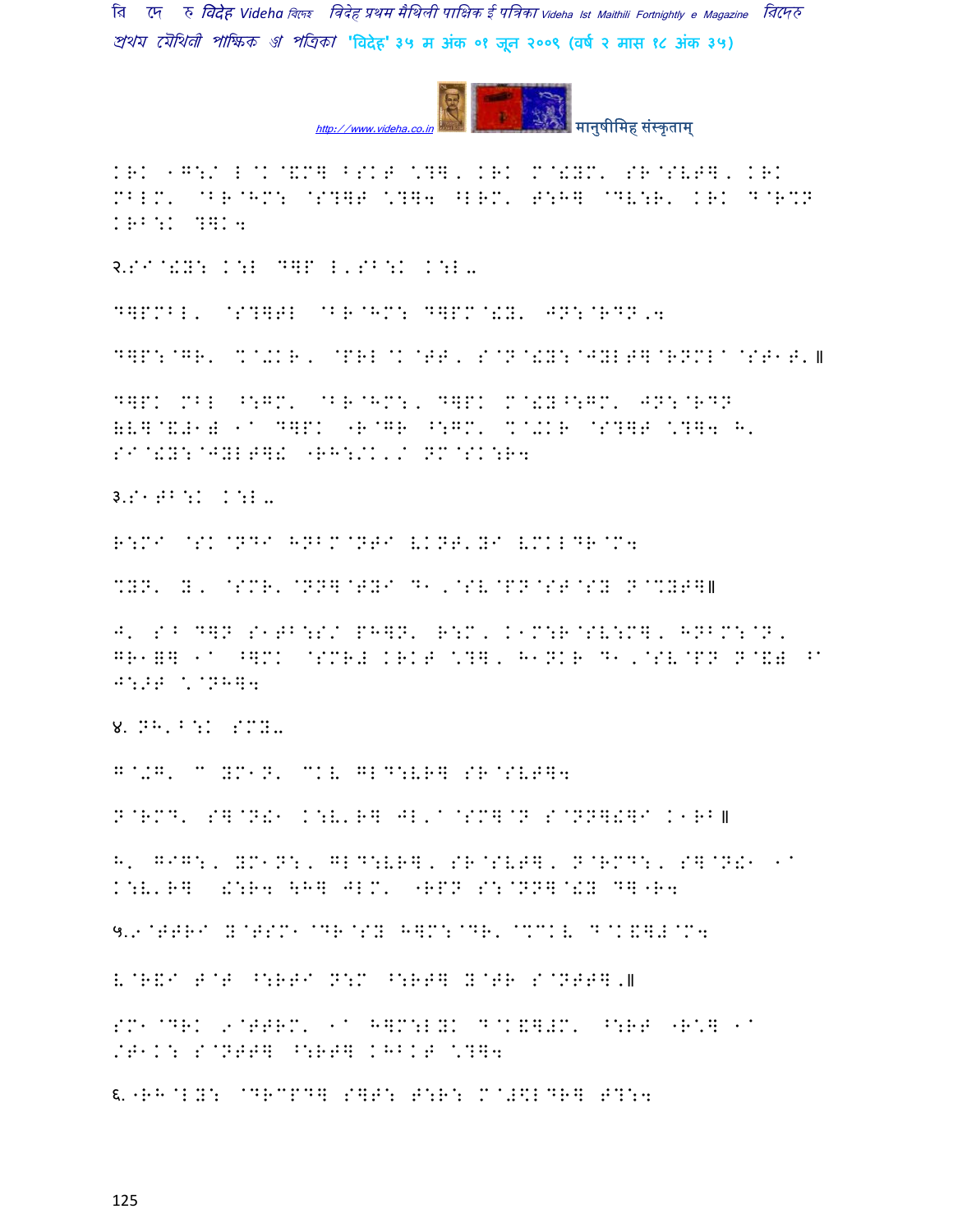

P@3CKI N: @SMR'@NN]@TYI MH:P:TKN:%K@M॥

J' S^ D]N "RH@LY:, @DRCPD], S]T:, T:R: 1a M@#DLDR], \H] P:/C S:@!V]-@S@TR]K @SMR# KRKT \*?], H1NKR S^ P:P N@&) ^a J:>T \*@NH]4

७."R@%V@T?:M: BL]@R@VY:SL HNBM:I@%C V]^]&#,4

KMP, PR%1RSMOW CORPOR, MARINAMENTAL

"R@%V@T?:M:, BL], @VY:S, HNBM:@N, V]^]&#, KMP:C:@RY 1a PR%1R:M- I S:T (C) CARD THE SHAHEME COMPLETED THAT

ሪ.FG#. HEART: POTEHER P. LA VAID ENGARA

9@GR'N TPS: L@B!L YY: P%1PT], PT],4

SEPERT STEEL SATISFY THATES THE STEEL STEEL

J:@HNV]6'NL'.'V Y@NYB!] %%]N, KL:॥

९. B:LLAHI JAWAY YANG NAMA NAMA SEBERA

 $R$ PIC TEACH INTO A TEACH AND REPORT FOR THE VEHAL UP.

१०. DB@RV:@K&T MI@TR(%1@KL YJ1@RV'D "R@!Y:Y २२, MI@TR २२)

1 @BR@HM@NN]@TY@SY @PRJ:PT]@Rॠ&],4 L]I^L@K@TT: D. LANSA MALENER NATHAR TROOP OF A SVR AND STEELING

+ @MRC™PON @BR: NORO HROW PROPERTY PROBATORY H:Solimate, H:SoHolizat, THE, on Azimus on ARTLatsolat MoH:SEoff ()  $\sim$  100 Henric Company of the Resource of the United States of the United States of the United States of the United States of the United States of the United States of the United States of the United States of the United F+ Boʻlik:Hoʻlk:HoʻlkHoʻli.Hoʻl: oʻlik: Vilogo (B) B V: YCH ( BHÓNGE GOB (BHQHI) HG2BHGH (PHIGQN, LPHÓIGN, (P), P⊙@PH (PBFK)) BOPERHO HIGEORE OP@CYEGABO FOUROPRYHO BIP, NOEQUE OPOG  $\mathbb{R}^n$   $\mathbb{R}^n$   $\mathbb{R}^n$   $\mathbb{R}^n$   $\mathbb{R}^n$   $\mathbb{R}^n$   $\mathbb{R}^n$   $\mathbb{R}^n$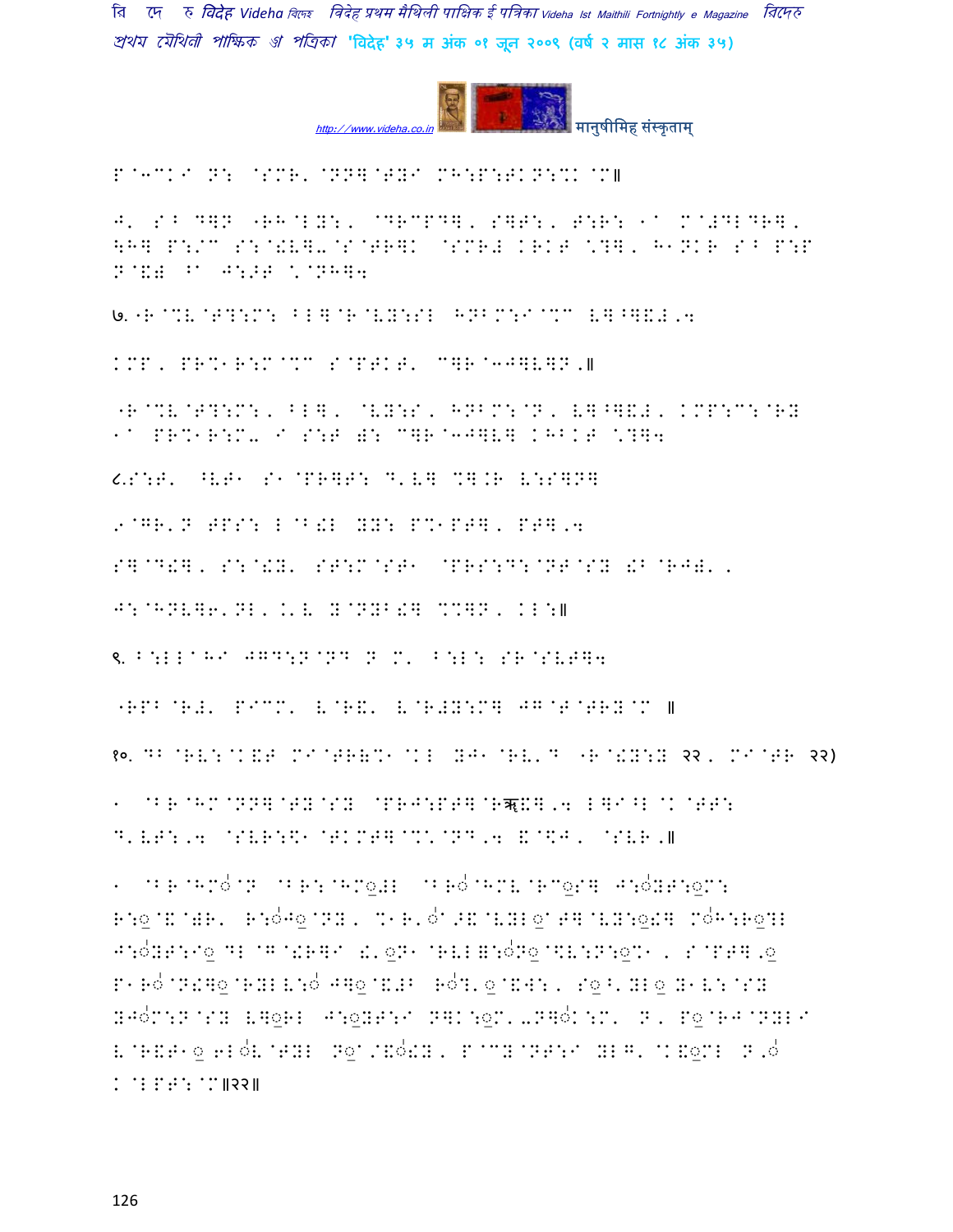

Management and the second control of the second control of the second control of the second control of the second %%@TRB#:I B1@D#:I B1@D#:I B1@D#:I B1@D#:I B1@D#:I B1@TR:#:M1D#:

 $3^{56}$   $1^{124}$   $1^{12}$   $1^{12}$   $1^{12}$   $1^{12}$   $1^{12}$   $1^{12}$   $1^{12}$   $1^{12}$   $1^{12}$   $1^{12}$   $1^{12}$   $1^{12}$   $1^{12}$   $1^{12}$   $1^{12}$   $1^{12}$   $1^{12}$   $1^{12}$   $1^{12}$   $1^{12}$   $1^{12}$   $1^{12}$   $1^{12}$   $1^{12}$   $1^{12}$   $1^{1$ 

H' ^GV:@N4 "RPN D'%M' S1YL@GY 1' S@RV@J3 V]@DY:@R?] 9@TP@NN HL?], 1' %1@TR1K'/ N:% K\N]H:R SKN]K 9@TP@NN HL?BH, (BPD) 7.71 (BGB) DY B:THE 73 FGEB. PB? (PB) EBD KRAM HOW SOME READS OF THE READS OF THE READS OF THE READS OF THE READS OF THE READS OF THE READS OF THE READS @S@TR]G# NGRK N'TM@TV KRB:M' S@K&M HL?] 1' Y1VK S^:M' /JPBP ^:BH: 1988 7: A:BPB & A:K (B): BD ^:BE (R):A & M (D):DD ^:BE BBA "RPN D'%M' J.N 1V@%YK HLY V@R&: HL\ 1' O&!]K-BB)] S@RUPS: PRAP@KVBSARA-BARA ABR\@KRM\2 PRAP#CRMY SOK K@LY: HUR: TAH BI BI MURIS BI HO HI AN THOHIC STIMATE

MN 1000 XX VOO BEER IN VAN VOOR IN HIT VOOR HET KARD AART MI@TRM' KAL GALLAND

 $\texttt{H}\texttt{H}\texttt{H}\texttt{W}$ : Extra Ptle For  $\texttt{H}\texttt{H}\texttt{W}$  and  $\texttt{H}\texttt{W}\texttt{H}\texttt{W}$ 

"RENT ROOM

@BR@HM◌ ॑@N - V]@DY: 1D] G1#S/ PR]PB@R# @BR@HM

R:og'E'dB, L 7.7.7.

MOBRO TEMPERIM PORCO DE MIGNO DE PEZO BE NOMBRO

+ H:0B#1+1@HV:HPOPD@HLA\

R:◌ ॑J◌॒@NY,-R:J:

%1R'◌ ॑a–B]N: \$R BL:

>&@VYL◌॒- B:# CL'B:M' N]P1#

**THE LINGSHOTSHIPS OF BLISHIPS** 

MÖHNE<u>Q</u>TE LEVAL BRITAN ER RART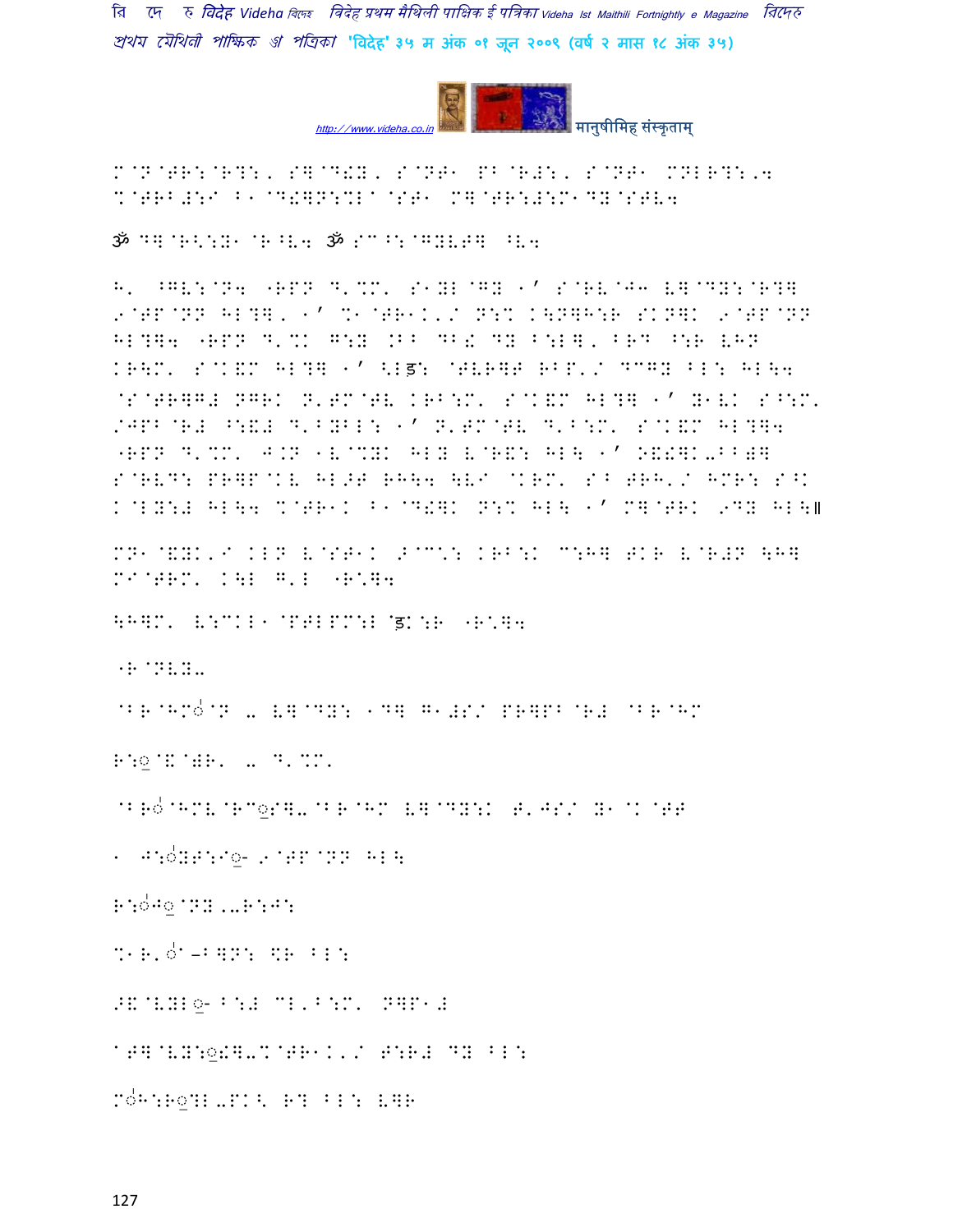

DE OP NIERPLIJNSSERER IS SPORE I EEN FOLGE  $\mathbb{R}, \mathbb{Q}^n$ ) (bestime) which we consider  $\mathbb{R}$  and  $\mathbb{Q}^n$  are  $\mathbb{R}^n$  . In the set of  $\mathbb{R}^n$ OREE BA0P@ VELAWY FIRST PROTO DATE ON CATALERE  $S$ PTP,  $S$ -H $S$ : PHPÓ NPLARO NEAL LOGÍ PHRÓ NACAROÍ NLALPOBLICIO LOGIE LOGIE (FOGLA). MRYLV: CHILL J]◌॒@&#B-%@TR1K'/ J]T\ BL: B¢T.@MERT.LPT FR MPTHR | SSO SUPER SOME STATE STATE STATE STATE STATE STATE STATE STATE STATE STATE STATE STATE STATE STATE STATE STATE STATE STATE STATE STATE STATE STATE STATE STATE STATE STATE STATE STATE STATE STATE STATE STATE STATE STATE STA H: BY: THE HOME OF STREET BA¢TGR(MBGAGG) BG(ABT.) LAQHILTIAR (17 PR:JAH) (PRII) PA: N@MYLPA@MYLWPACTTRB+CMORACTYPEMA N,-HMR S^K Poster This Wille EMBRED OR THE HURT eløbjeg: 1980-1990 el Blit .:E6:H,...::E6:H, POUR THEFT POINT WHAT ME MARKED AND RECORDED AT A LAST CARD AND MESSED AND RECORD N,◌ ॑-HMR: S^K H'T1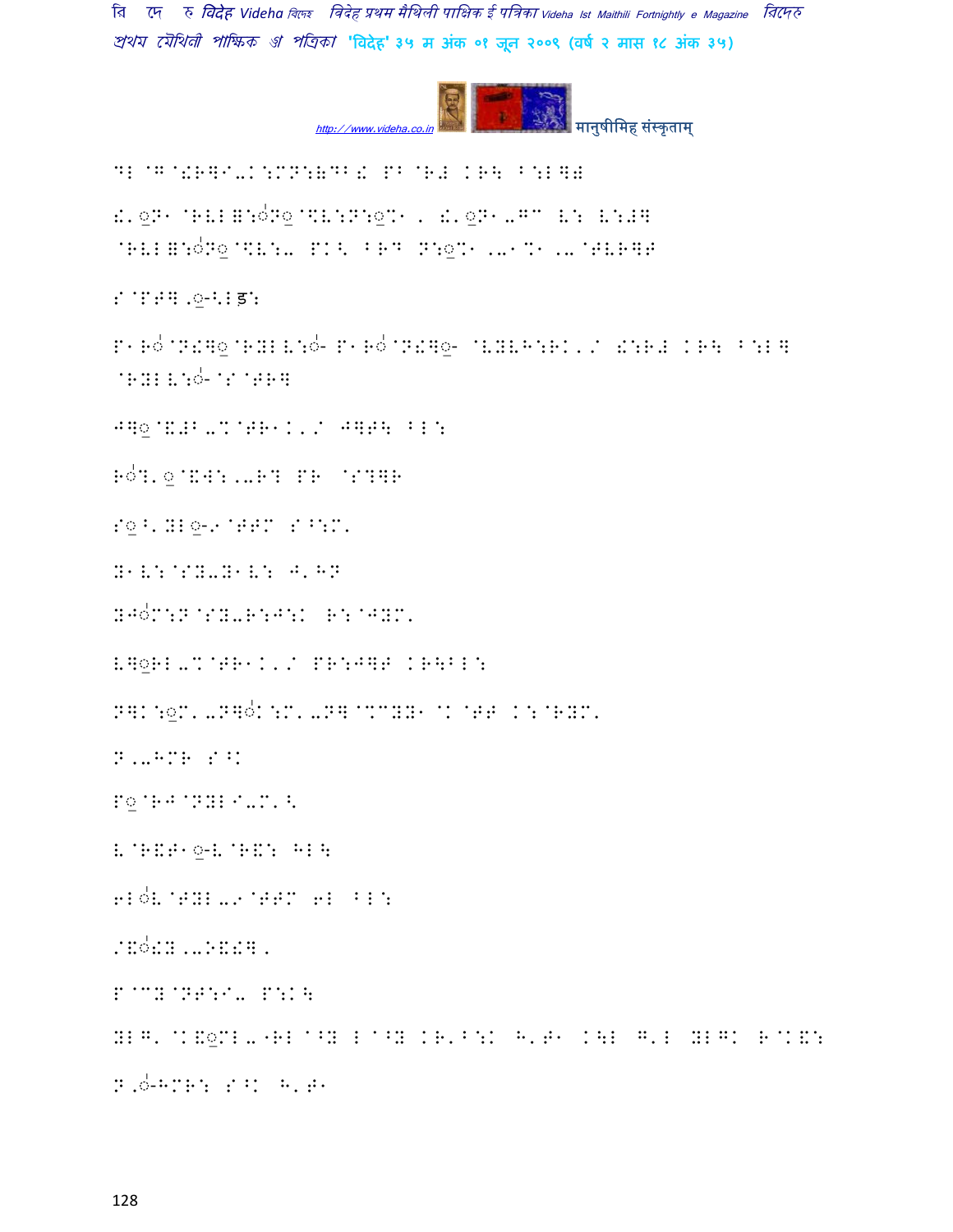

K@LPT: NO. 2005

@GR]6]?K "RN1V:D- H' @BR@HM#, HMR R:@JYM' @BR:@HM# NAL K ROMANIS IS NOT BE DRIVE A REPORT OF BUILDING AND DRIVING WHICH DISPOSE A REPORT OF BUILDING ON DISPOSE O B:N:H, P.G.B.: J. D.M.P.B.: F.E.N, P. (1986). I. D.M.P.B.R. D.G.H.P. H.R., B. B. D.R. H.P. D.B.  $\times$  b) that excellent in the contents of variable in the second problem in the  $r$  $S^{\prime}$  singlet  $\overline{S}$  . So the singlet  $\overline{S}$  and  $\overline{S}$  are  $\overline{S}$  . Singlet  $\overline{S}$ 

R MISLIM SAID.

35M aNKaK NaTaSHa aa DEVIJI BaD NIK

REPLY06/2009 aT 09:44 aT 09:44 aT 09:44 aT 09:44 aT 09:44 aT 09:44 aT 09:44 aT 09:44 aT 09:44 aT 09:44 aT 09:4

 $\ddot{\cdot}$ 

 $\ddot{\phantom{1}}$ 

USHa YaDaV SaID...

NT:%: D'V] J] D1NB B@\$\$ N]K4 D'V:I%1 J] 1 @JYLT]J] ,  $R$  . The product of  $R$  and  $R$  are defined by  $R$  . The  $R$  is the set  $R$  and  $R$  are  $R$  . The  $R$  -  $R$  is the  $R$  -  $R$  -  $R$  -  $R$  -  $R$  -  $R$  -  $R$  -  $R$  -  $R$  -  $R$  -  $R$  -  $R$  -  $R$  -  $R$  -  $R$  -  $R$  -  $R$  -  $R$ 

REPLYNCHER PLAN 1999

 $\ddot{\phantom{2}}$ 

USHA YADAVIDI YADAVIDI

BN://L M:NK %KL

BaCHCHa SaBHaK LEL VIVIDH PRaSTUTI, DEVaNSHU VaTS aa

JAYOTI JI DHANYAY ATAO PATRA CHI PATRA CHI DHAMYA

REPLY 06/2009 at 11:47 PM 2009 at 11:47 PM 2009 at 11:47 PM 2009 at 11:47 PM 2009 at 11:47 PM 2009 at 11:47 PM

^:RT 1 N'P:LK MK?]L] ^:&:-VK@J3:N]K LLKN] @DV:R: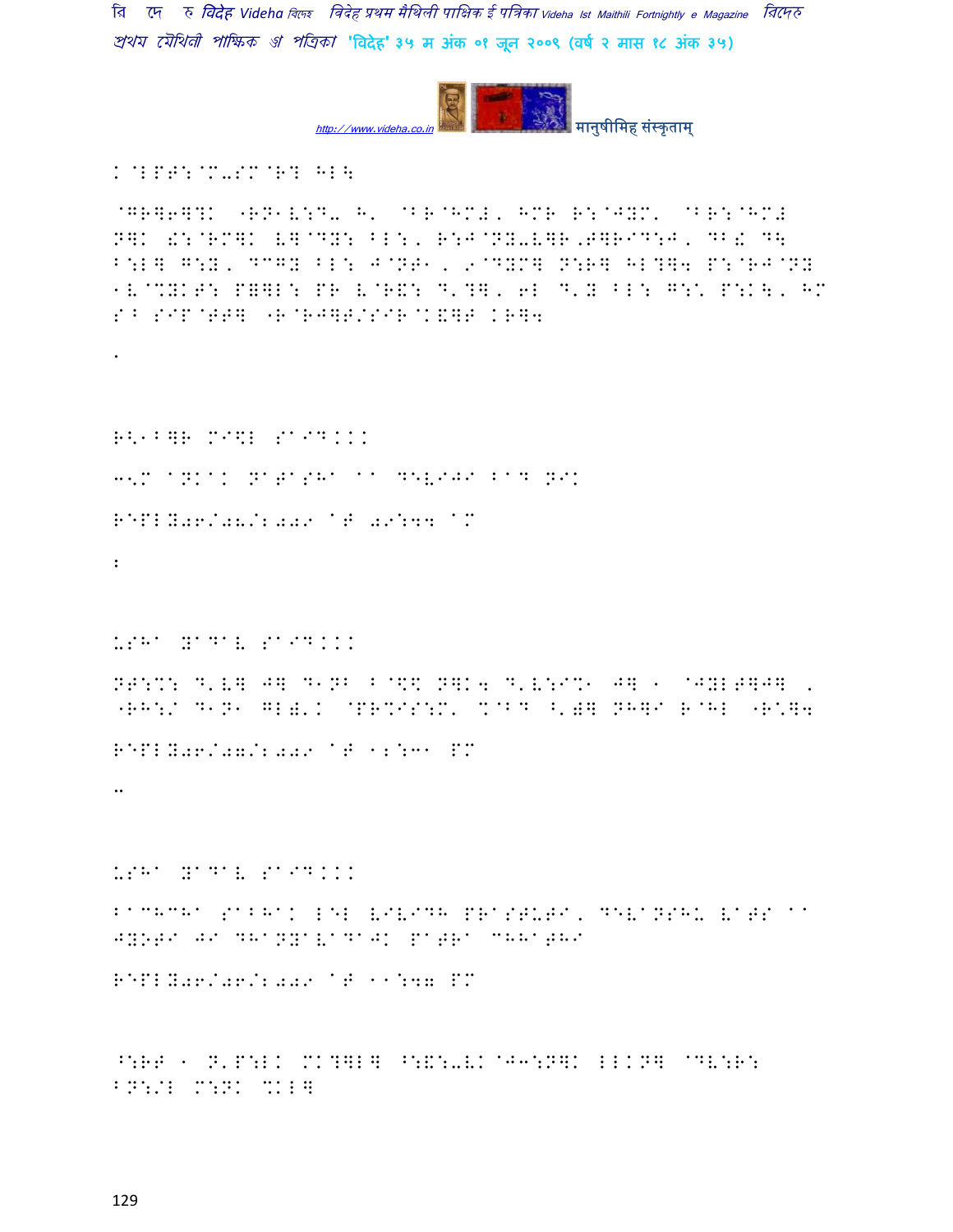

MIRK MIRK H. MANIER

1. N'P:LK MK?]L] ^:&: VK@J3:N]K LLKN] @DV:R: BN:/L M:NK 9@CC:R# 1 L'.N %KL] 1a 2.MK?]L] "RK:DM], P)N: @DV:R: N]@R!:R]T MK?]L] L'.N-%KL]

1. N'AN MARINA ANN AN DEALAIS AN DEALAIS AN DEALAIS AN DEALAIS AN DEALAIS AN DEALAIS AN DEALAIS AN DEALAIS AN<br>Iomraidhean an Dealais an Dealais an Dealais an Dealais ann an Dealais an Dealais an Dealais an Dealais an Dea MINI 9 MUNICIPAL PROPERTY AND NO SERVICE OF THE UP OF THE UP OF THE UP OF THE UP OF THE UP OF THE UP OF THE UP

MK?]L]M' 9@CC:R# T?: L'.N

१.P@3CM:@K&R 1 "RN1@SV:R: P@3CM:@K&R:@NT@RGT +, 3, #, N  $\Pi$  . The state  $\mathcal{R}$  since  $\mathcal{R}$  is the state of  $\mathcal{R}$  . The state  $\mathcal{R}$ J:H] V@RGK "R@K&R RHKT "R\*] /H] V@RGK P@3CM:@K&R "RBKT "R\*D#1 H. P.

"R@+K (K V@RGK RHB:K K:R#' "R@NTM' @+ 1\L "R\*]4) POWER RECENT RHAND CHAING RHOMAN CHOOR (PROMINE  $.0145$  (data respectively)  $.01441$  (see 1.0  $.01441$  and  $.01444$  $\mathcal{S}$  (T  $\mathcal{S}$  ) (T  $\mathcal{S}$  ) (T  $\mathcal{S}$  ) (T  $\mathcal{S}$  ) (T  $\mathcal{S}$  ) (T  $\mathcal{S}$  ) (T  $\mathcal{S}$  ) (T  $\mathcal{S}$  ) (T  $\mathcal{S}$  ) (T  $\mathcal{S}$  ) (T  $\mathcal{S}$  ) (T  $\mathcal{S}$  ) (T  $\mathcal{S}$  ) (T  $\mathcal{S}$  ) (T  $\mathcal{S}$  ) (T  $\mathcal{L}(\mathcal{V})$  (P  $\mathcal{L}(\mathcal{V})$  and  $\mathcal{V}(\mathcal{V})$  is the  $\mathcal{V}(\mathcal{V})$  and  $\mathcal{V}(\mathcal{V})$  and  $\mathcal{V}(\mathcal{V})$ 

9P@RY1@KT B:T MK?]L]M' KM D'.L J:>T "R\*]4 P@3CM:@K&RK BOL:M' "REALGED" "PRINT "REALGED" DIRECT "PRINT" "PRINT" J'N:- "RIK, PIC, .I\$, SI!], .I^ 1D]4 @VY:KR#V]D POINT FILENT AN IT CHANNEL ALO LEGEN TEGEN A BEGREEN PP: THE CORPORATION IS RECEIVED A PROPERTY PROPERTY PRODUCED THAT IS THE TRANSPORTED THAT POSSIBILI LA LA JERO ALIBE SECONDATI LO PARTICO AL CIRC FOR KAMPANG MANGHING ANG HITA NA ANG KATILITAN ANG HITA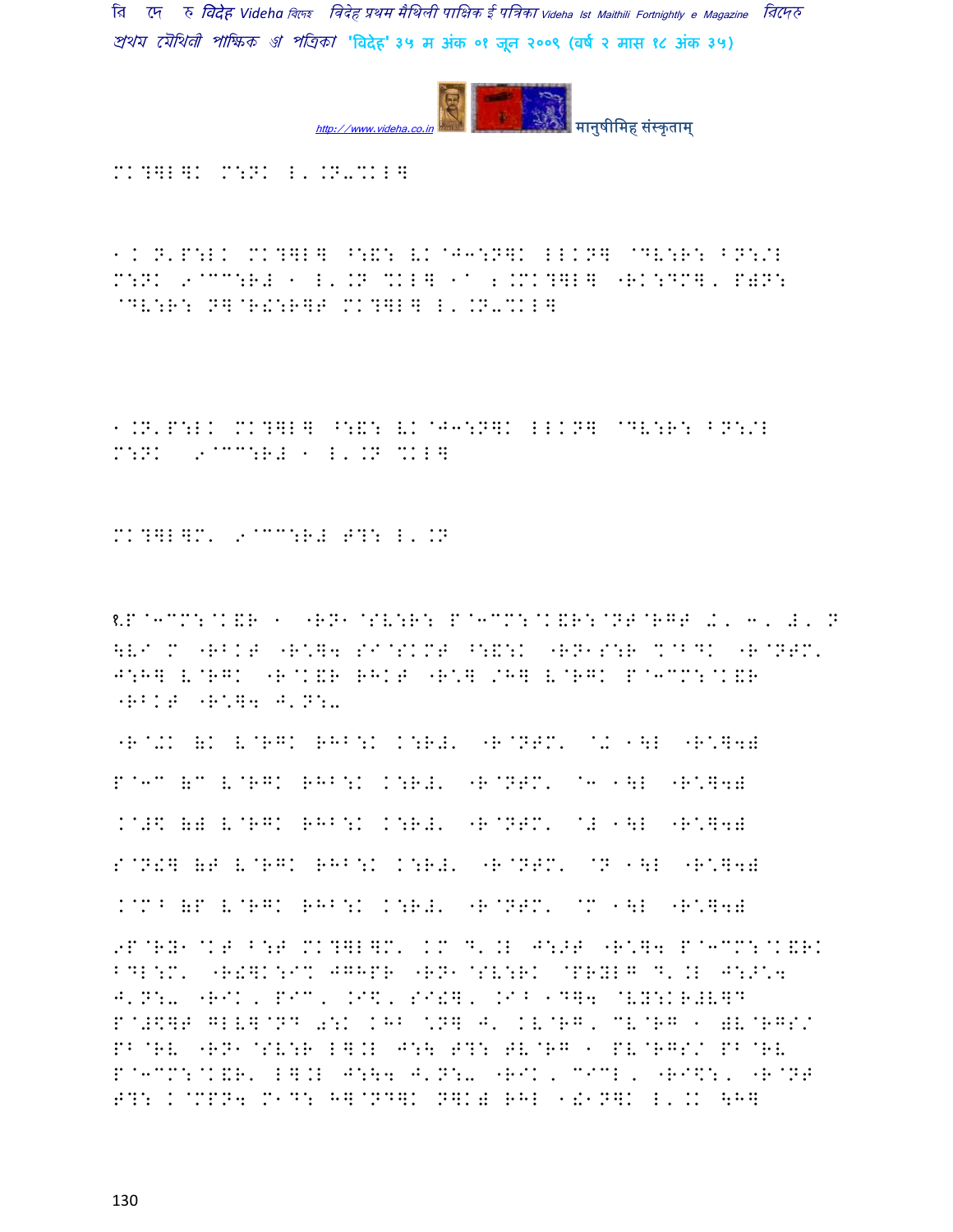

B:THI// NHE MYNIF (NHA 211139 (RANT) "RON 1 MMPN JGHPR S'HL "RIT 1 KIP" 1 HIL D'.L J: ALIE 1 HIL

NLAR BYRGAN (AV) (SLAGHAN (ALYON CO) (AN) AN BHR) SMY 1 MARSHI TEMPERENT I MARSHI HADY KELANG MARSHI DI KE MN TREBOL "PERSONABE" (1882) A BORN "SN DIR TEBORA" PERSONA "REPORT "RAP? HEP "REPORT" REPORT "REPORT "REPORT "REPORT "REPORT @PRYLGM' 9@CC:R#-DL&K S@M^:VN: S'HL TTB\ D'.L J:>T "R\*]4 \TD@R? KS/ LaKa PV@RG!R] P@3CM:@K&R'K @PRYLG KRB 9CHE PENHA WEL ESIS SAHARHI "RESIBEL ESIS "RN1@SV:RK @PRYLG KRB:M' KTH1 KLNL V]V:D NH] D'.L  $\{H_1, H_2, \ldots\}$ 

२.= 1 = : =K 9@CC:R# "@R H"JK:/ HL>T "R\*]4 "RT, JTa "@R H"C 3 COCHE HE ZAN TA ME B FAIR (4984) (TAN: CHA B FAIR **JA: C: C:H: J: J: J:** 

= = =:K], ='K], =]W, ='91, =@+G, ='R], =:KN], =:W  $1.994$ 

= = P"]:>, B=B, G=B, M=B, B1=B:, S:/=, G:=, R]=, C:// Product Partner (1991)

9P@RY1@KT %@BDS^K'/ D'.L:S/ I @SP@&) HL>T "R\*] J' S:!:R#TY: %@BDK %1RBM' = 1 M@!Y T?: "R@NTM' = "RBKT  $\sim$  1 = 1  $\sim$  0  $\pm$  0  $\pm$  0  $\pm$  1  $\pm$  0  $\pm$  0  $\pm$  1  $\pm$  1  $\pm$  1  $\pm$  1  $\pm$  1  $\pm$  1  $\pm$  1  $\pm$  1  $\pm$  1  $\pm$  1  $\pm$  1  $\pm$  1  $\pm$  1  $\pm$  1  $\pm$  1  $\pm$  1  $\pm$  1  $\pm$  1  $\pm$  1  $\pm$  1  $\pm$  1  $\pm$  1  $\pm$  1  $\pm$  1

3.E | P | B : ME : ME | ME | P | MITHER | P | CHE | HISPE | HISPE | MITHER /KR: B RBPM' NH] L].L J\B:K C:H]4 J'N:- 9@CC:R# : BK@DYN:?, B]@DY:, NB, D'BT:, B]@&#1, BI%, B@NDN: 1D]4 \H]S^K @S?:NPR @KRM%, VK@DYN:?, V]@DY:, NV, D'VT:, V]@&#1, VI%, V@NDN: L].B:K C:H]4 S:M:@NYTY: V 9 CCC:R#GE: BULE / ZO CEPHEE ROUTER (1982-1982) - PROBAT AL DISLO / ZOEE / VINAP  $1.994$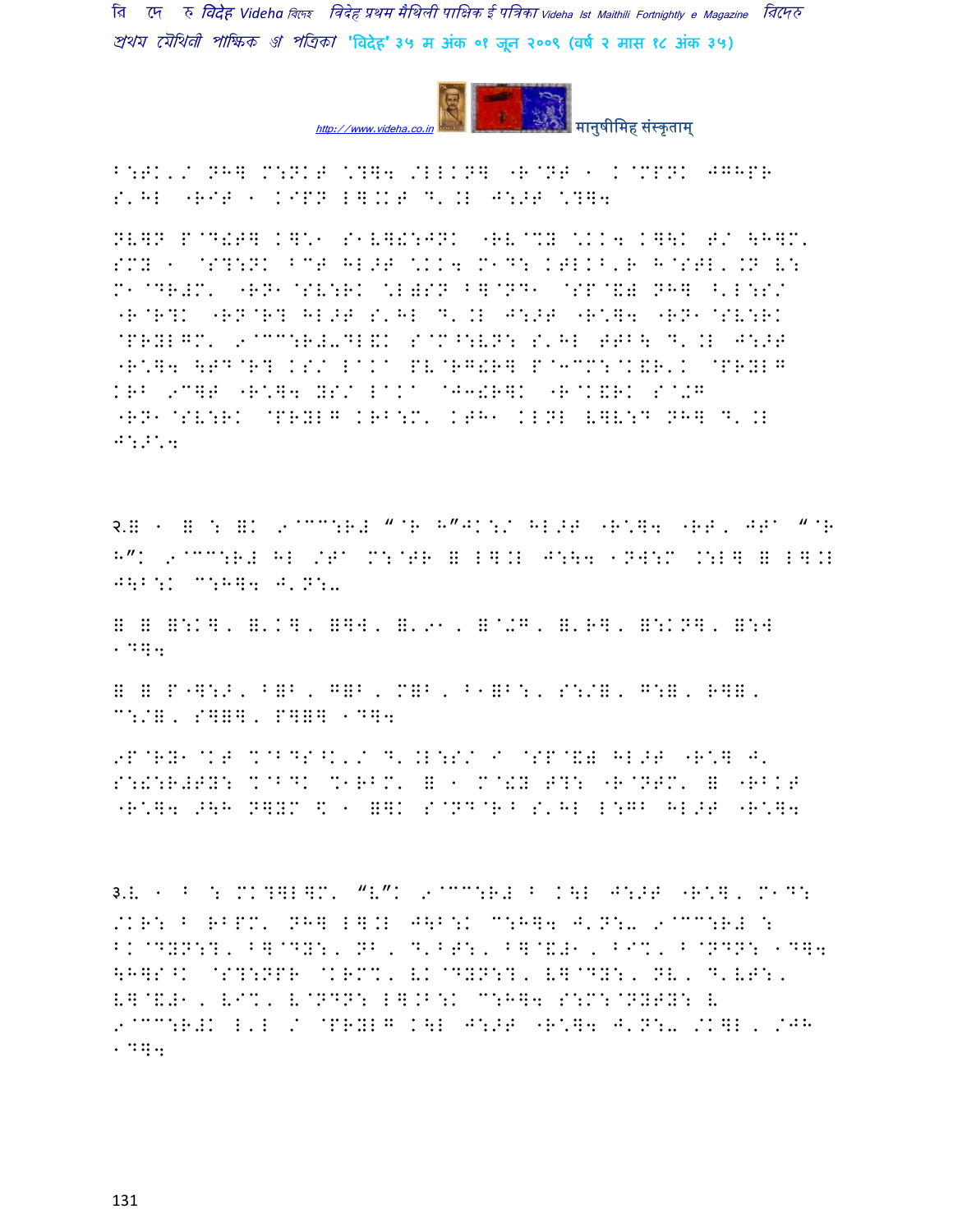

४.Y 1 J : KTH1-KTH1 "Y"K 9@CC:R# "J"JK:/ KRKT D'.L J:>T "RANG", M1D: 200 RECORD RESOURCES AND ACCOMMODATE COMPARENT CONTROL AND ARRANGEMENT OF THE U.S. COMPARENT CONTROL AND ARRANGEMENT OF THE U.S. COMPARENT CONTROL AND ARRANGEMENT OF THE U.S. COMPARENT CONTROL AND ARRANGEMENT JOURNEY, JOURNAL JOURNAL JOURNAL JOURNAL JOURNAL JOURNAL %@BDS^K'/ @KRM%, Y@J3, YD], YM1N:, Y1G, Y:BT, YLG], YD1, YM L].B:K C:H]4

५.<del>: (1 Y : MH)</del> I : PHPPH | 1 Y : MARTH | 1 Y : MARTH | 1 Y | 2 Y : MARTH | 1 Y | 2 Y : L J: @PR:C]N V@RTN]- K\L, J:\, HL\T, M:\, ^:\, G:\ 1D]4 NV]N V@RTN]- KYL, J:Y, HLYT, M:Y, ^:Y, G:Y 1D]4 S:NOTE: MORE 2018 (NOTE: TRANSPART) IN THE MERIC "REPORT "REQUIRE "REQUIRE "REPORT" . \N:, \KR, \HN 1D]4 \H] %@BDS^K @S?:NPR YH], YN:, YKR,

YHY 1941 (PRYLG PRYLG NHI COHAN YOUR MANAGEMENT ?:RBSH]T K]\*1 J:T]M' %@BDK 1R@M^LM' "\"K'/ Y KH] 9@CC:R# K\L J:R# K\L J:R#

\ 1 "Y"K @PRYLGK @PRYLGK S@ND@R^M' @PR:C]N' P@D!T]K "REPYTED (P) VIGHT M: TAPH ARE IN GORIT, JOE, JOHNER (A) A.B "PRIMA KAN AZ ARTI BIJIMI KLAD KAPA KUNGHAN B:T NH] "R\*]4 1 MK?]L]K S@RVS:!:R#K 9@CC:R#-%KL] YK "RP' "RP' B'S ("B'S ") \* RP' B'S ("B'S HOLD ") \* RP' B'S KA KONG ") \* RP' B'S (") \* RP' B'S (") # RP' B'S % MPK'/ WORLER IN STATE TO BE BEEN IN LITE BY A BILL HABBER IN STAB  $N\bar{h}$   $K$   $\bar{r}$  . The defined by  $\bar{r}$  so that the proportional exponent is the constant  $\bar{r}$ 

६.HE, H1 FER ANNE, /KNE N MATHER, /FENTRO EL COL PR@MPR:M' KLNL B:TPR BL DKT K:L %@BDK P:\*:/ H], H1 LG:PACH (1995) AND LONGING TO A STRING AND THE STATE OF THE STATE  $\mathcal{L}^{\mathcal{L}}$ T@TK:LH], CL@))H], 1NH1 1D]4 M1D: 1!1N]K L'.NM' H]K @S?:NPR \K:R \VI H1K @S?:NPR /K:RK @PRYLG KRKT D'.L J:>T "R\*]4 J'N:- H1NK', "RPNL, T@TK:L', CL@))', 1NL  $\cdot$  10  $\cdot$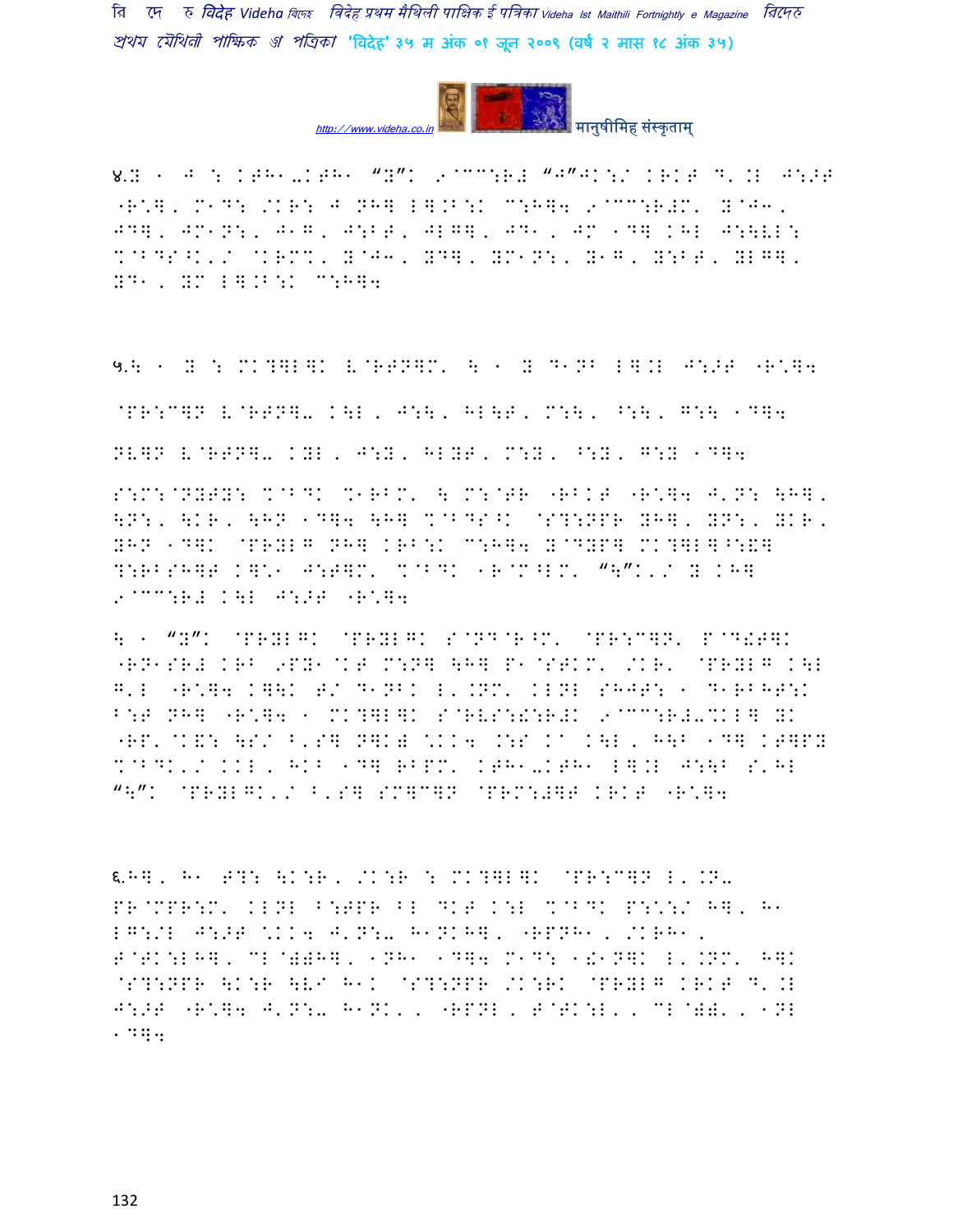

७.& T?: . : MK?]L] ^:&:M' "R!]K:I%T, &K 9@CC:R# . HL>T "R\*]4 J'N:- &@\$Y@N@TR (.=]Y@N@TR), &L\$%] (.L=]%]), &@)KL# (.)KL#), VM&'% (VM.'%), S@NTL& (S@NTL.) 1D]4

८.@!VN]-LLP : N]@MNL].]T "RV@S?:M' %@BDS/ @!VN]-LLP ^a  $J:Y \to Y \to Y \to Y \to Y$ 

 $\begin{array}{l} \begin{array}{l} \begin{array}{l} \begin{array}{l} \end{array} \end{array} \end{array}$ "R\*]4 /H]M'S/ PH]N' "RK 9@CC:R# D]@R< ^a J:>T "R\*]4 /KR 1G:/ LLP-SBCK C]@HN V: V]K:R] (' / a) LG:/L J:>\*4  $J:U:U$ 

PR TRACERT : P=YOH: GPBB: P.ESYN, CACADIB: E.E. 20HN (624BE) PHHPTI +

"RPB@R# RBP : P=' G'L:H, K' L'L, 9W' P=]TCK4

PED GLISH, KO LIL, 9WA PEHANDA

(B) CHERRY (THE REST 19 JOY CONTROL CONTROLLED AT THE THROUGH IN LICENSE OF A COMPANY FOR J:>\*, M1D: LLP-SBCK V]K:R] NH] LG:/L J:>\*4 J'N:-

PR TRUE RRIE : NO CONTRACTA ROLL PURS CHAN HAN TROPONY (PROBLEMENT)  $R\rightarrow\frac{1}{2}R\left(\frac{1}{2}+\frac{1}{2}+\frac{1}{2}+\frac{1}{2}\right)$ 

"RPB" TREE REPORTS TO REPORT TO A CONTROL PRESENT

(G)@S@TR] @PR@TYY >K 9@CC:R# @KR]Y:PD, SI@J3:, / 197. D.E. (POP) T. (1) THE PT (PAIR (PAIR (P. PT).

PROBLEMENT : DECISE THE SERVICE SERVICE

"REPORT : DRAFT : DRAFT : DRAFT : DRAFT : DRAFT : DRAFT : DRAFT : DRAFT : DRAFT : DRAFT : DRAFT : DRAFT : DRAFT

(<)V@RTM:N KMD@NTK "R@NT]M T L1@PT ^a J:>T "R\*]4  $\mathcal{F}_1$ :  $\mathcal{F}_2$ :  $\mathcal{F}_3$ 

PB@R# RBP : P"]KT "R\*], BJKT "R\*], GBKT "R\*]4

"RPB" (P.E. P.F.P. (P.F.P.), GBK "R.C. (P.F.), GBK "R\*1, GBK "R\*]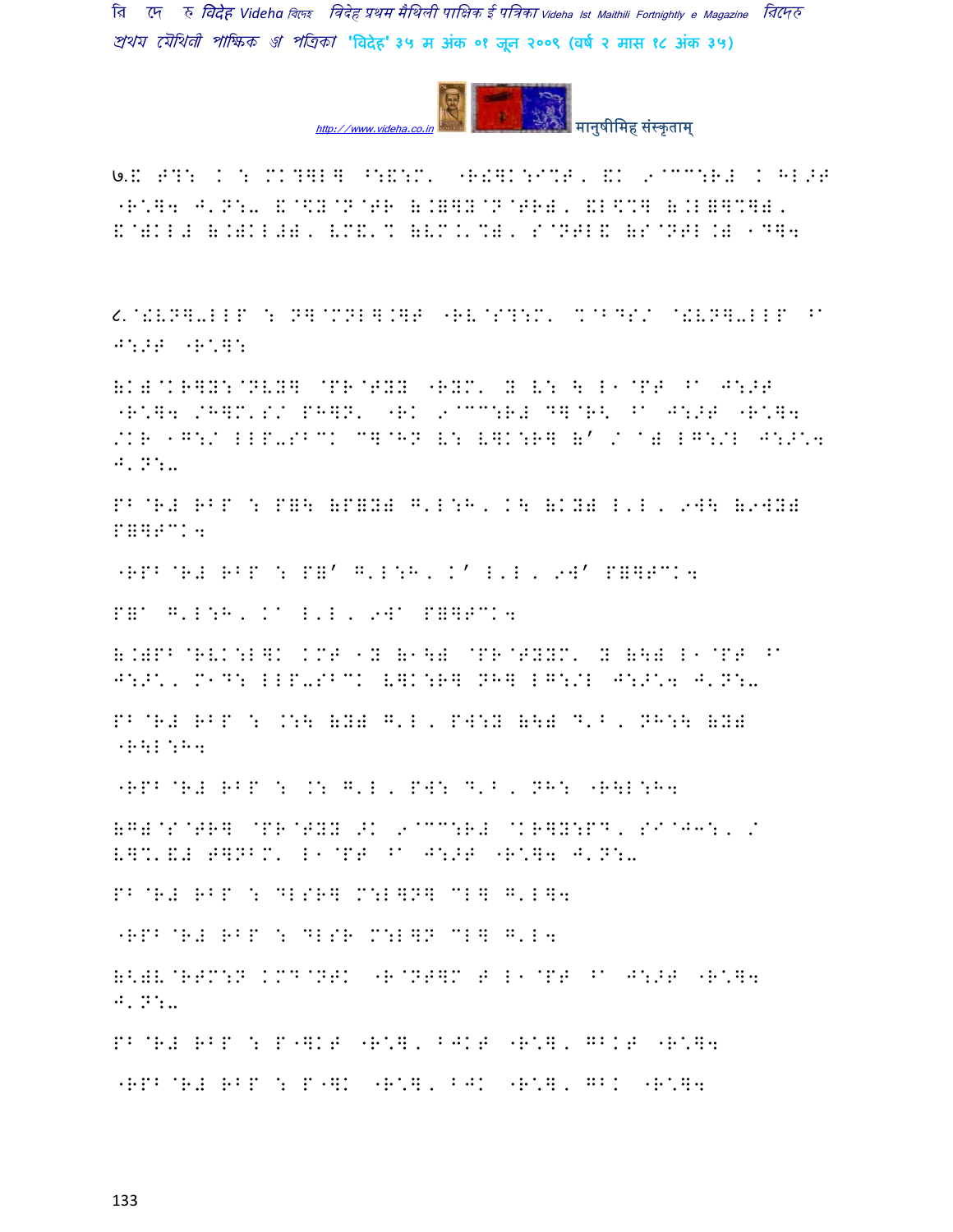

(+)@KR]Y:PDK "RVS:N >K, 9K, EK T?: H]KM' L1@PT ^a J:>T "R\*]4 J'N:-

PB@R# RBP: \*]YCK, \*]YKK, \*H]K, \*CK, \*KK, "RB]TKK,  $H$ :  $H$ 

"RPB@R# RBP : \*AWAR", \*AWAY, \*AWAY, \*C, \*C, \*RPW#1, \*HLA4

(C)@KR]Y:PD]Y @PR@TYY @NH, H1 T?: HK:RK LLP ^a J:>\*4  $J:U:U$ 

PB@R# RBP : \*@NH], KHL@NH], KHLH1/, G'LH, NH]4

"RPB@R# RBP : \*N], KHLN], KHLC/, G'La, N>, N3], NK4

९.@!VN] @S?:N:@NTR# : KLNL-KLNL @SVR-@!VN] "RPN: JGHS/ H)]Ka DLSRW:M CL] J:>T "R\*]4 .:S Ka @HR@SV > 1 9K SAMBON MONEY I BESTALLED AND THE SOLID CONTROL OF THE RESIDENCE OF THE TELL AND THE TRANSPORTED AND THE SUBJECT %@BDK M@!Y V: "R@NTM' J/ @HR@SV > V: 9 1B\ T/ /KR @!VN] @S?:N:@NTR]T ^a \K "R@K&R 1G:/ 1B] J:>T "R\*]4 J'N:- %N] (%>N), P:N] (P:>N), D:L] ( D:>L), M:)] (M:>)), K:\*1 (K:9\*), M:S1(M:9S) 1D]4 M1D: T@TSM % MPS POLITIC PORTER EN HIS PART (PER L'ABS) HAN HAT "POLITIC "ROLL" (PER L'ASSOCIATION)" R>@%M 1 S1!:I%1K'/ S1!:9IS NH] KHL J: SKKT "R\*]4

१०.HL@NT@()K @PRYLG : MK?]L] ^:&:M' S:M:@NYTY: HL@NT @()K 1V@%YKT: NH] HL>T "R\*]4 K:R# J' %@BDK "R@NTM' "R 9@CC:R# NH] HL>T "R\*]4 M1D: SI@SKMT ^:&:S/ JH]N:K THEN: MITHIT, AND BEGRIE COUNCIL WE CHOP ONE HERE CAR J:>T "R\*]4 \H] PL?]M' S:M:@NYTY: S@MPB@R# %@BDK'/ MK?] BER RECOMBEN DE SOME DE SOME DE SOME DE SOME DE SOME DE SOME DE SOME DE SOME DE SOME DE SOME DE SOME DE S "R\*]4 M1D: @VY:KR#S@MB@N!] @PRYLJNK L'L "R@TY:V@%YK @S?:NPR KTH1-KTH1 HL@NT D'L G'L "R\*]4 @PR@ST1T PL?]M' M?]L] L'.NK @PR:C]N 1 NV]N D1NB %KL]K SRL 1 SM]C]N PON BY POLICY SYNCHEN VOID PALER NABY ON HE CARD PLAY SYNCH ON THAT SY SMYM' BCTK S@+GH] H@ST-L'.N T?: TKN]K] DM@&)]S/ S'HL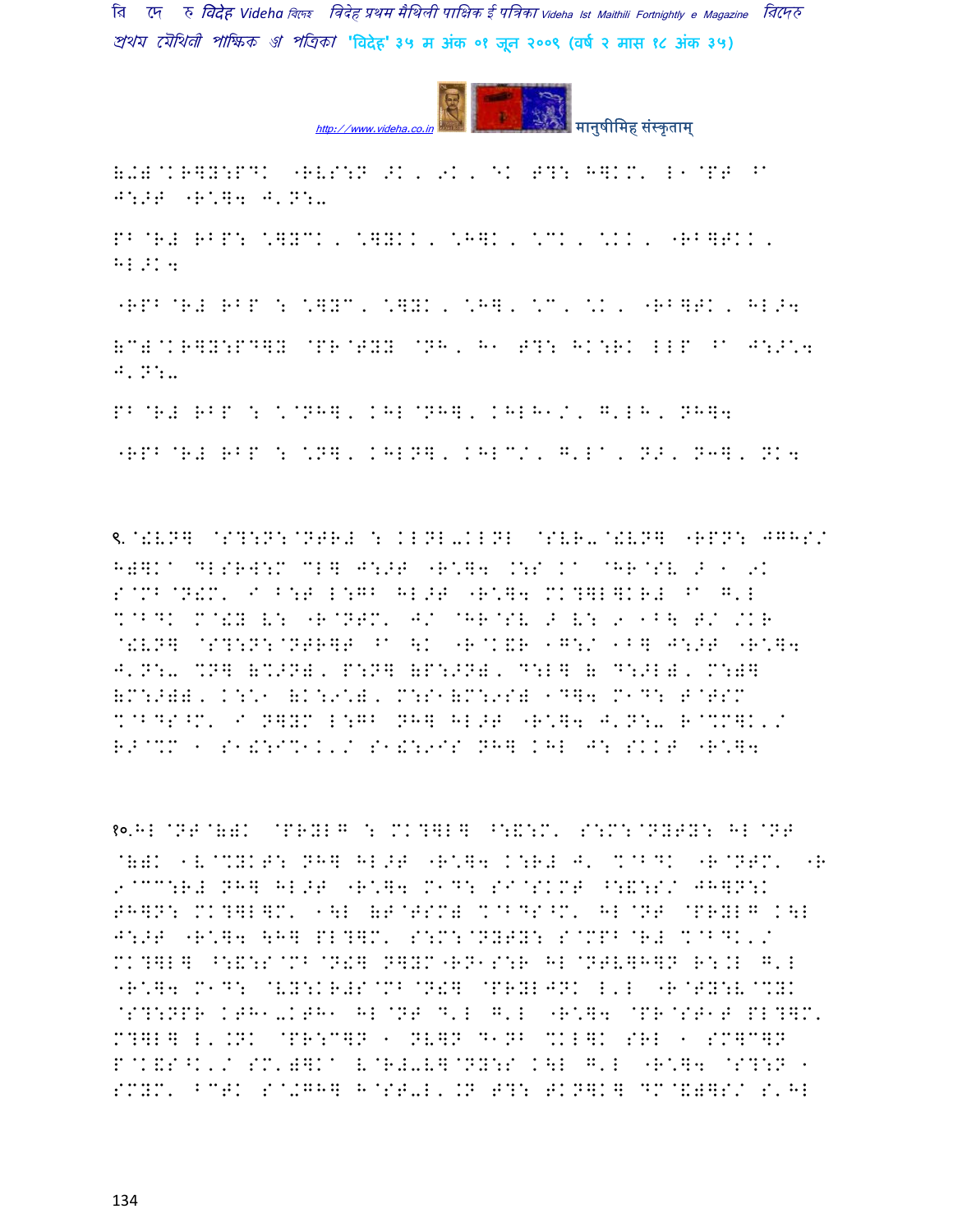

SRL HIVEIN HANDIS DENGALATING: TALNI H.L. GENA V@RTM:N SMYM' MK?]L] M:TM^:&]P@RY@NTK'/ 1N ^:&:K M:@!YMS/ MK?]L]K @J3:N L'Ba P\$]RHL PR]@PR'@K@&YM' L'.NM' SHJT: T?: \KRBPT:PR @!Y:N D'L G'L "R\*]4 T.N MACHER READS IN THE BUILDING OF SACHING WHO HEADS AND HUNDER L'.K-M@#\$L SC'T "R\*]4 @PRS]@D! ^:&:%:@S@TR] \$:. R:M:VI:R Y:PH: VI:R Y:PH:A: V:BI:R Y: Y:DVK KHB \*N | BH: "RV@S?: K]@NNH1 N' 1Ba D'B:K C:H] J' ^:&:K V]%'&T: \*:/\*\*:/\*\*:///HTML //HTML //HTML //HTML //HTML //HTML //HTML //HTML //HTML //HTML //HTML //HTML //HTML //HTML / La Claude (1983) (1984) (1984) (1984) (1984) (1984) (1984) (1984) (1984) (1984) (1984) (1984) (1984) (1984) (1

PL?]K V@R#V]@NY:S K@K&: ९ K PL?]S/ K]\*1 M:@TR:M' ^]@NN "R\*]4 N]R@NTR "R@!YYN, "RN1S@N!:N 1 V]@%L'&#K K:R#' I S1!:R:@TMK ^]@NNT: 1\L "R\*]4 ^V]@&YM' 1NH1 PL?]K'/ PR]M:@RJ]T KRKT MK?]L] P:@WYP1@STKK V@R#V]@NY:SM' PROBABLE AND HIM SHIP' ROOM IN THE REAL PROPERTY AND A REAL PROPERTY AND ALL AND REAL PROPERTY AND REAL PROPERTY.

KAMERY 19 MARSHIR LAN TRANSPORTATION MAN MANY MANY MANY MENGENY  $R$  . The proposition of the sign of the sign of the signal signal signal signal signal signal signal signal signal signal signal signal signal signal signal signal signal signal signal signal signal signal signal signal s

@PRK:%K %]@K&: T?: .'LKBD M@N@TR:LY, P:@WY@KRM V]K:S K'@N@DR,S:NLW]M], ^@KTP1R

SMRK: NARRO NARRO NI POSTAVA KORA NA MARO NA MARO NA MARO NA MARO NA MARO NA MARO NA MARO NA MARO NA MARO NA M S:MORRIS KONGRESS (STREET IN 1999)

 $P^1$ PH $P^2$ L Similar Band Band Rook and  $P^2$  and  $P^2$  and  $P^2$  are  $P^2$  and  $P^2$  . (1)  $P^2$ 

YLGD:N: %]V@PRS:D S@TY:L, JG@NN:? "RV:, GLR.BH:D1R SARTA , AG, CORESSA (POBBEST), RSI (PSCORERS), BSAR, VRSI R:J'@NOPR VERTE L'ASSOCRETE (PSOLOGIC & OPD. OPNOR ERN PEEL) RBP: 2008 RBP: 2008 RBP: 2008 RBP: 2008 RBP: 2008 RBP: 2008 RBP: 2008 RBP: 2008 RBP: 2008 RBP: 2008 RBP: 2008

^:&: S@MP:DN- N]RJ K@R#, RBP: 0: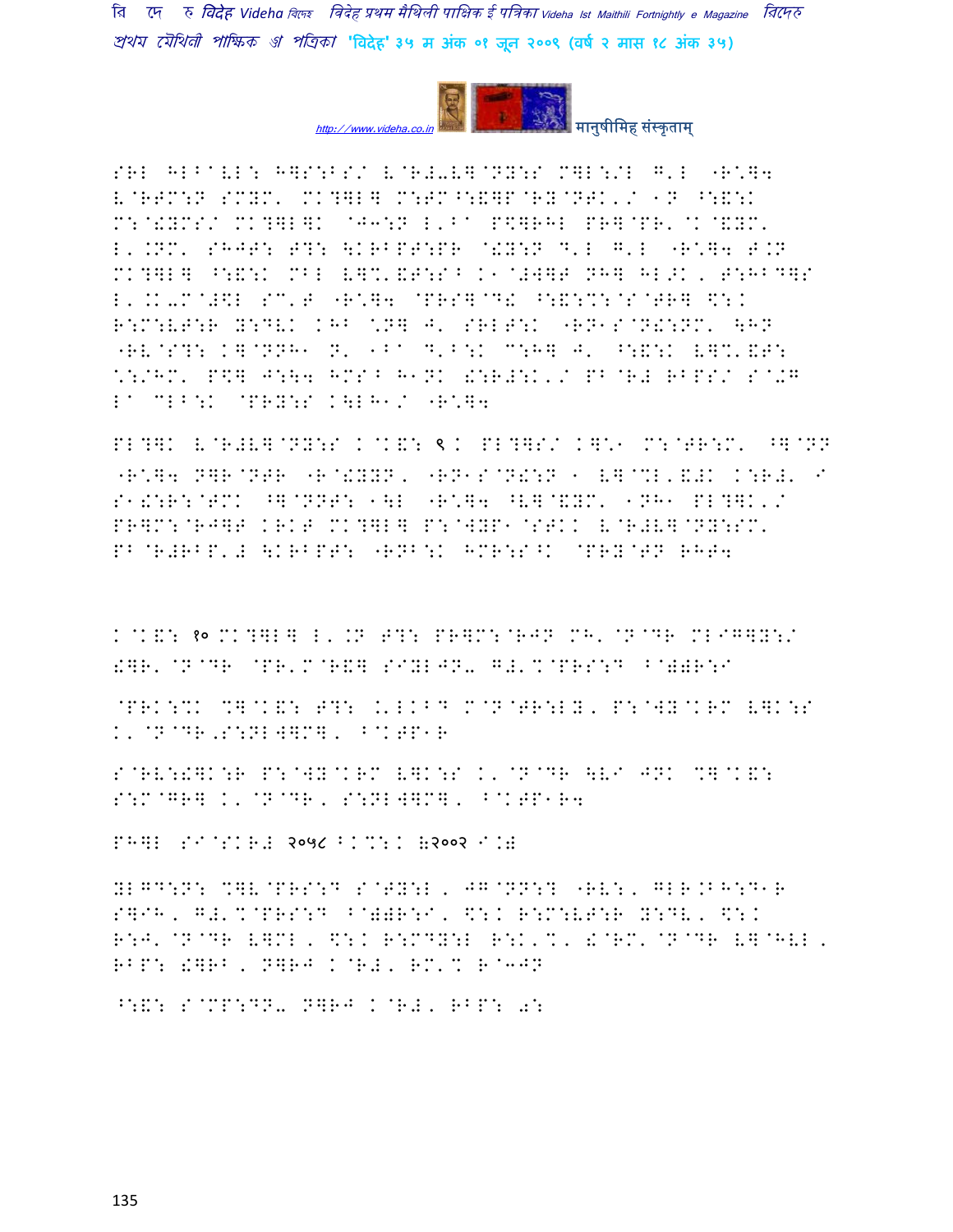

2. MK?]L] "RK:DM], P)N: @DV:R: N]@R!:R]T MK?]L] L'.N-  $T: H$ 

1. J' %@BD MK?]L]-S:H]@TYK @PR:C]N K:LS/ 1> !R] J:H] V@R@TTN]M' @PRCL]T "R\*], S' S:M:@NYT, T:H] V@R@TTN]M' L].L J:Y- 9D:HR#:@R?-

@GR:@HY

 $\ddot{\mathbf{h}}$  :  $\mathbf{N}$ 

W:M

JKR,TKR

**BOSH** 

 $\cdot$  P  $\cdot$  R  $\cdot$ 

 $R$  and  $R$  and  $R$ 

"R.N,"R.N],\.'N,"R.N]

W:,W;,W;,W;,W;,W;

J'KR, T'KR

T]NKR4(VKK@LP]K RBP'/ @GR:@HY)

 $E_{\rm{eff}}$   $\sim$   $\mu$   $\mu$ ,  $\mu$ 

2. N]@MNL].]T T]N @PRK:RK RBP VK@KLP]KTY: "RPN:/L J:Y:^ G'L, ^Y G'L V: ^\ G'L4 J: RHL "R\*], J:Y RHL "R\*], J:\ RHL "R\*]4 KR' G'L:H, V: KRY G'L:H V: KR\  $H_1$ : Hanger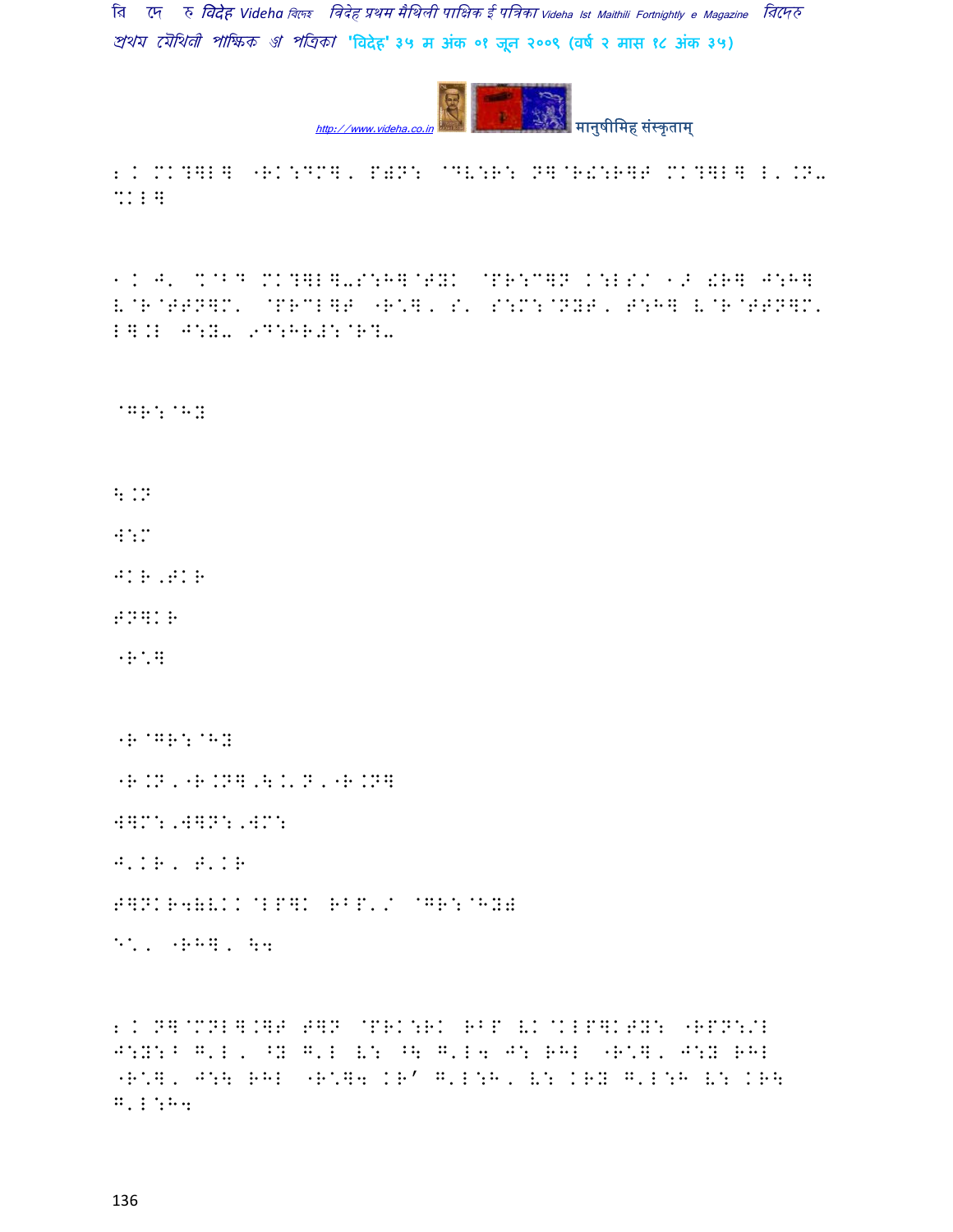

3. @PR:C]N MK?]L]K '@NH' @!VN]K @S?:NM' 'N' L].L J:Y SKKET "RAKT" Y: KHLANDER SKATTER VI

4. 'E' T?: 'O' TTY L].L J:Y JT' @SP@&)T, '"R>' T?: '"R9' SDM% 9@CC:R# >@&) HL4 Y?:- D'.KT, \*LKK, BC1, \*CK >@TY:D]4

5. MK?]L]K N]@MNL].]T %@BD \H] RBP' @PRY1@KT HISH:DKH, SHH, JOHN T?: DETENTING

6. @H@R@SV >K:R:IT %@BDM' '>' K' L1@PT KRB S:M:@NYT, "R@GR:@HY ?]K4 Y?:- @GR:@HY D'.] 1BH, M:L]N] G'L] (MN) MORE MANAGEMENT

7. @SVTI@TR @HR@SV '\' V: 'Y' @PR:C]N MK?]L]K 9@D!R# 10980, P. Grande Bald, Party Capel, P. J. (Party Capel) KOLPHI RRBO VHY KONTY FRI VINCHING IN LOUIS KONTY  $R$  . The results of the state of the state  $R$  is  $R$  is  $R$  if  $R$  is a state of the state  $R$ 

8. 8. 9@CC:R#M' DR @SVRC BIC:R#M' DR @SVRC DR @SVRC DR @SVRC #1999 "R\*] TKR: L'.M' @S?:N VKK@LP]K RBP'/ D'L J:Y4 Y?:- !]1, "R"]K1, V]1H, V: !]Y:, "R"]KY:, B]Y:H4

9. S:N1N:S]K @SVTI@TR @SVRK @S?:N Y?:SI^V '3' L].L J:Y V: S:N1N:S]K @SVR4 Y?::- MK3:, KN]3:, K]RTN]3: V: MK1/, KNI. KNI. KIRTHI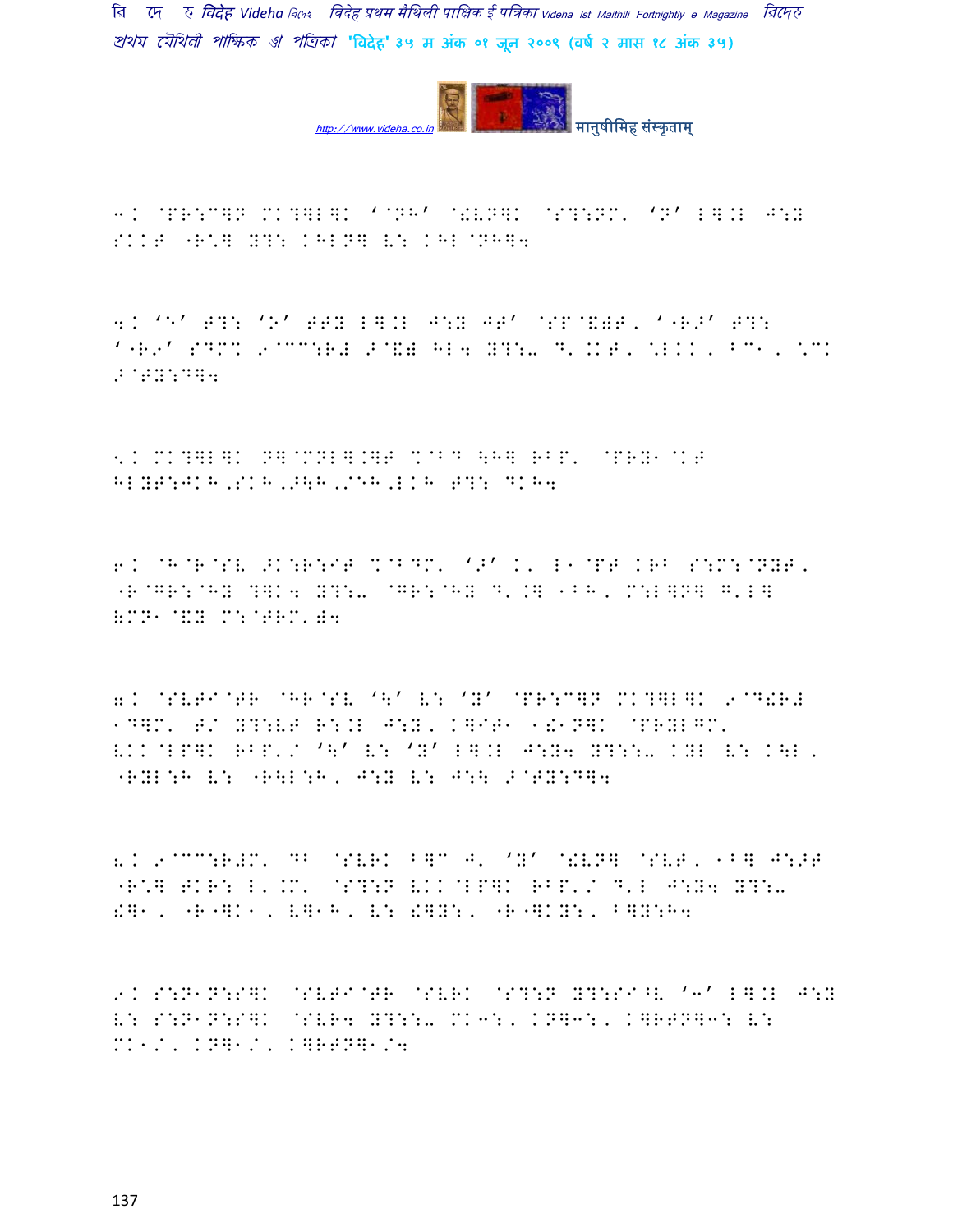

10. K:RKK V]^@K@TT]K N]@MNL].]T RBP @GR:@HY:-H:?K'/, H::S/, H:?S/, A::S/, H::S/, H::S/, H:: YO, Y: D, H:: H: Y: ME "B: Y: H: SO @TY:@JY ?]K4 'K' K VKK@LP]K RBP 'K'R' R:.L J: SKKT  $\cdot \vdots \cdot \vdots \cdot \cdot$ 

11. PB@RVK:L]K @KR]Y:PDK B:D 'KY' V: 'K\' "R@VYY VKK@LP]K RBP'/ LG:/L J: SKKT "R\*]4 Y?::- D'.] KY V: D. DE 184

12. M:/G, ^:/G 1D]K @S?:NM' M:+, ^:+ >@TY:D] L].L  $J:Y_1 \to Y_2$ 

13. "R@R@D! 'N' / "R@R@D! 'M' K BDL: "RN1S:R NH] L].L J:Y, K]IT1 \*:P:K S1V]!:@R? "R@R@D! '+' , '3', T?: '#' K BDL: "RONNER" RESERVED TO THE ROOM OF THE SAME TO THE SAME RESERVED TO THE RESERVED TO THE RESERVED TO THE R "RIK, "RESAME RIK" RIKME, I SAME RIK SKAR

14. HLIT CHAR SHILL LOCK CHAIL IS THE LESS OF LAST "RE: NENPRE COMPOSE ROOTEE (PROBLEM) BOANNALL COOPERD NOW LOOK HREE  $\mathcal{L}$ 

 $15.15 \times 10^{-10}$  RM  $\pm$  15. So  $\pm$  15. So  $\pm$  15. So  $\pm$  15. So  $\pm$  15. So  $\pm$  15. So  $\pm$  15. So  $\pm$ NH], SIY1@KT V]^@KT]K H'T1 6R:K L].L J:Y, Y?: <R PRK4

16. "RN1N:S]KK'/ C@N@DRB]@ND1 @DV:R: @VY@KT KYL J:Y4 PRITH THOMAS SHEER HIS HIS STAR MENT TO MEN PR "RN 1061B1" THERE TO THE ROTE I FAN IIN AN WICK "R\*"4 Y:- HI4" Y:- HI4" Y:- HI4" HI4"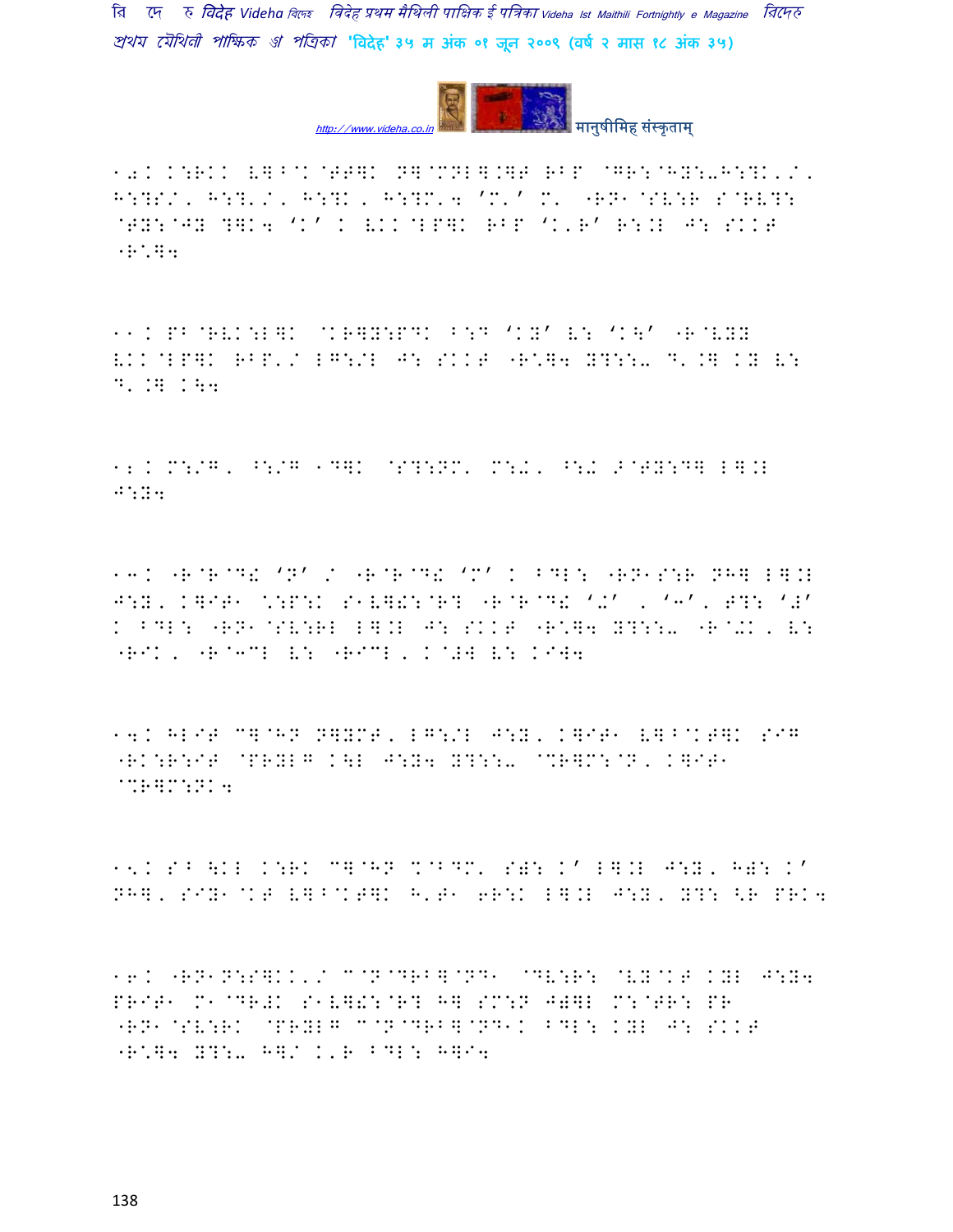

19. Paper Victory Post ( 4 ) Sandwick Concert Concert Concert Concert Concert Concert Concert Concert Concert

18. SM@ST PD S): K' L].L J:Y, V: H:>6'NS/ JL\$] K' , H<sub>ill</sub>: *M* NH<sub>4</sub>

 $19.2.1$  (FR):  $P$  PR): DRIP (a) NH]  $P$  (a)  $P$  . Define the contribution of  $P$  and  $P$ 

20. "PRICH:GRIMPH' R:TT. (RYI) PYDR

 $\pm$  K]  $\pm$  (21.1  $\pm$  20.1  $\pm$  1.1  $\pm$  20.1  $\pm$  20.1  $\pm$  1.1  $\pm$  1.1  $\pm$  1.1  $\pm$  1.1  $\pm$  1.1  $\pm$  1.1  $\pm$  1.1  $\pm$  1.1  $\pm$  1.1  $\pm$  1.1  $\pm$  1.1  $\pm$  1.1  $\pm$  1.1  $\pm$  1.1  $\pm$  1.1  $\pm$  1.1  $\pm$  1.1  $\pm$  1.1 BNDL "RFDR" BNL BLAR "PROFIL" NOORDRO I PROFIL BOLD DE SAEL NA "REDO" RID "R\/ 1\/ 1// "R/ L].L J:Y4 1K] ऎ V: ऒ S/ @VY@KT K\L  $4.5H<sub>2</sub>$ 

 $H:U_{\text{max}}$  ,  $H: E \oplus V \oplus V$  ,  $H: E \oplus V$  ,  $H: E \oplus V$  ,  $H: E \oplus V$  ,  $H: E \oplus V$  ,  $H: E \oplus V$  ,  $H: E \oplus V$  ,  $H: E \oplus V$  ,  $H: E \oplus V$  ,  $H: E \oplus V$  ,  $H: E \oplus V$  ,  $H: E \oplus V$  ,  $H: E \oplus V$  ,  $H: E \oplus V$  ,  $H: E \oplus V$  ,  $H: E \oplus V$  ,  $H: E \oplus V$  , 0: "S1MN" ११/०८/७६

REPLYNS AT 11:00 PM

 $\ddot{\cdot}$ 

8.VIDEHa FOR NON RESIDENTS

8.1.ORIGINaL POEM IN MaITHILI BY RaMLOCHaN THaKUR TRaNSLaTED INTO ENGLISH BY GaJENDRa THaKUR

8.2.THE COMET- ENGLISH TRaNSLaTION OF GaJENDRa THAN UNIVERSITY OF THE SAHARA DISTURBATION OF THE SAHASPE OF THE SAHADHANI TRANSLATED BY A SAHADHANI TRANSLATED **JAYS SERVICE**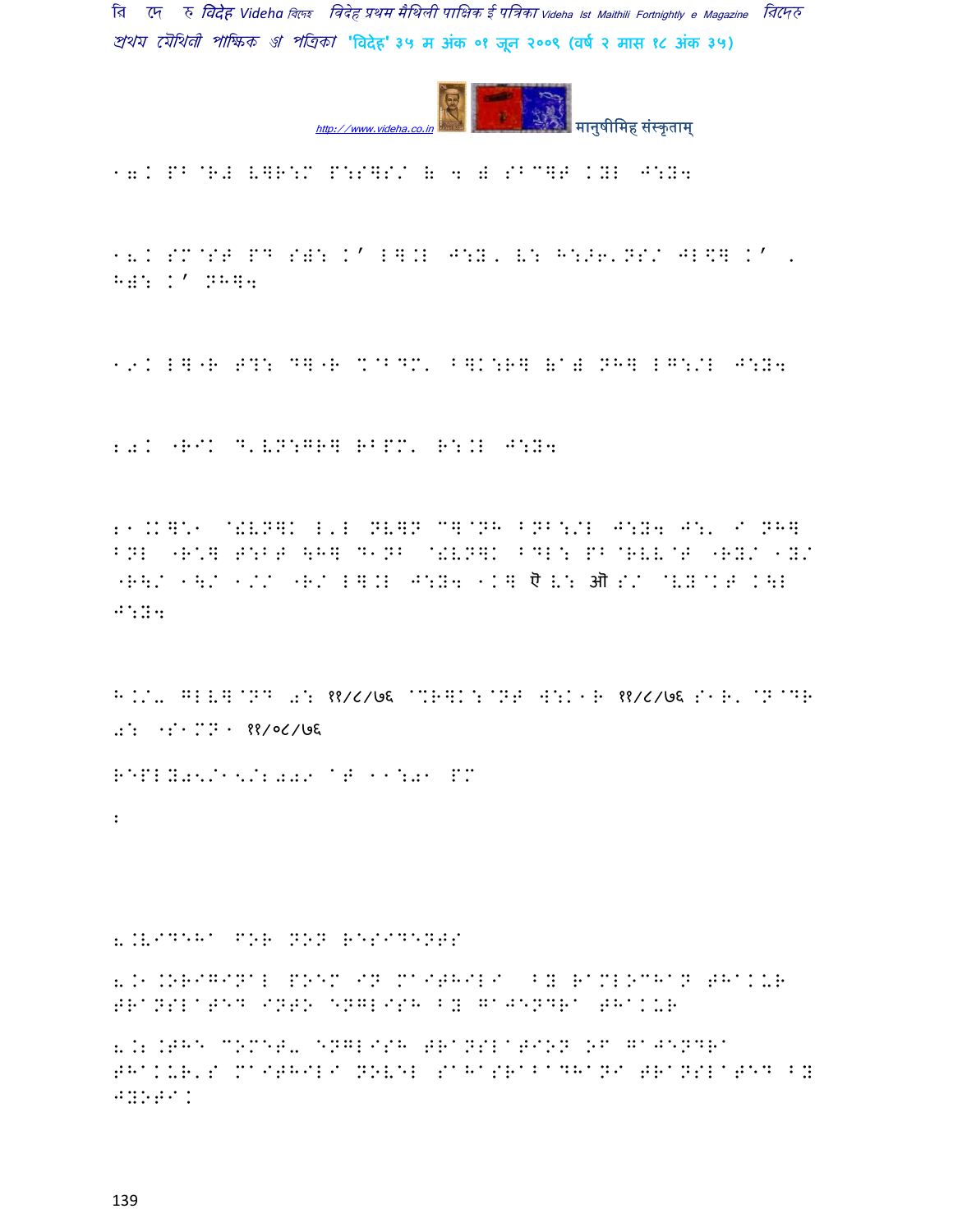SISTER ! I KNOW THaT THIS YEaR TOO HAL TARRE ROLL TO MADE SAMA-CHAKEBA aND MIGHT HaVE WaITED FOR ME. aFTER VRINDaBaN SET ON FIRE. THEN NOT FINDING ME PARAGE HALVES SADE. INCESSaNT TEaR MIGHT HaVE FLOWN FROM YOUR EYES.

WHAT TO WARRANT TO WAR TO WARRANT HAT I COULD NOT DEPARTMENT THEREFORE THIS DELaY!

SISTER! I HaD RECEIVED YOUR LETTER BUT THERE WAS DELAY IN REPLY. WHI SHOULD I LIFE SHOW I WaS BUSY.

LETTER TO THE SISTER

ORIGINAL POEM IN MAITHILI BY RAMLOCHAN THAKUR TRaNSLaTED INTO ENGLISH BY GaJENDRa THaKUR



िव दिन दि <mark>विदेह Videha</mark> <sub>विफर</sub> विदेह प्रथम मैथिली पाक्षिक ई पत्रिका Videha Ist Maithili Fortnightly e Magazine *वि*दिन्द õथम मैिथली पािक्षक ई पिñका **'**िवदेह**'** ३५ म अंक ०१ जून २००९ (वष र् २ मास १८ अंक ३५)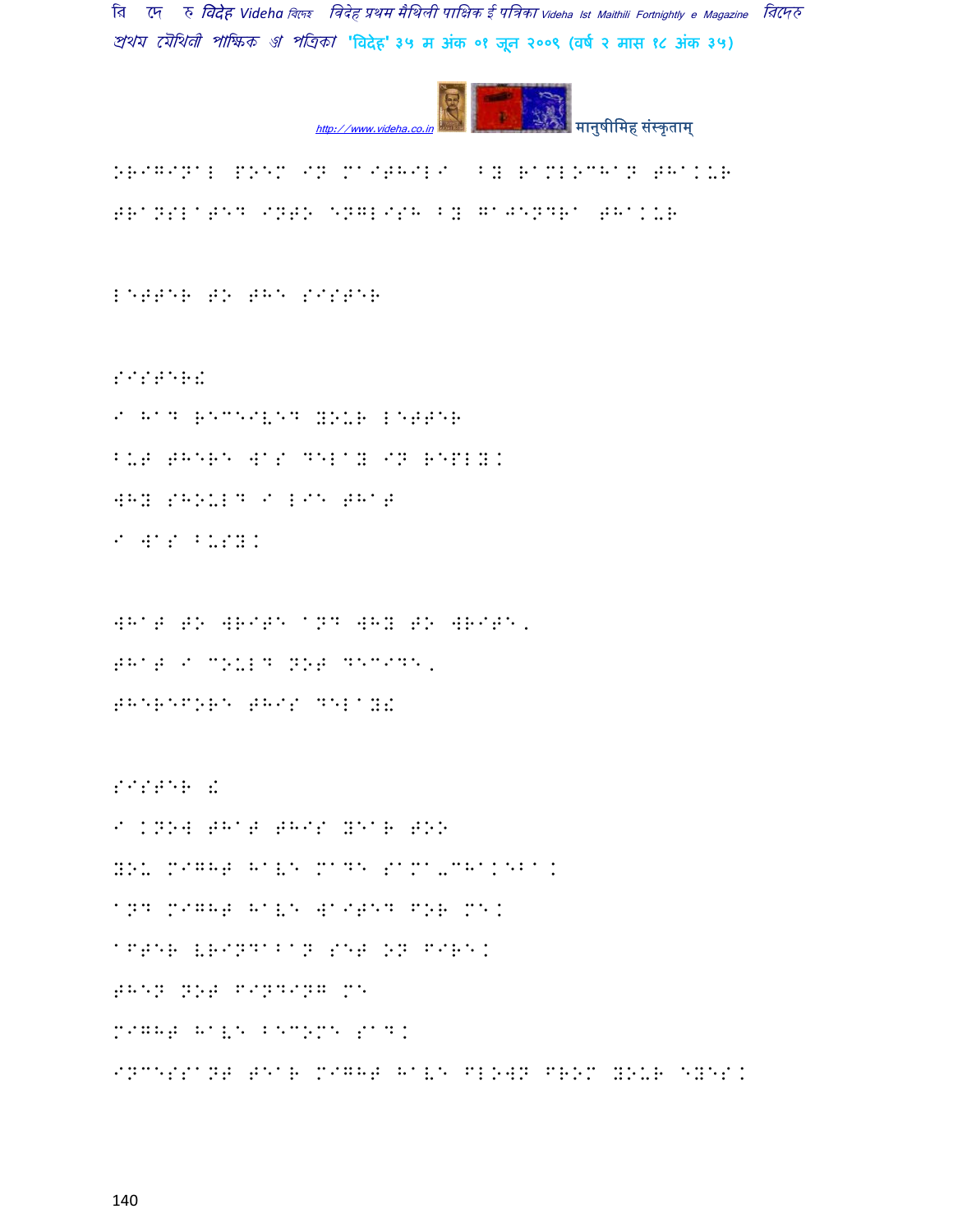THE OLD HOLLOWED TREES HaVE GIVEN SHELTER TO THE TERRIBLE POISONOUS SNaKES. TODaY THERE, EVEN AIR IS POISONOUS, ESPERANT AIR IS POISONOUS, ESPERANT AIR IS POISONOUS, ESPERANT AIR IS POISONOUS, ESPERANT A<br>En 1980, esperant això a l'article de l'article de l'article de l'article de l'article de l'article de l'ar

TO INFORMATION OF THAT IS ALSO NOT ALSO NOT

BUT IN NUMBERS, THE SLaNDERERS HaVE TaKEN BIRTH aND IS THIS IS THAN IS THIS IS TO A REAL PART OF THE UPPER IN THIS IS TO A REAL PART OF THE UPPER IN THIS IS T THE PERMaNENT aBODE OF THOSE.

TRUE, I aM CHaNGED, a LOT. I KNOW THaT VRINDaBaN IS

NOT SAME VALUE OF SAME VALUE

NOW NOT ONE,

a WaTER-FILLED JUG aND

THAT YOU HAVE WANTED TO A TANGER OF THE WARD OF THE WARD OF THE WARD OF THE WARD OF THE WARD OF THE WARD OF THE

HOU BELIEVE IT OR NOT

BUT SISTER !

IS TRUE THAT IS T

aNY FOREST FIRE COULD NOT BE CONTROLLED BY

http://www.videha.co.in **महिला है जिल्ला के बार की सामान के बार स** 

िव दिन दि <mark>विदेह Videha</mark> <sub>विफर</sub> विदेह प्रथम मैथिली पाक्षिक ई पत्रिका Videha Ist Maithili Fortnightly e Magazine *वि*दिन्द

õथम मैिथली पािक्षक ई पिñका **'**िवदेह**'** ३५ म अंक ०१ जून २००९ (वष र् २ मास १८ अंक ३५)

141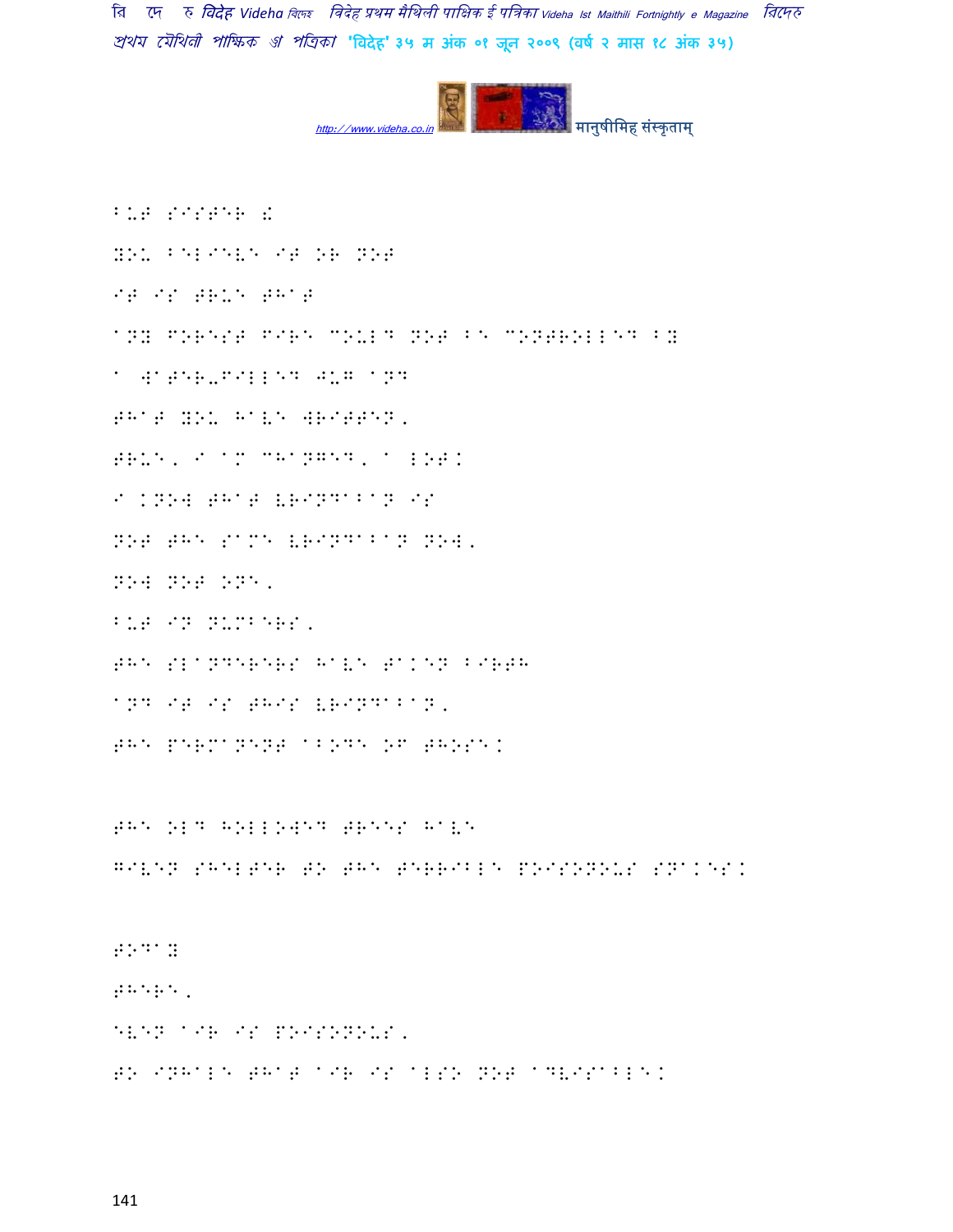THEREFORE IN MY OPINION IT WOULD BE BETTER IF IT IS DESTROYED IN FIRE, TRYING TO SUBDUE THE FIRE IS NOT DESIRaBLE, IS MISUSE OF STRENGTH, THaT STRENGTH IS TO BE PRESERVED FOR FURNIST WHEN WE WOULD PLANT **CERTAIN WOULD PLANT** a NEW VRINDaBaN WOULD WATER IT NOT FROM A RESERVOIR BUT WITH OUR SWEAT/ AND WOULD BE SEEDS FLOWERS OF MaNY COLOURS/ IN CONSONaNCE OF OUR DESIRE WOULD GIVE a NEW COLOUR TO OUR DREaMS. SISTER! I BELIEVE/ AND YOU DO BELIEVE TOO BELIEVE THAT TO AN IN OUR OWN IN THAT ALL UNKNOWNED WE ARE ALL UNKNOWNED WE all UNITS ARE ALL UNKNOWN-UNKNOWN HaVING NO IDENTITY, CERTaINLY THE PaIN OF IT IS UNBEaRaBLE, BUT/ FOR THaT IN WOULD NOT BE A PROPERTIES OF THE

http://www.videha.co.in **भारतीय है जिल्ला के बात की सामान करने हैं।**<br>http://www.videha.co.in

िव दिन दि विदेह Videha <sub>विष्ट</sub> विदेह प्रथम मैथिली पाक्षिक ई पत्रिका <sub>Videha</sub> Ist Maithili Fortnightly e Magazine *विद*फ्ट õथम मैिथली पािक्षक ई पिñका **'**िवदेह**'** ३५ म अंक ०१ जून २००९ (वष र् २ मास १८ अंक ३५)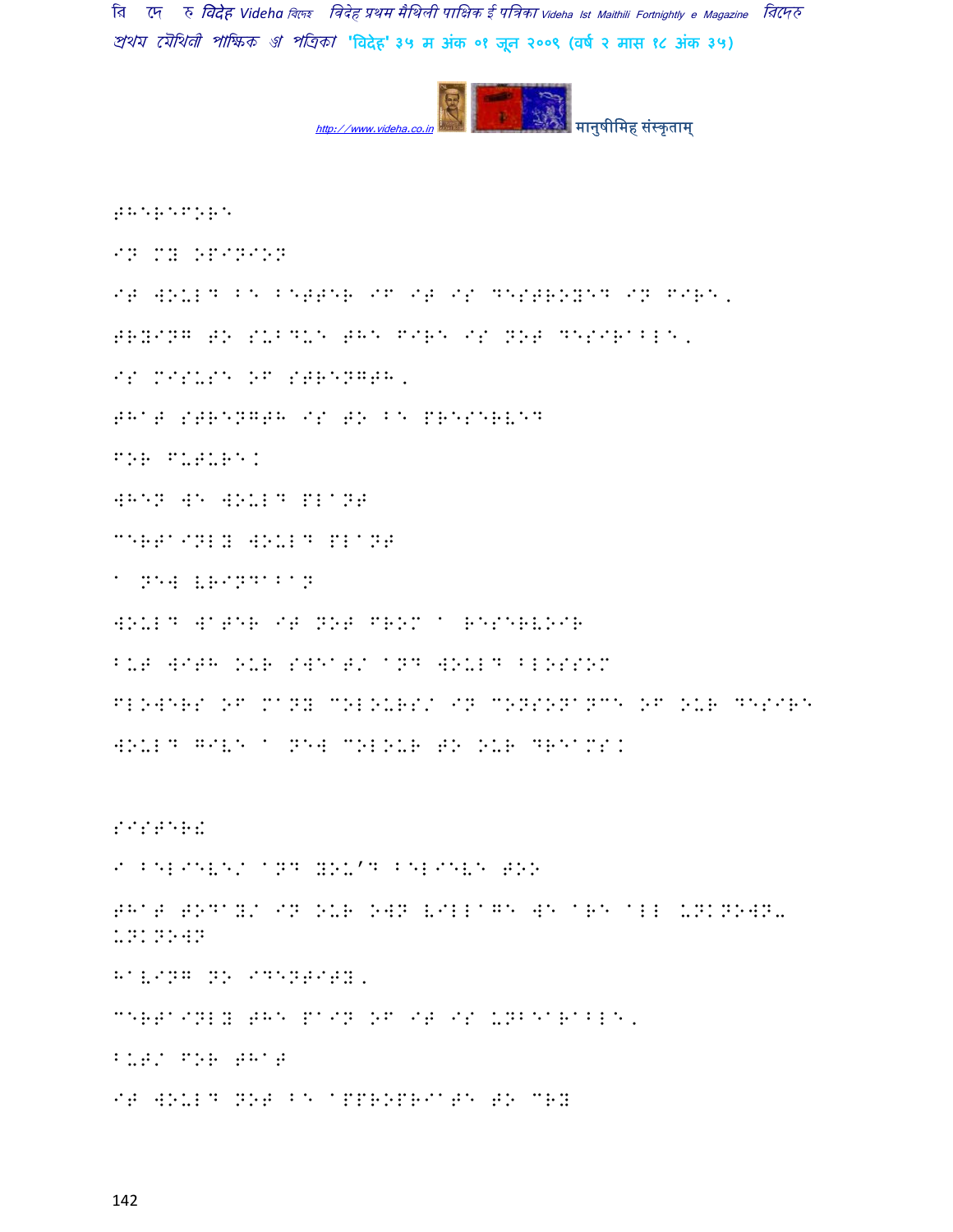RaMLOCHaN THaKUR JI IS REaLLY a REVOLUTIONaRY POET RREPLANCE AND THE AMERICAN  $\ddot{\cdot}$ USHA YADAVIDI EXCELLENT POEM BY RaMLOCHaN THaKUR REPLYNG AT 11:44 PM AT 11:44 PM  $\ddotsc$ JAYOTI JANA TARAHARYA SAID. SAID. SAID. SAID. SAID. SAID. SAID. SAID. SAID. SAID. SAID. SAID. SAID. SAID. SAID. SIMPLY FABULOUS, I ALWAYS LONG THOSE POINT THAT SPREaD OUR TRaDITION aND CUSTOMS, HERE 'SaMa THOISE I, I STORESH E

THEN TOMORROW – TOMORROW WE WOULD HaVE aN IDENTITY, WE THE RESIDENCE OUR VRINDABAN.  $\ddot{\phantom{1}}$ RR MI\$ TANK SAIDER GREAT RAMES DE SANTONE (AND AND GAIENS PRESS) (AND

http://www.videha.co.in 2008 | मानुषीमिह संस्कृताम् BUT TO RECOGNIZE OUR OWN POWER,

aND TO OVERHEaR OUTSIDE VOICE TOO aND

TO RESOLVE

िव दिन दि <mark>विदेह Videha</mark> <sub>विफर</sub> विदेह प्रथम मैथिली पाक्षिक ई पत्रिका Videha Ist Maithili Fortnightly e Magazine *वि*दिन्द õथम मैिथली पािक्षक ई पिñका **'**िवदेह**'** ३५ म अंक ०१ जून २००९ (वष र् २ मास १८ अंक ३५)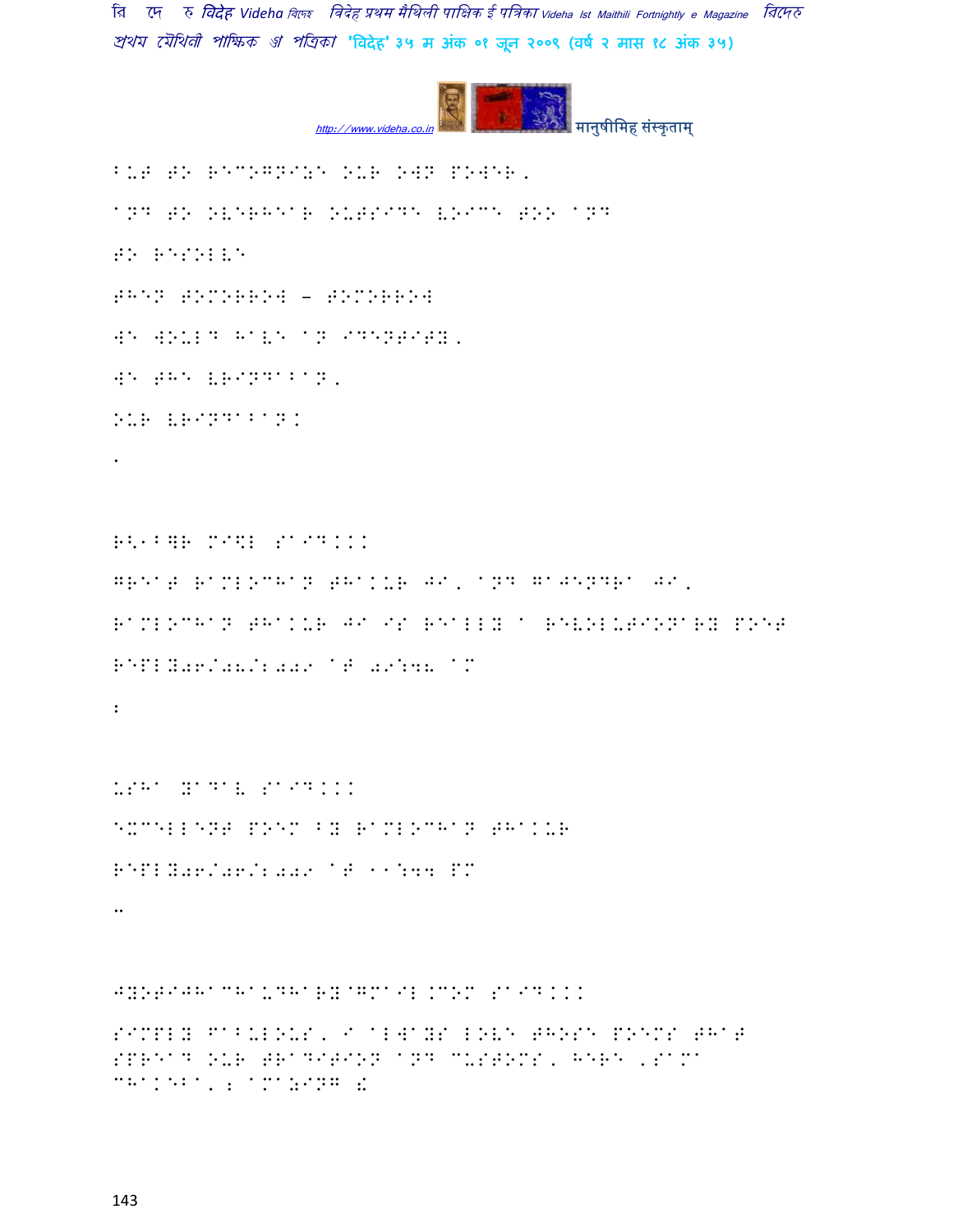THE COMET

## EaLING BROaDWaY, LONDON.

JYOTI JHa CHaUDHaRY, DaTE OF BIRTH: DECEMBER 30 1978,PLaCE OF BIRTH- BELHVaR (MaDHUBaNI DISTRICT), EDUCaTION: SWaMI VIVEKaNaNDa MIDDLE SCHOOL, TISCO SAKCHI GIRLS HIGH SCHOOL, MRS KOMPO INTER COLLEGE, IGNOU, ICWaI (COST aCCOUNTaNCY); RESIDENCE- LONDON, UK; FaTHER- SH. SHUBHaNKaR JHa, JaMSHEDPUR; MOTHER-SMT. SUDHA JULIAN SUDHA JULIAN SUDHA JA SUDHA JA SUDHA JULIAN SUDHA JULIAN SUDHA JULIAN SUDHA JULIAN SUDHA JUL<br>SUDHA JULIAN SUDHA JULIAN SUDHA JULIAN SUDHA JULIAN SUDHA JULIAN SUDHA JULIAN SUDHA JULIAN SUDHA JULIAN SUDHA CHOICE aWaRD FROM WWW.POETRY.COMaND HER POEMS WERE FEaTURED IN FRONT PaGE OF WWW.POETRYSOUP.COM FOR SOME PERIOD.SHE LEaRNT MITHILa PaINTING UNDER MS. SHVETa JHa, BaSERa INSTITUTE, JaMSHEDPUR aND FINE aRTS FROM TOOLIKa, SaKCHI, JaMSHEDPUR (INDIa). HER MITHILa PaINTINGS HaVE BEEN DISPLaYED BY EaLING aRT GROUP aT

ENGLISH TRaNSLaTION OF GaJENDRa THaKUR'S MaITHILI NOVEL SAHASPER SAHADHANI TRANSLATED INTO ENGLISH BY SMT. JOOTI JA CHAUDHARY GAJENDRA THAKUR (B. 1971) IS THACUR (B. 1971) EDITOR OF MAITHILIS ELONG THAT THAT THAT THAT A SALE OF SALE VIEWED aTHTTP://WWW.VIDEHa.CO.IN/ . HIS POEM, STORY, NOVEL, RESEaRCH aRTICLES, EPIC – aLL IN MaITHILI LaNGUaGE aRE LYING SCaTTERED aND IS IN PRINT IN SINGLE VOLUME BY THE TITLE"KURUKSHETRaM." HE CaN BE REaCHED aT HIS EMaIL: GGaJENDRa@aIRTELMaIL.IN

REPLY 03:54 at 03:54 and 03:54 am



िव दिन दि<mark>विदेह Videha</mark> विक्त्र विदेह प्रथम मैथिली पाक्षिक ई पत्रिका Videha Ist Maithili Fortnightly e Magazine *विC*FE õथम मैिथली पािक्षक ई पिñका **'**िवदेह**'** ३५ म अंक ०१ जून २००९ (वष र् २ मास १८ अंक ३५)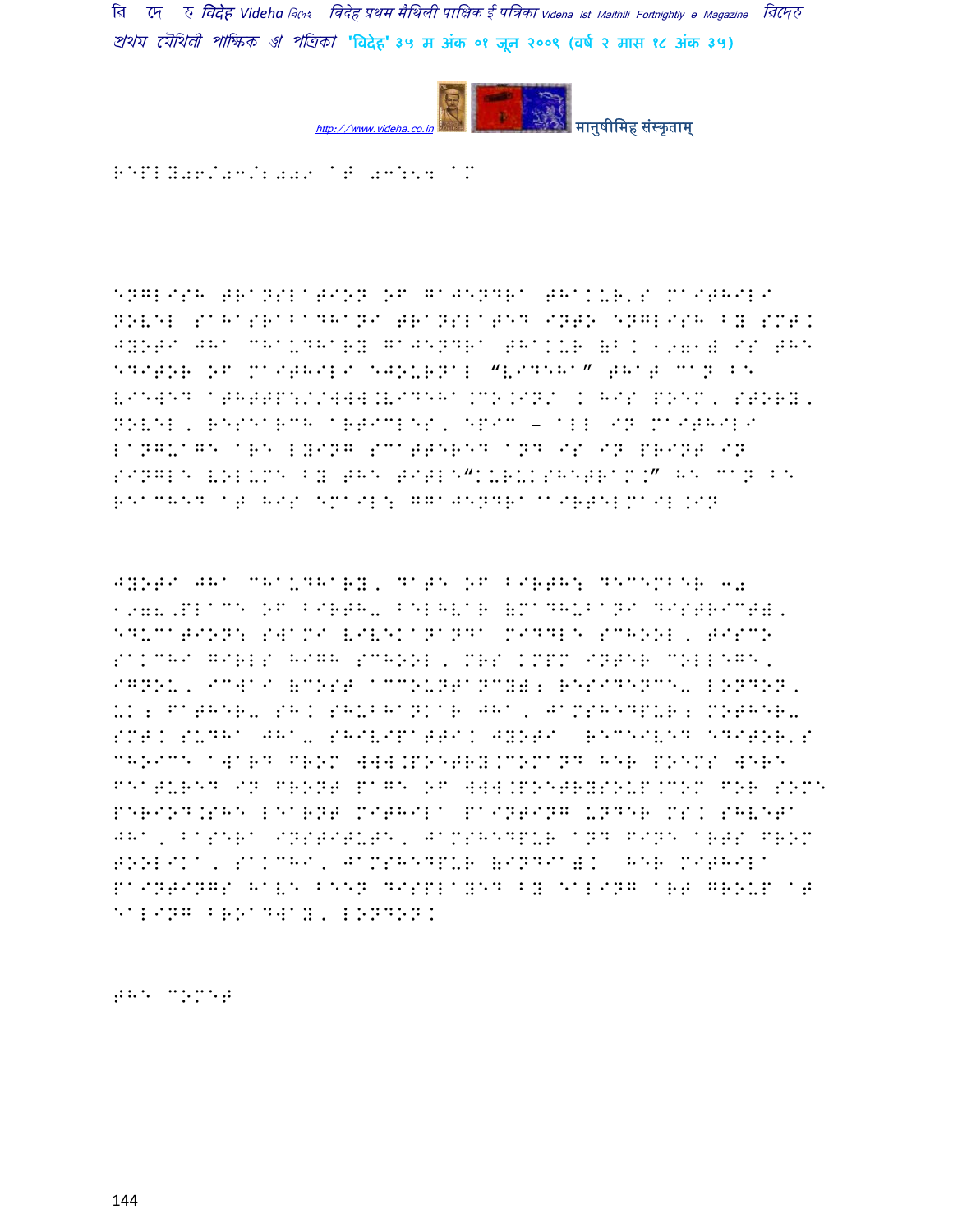WHICH IN THE VIRTUAL LIVING IN THE VIOLENCE ASSOCIATES ARRAIGNMENT ON THE VILLAGE ASSOCIATES AT  $\alpha$ TO HIS DaD BECaUSE HIS SHOES WERE LEFT IN THE TOWN. SHOES aRRIVED WITH CRITICISM OF THREE MISTaKES DONE IN WRITING LETTER aND REMINDING HIM THaT HE HaD SOLVED ONLY TWO QUESTIONS IN PLaCE OF THREE IN a RaCE COMPETITION. HE DIDN'T REMEMBER WHEN THE EVIL OF aGGRESSION WaS BORN IN HIM BUT HE REMEMBERED THaT HIS Father Has Given him a Tip of Medical By Reciting By a SHLOK TEN TIMES. ONCE HE FOUGHT WITH a CLaSSMaTE aND HIS CLaSSMaTE HURTED HIS HEaD WITH THE SLaTE BOaRD. HE aLSO RaISED HIS HaND TO HIT HIM BUT HE STOPPED CONSIDERING THAT IT WOULD HURT HIS FRIEND. IT WOULD HURT HIS FRIEND. THE CONSEQUENCE OF THaT INCIDENT MaDE TWO CHaNGES. FIRST WAS THAT HIS SLATE BOARD WITH IRON BOARD WITH REPLaCED BY a SLaTE BOaRD WITH WOODEN BORDER. THE

**CLASS SIX.** 

FaTHER WaS NOT HaPPY WITH THaT aND WHEN HE MOVED TO TY ABUSING ADMINISTRATIVE IN CLASS SEVEN AFTER SEVEN AFTER PaSSING CLaSS FIVE IN THE VILLaGE SKIPPING THE CLaSS SIX. FaTHER'S INSTRUCTION TO COMPLETE MaTHS aND SCIENCE OF CLASS SIX WHEN A RUNI WAS IN CLASS FIXED. CAME TO BE FRUITFUL HERE BECAUSE HE WAS ONLY ASSESSED AND Maths and Science in Entrance in Entrance In Entrance In Entrance SIX aND SEVEN aND SELECTED FOR BOTH. aaRUNI COULD NOT BE ENER CONFIDENT WHENEVERS SOMEONE WAS TALKING ASSOCIATED ABOUT A SERIES

MOTHER STaRTED CRYING BUT aaRUNI WaS VERY HaPPY. THE ONLY DIFFERENCE BROUGHT BY THE NEW EDUCaTION SYSTEM WAS THAT PUPILS WERE GETTING ADMINISTRATION IN JUNIOR IN JUNIOR IN JUNIOR IN JUNIOR IN JUNIOR IN JUNIOR IN JUN CLASSES BY ADDING THE NAME OF THE NAME OF STANDARD CLASSES.

ENGLISH TRaNSLaTION OF GaJENDRa THaKUR'S MaITHILI NOVEL SAHASPES SAHADHANI TRANSLATED INTO ENGLISH BY SMERI TRANSLATED INTO ENGLISH BY SM JYOTI JA CHAUDHARY



ৱি দে <sup>হ</sup> *বিदेह Videha ৰিদ্*হ *विदेह प्रथम मैथिली पाक्षिक ई पत्रिका Videha Ist Maithili Fortnightly e Magazine बिদে* õथम मैिथली पािक्षक ई पिñका **'**िवदेह**'** ३५ म अंक ०१ जून २००९ (वष र् २ मास १८ अंक ३५)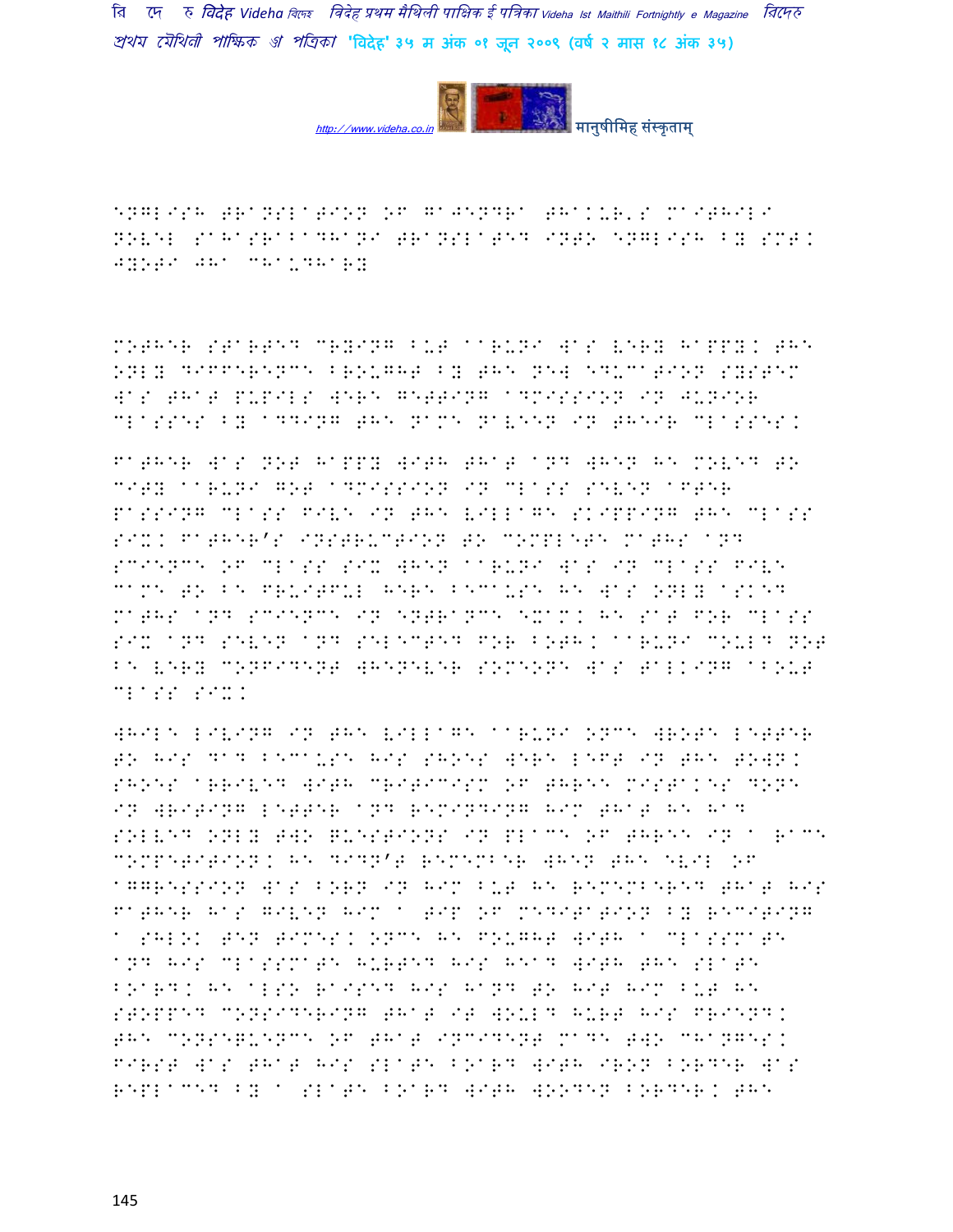(CONTINUED)

TO THINK ONLY WHEN HE WaS ON BED.

THE aMBITION WaS ENDLESS. aND THE aRT OF LIVING LIFE OF EaCH INDIVIDUaL WaS DIFFERENT TOO. aaRUNI- THaT NaME WAS NOT COMMONLY HEARD AT THE COMMONLY HEARD AT THE CITY OF THE CITY OF THE CITY OF THE CITY OF THE CITY O<br>The city of the city of the city of the city of the city of the city of the city of the city of the city of th KOLKATA RESPECTS TALENT IN ENTERING IN ENTERING IN ENTERING IN ENTERING IN ENTERING IN ENTERING IN ENTERING IN BUSINESS WORLD THERE NEEDED TO KNOW BENGULI WHICH HE LEaRNT WHILE WaLKING IN THE STREETS OF KOLKaTa. IN HIS BUSY LIFE HE USED TO TAKE REST ONLY WHEN HE WAS ALL ILL. WHENEVER HE WaS ILL aND SITTING IDLE HE USED TO RECaLL HIS HaBIT OF THINKING. aND HE CaLLED HIS MOTHER TO STaY WITH HIM WHEN HE BOUGHT a FLaT. HOWEVER HE WAS INFORMATION SURFACE THAT THINGS WOULD NOT THINGS WOULD NOT THINGS WOULD NOT THINGS WOULD NOT TH IMPRESS HIS MOTHER BECaUSE SHE WaS WIFE OF aN OFFICER SO SHE WaNTED HER SON TO BE SO. THaT CITY HaD INCREaSED THE PORTION OF COMPLETION IN RESPECT OF PRINCIPLE IN THE LIFE STYLE OF HER SON. IT WaS THE IMPaCT OF BUSY LIFE THaT HER SON WaS GETTING aNY TIME

HIS CHILDISH aTTITUDE OF FEELING HUMILIaTED IN aSKING FOR HELP aND COMPROMISING WaS STILL PRESENT IN HIM. BUT HE LOST THE SPIRIT TO FIGHT BY NEWSTAPPING THE DIFFERENCE BETWEEN VICTORY aND DEFEaT WaS NOT PRESENT IN HIM ESPECIaLLY aFTER THE DEaTH OF HIS FaTHER. GRaDUaLLY, HE STaRTED BELIEVING IN aCHIEVEMENTS aND VICTORY. HE GOT HELP FROM aLL THOSE PEOPLE WHOM HE HaD HELPED aT THE TIME OF NEED. THE COMPROMISE DONE BY HIM TIME TO TIME EaSED HIS STRUGGLES. HIS FRIEND CIRCLE WaS BIG ENOUGH TO BE MaNaGED BY HIM. THEN HE DIDN'T HaD aNY NEED TO HaVE MORE FRIENDS IN NEW PLaCE.

SECOND aND VERY IMPORTaNT CHaNGE WaS THaT a NEW SCHOOL IN THE COLONY WaS INaUGURaTED BY HIS FaTHER. LaTER ON, WHENEVER SOME PRIEST STaRTED GIVING HIM aDVICE OF WEaRING PEaRL RIND ON SMaLL FINGER OR REaDING SUNDERKaND HE USED TO RECaLL THE TIP OF RECITING THOSE SaNSKRIT SHLOKS.



िव दिन दि विदेह Videha <sub>विष्ट</sub> विदेह प्रथम मैथिली पाक्षिक ई पत्रिका <sub>Videha</sub> Ist Maithili Fortnightly e Magazine *वि*दिन्ह õथम मैिथली पािक्षक ई पिñका **'**िवदेह**'** ३५ म अंक ०१ जून २००९ (वष र् २ मास १८ अंक ३५)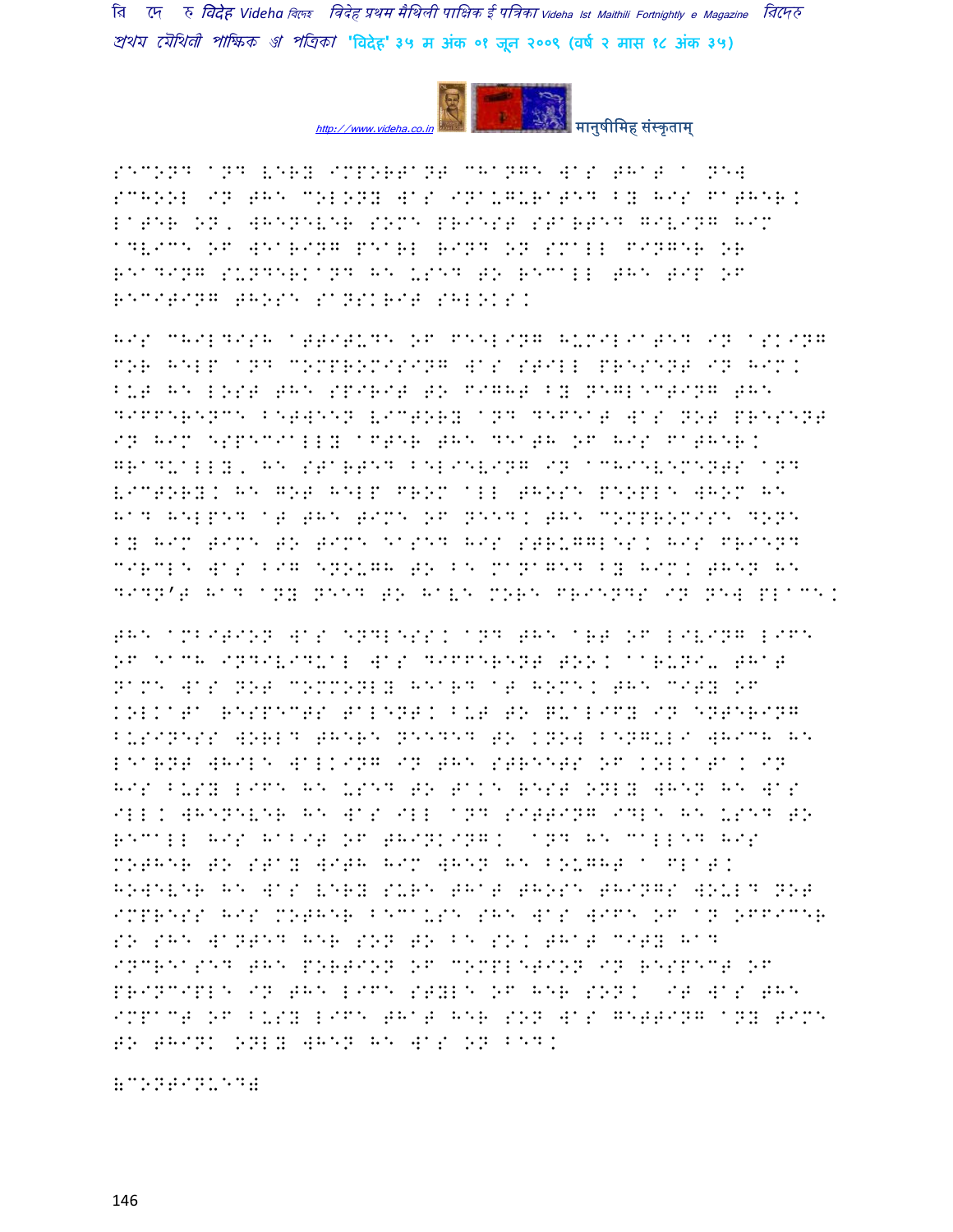िव दिन है <mark>विदेह Videha</mark> <sub>विफर</sub> विदेह प्रथम मैथिली पाक्षिक ई पत्रिका Videha Ist Maithili Fortnightly e Magazine *बि*फ्हि õथम मैिथली पािक्षक ई पिñका **'**िवदेह**'** ३५ म अंक ०१ जून २००९ (वष र् २ मास १८ अंक ३५)



RR MISL SAID.

EXCELLENT TRANSLED BY JYOTII, IT LOOKS LIKE IT LOOKS LIKE IT LOOKS LIKE IT LOOKS LIKE IT LOOKS LIKE IT LOOKS L ORIGINaL

RREPLACEMENT OF APROXIMATION

 $\ddot{\cdot}$ 

 $\ddot{\phantom{0}}$ 

USHa YaDaV SaID...

EXCELLENT TRaNSLaTION, THE LINGUISTS SHOULD NOTE THE GRACE OF ENGLISH THAT IS ENGLISH THAT IS ENCOMPASSING AND NOT COMPROMISING THE ORIGINaLITY

RPPLYNG AT 11:45 PM 11:45 PM

MHOTE TO TEST SECTION OF THE SPECIAL SECTION OF THE SACTO THAT A SACTO THE SACTO THAT A SACTO THE SACTO THAT A NCHE SERVER NORD AND HACHBER TO COORDING THE SERVER SERVER. M' I-@PRK:%]T RBP D'.] K\ \KR @PR]I) RBPM' @PRK:%NK L'L 'V]D'H' K'R SM@K& "@%R1T] @PRK:%N" K'R @PR@ST:V  $1/3$   $1/3$   $1/3$   $1/4$   $1/4$   $1/4$   $1/4$   $1/4$   $1/4$   $1/4$   $1/4$   $1/4$   $1/4$   $1/4$   $1/4$   $1/4$   $1/4$   $1/4$   $1/4$   $1/4$   $1/4$   $1/4$   $1/4$   $1/4$   $1/4$   $1/4$   $1/4$   $1/4$   $1/4$   $1/4$   $1/4$   $1/4$   $1/4$   $1/4$   $1/4$   $1/4$   $1/4$  DR D'ERH, TRHEN VAN KREIN BREEK HET PORTER N]C:/M'4

MH TA TABLES THIS YS TITL BR): (1997, H. COTENHY COHECH, B. COEK)  $\sim$  RTH  $\sim$  RTI THE RIME (PR) (PR) (PT) (PT) (R) (R) (PT) (PH) (PH) THE R %@BD KL% @%R1T] P@BL]K'%N @DV:R: @PR]@N) 6X@RMM' @PRK:%]T KRB:K 1@GRH @SV]K:R K\ L'L G'L "R\*]4 SI@PRT] MK?]L]-"RI@GR'J] %@BDKL%-.@#\$-I-XVI. @PRK:%]T K\L J: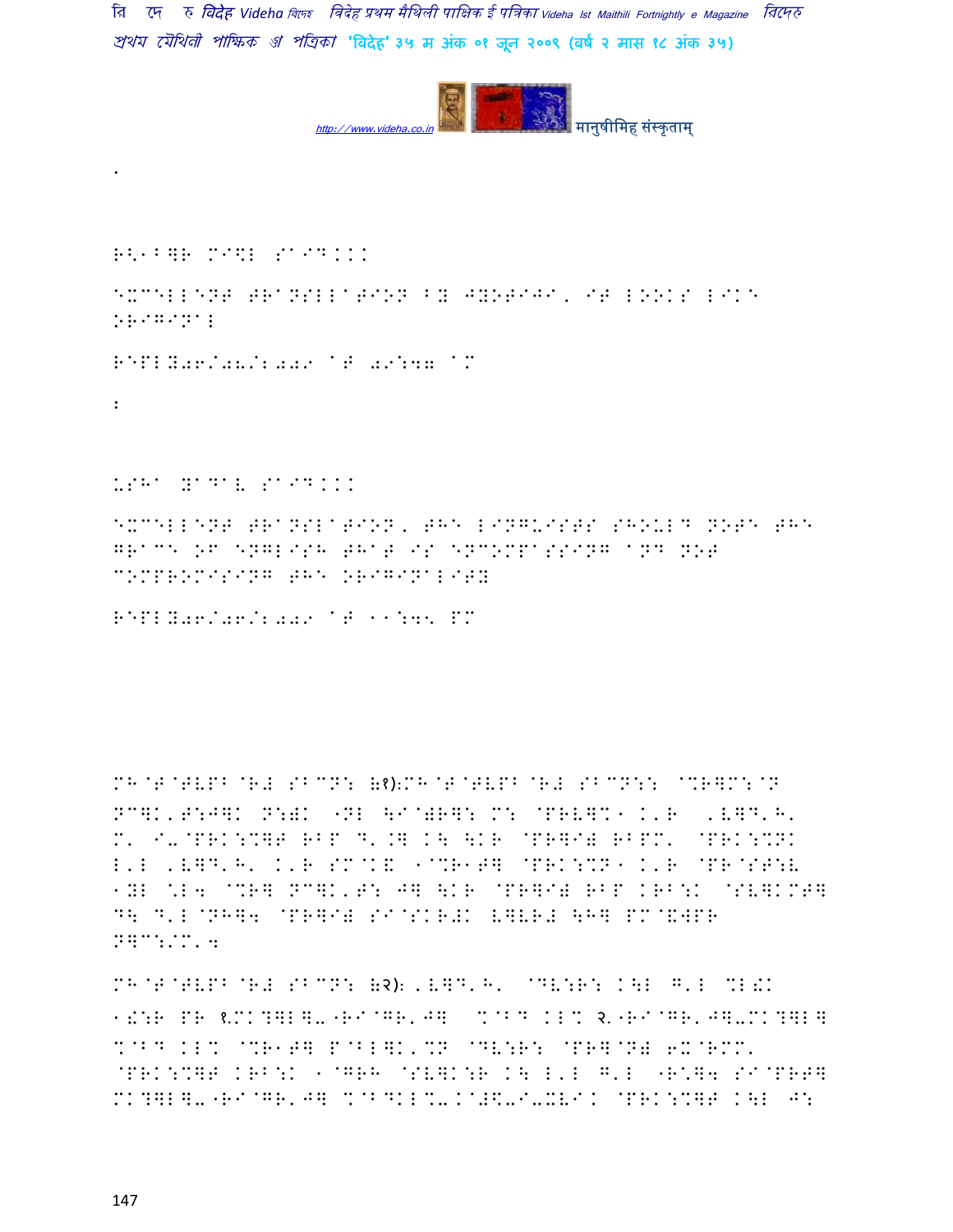

RHL "R\*]: L'.K-GJ'@N@DR W:K1R, N:G'@N@DR K1M:R 0: \VI P@3J]K:R V]@DY:N@ND 0:, D:M- R1.५००/- @PRT] .@#\$ 4 COMBINED ISBN NO.978-81-907729-2-1 E-MaIL: SHRUTI.PUBLICaTION@SHRUTI-PUBLICaTION.COM WEBSITE:HTTP://www.shruti-publication.com/distribution/distribution/distribution/

MH TO TO BER SPECIFIED ON THE SACTORY OF A SECTION AND TO A SACTORY AND SERVED ON THE SACTORY OF A SECTION OF  $\mathbb{R}^2$ MAGARI SINI BERGA DALEGAREKA PIRTARA EARA DEA MOGSTORER EUS ANGERAA P@BL]K'%N @DV:R: @PR]@N) 6X@RMM' @PRK:%]T KRB:K 1@GRH @SV]K:R K\ L'L G'L "R\*]4 P1@STK-@PR:@PT]K V]!]K 1 PL?]K MB@LYK SBCN: \H] PM@&W PR %]@<R D'L J:YT4 POSSED THE THE BILE COUNTY CONFERRED COLSERVE ST MARIAN MUREZO DI LEDERE I PORTEGIALE. I PRIPO I TROVINA. SIKLN-S@MP:DN-L]@PY:ITR# GJ'@N@DR W:K1R, N:G'@N@DR K1M:R 0: \VI P@3J]K:R V]@DY:N@ND 0: @DV:R: COMBINED ISBN NO.978-81-907729-81-91-91-01-91-01-91-01-91-01-91-01-91-01-91-01-91-01-91-01-91-01-91-01-91-01-91-01-91-0

MH TA TABER THE SPOTTERS (1991-) 'VINDER STEERING BORY IF TO YO @PRK:%]T K\L J:' RHL GJ'@N@DR W:K1RK N]B@N!-@PRB@N!- SM]@K&:, 9P@NY:S (SH@SRB:=N]) , P@DY-SI@GRH  $\rm H\,S$ e cape source that  $\sim$   $\sim$   $\rm H\,B$  (Fig. ),  $\sim$   $\rm H\,S$  ,  $\sim$   $\rm H\,S$  (Fig. ),  $\sim$ N:)K(SIK@R&#), MH:K:@VY (@TV@3C:H@3C 1 "RS@3J:T] MN) 1 B:L-K]%LR S:H]@TY V]D'HM' SIPB@R# I-@PRK:%NK B:D @PR]I) 6X@RMM'4K1R1@K&'@TR@M–"R@NT@RMNK, .@#\$-१ S/ ७  $(1, 111, 19199)$  H  $(1, 1919)$  P  $(201)$  S  $(301)$  C  $(4, 101)$  M  $(5, 101)$ B:L:N:I KMT', MH:K:@VY, %L!-N]B@N! 1D]K SM@GR SIKLN)- L'.K GJ'@N@DR W:K1R COMBINED ISBN NO.978-81-907729-7-  $\ddot{\cdot}$ 

MH TO TO TO THE SECTION OF THE SPECIES OF THE SACTOR CONTINUES. THE SPECIES OF THE RECORD TO THE RIGHT OF THE RIGHT OF THE RECORD OF THE RIGHT OF THE RIGHT OF THE RIGHT OF THE RIGHT OF THE RIGHT OF THE RIGHT OF THE RIGHT O @PR]I) SI@SKR# V]D'H-I-P@TR]K:K PH]L २५ "RIKK C1NL RCN: S@MM]L]T4 VR# NEW PORT OF THE SAME OF THE SAME OF THE SAME OF THE SAME OF THE SAME OF THE SAME OF THE SAM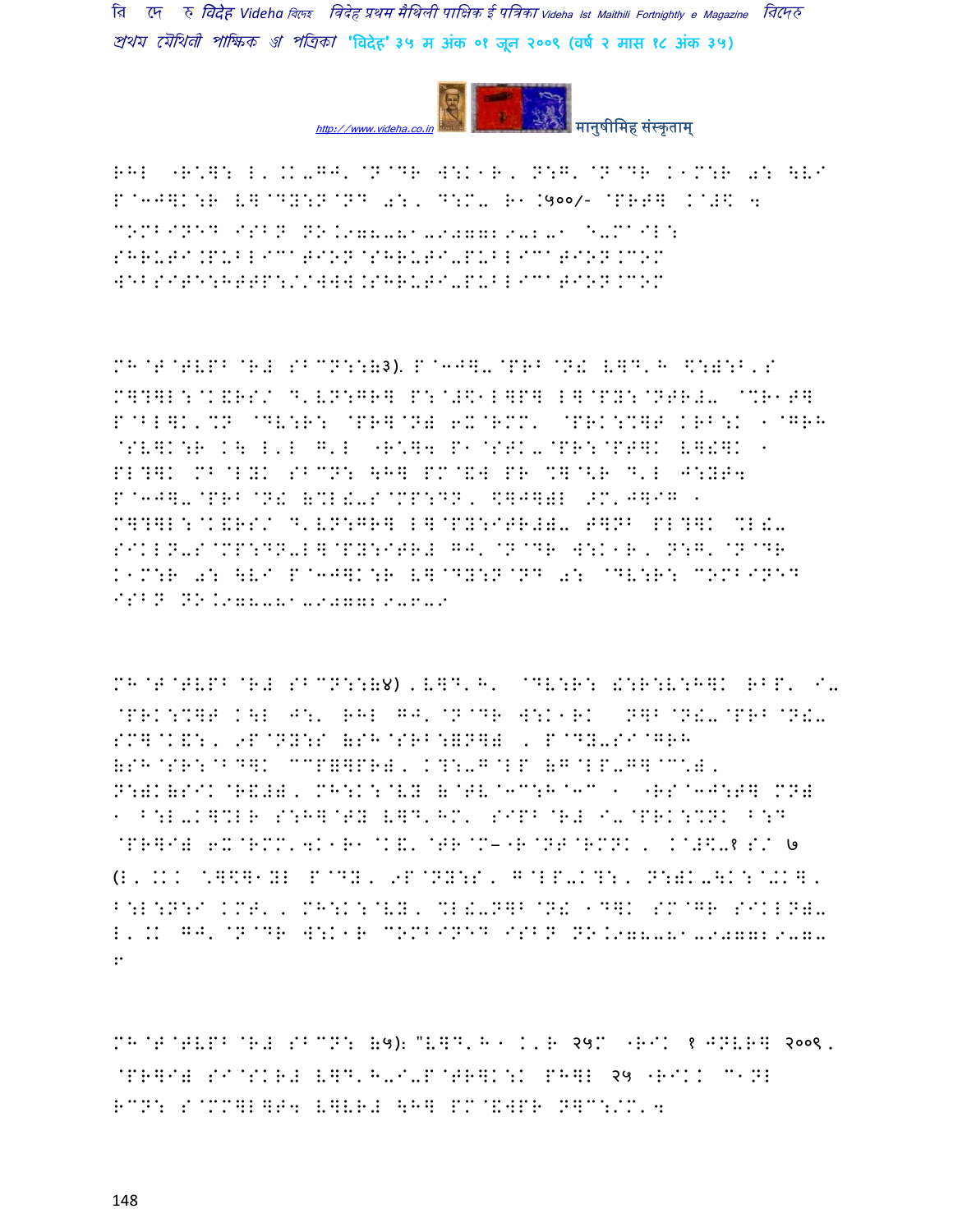

MH@T@T&BPP@T&B@R# SPCN: (60):SPCNYPAG@R##RU#C@R##C#CP##C##@H "RIGC'HIG, ARO DI RIBER (1980) BIZABER, BIRG'BHR POLIS (POPUL) \$]@K%NR]) \M.\S. \S.@KYB.\L. S@RVR 1!:R]T -BaSED ON MS-SQL SERVER MaITHILI-ENGLISH aND ENGLISH-MaITHILI DICTIONARY. VIDEO ARY . IN A CONSTITUTE ON A STIPLE . IS A CONSTITUTION OF A STIPLE . A

NV "RIK D'ALLER" (1990) "RIK D'ALLER" (1990) "RIK D'ALLER" (1990) "RIK D'ALLER" (1990) "RIK D'ALLER" (1990) "R aLWaYS REFRESH THE PaGES FOR VIEWING NEW ISSUE OF VIDEHa.

V]D'H: SD'H: 1: T]RH1T: : D'VN:GR]

"V]D'H" K २५M "RIK १ JNVR] २००९, @PR]I) SI@SKR# :V]D'H-I-PATRIK: PHE 29 (BIL) TO HIL RON: SOMETHER

V]D'H: @PR?M MK?]L] P:@K&]K I-P@TR]K: HTTP://WWW.VIDEHa.CO.IN/

V]D'H: V@R&:2, M:S:13, "RIK:25 (V]D'H:SD'H:1)

S@MP:DK: GJ'@N@DR W:K1R

GRAN OR ORE CAREN ECONOMIC WITH CHRISTIAN CREATORERS OR DRIVING SM]@K&:, 9P@NY:S (SH@SRB:=N]) , P@DY-SI@GRH BEFORE COPE CONFERENCE CORDENER GENERATIONS. N:)K(SIK@R&#), MH:K:@VY (@TV@3C:H@3C 1 "RS@3J:T] MN) 1 B:L-K]%LR S:H]@TY K1R1@K&'@TR@M "RIT@RMNK (.@#\$ 1 S/ 2 ) N:MS/4 (PHO) POSTAGE COMPANY REPORT TO THE COMPANY CONTROL CONTROL CONTROL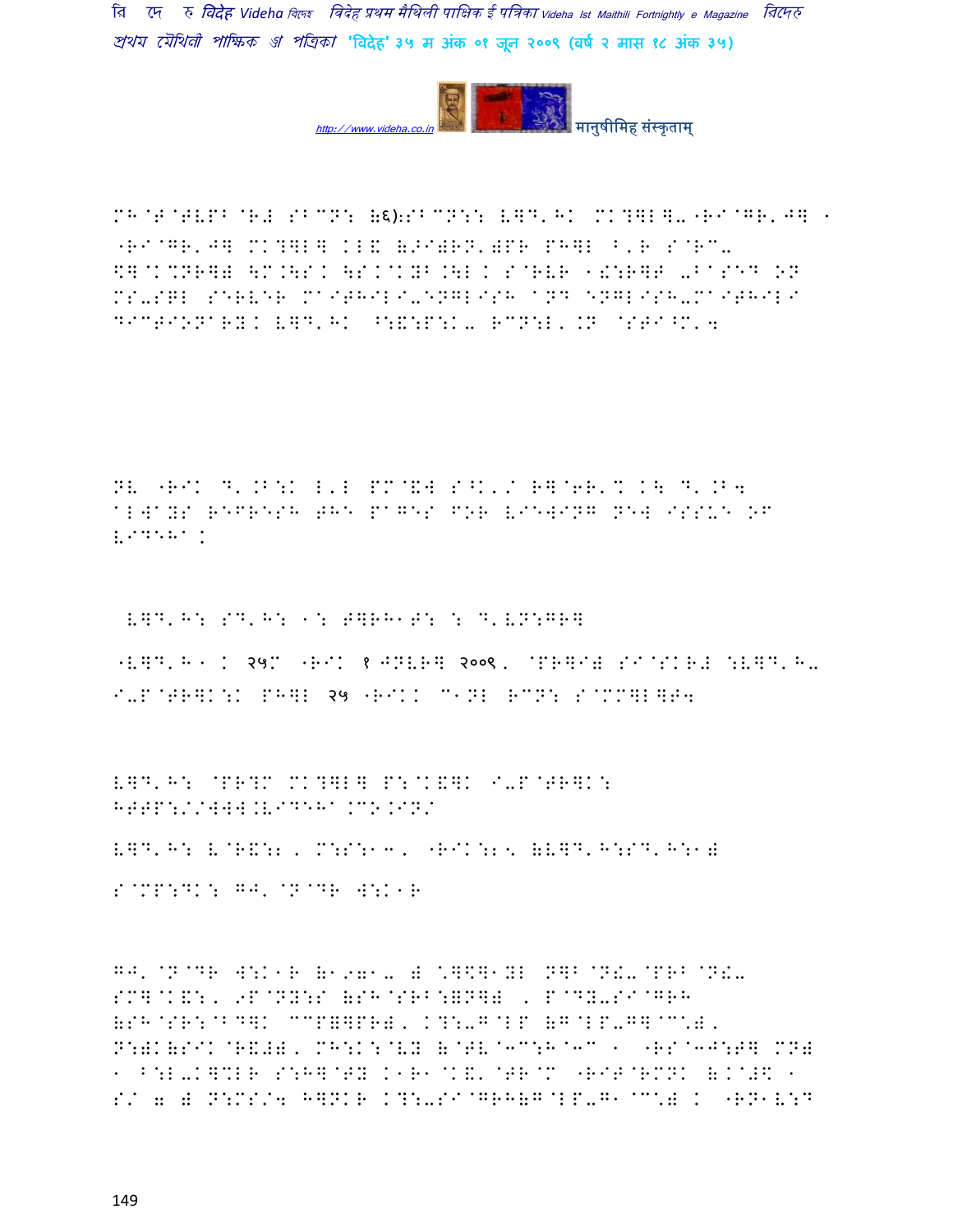

SIMTHI 1 9PM IN 1 9PM IN 19PM IN THE SAMPLE IN THE SAME IN THE SAME IN THE SAME IN THE SAME IN THE SAME IN THE "RIMC'HIM, AREA R'I COOL A' GRIOGLAD. "I GAE" RI E "PALE" ANCHA "O'L GRE RI.  $R$  (RIGGREY )  $R$  and the substitution in the substitution of  $R$  and  $R$  and  $R$  and  $R$ SM MORE RECIBED, L'ANNI L'ORIGINALE MORE PROVINCE DE L'ANNO D'ACTENIA D'ORDER L' D'V. E. POSPER L'ESPECTEMENT LA L'ARITE POSTE L'ESPERSIA POR L'ESPECTE CONTROLE ROMANIEN EN COMMUNE DE COMMUNE V]K:SM' YLGD:N 1 MK?]L]^:&:M' "RIT@RJ:L 1 SIG#KK %@BD:VL]K V]K:S4 I-P@TR SIK'T- GGaJENDRa@GMaIL.COM

SH:YK S@MP:DK: @%R]MT] R@%M] R'.: S]@NH: @%R]MT] R@%M] R'.: S]@NH: (1962- ), P]T: @%R] S1R'@N@DR @PRS:D S]@NH:, PT] @%R] D]PK K1M:R4 @%R]MT] R@%M] R'.: S]@NH: >T]H:S 1 R:JN]T]%:@S@TRM' @SN:TKL@TTR 9P:!]K SIG N:L@ND: 1 BC!!@RMPR P].\C.\$].@PR:@PT K\N' \*?] 1 LLKN:YK JY@PRK:% N:R:Y# PR 1L'.-@PRB@N! S'HL L].N' \*?]4S@M@PRT] "V]D'H" I-P@TR]K:(HTTP://WWW.VIDEHa.CO.IN/ ) K SH:YK S@MP:DK  $^{\prime}$ .  $^{\prime}$  :  $^{\prime}$  :  $^{\prime}$ 

MANING \$PARA \$PROFILES \$PARA \$PARA \$PARA \$PARA \$PARA \$PARA \$PARA \$PARA \$PARA \$PARA \$PARA \$PARA \$PARA \$PARA \$PARA \$PARA \$PARA \$PARA \$PARA \$PARA \$PARA \$PARA \$PARA \$PARA \$PARA \$PARA \$PARA \$PARA \$PARA \$PARA \$PARA \$PARA \$PARA \$

 @JYLT] (1978- ) J@NM @S?:N -B'@LHV:R, M!1BN] ; 1> S] \$B@LYB \ 1> (KX@S) \K:9@#)'@NS]); N]V:S @S?:N- L@NDN, YB.K'.; P]T:- @%R] %1^IKR 0:, J◌M%'DP1R; M:T:- @%R]MT] STRIKT (USI), "DALAET TEEARY TROE BAD, LOV HER OOD TEER OND OVER 2019 TO DV COSE "PARTE TARY "BOART PART PORT "POST" AL BOART "PASSARE" LOCAL BELIEVE \*@NH]4 H1NKR "RI@GR'J] P@DY K]\*1 D]N !R] WAARDPOETRYSOUP.COM KY MID POTRA PR SYHL RHL "RFIAH"

V]D'H I-P@TR]K:K S:>)K \$]J:>N M!BL]K: CC!R] (B].)'K, K@M@PYB)R S:>IS), R@%M] @PR]Y: (B].)'K, K@M@PYB)R S:>IS) 1 @PR]T] 0: W:K1R @DV:R:4

(V]D'H I-P@TR]K: P:@K&]K RBP'/ HATTP://WARRIOR/TORICO.IN/ PR I-A.CO.IN/ PRICES ARE ARCHIVE  $K$  so the solution of  $R$  is proposition of  $R$  . Denote the solution of  $R$  is proposition of  $R$  and  $B$ V@RSNM' S:>)K 1@RK:>VM' \$:9NLL\$ L'L 9PL@B! RHKT "R\*]4 V]D'H I-P@TR]K: SD'H:1 "RIK I-P@TR]K:K PH]L 25 "RIKK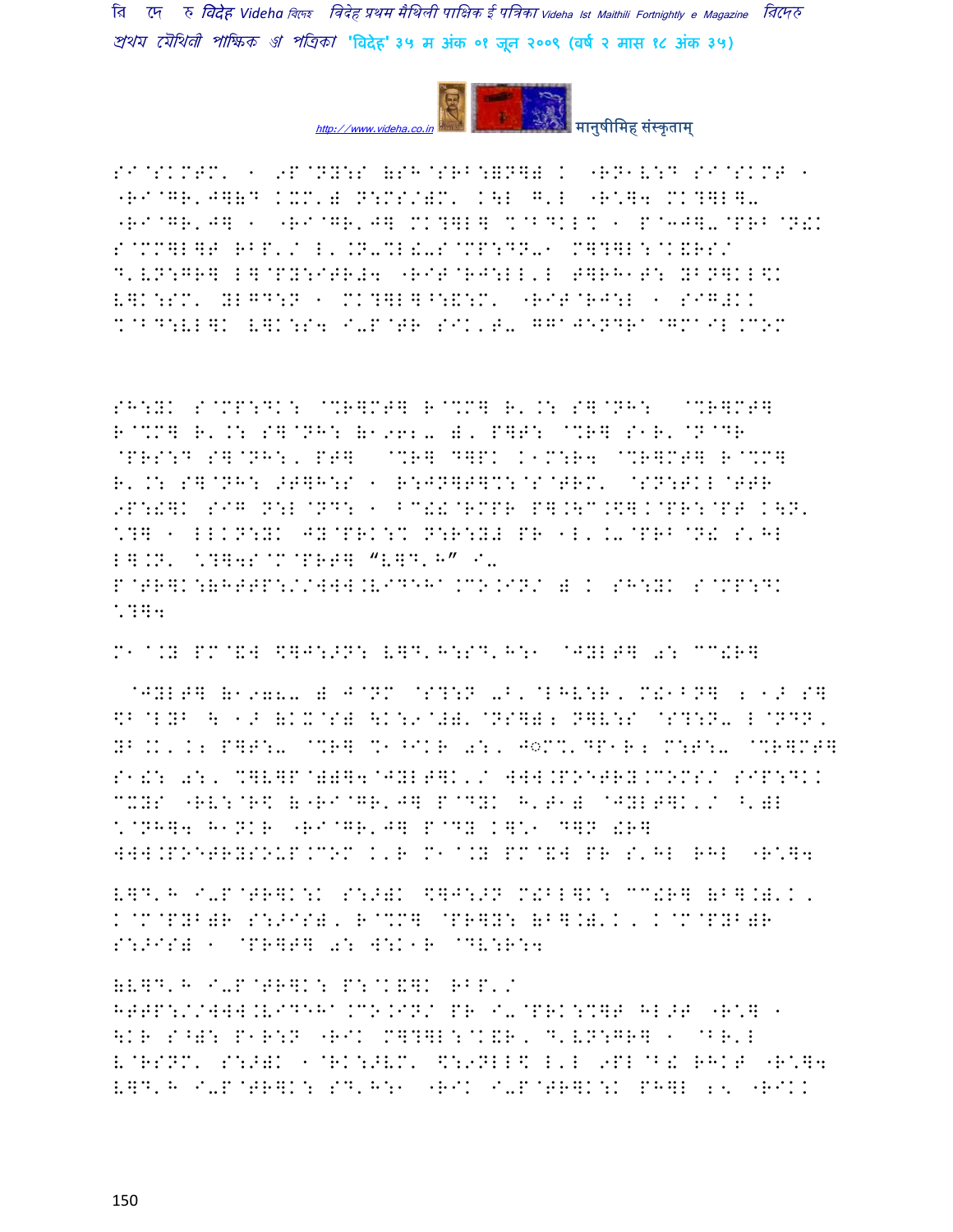ৱি দে <sup>হ</sup> विदेह Videha <sub>বিদেহ</sub> विदेह प्रथम मैथिली पाक्षिक ई पत्रिका <sub>Videha</sub> Ist Maithili Fortnightly e Magazine विদেठ õथम मैिथली पािक्षक ई पिñका **'**िवदेह**'** ३५ म अंक ०१ जून २००९ (वष र् २ मास १८ अंक ३५)



THIS RUINS FOR THIS RIGHT TO RIGHT AN AN APPROXIMATION BAR, POSR, PORT ADEERT EGHT TV, THAR MUSICARE OF EVITY KGD "RIKK C1NL RCN:K SIG4)

TIRHUTa : 244 PaGES (a4 BIG MaGaZINE SIZE) V]D'H: SD'H: 1: T]RH1T: : MB@LY ^:.R1.200/- DEVaNaGaRI 244 PaGES (a4 BIG MaGaZINE SIZE) BUT, PE ET, PE PE E T, EPERBUE T TRIBUE IN I BRITIS PART (aDD COURIER CHaRGES RS.20/-PER COPY FOR DELHI/NCR aND RS.30/- PER COPY FOR OUTSIDE DELHI) BOTH VERSIONS aRE aVaILaBLE FOR PDF DOWNLOaD aT HTTPS://SITES.GOOGLE.COM/a/VIDEHa.COM/VIDEHa/ HTTP://VIDEHa123.WORDPRESS.COM/ (SEND MAN) (SEND MAN) (SEND MAN) (SEND MAN) (SEND MAN) (SEND MAN) (SEND MAN) (SEND MAN) (SEND MAN) (SEND MAN) aT DELHI.) SOLE DISTRIBUTORS: AJAY ARTS, 4393/4303 IST FLOOR,aNSaRI ROaD,DaRYaGaNJ. DELHI-110002 PH.011-23288341, 09968170107 WEBSITE: HTTp://www.shruti-publication.com/distribution/distribution/distribution/distribution/distribution/di<br>WWW.SHRUTI-PUBLICATION.COM/distribution/distribution/distribution/distribution/distribution/distribution/distr E-MaIL: SHRUTI.PUBLICaTION@SHRUTI-PUBLICaTION.COM

"M]?]L: D@R%N"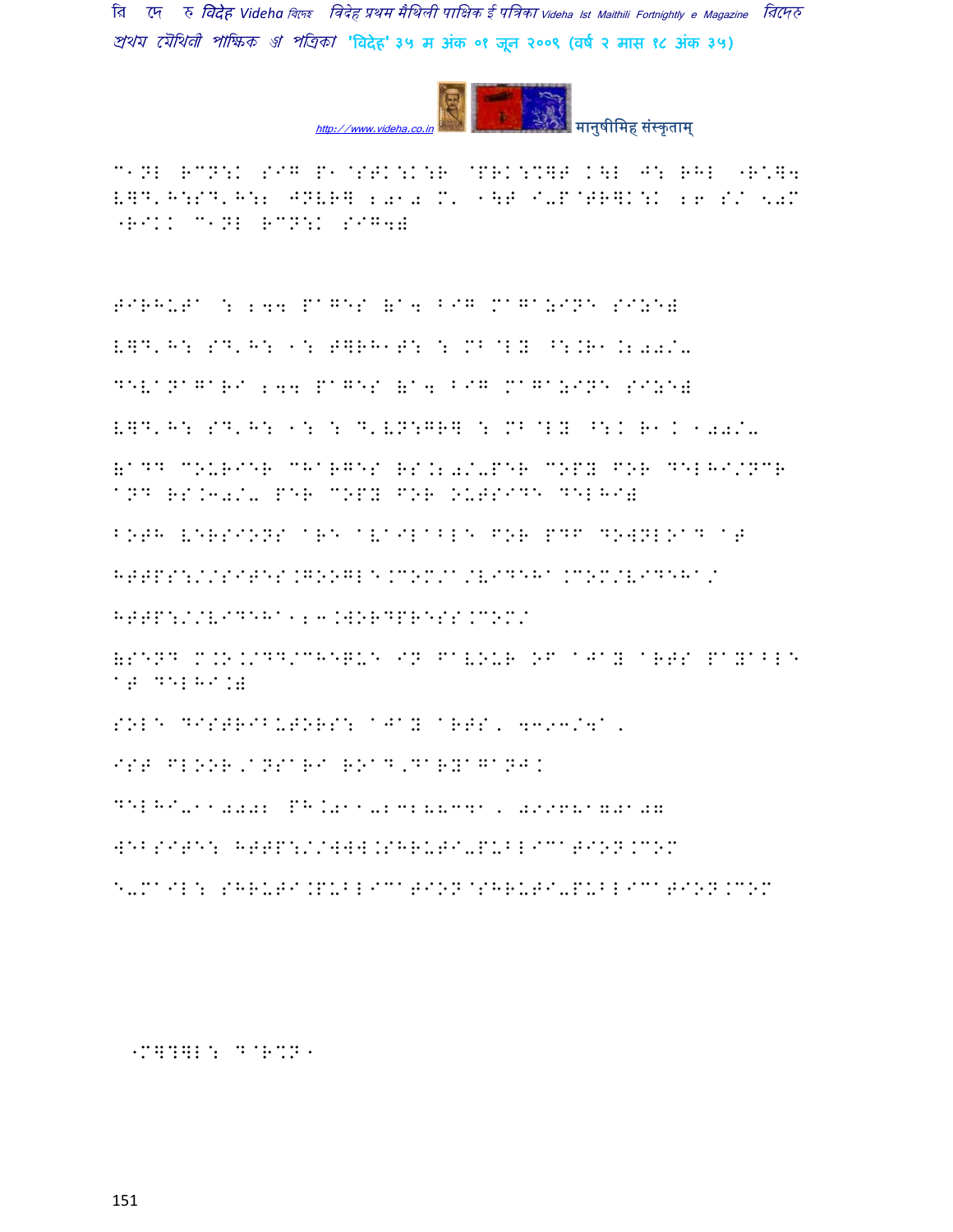

## MK?]L] @DV]M:S]K P@TR]K:

"RPN S@BS@KR#P#P\$N (P\$) RPN (P\$) SOF M:N' 12 "RIK L'L) "M]?]L:

DORMAN K'Y BILBER MEDIG MARKET DaRSHAN, a - 132, ESIX, BARDENS,

KOLKATA - 700 PT:PR PH:L4 \$#15#1.K SI P@TR PW:U J:H]M' "RPN PB@R#

POST )'L'ANNO POST (POST )'L'ANNO POST (POST )'L'ANNO POST (POST )'L'ANNO POST (POST )'L'ANNO POST (POST )'L'A L].B4 @PR!:N S@MP:DK- NC]K'T:4

 K:@RYK:R] S@MP:DK- R:MLLCN W:K1R4  $\overline{\phantom{a}}$  .  $\overline{\phantom{a}}$  .  $\overline{\phantom{a}}$  .  $\overline{\phantom{a}}$  .  $\overline{\phantom{a}}$  .  $\overline{\phantom{a}}$  .  $\overline{\phantom{a}}$  .  $\overline{\phantom{a}}$  .  $\overline{\phantom{a}}$  .  $\overline{\phantom{a}}$  .  $\overline{\phantom{a}}$  .  $\overline{\phantom{a}}$  .  $\overline{\phantom{a}}$  .  $\overline{\phantom{a}}$  .  $\overline{\phantom{a}}$  .  $\overline{\phantom{a}}$ 

 S@MP:DK- @PRL6'SR @PRBL! N:R:Y# S]IH 1 **\$:. "R#B:** SHPP" COMING

## SOON:

## HTTP://WWW.MITHILaDaRSHaN.COM/

"RITH" RITHS NO. 2008 2010 2020

Spirage State

THURS, STEE, REPUBBE OR JANNER

\$POSSER : MPRED ESD FIREBOIKE PRSD CRESS V:JP'Y] 2008 MB@LY R1. 200.00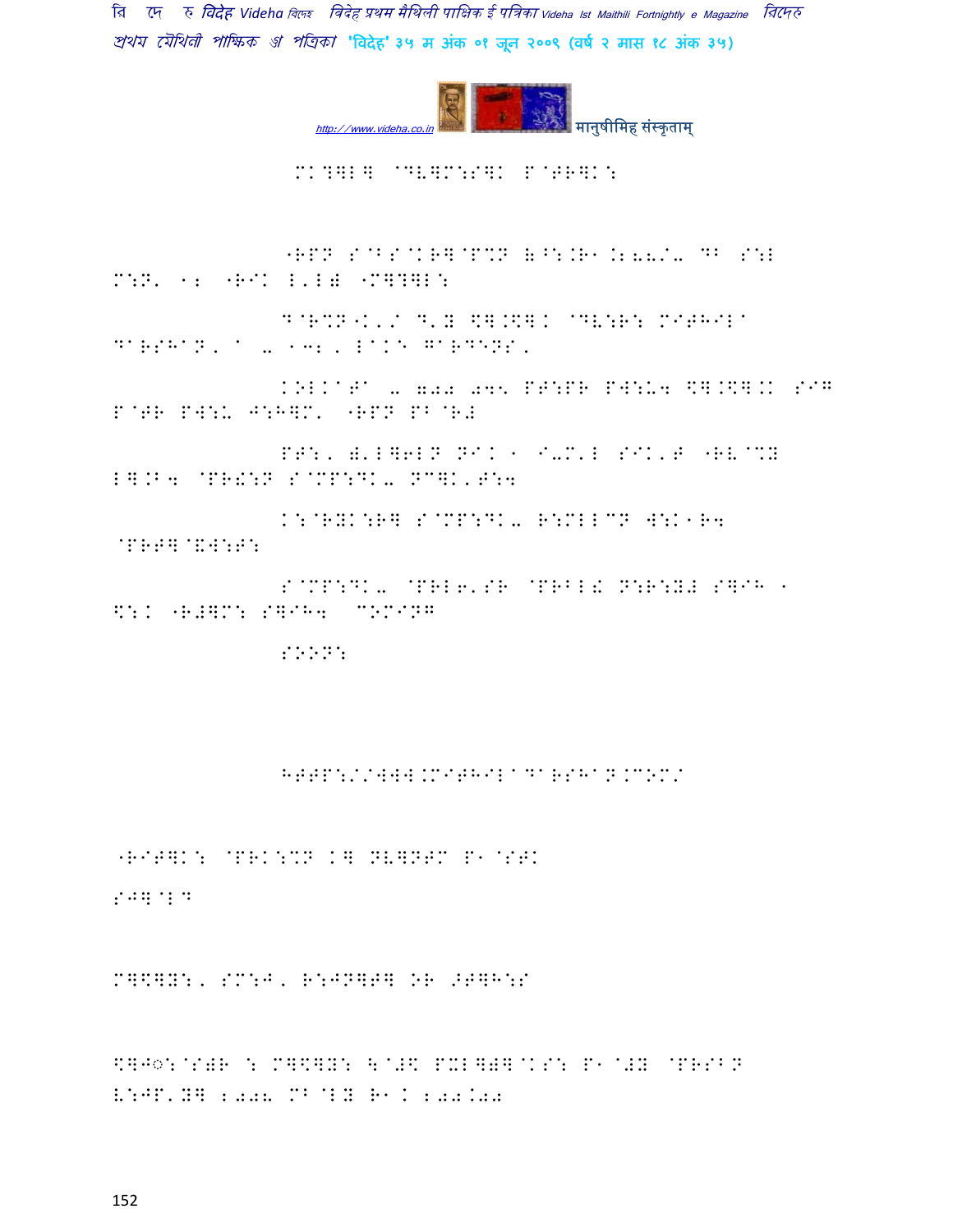

R:JN]T] M'R] J:N : P1@#Y @PRSBN V:JP'Y] @PRK:%N V@R& 2008 MB@LY R1.300.00

P:LK:L]N SI@SKMT] : MIJ1 K1M:R] @PRK:%N V@R&2008 MBC R1. 225.000 PM

@S@TR] : SI<@R& OR SMJN : @%R]!RM @PRK:%N V@R&2008 MB@LY R1.200.00

"R? N]&:D K?: : ^VD'V P:@#\$'Y @PRK:%N V@R&2007 MB@LY R1.180.00

9P@NY:S

MLN:L]S: H/S RH] ?] : "R%LK ^CM]K @PRK:%N V@R& 2008  $M$  rate is a construction of the construction of the construction of the construction of the construction of the construction of the construction of the construction of the construction of the construction of the construc

KH:NE:N-SI

R.E CA P:R : HRAMLHO 2: PRECENT E CH ESSANT ME R1.125.00 \*\*]Y: ^R \*:\* : MH'% K):R' @PRK:%N V@R& 2008MB@LY R1.  $\mathbf{1}$  .  $\mathbf{2}$  .  $\mathbf{2}$  .  $\mathbf{2}$  .  $\mathbf{2}$ KLHR' M'I KID]L : "RV!'% @PR]T @PRK:%N V@R& 2008MB@LY R1. 200.00  $W$  is the construction of the control of  $W$  and  $W$  is the control  $W$  of  $\mathbb{R}^n$  with  $W$  $M$  R<sub>1</sub>. 200.000 R<sub>1</sub>. 200.000 R<sub>1</sub> PHIL' CAPPOIN DANNY STAND A CINATION FOR SHOW IN SHE 2008 MB 2008 MB 2008 MB 2008 MB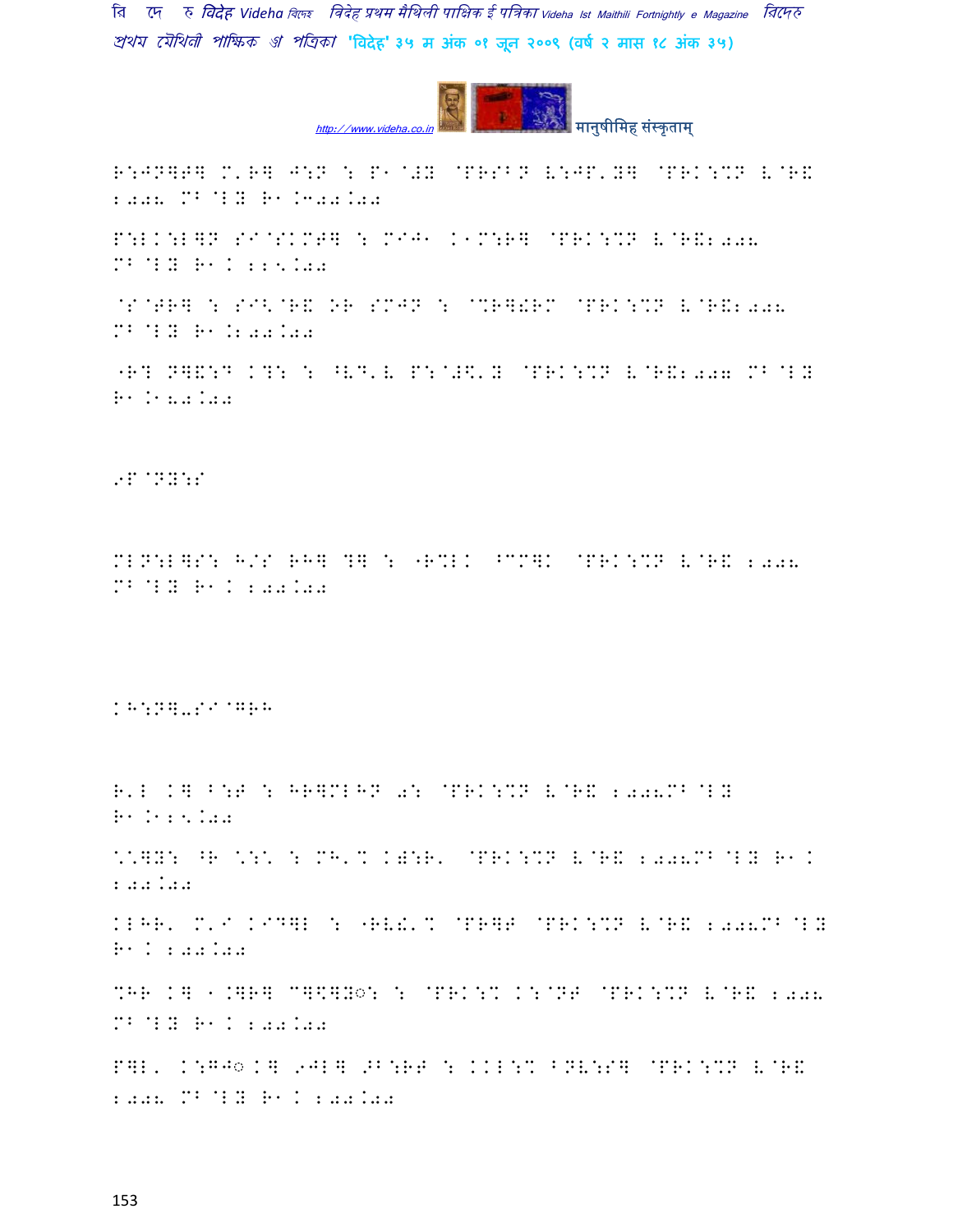

N:C K' B:HR : GCREEN : HR : GCR E BE : AAA OF NE HR : 200.00

1>S-P:>S : "R%LK ^CM]K @PRK:%N V@R& 2008MB@LY R1.  $190.00000$ 

K1\* CHR RBM:NDRBM:NI CHROM:NI SHE SHE SHE SHE RI SHE 2008 MB@LY R1. 200.00

B\$KO\$: THISK: SHERB: SIN CONSTRUCT BE CONSTRUCTED AND ARREST 195.00

^'M K: ^'RB M:/GT: K1@LH:]] IM:N : S@TYN:R:Y# P)'L WERE THE RANGE OF THE PRINCIPLE OF

 $\ldots$ 

Y: : XXL'Y @PRANT END FAAR TRIB Britterian J]N: C:HT: HB/ : ^LL:N:? K1%V:H: @PRK:%N V@R&2008 WHORE ROOM WAS LEA

KB LC ) CONDITIONS IN THE RIS PRINTS IN THE SERVICE SERVICE. WHICH RIGH : AAR UP NE BY R: KIAA

L:L RESPECTIVE FILE STREET FOR THE STREET ESTIMATE **MEDIA REPORTS** 

B'H:L' A' B'H:L D'HENE A' I' SA NHENE AN D'ANN I SIN BAILLEACH  $M$  right resolutions of the contracts

6KI)'S] : S1N]T: JKN @PRK:%N V@R& 2008 MB@LY R1.190.00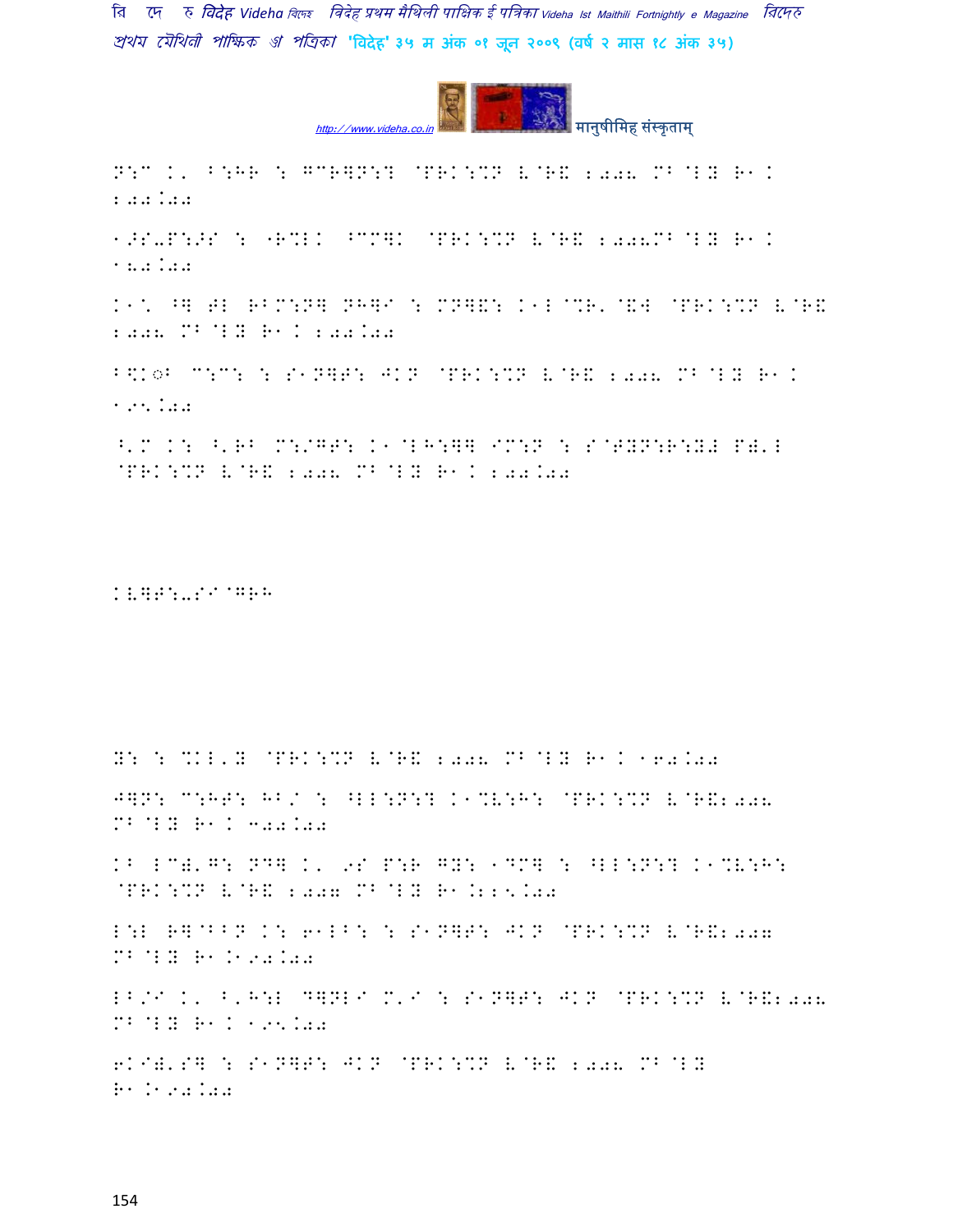

DR:NY TO REPORT TO RECOVERED TO RETRAIN TO RECOVER AN INFRARANCE MBC R1. 190.000 PM R1. 190.000 PM R1. 190.000 PM R1. 190.000 PM R1. 190.000 PM R1. 190.000 PM R1. 190.000 PM R

K1@R1N KV]T:\/ : MNLJ K1M:R @%R]V:@STV @PRK:%N V@R& 2008 MB@LY R1. 150.00

 $T$ . THE R  $T$  PL?

V]K:S / "R@R?TI@TR (V]C:R) : NR'@N@DR 0: @PRK:%N V@R& 2008 MB@LY R1. 250.00

SIG SMY K' (KV]T:-SI@GRH) : MH:@PRK:% @PRK:%N V@R& 2007 MB@LY R1. 100.00

 $K$  ): Home (August) : The Dance of the Machine of the Machine of the Machine of the Machine of the Machine of @PRK:%N V@R& 2008 MB@LY R1. 60.00

DKCL DECKLE DECKLER DRAGE IN DER RICHTEN IN DER KORKE GRAGE **MB** R1. 40.000 PM R1. 40.000 PM R1. 40.000 PM R1. 40.000 PM R1. 40.000 PM R1. 40.000 PM R1. 40.000 PM R1. 40.000 PM R1. 40.000 PM R1. 40.000 PM R1. 40.000 PM R1. 40.000 PM R1. 40.000 PM R1. 40.000 PM R1. 40.000 PM R1. 40.

S@MB@N! (K?:-SI@GRH) : M:N'@%VR MN1J @PRK:%N V@R&2007 **MB** R1. 165.000

P1@STK MIGV:N' K' L]\ MN]1@R\$R/ C'K/ @\$R:@6) "RIT]K: @PRK:%N K' N:M S' ^'J'I4 D]@LL] S' B:HR K' \) P:R BKIKI BANKING) C'HANKING) C'HANKING) C'HANKING) C'HANKING ( HJ:R S' KM K: N ^'J'I4 R1.200/-S' @JY:D: K] P1@STKLI PR \$3: CORT BUSHS ERR CRIMBIN RECHANNEL PL RECHANNEL BI K] P1@STKLI PR 10%K] \*B), R1.500/- S' UPR R1.1000/- TK 15% OR 9SS' @JY:D: K] K]T:BLI PR 20% K] \*B)  $\overline{\phantom{a}}$ 

"RITHERING", MCC 1983-81, MARIO DATAIL (1980) DE MONTE "RNLK: "PAPE 1984"

"RIT"K: @PRK: \$PRK: \$PRK: \$PRK: \$PRK: \$PRK: \$PRK: \$PRK: \$PRK: \$PRK: \$PRK: \$PRK: \$PRK: \$PRK: \$PRK: \$PRK: \$PRK: \$PRK: \$PRK: \$PRK: \$PRK: \$PRK: \$PRK: \$PRK: \$PRK: \$PRK: \$PRK: \$PRK: \$PRK: \$PRK: \$PRK: \$PRK: \$PRK: \$PRK: \$PRK: \$PRK W:B:B:M:PROP.E.F.F.FOR.FF.B:B:B:P:D-2010 (9. O.P. 19. O.P. 19. O.P. 19. O.P. 19. O.P. 19. O.P. 19. O.P. 19. O.P. 19. O.P. 19. O.P. 19. O.P. 1 NI.986888880797, 1989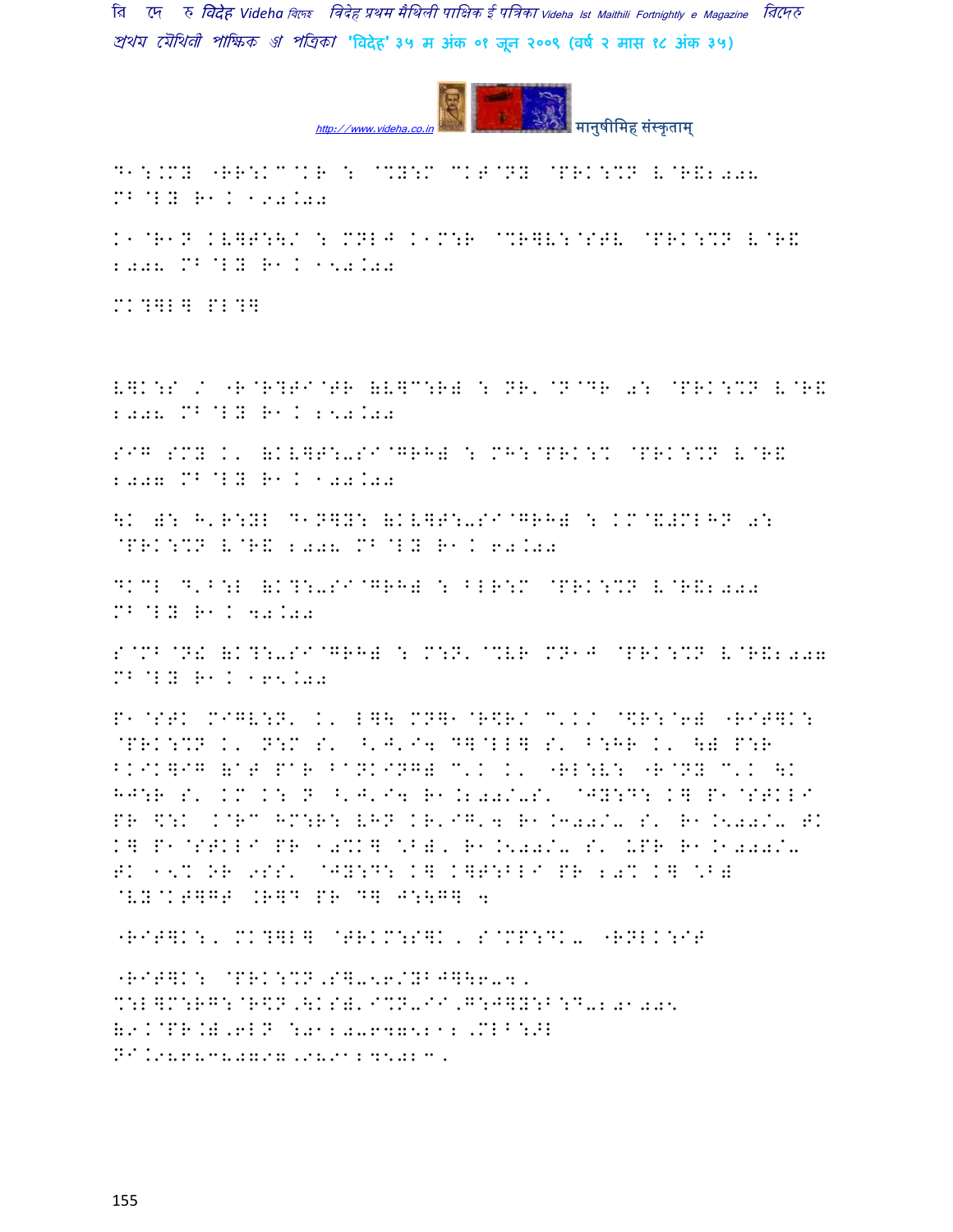

1J]VN SD@SYT: %1@LK ^:.R1.2100/- C'K/ @\$R:@6) @DV:R: ""RIT]K: @PRK:%N" K N:M S/ PW:U4 D]@LL]K B:HRK C'K M'  $T:R:R\rightarrow R$ . And  $R:R$  and  $R:R$  in  $R$ 

BY:, HIMPS YOUR PORTH; SAMPLINE, SOMETIME

 $S$  . The rite of the rite of the single problem in the rite of the rite of the rite of the rite of the rite of the rite of the rite of the rite of the rite of the rite of the rite of the rite of the rite of the rite of th  $\tilde{\mathcal{H}}$  ,  $\tilde{\mathcal{H}}$  ,  $\tilde{\mathcal{H}}$  ,  $\tilde{\mathcal{H}}$  ,  $\tilde{\mathcal{H}}$  ,  $\tilde{\mathcal{H}}$  ,  $\tilde{\mathcal{H}}$  ,  $\tilde{\mathcal{H}}$  ,  $\tilde{\mathcal{H}}$  ,  $\tilde{\mathcal{H}}$  ,  $\tilde{\mathcal{H}}$  ,  $\tilde{\mathcal{H}}$  ,  $\tilde{\mathcal{H}}$  ,  $\tilde{\mathcal{H}}$  ,  $\tilde{\mathcal{H}}$  ,  $\tilde{\mathcal{H}}$ 6475212,MLB:>L NI.9868380797,9891245023,

 1J]VN SD@SYT: %1@LK R1.5000/- C'K/ @\$R:@6)/ MN]1@R\$R @DV:R: " "RIT]K: @PRK:%N " K' N:M ^'J'I4 D]@LL] S' B:HR K. M. KY C. K'H. RHIN 30 RHING KATH AN DI ING K SI@SKR#

9P@NY:S

MLPH:RS: H/S RHR 38 (FMI) : "MVRK (MRKS:XPR) & NRK: Eugen  $M$  rate is a construction of the construction of the construction of the construction of the construction of the construction of the construction of the construction of the construction of the construction of the construc

 $t:0$ 

R.E CA PSE S PRATEPI AI STRINGT ESPIRAAR TPSEIDENC  $\mathbf{r}$ .  $\mathbf{r}$ .  $\mathbf{r}$ .  $\mathbf{r}$ .  $\mathbf{r}$ \*\*]Y: ^R \*:\* : MH'% K):R' @PRK:%N V@R& 2008 MB@LY R1. 100.00 KLHR, MY KYHE : "REALT THAR' THINT AND LIFE LAA MBC R1. 100.000 PM R1. 100.000 THR CONSTOLER TOURDED IS THE RIGHT CONTROLLING CONTROLLER  $M$  right resolutions of the contract of the contract of the contract of the contract of the contract of the contract of the contract of the contract of the contract of the contract of the contract of the contract of the c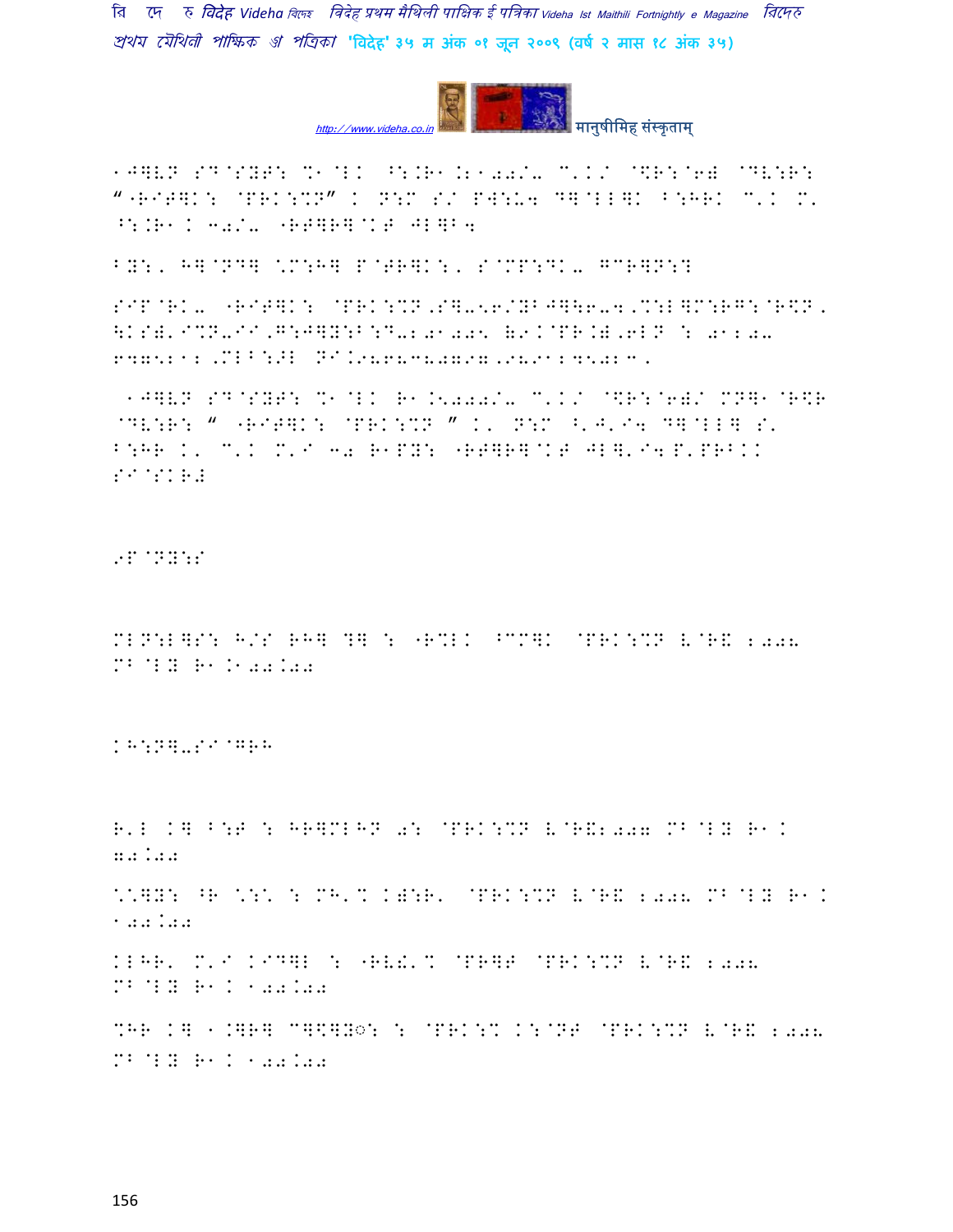

PHIL' CARRO DR GREAT SPARE AND I CIEAT SPARE SPRINGT AND BORD 2008 MB@LY R1.100.00

N:C K' B:HR : GCR]N:? @PRK:%N V@R&2007 MB@LY R1. 100.00

1>S-P:>S : "R%LK ^CM]K @PRK:%N V@R& 2008 MB@LY R1. 90.00

K1\* \* K1 = TL RBM:NI : MN = TL RBM:NI : MN = TL RBM:NI : MN = TL RBM:NI = TL RBM:NI = TL RBM:NI = TL RBM:NI = 2008 MB@LY R1.100.00

^'M K: ^'RB M:/GT: K1@LH:]] IM:N : S@TYN:R:Y# P)'L @PRK:%N V@R& 2007MB@LY R1. 90.00

%]@<R @PRK:@%Y

 $1.11$ 

>T]H:S : SIYLG OR S:@R?KT: : S1R'@N@DR CC!R] SIP:DK : 9DX : 9DX : 9DX : 9DX : 9DX : 9DX : 9DX : 9DX : 9DX : 9DX : 9DX : 9DX : 9DX : 9DX : 9DX : 9DX : 9DX :<br>- 9DX : 9DX : 9DX : 9DX : 9DX : 9DX : 9DX : 9DX : 9DX : 9DX : 9DX : 9DX : 9DX : 9DX : 9DX : 9DX : 9DX : 9DX :

H]ID] KH:N] : RCN: OR PR]@S?]T] : S1R'@N@DR CC!R] SIP:DK : 9DY : 9DY : 9DY : 9DY : 9DY : 9DY : 9DY : 9DY : 9DY : 9DY : 9DY : 9DY : 9DY : 9DY : 9DY : 9DY : 9DY :

S:!:R# K] @PRT]@J3: : "RI!'R' S' S:@K&:@TK:R : S1R' CONTROL CONTROL SIP:DK : 9DX : 9DX : 9DX : 9DX : 9DX : 9DX : 9DX : 9DX : 9DX : 9DX : 9DX : 9DX : 9DX : 9DX : 9DX : 9DX : 9DX :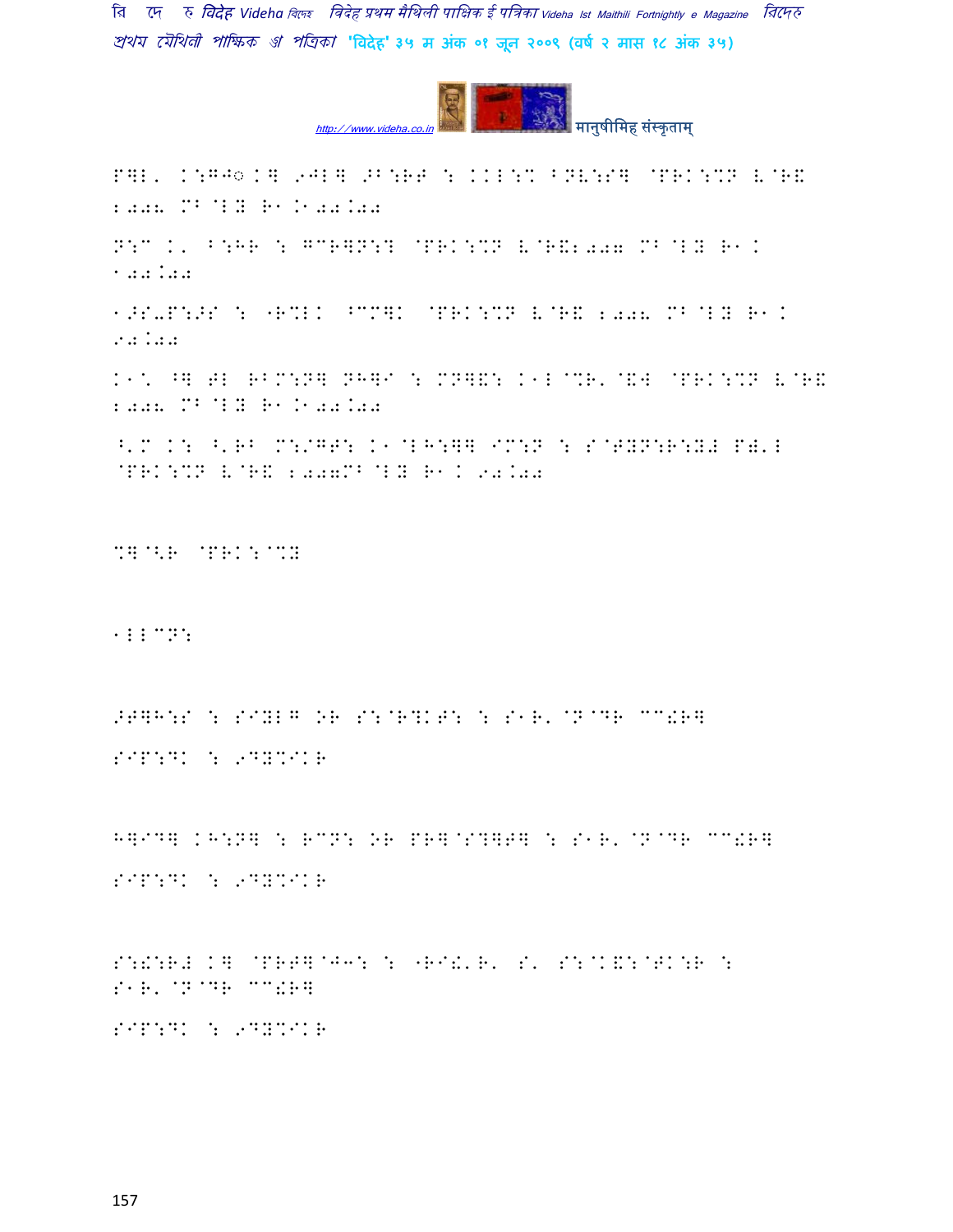

B:DR SRK:R : JRK: DR RYPORT : "RSK: "POR

B:LICKMOB : LAND IN THE 1999 OR 11 OR 18 11 OR 18 "R^]&'K RC%N

SS:THE CHAPE

KARS IS: N OR KING IS: "ROREST

%]@K&K K] \$:YR] : YLG'@N@DR

9P@NY:S

MY: MORE TO CHEVE : ROWSELL : ROWSELL : ROWSELL PM CORRECTED THE SECRET IN THE SPRING MR : PR : : : ENTITY: PROPERTY : STEPHEN MLL:RBJS : PHRIB IN MAR "RNING" N POPHEN SIN

KH:N]-SI@GRH

!B/!L] Y:D'I OR S]SKT' J◌@.M : N]S:R "RHMD JG!R K] @PR'M K?: : HR]/M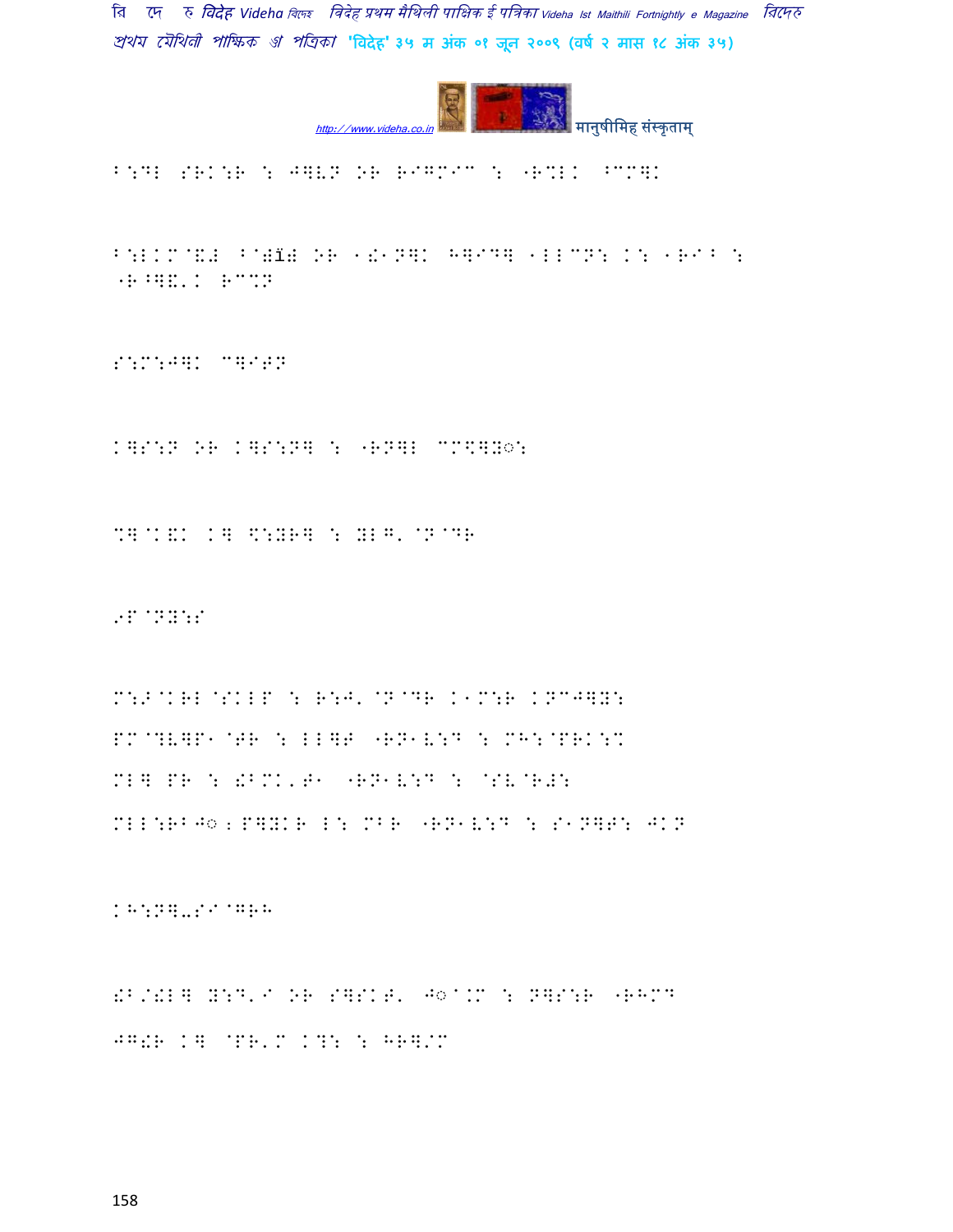

\K S:? H]@ND], MK?]L] M'I S@KR]Y 1PK: @PRK:%N

"REPORT OF THE STOP  $\sim$  56/H  $\sim$  56/H  $\sim$  56/H  $\sim$  56/H  $\sim$  56/H  $\sim$  56/H  $\sim$  56/H  $\sim$  56/H  $\sim$  56/H  $\sim$  56/H  $\sim$  56/H  $\sim$  56/H  $\sim$ S:JOURNALISM CONTROLLER 6EN : 0120-64752121212 MLB: LA NI.98683807, 2002. 2003. 2003. 2003. 2003. 2004. 2005. 2007. 2007. 2007. 2007. 2007. 2007. 2007. 2007. 9891245023 I-M'L: aNTIKa1999@YaHOO.CO.IN, antika pada tahun 1992 yang bermula pada 2002. Pada 2003 yang bermula pada 2003 yang bermula pada 2003. Pada 2<br>Pada 2003 yang bermula pada 2003 yang bermula pada 2003 yang bermula pada 2003 yang bermula pada 2003 yang ber HTTP://WWW.aNTIKa-PRaKaSHaN.COM  $H$  : How is provided as  $H$ 

@%R1T] @PRK:%NS/

**8.PHONES PRODUCED AND ARRESTS AND ADDRESS** 

२.MM RRP (PERSON) PHROMAIN- DESCRIPTION OF BUILDING SPACE

३.G1IJN J]K R:!: (G@DY-P@DY-@BRJB1L] M]@%R]T)- GIG'% Halian di pro

४.BNKT-B]Gड़KT (K?:-G@LP SI@GRH)-S1^:&C@N@DR Y:DV

 $9.1 + i \cdot 10$  in the theory is the set  $\mathbb{R}^2$  . The  $18.1$   $\mathbb{R}^2$  (i.k.  $111$   $\mathbb{R}^2$   $\mathbb{R}^2$   $\mathbb{R}^2$  : P@DY, 9P@NY:S, G@LP-K?:, N:)K-\K:@+K], B:L:N:I KMT', MH:K:B:B: MH:K:B: VX, - HE: HI 1D SAIKER, B4, VP 196 W:K1R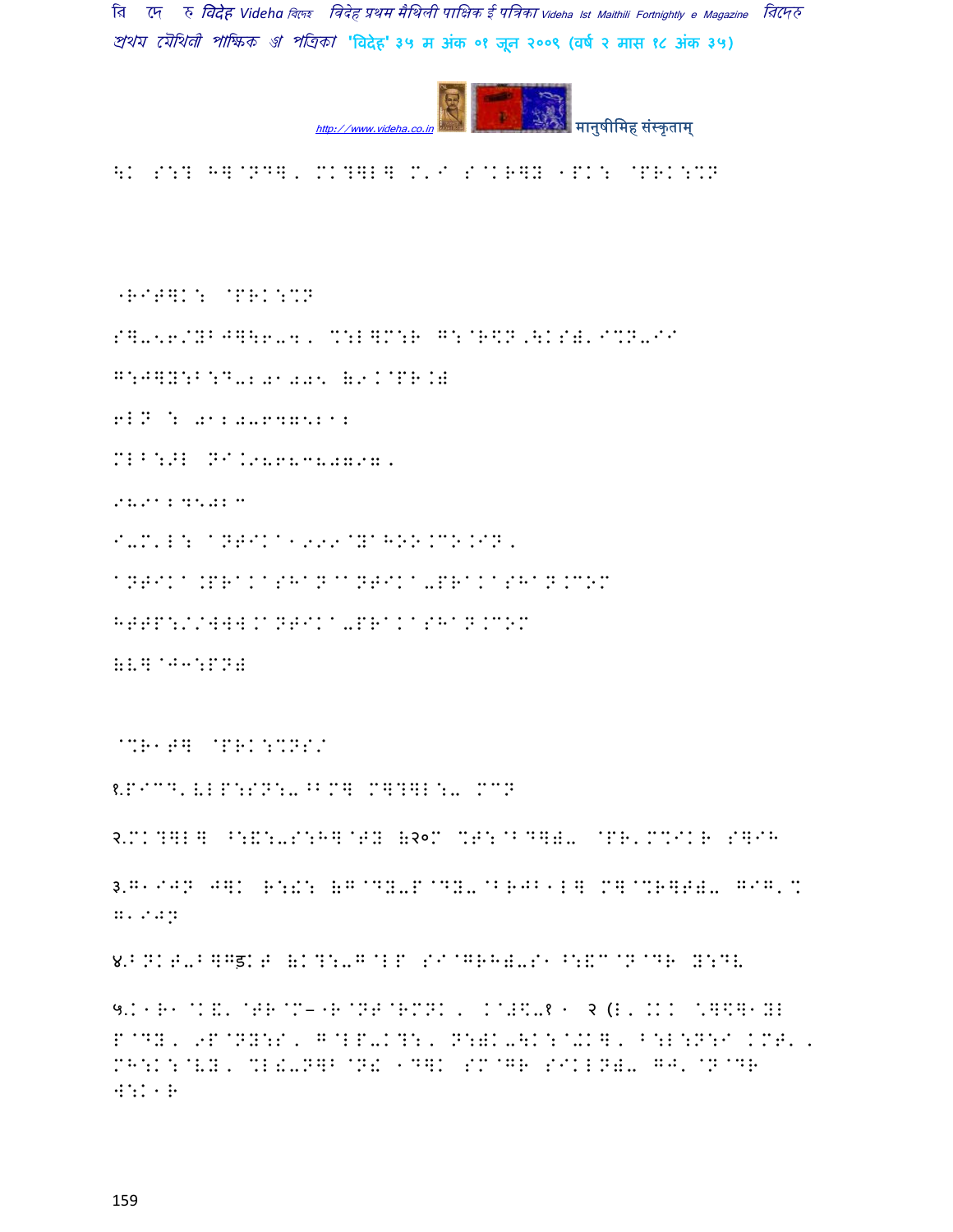

६.V]L@MB]T K>K Y1GM' N]B@D! (P@DY-SI@GRH)- PIKJ PR:%R

७. HM PHOTO PHOTO BE THE STATE OF THE REPORT OF THE STATE OF THE STATE OF THE STATE OF THE STATE OF THE STATE O

 $\mathcal{L}$ , Personal Media Rimson States (Proposed States Section States States States Section States States States States States States States States States States States States States States States States States States St @PR]I) RBP H:@R\$B:9@N\$ (ISBN NO.978-81-907729-0-7 MB CHORY RESOLUTED REPORTED THE SOLUTH OF REPORT OF THE STATE (ISBN NO.978-81-81-81-81-81-81-81-81-81-81-81-81  $997-1997-1997-1997-1997-1997$ 

९/१०/११ : EBP, P. (1991-1911) 19: P. P. P. C. GEL (F. C. G'ER) PR९.MICHE B..  $R$  (RIC CREAR FINITY CONSTRUCT WAS ARRESTED FOR DRIVING AND RESERVE TO THE CONSTRUCTION OF RECEIVED A SUBSET OF  $R$ P@BL]K'%N @DV:R: @PR]@N) 6X@RMM' @PRK:%]T KRB:K 1@GRH @SV]K:R K\ L'L G'L "R\*]4 SI@PRT] MK?]L]-"RI@GR'J] % MPKL E NOONG ALCOON OF ENIGHAL IN MARKET AND A DRAWING MARK K1M:R 0: 2: ABA (ESTARRISTE) BROTHER DYN 1: D:N-STAND 0: P+ (1900/-@PRT] .@#\$ 4 COMBINED ISBN NO.978-81-907729-2-1 ३.P@3J]-@PRB@N! (\$]J])L >M'J]IG 1 M]?]L:@K&RS/ D'VN:GR] L]@PY:ITR#)- SIKLN-S@MP:DN-L]@PY:ITR# GA, MP ME AND KET, DREVING ME DATE WITH WITH REAL POWER NE V]@DY:N@ND 0: @DV:R: 4

१२.E.B:P:NENDER ): 'PROGRESS (PINEDIA: 'PROGRESS (PINEDIA: 'PROGRESS )

 $\mathcal{R}$ 3. ERP. HG:P. HG: P. EPGRHE 2 MDPRING NOMES (FOR STEEDSHEME) : 244 PaGES (a4 BIG MaGaZINE SIZE)V]D'H: SD'H: 1:T]RH1T: : MB@LY ^:.R1.200/-

DEVaNaGaRI 244 PaGES (a4 BIG MaGaZINE SIZE)V]D'H:  $S$ D'H: 1: 1: 1: D'AIREAN : D'ORIGINALE : MARIA

@%R1T] @PRK:%N, DISTRIBUTORS: aJaI aRTS, 4393/4a, IST FLOOR,aNSaRIROaD,DaRYaGaNJ. DELHI-110002 PH.011- 23388341, 09968181, 09968170107. HTTP://WWW.SHRUTI-PUBLICATION COMPUTER INTERNATIONAL

E-MaIL: SHRUTI.PUBLICaTION@SHRUTI-PUBLICaTION.COM

 $\Xi$ :  $\Xi$   $\Xi$   $\Xi$   $\Xi$   $\Xi$   $\Xi$   $\Xi$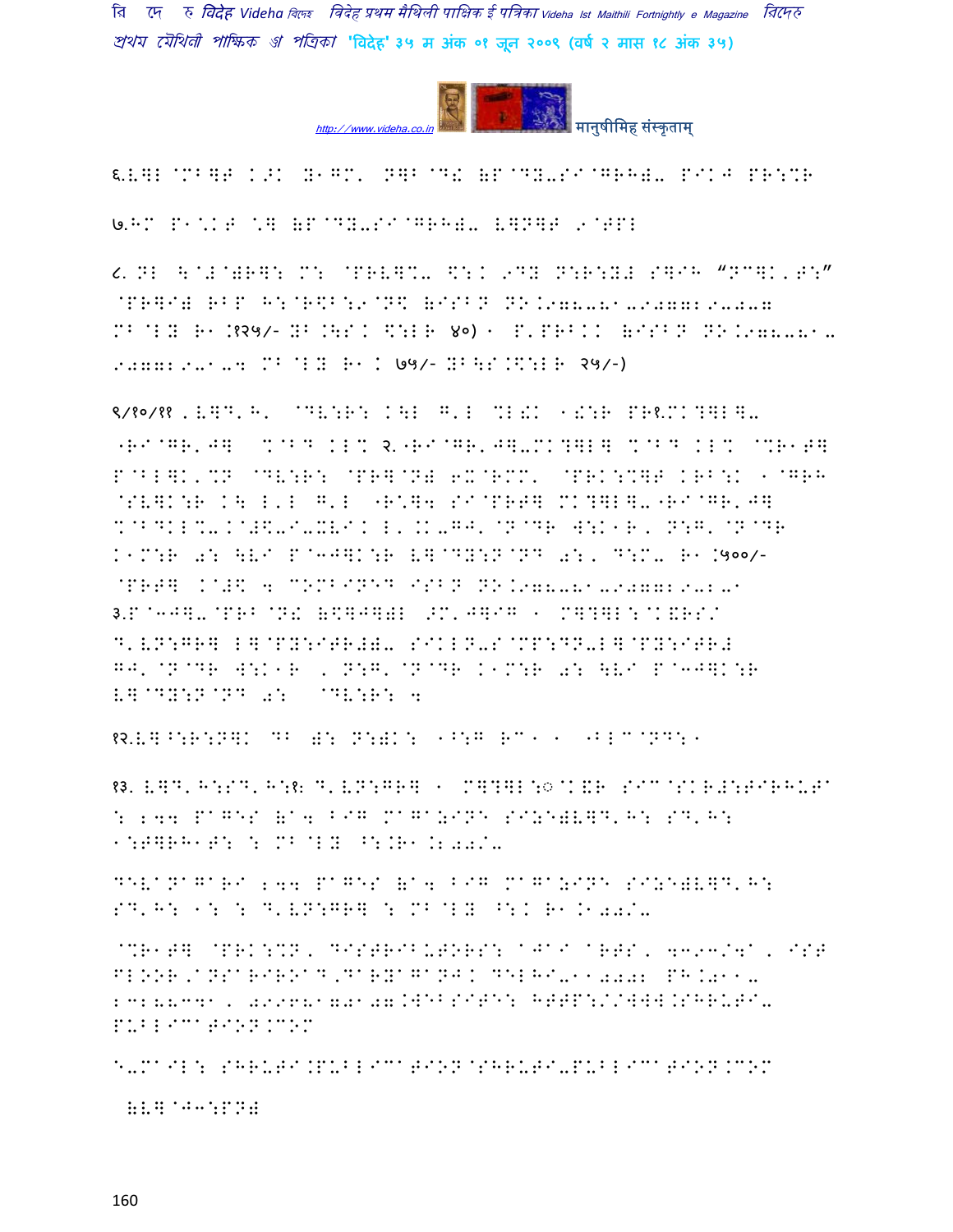

VIDEHa GaJENDRa THaKUR SaID...

MARRIE 1 MARRIE 1 MARRIE 1 MEI 1 MARRIE 1 MARRIE 1 MARRIE 1 MARRIE 1 MARRIE 1 MAR GGAJENDRA VIDEHA.COM KIDEHA.COM KANG KALI VIDEHA KOM KAJENDRA I M'LS/ SBC]T KR]4

REPLYNS AT 2009 AT 2009 AT 2009

 $\mathbb{R}^2$  SID:  $\mathbb{R}^2$ 

१.@%R] @PRL. 9DY N:R:Y# S]IH "NC]K'T:"- J' K:J "RH:/ K\ RHL \*19 TKR CRC: NHL \*19 TKR CRCHER \*1000 AND \*1000 AND \*1000 1N@ND ^\ RHL "R\*], I J:N] K\ J' \T'K GL) MK?]L "I B'H I JON A HERL Y PHE BY I HALL Y HER

२. "B: B:: Gig", T G112 HE E99 E99, F.I. BCT, BS9 BHB "RH:/K S@MV'DN%]L MN, MK?]L]K @PRT] SM@RP]T M'HNT]K "ROOF BYA, JAARGE O. A: GG 1808-06 ARGE PRO SEGUID FRYE KRAT, HOR: LATOLIE RATA RACIO DE L'ATOLIE E REGIO D'OR. SMSS SHOW

३.@%R] R:M:@%RY 0: "R:MRIG"(1B @SV@RG]Y)- ""RPN:" MAGAR SEVI (EXPORTER DI DEARRI (ELIGEN EVI) (AREAR) (P. EAK VA DI DIV. R S\* K1%L "R\* K1%L"

४.@%R] @BRJ'@N@DR @TR]P:W], S:H]@TY "RK:DM]- >I)RN') PR @PR?M MK?]L] P:@K&]K P@TR]K: "V]D'H" K'R L'L B:!:I 1 %1^K:MN: @SV]K:R KRB4

५.@%R] @PR61@LLK1M:R S]IH "MCN"- @PR?M MK?]L] P:@K&]K P. TRIKED GOORLEVEL AND COMPATING THE CONSTRUCTION OF THE CONTROL OF THE CONTROL OF THE CONTROL OF THE CONTROL B'S'E 'S' 10 NORD DE SERVE I EN VESTIG PAR 'PRODUCED' (ELEC PR]CY D'LH1/, /H] L'L HMR MIGLK:MN:4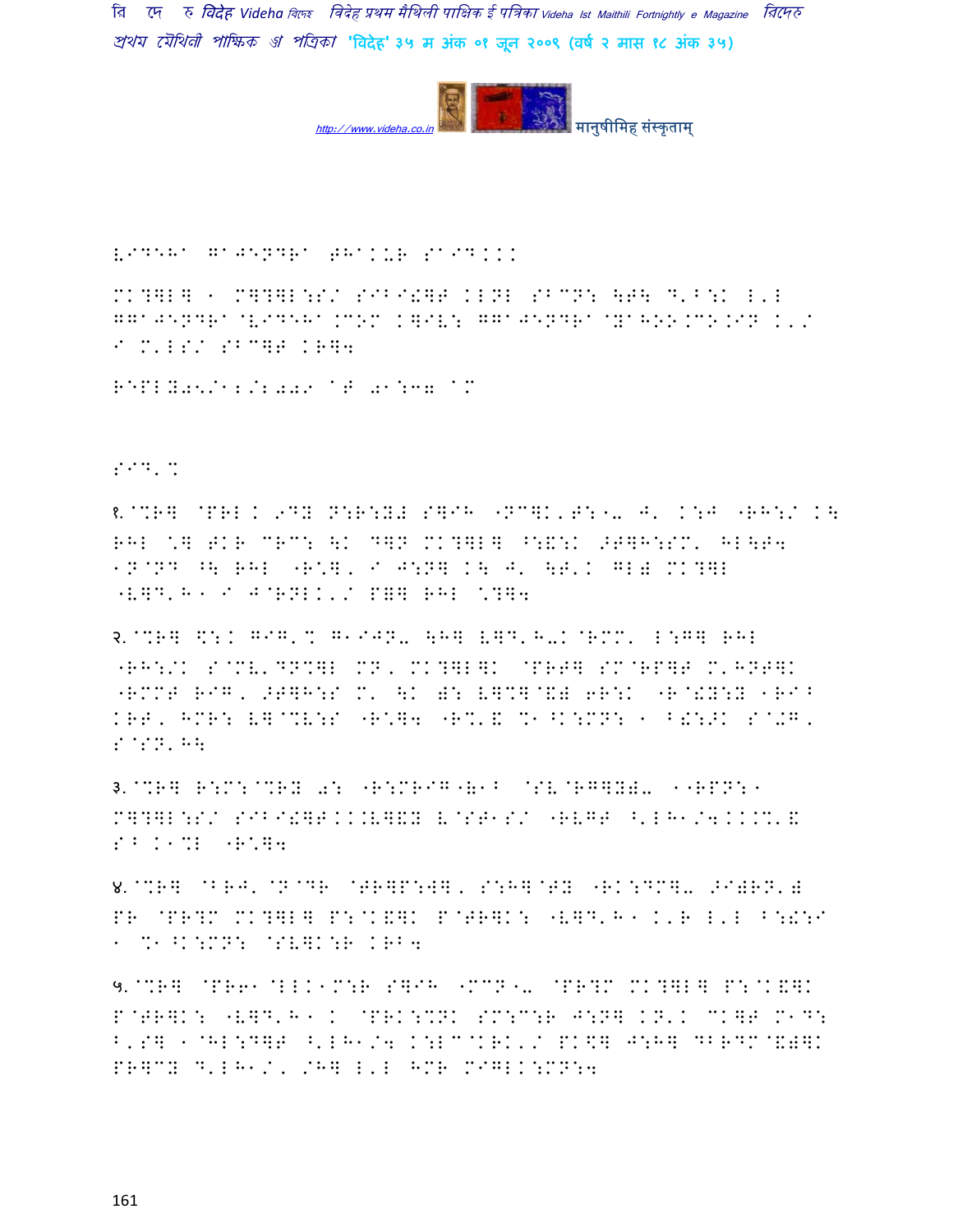

६.@%R] \$:. %]V@PRS:D Y:DV- I J:N] "RP:R H@R& ^\ RHL  $R$  . The state of the set of the state of the state  $R$  and  $R$  and  $R$ P@TRK:R]T:K'/ @PRV'% D]"R\B:K S:HS]K KDM 9W:/L "R\*]4 P@TRK:R]T:M' \H] @PRK:RK NV @PRYLGK HM @SV:GT KRKT \*], SIGH] "V]D'H"K S6LT:K %1^K:MN:4

७.@%R] 1@DY:CR# 0:- KLNL P@TR-P@TR]K:K @PRK:%N- T:HBM' MKREBER (POTREBISK) (OPENSION) KOM KOLONIA KRTEBER (PERSEN KOLONIA  $V^*$  Find in the contribution of  $V^*$  or  $V^*$  . The matrix  $V^*$  or  $V^*$  is the sum of  $V^*$   $V^*$  or  $V^*$  . The sum of  $V^*$ PK: MH:N Y@J4HM, PMR @MR@R### 1H1T-PH## 1MP:PP:PP# 1H1T Y:VT W]K-W:K \*]/ RHB4

८.@%R] V]JY W:K1R, M]%]GN V]@%VV]@DY:LY- "V]D'H" P@TR]K:K "RIK D'.LH1/, S@MPB@R# )]M B!:IK P:@TR "R\*]4 P@TR]K:K MIGL ^V]@&Y H'T1 HMR %1^K:MN: @SV]K:R K\L  $\mathcal{H}^1(\mathbb{Z}/q)$ 

९. @%R] S1^:&C@N@DR Y:DV- I-P@TR]K: 'V]D'H' K B:R'M' J:N] @PRS@NNT: ^'L4 'V]D'H' N]R@NTR P@LLV]T-P1@&P]T HL 1 CT1@RD]K "RPN S1GI! PS:RY S' K:MN: "R\*]4

१०. MIRR ON THE RESORT OF PROPERTY SYNCROPORTY IS AN OUTLINE OF THE RESORT OF THE RESORT OF THE RESORT OF THE S6LT:K & S6LT:K & SHYLG RHT4 HMR PB@R# SHYLG RHT4 HMR PB@R# SHYLG RHT4 HMR PB@R# SHYLG RHT4 HMR PB@R# SHYLG RH

११.\$:. @%R] ^]MN:? 0:- 'V]D'H' >@N)RN') PR "R\*] T'/ 'V]D'H' N:M 9C]T 1R KT'K RBP'/ \KR V]VR# ^\ SKKT "R\*]4 1>-K:@LH] MLNM' 9@DV'G RHKT "R\*], M1D: %]@<R PB@R# SHILB B. P.

१२. MWR RING REPORT OF RING AND RELEASED AND THE MAIN MANUFACTURE. D'.] RHL \*]4 MK?]L]K'/ "R@NT@RR:@&@)R]Y JGTM' PH 2018 RHI MARIEN BILE AN TRABAL A SINGLE DAN BILE A TRACK SOM SIKLED "RPB" REAL DISTRICT "PHONE ROLLER STORES TO DESCRIPTION

१३. @ 11.R:R:LD:R:JH DRIVER PORTER RIGHT IN THE PORTER RIGHT IN THE TRIGGERY OF TRIGGERY OF TRIGGERY OF TRIGGE  $B\boxplus B\rightarrow B$  is the state of  $B$  . The definition of  $B$  and  $B$  and  $B$  is the definition of  $B$ V:@R&]K "RIK J.N @PR]) N]K:LB T/ HMR: PW:YB4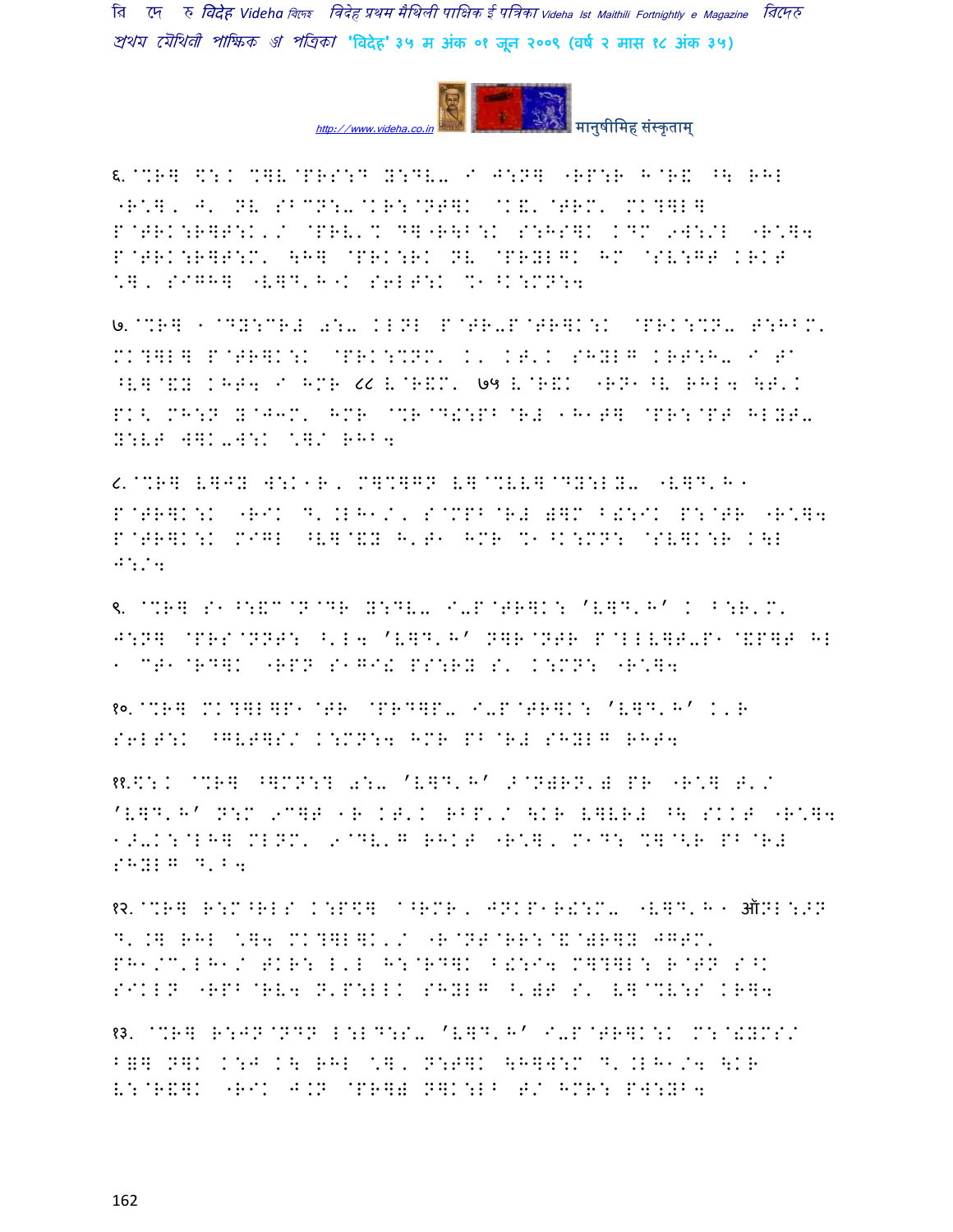

KLK@TT:MATT:MY BELIVING SYSTEM FRY ENGINE MUST \*]Y@NH]4 MLN T/ HL>T "R\*] J' D]@LL] 1B] K\ 1%]@RV:D DKTH1/, M1D: 9MR 1B B'%] ^\ G'L4 %1^K:MN: D'%-V]D'%K MARY 2001 12: 10 AM 2002 12: 10 AM 2004 12: 10 AM 2004 12: 10 AM 2004 12: 10 AM 2004 12: 10 AM 2004 12: 10 AM

१४. \$:. @%R] @PR'M%IKR S]IH- "RH:/ MK?]L]M' >I)RN')PR PHIL PORRIN MORE ROOM PROVINCING AND RELEASED M:THO: THE THIS PERSON OF THE THIS CONTROL IN THE RELEASE THAT  $\mathcal{R}$ MY: MONTH TO MAKE THE STRAIN TO THE REPORT OF A STRAIN STATE. @PRYLJN HL, T/ SBC]T KR]4 >I)RN')PR 1@DYLP:IT P@TR]K: D'.L, MN @PR61@LL]T ^' G'L4

 $\Sigma$ HT, W

MARK REPORT OF THE REPORT OF THE REPORT OF THE REPORT OF THE REPORT OF THE REPORT OF THE REPORT OF THE REPORT OF THE REPORT OF THE REPORT OF THE REPORT OF THE REPORT OF THE REPORT OF THE REPORT OF THE REPORT OF THE REPORT

(C)२००८-०९. S@RV:!]K:R L'.K:!]N 1 JTY L'.KK N:M NH] "R\*] THO SIP:DK: SIP:DK: BEL (P:@K&]KOR (P:@K@PR) SIP:DK- G W:K1R4 SH:YA SOMARI RIS MIRENCA DA NI RI REGIONE DA SAN MARI @PRK:%]T RCN: S^K KXP]R:>) L'.K LLKN]K LGM' RHT@NH], M:@TR \KR @PR?M @PRK:%NK/ 1@RK:>VK/ "RI@GR'J]-SI@SKMT "RN1V:DK I-@PRK:%N/ 1@RK:>VK "R!]K:R \H] I P@TR]K:K'/ \*KK4 RCN:K:R "RPN MCL]K 1 "R@PRK:%]T RCN: (JKR MCL]KT:K SIPB@R# 9@TTRD:Y]@TV L'.K G#K M@!Y \*@NH]) GGaJENDRa@YaHOO.CO.IN 1K] GGaJENDRa@VIDEHa.COM K'/ M'L "R)K R, "R)K R, "R)K R, "R)K R, "R)K R, "R)K R, "R)K R, "R)K R, "R)K R, "R)K R, "R)K R, "R)K R, "R)K R, "R 6X@RM')M' PW: SKKT \*?]4 RCN:K SIG RCN:K:R "RPN SI PROPINSI PROPINSI PROPINSI DAN KANA MARAHATAN KANG PARANG PARANG PARANG PARANG PARANG PARANG PARANG PARANG  $1$  . The control of the state of the problems of the control  $\mathbb{R}^n$  is the control of the control  $\mathbb{R}^n$ "R\*], 1 PH]L @PRK:%NK H'T1 V]D'H (P:@K&]K) I P@TR]K:K'/ D'L J: RHL "R\*]4 M'L @PR:@PT HLYB:K B:D BY:SINCE THOSE E STEURISM PHEE AND STENDING (BIT) SBCN: D'L J:YT4 \H] I P@TR]K:K'/ @%R]MT] L@K@&M] W:K1R @DV:R: M:SK 1 1 15 T]?]K'/ I @PRK:%]T K\L J:>T  $\cdot \vdots \cdot \vdots \cdot \cdot$